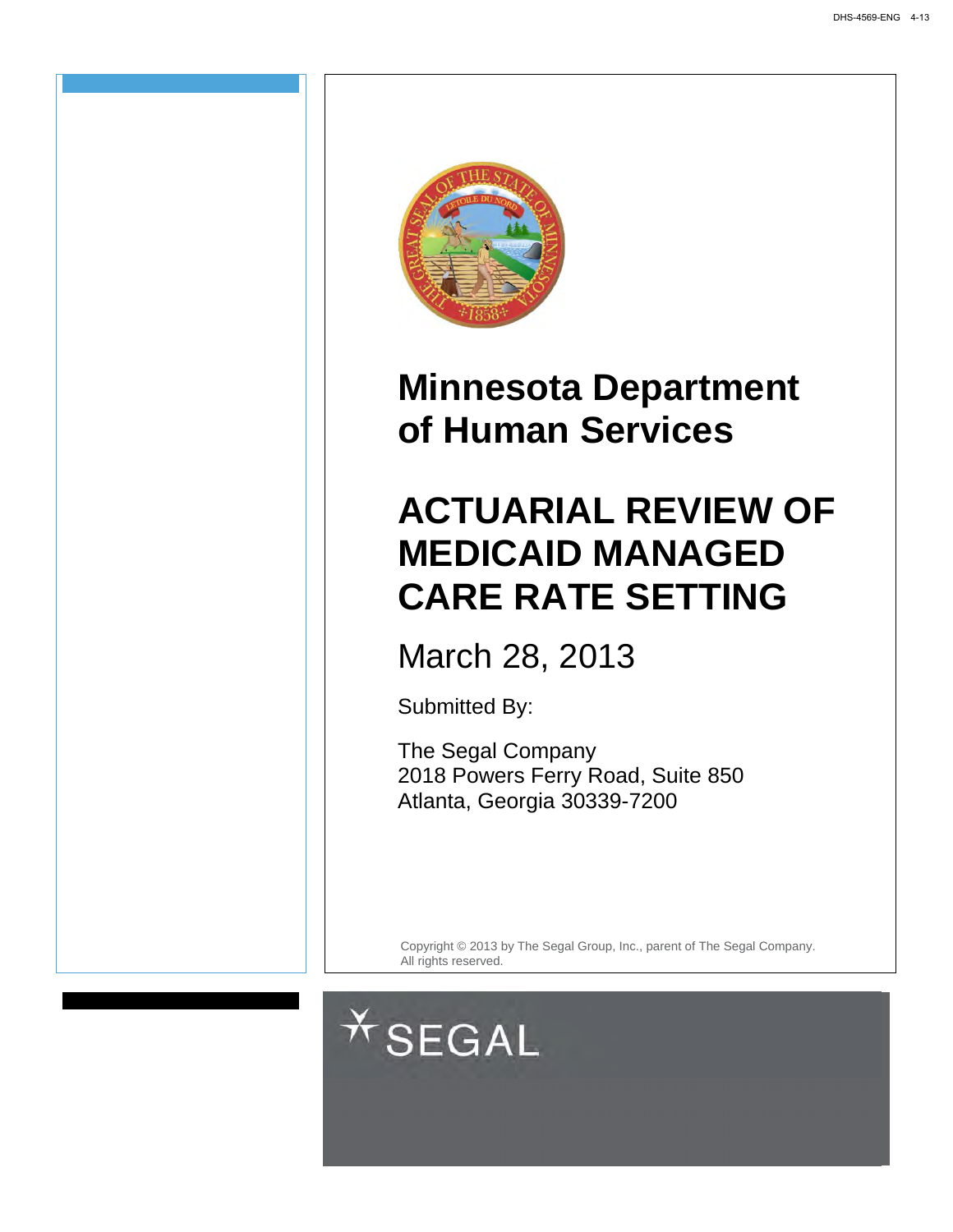

THE SEGAL COMPANY 2018 Powers Ferry Road, Suite 850, Atlanta, GA 30339-7200 T 678.306.3100 F 678.306.3190 www.segalco.com

March 28, 2013

Mr. Mark J. Hudson Chief Rate Officer Minnesota Department of Human Services 540 Cedar St St. Paul, MN 55101

RE: Actuarial Review of Managed Care Rate Setting

Dear Mark:

The Segal Company ("Segal") was engaged by the Minnesota Department of Human Services ("DHS") to conduct a review and analysis of the processes and methodologies used by prior consultants, actuaries, and departmental personnel to set managed care rates for State Fiscal Years 2003 through 2011 (July 1, 2002 through June 30, 2011). The report attached to this letter contains the results of our analysis.

## Project Scope

Our review and analysis include the following:

- An independent expert's review and opinion. A report that includes an assessment of the rate setting process, including rates set, or determined, by prior actuaries, and recommendations made by other experts or actuaries in determining rates for PMAP, MNCare, and PGAMC.
- Based upon all of the information reviewed, a determination of whether the public program rates set from FY 2003 through FY 2011 were "actuarially sound". A determination of whether certifications to the Centers for Medicare & Medicaid Services (CMS) were appropriate.
- An identification of any procedures, analysis, and/or conclusions by DHS, consultants or prior actuaries that were inadequate, deficient, incomplete or that may have inappropriately impacted rate determination. A determination of any procedures identified as either deficient or incomplete that continue to be practiced in FY 2012. Recommendations for improving the process for setting PMAP rates.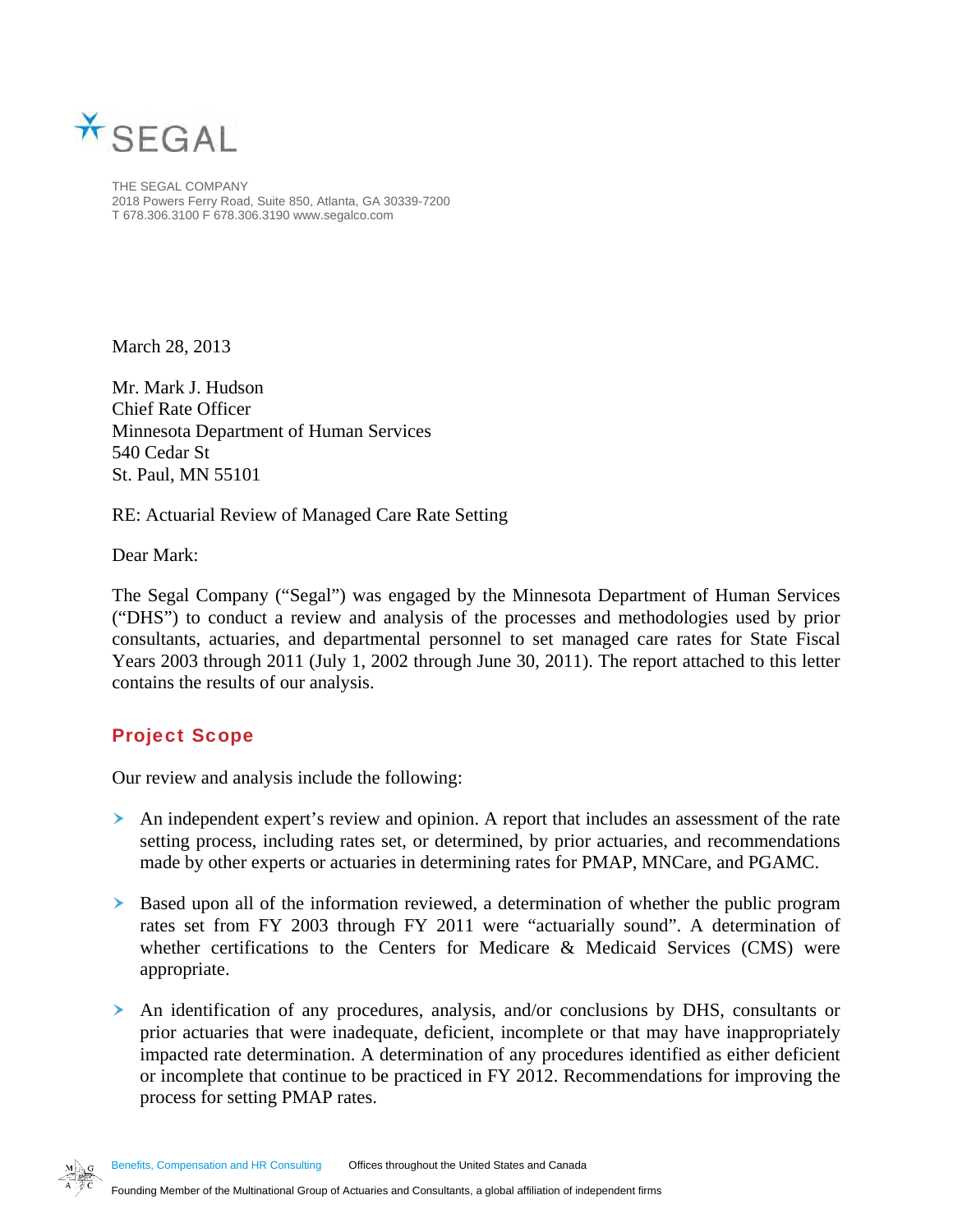#### Restrictions/Limitations

This report has been prepared for the State of Minnesota, Department of Human Services. To the extent that the information contained in this report is provided to third parties, this letter, the report and all appendices should be distributed in their entirety. Due to the technical nature of the subject matter, it is assumed that any user of the data possesses a certain level of expertise in actuarial science and is familiar with Minnesota's Medicaid programs and managed care rating principles in general. Parties receiving this report should consult with qualified professionals in drawing conclusions about the results contained herein.

#### Data Reliance

Segal relied upon information provided by DHS in the development of the results found in the disclosure section of this report. We did not check it for errors and/or omissions. Our reported results and conclusions may be inaccurate and/or inappropriate if this information contained errors and/or omissions.

\* \* \*

Mark, please do not hesitate to contact either of us if you have any questions or need additional information.

Sincerely,

 $\left($   $\right)$   $\cdot$ 

Senior Vice President & Actuary Vice President & Health Actuary

Kenneth C. Vieira, FCA, FSA, MAAA Howard Atkinson, Jr., FCA, ASA, MAAA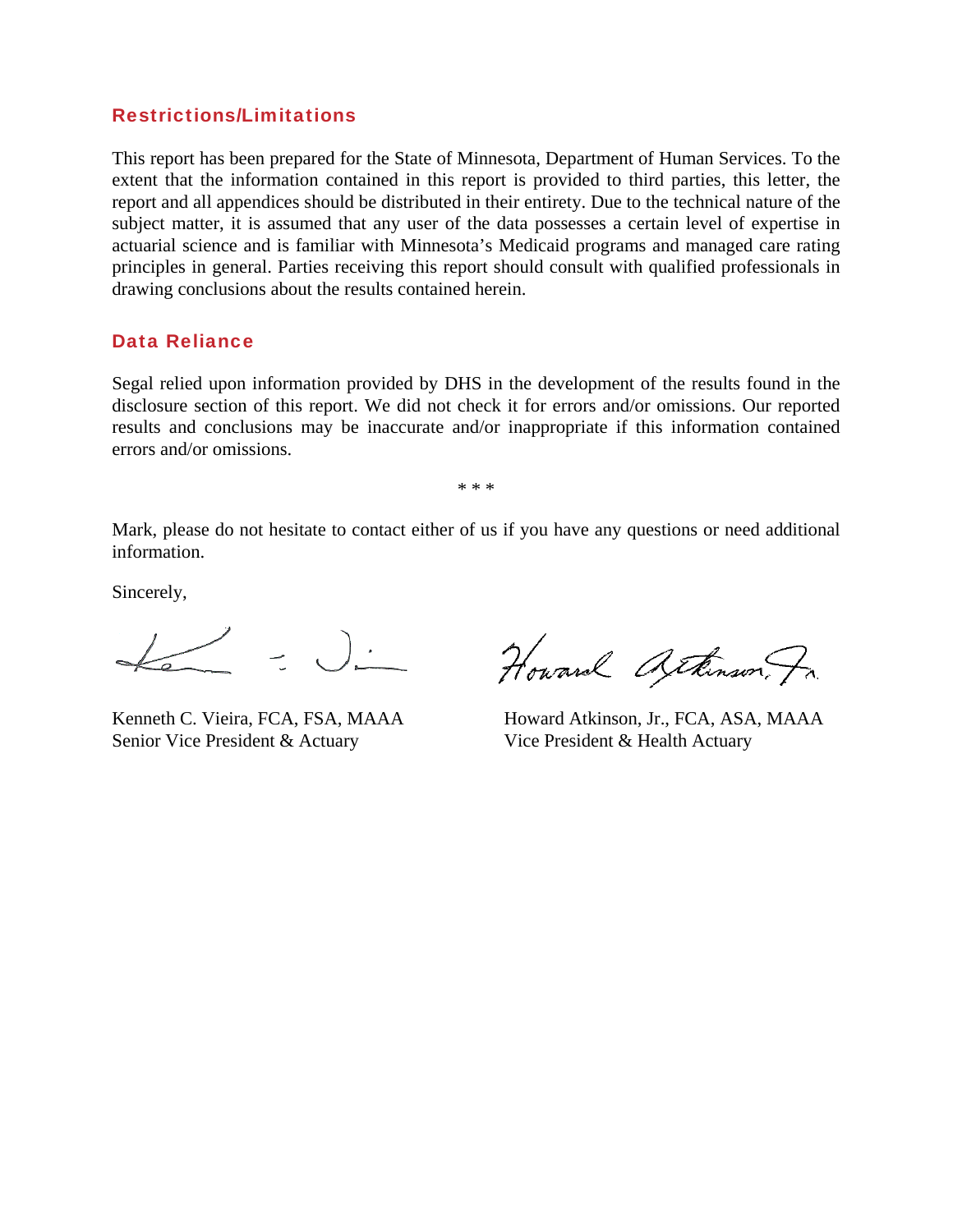# **Table of Contents**

## Minnesota Department of Human Services

**Actuarial Review of Medicaid Managed Care Rate Setting**  March 28, 2013

| Appendix 1: Key Documents Reviewed                                                                                      |
|-------------------------------------------------------------------------------------------------------------------------|
| Appendix 2: MCO 10-year Summary Financial Results                                                                       |
| Appendix 3: Rating Trend History by Program                                                                             |
| Appendix 4: Mathematica Encounter Data Usage by Selected States                                                         |
| Appendix 5: Summary of Enrollment and Capitation Paid Report Information                                                |
| Appendix 6: Risk Adjustment Summary by Health Plans and Eligibility Group                                               |
| Appendix 7: CMS Checklist                                                                                               |
| Appendix 8: American Academy of Actuaries Actuarial Certification of Rates for Medicaid<br><b>Managed Care Programs</b> |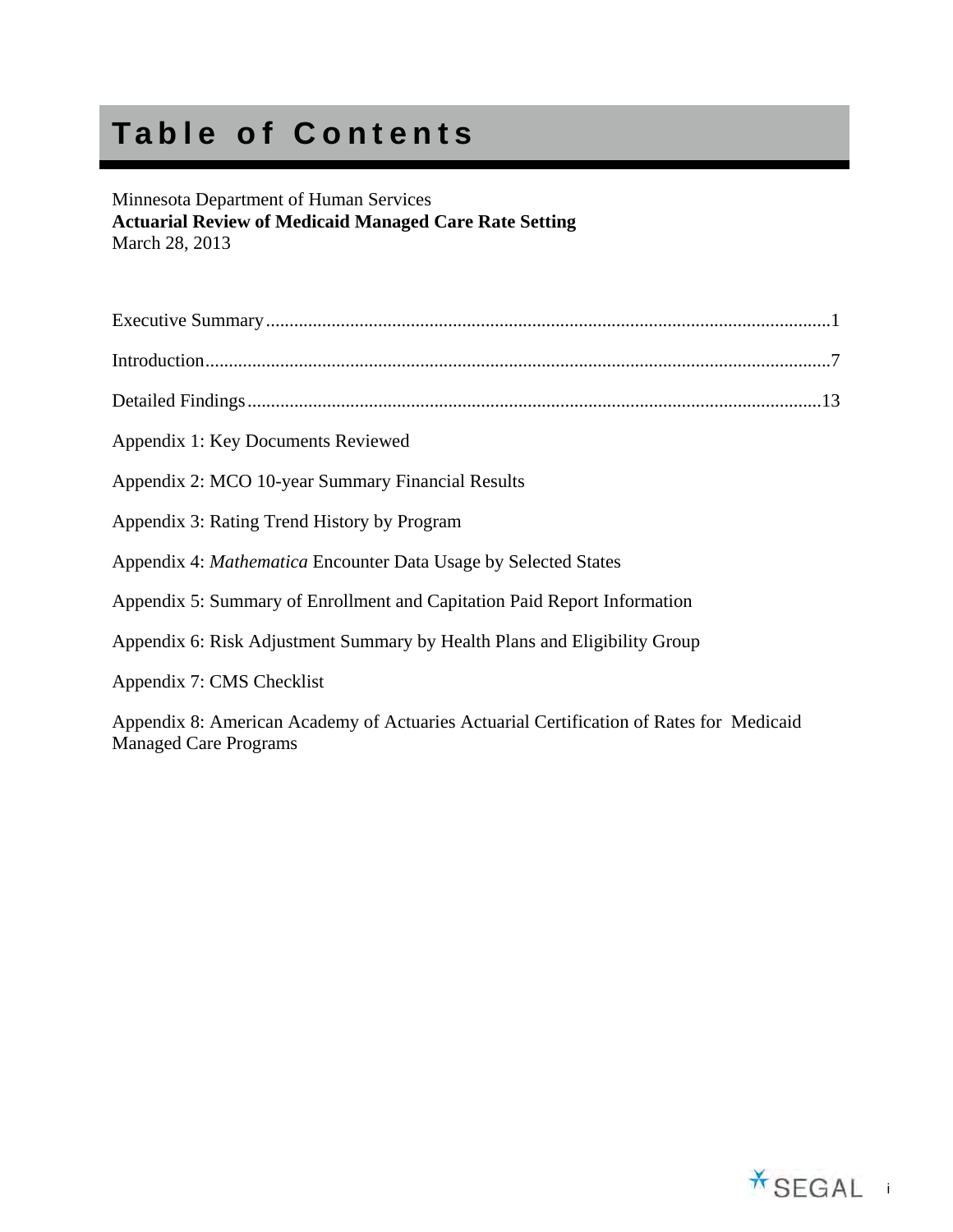## **Executive Summary**

Segal was engaged by the Minnesota Department of Human Services ("DHS") to conduct a review and analysis of the processes and methodologies used by prior consultants, actuaries, and departmental personnel to set managed care rates for the Prepaid Medical Assistance Program ("PMAP"), MinnesotaCare ("MNCare"), Prepaid General Assistance Medical Care ("PGAMC") and Minnesota Seniors Health Options ("MSHO"). More specifically, the purpose of our review was to determine if: 1) Medicaid managed care rate setting produced capitation rates that were actuarially sound; 2) the Centers for Medicare and Medicaid Services ("CMS") regulations were adhered to; and 3) DHS staff followed acceptable procedures. The review covered State Fiscal Years 2003 through 2011 (July 1, 2002 through June 30, 2011). What follows is a brief summary of each of the elements reviewed; further analysis can be found in the "Detailed Findings" section of this report.

## Actuarial Soundness

CMS requires that rates be actuarially sound for PMAP, MNCare and MSHO. It is our opinion that, in any given year, the rates developed and certified by Milliman, the State's actuary, met the definition of actuarial soundness and complied with the guidelines established by the American Academy of Actuaries.

Guiding regulations and practice standards mandate that each rate year stand on its own. Further, in contrast to National Association of Insurance Commissioners (NAIC) provisions, Federal requirements mandate that the Medicaid program rates stand on their own. It appears that the rates for each year fall within the upper bounds of broad guidance relating to soundness; however, if one were to consider the assumptions and results over time, there is an apparent lack of reasonableness that should have called into question the data and/or methods being utilized. Further, while not explicitly stated, a reasonable individual provided with the information Segal received would conclude that the State, the plans, and the actuary must have understood that the historic and forecasted losses on non-Medicaid programs would be covered by historic and forecasted profits on the Medicaid program. Without the "take one, take all" requirement in State statute, it is doubtful that any plan would have entered into any contract with the State to provide services under the non-Medicaid programs.

## Plan Profitability

The Minnesota Supplemental Report #1 filed by each MCO with the Minnesota Department of Commerce annually identifies the MCO's profitability by product over the review period. We have looked at profitability from two main components—net income from operations (underwriting gain) and investment income.

Reviewing the self-reported experience for PMAP and MNCare for FY 2002 through 2011, the MCOs reported net operating income of \$430.5 million. This is a 2.4% profit on \$18.2 billion of premium over the period. It is difficult to isolate the investment income for each MCO during the period. Self-reported amounts were approximately \$127 million during the same period,

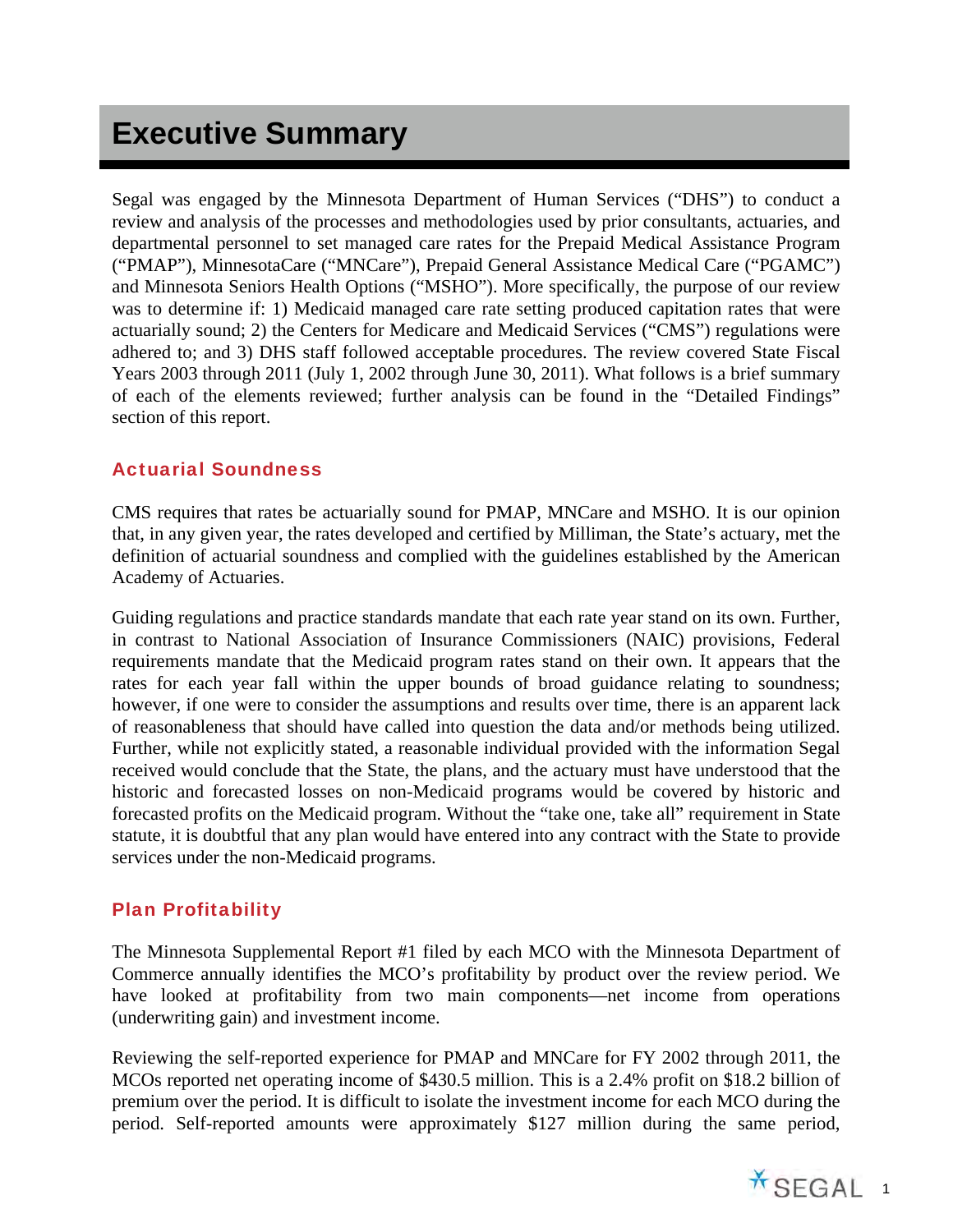contributing an addition 0.7% to profits. Combining both components would yield a profit of approximately 3.1% for these programs over the full period reviewed. The target operating margin in the actuarial rate development ranges from 0% to 1.75% in 2010, with the most prevalent being 1% and the overall average being 1.2%, calculated to be \$223.6 million. Not considering the investment income, the actual profit was \$206.9 million greater than expected for the entire period under review.

The profits received by the MCOs over the period are a good proxy for how the calculated rates have missed actual cost targets over time. If we consider the experience of PMAP and MNCare from 2004 to 2011 only, the period over which the actuarial soundness requirement applied, our review indicates the MCOs achieved on average 1.0% above targeted levels, or \$161 million.

|                            |          |          |          |          |              |              |          |           |           |          | Avg/Total                                                                                                                                                     | Avg/Total     |
|----------------------------|----------|----------|----------|----------|--------------|--------------|----------|-----------|-----------|----------|---------------------------------------------------------------------------------------------------------------------------------------------------------------|---------------|
|                            | 2002     | 2003     | 2004     | 2005     | 2006         | 2007         | 2008     | 2009      | 2010      | 2011     | $2002 - 201$                                                                                                                                                  | $2004 - 2011$ |
| PMAP & MNCare Revenue      |          |          |          |          |              |              |          |           |           |          | $$1,220,103$ $$1,378,732$ $$1,466,737$ $$1,606,823$ $$1,393,907$ $$1,626,532$ $$1,888,059$ $$2,290,822$ $$2,559,078$ $$2,762,275$ $$18,193,068$ $$15,594,233$ |               |
| Actual Net Income          | \$32.951 | \$64.687 | \$89.676 | \$28,572 | $-$ \$67.657 | $-$ \$19.674 | \$34,023 | \$112.195 | \$118,860 | \$36.868 | \$430.501                                                                                                                                                     | \$332,863     |
| Actual Profit Margin       | 2.70%    | 4.69%    | 6.11%    | .78%     | $-4.85%$     | $-1.21%$     | 1.80%    | 4.90%     | 4.64%     | 1.33%    | 2.37%                                                                                                                                                         | 2.13%         |
| Target Profit Margin       | 2.00%    | 2.00%    | 2.00%    | 0.50%    | 0.50%        | 0.50%        | 1.00%    | $1.00\%$  | .75%      | 1.18%    | 1.23%                                                                                                                                                         | 1.10%         |
| <b>Expected Net Income</b> | \$24,402 | \$27.575 | \$29.335 | \$8.034  | \$6.970      | \$8,133      | \$18,881 | \$22,908  | \$44,784  | \$32.595 | \$223,615                                                                                                                                                     | \$171.639     |

The consistent pattern of actual profits vs. targets is concerning. The results of 2.13% vs. 1.10% demonstrate a miss of nearly 94%, with the last three years well over 100%.

This variation or "surplus rate adjustment" was reviewed by the actuary annually and taken into account during their rate development. Although Milliman had this line item in their report, the variation appears to continue each year and was actually greatest in the last three years, 2009 to 2011, when Milliman changed methodology. Most of the excessive profits accumulated in these three years. Milliman consistently missed this assumption, causing rates to be excessive.

Two of the other larger programs should not be overlooked in the profitability analysis. MCOs were required (in the same contract that included MNCare and PMAP) to provide benefits to enrollees covered under the Prepaid General Assistance Medical Care (PGAMC) program in any county where the MCO covers PMAP and MNCare. This is problematic because the PGAMC program had significant losses during the same period, \$191.7 million. This state-only funded program does not require certified or "actuarially sound" rates. Given that fact, the losses of PGAMC could not influence rates for PMAP and MNCare, which are required to be "actuarially sound". Since this program was always projected to lose money, MCO management was required to make a business decision to participate in the entire program, anticipating that gains from PMAP and MNCare would more than offset losses from PGAMC.

The other major State program was the Minnesota Senior Health Options (MSHO) program. The supplement report shows a large gain for this program over the period of \$290.4 million. This is an integrated program that contains revenues from both Medicare and Medicaid. It is difficult to isolate the source of the gain. Given the integration of funding, a component of the profits would be from Medicaid.

The combination of these two programs increased the MCO profitability by \$98.7 million over the review period.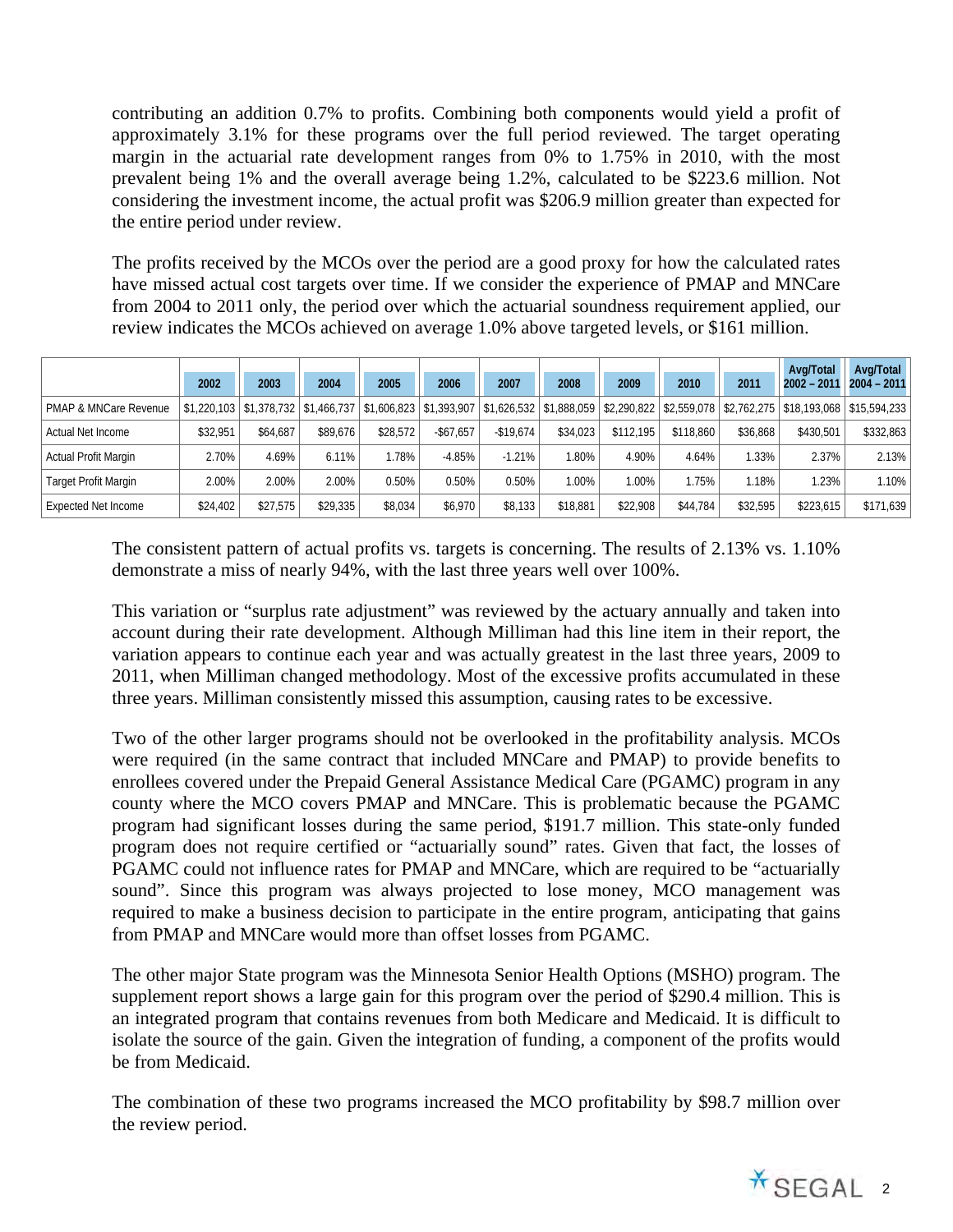## PGAMC Risk Adjustment Methodology

As indicated earlier in the profitability section, PGAMC had significant losses over the period. Because the rates were not certified at some point the rates overall were designed to generate losses for the plan. The distribution of the PGAMC enrollment in plans varied over time as the State began to reduce eligibility or attempt to have portions of the population enroll in other State programs which had either reduced benefits or some federal match. Starting in 2006, Milliman provided a letter annually describing the methodology to redistribute PGAMC revenue among the MCOs. In general, Milliman is spreading the losses of PGAMC as evenly as possible over the MCOs, since they were disproportionately affected by the program. PMAP experience was used as a basis to proportionally adjust the PGAMC rates. Only the PGAMC rates and MCO specific revenues were altered. Since these rates are not required to be actuarially sound, with no changes to PMAP or MNCare rates, there is not a "technical" issue with what Milliman was asked to do.

MCOs were required to participate in all the public programs, PMAP, MNCare & PGMAC (note that CMS approved these combined contracts). MCO executives will look at the contract covering all three programs in total and recognize the losses to be expected from PGAMC would be offset by gains in the other programs. Financially this approach worked well for the State since the MCO had no choice but to evaluate the programs together and it likely permitted the State to fund the PGAMC program at lower levels. Note that the federal government provides a match to the funds providing the gains, while the program proving the losses, PGAMC, was funded by the State only. The PGAMC program ended in 2010 and the MCOs no longer had the losses from this program.

With the certification likely sound and if profit targets were hit as projected, there would be no issue with this at all, since the MCOs would be having losses for that component of the business. The question is whether the rates for the other programs, matched by the federal government, were deliberately on the high end of the actuarial sound rate range in order to make up for anticipated losses from PGAMC.

#### Dependency on MCO Self-Reported Data for Rate Development

*Appendix 2* shows the 10-year financial history for all Minnesota public programs taken from the state rate filings of the Managed Care Organizations ("MCOs"). We believe a major contributor to the volatility in year-to-year gains/losses is the fact that capitation rates and other relevant actuarial analyses were based upon MCOs' self-reported summary financial information. While this data is appropriate for financial reporting, it is unlikely to have the consistency or the level of detail required in actuarial analyses and rate setting. The best source for this is the detailed encounter data submitted by MCOs along with the associated cost data that would have been appropriately scrubbed and audited. Using encounter data would facilitate the desired building up of rates based on separate cost and utilization statistics by type of service for each program. This is the approach recommended by the Centers for Medicare and Medicaid Services ("CMS") and the American Academy of Actuaries in guidelines regarding the use of appropriate data in rate setting for Medicaid managed care programs. It is our understanding that the MCOs submit encounter data to the State, but not the associated cost data. With our limited review of the MCO contracts, it appears that DHS could have collected this information.

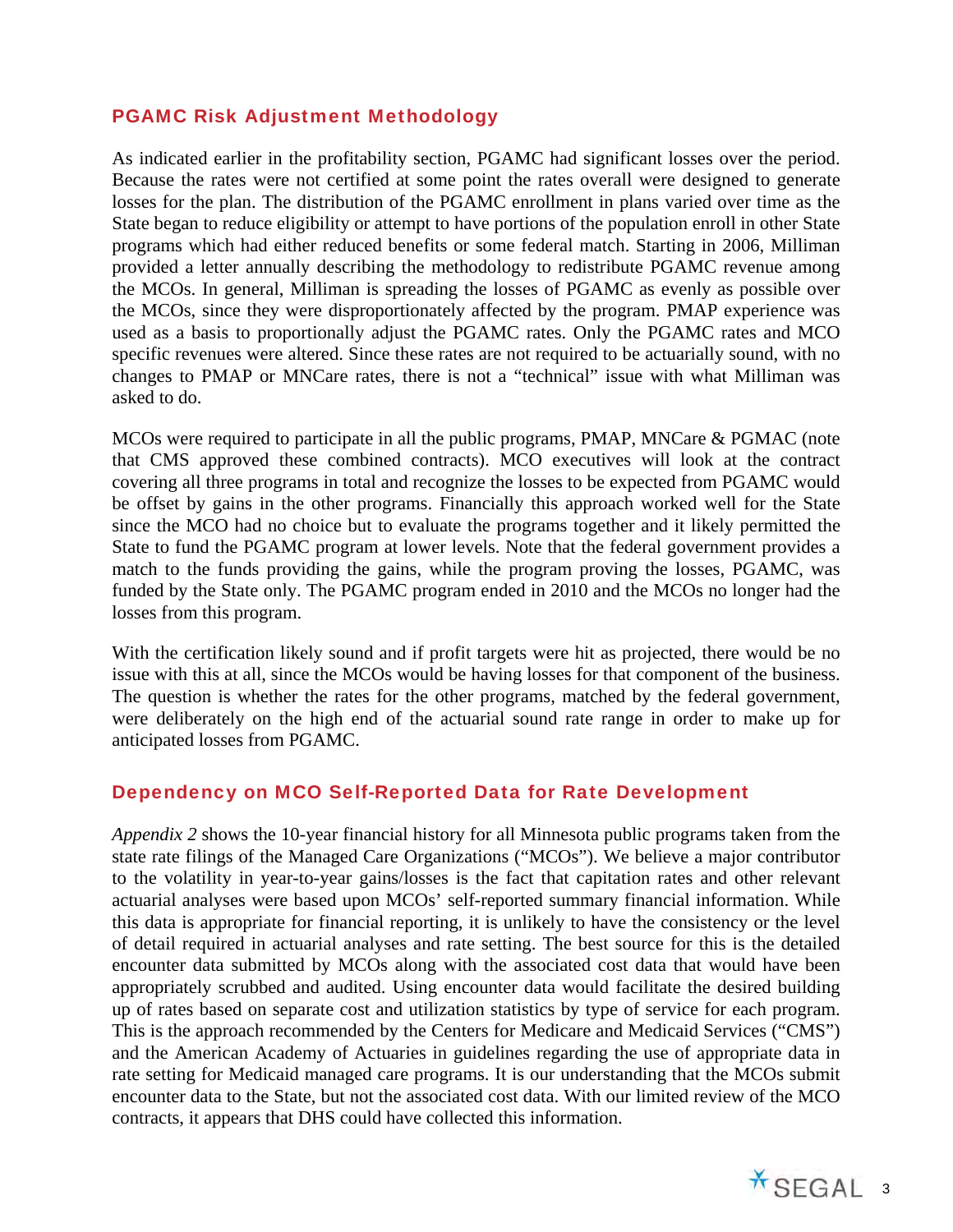On October 19, 2011, Mathematica Policy Research produced a report entitled, "Collecting, Using and Reporting Medicaid Encounter Data: A Primer for States". In that report, they listed the nine states with extensive experience in collecting and using encounter data (Arizona, Delaware, Michigan, Minnesota, New Jersey, Oregon, Pennsylvania, Texas and Washington) during their review period between November 2010 and April 2011. Table III.1 in their report (see *Appendix 4*) showed that Minnesota was the only state in the study group that did not require plans to report cost (paid amount) data. We recommend that the State insist that MCOs report the required cost data necessary for the build-up approach to developing capitation rates.

## Problematic Trend Methodology

We believe the methodology used by the actuary to analyze historical trends and, subsequently, to develop rating trends can be strengthened in a number of ways. First, we believe the analysis of historical experience-based trend should be based upon a detailed review of cost and utilization data that would best come from using the encounter data. Currently, this analysis is being carried out using MCO self-reported summary data. Secondly, we believe the encounter data is likely to produce more consistent (accurate) information and, therefore, the blending of experience-related trends could be shortened from the current three years to two years. This is likely to improve the accuracy of determining the experience-based trends and, ultimately, the rating trends. Thirdly, we believe that Milliman's benchmark trend is charge-based (as opposed to cost-based). This appears to be slightly higher than what we would expect in a managed care environment, primarily from the expected cost trend component. Since the final rating trend is a 50/50 blend of the experience and the benchmark trends, this is likely to overstate the needed premium capitation rates.

In general, we believe the Milliman trend methodology produced a systemic overstatement of the trend, causing the program to exceed targets over time. Segal recognizes that actuaries utilize a variety of acceptable and reasonable methods in developing trends. The issue is that over time an actuary should review and adjust the method as variances arise to remain close to actual market costs. We believe Milliman attempted to adjust the methodology in 2009 and after, but given the financial outcome of those years, it is evident that significant overstatement still existed. Having limited detailed data from which to do a trend study was obstructive to the work of the actuary and provided challenges for which Milliman tried to compensate.

## Reliance on MCOs to Estimate Impact of Benefit Changes

Over the review period, Milliman was required to price the impact of many benefit changes. Because of the lack of detailed information, as identified above, they relied mostly upon the summary data from the MCOs for their analyses. In some cases, they relied upon external sources, such as the Milliman Cost Guidelines. Intuitively, we do not believe it is best actuarial practice to use self-reported data supplied by the MCOs for analyses that could directly affect their capitation revenue. We believe that the encounter data could have been used for at least some of the benefit changes, since they were highly dependent on estimating utilization impact only, which would not require the paid field. As a minimum, we would have expected some reasonableness check instead of almost full reliance on the self-report MCO impact.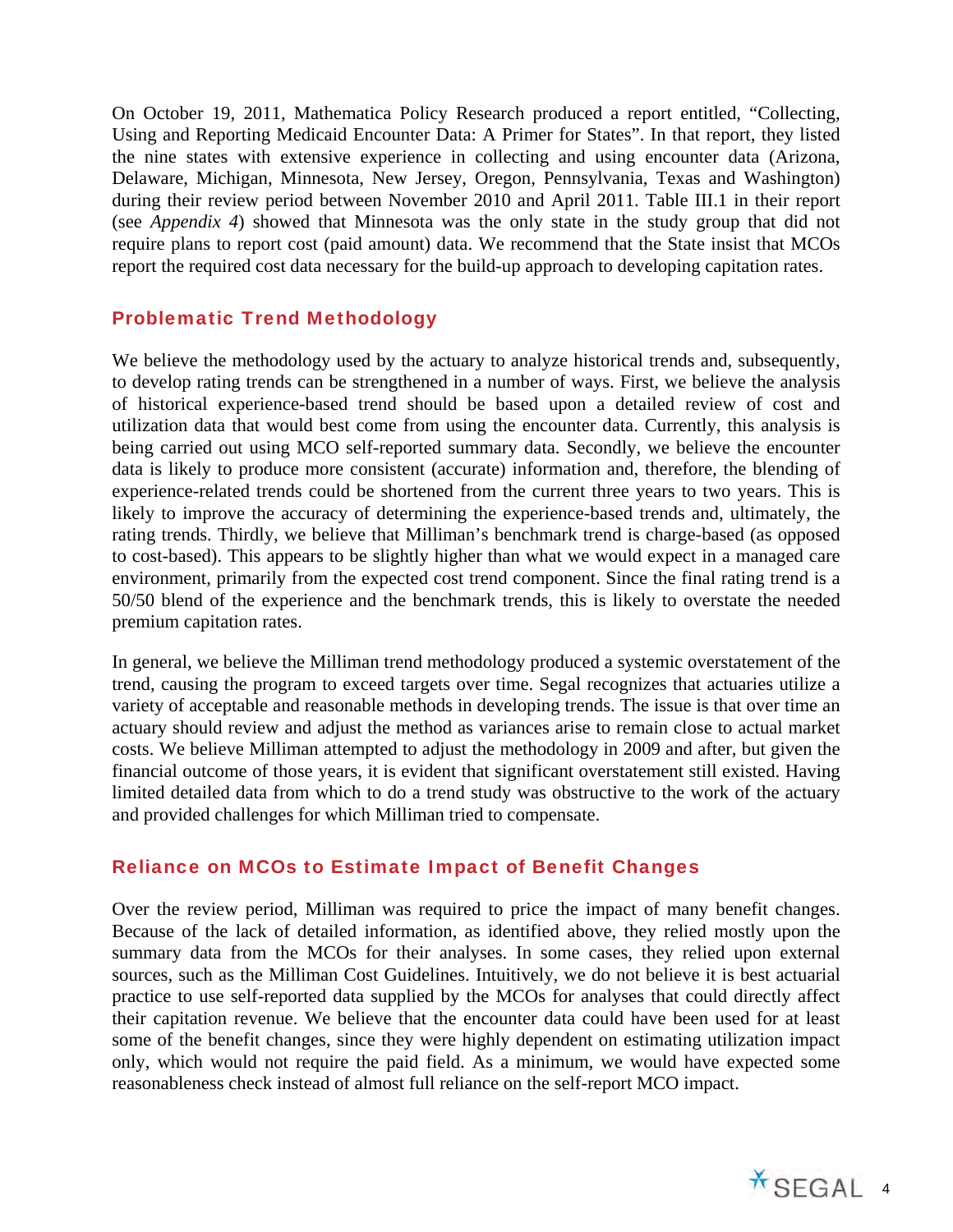Again, we believe that the best source for this analysis is the encounter data and recommend that the State work with the MCOs to report the level of detailed encounter and cost data that would facilitate these types of analyses.

## Administrative Costs

We have reviewed the development of the administrative costs that were included in the rate development. The trend rate used is generally the average rate for the experience period, selfreported, trended at 2% to 4%, depending on the year. Annual loads vary from 7% to 10% over the period.

There did not seem to be any critical or diligent review of the administrative components going into the base rates. In our discussions with DHS, it appears that the reported administrative costs have elements included that should be pulled out from the development. We are aware that other audits have found similar issues in the administrative component so we will not go into greater detail in our review.

A targeted administrative load should be developed and stabilized. The rate should reflect the administrative load an efficient MCO needs to appropriately administer the programs and deliver the desired level of managed care. This could be expressed as a fixed price per contract or as an administrative percent load, but that assumption should not vary significantly over time.

## Rate Worksheets from DHS

In the annual rate setting process, after Milliman provides their certification documentation, DHS inputs all the factors into their internal worksheet. The worksheet then calculates rates to be paid to each MCO for the applicable quarter. The rates are produced quarterly to reflect the lagged risk scores. The worksheet develops both the demographic and risk adjusted rates. Milliman certifies that they have reviewed the rate worksheets.

For the most part, Segal was able to cross check the Milliman certified factors into the worksheet and validate that the formulas appear appropriate. For 2009, we linked the Milliman factors to the rate sheet to the contract rates for a few MCOs. There are 30 to 40 tabs in each of these worksheets with thousands of formulas. A fully detailed review is beyond the scope of this review, but from our limited review of the spreadsheet, we believe there is a good faith effort to apply all the factors.

Given that all the years are "adjustments' to prior years we went back to the first rate sheet for 2003. The starting point was an input that we were unable to verify. We discussed a few similar occurrences like this with DHS. Given the extensive amount of inputs, it is highly likely that there are minor errors, but we believe most would be insignificant. Segal is uncomfortable with the volume of inputs and believes this needs to be redesigned in the future to reflect the source for each of the starting numbers.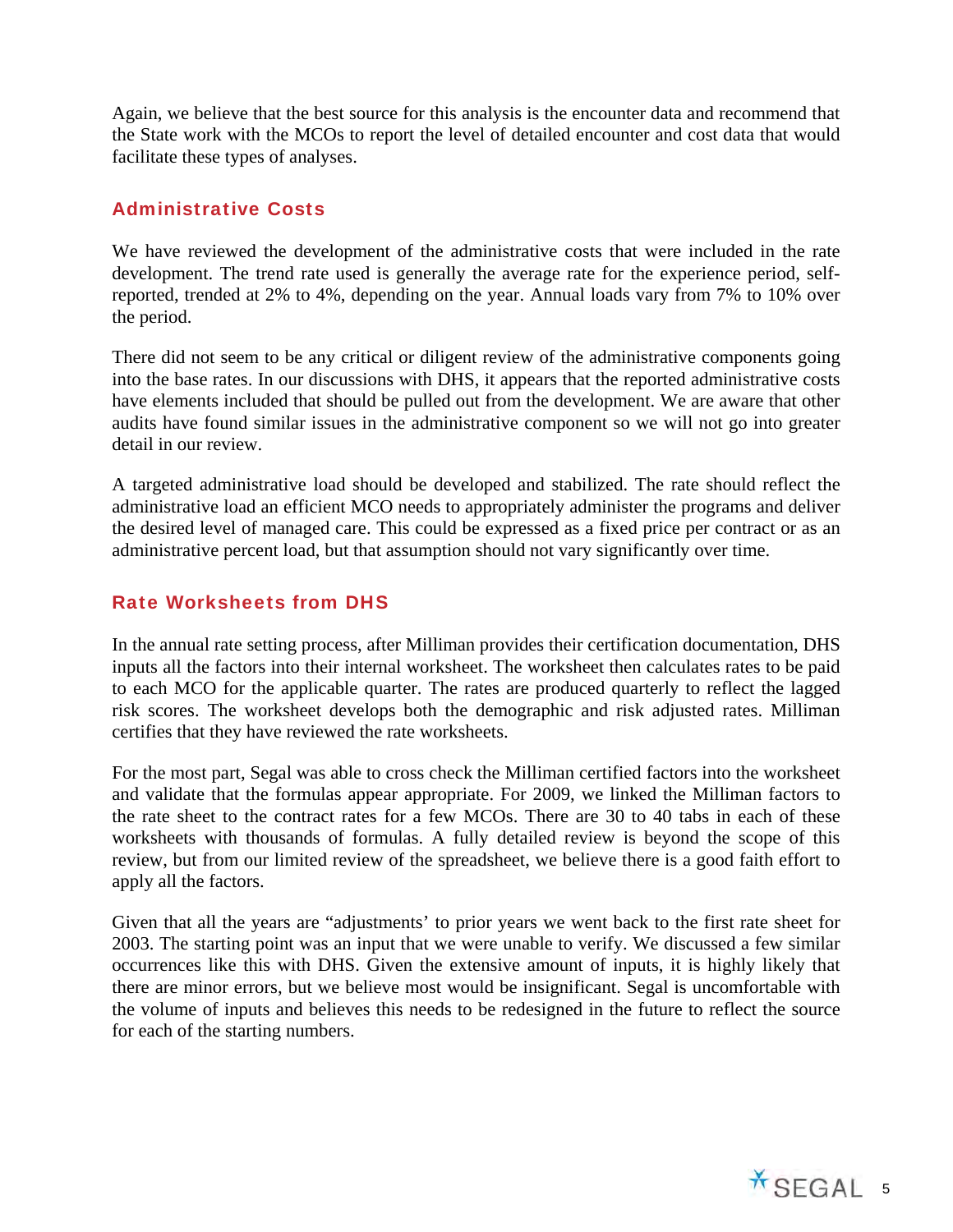## Risk Adjustment Recommendation

We believe the intent of the risk adjustment system was to have a fair approach to paying MCOs for the risk they are receiving relative to each other. It is also our opinion that the system attempts to meet the CMS requirements for actuarial soundness. Although the system appears to be budget neutral, over time we think it is likely that the financial appropriateness of this system does not adequately reflect relative risk of MCOs. With the variability of MCO financial performance, the retrospective review of the system comes into question.

The State is presently using a prospective risk adjustment system for analyzing the adequacy of premium rates. This approach works properly when enrollment levels are stable. However, enrollment has been increasing and the new entrants tend to be younger and less costly than the average. The current prospective system tends to overstate the required capitation rates in this growth environment. It is our belief that a retrospective risk adjustment system will more accurately reflect the required capitation rates. It is our understanding that DHS is already considering moving in this direction. A full review of the risk adjustment methodology is beyond the scope of this review.

## Consider Alternative Managed Care Models

In addition to fee-for-service Medicaid, Minnesota provides Medicaid benefits on a risk basis approach through contracts with participating MCOs. The idea behind this type of arrangement is to hold the MCOs accountable for holding down costs through quality improvements and other incentive arrangements. Over time, it has been well documented that one of the areas of weakness with this approach has been in the monitoring and oversight by CMS.

According to a February 2012 Kaiser Family Foundation policy brief on Medicaid and the Uninsured, 31 states now operate Primary Care Case Management ("PCCM") programs, sometimes in addition to their MCO contracts. Using this model, states contract directly with primary care providers ("PCPs") who are responsible for direct and referral beneficiary care for a fee. States using the PCCM model have reported lower costs and higher beneficiary satisfaction compared to the MCO contracting approach. In addition, the PCCM model eliminates the potential for overpaying for care, as has been the case in Minnesota with higher than required capitation rates to MCOs.

There is also the possibility of using the PCCM model in the future as a means to more effectively integrate primary care and community-based services through an enhanced PCCM ("EPCCM") program or, patient-center medical home. This model has been used successfully in other states. We recommend that DHS review other emerging models.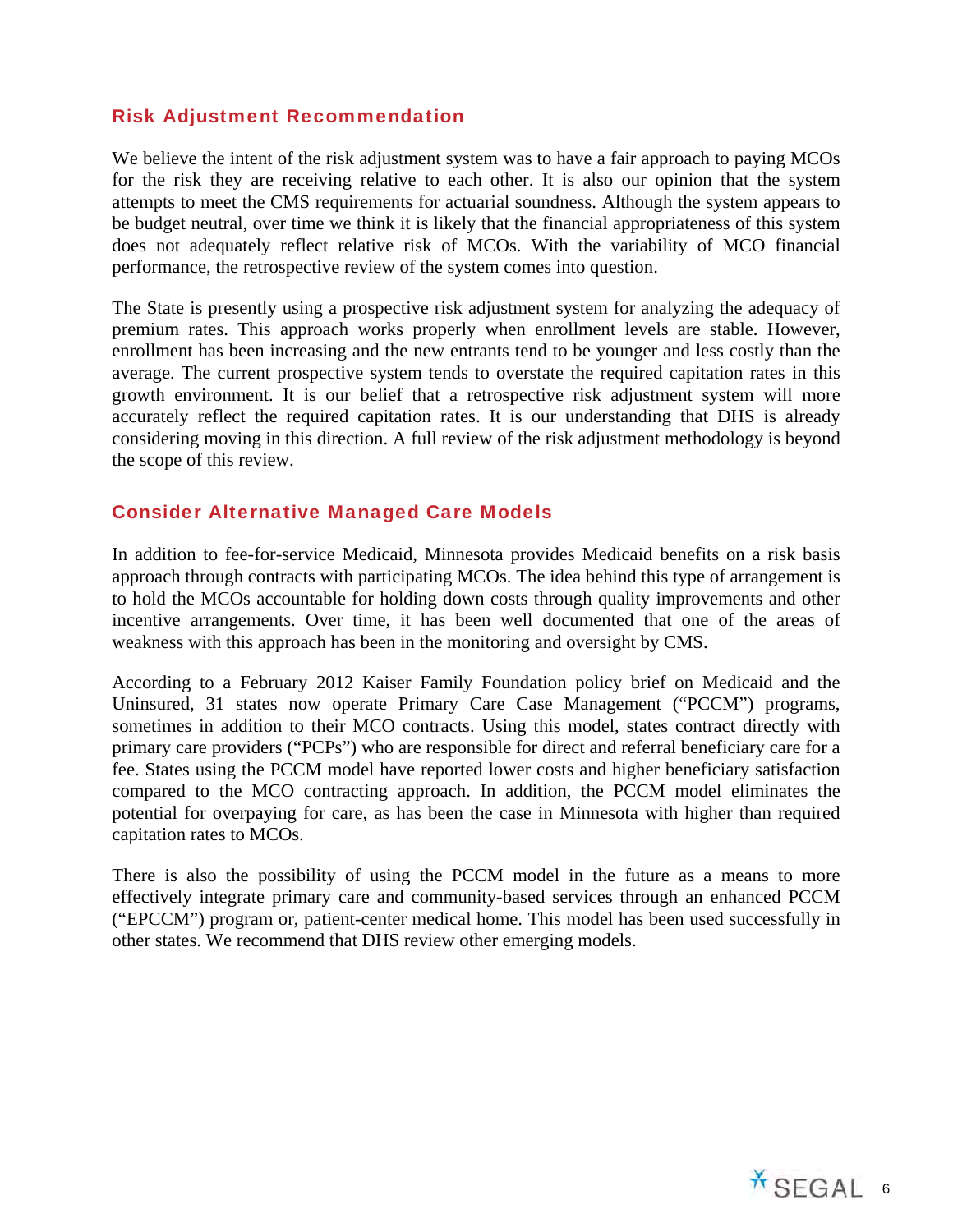## **Introduction**

The purpose of an actuarial review of one actuary's work by another actuary is to ensure that actuarial calculations were performed correctly and that the methods and assumptions used were reasonable. The review should reveal whether procedures followed were technically sound and whether plan objectives were met.

Our review officially began on November 7, 2012 with an in-person meeting with DHS staff in St. Paul, Minnesota. At this meeting, it was agreed that the purpose of our review was to determine if: 1) Medicaid managed care rate setting produced capitation rates that were actuarially sound; 2) CMS regulations were adhered to; and 3) DHS staff followed acceptable procedures.

The following programs were reviewed:

| PMAP          | A federal/state funded managed care Medical Assistance (MA)<br>program for children under the age of 21, parents and care takers<br>of a dependent child, pregnant women, and certain low-income<br>adults without a dependent child |
|---------------|--------------------------------------------------------------------------------------------------------------------------------------------------------------------------------------------------------------------------------------|
| <b>MNCare</b> | A federal/state funded managed care program for low and<br>moderate income individuals and families who do not have access<br>to employer-provided health insurance and have incomes above<br>limits for MA and PGAMC                |
| <b>MSHO</b>   | A federal/state funded managed care program for seniors age 65<br>and over who are eligible for both Medicaid and Medicare<br>benefits.                                                                                              |
| <b>PGAMC</b>  | A state-funded program for low-income adults without children<br>who did not qualify for federally funded health care programs. This<br>program ended February 28, 2011 and enrollees were<br>automatically moved to MA              |

Over the course of the next two months, Segal received hundreds of files from DHS, including but not limited to the following, for each year reviewed:

- **EXECUTE:** CMS Rate Setting Checklists
- Milliman Actuarial Certifications
- Milliman Certification Support Letters—Trend & Surplus, Benefit Adjustments, Factors, etc.
- **DHS Quarterly Risk Reports**
- Minnesota Supplemental Report #1—Statement of Revenue, Expenses & Net Income
- > DHS Rate Setting Worksheets
- Rate Setting Planning Document from DHS to the Managed Care Organizations ("MCOs").
- DHS Enrollment and Capitation Reports

A more detailed listing of the relevant files received can be found in *Appendix 1*.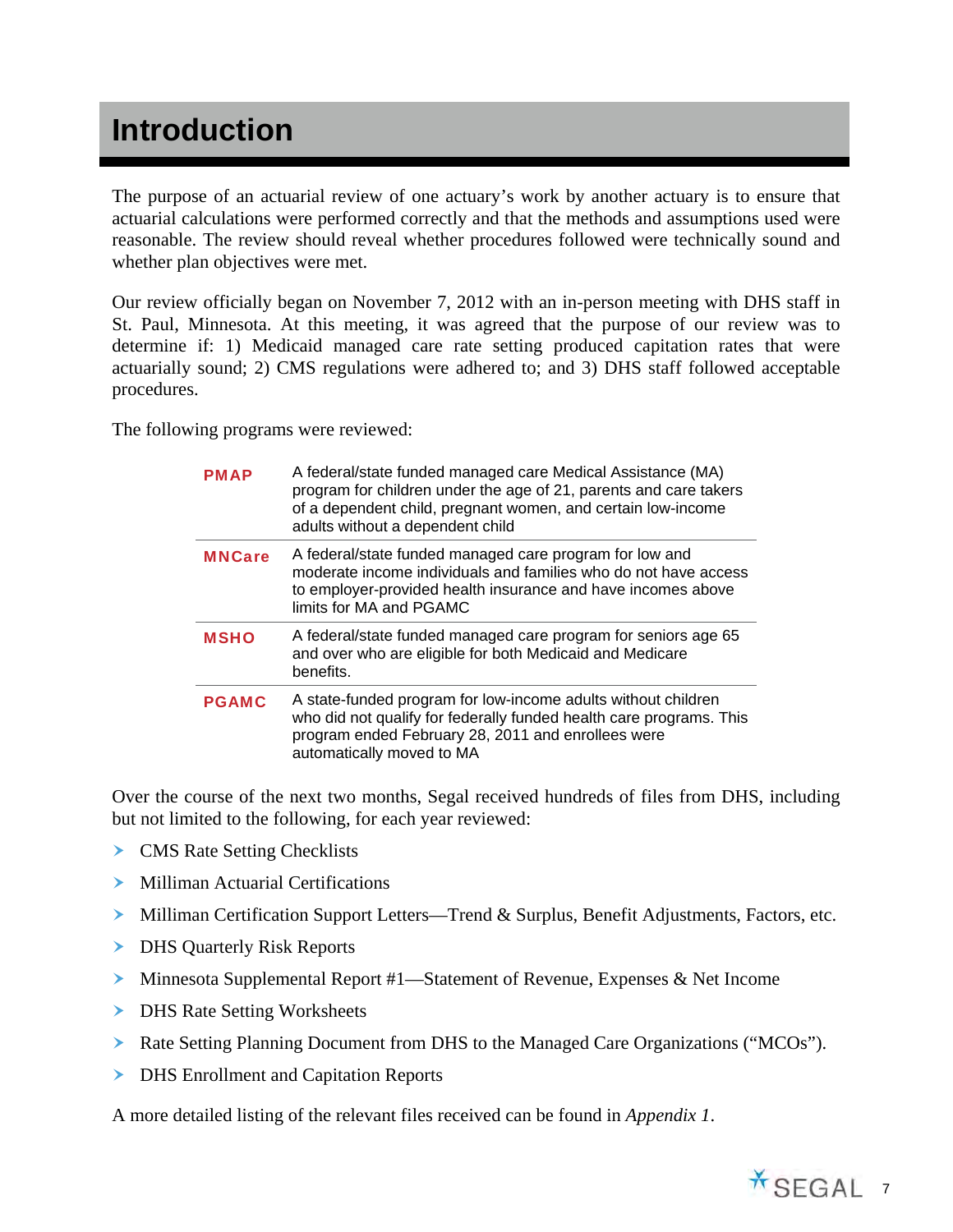In addition to our review of the information, we met with current DHS staff and had ongoing conversations to clarify the data received and to discuss questions encountered during the review. Many of the staff involved in the original rate development have either left the department or are no longer involved in rate development. The complex nature of the Minnesota rate setting process required more information than anticipated. We subsequently issued a request for more information from Milliman, the State's consulting actuary, during the review period. Our original work plan and timing had to be lengthened due to the volume and the timing of the various data requests, time spent awaiting Milliman's written response to our request, requests for additional information and/or points of clarification, supplemental data requests for new or missing information, and follow-up questions.

A review of the documents provided showed a host of significant changes to the various programs over the review period. Following is a brief chronology of the key events that had an impact on Medicaid managed care rates in Minnesota from 2003 – 2011 and that were communicated by DHS to the MCOs during the rate setting process:

## **2003**

- A 5% withhold of capitation payments effective January 1.
- Demographic rates floor for the non-metro areas were established at 87% of the average metro (non-Hennepin) rates, representing a 2% reduction.
- A 0.5% legislative reduction in plan payments effective January 1.
- Preliminary estimates indicated the demographic trends for MA and PGAMC for 2003 were 5.1% and 7.7% respectively. The corresponding trends for the risk-adjusted component are estimated to be 3.8% and 2.5%.
- Plans that signed a two-year contract in 2002 received an additional 1% trend bonus in 2002 for both MA and PGAMC.
- An adjustment for double counting in the 2002 rates was incorporated into the 2003 rate development. A preliminary estimate of this overstated trend by 1.2% for MA and 4.8% for PGAMC.
- An adjustment for missing DHS's profit targets was included in the 2003 rates to attempt to hit a 1% surplus on State business.

#### **2004**

- A 1% ratable reduction in PMAP rates. This was in addition to the 0.5% already in place for 2003.
- Public program revenue no longer exempt from the 2% provider tax after January 1, 2004.
- An adjustment for missing DHS's profit targets was included in the 2004 rates to attempt to provide a reasonable surplus on State business.
- Demographic rates for the non-metro area increased from 90.5% to 91.5% of the metro (non-Hennepin) rates. Demographic rates for Hennepin area decreased from 109% to 106.9% of the metro rates.

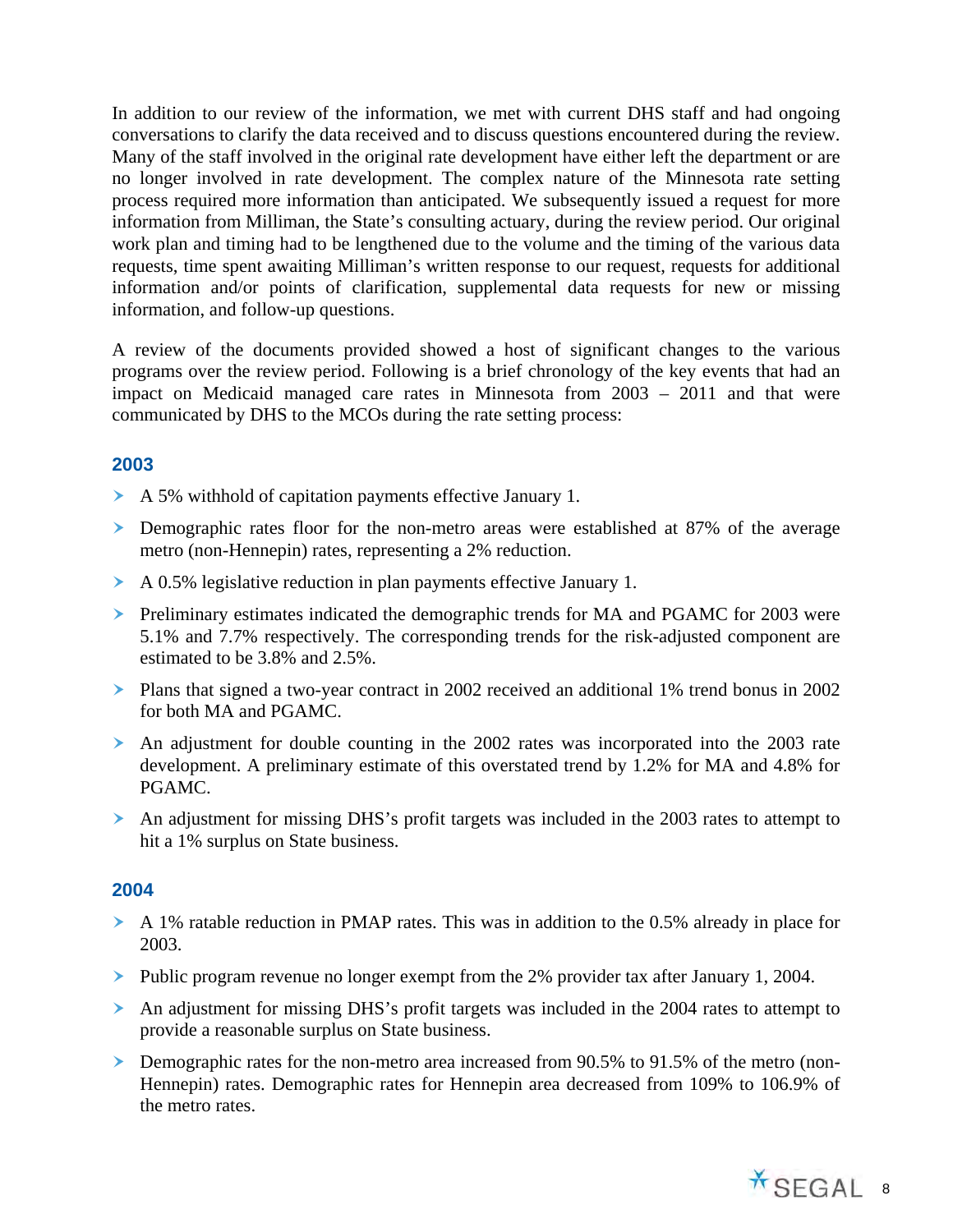## **2005**

 An adjustment for missing DHS's profit targets was included in the 2005 rates to attempt to provide a reasonable surplus on State business. The profit target for 2005 was 1%. MCO surpluses were in excess of 3% in 2003.

## **2006**

- An adjustment for missing DHS's profit targets was included in the 2006 rates to attempt to provide a reasonable surplus on State business. MCO surpluses were in excess of 3% in 2004.
- $\triangleright$  In 2004, the Department undertook a study to examine the appropriateness of the rating regions and geographic relativities. These new relativities were partially incorporated into the 2005 rate structure and fully reflected in 2006.
- Under Medicare Part D, Medicare now covers most drug costs for dual-eligible enrollees. This carve out had a major impact on SeniorCare rates, a minor impact on the rest of MA, and no effect on either PGAMC or MNCare rates.
- For MA and MNCare, a 6% reduction in hospital rates was enacted, effective July 2005. Beginning in January 2006, managed care rates for these programs were reduced to reflect the lower hospital costs MCOs could anticipate.

## **2007**

- An adjustment for missing DHS's profit targets was included in the 2007 rates to attempt to provide a reasonable surplus on State business.
- Losses on PGAMC business the past few years were unevenly distributed among the MCOs. In an effort to redistribute the losses more fairly among the MCOs, an adjustment factor based on PGAMC volume and loss ratios was incorporated into the 2006 rates.

#### **2008**

- Inpatient hospital cost rebasing occurred in 2007 for fee-for-service. The preliminary change in hospital costs due to rebasing was 7.8% for MA and 16.2% for PGAMC. This was incorporated into the 2007 trend analysis. However, after rates were finalized in 2007, the actual increase due to rebasing was substantially higher than initially projected. Since DHS underestimated the effect of rebasing, an additional adjustment for 2008 was made in the trends. The new figures for hospital rebasing were 26.1% for MA and MNCare and 24.2% for PGAMC.
- An adjustment for missing DHS's profit targets was included in the 2008 rates to attempt to provide a reasonable surplus on State business.

## **2009**

 Minnesota Session Laws 2008, Chapter 364, Section 3 limited MA and PGAMC managed care aggregate administrative expenses generally to 5% above spending in the previous calendar year. It also established a penalty for excesses, allowed DHS to waive the penalty in certain circumstances, and limited what may be counted as administrative expenses.

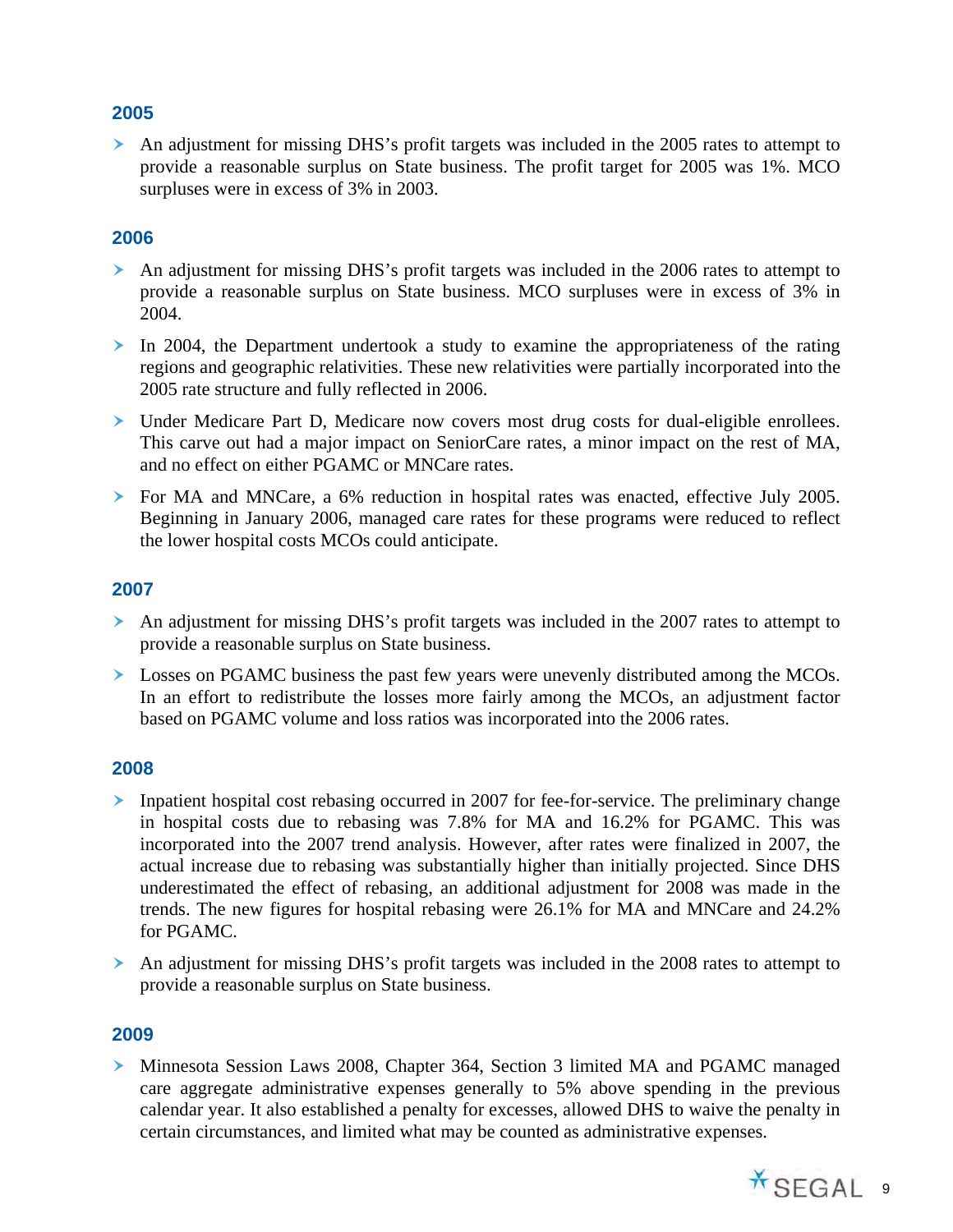- Minnesota Session Laws 2008, Chapter 363, Article 18, Section 3, Subdivision 5, Paragraph (b) mandated that aggregate administrative costs paid to managed care plans be limited to 6.6% of total contract payments for each calendar year.
- An audit of managed care rates conducted by the Office of the Legislative Auditor (OLA) recommended that DHS include investment income in its rate setting methodology.
- Rebates received by the MCOs were explicitly recognized in trend analysis.
- DHS withheld an additional 3% of managed care plan payments under prepaid MA and PGAMC. This brought the total amount withheld to 8% in these two programs.
- An adjustment for missing DHS's profit targets was included in the 2009 rates to attempt to provide a reasonable surplus on State business.
- Basic Care ratable reduction—reduced payment rates for basic care services by 3% for MNCare and 4.5% for MA and PGAMC.
- Inpatient Ratable Reduction—reduced MA and PGAMC fee-for-service payment rates for inpatient hospital admissions occurring on or after July 1, 2009, by 1% and managed care rates proportionately effective October 1.

## **2010**

- An adjustment for missing DHS's profit targets was included in the 2010 rates to attempt to provide a reasonable surplus on State business.
- Based on the area factor/rate cell study completed in 2009, DHS incorporated changes in the geographic and rate cell relativity relationships into the 2010 rates.
- PGAMC was discontinued effective April 1, 2010. It was estimated that 75% (approximately 18,000 new enrollees) would enroll in MNCare. The encounter data for the new enrollees won't show up in the risk assessment until 2011 and not be fully reflected until 2012. The new enrollees were expected to be higher-risk individuals. Adjustments to the demographic rates for the MNCare limited hospital were made to anticipate the conversion of PGAMC enrollees to MNCare.
- The managed care capitation withhold increased to 9.5% for all MA programs beginning in January 2010. For MNCare, the withhold percentage remained at 5%.
- Non-administrative managed care rates for services rendered from July 1, 2010 to December 31, 2013, MA and MNCare contract rates paid to managed care plans and county-based purchasing plans are reduced by 3% of the contract rate attributable to non-administrative services in effect on June 30, 2010. This rate reduction applied to all services, except Medicare cost sharing for dual eligible enrollees. Administrative costs represented approximately 8.2% of the basic care capitation. Thus, a 3% cut on non-administrative costs represented an effective 2.75% reduction applicable to the entire basic care rate. There was no separate administrative component included in the Nursing Facility (NF) and Elderly Waiver (EW) add-on rates for seniors. A full 3% reduction applied to these rates.

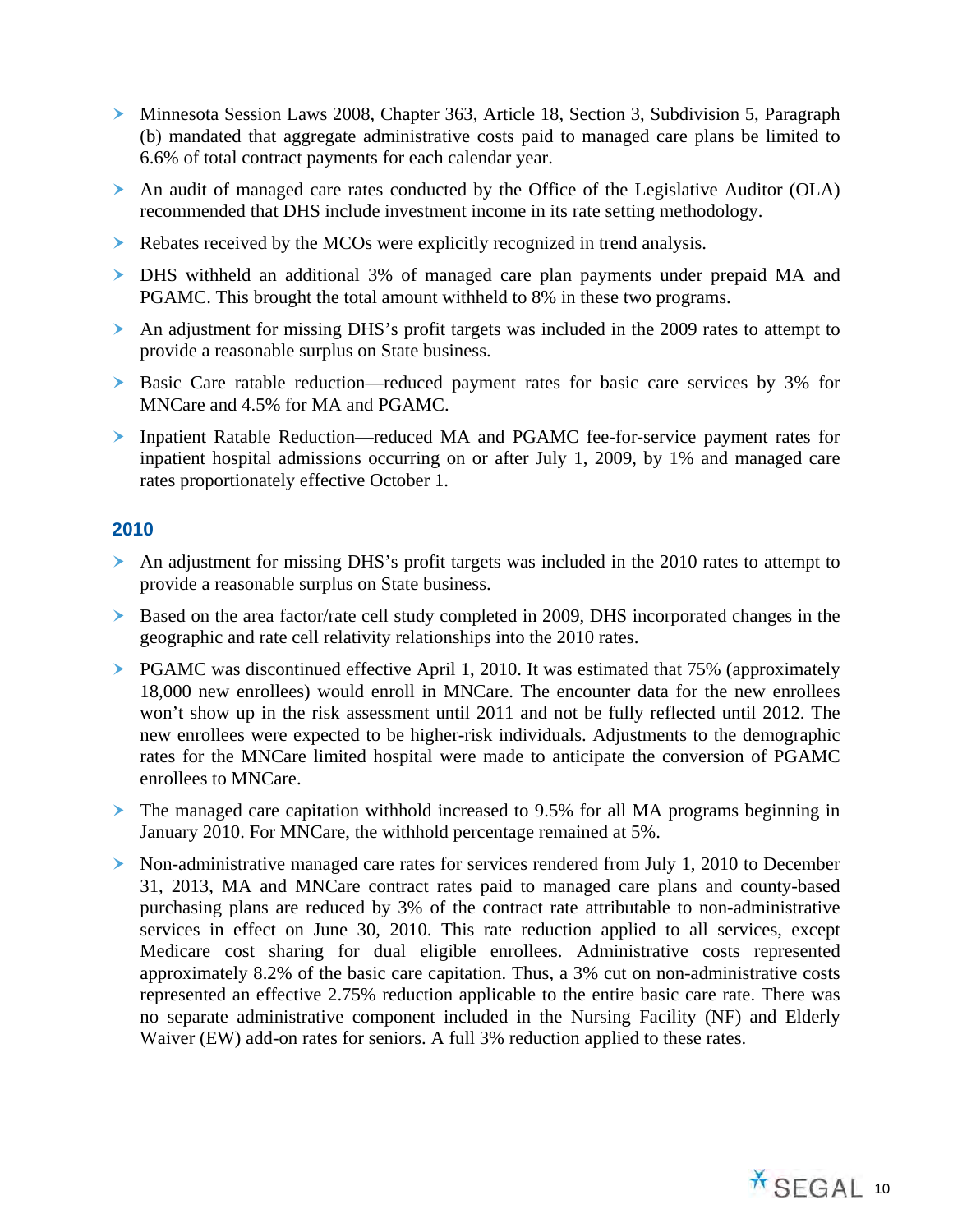#### **2011**

- An adjustment for contribution to reserves were included in the 2011 rates to attempt to provide a reasonable surplus on State business.
- Based on the area factor/rate cell study completed in 2009, DHS phased in the geographic and rate cell relativity relationships in 2010 for the senior products. The phase-in of the factors was completed in 2011. For the PMAP and MNCare products, the factors were already fully reflected in the 2010 rates.
- With the elimination of the PGAMC program in April 2010, it was anticipated that a portion of the population would migrate to MNCare (adults without children). A rate adjustment was made to account for that. The encounter data for the migrants from PGAMC to MNCare will begin to show up in the risk assessment in 2011 but will not be fully reflected until 2012. Consequently, DHS did not risk adjust the MNCare limited hospital group in 2011.
- For services provided on or after January 1, 2011, an additional 3% of MNCare managed care payments was withheld.

## Guidance from CMS and the American Academy of Actuaries

In conducting our actuarial review, we relied upon guidance from the American Academy of Actuaries contained in their August 2005 Actuarial Certification of Rates for Medicaid Managed Care Programs developed by the Medicaid Rate Certification Work Group (see *Appendix 8*). It is important to note that the guidance in this document is in the form of an Academy practice note, meaning that it does not carry the same weight as an official Actuarial Standard of Practice (ASOP). Presently, no official Academy ASOP exists pertaining to Medicaid rate setting. This practice note provides non-binding guidance for actuaries involved in Medicaid managed care rate setting and, therefore, the information in this practice note is not a definitive statement as to what constitutes generally accepted actuarial practice in this area. The Academy's Medicaid Work Group will be updating the 2005 practice note in the near future, with the intention of including more explicit references to the various ASOPs that apply to Medicaid work.

For the purpose of certifying rates to CMS, the Academy's Medicaid Work Group defines "actuarial soundness" as follows:

*Actuarial Soundness: Medicaid benefit plan premium rates are deemed to be "actuarially sound" if, for the business in the state for which the certification is being prepared and for the period covered by the certification, projected premiums, including expected reinsurance and governmental stop-loss cash flows, governmental risk adjustment cash flows and investment income, provide for all the reasonable, appropriate and attainable costs, including health benefits, health settlement expenses, marketing and administrative expenses, any state-mandated assessments and taxes, and the cost of capital.* 

For the purpose of certifying Medicaid managed care rates with CMS, Section AA.1.1 of the MCO Contracts Financial Review Documentation for At-risk Capitated Contracts Rate-setting, known as the CMS Checklist (see *Appendix 7*) defines the criteria to which the actuarial certification of the capitation rates must adhere. Rates must be actuarially sound, meaning that

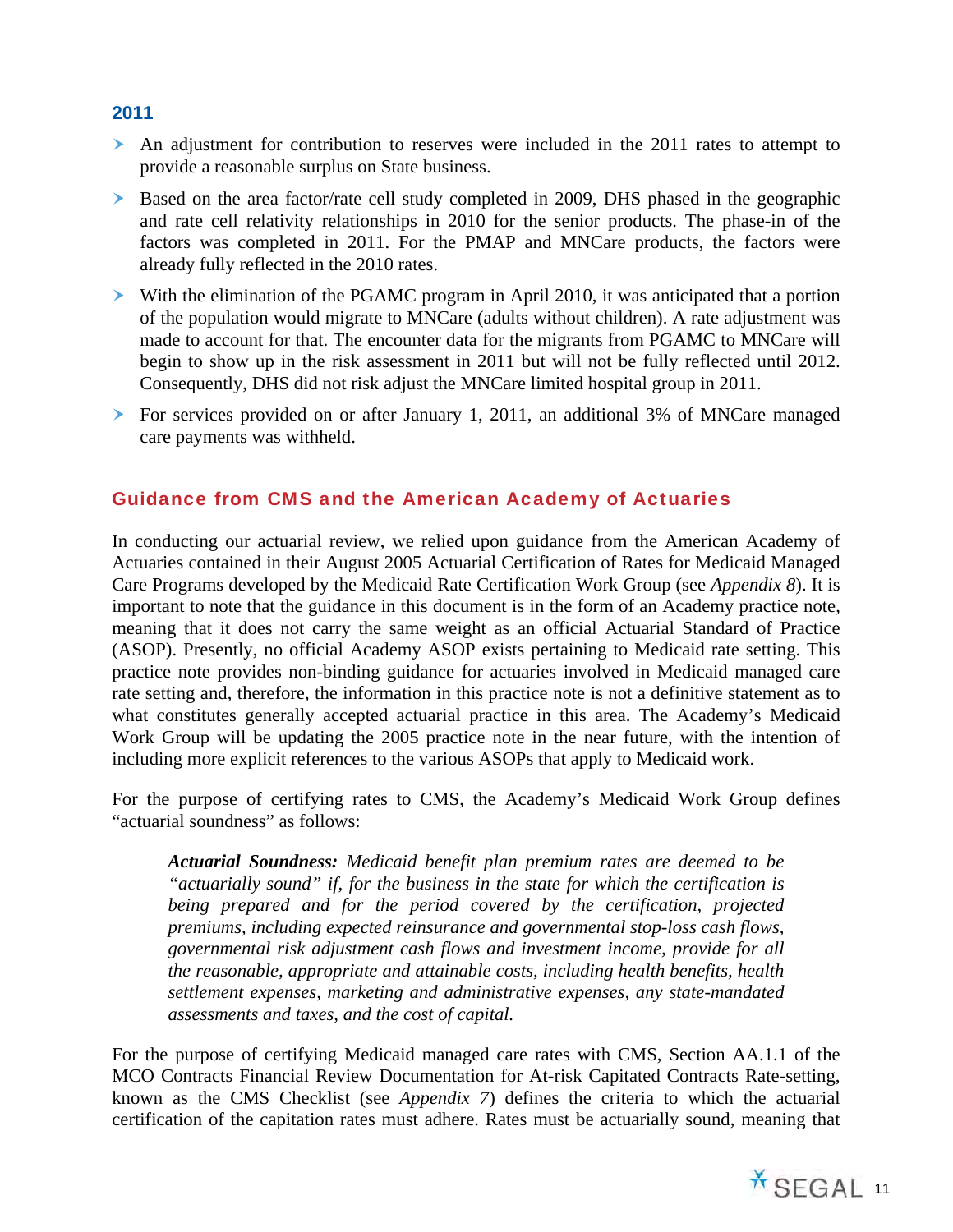the rates were developed in accordance with generally accepted actuarial principles and practices and are appropriate for the population to be covered as well as the services to be furnished under the contract. In addition, the actuary providing the certification must meet the qualification standards established by the American Academy of Actuaries and follow the practice standards established by the Actuarial Standards Board.

A workable assessment of "actuarial soundness" for certifications on behalf of state Medicaid agencies would usually take into account the following:

- 1. The data available to develop rates for populations with current coverage
- 2. The types of rate negotiation methods that may be in use by states
- 3. The financial condition and operations of participating MCOs.

We have relied upon these documents and our experience with Medicaid Managed Care Rate Setting to provide our best assessment of the Minnesota Managed Care Rate Setting process. The following section provides additional details from our review.

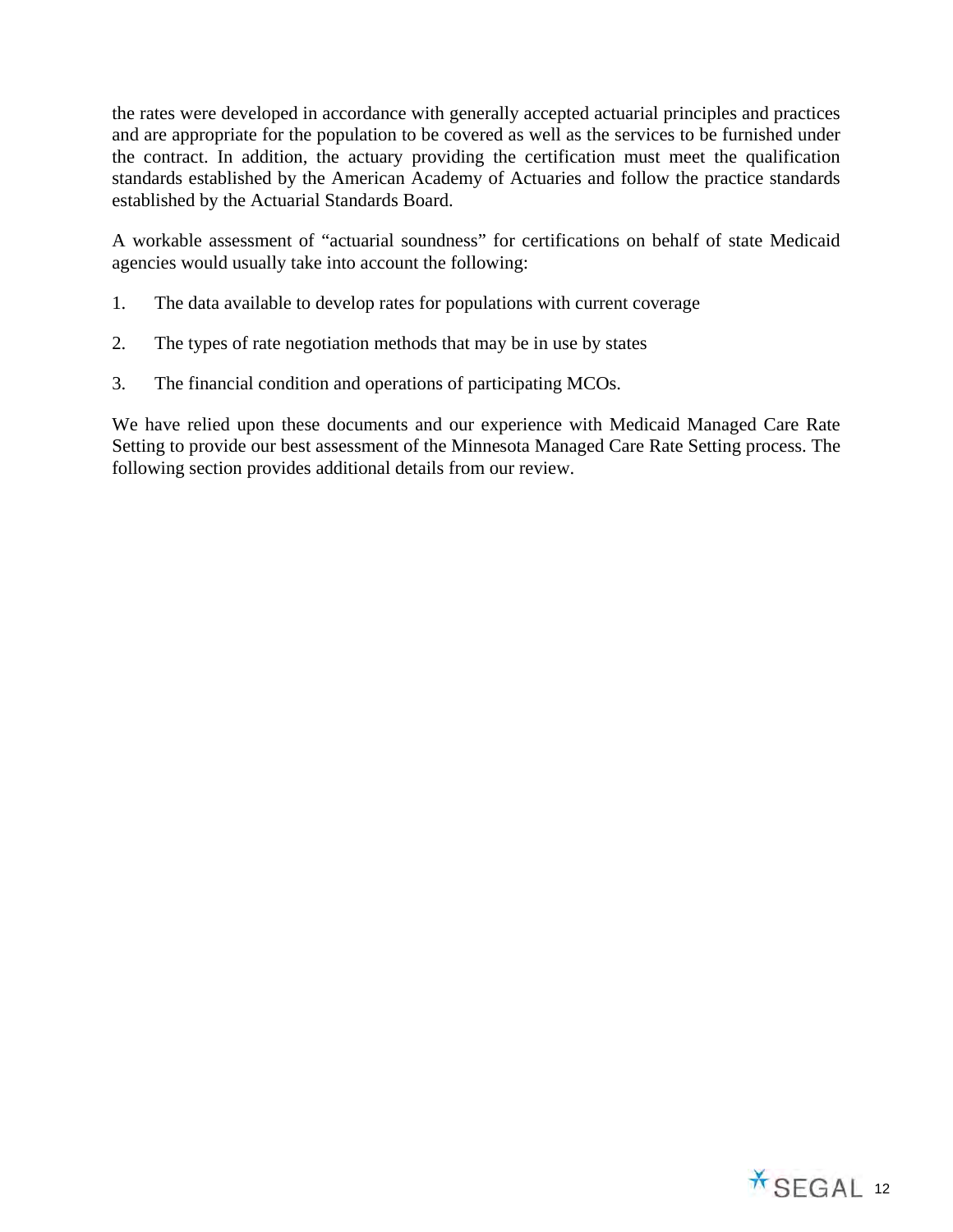## **Detailed Findings**

The following section discusses the items we reviewed in more detail. As discussed earlier, Segal received and reviewed hundreds of files related to the project. Key documents also included the final checklists submitted to CMS for each program (PMAP, MNCare, etc.) for each year of the review period; a detailed listing is included in *Appendix 1*. Below are the various key components of our review. When appropriate, we reference elements of the checklist or applicable actuarial standards.

## 1. Rate Setting Process and Methodology

Section AA.1.0 of the Checklist delineates the rate-setting methodology, which includes the specified payment rates, the identification of any risk-sharing mechanisms and the actuarial basis for rate determination. DHS followed a similar rate setting process each year. The general process and timing are detailed below:

| <b>Month</b>     | <b>Activity</b>                                                                                                      |
|------------------|----------------------------------------------------------------------------------------------------------------------|
| June             | Discuss with MCOs the upcoming calendar year. Talk about key<br>program changes, rating changes, data requests, etc. |
| July             | Data received from MCOs                                                                                              |
| July - September | Actuary develops preliminary trends and benefit change impacts                                                       |
| September        | Results presented to MCOs for comment                                                                                |
| October          | Review comments, provide additional analysis                                                                         |
| November         | HMO rate negotiations completed                                                                                      |
| December         | Actuarial certification and CMS Checklist complete and filed with CMS                                                |

If there is legislative action, the schedule is adjusted accordingly. We concluded that the current process and timeframes shown above appear reasonable and follow standard practices among state Medicaid agencies.

The documentation also appears to address the requirements of CMS and is appropriate for each program.

#### **Recommendation**

Segal believes the process and timing are appropriate and recommends no changes.

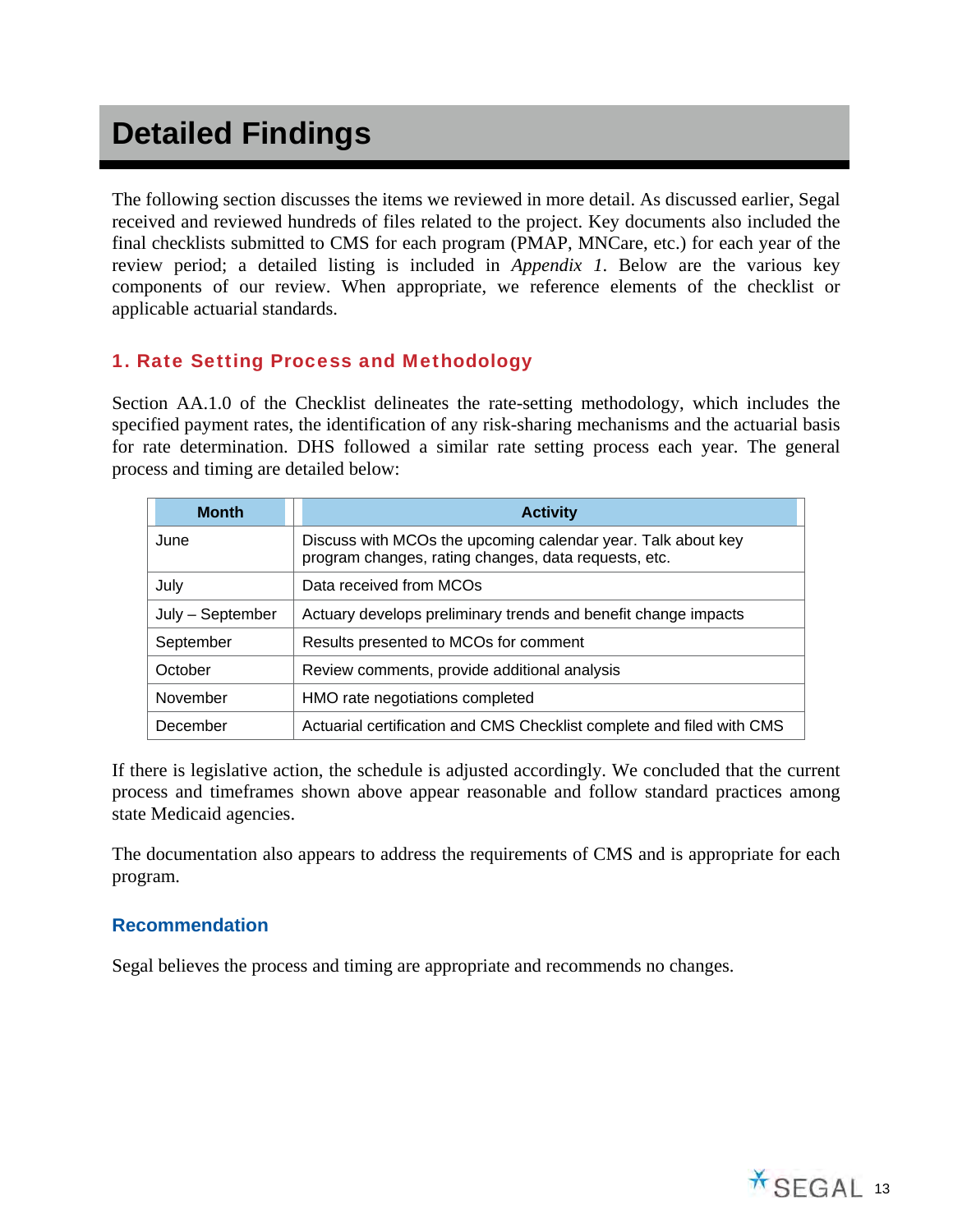## 2. Selection of Base Year Utilization and Cost Data

CMS provides the following guidance for the selection of base data in the development of actuarially sound capitation rates for Medicaid managed care contracts in Section AA.2.0 of the Checklist:

| <b>Base Year Utilization and Cost Data</b>                                                                                                                                                                                                                                                                                                                                                                                                                                                                                                                                                                                                                                                    |
|-----------------------------------------------------------------------------------------------------------------------------------------------------------------------------------------------------------------------------------------------------------------------------------------------------------------------------------------------------------------------------------------------------------------------------------------------------------------------------------------------------------------------------------------------------------------------------------------------------------------------------------------------------------------------------------------------|
| The State must provide documentation and assurance that all payment rates are:                                                                                                                                                                                                                                                                                                                                                                                                                                                                                                                                                                                                                |
| Based only upon services covered under the State Plan (or costs directly related to providing these services,<br>for example, MCO, PIHP, or PAHP administration)                                                                                                                                                                                                                                                                                                                                                                                                                                                                                                                              |
| Provided under the contract to Medicaid-eligible individuals                                                                                                                                                                                                                                                                                                                                                                                                                                                                                                                                                                                                                                  |
| In setting actuarially sound capitation rates, the State must apply the following element or explain why it is not applicable:<br>Base utilization and cost data that are derived from the Medicaid population or if not, are adjusted to make them<br>comparable to the Medicaid population. The base data used were recent and are free from material omission.                                                                                                                                                                                                                                                                                                                             |
| Base data for both utilization and cost are defined and relevant to the Medicaid population (i.e., the database is<br>appropriate for setting rates for the given Medicaid population). States without recent FFS history and no<br>validated encounter data will need to develop other data sources for this purpose. States and their actuaries will<br>have to decide which source of data to use for this purpose, based on which source is determined to have the<br>highest degree of reliability, subject to Regional Office (RO) approval.                                                                                                                                            |
| Examples of acceptable databases on which to base utilization assumptions are:                                                                                                                                                                                                                                                                                                                                                                                                                                                                                                                                                                                                                |
| Medicaid FFS databases,                                                                                                                                                                                                                                                                                                                                                                                                                                                                                                                                                                                                                                                                       |
| Medicaid managed care encounter data,<br>$\bullet$                                                                                                                                                                                                                                                                                                                                                                                                                                                                                                                                                                                                                                            |
| State employees' health insurance databases, and<br>$\bullet$                                                                                                                                                                                                                                                                                                                                                                                                                                                                                                                                                                                                                                 |
| low-income health insurance program databases.                                                                                                                                                                                                                                                                                                                                                                                                                                                                                                                                                                                                                                                |
| NOTE: Some states have implemented financial reporting requirements of the health plans, which can be used<br>as a data source in conjunction with encounter data and would improve on some of the shortcomings of these<br>other specific databases used for utilization purposes. For example, some states now require the submission of<br>financial reports to supplement encounter data by providing cost data. It would also be permissible for the State<br>to supplement the encounter data by using FFS cost data. The State could also use the cost and utilization data<br>from a Medicaid FFS database and would not need to supplement the data with plan financial information. |
| Utilization data is appropriate for a Medicaid program and the base data was reviewed by State for similarity<br>with the covered Medicaid population. That is, if the utilization assumptions are not derived from recent Medicaid<br>experience, the State should explain and document the source of assumptions and why the assumptions are<br>appropriate to the Medicaid population covered by these proposed rates.                                                                                                                                                                                                                                                                     |

**Service cost** assumptions are appropriate for a Medicaid program and the base data was reviewed by the State for similarity with the Medicaid program's current costs.

The term "appropriate" means specific to the population for which the payment rate is intended. This requirement applies to individuals who have health care costs that are much higher than the average. Appropriate for the populations covered means that the rates are based upon specific populations, by eligibility category, age, gender, locality, and other distinctions decided by the State. Appropriate to the services covered means that the rates must be based upon the State plan services to be provided under the contract. There is no stated or implied requirement that entities be reimbursed the full cost of care at billed charges.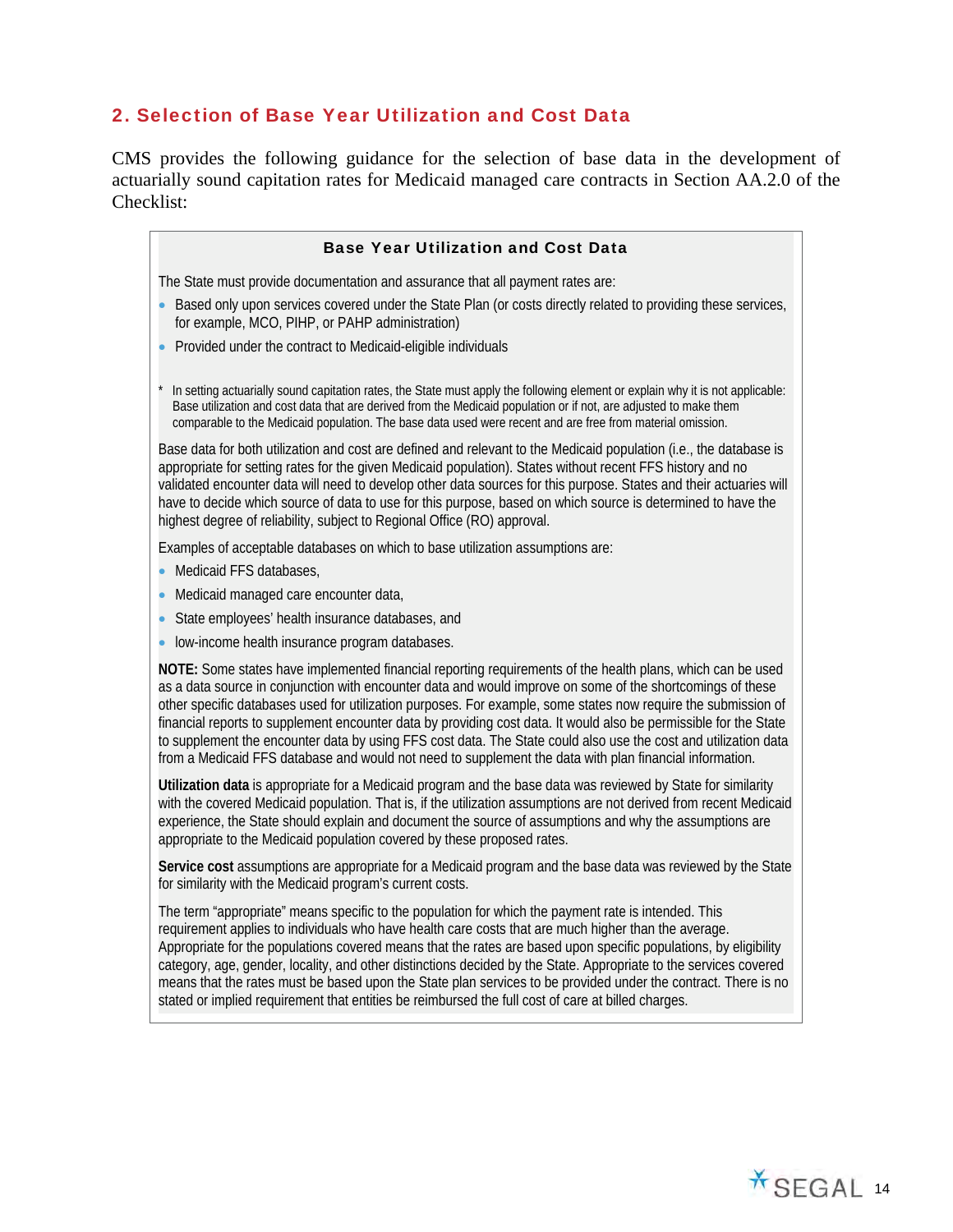As referenced in the caption above, there are a number of data sources that would be acceptable to CMS. Given that managed care has been in place for many years, the FFS data would not be a reasonable option for the base year. For Minnesota, it would be appropriate to use the most recent encounter data. Encounter data are the detailed records of the health care services utilized by MCO claimants in the Medicaid managed care environment. In essence, they are equivalent to the paid claim records that MCOs create when they pay providers in the FFS Medicaid environment. In most states, the encounter data includes cost data, the amounts paid to providers. It has been determined that DHS did collect encounter data during the review period; unfortunately, that data did not include payment (cost) detail. The encounter data was primarily used internally for risk analysis, MCO performance metrics and other miscellaneous projects.

DHS or Milliman did not have access to detailed paid claims data for the entire period covered by this review. Since the detailed payment data was never collected, there has not been a reconciliation of the data used in the rates to determine whether the base information delivered in summary form from the MCOs accurately ties to financial statements reported. There are typically elements in the data that get pulled out as the actuary combs through the components. These were estimated by the MCO's actuary to be less than 0.1%, which seems very low. It is not uncommon for states to find that 2% to 4% of the encounter data is pulled out during the validation and quality check stage.

Milliman's Trend and Surplus documents include the base claims and enrollment data used in setting the historical and projected trends applicable to each product line for each rating year. The base data used by Milliman was summary claims data only; meaning, the detailed cost and utilization information Milliman needed to work with was not available for each type of service. In other states with large Medicaid managed care programs, such as exists in Minnesota, states prepare databooks with detailed costs and utilization components by type of service (Hospital Inpatient, Hospital Outpatient, Physician and Other Services, etc.) that the MCO's and state's actuaries can use in their analysis of cost and trends. In this case, Milliman relied on the selfreported summary data from the participating MCOs. Following the above guidelines, we are not aware that Milliman attempted to utilize the reported encounter data to develop detailed utilization rates and/or FFS data as a proxy for costs, which would have corroborated the selfreported summary data on which the actual rate development relied.

Without detailed paid experience, data utilized for the rate development was typically collected as summary paid experience by rating cell, with little or no additional information. Milliman did require supplemental claim reserve reports and ad hoc breakouts. Milliman received certification from the MCO's actuary that the data was appropriate and as requested. This data reliance is acceptable practice by the American Academy of Actuaries. Although acceptable for developing actuarial sound rates in any given year, at some point the data is not sufficient to meet the actuary's long-term needs.

Practically, for a program of this size, encounter data should have been collected and used for rebasing at a minimum at least every three years. That data should also have been utilized to support an extensive analysis of trend, especially with a program's trends that were running much higher than those of other state programs.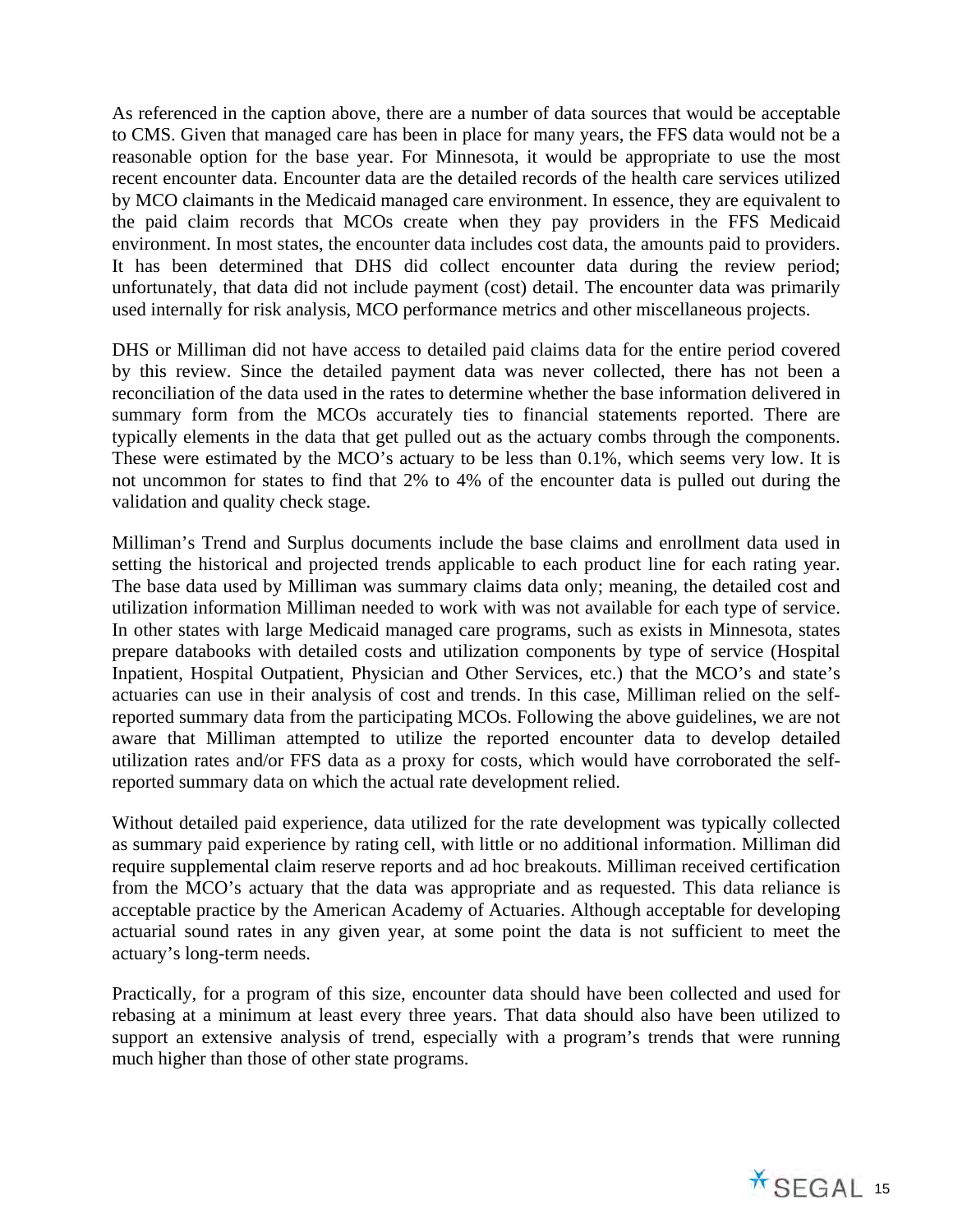Segal briefly reviewed the MCO contract and we believe DHS had the authority and should have collected data over the period being reviewed. We were told that DHS did not push for this data and it was met with significant resistance from the MCOs. This left Milliman to rely on MCO self-reported information.

## **Findings**

We believe a major factor contributing to the volatility in year to year gains/losses is the fact that capitation rates and other relevant actuarial analyses were based upon MCO's self-reported summary data. While this data is arguably appropriate for financial reporting, it is unlikely to have the consistency or the level of detail required in actuarial analyses and rate setting. The best data source for this purpose is the actual encounter data submitted by MCOs along with the associated cost data that have been appropriately scrubbed and audited.

Using encounter data would facilitate the desired building up of rates based on separate cost and utilization statistics by type of service for each program. In fact, this is the approach recommended by the American Academy of Actuaries in its guidelines regarding the use of appropriate data in rate setting for Medicaid managed care programs. It is our understanding that the MCOs submit encounter data to the State, but not the associated cost data.

On October 19, 2011, Mathematica Policy Research produced a report entitled, "Collecting, Using and Reporting Medicaid Encounter Data: A Primer for States". In that report, they listed the nine states with extensive experience in collecting and using encounter data (Arizona, Delaware, Michigan, Minnesota, New Jersey, Oregon, Pennsylvania, Texas and Washington) during their review period between November 2010 and April 2011. Table III.1 in their report (see *Appendix 4*) showed that Minnesota was the only state in the study group that did not require plans to report cost (paid amount) data.

## **Recommendation**

Segal recommends that the State work with the MCOs to meet their contractual requirements and report the level of detailed encounter and cost data required for the build-up approach to developing capitation rates. We understand the DHS has started collecting this information and we recommend that it be made available to the actuary.

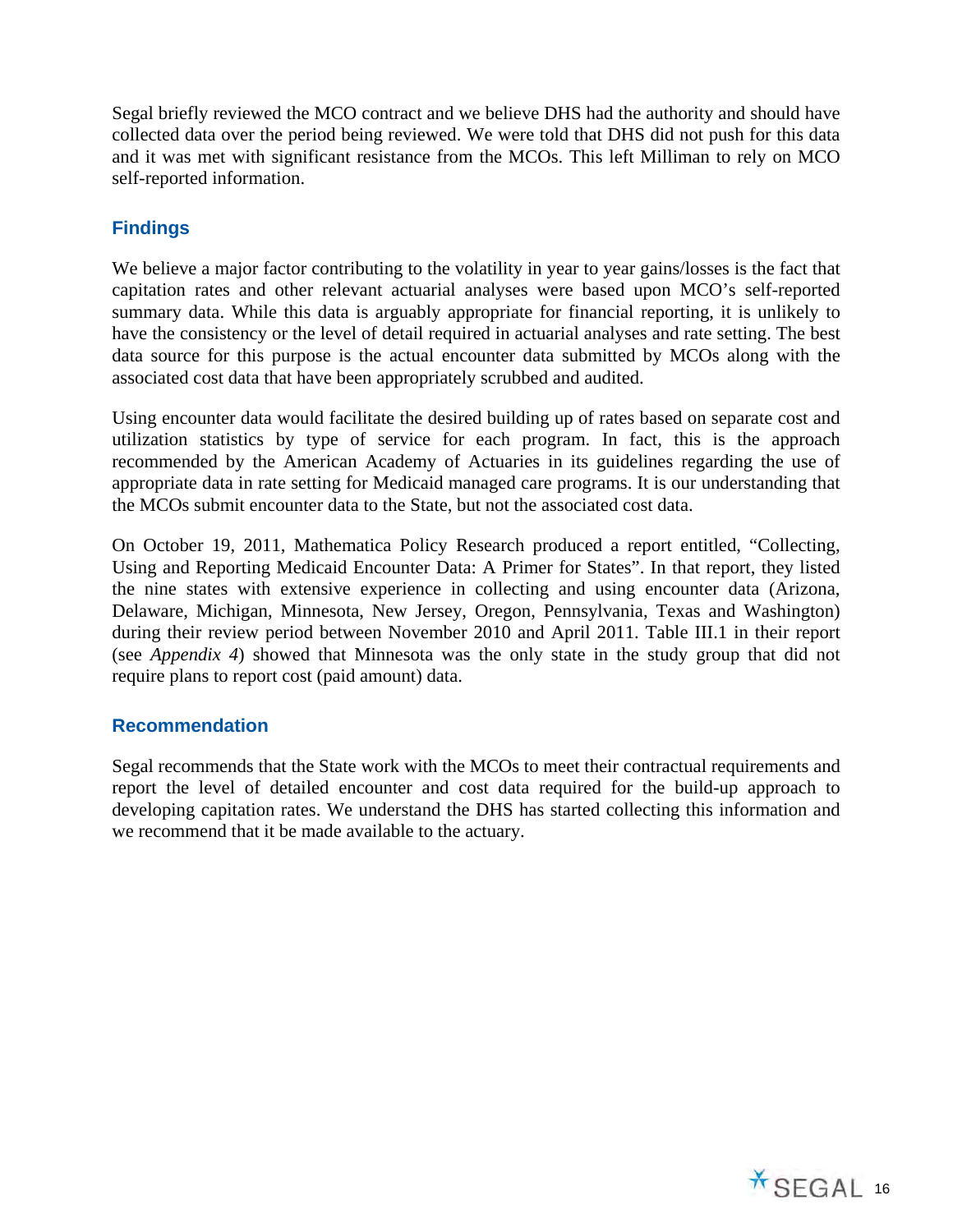## 3. Adjustments to Base Data

CMS provides the following guidance for the adjustments to base data in the development of actuarially sound capitation rates for Medicaid managed care contracts in Section AA.3.0 of the Checklist:

#### Adjustments to the Base Year Data

The State made adjustments to the base period to construct rates to reflect populations and services covered during the contract period. These adjustments ensure that the rates are predictable for the covered Medicaid population.

Adjustments must be mutually exclusive and may not be taken twice. States must document the policy assumptions, size, and effect of these adjustments and demonstrate that they are not double counting the effects of each adjustment. The RO should check to ensure that the State has contract clauses (or State Plan Amendments), where appropriate, for each adjustment.

#### **Sample Adjustments to the Base Year that may increase the Base Year:**

- Administration
- Benefit, Programmatic and Policy change in FFS made after the claims data tape was cut
- Claims completion factors
- Medical service cost trend inflation
- Utilization due to changes in FFS utilization between the Base Year and the contract period. Changes in utilization of medical procedures over time is taken into account
- Certified Match provided by public providers in FFS
- Cost-sharing in FFS is not in the managed care program
- FFS benefit additions occurring after the extraction of the data from the MMIS are taken into account
- One-time only adjustment for historically low utilization in FFS program of a State Plan Approved benefit (i.e., dental)
- Patient liability for institutional care will be charged under this program
- Payments not processed through the MMIS
- Price increase in FFS made after the claims data tape was cut

#### **Sample Adjustments to the Base Year that may adjust the Base Year downward:**

- Benefit deletions in the FFS Program occurring after the extraction of the data from the MMIS are taken into account
- Cost-sharing in managed care in excess of FFS cost-sharing
- **Disproportionate Share Hospital Payments**
- Financial Experience Adjustment
- FQHC/RHC payments
- **Graduate Medical Education**
- Income Investment Factor
- Indirect Medical Education Payments
- Managed Care Adjustment
- PCCM Case Management Fee
- Pharmacy Rebates
- Post-pay recoveries (TPL) if the State will not collect and allow the MCE to keep TPL payments
- Recoupments not processed through the MMIS
- Retrospective Eligibility costs

All adjustments must be documented. Adjustments must be mutually exclusive and may not be taken twice. States must document the policy assumptions, size, and effect of these adjustments and demonstrate that they are not double counting the effects of each adjustment. The RO should check to ensure that the State has contract clauses (or State Plan Amendments), where appropriate, for each adjustment.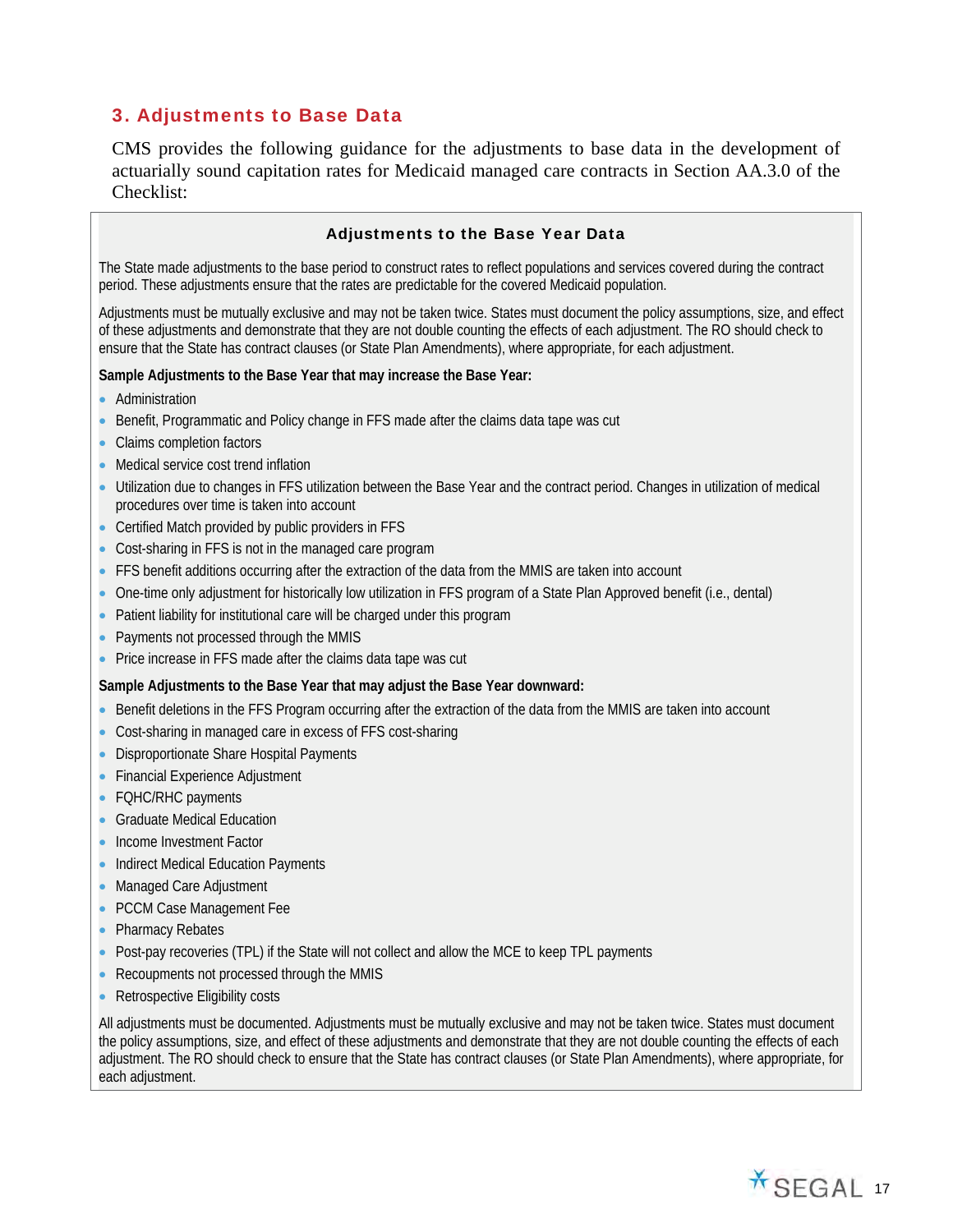As previously stated, Milliman relied upon summary financial data supplied by the participating MCOs and made adjustments as appropriate for many of the items listed in the box above. Many of these adjustments are highlighted in our Chronology of Key Rate Development Events listed in the Introduction to the report. For example, in the analysis of base claims and experiencebased trends, Milliman used restated incurred claim figures provided by the MCOs that were based upon additional claims runout and updated completion factors. We sampled many of the adjustments made and believe that Milliman recognized them as required. Segal has no way to verify whether those adjustments were correct or reasonable because the letters provided by Milliman do not include the development of the factor and supporting development, merely the results. Details of the adjustment calculations may have been communicated to DHS at some point, but Segal is unaware of that communication. We do not suggest that the adjustments made by the actuary were inappropriate, but we do note that with the lack of detailed information we are unable to validate those adjustments.

## **Recommendation**

The actuary should build a detailed encounter database with paid claims experience. Recent legislated changes that are impacting rate development should be recast with this information. To the extent that the actuary makes adjustments to the base data, such adjustments should always be backed up with detailed methodology and disclosure of data used and adjusted.

## 4. Program Adjustments

CMS provides the following guidance for the recognition of benefit differences in the development of actuarially sound capitation rates for Medicaid managed care contracts in Section AA.3.1 of the Checklist:

#### Benefit Differences

Actuarially sound capitation rates are appropriate for the services to be furnished under the contract. The State must document that actuarially sound capitation rates payments are based only upon services covered under the State Plan. Differences in the service package for the Base Period data and the Medicaid managed care covered service package are adjusted in the rates. Documentation of assumptions and estimates is required for this adjustment.

Each year a number of benefit changes need to be factored into the rate development. Milliman provides an attachment to the certification that summarizes the financial impact of each component. Over our review period there were over a hundred such changes enacted.

There appears to be very limited data utilized to develop the cost impact of these changes. We were told that data for each change, if available, was requested from the MCOs. Milliman then utilized the self-reported summary data for their analysis. That means if there was a significant benefit reduction that would decrease the MCO rates, Milliman asked the MCO for the information to calculate the reduction they were to receive. This method intuitively presents issues of credibility of the data. We would expect that detailed paid claims data should have been utilized when doing this multitude of programmatic changes, but do not have any indication of such methodology being used. There are large amounts of premium impacted by these program changes.

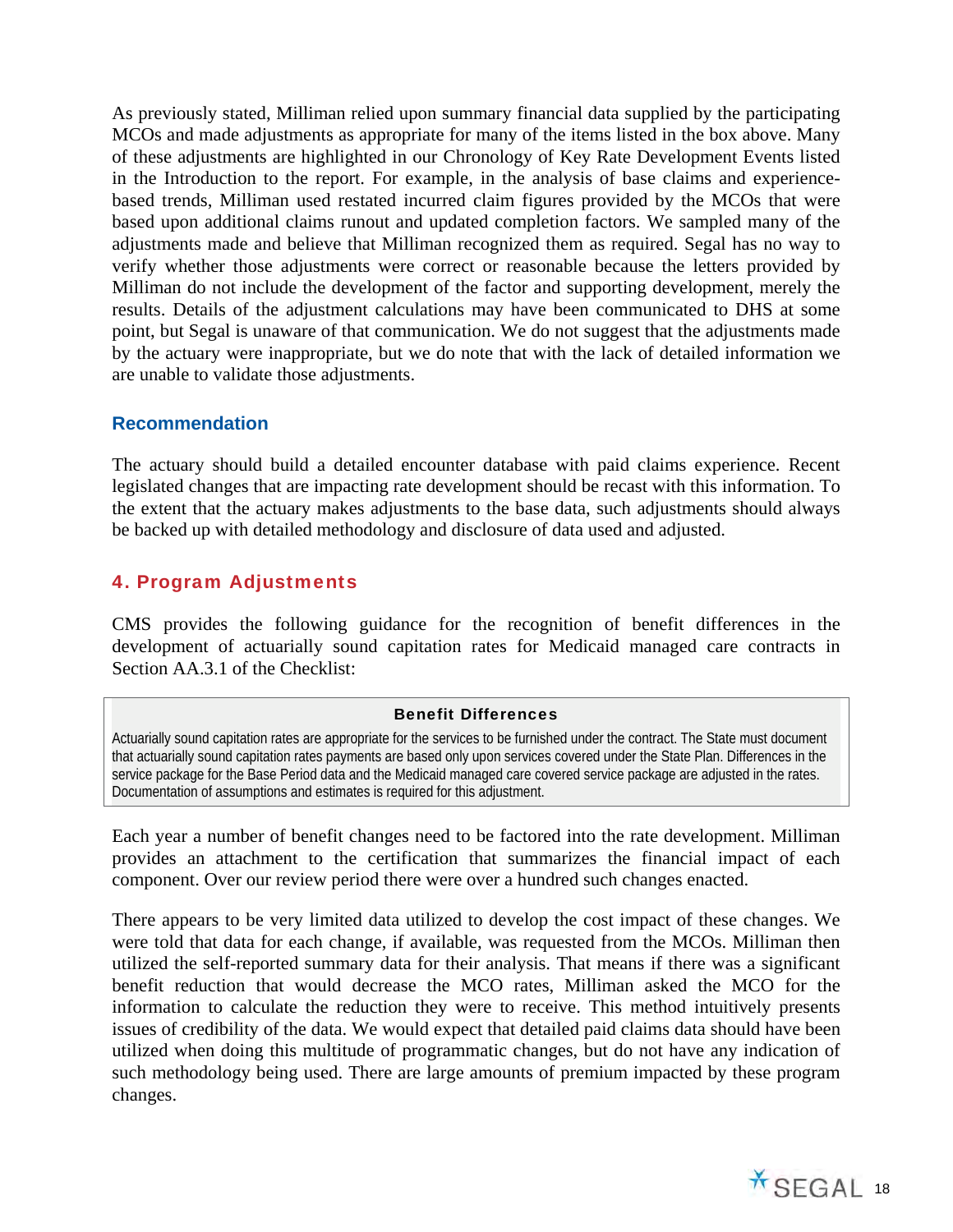If specific data were not available, a number of other sources were utilized appropriately by Milliman. These included information from, but not limited to, fiscal notes, CDC Morbidity and Mortality Weekly Reports and DHS fee-for-service records.

As stated above, Segal has no way to verify whether the factors were correct or reasonable since the letters provided by Milliman do not include the development of the factor and supporting development, just the results. These may have been communicated to DHS at some point but Segal is unaware of that communication. We are also not suggesting that the adjustments were inappropriate, just noting that with the lack of information we are unable to validate them .

There also appear to be years where there were "corrections" to the factors. For some, like the hospital rebase, it took three years to estimate the impact and DHS has indicated it is still not sure whether the impact was calculated correctly. That change is likely one of the reasons that profitability in 2007 dropped significantly for the MCOs.

## **Reliance on MCOs to estimate impact of benefit changes**

Over the review period, Milliman was required to price the impact of many benefit changes. Because of the lack of detailed information, as identified above, they relied mostly upon data from the MCOs for their analyses. In some cases, they relied upon external sources, such as the Milliman Cost Guidelines. We do not believe it would be considered "best practice" to use selfreported data supplied by the MCOs for analyses that could directly affect their capitation revenue. Again, we believe that the best source for this analysis is the encounter data and recommend that the State work with the MCOs to report the level of detailed encounter and cost data that would facilitate these types of analyses.

#### **Recommendation**

Similar to our recommendation in (3), the actuary should build a detailed encounter database with paid claims experience. Recent legislated changes that are impacting rate development should be recast with this information. The actuary should also provide documentation to support the pricing changes for benefit changes.

## 5. Medical Cost/Trend Inflation and Utilization Adjustments

Section AA.3.10 of the CMS Rate-Setting Checklist provides guidance as to how medical cost/trend inflation is to be applied in the determination of actuarially sound capitation rates for Medicaid managed care contracts.

#### Medical Cost/Trend Inflation

Medical cost and utilization trend inflation factors are based on historical medical State-specific costs or a national/regional medical market basket applicable to the state and population. All trend factors and assumptions are explained and documented.

**NOTE:** This also includes price increases not accounted for in inflation (i.e., price increases in the fee-for-service or managed care programs made after the claims data tape was cut). This adjustment is made if price increases are legislated by the Legislature. The RO must ensure that the State "inflates" the rate only once and does not double count inflation and legislative price increases. The State must document that program price increases since the rates were originally set are appropriately made.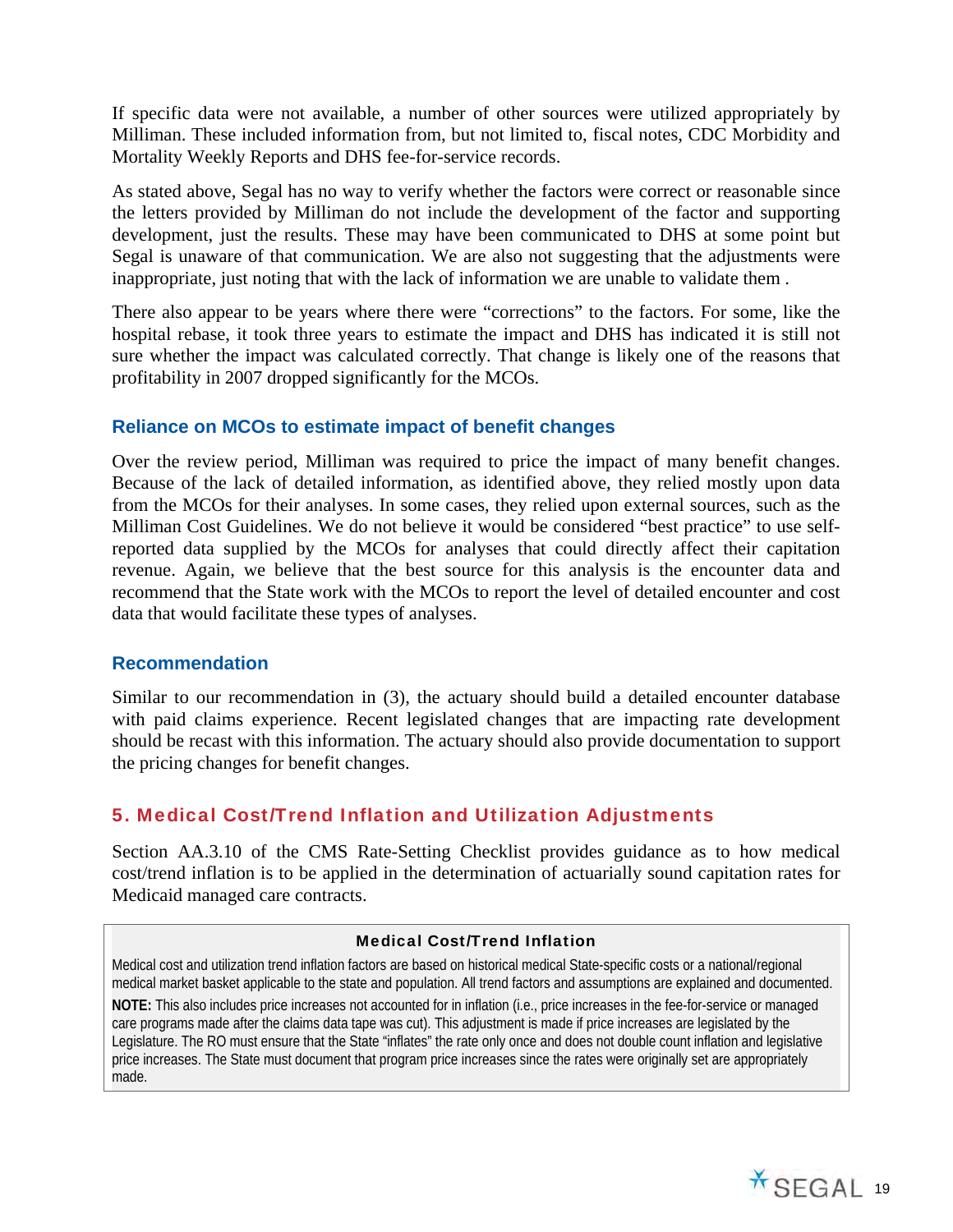Section AA.3.11 of the CMS Rate-Setting Checklist provides guidance relating to utilization adjustments and how they should be applied as well. Below is a component of that section:

#### Utilization Adjustments

Generally, there are two types of Utilization adjustments possible: utilization differences between base data and the Medicaid managed care population and changes in Medical utilization over time.

These two sections represent a significant element of the rate development work that Milliman did for Minnesota. That work included an extensive amount of analysis on trends and delivery of a lengthy report (approximately 30 pages) each year. Milliman's Trend and Surplus reports document the method utilized in developing the annual trend rate. The methodology was consistent each year, although the adjustments were somewhat different from 2009 on.

Below is a summary of the general steps Milliman used in their development of the annual trend:

- 1. Separately for each program, Milliman received restated incurred claim data from the MCOs on which to base their trend analyses. These restated claim figures, certified by the plan's actuary or chief financial officer, were determined with sufficient runout following the end of the plan year and should be an accurate representation of the ultimate incurred claims for the year. These figures are likely to be more accurate than using the claims in the financial statements filed with the State which have Incurred But Not Reported (IBNR) amounts that typically over/understate the claim liability and, ultimately, misstate the incurred claims.
- 2. Develop experience trend: From the MCO self-reported claims data, Milliman developed trends for each program for each of the last three years. The trends were then weighted (50% / 33% / 17%, with the highest percentage applied to the most recent year) to smooth out annual fluctuations.
- 3. Milliman also created an overall trend for all the programs over the 3-year period. This was averaged with the plan-specific experience-based trend.
- 4. The trends were adjusted for benefit and programmatic changes.
- 5. Milliman also had a target trend that was detailed by type of service, utilization and cost. This was their estimate of what they believed the trends should be during the rating period and was weighted (50% / 50%) with the trend developed in (3). Milliman states that the target, or benchmark, trends "are intended to reflect trend rates that are achievable by MCOs that successfully apply pro-active and effective medical management and contracting strategies and tactics." It appears that Milliman's target cost trends were estimated from provider charge data, not cost data. For example, in the development of 2010 capitation payment rates (shown below), Milliman targeted the hospital inpatient charge trend at 4.1% and the hospital outpatient charge trend at 4.0%. It is our understanding that FFS Medicaid hospital costs were flat during that time period. This implies that hospital charge trends were rising while hospital cost trends for Medicaid managed care were probably flat and that the target trends were probably overstated as a result. Similar conclusions can be drawn for other years as well.

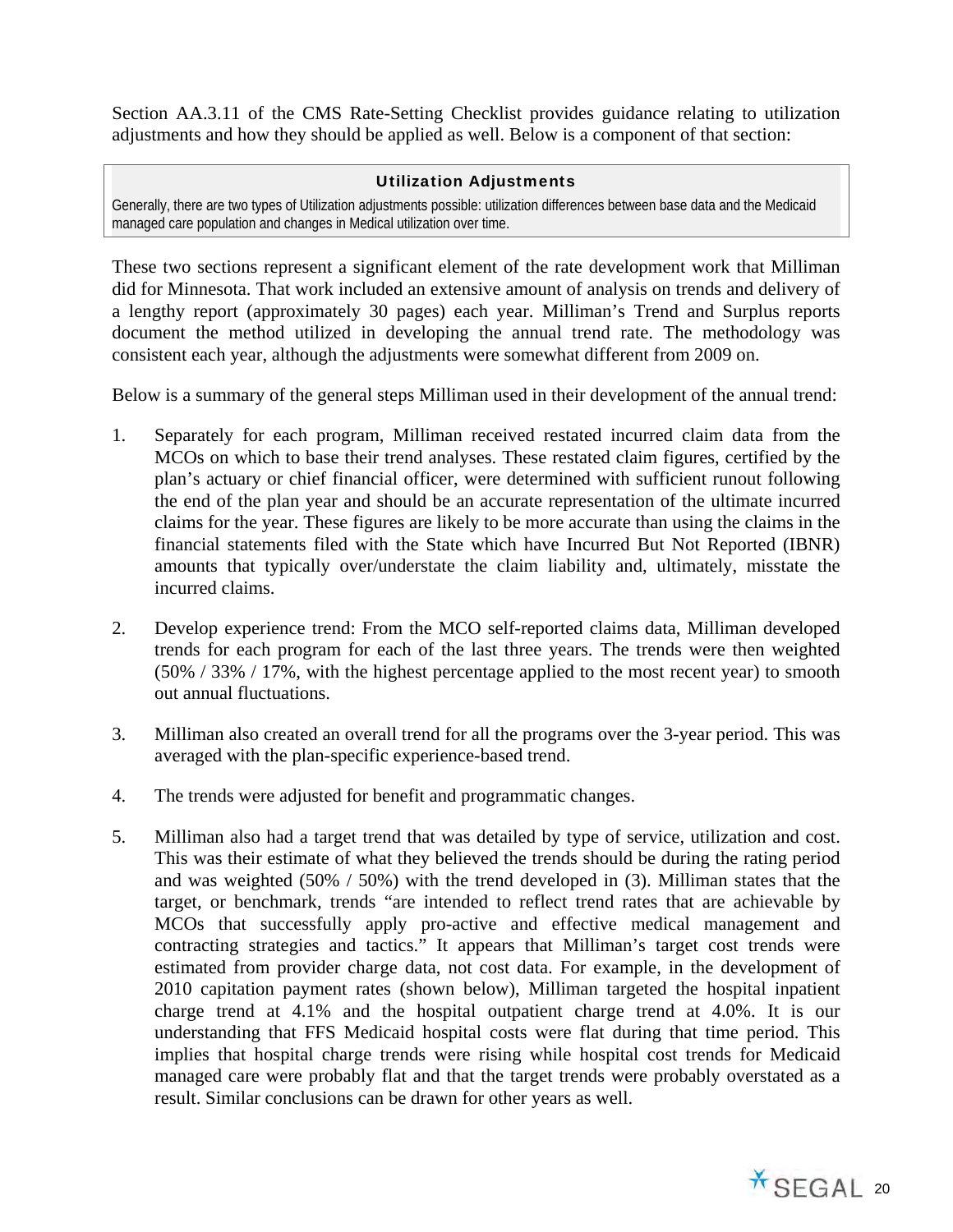|                             |                     |                    | <b>Trend Rate</b> |                   |
|-----------------------------|---------------------|--------------------|-------------------|-------------------|
| <b>Benefit</b>              | <b>Distribution</b> | <b>Utilization</b> | <b>Charge</b>     | <b>Total Cost</b> |
| <b>Hospital Inpatient</b>   | 33.19%              | $-0.50\%$          | 4.10%             | 3.58%             |
| <b>Hospital Outpatient</b>  | 17.41%              | 4.00%              | 4.00%             | 8.16%             |
| Drugs                       | 10.93%              |                    |                   | 7.60%             |
| Dental                      | 4.02%               | 0.50%              | 4.50%             | 5.02%             |
| <b>Composite Trend Rate</b> | 100.0%              |                    |                   | 5.56%             |

## **BENCHMARK TREND RATE—PMAP**

Source: December 10, 2009 Milliman letter to Ms. Karen Peed, DHS

Re: Capitation Rate Adjustments for 2010 Payment Rates—PMAP and Minnesota Care

Tables 1, 2 and 3 below display the developed trend for the period 2003 – 2011 for PMAP, PGAMC and MNCare, respectively. Over the period 2003 – 2011, the trends ranged from 6%- 11% annually. These are significantly higher trends for Medicaid managed care plans than we have observed in other states. For example, in Georgia and Tennessee, Medicaid Managed Care trends are in the 2% to 4% range. We believe much of the variation in Minnesota is due to cost trends similar to a commercial product. Most state Medicaid programs have a relationship between changes in the FFS (Fee-for-Service) Medicaid rates and rates for their Medicaid managed care programs. Milliman states in one of their certifications that the MCOs in Minnesota estimated a 75% correlation. The FFS increases over the review period were much lower than the assumed cost increases under the managed care plans. Milliman did not appear to take this into account and even the target trend, as stated above, has a significant cost trend component included.

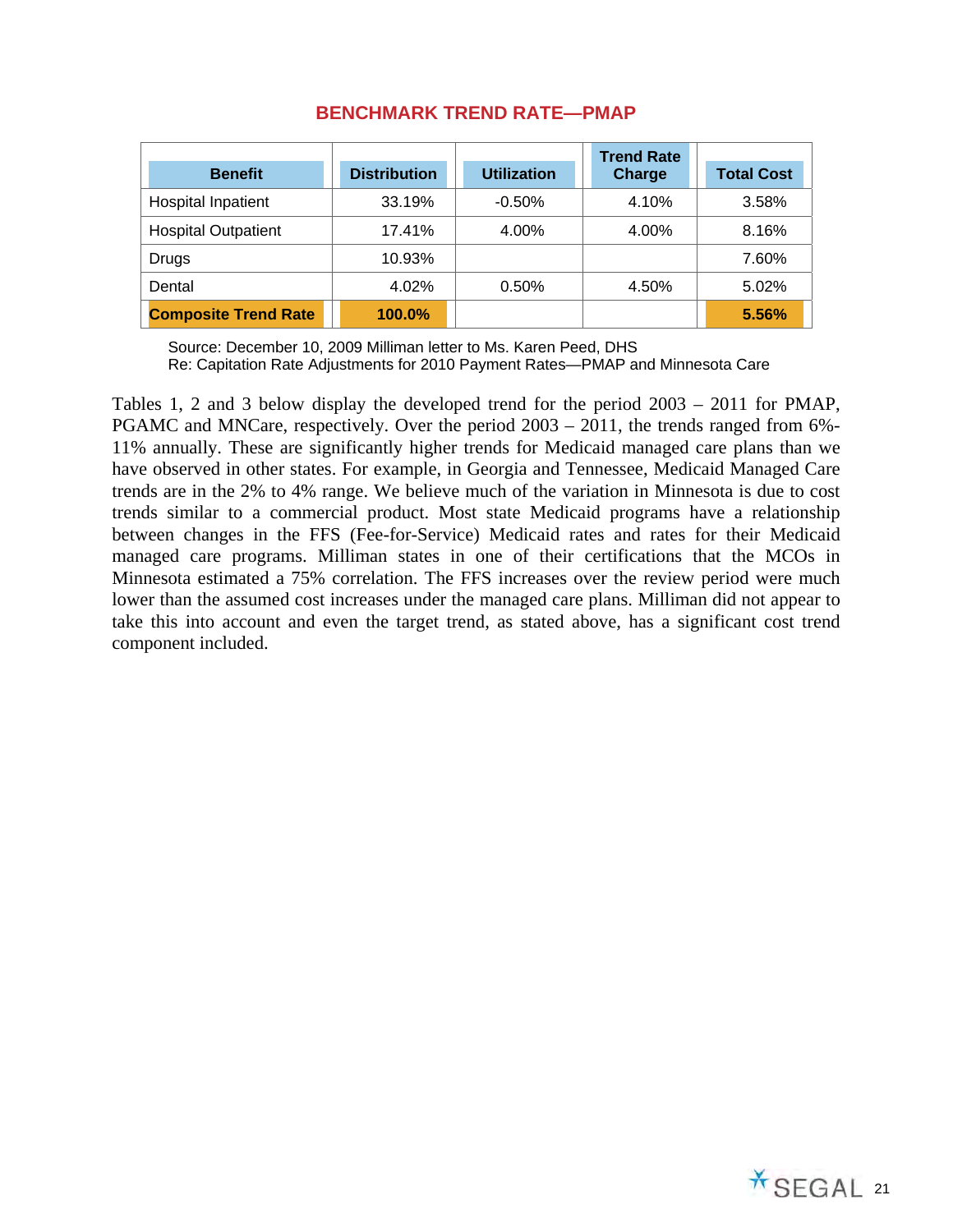## **PMAP RATING TREND HISTORY**

|                         |                                  |         |         | 3-Year Weighted                         |                                   |                                        |
|-------------------------|----------------------------------|---------|---------|-----------------------------------------|-----------------------------------|----------------------------------------|
| <b>Calendar</b><br>Year | <b>Claims Experience Periods</b> |         |         | 3-Year Weighted<br>Average <sup>1</sup> | Average<br>All Plans <sup>1</sup> | 50/50 Weighted<br>Average <sup>2</sup> |
| 2003                    | 1998-99                          | 1999-00 | 2000-01 |                                         |                                   |                                        |
|                         | 6.90%                            | 14.10%  | 3.50%   | 7.6%                                    | 8.3%                              | 7.9%                                   |
| 2004                    | 1999-00                          | 2000-01 | 2001-02 |                                         |                                   |                                        |
|                         | 7.70%                            | 7.10%   | 13.50%  | 10.40%                                  | 10.60%                            | 10.50%                                 |
| 2005                    | 2000-01                          | 2001-02 | 2002-03 |                                         |                                   |                                        |
|                         | 7.10%                            | 10.00%  | 12.70%  | 10.80%                                  | 11.00%                            | 10.91%                                 |
| 2006                    | 2001-02                          | 2002-03 | 2003-04 |                                         |                                   |                                        |
|                         | 10.90%                           | 12.00%  | 5.20%   | 8.40%                                   | 9.10%                             | 8.76%                                  |
| 2007                    | 2002-03                          | 2003-04 | 2004-05 |                                         |                                   |                                        |
|                         | 11.80%                           | 4.30%   | 10.00%  | 8.40%                                   | 7.60%                             | 8.02%                                  |
| 2008                    | 2003-04                          | 2004-05 | 2005-06 |                                         |                                   |                                        |
|                         | 4.74%                            | 10.75%  | 5.28%   | 6.99%                                   | 6.33%                             | 6.66%                                  |

| <b>Calendar</b> | <b>Claims</b>             |       | 3-Year<br>Weighted | 3-Year Weighted<br>Average | <b>Experience</b> | <b>Benchmark</b> | <b>Final</b> |            |
|-----------------|---------------------------|-------|--------------------|----------------------------|-------------------|------------------|--------------|------------|
| Year            | <b>Experience Periods</b> |       |                    | <b>Average</b>             | All Plans         | Trend $^2$       | <b>Trend</b> | Trend $^2$ |
| 2009            | 2005                      | 2006  | 2007               |                            |                   |                  |              |            |
|                 | 10.00%                    | 5.80% | 8.00%              | 7.60%                      | 8.70%             | 8.13%            | 6.30%        | 7.21%      |
| 2010            | 2006                      | 2007  | 2008               |                            |                   |                  |              |            |
|                 | 5.20%                     | 7.90% | 5.50%              | 6.30%                      | 7.20%             | 6.74%            | 5.56%        | 6.15%      |
| 2011            | 2007                      | 2008  | 2009               |                            |                   |                  |              |            |
|                 | 7.40%                     | 5.80% | 3.80%              | 5.10%                      | 5.20%             | 5.13%            | 5.34%        | 5.24%      |

 $1\,$ Weights are 17%/33%/50%<br>Weights are 50%/50%,

 $\overline{2}$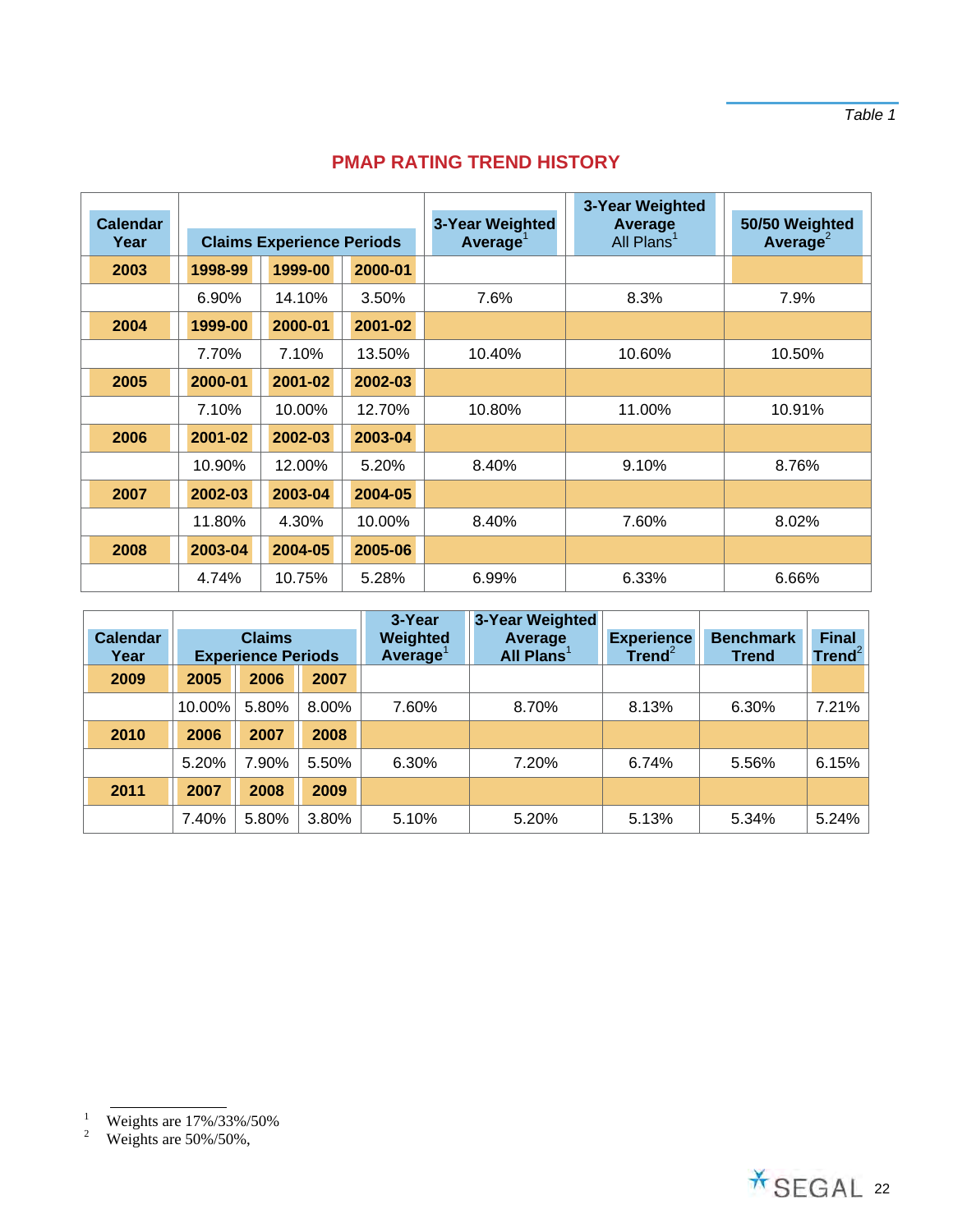## **PGAMC RATING TREND HISTORY**

|                         |                                  |         |         |                                                | 3-Year Weighted                   |                               |
|-------------------------|----------------------------------|---------|---------|------------------------------------------------|-----------------------------------|-------------------------------|
| <b>Calendar</b><br>Year | <b>Claims Experience Periods</b> |         |         | <b>3-Year Weighted</b><br>Average <sup>1</sup> | Average<br>All Plans <sup>1</sup> | 50/50 Weighted<br>Average $2$ |
| 2003                    | 1998-99                          | 1999-00 | 2000-01 |                                                |                                   |                               |
|                         | 14.70%                           | 4.70%   | 18.10%  | 13.10%                                         | 8.30%                             | 10.70%                        |
| 2004                    | 1999-00                          | 2000-01 | 2001-02 |                                                |                                   |                               |
|                         | 6.00%                            | 16.30%  | 9.20%   | 11.00%                                         | 10.60%                            | 10.80%                        |
| 2005                    | 2000-01                          | 2001-02 | 2002-03 |                                                |                                   |                               |
|                         | 16.10%                           | 16.20%  | 8.10%   | 12.10%                                         | 11.00%                            | 11.56%                        |
| 2006                    | 2001-02                          | 2002-03 | 2003-04 |                                                |                                   |                               |
|                         | 14.60%                           | 9.50%   | 8.30%   | 9.80%                                          | 9.10%                             | 9.42%                         |
| 2007                    | 2002-03                          | 2003-04 | 2004-05 |                                                |                                   |                               |
|                         | 9.40%                            | 7.70%   | 4.00%   | 6.10%                                          | 7.60%                             | 6.88%                         |
| 2008                    | 2003-04                          | 2004-05 | 2005-06 |                                                |                                   |                               |
|                         | 7.45%                            | 4.20%   | 8.22%   | 6.76%                                          | 6.33%                             | 6.55%                         |

|                         |                                            |       | 3-Year                           | 3-Year Weighted                   |                                         |                                  |                                    |       |
|-------------------------|--------------------------------------------|-------|----------------------------------|-----------------------------------|-----------------------------------------|----------------------------------|------------------------------------|-------|
| <b>Calendar</b><br>Year | <b>Claims</b><br><b>Experience Periods</b> |       | Weighted<br>Average <sup>1</sup> | Average<br>All Plans <sup>1</sup> | <b>Experience</b><br>Trend <sup>2</sup> | <b>Benchmark</b><br><b>Trend</b> | <b>Final</b><br>Trend <sup>2</sup> |       |
| 2009                    | 2005                                       | 2006  | 2007                             |                                   |                                         |                                  |                                    |       |
|                         | 4.60%                                      | 8.70% | 11.50%                           | 9.40%                             | 8.70%                                   | 9.04%                            | 6.68%                              | 7.86% |
| 2010                    | 2006                                       | 2007  | 2008                             |                                   |                                         |                                  |                                    |       |
|                         | N/A                                        | N/A   | N/A                              | N/A                               | N/A                                     | N/A                              | N/A                                | N/A   |



 $1\,$ Weights are 17%/33%/50%<br>Weights are 50%/50%

 $\overline{2}$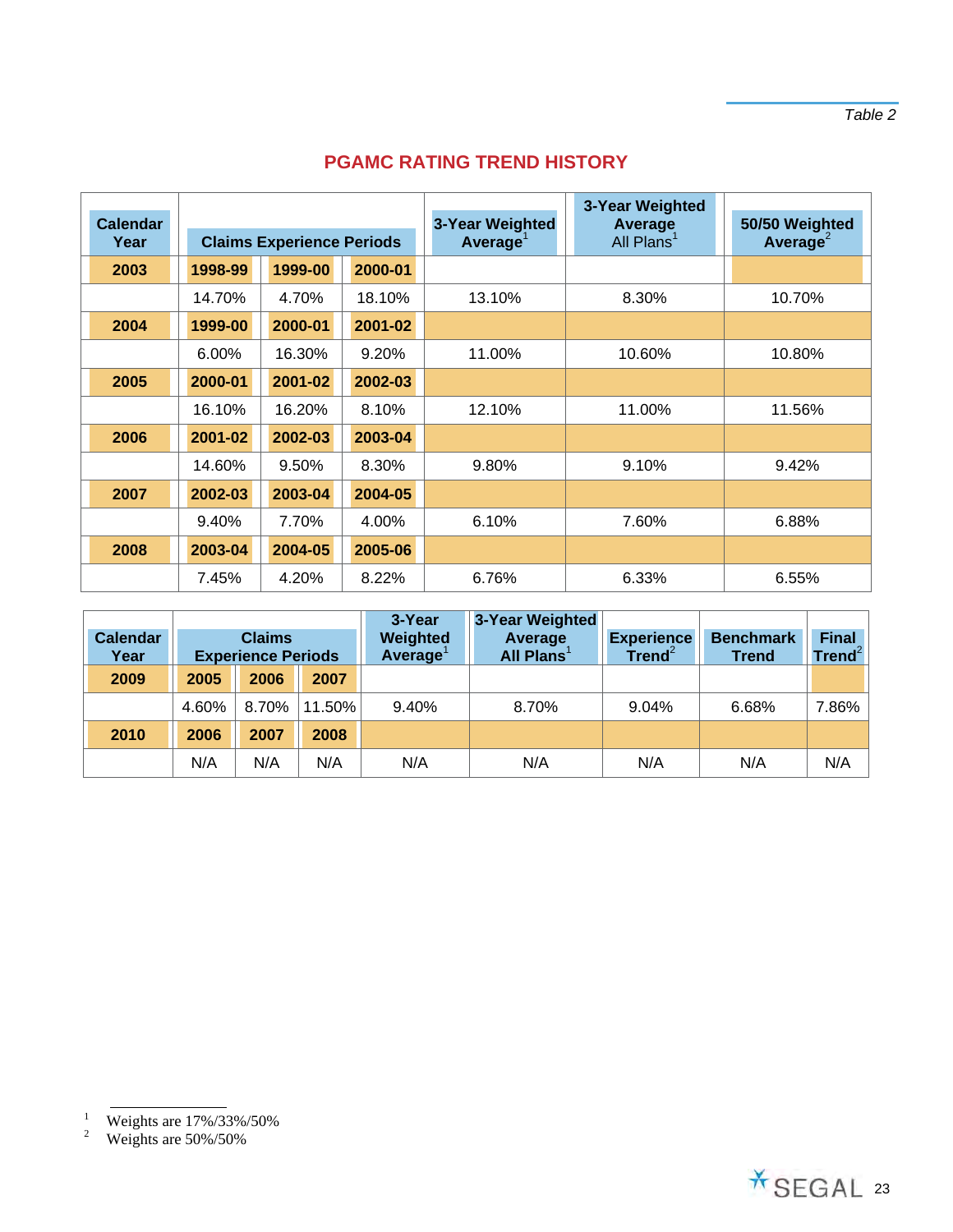## **MNCARE RATING TREND HISTORY**

|                         |                                  |          |         |                                                | 3-Year Weighted                   |                                        |
|-------------------------|----------------------------------|----------|---------|------------------------------------------------|-----------------------------------|----------------------------------------|
| <b>Calendar</b><br>Year | <b>Claims Experience Periods</b> |          |         | <b>3-Year Weighted</b><br>Average <sup>1</sup> | Average<br>All Plans <sup>1</sup> | 50/50 Weighted<br>Average <sup>2</sup> |
| 2003                    | 1998-99                          | 1999-00  | 2000-01 |                                                |                                   |                                        |
|                         | 8.10%                            | 6.80%    | 9.30%   | 8.30%                                          | 8.30%                             | 8.30%                                  |
| 2004                    | 1999-00                          | 2000-01  | 2001-02 |                                                |                                   |                                        |
|                         | 6.60%                            | $9.00\%$ | 13.50%  | 10.80%                                         | 10.60%                            | 10.70%                                 |
| 2005                    | 2000-01                          | 2001-02  | 2002-03 |                                                |                                   |                                        |
|                         | 8.80%                            | 12.90%   | 10.10%  | 10.80%                                         | 11.00%                            | 10.90%                                 |
| 2006                    | 2001-02                          | 2002-03  | 2003-04 |                                                |                                   |                                        |
|                         | 11.80%                           | 9.70%    | 6.80%   | 8.60%                                          | 9.10%                             | 8.85%                                  |
| 2007                    | 2002-03                          | 2003-04  | 2004-05 |                                                |                                   |                                        |
|                         | 9.60%                            | 6.20%    | 3.90%   | 5.70%                                          | 7.60%                             | 6.64%                                  |
| 2008                    | 2003-04                          | 2004-05  | 2005-06 |                                                |                                   |                                        |
|                         | 5.03%                            | 4.36%    | 5.01%   | 4.80%                                          | 6.33%                             | 5.57%                                  |

| <b>Calendar</b><br>Year | <b>Claims</b><br><b>Experience Periods</b> |        |        | 3-Year<br>Weighted<br>Average <sup>1</sup> | 3-Year Weighted<br><b>Average</b><br>All Plans | <b>Experience</b><br>Trend <sup>2</sup> | <b>Benchmark</b><br><b>Trend</b> | <b>Final</b><br>Trend $^2$ |
|-------------------------|--------------------------------------------|--------|--------|--------------------------------------------|------------------------------------------------|-----------------------------------------|----------------------------------|----------------------------|
| 2009                    | 2005                                       | 2006   | 2007   |                                            |                                                |                                         |                                  |                            |
|                         | 3.30%                                      | 7.10%  | 16.10% | 11.00%                                     | 8.70%                                          | 9.83%                                   | 6.84%                            | 8.34%                      |
| 2010                    | 2006                                       | 2007   | 2008   |                                            |                                                |                                         |                                  |                            |
|                         | 5.30%                                      | 13.30% | 8.30%  | 9.50%                                      | 7.20%                                          | 8.36%                                   | 6.23%                            | 7.29%                      |
| 2011                    | 2007                                       | 2008   | 2009   |                                            |                                                |                                         |                                  |                            |
|                         | 15.40%                                     | 0.40%  | 6.10%  | 5.80%                                      | 5.20%                                          | 5.48%                                   | 5.90%                            | 5.69%                      |



<sup>&</sup>lt;sup>1</sup> Weights are  $17\%/33\%/50\%$ .<br><sup>2</sup> Weights are 50%/50%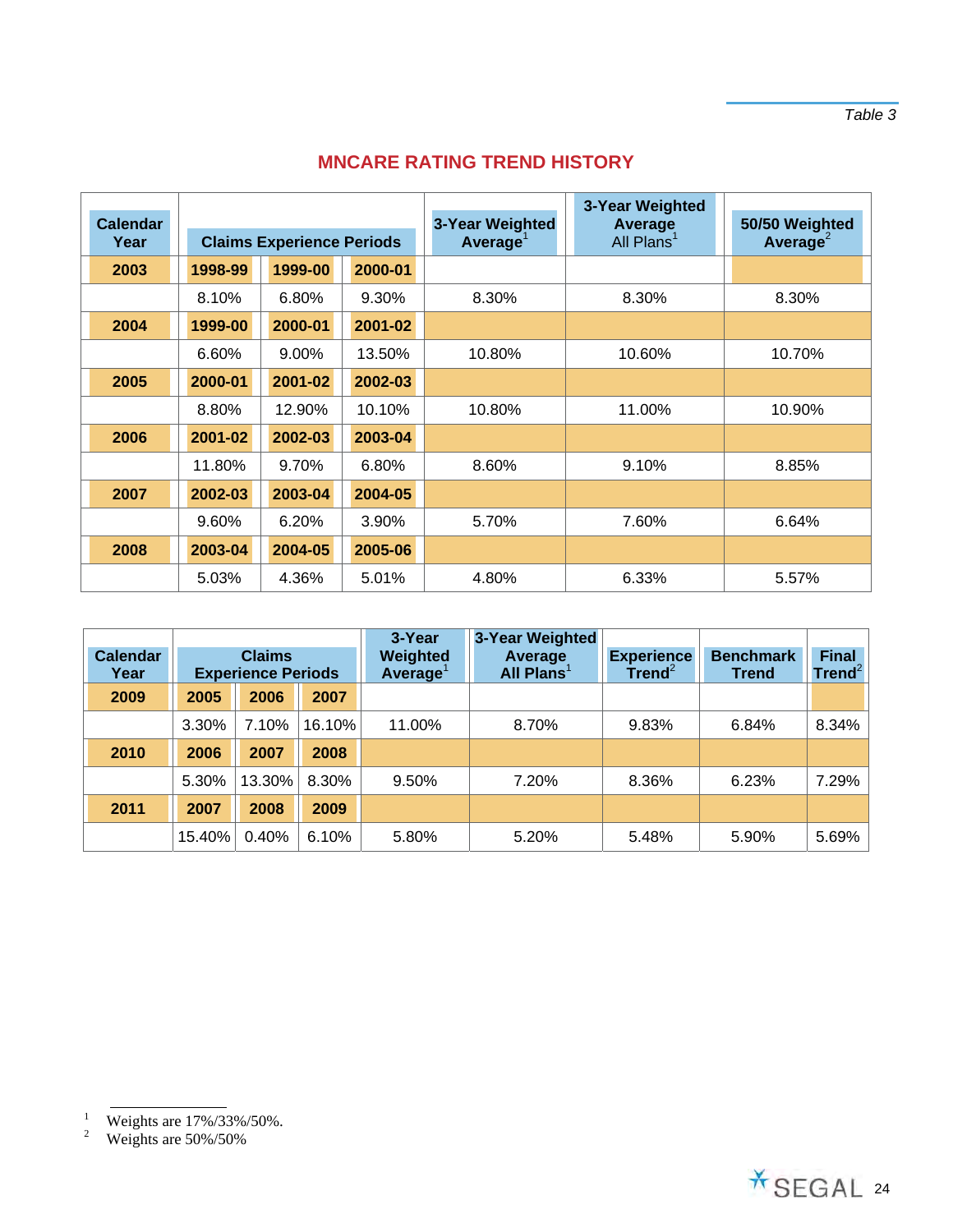After putting together the target trend, Milliman then provided adjustment factors to take into account over/under statement of prior year's assumed trends as well as emerging profits reported on the Supplemental Report #1.

The following describes the adjustments made by Milliman for two different portions of the period reviewed. The actual adjustment factors applied to the demographic portion of the rates are shown in *Appendix 3*.

## **Calendar Year 2004-2008**

The following adjustments were applied to the annual trend rates:

- Some years included a trend adjustment that was not clearly defined
- Rebased adjustment to reflect prior year trend variance—if the prior trend was overstated when compared to the updated analysis, this was adjusted downward since each year is a cumulative factor. Restated trends were almost always overstated.
- Adjustment for missed profit margin—if the profit margin for the calendar year prior was too high or low, the trend rate was rebased
- Adjustment for risk changes—a specific trend for risk was developed to reflect the unique aspect of the risk payment component

## **Calendar Year 2009-2011**

Although a different methodology is used, the overall target is to adjust for variations similar to those made in earlier periods. In lieu of the steps above, the procedure is to project the expected costs, review what revenue is expected from the current rates and then use this relationship to produce the final rate increase.

Milliman starts with the self-reported claims cost from the MCOs, rolls that claims cost forward with the annual trend discussed above, adds administrative costs with trend and loads the assumed surplus to obtain a total expected cost. They then use an enrollment proxy (in some years they use the prior calendar year enrollment; in other years they use the most recent quarter) to estimate the expected revenue. They divide the revenue by the projection and get the expected trend. There is an attempt to incorporate investment income into the analysis, but by removing it from administration costs and loading it into margin, it has no impact on the rate increase.

Both methods present a number of concerns:

 Both rely on a three-year average of trend. Based on the size of the programs (number of enrollees), using three years may not be necessary. For example, trends developed for calculating 2009 rates were based in part on experience as far back as 2005. Based on the size of the programs (number of enrollees), using experience-based trends that far back probably contributes to inaccurate rate projections. In addition, the demographic make-up of the population over that 4-year period probably changed making it difficult, if not impossible, to estimate the underlying trend.

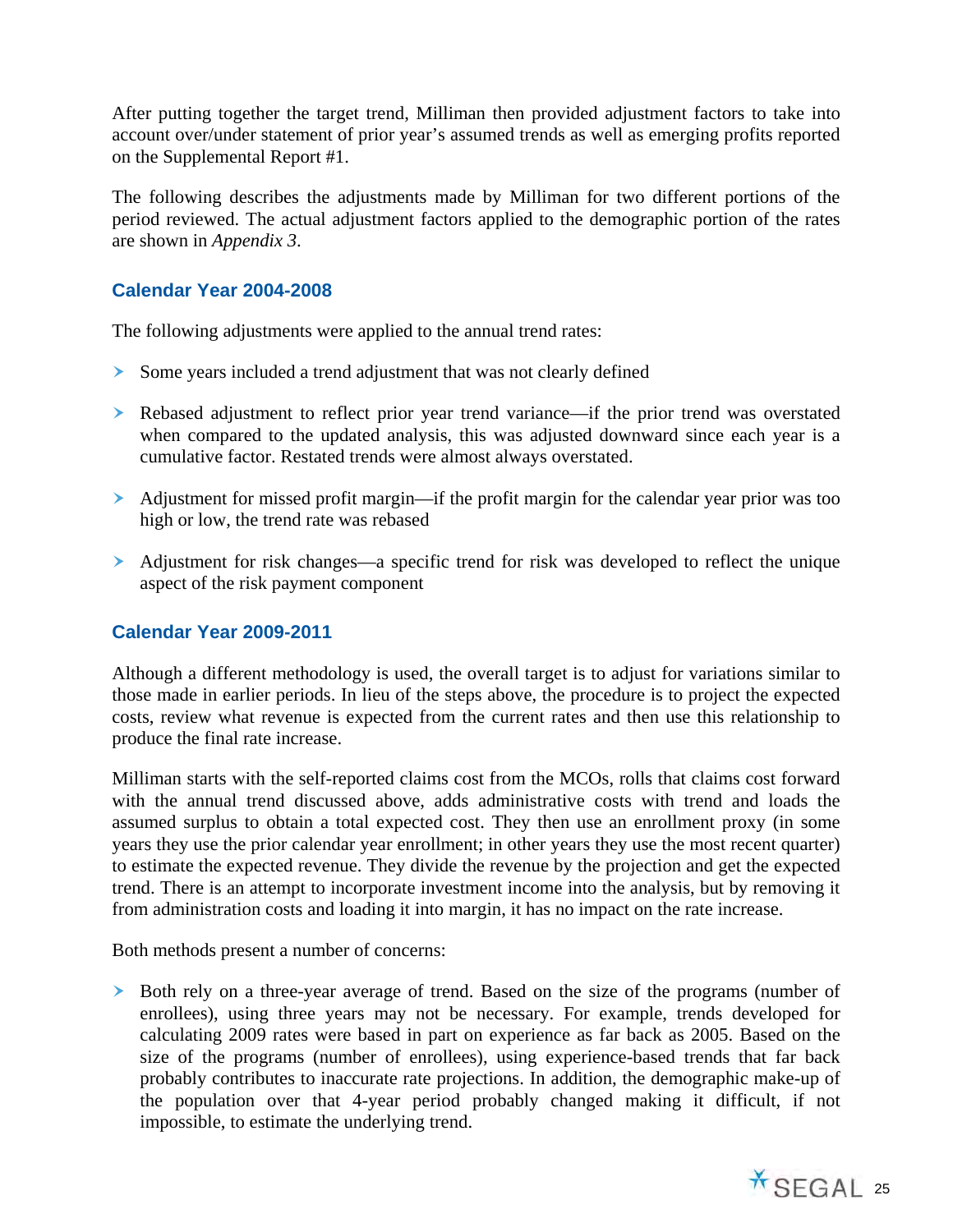- Experience trends and average starting costs were all self-reported from MCOs. We have not seen any detailed trend build-up to explain the source of the large reported trends. We did find that restated costs and trends tended to be lower during the following year's rate development, when additional runout data was considered. This is an indication that the trend methodology is probably contributing to an overstating of the developed premium rates.
- Multiple smoothing levels mitigate current trends significantly and probably contribute to rating inaccuracies.
- Milliman's target trends appear to be built on charge-based data as compared to cost-based data. The charge-based cost trends are more than half of the Milliman target trends. Our understanding is that the providers have had marginal payment increases over time. Unless a specific rate change was implemented, we would expect the cost trends to be lower.
- For the most recent years we believe there may be a disconnect between how the average claims cost is developed compared to the average premium. The average premium used the most recent enrollment while the average claims cost used the historical enrollment. We do not believe there was an adjustment to reflect movement between cells in the final rate increase calculation.
- Resulting trends are higher than other Medicaid managed care programs.
- There was no utilization adjustment to reflect improvement in managed care expected from the MCOs and to hold them accountable.

## **Recommendation**

We believe the methodology used by the actuary to analyze historical trends and, subsequently, to develop rating trends can be strengthened in a number of ways.

First, we believe the analysis of historical experience-based trend should be based upon a detailed review of cost and utilization data that would best come from using the encounter data. Currently, this analysis is being carried out using MCO self-reported summary data.

Secondly, we believe the encounter data is likely to produce more consistent (accurate) information and, therefore, the blending of experience-related trends could be shortened from the current three years to two years. This is likely to improve the accuracy of determining the experience-based trends and, ultimately, the rating trends.

Thirdly, we believe that Milliman's benchmark trend is charge-based (as opposed to cost-based). Since the final rating trend is a 50/50 blend of the experience and the benchmark trends, this is likely to overstate the needed premium capitation rates. The benchmark trend should be adjusted to more accurately reflect specific cost trends.

In general, we believe the Milliman trend methodology produced a systemic overstatement of the trend, causing the program to exceed targets over time. Segal recognizes that actuaries utilize a variety of acceptable and reasonable methods in developing trends. The issue is that over time an actuary should review and adjust the method as variances arise to remain close to actual market

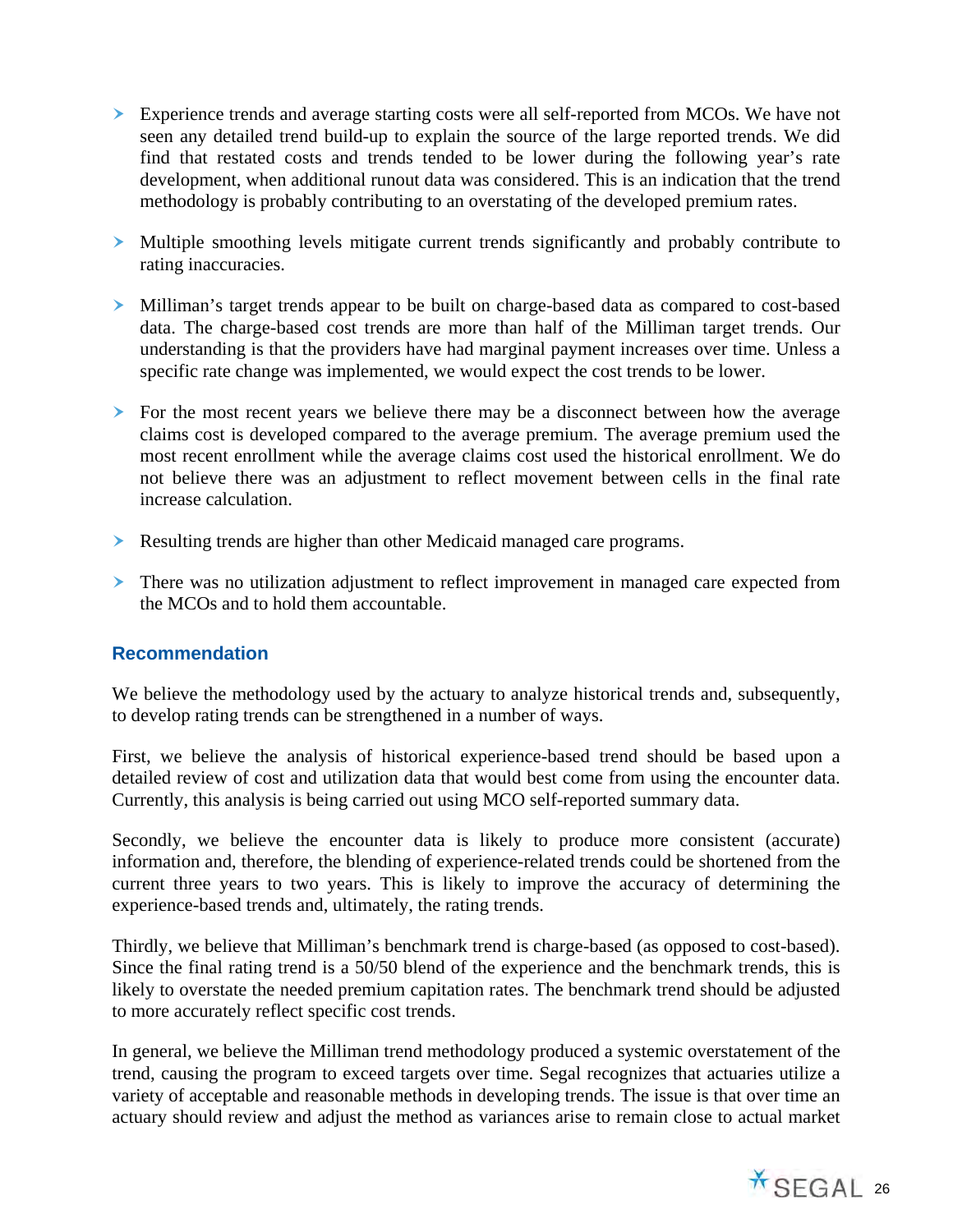costs. We believe Milliman attempted to adjust the methodology in 2009 and after, but given the financial outcome of those years, it is evident that some overstatement still existed.

## 6. Administrative Cost Allowance

Section AA.3.2 of the CMS Rate-Setting Checklist provides guidance for including administrative cost allowance calculations in actuarially sound capitation rates for Medicaid managed care contracts.

#### Administrative Cost Allowance Calculations

The State must document that an adjustment was made to the rate to account for MCO, PIHP or PAHP administration. Only administrative costs directly related to the provision of Medicaid State Plan approved services to Medicaid-eligible members are built into the rates. Documentation of assumptions and estimates are required>

In order to receive Federal reimbursement, administrative costs at the entity level are subject to all applicable Medicaid administrative claiming regulations and policies. Medicaid pays for the administration of Medicaid Services to Medicaid beneficiaries covered under the contract. The following examples are not all inclusive.

Public entities cannot build in administrative costs to pay for non-Medicaid administration or services such as education, prisons, or roads, bridges and stadiums using the administrative cost in capitated rates.

Administrative costs for State Plan approved services can only be claimed for services to be delivered to Medicaid beneficiaries under the contract services. Administration costs in contracts must be allocated to the appropriate programs (e.g. public health must pay for the administration of public health services to non-Medicaid eligibles). CMS provides FFP only for the administration of Medicaid services to Medicaid beneficiaries covered under the contract.

Regular Medicaid matching rules apply.

We have reviewed the development of the administrative costs that were included in the rate development. The administrative trend rate used is generally the average rate for the experience period, self-reported, trended at 2% to 4%, depending on the year. Both the actual and expected administrative loads varied from 6% to 11% over the period as shown below.

| Program               | 2003   | 2004  | 2005  | 2006  | 2007  | 2008  | 2009  | 2010   | 2011   | Average |
|-----------------------|--------|-------|-------|-------|-------|-------|-------|--------|--------|---------|
| <b>PMAP</b>           |        |       |       |       |       |       |       |        |        |         |
| Actual <sup>1</sup>   | 6.54%  | 9.44% | 8.80% | 9.77% | 9.68% | 8.85% | 8.89% | 9.07%  | 10.94% | 9.11%   |
| Expected <sup>2</sup> | 10.00% | 7.60% | 6.90% | 9.20% | 8.40% | 8.89% | 7.49% | 7.78%  | 9.00%  | 8.36%   |
| <b>PGAMC</b>          |        |       |       |       |       |       |       |        |        |         |
| Actual <sup>1</sup>   | 5.13%  | 7.43% | 6.92% | 7.04% | 8.31% | 6.31% | 5.43% | 6.69%  | N/A    | 6.66%   |
| Expected <sup>2</sup> | 10.00% | 7.60% | 6.90% | 9.20% | 8.40% | 8.89% | 7.04% | N/A    | N/A    | 8.29%   |
| <b>MinnesotaCare</b>  |        |       |       |       |       |       |       |        |        |         |
| Actual                | 6.17%  | 8.82% | 8.67% | 9.15% | 8.54% | 8.44% | 7.73% | 10.89% | 8.29%  | 8.52%   |
| Expected <sup>2</sup> | 10.00% | 7.60% | 6.90% | 9.20% | 8.40% | 8.89% | 6.02% | 7.24%  | 9.00%  | 8.14%   |

## **ADMINISTRATIVE EXPENSE RATIOS % of Premium Revenue**



<sup>&</sup>lt;sup>1</sup> Administrative expense percentage derived from financial statements filed with the Department of Commerce.<br><sup>2</sup> Administrative expense percentage assumed in the development of capitation rates.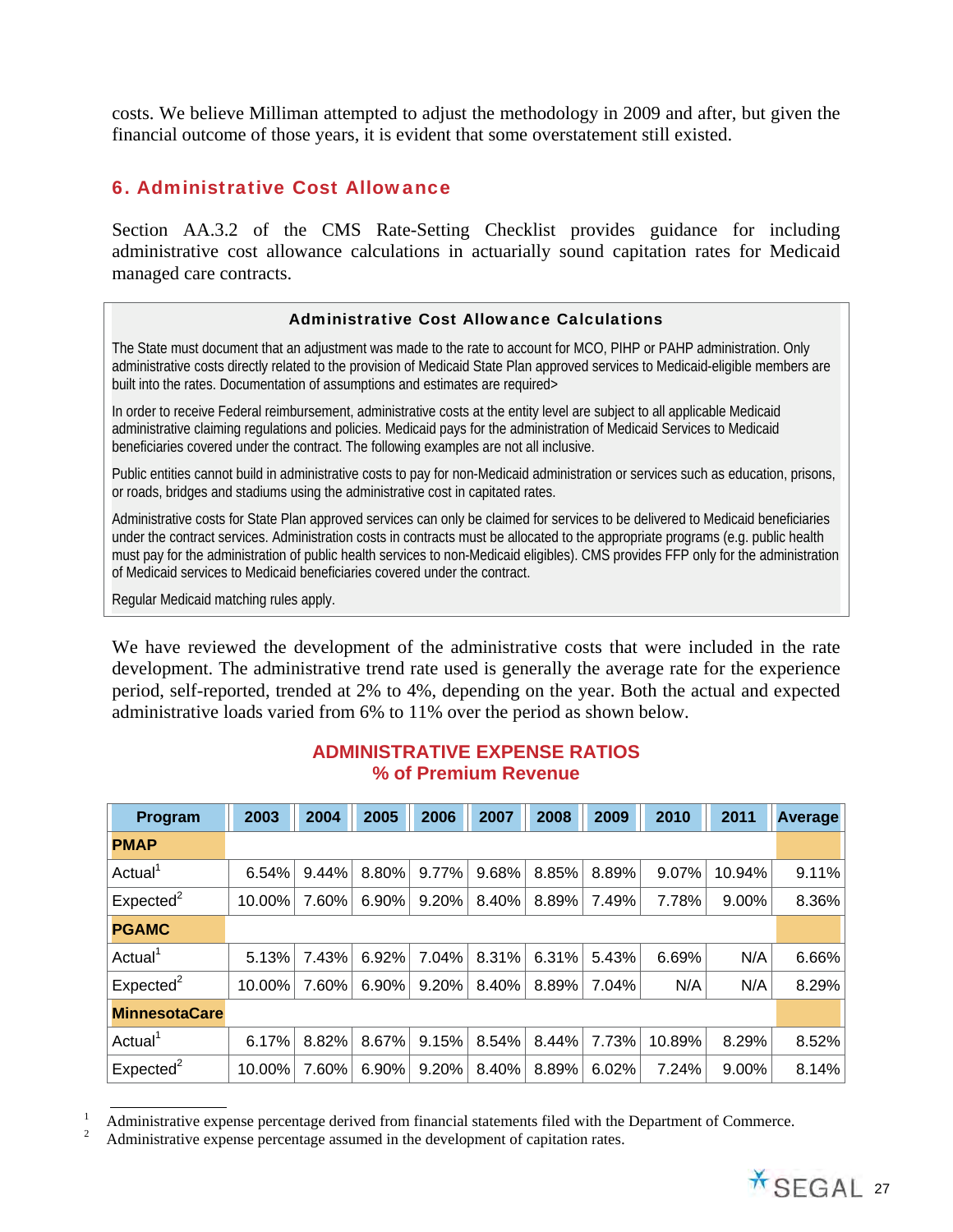There did not seem to be any critical or diligent review of the administrative components going into the base rates. In our discussions with DHS, it appears that the reported administrative costs have elements included that should be pulled out from the development. We are aware that other audits have found similar issues in the administrative component, so we will not go into great detail in this review.

## **Recommendation**

A targeted administrative load should be developed and stabilized. The rate should reflect what an efficient MCO needs to appropriately administer the programs and deliver the desired level of managed care. This could be expressed as a fixed price per contract or as an administrative percent load, but that assumption should not vary significantly over time.

## 7. Risk Adjustment

Section AA.5.3 of the CMS Rate-Setting Checklist provides guidance for how a risk-adjustment methodology is to function in actuarially sound capitation rates for Medicaid managed care contracts.

#### Risk Adjustment

The State may employ a risk adjustment methodology based upon enrollees' health status or diagnosis to set capitation rates. If the State uses a statistical methodology to calculate diagnosis-based risk adjusters they should use generally accepted diagnosis groupers. The RO should verify that:

- The State explains the risk assessment methodology chosen
- Documents how payments will be adjusted to reflect the expected costs of the disabled population
- Demonstrates how the particular methodology is cost-neutral
- Outlines periodic monitoring and/or rebasing to ensure that the overall payment rates do not artificially increase, due to providers finding more creative ways to classify individuals with more severe diagnoses (also called upcoding or diagnosis creep).

Risk-adjustment must be cost-neutral. Note: for example, risk-adjustment cannot add costs to the managed care program. Risk adjustment can only distribute costs differently amongst contracting entities.

Minnesota was one of the first states to implement a risk-adjusted reimbursement system. In general, a portion of the MCO reimbursement, approximately 50% for most years, is paid on a statewide risk basis only. By doing this, DHS has effectively eliminated 50% of the variation caused by geographic factors, as well as variations that are intrinsic in the demographic cells. The system prospectively pays MCOs based on a lagged population risk, updated quarterly. Some groups are excluded from the calculation.

In their rate development, Milliman appropriately attempts to adjust for the risk creep in the program. We cannot verify that the amount of adjustment produces the desired outcome, but it appears to be reasonable. We did not see where Milliman certified what the statewide base rate should be before the risk adjustment is applied, we only see where the rate is increased. Segal has also not been able to tie back to the base rate initially used.

Below are two concerns we have with the current risk-based reimbursement system:

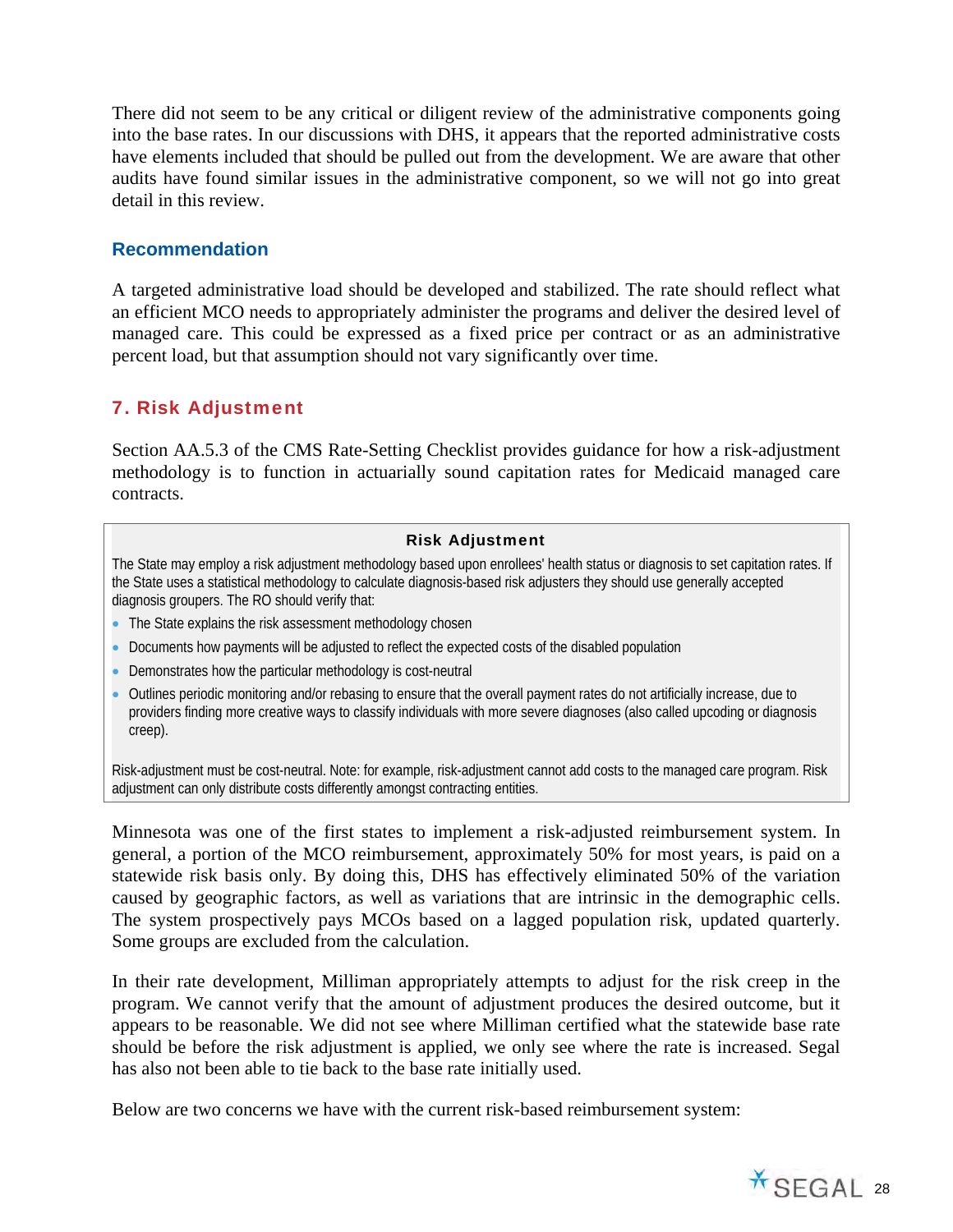- 1. **Prospective System:** In a stable population, a prospective system can adequately compensate different MCOs and better reflect their true risk and costs. Over time, these programs have had significant growth in membership, migration between programs and rate groupings. The risk system pays new members the average risk for the group. By doing this, as healthier members are enrolled who will eventually produce lower risk scores, DHS overstates the risk for those members for at least one year. With increasing enrollment, you are chasing the risk. We believe this factor was a component of the gains in 2009-2011. This seems logical since the lagged risk scores in 2010 and 2011 increased at a much slower pace than during prior periods. At the same time, enrollment was increasing significantly. The combination of the two (overstated risk and increasing enrollment) is a good mix for the MCOs to have. A retrospective system would better account for this variance.
- 2. **Risk Creep:** The change will vary by year but it looks to be around 1% per year in aggregate, with some years as much as a 5% different risk score, and less than 0.5% in the last two years. Higher risk should not result in overall higher payments to MCOs. The overall impact should be budget neutral and just redistribute the revenue. If all the risk went up 10%, for example, but it is proportional across all plans, the MCOs should not receive additional funding and no MCO should have any revenue change. This is the soundness requirement that the risk adjustment system be budget neutral in aggregate and is what Milliman has certified to. If risk creep is not accurately reflected in the rate development, DHS rates will be overstated. We understand that is marginally corrected in the quarterly risk update. There does not appear to be any assumed risk creep.

The risk adjustment mechanism was rebased in 2008 using a sampling of data from 2004-2006. The risk factors dropped significantly, requiring a corresponding increase in the statewide base rate to balance. *Appendix 6* shows the average risk scores and percentage change from the previous year of the MCOs by program and in total from 2002 – 2012. As noted above, the average risk score for 2008 declined by 16.1% from 2007 after rebasing. This resulted in average rates increasing by 10.4% (*Appendix 5*). Segal was unable to reconcile these values and determine whether they provide budget neutrality. This may have also contributed to the recent financial gains of the MCOs.

Note that if a risk adjustment system is not designed to be budget neutral, the rates will not be actuarially sound.

## **Recommendation**

It is our belief that a retrospective risk adjustment system will more accurately reflect the required capitation rates for the reasons stated above. It is our understanding that DHS is already considering moving in this direction.

## 8. Rate Cells and Geographic Variances

As stated above, the rate cells were rebased in 2008. Given the limited data utilized, we believe the review was likely not adequate and did not focus on why there were emerging differences between the cells. We do believe the relativities balance to 1.0, as appropriate, but we are not

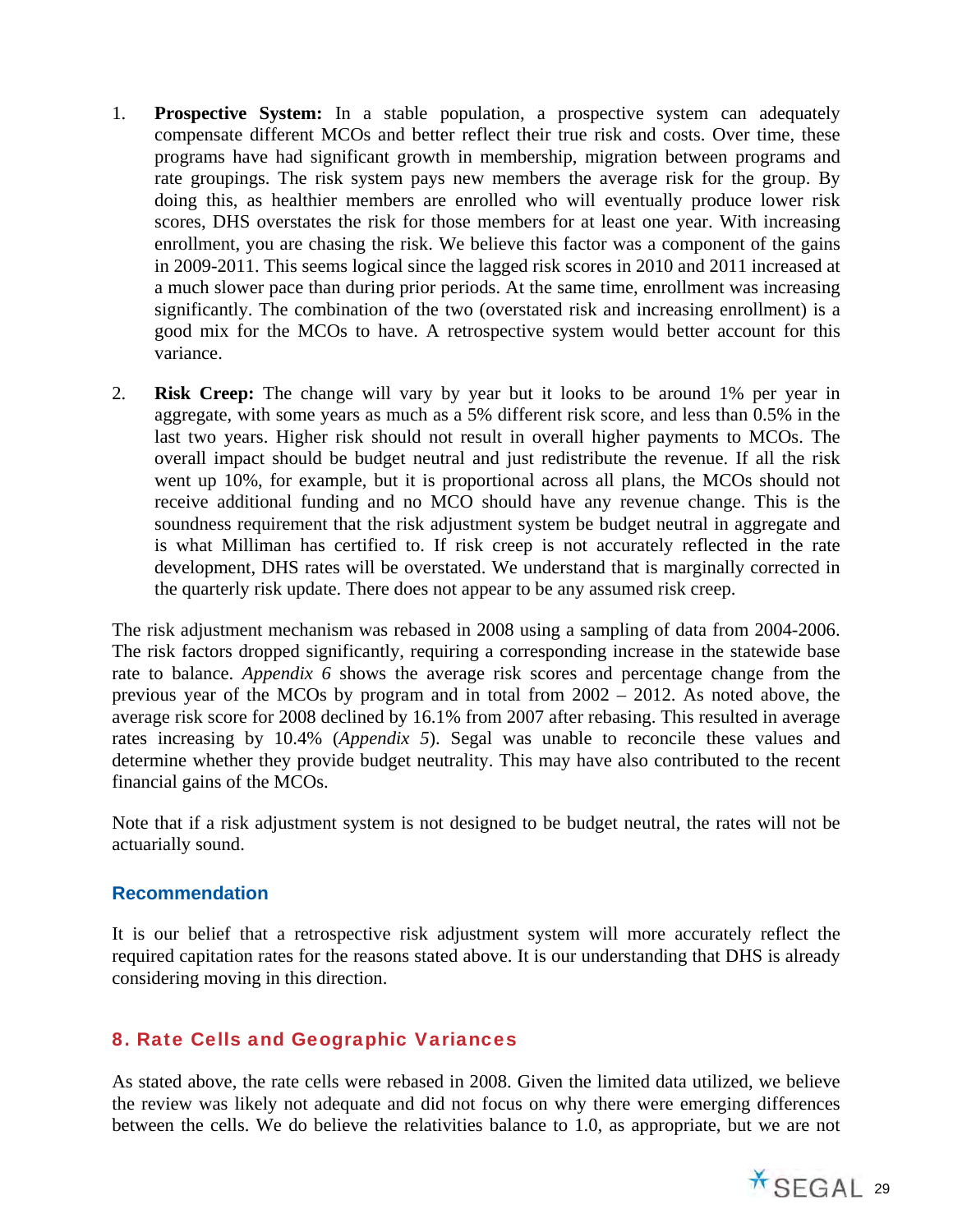confident that the geographic differences were accurately developed. The same would hold true of the demographic changes implemented.

Using exactly the same methodology, the rates were again rebased in 2010. We believe these factors may be partially responsible for the profits in recent years.

## **Recommendation**

A detailed analysis using complete encounter data with paid claims information should be performed. The results will need to be smoothed in over a few years.

## 9. Rate Worksheets from DHS

After Milliman provides their certification documentation, DHS inputs all the factors into their internal worksheet. The worksheet then calculates rates to be paid to each MCO for the applicable quarter. The worksheet develops both the demographic and risk adjusted rates. Milliman certifies that they have reviewed the rate worksheets.

For the most part, Segal was able to cross check the Milliman certified factors into the worksheet and validate that the formulas appear appropriate. For 2009 we linked the Milliman factors to the rate sheet and to the contract rates for a few MCOs. There are 30 to 40 tabs in each of these worksheets with thousands of formulas. A fully detailed review is beyond the scope of this review, but from our limited review of the spreadsheet, we believe there is a good faith effort to apply all the factors.

Given that all the years are "adjustments' to prior years we went back to the first rate sheet for 2003. The starting point was an input that we were unable to verify. We discussed a few similar occurrences like this with DHS and they are researching. Given the extensive amount of inputs, it is highly likely that there are minor errors, but we believe most would be insignificant. Segal is uncomfortable with the volume of inputs and believes this needs to be redesigned in the future to reflect the source for each of the starting numbers.

## **Recommendation**

Key elements of the worksheet should be audited and supporting documentation developed. The worksheet needs to be simplified and streamlined.

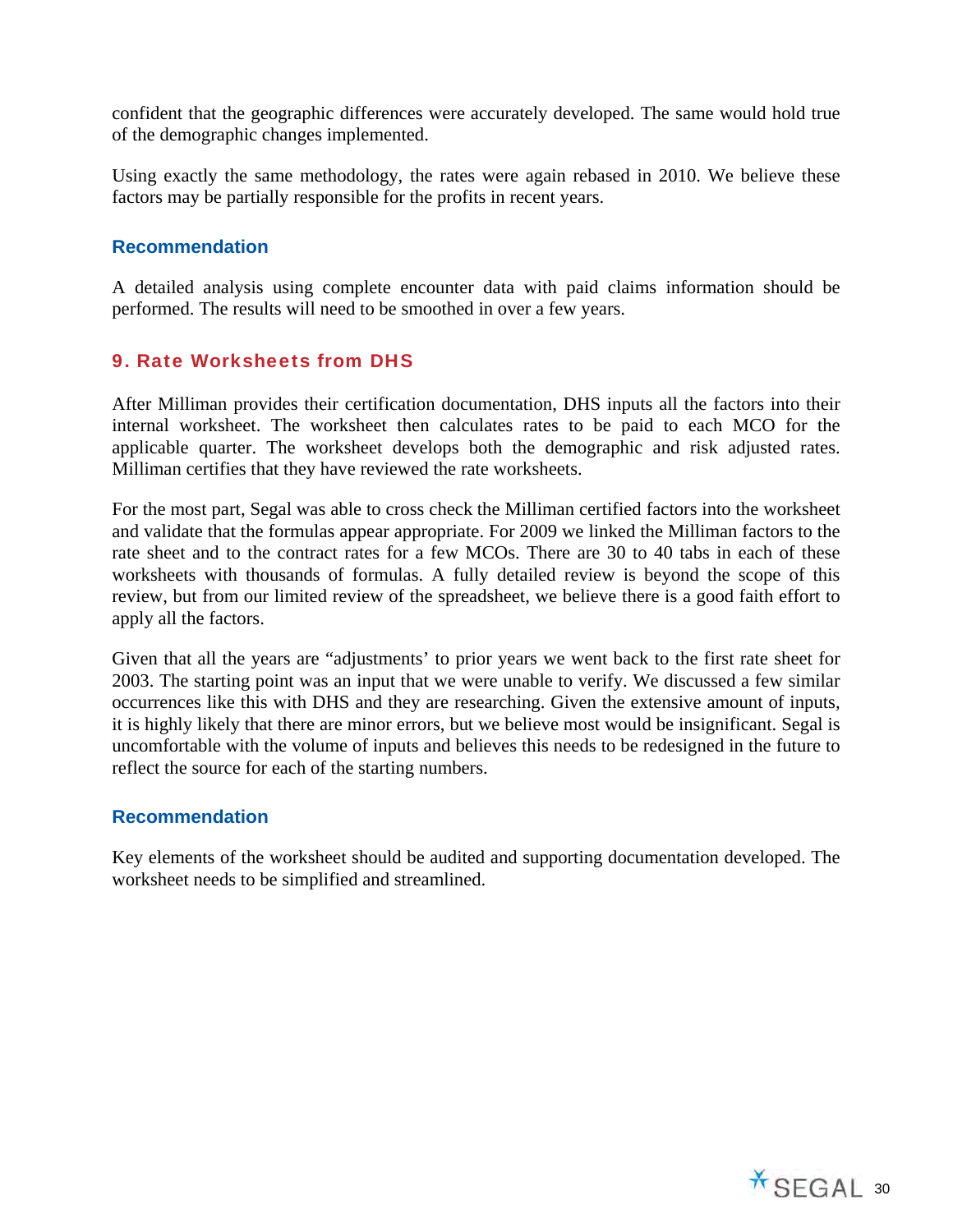## 10. PGAMC Rate Adjustment Methodology

As indicated earlier, PGAMC had significant losses each year over the review period. Since the rates were not certified, at some point the rates overall were designed to generate losses for the plan. The distribution of the PGAMC enrollment in plans varied over time as the State began to reduce eligibility or attempt to have portions of the population enroll in other State programs that had either reduced benefits or some federal match.

Starting in 2006, Milliman began providing an annual letter describing the methodology to redistribute PGAMC revenue among MCOs. In general, Milliman is spreading the losses of PGAMC as evenly as possible over the MCOs, since they were disproportionately affected by the program. PMAP experience was used as a basis to proportionally adjust the GA rates. Only the GA rates and MCO-specific revenues were altered. Since these rates are not required to be actuarially sound, with no changes to PMAP or MNCare rates, there is not a "technical" issue with what Milliman was asked to do.

MCOs were required to participate in all the public programs, PMAP, MNCare and PGMAC (note that CMS approved these combined contracts). MCO executives will look at the contract that covers all three programs and recognize that the losses to be expected from PGAMC would be offset by gains in the other programs. Financially, this approach worked well for the State since the MCO had no choice but to evaluate the programs together, and it likely permitted the State to fund the PGAMC program at lower levels. Note that the federal government provides a match to the funds providing the gains, while the program generating the losses, PGAMC, was funded by the State only. The PGAMC program ended in 2010 and the MCOs no longer had the losses from this program.

With the certification likely sound and if profit targets were hit as projected, there would be no issue with this at all, since the MCOs would be having losses for that component of the business. The question is whether the rates for the other programs, matched by the federal government, were deliberately on the high end of the actuarial sound rate range in order to make up for anticipated losses from PGAMC.

## **Recommendation**

Segal has no recommendation since this program is terminated. We believe as new State-only programs are developed they should stand on their own financially. MCOs should have the option of not participating if the program is not viable.

## 11. Actuarial Soundness

CMS requires that rates be actuarially sound for PMAP, MSHO and MNCare. In any given year, standing alone at the time of certification, the rates developed by Milliman, although overly conservative and at the high end of a reasonable rate range, were actuarially sound in our opinion. However, when taken in the context of prior year losses and profits, it seems unreasonable that no one (DHS, Actuary, or CMS) called into question the pattern over the extended period of review.

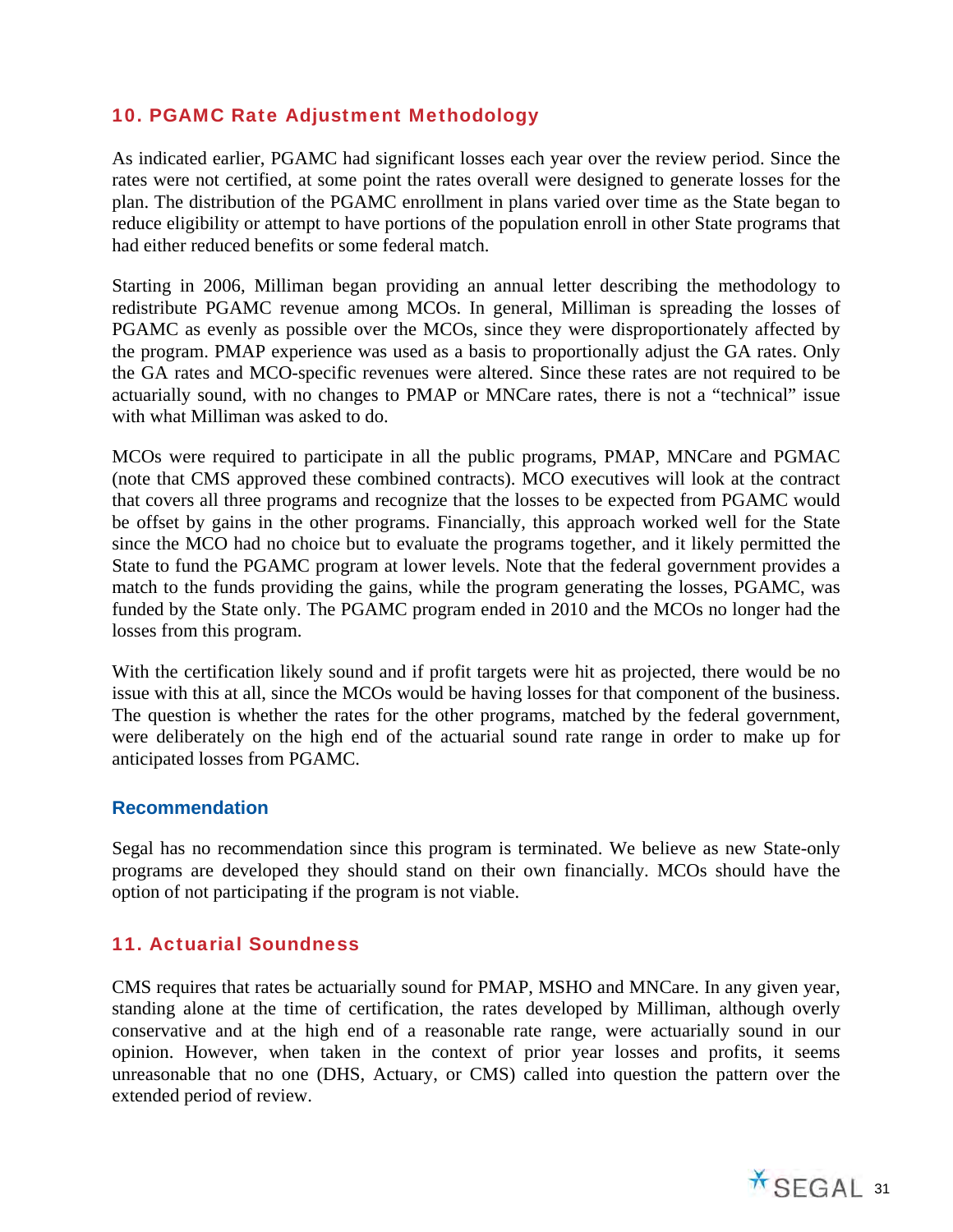## 12. Plan Profitability

To gain a perspective on the history of Medicaid managed care rate setting in Minnesota, we summarized the financial information of the participating MCOs from State rate filings, which were found on Minnesota Supplement Report #1 of the NAIC Annual Statement. This report, known as the Statement of Revenues, Expenses and Net Income, detailed the financial results for each program offered by the MCO in a given year. We summed up the financial results of all MCOs for the 10-year period 2002 - 2011. Page 1 of *Appendix 2* displays a 10-year financial summary of the MCOs that participated in Medicaid managed care in the State from  $2002 - 2011$ :

Over the 10-year period, for all programs, the MCOs received \$27.0 billion in capitated premium revenues from the State and paid out \$24.3 billion in medical and hospital expenses to providers. After consideration of \$2.2 billion in administrative expenses, the MCOs recorded net income from operations of \$528.6 million, which denoted an average profit margin of 2.0%. If you consider the \$205.7 million of investment income, profits increase by another 0.7%. MCOs recorded total contribution to reserves of \$734.3 million, or a 10-year average profit margin of 2.7% including the PGAMC losses.

PMAP profit margins ranged from -7.4% to +9.1% over the 10-year period, averaging 3.4%. The only loss year for PMAP occurred in 2006. By contrast, PGAMC experienced losses in every year ranging from -20.4% in 2007 to -2.2% in 2010, the year the program was terminated, averaging a -12.2% deficit margin over the 10-year period. MNCare was at a virtual break-even, averaging -0.2% over the period, although all the early gain years were wiped out by the losses from 2007 forward.

Two of the other larger programs should not be overlooked in the profitability analysis. MCOs were required (in the same contract that included MNCare and PMAP ) to provide benefits to enrollees covered under PGAMC in any county the MCO covers PMAP and MNCare. This is problematic because the PGAMC program had losses of \$191.7 million during the same period. This State-only funded program does not require certified rates. Given that fact, the losses of PGAMC could not influence rates for PMAP and MNCare. Since this program was always projected to lose money, there was a business decision to be made by MCO management to participate in the entire program, anticipating that gains from PMAP and MNCare would more than offset losses from PGAMC.

The other major State program was the Minnesota Senior Health Options (MSHO) program. The financial summary in Appendix 2 shows a gain of \$290.4 million for this program over the period. MSHO experienced gains each year ranging from 1.4% to 8.8%, averaging 4.3% over the review period. This is an integrated program that contains revenues from both Medicare and Medicaid. It is difficult to isolate the source of the gain. Given the integration of funding, we suspect a component of the profits would be from Medicaid.

## **Plans Requiring Actuarial Certification**

Reviewing the self-reported experience for PMAP and MNCare only for the period 2002 through 2011, the MCOs reported net operating income of \$430 million. This is a 2.4% profit on \$18.2 billion of premium over the period. It is difficult to isolate the investment income for each MCO

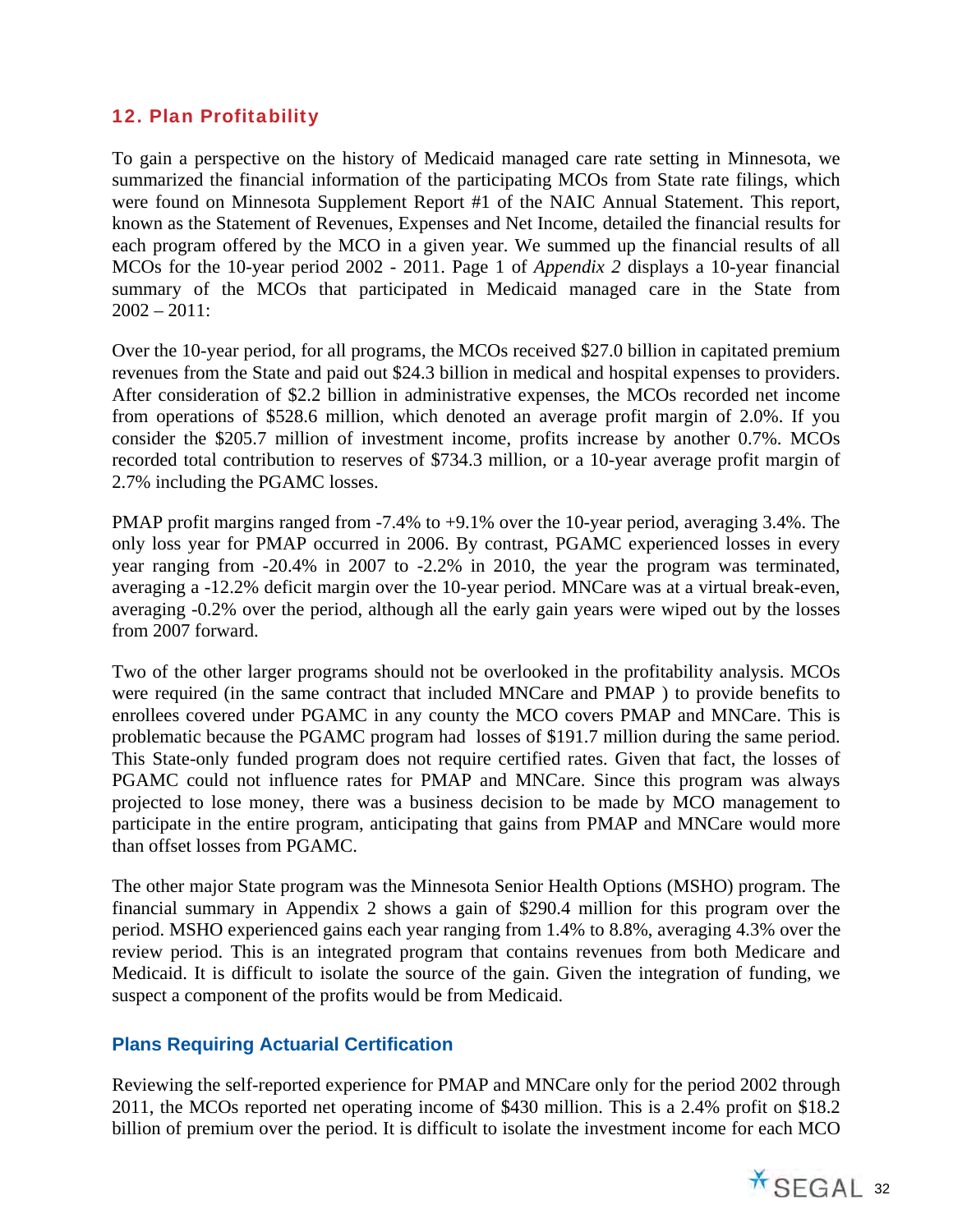during the period. Self-reported amounts for these programs were approximately \$127 million during the same period, contributing an additional 0.7% to profits.

Combining both components would yield a profit of approximately 3.1% for these programs over the full period reviewed. The target margin in the actuarial rate development ranges from 0% to 1.75% in 2010, with the most prevalent being 1%. This variation was reviewed by the actuary annually and taken into account during the rate development. Although Milliman had this line item in their report, the variation appears to continue each year and was actually greatest in the last four years 2008 to 2011.

# **Comparison to Target Profit**

The profits received by the MCOs over the period are a good proxy for how the rates have missed over time. If we consider the experience of PMAP and MNCare from 2004 to 2011, the period over which the actuarial soundness requirement applied, our review indicates the MCOs achieved on average 1.0% above targeted levels for a total of \$161 million. If investment income is taken into account, that grows by approximately \$119 million.



## **TARGET VS. ACTUAL PROFIT MARGINS FOR PMAP AND MNCare**

■ Target ■ Actual

|                             |             |             |             |             |             |             |             |             |             |             | Avg/Total     | Avg/Total     |
|-----------------------------|-------------|-------------|-------------|-------------|-------------|-------------|-------------|-------------|-------------|-------------|---------------|---------------|
|                             | 2002        | 2003        | 2004        | 2005        | 2006        | 2007        | 2008        | 2009        | 2010        | 2011        | $2002 - 2011$ | $2004 - 2011$ |
| PMAP & MNCare<br>Revenue    | \$1,220,103 | \$1,378,732 | \$1.466.737 | \$1,606,823 | \$1.393.907 | \$1,626,532 | \$1,888,059 | \$2.290.822 | \$2,559,078 | \$2.762.275 | \$18,193,068  | \$15,594,233  |
| Actual Net Income           | \$32.951    | \$64.687    | \$89.676    | \$28.572    | $-$67.657$  | -\$19.674   | \$34.023    | \$112.195   | \$118,860   | \$36.868    | \$430.501     | \$332,863     |
| Actual Profit Margin        | 2.70%       | 4.69%       | 6.11%       | .78%        | $-4.85%$    | $-1.21%$    | $.80\%$     | 4.90%       | 4.64%       | $1.33\%$    | 2.37%         | 2.13%         |
| <b>Target Profit Margin</b> | 2.00%       | 2.00%       | 2.00%       | 0.50%       | 0.50%       | 0.50%       | $.00\%$     | 1.00%       | 1.75%       | .18%        | .23%          | 1.10%         |
| <b>Expected Net Income</b>  | \$24,402    | \$27,575    | \$29.335    | \$8,034     | \$6,970     | \$8,133     | \$18.881    | \$22,908    | \$44.784    | \$32.595    | \$223,615     | \$171,639     |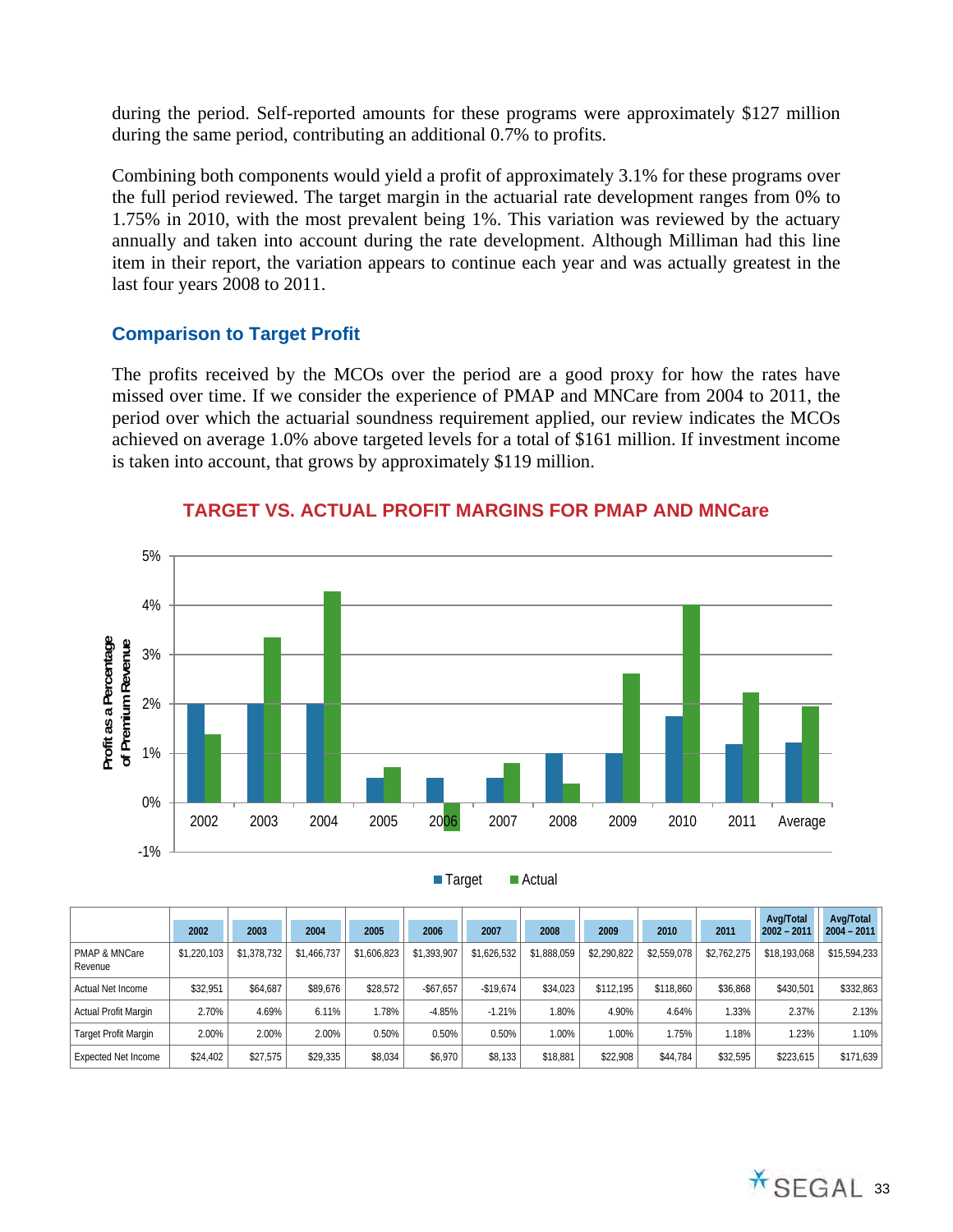The continued overstatement of actual profits vs. targets is concerning. The results of 2.13% vs. 1.10%, actual vs. target profit margins demonstrate a miss of nearly 94%, with the last three years well over 100%.

Note that the 2011 contracts between DHS and BluePlus, HealthPartners, Medica, and UCare were amended between June and August of 2011 to limit those MCOs' operating margins for PMAP and MinnesotaCare to 1% of premium revenue. Margins in excess of 1% were calculated based on self-reported data from the plans and accepted by the State. The chart on the prior page does not reflect these repayments to the State and would impact the 2011 margins accordingly. The 1% limitation was for 2011 only, eliminated from the 2012 contracts.

# **Recommendations**

The performance of the plans should tie to assumptions utilized in the actuarial rates developed and certified over an extended period. A methodology should be developed to accomplish this tie to assumptions and any necessary adjustments implemented.

# 13. Managed Care Model

In addition to FFS Medicaid, Minnesota provides Medicaid benefits on a risk-basis approach through contracts with participating MCOs. The idea behind this type of arrangement is to hold the MCOs accountable for holding down costs through quality improvements and other incentive arrangements. On the other hand, it has been well documented that one of the areas of weakness with this approach has been in the monitoring and oversight by CMS.

According to a February 2012 Kaiser Family Foundation policy brief on Medicaid and the uninsured, 31 states now operate Primary Care Case Management (PCCM) programs, sometimes in addition to their MCO contracts. Using this model, states contract directly with primary care providers (PCPs) who are responsible for direct and referral beneficiary care for a fee. States using the PCCM model have reported lower costs and higher beneficiary satisfaction compared to the MCO contracting approach. In addition, the PCCM model eliminates the potential for overpaying for care, as has been the case in Minnesota with higher than required capitation rates to MCOs.

There is also the possibility of using the PCCM model in the future, as a means to more effectively integrate primary care and community-based services through an enhanced PCCM (EPCCM) program or, patient-center medical home. This is an example of a model that has been used successfully in other states.

# **Recommendation**

We also believe DHS could have achieved additional savings from more aggressive plan management, utilization of appropriate data, different managed care models and competition. These savings are not quantifiable and are beyond the scope of our review. We recommend that DHS review the Primary Care Case Management model as a possible means to integrate primary care and community-based services. In addition, we recommend that DHS review other emerging models as well.

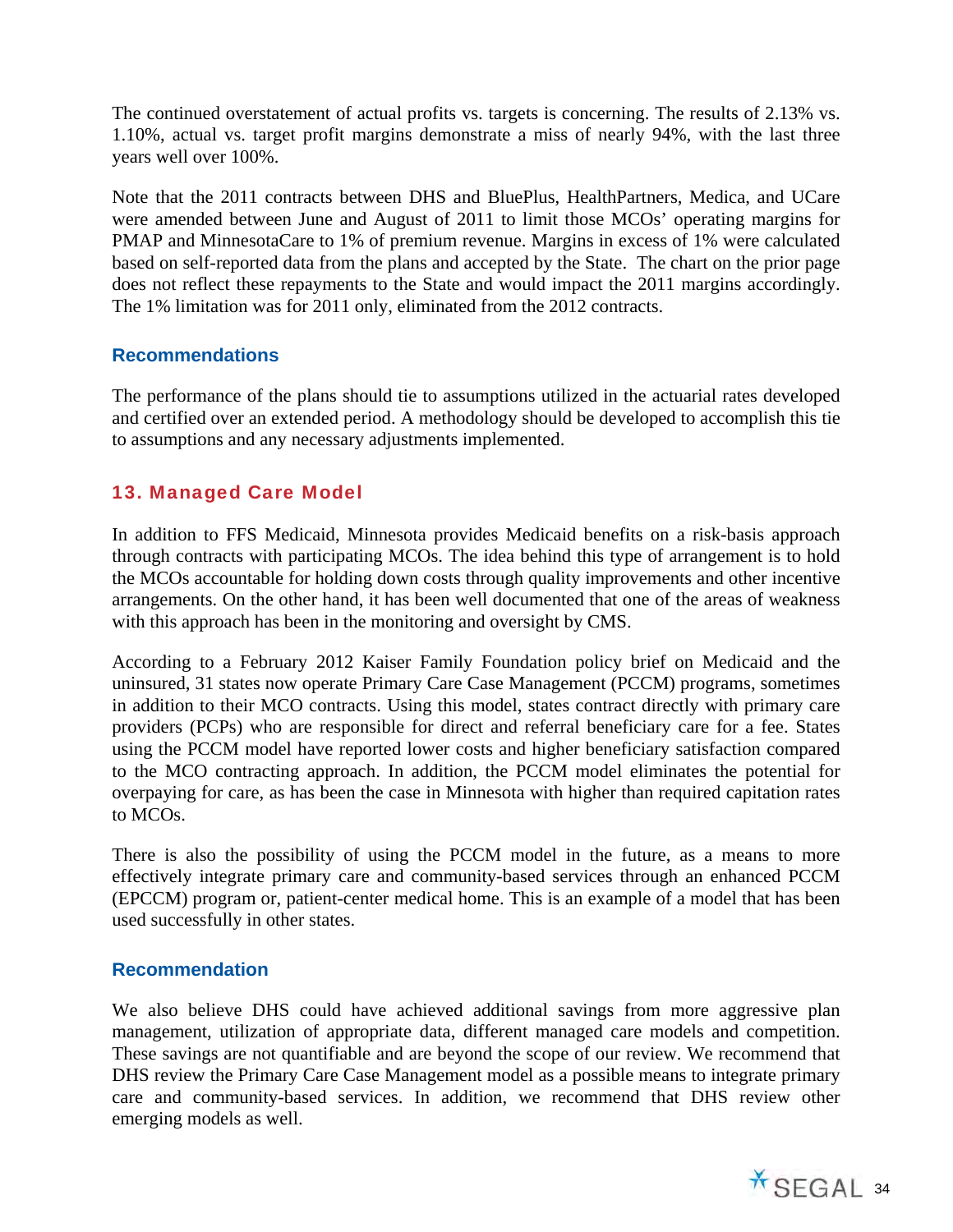### **APPENDIX 1: KEY DOCUMENTS REVIEWED**

2.  $2003-04$  Rate Setting Checklist – MNCare – dated  $9/25/2003$ 3. 2003-04 Rate Setting Checklist – MSHO – dated 9/25/2003 4. 2005 Rate Setting Checklist – PMAP – dated 12/28/2004 5. 2005 Rate Setting Checklist – MNCare – dated 12/28/2004 6. 2005 Rate Setting Checklist – MSHO – dated 12/28/2005 7. 2006 Rate Setting Checklist – PMAP – dated 12/15/2005 8. 2006 Rate Setting Checklist – MNCare – dated 12/15/2005 9. 2006 Rate Setting Checklist – MSHO – dated 12/15/2005 10. 2007 Rate Setting Checklist – PMAP – dated 12/15/2006 11. 2007 Rate Setting Checklist – MNCare – dated 12/15/2006 12. 2007 Rate Setting Checklist – MSHO – dated 12/15/2006 13. 2008 Rate Setting Checklist – PMAP – dated 12/20/2007 14. 2008 Rate Setting Checklist – MNCare – dated 12/20/2007 15. 2008 Rate Setting Checklist – MSHO – dated 12/20/2007 16. 2009 Rate Setting Checklist – PMAP – dated 12/24/2008 17. 2009 Rate Setting Checklist – MNCare – dated 12/24/2008 18. 2009 Rate Setting Checklist – MSHO – dated 12/24/2008 19. 2010 Rate Setting Checklist – PMAP – dated 12/29/2009

1.  $2003-04$  Rate Setting Checklist – PMAP – dated  $9/25/2003$ 

- 20. 2010 Rate Setting Checklist MNCare dated 12/29/2009
- 21. 2010 Rate Setting Checklist MSHO dated 12/29/2009
- 22. 2011 Rate Setting Checklist PMAP dated 12/29/2010
- 23. 2011 Rate Setting Checklist MNCare dated 12/29/2010
- 24. 2011 Rate Setting Checklist MSHO dated 12/29/2010
- 25. Milliman Actuarial Certification dated  $9/19/2003$  PMAP/MNCare for the rating period 10/01/2003 – 12/31/2004
- 26. Milliman Actuarial Certification dated 9/17/2003 MSHO for the rating period 10/01/2003  $-12/31/2004$
- 27. Milliman Actuarial Certification dated  $9/18/2003 MnDHO$  for the rating period 10/01/2003 – 12/31/2004
- 28. Milliman Actuarial Certification dated 12/17/2004 PMAP/MNCare for the 2005 rating period
- 29. Milliman Actuarial Certification dated  $12/17/2004 NF/EW$  for the 2005 rating period
- 30. Milliman Actuarial Certification dated 12/17/2004 MSHO for the 2005 rating period

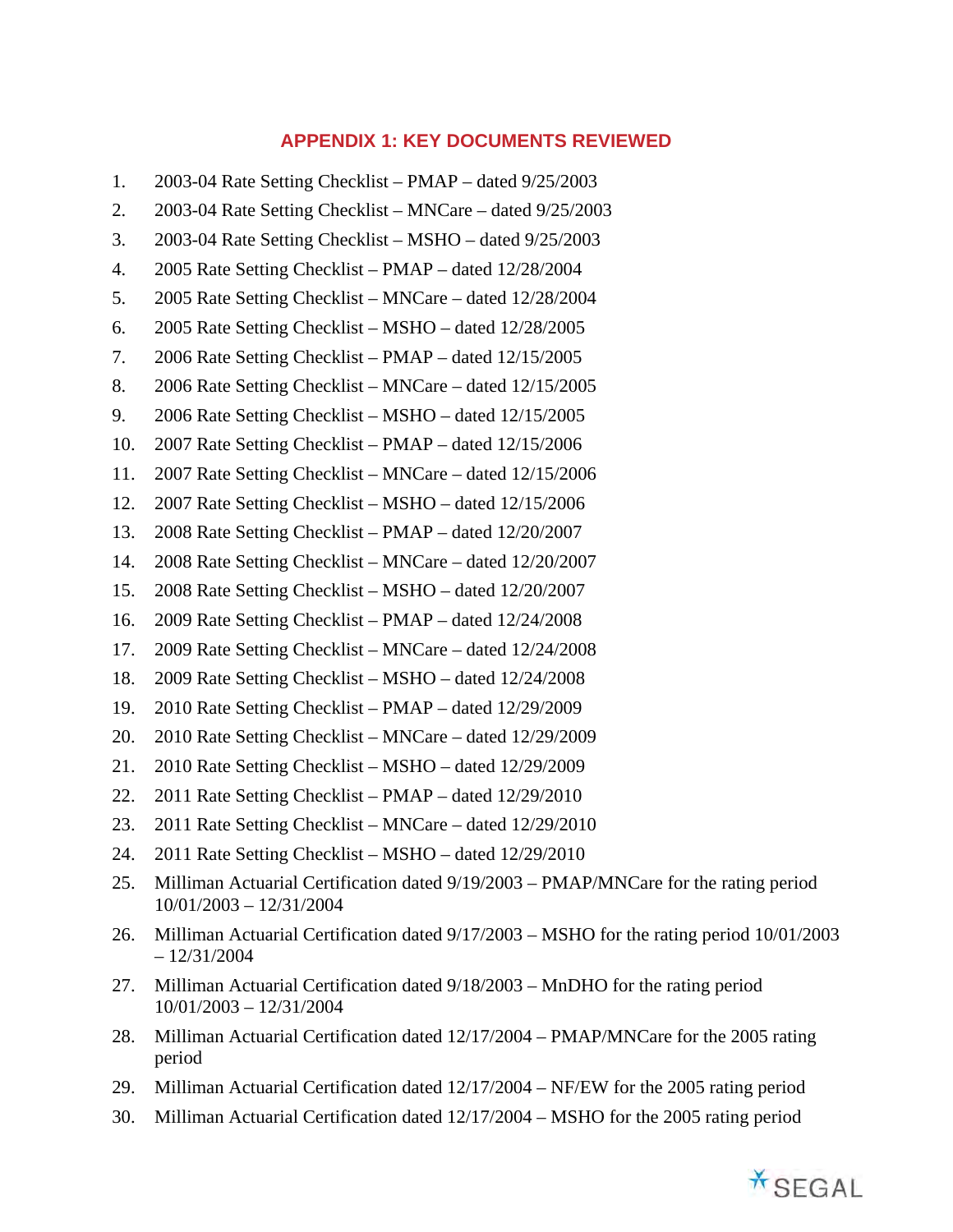- 31. Milliman Actuarial Certification dated  $12/17/2004 \text{MSC}$  for the 2005 rating period
- 32. Milliman Actuarial Certification dated  $12/17/2004 MnDHO$  for the 2005 rating period
- 33. Milliman Actuarial Certification dated 12/09/2005 PMAP/MNCare for the 2006 rating period
- 34. Milliman Actuarial Certification dated  $12/14/2005 MSHO$  for the 2006 rating period
- 35. Milliman Actuarial Certification dated 12/04/2006 MSHO for the 2007 rating period
- 36. Milliman Actuarial Certification dated 11/30/2006 PMAP/MNCare for the 2007 rating period
- 37. Milliman Actuarial Certification dated  $12/04/2006 MSHO$  for the 2007 rating period
- 38. PGAMC Revenue Adjustment Calculation letter dated 10/12/2006
- 39. Milliman Actuarial Certification dated 12/11/2007 PMAP/MSC/MSHO and MNCare for the 2008 rating period
- 40. Milliman Actuarial Certification dated 12/05/2008 PMAP/MSC/MSHO and MNCare for the 2009 rating period
- 41. Milliman Actuarial Certification dated  $12/16/2009 PMAP/MSC+/MSHO$  and MNCare for the 2010 rating period
- 42. Milliman Actuarial Certification dated  $12/19/2008$  PMAP/MNCare for the 2011 rating period
- 43. Milliman Actuarial Certification dated  $12/19/2008 MSHO/MSC+$  for the 2011 rating period
- 44. Milliman Trend and Surplus Analysis for 2003 for PMAP, PGAMC and MNCare dated 10/21/2002
- 45. Milliman Trend and Surplus Analysis for 2004 for PMAP, PGAMC and MNCare dated 8/19/2003
- 46. Milliman Trend and Surplus Analysis for 2005 for PMAP, PGAMC and MNCare dated 12/16/2004
- 47. Milliman Trend and Surplus Analysis for 2006 for PMAP, PGAMC and MNCare dated 10/12/2005
- 48. Milliman Trend and Surplus Analysis for 2007 for PMAP, PGAMC and MNCare dated 11/30/2006
- 49. Milliman Trend and Surplus Analysis for 2008 for PMAP, PGAMC and MNCare dated 11/19/2007
- 50. Milliman Trend and Surplus Analysis for 2008 for Seniors dated 11/19/2007
- 51. Milliman Trend and Surplus Analysis for 2009 PMAP, PGAMC and MNCare dated 10/07/2008
- 52. Milliman Trend and Surplus Analysis for 2009 for Seniors dated  $10/21/2008$
- 53. Milliman Trend and Surplus Analysis for 2010 for PMAP and MNCare dated 12/10/2009
- 54. Milliman Trend and Surplus Analysis for 2011 for PMAP and MNCare dated 12/17/2010
- 55. Milliman Area Factor Study dated 1/21/04

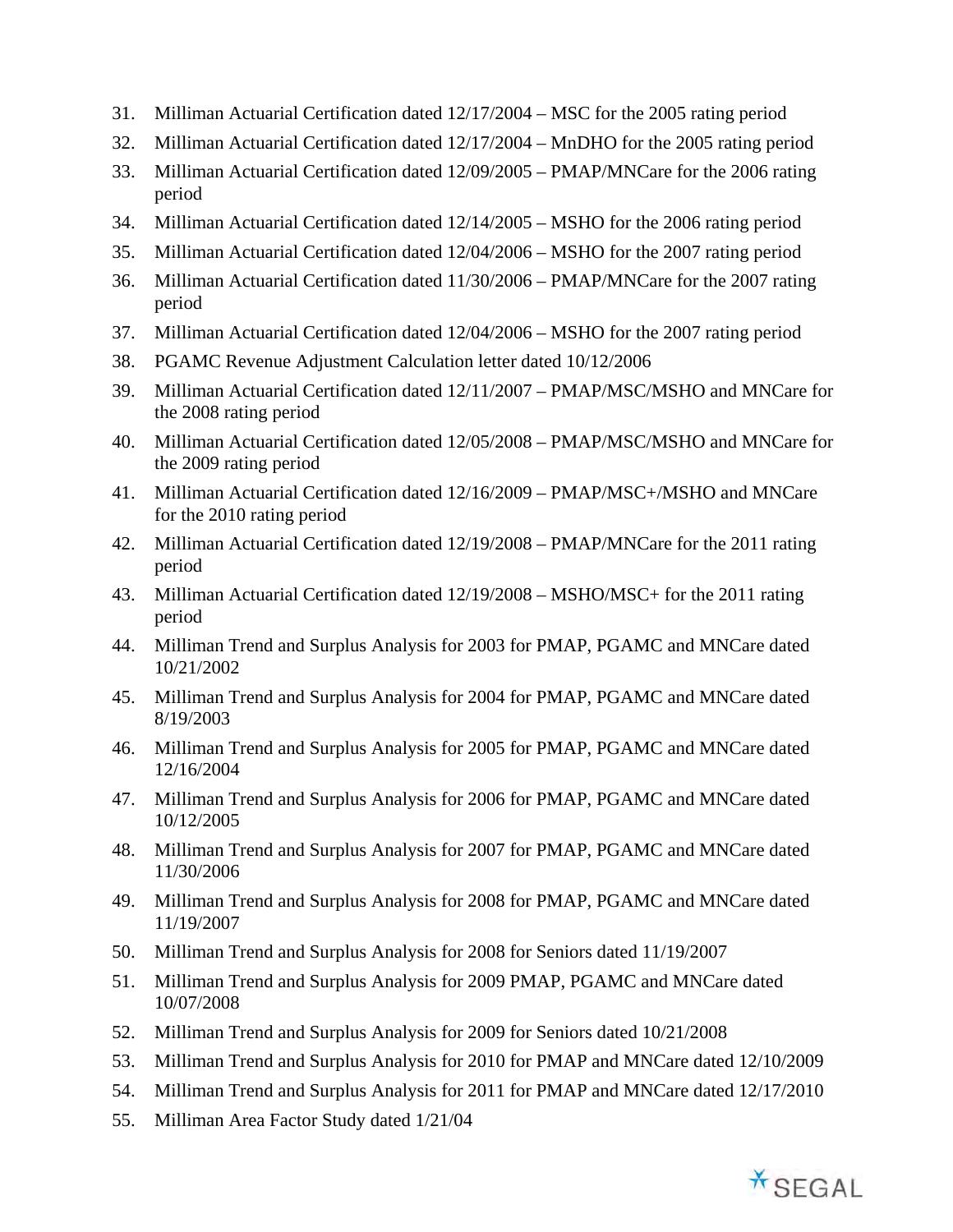- 56. Milliman 2006 Benefit Changes dates 9/19/2005
- 57. Milliman Part D Analysis dated 10/11/2005
- 58. Milliman Proposed PGAMC Revenue Adjustment Methodology dated 9/19/2005
- 59. Milliman 2006 GAMC Enrollment Migration to MNCare Analysis dated 10/12/2005
- 60. Milliman 2007 PGAMC Revenue Adjustment Calculations dated 10/12/2006
- 61. Milliman Risk Adjustment Rate Rebasing dated 11/14/2007
- 62. Milliman PMAP Rate Cell Analysis dated 11/14/2007
- 63. Milliman MNCare Rate Cell Analysis dated 11/14/2007
- 64. Milliman PGAMC Rate Cell Analysis dated 11/14/2007
- 65. Milliman Seniors Rate Cell Analysis dated 11/14/2007
- 66. Milliman PGAMC Revenue Adjustment Calculations dated 9/11/2008
- 67. Milliman 2009 Benefit Changes dated 10/07/2008
- 68. Milliman Rate Adjustment for October Amendment dated 7/24/2009
- 69. Milliman 2010 MNCare Plan Specific Adjustment dated 12/1/2009
- 70. Milliman Rate Adjustment for September Amendment dated 8/6/2010
- 71. Milliman PMAP Rate Cell Analysis dated 6/30/2009
- 72. Milliman MNCare Rate Cell Analysis dated 6/30/2009
- 73. Milliman Seniors Rate Cell Analysis dated 6/30/2009
- 74. Milliman Seniors Rate Cell Analysis dated 12/16/2009
- 75. Milliman PMAP Rate Cell Analysis dated 6/01/2011
- 76. Milliman PMAP Rate Cell Analysis dated 6/24/2011
- 77. Milliman MNCare Rate Cell Analysis dated 6/01/2011
- 78. Milliman MA Expansion Rate Letter dated 3/19/2011
- 79. Milliman MNCare Plan Specific Adjustments dated 12/1/2010
- 80. Calendar Year Rate Files and Fiscal Year Rate Files 2003-2011
- 81. Enrollment and Capitation Reports PMAP 2003-2011
- 82. Enrollment and Capitation Reports MNCare 2003-2011
- 83. MCO Financials 2002-2011
- 84. Milliman's response to Segal's request for information

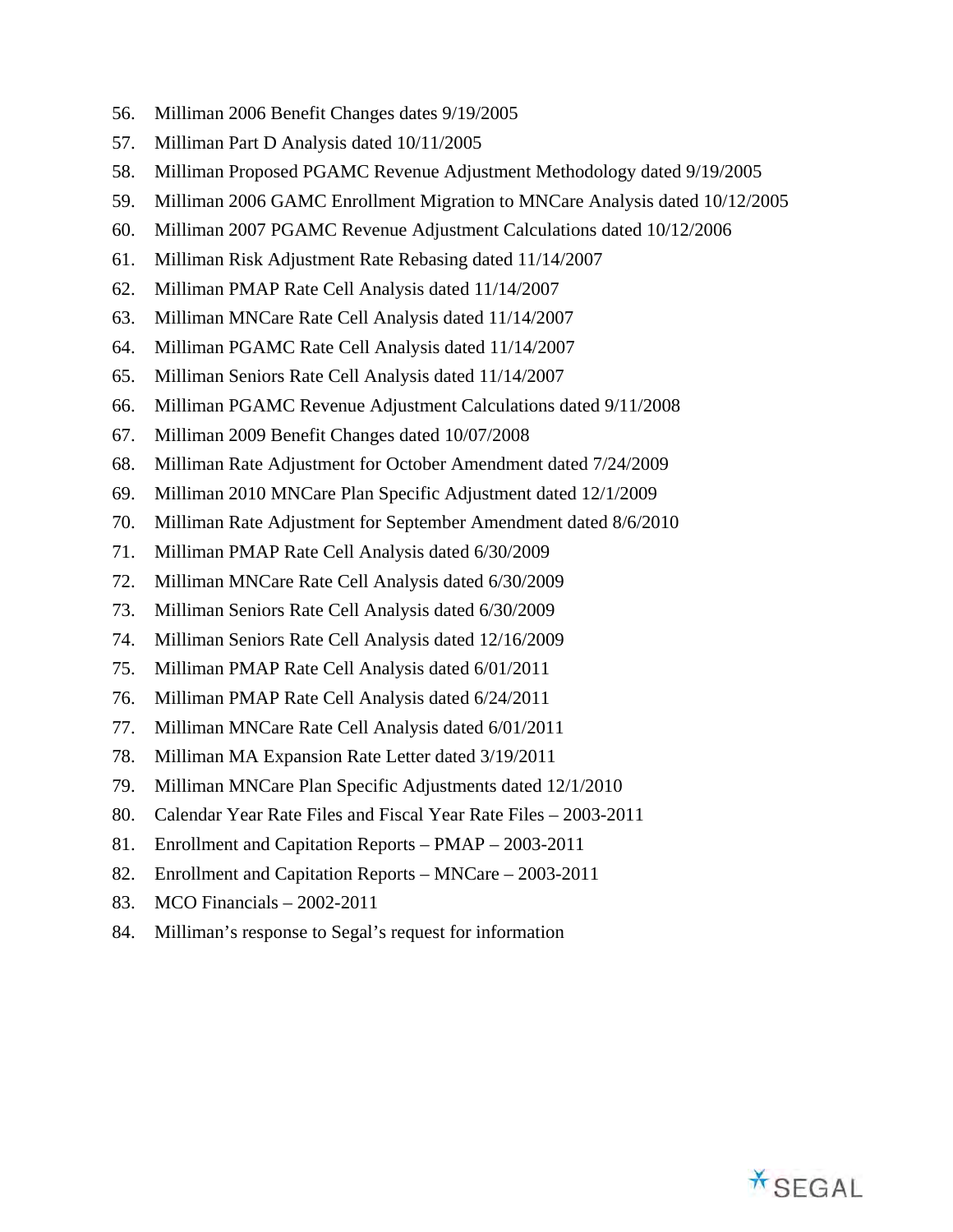# **APPENDIX 2: MCO 10-YEAR SUMMARY FINANCIAL RESULTS**

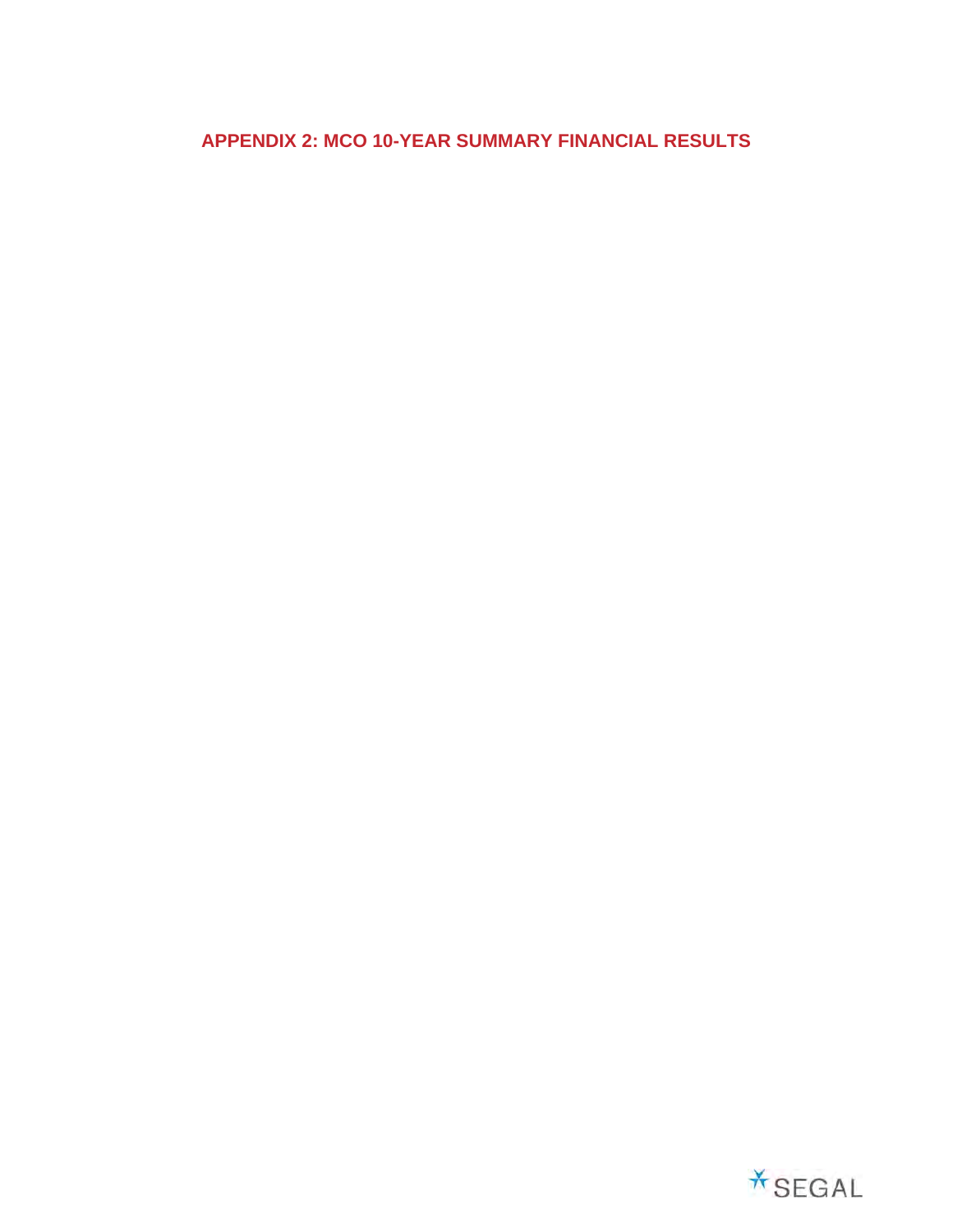|                                                             |                          |                        |              |                        |               |                      |          |                        |                    |                        |                    |                        |          | 10-Year Summary by Program (in thousands \$) Minnesota Public Programs Only |                    |                        |                    |                        |          |                        |                    |                          |
|-------------------------------------------------------------|--------------------------|------------------------|--------------|------------------------|---------------|----------------------|----------|------------------------|--------------------|------------------------|--------------------|------------------------|----------|-----------------------------------------------------------------------------|--------------------|------------------------|--------------------|------------------------|----------|------------------------|--------------------|--------------------------|
| Program                                                     |                          | 2002                   |              | 2003                   |               | 2004                 |          | 2005                   |                    | 2006                   |                    | 2007                   |          | 2008                                                                        |                    | 2009                   |                    | 2010                   |          | 2011**                 |                    | 10-Year Total            |
| <b>PMAP</b>                                                 |                          |                        |              |                        |               |                      |          |                        |                    |                        |                    |                        |          |                                                                             |                    |                        |                    |                        |          |                        |                    |                          |
| <b>Premium Revenues</b>                                     | \$                       | 800,709                | \$           | 931,158                | \$            | 1,018,024            | \$       | 1,179,776              | \$                 | 995,263                | \$                 | 1,182,423              | \$       | 1,419,709                                                                   | \$                 | 1,694,717              | \$                 | 1,851,819              | \$       | 2,112,114              | \$                 | 13, 185, 712             |
| Medical/Hospital Expenses                                   | \$                       | 725,029                | \$           | 828,017                | \$            | 879,862              | \$       | 1,073,868              | \$                 | 971,792                | \$                 | 1.067.597              | \$       | 1,213,322                                                                   | \$                 | 1,424,546              | \$                 | 1,515,876              | \$       | 1,823,849              | \$                 | 11.523.758               |
| <b>Administrative Expenses</b>                              | \$                       | 71,210                 | \$           | 60,903                 | \$            | 96,136               | \$       | 103,801                | \$<br><b>S</b>     | 97,257                 | \$                 | 114,464                | \$       | 125,631                                                                     | \$<br>\$           | 150,643                | \$                 | 167,884                | \$       | 231,170                | \$                 | 1,219,099                |
| Net Income (loss) from Operations<br><b>Ratios</b>          | <b>S</b>                 | 4,470                  | \$           | 42,238                 | \$            | 42,026               | \$       | 2,107                  |                    | (73, 786)              | \$                 | 362                    | \$       | 80,756                                                                      |                    | 119,528                | \$                 | 168,059                | \$       | 57,095                 | \$                 | 442,855                  |
| Medical Loss Ratio                                          |                          | 90.5%                  |              | 88.9%                  |               | 86.4%                |          | 91.0%                  |                    | 97.6%                  |                    | 90.3%                  |          | 85.5%                                                                       |                    | 84.1%                  |                    | 81.9%                  |          | 86.4%                  |                    | 87.4%                    |
| Administrative/Revenue                                      |                          | 8.9%                   |              | 6.5%                   |               | 9.4%                 |          | 8.8%                   |                    | 9.8%                   |                    | 9.7%                   |          | 8.8%                                                                        |                    | 8.9%                   |                    | 9.1%                   |          | 10.9%                  |                    | 9.2%                     |
| <b>Contribution to Reserves</b>                             |                          | 0.6%                   |              | 4.5%                   |               | 4.1%                 |          | 0.2%                   |                    | $-7.49$                |                    | 0.0%                   |          | 5.7%                                                                        |                    | 7.1%                   |                    | 9.1%                   |          | 2.7%                   |                    | 3.4%                     |
| <b>PGAMC</b>                                                |                          |                        |              |                        |               |                      |          |                        |                    |                        |                    |                        |          |                                                                             |                    |                        |                    |                        |          |                        |                    |                          |
| Premium Revenues                                            | \$                       | 122,235                | \$           | 156,500                | S             | 172,993              | \$       | 204,300                | \$                 | 232,717                | S                  | 166,351                | - \$     | 196,782                                                                     | \$                 | 253,166                | \$                 | 70,396                 | \$       |                        | \$                 | 1,575,440                |
| Medical/Hospital Expenses                                   | \$                       | 127,925                | \$           | 164,507                | \$            | 179,768              | \$       | 210,477                | \$                 | 240,106                | \$                 | 186,641                | \$       | 215,961                                                                     | \$                 | 269,918                | \$                 | 67,247                 | \$       |                        | \$                 | 1,662,550                |
| <b>Administrative Expenses</b>                              | \$                       | 8,653                  | \$           | 8,032                  | \$            | 12,862               | \$       | 14,132                 | \$                 | 16,392                 | $\mathsf{\$}$      | 13,824                 | \$       | 12,409                                                                      | \$                 | 13,741                 | \$                 | 4,713                  | \$       |                        | \$                 | 104,758                  |
| Net Income (loss) from Operations \$                        |                          | (14, 343)              | S            | (16,039)               | S             | (19,636)             | \$.      | (20, 343)              | $\mathsf{\$}$      | (23, 783)              | <b>S</b>           | (33, 93)               | <b>S</b> | (31, 591)                                                                   | <sup>\$</sup>      | (30, 491)              | <b>S</b>           | (1.564)                | \$       |                        | \$                 | (191, 721)               |
| <b>Ratios</b>                                               |                          |                        |              |                        |               |                      |          |                        |                    |                        |                    |                        |          |                                                                             |                    |                        |                    |                        |          |                        |                    |                          |
| <b>Medical Loss Ratio</b>                                   |                          | 104.7%                 |              | 105.1%                 |               | 103.9%               |          | 103.0%                 |                    | 103.2%                 |                    | 112.2%                 |          | 109.7%                                                                      |                    | 106.6%                 |                    | 95.5%                  |          | 0.0%                   |                    | 105.5%                   |
| Administrative/Revenue                                      |                          | 7.1%                   |              | 5.1%                   |               | 7.4%                 |          | 6.9%                   |                    | 7.0%                   |                    | 8.3%                   |          | 6.3%                                                                        |                    | 5.4%                   |                    | 6.7%                   |          | 0.0%                   |                    | 6.6%                     |
| Contribution to Reserves                                    |                          | $-11.7%$               |              | $-10.29$               |               | $-11.49$             |          | $-10.09$               |                    | $-10.29$               |                    | $-20.49$               |          | $-16.19$                                                                    |                    | $-12.0%$               |                    | $-2.2%$                |          | 0.0%                   |                    | $-12.2%$                 |
| <b>MinnesotaCare</b>                                        |                          |                        |              |                        |               |                      |          |                        |                    |                        |                    |                        |          |                                                                             |                    |                        |                    |                        |          |                        |                    |                          |
| Premium Revenues                                            | \$                       | 419,394                | S            | 447,574                |               | 448,713              | \$       | 427,047                | S                  | 398,644                |                    | 444,109                |          | 468,350                                                                     | \$                 | 596,105                | S                  | 707,259                | \$       | 650,161                | \$                 | 5,007,356                |
| Medical/Hospital Expenses                                   | \$                       | 358,241                | \$           | 397,493                | \$            | 361,498              | \$       | 363,661                | \$                 | 356,048                | S                  | 426,199                | \$       | 475,550                                                                     | \$                 | 557,330                | \$                 | 679,447                | \$       | 616,521                | \$                 | 4,591,988                |
| <b>Administrative Expenses</b>                              | \$                       | 32,672                 | \$           | 27,632                 | \$            | 39,564               | \$       | 37,020                 | \$                 | 36,467                 | \$                 | 37,948                 | \$       | 39,534                                                                      | \$                 | 46,107                 | \$                 | 77,011                 | \$       | 53,867                 | \$                 | 427,822                  |
| Net Income (loss) from Operations \$                        |                          | 28,481                 | \$           | 22,449                 | \$            | 47,650               | \$       | 26,465                 | $\mathbb S$        | 6,129                  |                    | (20.036                | \$.      | (46, 733)                                                                   | \$                 | (7, 333)               | <b>S</b>           | (49.199                | \$.      | (20, 227)              | \$                 | (12, 354)                |
| <b>Ratios</b>                                               |                          |                        |              |                        |               |                      |          |                        |                    |                        |                    |                        |          |                                                                             |                    |                        |                    |                        |          |                        |                    |                          |
| <b>Medical Loss Ratio</b>                                   |                          | 85.4%                  |              | 88.8%                  |               | 80.6%                |          | 85.2%                  |                    | 89.3%                  |                    | 96.0%                  |          | 101.5%                                                                      |                    | 93.5%                  |                    | 96.1%                  |          | 94.8%                  |                    | 91.7%                    |
| Administrative/Revenue                                      |                          | 7.8%                   |              | 6.2%                   |               | 8.8%                 |          | 8.7%                   |                    | 9.1%                   |                    | 8.5%<br>$-4.59$        |          | 8.4%                                                                        |                    | 7.7%                   |                    | 10.9%                  |          | 8.3%                   |                    | 8.5%                     |
| <b>Contribution to Reserves</b><br><b>MSHO</b>              |                          | 6.8%                   |              | 5.0%                   |               | 10.6%                |          | 6.2%                   |                    | 1.5%                   |                    |                        |          | $-10.09$                                                                    |                    | $-1.29$                |                    | $-7.09$                |          | $-3.19$                |                    | $-0.2%$                  |
|                                                             | \$                       |                        | \$           | 107,555                |               | 127,727              | \$       | 180,104                |                    |                        | \$.                |                        | \$       | 1,020,171                                                                   |                    |                        |                    |                        |          |                        |                    |                          |
| Premium Revenues<br>Medical/Hospital Expenses               | \$                       |                        | \$           | 94,975                 | \$<br>\$      | 114,270              | \$       | 154,946                | \$<br>\$           | 860,080<br>734,904     | \$                 | 965,500<br>824,913     | \$       | 939,229                                                                     | \$<br>$\mathbb{S}$ | 1,120,229<br>1,036,172 | \$<br>\$           | 1,158,685<br>1,067,163 | \$<br>\$ | 1,187,081<br>1,073,137 | \$<br>\$           | 6,727,132<br>6,039,709   |
| <b>Administrative Expenses</b>                              | \$                       |                        | \$           | 5,721                  | \$            | 8,732                | \$       | 15,580                 | \$                 | 49,420                 | \$                 | 64,807                 | \$       | 66,730                                                                      | \$                 | 65,061                 | \$                 | 58,749                 | \$       | 62,288                 | \$                 | 397,088                  |
| Net Income (loss) from Operations \$                        |                          | $\sim$                 | \$           | 6,859                  | \$            | 4,726                | \$       | 9,584                  | \$                 | 75,756                 | \$                 | 75,779                 | \$       | 14,301                                                                      | \$                 | 18,996                 | \$                 | 32,773                 | \$       | 51,656                 | \$                 | 290,430                  |
| Ratios                                                      |                          |                        |              |                        |               |                      |          |                        |                    |                        |                    |                        |          |                                                                             |                    |                        |                    |                        |          |                        |                    |                          |
| <b>Medical Loss Ratio</b>                                   |                          | 0.0%                   |              | 88.3%                  |               | 89.5%                |          | 86.0%                  |                    | 85.4%                  |                    | 85.4%                  |          | 92.1%                                                                       |                    | 92.5%                  |                    | 92.1%                  |          | 90.4%                  |                    | 89.8%                    |
| Administrative/Revenue                                      |                          | 0.0%                   |              | 5.3%                   |               | 6.8%                 |          | 8.7%                   |                    | 5.7%                   |                    | 6.7%                   |          | 6.5%                                                                        |                    | 5.8%                   |                    | 5.1%                   |          | 5.2%                   |                    | 5.9%                     |
| Contribution to Reserves                                    |                          | 0.0%                   |              | 6.4%                   |               | 3.7%                 |          | 5.3%                   |                    | 8.8%                   |                    | 7.8%                   |          | 1.4%                                                                        |                    | 1.7%                   |                    | 2.8%                   |          | 4.4%                   |                    | 4.3%                     |
| <b>MnDHO</b>                                                |                          |                        |              |                        |               |                      |          |                        |                    |                        |                    |                        |          |                                                                             |                    |                        |                    |                        |          |                        |                    |                          |
| Premium Revenues                                            | \$                       |                        | \$           | 13,225                 | \$            | 26,608               | \$       | 40,704                 | \$                 | 62,023                 | \$                 | 76,527                 | \$       | 91,711                                                                      | \$                 | 106,997                | \$                 | 80,343                 | \$       |                        | \$                 | 498,138                  |
| Medical/Hospital Expenses                                   | \$                       | $\sim$                 | \$           | 12,552                 | \$            | 22,892               | \$       | 41,184                 | \$                 | 57,277                 | \$                 | 70,776                 | \$       | 91,087                                                                      | \$                 | 102,711                | \$                 | 70,057                 | \$       |                        | \$                 | 468,536                  |
| <b>Administrative Expenses</b>                              | \$                       |                        | $\mathbb{S}$ | 676                    | \$            | 1,601                | \$       | 2,531                  | \$                 | 3,719                  | \$                 | 4,853                  | \$       | 4,968                                                                       | \$                 | 6,538                  | \$                 | 5,052                  | \$       |                        | \$                 | 29,938                   |
| Net Income (loss) from Operations \$                        |                          |                        | \$.          | 13                     | $\mathsf{\$}$ | 2,116                | S        | (3,010)                | \$                 | 1,027                  | $\mathsf{\$}$      | 898                    |          | (4, 344)                                                                    | \$.                | (2.25)                 | \$                 | 5,234                  | \$       |                        | \$.                | (335)                    |
| <b>Ratios</b>                                               |                          |                        |              |                        |               |                      |          |                        |                    |                        |                    |                        |          |                                                                             |                    |                        |                    |                        |          |                        |                    |                          |
| <b>Medical Loss Ratio</b>                                   |                          | 0.0%                   |              | 94.9%                  |               | 86.0%                |          | 101.2%                 |                    | 92.3%                  |                    | 92.5%                  |          | 99.3%                                                                       |                    | 96.0%                  |                    | 87.2%                  |          | 0.0%                   |                    | 94.1%                    |
| Administrative/Revenue                                      |                          | 0.0%                   |              | 5.1%                   |               | 6.0%                 |          | 6.2%                   |                    | 6.0%                   |                    | 6.3%                   |          | 5.4%                                                                        |                    | 6.1%                   |                    | 6.3%                   |          | 0.0%                   |                    | 6.0%                     |
| Contribution to Reserves                                    |                          | 0.0%                   |              | 0.09                   |               | 8.0%                 |          | $-7.49$                |                    | 1.7%                   |                    | 1.2%                   |          | $-4.79$                                                                     |                    | $-2.19$                |                    | 6.5%                   |          | 0.0%                   |                    | $-0.1%$                  |
| <b>All Public Products</b>                                  |                          |                        |              |                        |               |                      |          |                        |                    |                        |                    |                        |          |                                                                             |                    |                        |                    |                        |          |                        |                    |                          |
| <b>Premium Revenues</b>                                     | \$                       | 1,342,338<br>1.211.195 | \$<br>\$     | 1,656,012<br>1,497,544 | \$<br>\$      | 1,794,065            | \$<br>\$ | 2,031,931<br>1,844,136 | \$<br>\$           | 2,548,727<br>2,360,127 | \$<br>\$           | 2,834,910<br>2,576,126 | \$<br>\$ | 3,196,723<br>2,935,149                                                      | \$<br>\$           | 3,771,214<br>3,390,677 | \$<br>\$           | 3,868,502<br>3,399,790 | \$<br>\$ | 3,949,356<br>3,513,507 | \$<br>\$           | 26,993,778<br>24,286,541 |
| Medical/Hospital Expenses<br><b>Administrative Expenses</b> | \$<br>$\mathbf{\hat{S}}$ | 112,535                | \$           | 102,964                | $\mathcal{S}$ | 1,558,290<br>158,895 | \$       | 173,064                | $\mathbf{\hat{S}}$ | 203,255                | $\mathbf{\hat{S}}$ | 235,896                | \$       | 249,272                                                                     | $\mathbf{\hat{S}}$ | 282,090                | $\mathbf{\hat{S}}$ | 313,409                | \$       | 347,325                | $\mathbf{\hat{S}}$ | 2,178,705                |
| Net Income (loss) from Operations \$                        |                          | 18,608                 | \$           | 55,504                 | \$            | 76,880               | \$       | 14,731                 | $\mathsf{\$}$      | (14, 655)              | \$                 | 22,888                 | \$       | 12,302                                                                      | $\mathfrak s$      | 98,447                 | \$                 | 155,303                | \$       | 88,524                 | \$                 | 528,532                  |
| <b>Ratios</b>                                               |                          |                        |              |                        |               |                      |          |                        |                    |                        |                    |                        |          |                                                                             |                    |                        |                    |                        |          |                        |                    |                          |
| Medical Loss Ratio                                          |                          | 90.2%                  |              | 90.4%                  |               | 86.9%                |          | 90.8%                  |                    | 92.6%                  |                    | 90.9%                  |          | 91.8%                                                                       |                    | 89.9%                  |                    | 87.9%                  |          | 89.0%                  |                    | 90.0%                    |
| Administrative/Revenue                                      |                          | 8.4%                   |              | 6.2%                   |               | 8.9%                 |          | 8.5%                   |                    | 8.0%                   |                    | 8.3%                   |          | 7.8%                                                                        |                    | 7.5%                   |                    | 8.1%                   |          | 8.8%                   |                    | 8.1%                     |
| Contribution to Reserves                                    |                          | 1.4%                   |              | 3.4%                   |               | 4.3%                 |          | 0.7%                   |                    | $-0.6%$                |                    | 0.8%                   |          | 0.4%                                                                        |                    | 2.6%                   |                    | 4.0%                   |          | 2.2%                   |                    | 2.0%                     |
| <b>All Public Products excluding PGAMC</b>                  |                          |                        |              |                        |               |                      |          |                        |                    |                        |                    |                        |          |                                                                             |                    |                        |                    |                        |          |                        |                    |                          |
| Premium Revenues                                            | \$                       | 1,220,103              | \$           | 1,499,512              |               | \$1,621,072          |          | \$1,827,631            |                    | \$2,316,010            |                    | \$2,668,559            |          | \$2,999,941                                                                 |                    | \$3,518,048            |                    | \$3,798,106            |          | \$3,949,356            | \$                 | 25,418,338               |
| Medical/Hospital Expenses                                   | $\,$                     | 1,083,270              | \$           | 1,333,037              |               | \$1,378,522          |          | \$1,633,659            |                    | \$2,120,021            |                    | \$2,389,485            |          | \$2,719,188                                                                 |                    | \$3,120,759            |                    | \$3,332,543            |          | \$3,513,507            | \$                 | 22,623,991               |
| <b>Administrative Expenses</b>                              | \$                       | 103,882                | \$           | 94,932                 |               | \$146,033            |          | \$158,932              |                    | \$186,863              |                    | \$222,072              |          | \$236,863                                                                   |                    | \$268,349              |                    | \$308,696              |          | \$347,325              | \$                 | 2,073,947                |
| Net Income (loss) from Operations \$                        |                          | 32,951                 | \$           | 71,543                 |               | \$96,516             |          | \$35,074               |                    | \$9,128                |                    | \$56,819               |          | \$43,893                                                                    |                    | \$128,938              |                    | \$156,867              |          | \$88,524               | \$                 | 720,253                  |
| <b>Ratios</b>                                               |                          |                        |              |                        |               |                      |          |                        |                    |                        |                    |                        |          |                                                                             |                    |                        |                    |                        |          |                        |                    |                          |
| Medical Loss Ratio                                          |                          | 88.8%                  |              | 88.9%                  |               | 85.0%                |          | 89.4%                  |                    | 91.5%                  |                    | 89.5%                  |          | 90.6%                                                                       |                    | 88.7%                  |                    | 87.7%                  |          | 89.0%                  |                    | 89.0%                    |
| Administrative/Revenue                                      |                          | 8.5%                   |              | 6.3%                   |               | 9.0%                 |          | 8.7%                   |                    | 8.1%                   |                    | 8.3%                   |          | 7.9%                                                                        |                    | 7.6%                   |                    | 8.1%                   |          | 8.8%                   |                    | 8.2%                     |
| Contribution to Reserves                                    |                          | 2.7%                   |              | 4.8%                   |               | 6.0%                 |          | 1.9%                   |                    | 0.4%                   |                    | 2.1%                   |          | 1.5%                                                                        |                    | 3.7%                   |                    | 4.1%                   |          | 2.2%                   |                    | 2.8%                     |
|                                                             |                          |                        |              |                        |               |                      |          |                        |                    |                        |                    |                        |          |                                                                             |                    |                        |                    |                        |          |                        |                    |                          |
| Investment Income                                           | \$                       | 7,252                  | \$           | 7,295                  | \$            | 12,954               | \$       | 20,572                 | \$                 | 30,190                 | S                  | 30,998                 | \$       | 8,850                                                                       | \$                 | 34,563                 | \$                 | 26,691                 | \$       | 26,329                 | \$                 | 205,694                  |
| Total contribution to Reserves                              | \$                       | 25,860                 | \$           | 62,799                 | \$            | 89,834               | \$       | 35,303                 | \$                 | 15,535                 | \$                 | 53,886                 | \$       | 21,152                                                                      | \$                 | 133,010                | \$                 | 181,994                | \$       | 114,853                | \$                 | 734,226                  |
| Percent                                                     |                          | 1.9%                   |              | 3.8%                   |               | 5.0%                 |          | 1.7%                   |                    | 0.6%                   |                    | 1.9%                   |          | 0.7%                                                                        |                    | 3.5%                   |                    | 4.7%                   |          | 2.9%                   |                    | 2.7%                     |

\*\* BluePlus, HealthPartners, Medica and UCare agreed to a 1% cap on profits for 2011 only. Contributions to Reserves shown above do not reflect any repayments to the State.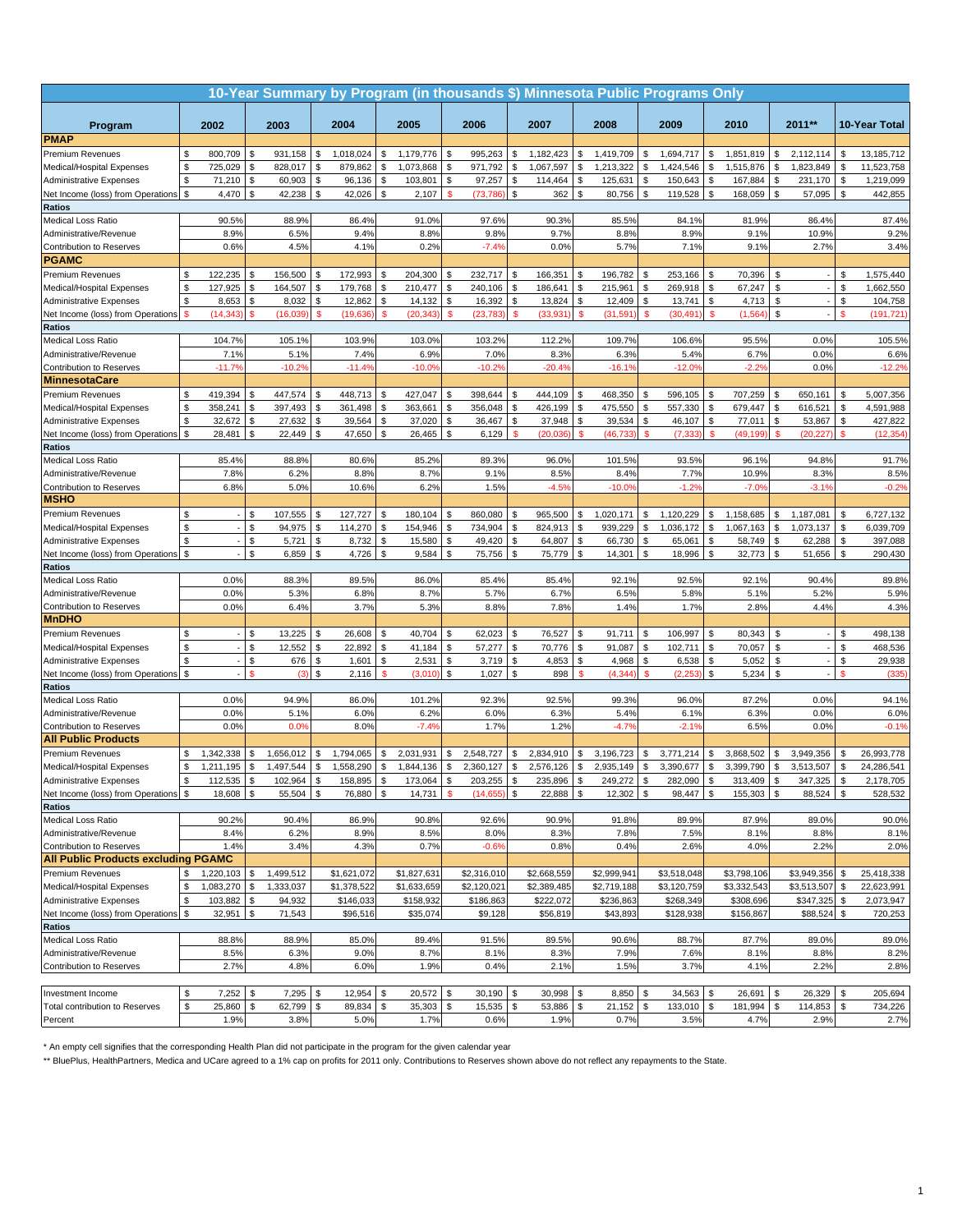| 2011 Health Plan Financial Summary by Program (in thousands \$) Minnesota Public Programs Only |                     |                |                   |                |                              |                |                                 |              |           |               |                               |                |                  |                |                         |               |                       |                |                  |
|------------------------------------------------------------------------------------------------|---------------------|----------------|-------------------|----------------|------------------------------|----------------|---------------------------------|--------------|-----------|---------------|-------------------------------|----------------|------------------|----------------|-------------------------|---------------|-----------------------|----------------|------------------|
| Program                                                                                        | <b>Blue Plus***</b> |                | <b>First Plan</b> |                | <b>Health</b><br>Partners*** |                | <b>Itasca</b><br><b>Medical</b> |              | Medica*** |               | <b>Metro</b><br><b>Health</b> |                | <b>PrimeWest</b> |                | <b>South</b><br>Country |               | Ucare<br>Minnesota*** |                | <b>All Plans</b> |
| <b>PMAP</b>                                                                                    |                     |                |                   |                |                              |                |                                 |              |           |               |                               |                |                  |                |                         |               |                       |                |                  |
| Premium Revenues                                                                               | \$<br>431,682       | \$             |                   | \$             | 221,150                      | \$             | 26,665                          | \$           | 637,484   | <b>S</b>      | 116,546                       | \$             | 100,505          | \$             | 106,400                 | \$            | 471,682               | \$             | 2,112,114        |
| Medical/Hospital Expenses                                                                      | \$<br>375,035       | $\mathbb{S}$   |                   | \$             | 199,699                      | \$             | 22,288                          | \$           | 580,754   | $\mathsf{\$}$ | 89,660                        | $\mathsf{\$}$  | 74,037           | $\mathbb{S}$   | 86,845                  | \$            | 395,531               | $\mathsf{\$}$  | 1,823,849        |
| <b>Administrative Expenses</b>                                                                 | \$<br>54,005        | \$             |                   | \$             | 16,620                       | \$             | 2,137                           | \$           | 51,358    | \$            | 13,825                        | $\mathsf{\$}$  | 10,808           | $\mathfrak s$  | 11,891                  | \$            | 70,526                | \$             | 231,170          |
| Net Income (loss) from Operations                                                              | \$<br>2,642         | $\mathfrak s$  |                   | \$             | 4,831                        | $\mathbb{S}$   | 2,240                           | \$           | 5,372     | $\mathbb{S}$  | 13,061                        | $\mathbb{S}$   | 15,660           | $\mathbb{S}$   | 7,664                   | \$            | 5,625                 | $\mathbb{S}$   | 57,095           |
| <b>Ratios</b>                                                                                  |                     |                |                   |                |                              |                |                                 |              |           |               |                               |                |                  |                |                         |               |                       |                |                  |
| Medical Loss Ratio                                                                             | 86.9%               |                | 0.0%              |                | 90.3%                        |                | 83.6%                           |              | 91.1%     |               | 76.9%                         |                | 73.7%            |                | 81.6%                   |               | 83.9%                 |                | 86.4%            |
| Administrative/Revenue                                                                         | 12.5%               |                | 0.0%              |                | 7.5%                         |                | 8.0%                            |              | 8.1%      |               | 11.9%                         |                | 10.8%            |                | 11.2%                   |               | 15.0%                 |                | 10.9%            |
| <b>Contribution to Reserves</b>                                                                | 0.6%                |                | 0.0%              |                | 2.2%                         |                | 8.4%                            |              | 0.8%      |               | 11.2%                         |                | 15.6%            |                | 7.2%                    |               | 1.2%                  |                | 2.7%             |
| <b>MinnesotaCare</b>                                                                           |                     |                |                   |                |                              |                |                                 |              |           |               |                               |                |                  |                |                         |               |                       |                |                  |
| <b>Premium Revenues</b>                                                                        | \$<br>246,862       | \$             |                   | \$             | 81,233                       | \$             | 6,935                           | \$           | 174,529   | <b>S</b>      | 8,959                         | \$             | 9,325            | $\mathfrak s$  | 7,300                   | \$            | 115,018               | \$             | 650,161          |
| Medical/Hospital Expenses                                                                      | \$<br>229,982       | $\mathbb{S}$   |                   | \$             | 75,662                       | \$             | 7,548                           | \$           | 170,624   | \$            | 8,222                         | \$             | 9,250            | $\mathfrak{s}$ | 8,725                   | \$            | 106,508               | \$             | 616,521          |
| <b>Administrative Expenses</b>                                                                 | \$<br>24,761        | $\mathsf{\$}$  |                   | \$             | 6,198                        | \$             | 555                             | $\mathbb{S}$ | 12,256    | $\mathbb{S}$  | 2,073                         | \$             | 1,129            | $\mathbf{s}$   | (1, 276)                | \$            | 8,171                 | \$             | 53,867           |
| Net Income (loss) from Operations                                                              | \$<br>(7,881)       | $\mathsf{\$}$  |                   | \$             | (627)                        | <b>S</b>       | (1, 168)                        | \$           | (8, 351)  | $\mathbf{s}$  | (1, 336)                      | s              | (1,054)          | $\mathbf{s}$   | (149)                   | \$            | 339                   | $\mathbf{s}$   | (20, 227)        |
| <b>Ratios</b>                                                                                  |                     |                |                   |                |                              |                |                                 |              |           |               |                               |                |                  |                |                         |               |                       |                |                  |
| <b>Medical Loss Ratio</b>                                                                      | 93.2%               |                | 0.0%              |                | 93.1%                        |                | 108.8%                          |              | 97.8%     |               | 91.8%                         |                | 99.2%            |                | 119.5%                  |               | 92.6%                 |                | 94.8%            |
| Administrative/Revenue                                                                         | 10.0%               |                | 0.0%              |                | 7.6%                         |                | 8.0%                            |              | 7.0%      |               | 23.1%                         |                | 12.1%            |                | $-17.5%$                |               | 7.1%                  |                | 8.3%             |
| Contribution to Reserves                                                                       | $-3.2%$             |                | 0.0%              |                | $-0.8%$                      |                | $-16.8%$                        |              | $-4.89$   |               | $-14.9%$                      |                | $-11.39$         |                | $-2.0%$                 |               | 0.3%                  |                | $-3.1%$          |
| <b>MSHO</b>                                                                                    |                     |                |                   |                |                              |                |                                 |              |           |               |                               |                |                  |                |                         |               |                       |                |                  |
| Premium Revenues                                                                               | \$<br>352,830       | \$             |                   | \$             | 102,564                      | \$             | 13,643                          | \$           | 314,658   | <b>S</b>      | 23,543                        | \$             | 57,824           | \$             | 47,267                  | \$            | 274,752               | \$             | 1,187,081        |
| Medical/Hospital Expenses                                                                      | \$<br>301,806       | \$             |                   | \$             | 86,849                       | $\mathfrak{s}$ | 13,623                          | \$           | 293,873   | s.            | 21,264                        | \$             | 55,923           | $\mathbb{S}$   | 48,132                  | \$            | 251,667               | \$             | 1,073,137        |
| <b>Administrative Expenses</b>                                                                 | \$<br>16,625        | $\mathsf{\$}$  |                   | \$             | 6,571                        | \$             | 1,091                           | \$           | 12,420    | <b>S</b>      | 2,642                         | \$             | 4,057            | $\mathfrak s$  | 4,092                   | \$            | 14,790                | \$             | 62,288           |
| Net Income (loss) from Operations                                                              | \$<br>34,399        | \$             |                   | \$             | 9,144                        | Ś              | (1,071)                         | \$           | 8,365     | $\mathbf{s}$  | (363)                         | \$.            | (2, 156)         | $\mathbf{s}$   | (4, 957)                | \$            | 8,295                 | $\mathfrak{s}$ | 51,656           |
| <b>Ratios</b>                                                                                  |                     |                |                   |                |                              |                |                                 |              |           |               |                               |                |                  |                |                         |               |                       |                |                  |
| <b>Medical Loss Ratio</b>                                                                      | 85.5%               |                | 0.0%              |                | 84.7%                        |                | 99.9%                           |              | 93.4%     |               | 90.3%                         |                | 96.7%            |                | 101.8%                  |               | 91.6%                 |                | 90.4%            |
| Administrative/Revenue                                                                         | 4.7%                |                | 0.0%              |                | 6.4%                         |                | 8.0%                            |              | 3.9%      |               | 11.2%                         |                | 7.0%             |                | 8.7%                    |               | 5.4%                  |                | 5.2%             |
| <b>Contribution to Reserves</b>                                                                | 9.7%                |                | 0.0%              |                | 8.9%                         |                | $-7.9%$                         |              | 2.7%      |               | $-1.5%$                       |                | $-3.7%$          |                | $-10.5%$                |               | 3.0%                  |                | 4.4%             |
| <b>All Public Products **</b>                                                                  |                     |                |                   |                |                              |                |                                 |              |           |               |                               |                |                  |                |                         |               |                       |                |                  |
| <b>Premium Revenues</b>                                                                        | \$<br>1,031,374     | \$             |                   | \$             | 404,947                      | \$             | 47,243                          | \$           | 1,126,671 | \$            | 149,048                       | \$             | 167,654          | \$             | 160,967                 | \$            | 861,452               | \$             | 3,949,356        |
| Medical/Hospital Expenses                                                                      | \$<br>906,823       | $\mathfrak{s}$ |                   | \$             | 362,210                      | $\mathfrak{s}$ | 43,459                          | \$           | 1,045,251 | <b>S</b>      | 119,146                       | $\mathsf{\$}$  | 139,210          | <b>S</b>       | 143,702                 | \$            | 753,706               | \$             | 3,513,507        |
| <b>Administrative Expenses</b>                                                                 | \$<br>95,391        | $\mathbb{S}$   |                   | \$             | 29,389                       | $\mathbb{S}$   | 3,783                           | \$           | 76,034    | $\mathbb{S}$  | 18,540                        | <sup>\$</sup>  | 15,994           | <b>S</b>       | 14,707                  | \$            | 93,487                | \$             | 347,325          |
| Net Income (loss) from Operations                                                              | \$<br>29,160        | $\mathfrak s$  |                   | $$\mathbb{S}$$ | 13,348                       | \$             | $\mathbf{1}$                    | \$           | 5,386     | <b>S</b>      | 11,362                        | \$             | 12,450           | $\mathbb{S}$   | 2,558                   | \$            | 14,259                | \$             | 88,524           |
| <b>Ratios</b>                                                                                  |                     |                |                   |                |                              |                |                                 |              |           |               |                               |                |                  |                |                         |               |                       |                |                  |
| <b>Medical Loss Ratio</b>                                                                      | 87.9%               |                | 0.0%              |                | 89.4%                        |                | 92.0%                           |              | 92.8%     |               | 79.9%                         |                | 83.0%            |                | 89.3%                   |               | 87.5%                 |                | 89.0%            |
| Administrative/Revenue                                                                         | 9.2%                |                | 0.0%              |                | 7.3%                         |                | 8.0%                            |              | 6.7%      |               | 12.4%                         |                | 9.5%             |                | 9.1%                    |               | 10.9%                 |                | 8.8%             |
| Contribution to Reserves                                                                       | 2.8%                |                | 0.0%              |                | 3.3%                         |                | 0.0%                            |              | 0.5%      |               | 7.6%                          |                | 7.4%             |                | 1.6%                    |               | 1.7%                  |                | 2.2%             |
|                                                                                                |                     |                |                   |                |                              |                |                                 |              |           |               |                               |                |                  |                |                         |               |                       |                |                  |
| Investment Income                                                                              | \$<br>14,607        | \$             |                   |                | (131)                        | \$             |                                 | \$           | 6,729     | <b>S</b>      | 555                           | \$             | 21               | \$             | 9                       |               | \$4.539               | \$             | 26.329           |
| <b>Total contribution to Reserves</b>                                                          | \$<br>43,767        | $\mathsf{\$}$  |                   | \$             | 13,217                       | \$             | $\overline{1}$                  | \$           | 12,115    | . \$          | 11,917                        | $\mathfrak{L}$ | 12,471           | \$             | 2,567                   | $\mathsf{\$}$ | 18,798                | \$             | 114,853          |
| Percent                                                                                        | 4.2%                |                | 0.0%              |                | 3.3%                         |                | 0.0%                            |              | 1.1%      |               | 8.0%                          |                | 7.4%             |                | 1.6%                    |               | 2.2%                  |                | 2.9%             |

\*\* PGAMC phased out.

\*\*\* These plans agreed to a 1% cap on profits for PMAP and MinnesotaCare for 2011 only. Contributions to Reserves shown above do not reflect any repayments to the State.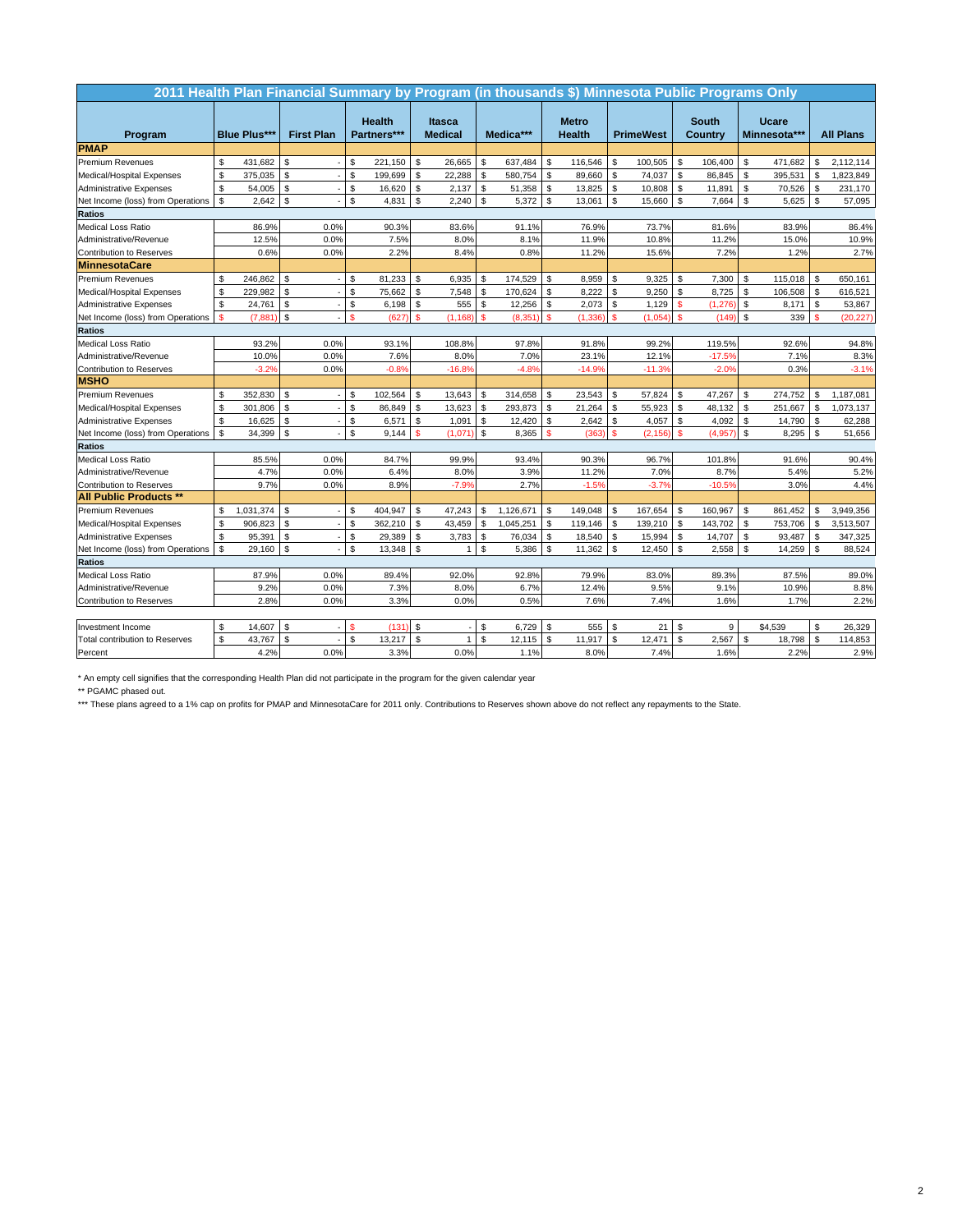| 2010 Health Plan Financial Summary by Program (in thousands \$) Minnesota Public Programs Only |              |                          |                                |          |                          |                           |                  |               |                 |               |                          |          |                          |                     |                 |          |                  |              |                  |
|------------------------------------------------------------------------------------------------|--------------|--------------------------|--------------------------------|----------|--------------------------|---------------------------|------------------|---------------|-----------------|---------------|--------------------------|----------|--------------------------|---------------------|-----------------|----------|------------------|--------------|------------------|
|                                                                                                |              |                          |                                |          | <b>Health</b>            |                           | Itasca           |               |                 |               | <b>Metro</b>             |          |                          |                     | <b>South</b>    |          | <b>Ucare</b>     |              |                  |
| Program                                                                                        |              | <b>Blue Plus</b>         | <b>First Plan</b>              |          | <b>Partners</b>          |                           | <b>Medical</b>   |               | <b>Medica</b>   |               | <b>Health</b>            |          | <b>PrimeWest</b>         |                     | Country         |          | <b>Minnesota</b> |              | <b>All Plans</b> |
| <b>PMAP</b>                                                                                    |              |                          |                                |          |                          |                           |                  |               |                 |               |                          |          |                          |                     |                 |          |                  |              |                  |
| <b>Premium Revenues</b>                                                                        | \$           | 367,274                  | \$                             | \$       | 183,312                  | \$                        | 21,531           | \$            | 565,131         | \$            | 90,060                   | \$       | 85,650                   | \$                  | 130,186         | \$       | 408,675          | \$           | 1,851,819        |
| Medical/Hospital Expenses                                                                      | \$           | 299,117                  | \$                             | \$       | 155,362                  | \$                        | 18,835           | \$            | 465,246         | $\mathsf{\$}$ | 69,417                   | \$       | 63,948                   | \$                  | 105,221         | \$       | 338,730          | \$           | 1,515,876        |
| <b>Administrative Expenses</b>                                                                 | \$           | 31,925                   | \$<br>$\overline{\phantom{a}}$ | \$       | 12,004                   | \$                        | 1,799            | \$            | 39,174          | \$            | 19,959                   | \$       | 9,581                    | \$                  | 13,625          | \$       | 39,817           | \$           | 167,884          |
| Net Income (loss) from Operations                                                              | \$           | 36,232                   | \$                             | \$       | 15,946                   | \$                        | 897              | \$            | 60,711          | \$            | 684                      | \$       | 12,121                   | \$                  | 11,340          | \$       | 30,128           | \$           | 168,059          |
| <b>Ratios</b>                                                                                  |              |                          |                                |          |                          |                           | 87.5%            |               |                 |               | 77.1%                    |          | 74.7%                    |                     |                 |          |                  |              |                  |
| <b>Medical Loss Ratio</b><br>Administrative/Revenue                                            |              | 81.4%<br>8.7%            | 0.0%<br>0.0%                   |          | 84.8%<br>6.5%            |                           | 8.4%             |               | 82.3%<br>6.9%   |               | 22.2%                    |          | 11.2%                    |                     | 80.8%<br>10.5%  |          | 82.9%<br>9.7%    |              | 81.9%<br>9.1%    |
| Contribution to Reserves                                                                       |              | 9.9%                     | 0.0%                           |          | 8.7%                     |                           | 4.2%             |               | 10.7%           |               | 0.8%                     |          | 14.2%                    |                     | 8.7%            |          | 7.4%             |              | 9.1%             |
| <b>PGAMC</b>                                                                                   |              |                          |                                |          |                          |                           |                  |               |                 |               |                          |          |                          |                     |                 |          |                  |              |                  |
| <b>Premium Revenues</b>                                                                        | \$           | 8,381                    | \$                             | \$       | 12,728                   | \$                        | 402              | \$            | 22,446          | \$            | 5,521                    | \$       | 1,433                    | \$                  | 2,608           | \$       | 16,877           | \$           | 70,396           |
| Medical/Hospital Expenses                                                                      | \$           | 8,416                    | \$                             | \$       | 11,585                   | \$                        | 816              | \$            | 24,706          | \$            | 4,298                    | \$       | 1,224                    | \$                  | 3,176           | \$       | 13,026           | \$           | 67,247           |
| <b>Administrative Expenses</b>                                                                 | \$           | 580                      | \$                             | \$       | 642                      | \$                        | 77               | \$            | 933             | \$            | 616                      | \$       | 115                      | \$                  | 111             | \$       | 1,639            | \$           | 4,713            |
| Net Income (loss) from Operations                                                              | $\mathbf{s}$ | (615)                    | \$                             | \$       | 501                      | $\mathsf{\$}$             | (491)            | $\mathbf{s}$  | (3, 193)        | \$            | 607                      | \$       | 94                       | $\mathbf{s}$        | (679)           | \$       | 2,212            | $\mathbf{s}$ | (1, 564)         |
| <b>Ratios</b>                                                                                  |              |                          |                                |          |                          |                           |                  |               |                 |               |                          |          |                          |                     |                 |          |                  |              |                  |
| <b>Medical Loss Ratio</b>                                                                      |              | 100.4%                   | 0.0%                           |          | 91.0%                    |                           | 203.0%           |               | 110.1%          |               | 77.8%                    |          | 85.4%                    |                     | 121.8%          |          | 77.2%            |              | 95.5%            |
| Administrative/Revenue                                                                         |              | 6.9%                     | 0.0%                           |          | 5.0%                     |                           | 19.2%            |               | 4.2%            |               | 11.2%                    |          | 8.0%                     |                     | 4.3%            |          | 9.7%             |              | 6.7%             |
| <b>Contribution to Reserves</b><br><b>MinnesotaCare</b>                                        |              | $-7.3%$                  | 0.0%                           |          | 3.9%                     |                           | $-122.19$        |               | $-14.2%$        |               | 11.0%                    |          | 6.6%                     |                     | $-26.0%$        |          | 13.1%            |              | $-2.2%$          |
| <b>Premium Revenues</b>                                                                        | \$           | 256.015                  | \$                             | \$       | 87,828                   | \$                        | 8,143            | \$            | 188,610         | \$            | 12,498                   | \$       | 8,984                    | \$                  | 15,360          | \$       | 129,821          | \$           | 707,259          |
| Medical/Hospital Expenses                                                                      | \$           | 232,458                  | \$                             | \$       | 82,284                   | \$                        | 7,930            | \$            | 203,804         | \$            | 10,942                   | \$       | 11,923                   | \$                  | 16,907          | \$       | 113,199          | \$           | 679,447          |
| <b>Administrative Expenses</b>                                                                 | \$           | 26,918                   | \$                             | \$       | 5,759                    | \$                        | 651              | \$            | 25,686          | \$            | 2,599                    | \$       | 1,173                    | \$                  | 3,931           | \$       | 10,294           | \$           | 77,011           |
| Net Income (loss) from Operations                                                              | \$           | (3, 361)                 | \$                             | \$       | (215)                    | $\boldsymbol{\mathsf{s}}$ | (438)            | $\mathsf{\$}$ | (40, 880)       | \$            | (1,043)                  | \$       | (4, 112)                 | \$                  | (5, 478)        | \$       | 6,328            | \$           | (49, 199)        |
| <b>Ratios</b>                                                                                  |              |                          |                                |          |                          |                           |                  |               |                 |               |                          |          |                          |                     |                 |          |                  |              |                  |
| <b>Medical Loss Ratio</b>                                                                      |              | 90.8%                    | 0.0%                           |          | 93.7%                    |                           | 97.4%            |               | 108.1%          |               | 87.6%                    |          | 132.7%                   |                     | 110.1%          |          | 87.2%            |              | 96.1%            |
| Administrative/Revenue                                                                         |              | 10.5%                    | 0.0%                           |          | 6.6%                     |                           | 8.0%             |               | 13.6%           |               | 20.8%                    |          | 13.1%                    |                     | 25.6%           |          | 7.9%             |              | 10.9%            |
| Contribution to Reserves                                                                       |              | $-1.39$                  | 0.0%                           |          | $-0.2%$                  |                           | $-5.4%$          |               | $-21.79$        |               | $-8.3%$                  |          | $-45.89$                 |                     | $-35.7%$        |          | 4.9%             |              | $-7.0%$          |
| <b>MSHO</b>                                                                                    |              |                          |                                |          |                          |                           |                  |               |                 |               |                          |          |                          |                     |                 |          |                  |              |                  |
| <b>Premium Revenues</b>                                                                        | \$           | 331,360                  | \$<br>$\overline{\phantom{a}}$ | \$       | 93,962                   | \$                        | 13,641           | \$            | 320,694         | \$            | 23,760                   | \$       | 67,579                   | \$                  | 46,445          | \$       | 261,244          | \$           | 1,158,685        |
| Medical/Hospital Expenses                                                                      | \$           | 304,142                  | \$<br>\$                       | \$       | 81,514                   | \$                        | 12,929           | \$<br>\$      | 300,909         | \$            | 19,723                   | \$       | 58,716                   | \$<br>$\mathbf{\$}$ | 44,258          | \$<br>\$ | 244,972          | \$<br>\$     | 1,067,163        |
| <b>Administrative Expenses</b><br>Net Income (loss) from Operations                            | \$<br>\$     | 16,093<br>11,125         | \$                             | \$<br>\$ | 7,588<br>4,860           | \$<br>\$                  | 1,301<br>(589    | \$            | 12,772<br>7,013 | \$<br>\$      | 1,817<br>2,220           | \$<br>\$ | 4,416<br>4,447           | \$                  | (709)<br>2,896  | \$       | 15,471<br>801    | \$           | 58,749<br>32,773 |
| <b>Ratios</b>                                                                                  |              |                          |                                |          |                          |                           |                  |               |                 |               |                          |          |                          |                     |                 |          |                  |              |                  |
| <b>Medical Loss Ratio</b>                                                                      |              | 91.8%                    | 0.0%                           |          | 86.8%                    |                           | 94.8%            |               | 93.8%           |               | 83.0%                    |          | 86.9%                    |                     | 95.3%           |          | 93.8%            |              | 92.1%            |
| Administrative/Revenue                                                                         |              | 4.9%                     | 0.0%                           |          | 8.1%                     |                           | 9.5%             |               | 4.0%            |               | 7.6%                     |          | 6.5%                     |                     | $-1.5%$         |          | 5.9%             |              | 5.1%             |
| Contribution to Reserves                                                                       |              | 3.4%                     | 0.0%                           |          | 5.2%                     |                           | $-4.3%$          |               | 2.2%            |               | 9.3%                     |          | 6.6%                     |                     | 6.2%            |          | 0.3%             |              | 2.8%             |
| <b>MnDHO</b>                                                                                   |              |                          |                                |          |                          |                           |                  |               |                 |               |                          |          |                          |                     |                 |          |                  |              |                  |
| <b>Premium Revenues</b>                                                                        | \$           |                          | \$                             | \$       | $\overline{\phantom{a}}$ | \$                        |                  | \$            |                 | \$            | $\overline{\phantom{a}}$ | \$       |                          | \$                  |                 | \$       | 80,343           | \$           | 80,343           |
| Medical/Hospital Expenses                                                                      | \$           |                          | \$                             | \$       |                          | \$                        |                  | \$            |                 | \$            | ÷,                       | \$       |                          | \$                  |                 | \$       | 70,057           | \$           | 70,057           |
| <b>Administrative Expenses</b>                                                                 | \$           | $\overline{\phantom{a}}$ | \$<br>\$                       | \$       |                          | \$                        |                  | \$            |                 | \$            | $\overline{\phantom{a}}$ | \$       | $\overline{\phantom{a}}$ | \$                  |                 | \$       | 5,052            | \$           | 5,052            |
| Net Income (loss) from Operations<br><b>Ratios</b>                                             | \$           |                          |                                | \$       |                          | \$                        |                  | \$            |                 | \$            |                          | \$       |                          | \$                  |                 | \$       | 5,234            | \$           | 5,234            |
| <b>Medical Loss Ratio</b>                                                                      |              | 0.0%                     | 0.0%                           |          | 0.0%                     |                           | 0.0%             |               | 0.0%            |               | 0.0%                     |          | 0.0%                     |                     | 0.0%            |          | 87.2%            |              | 87.2%            |
| Administrative/Revenue                                                                         |              | 0.0%                     | 0.0%                           |          | 0.0%                     |                           | 0.0%             |               | 0.0%            |               | 0.0%                     |          | 0.0%                     |                     | 0.0%            |          | 6.3%             |              | 6.3%             |
| Contribution to Reserves                                                                       |              | 0.0%                     | 0.0%                           |          | 0.0%                     |                           | 0.0%             |               | 0.0%            |               | 0.0%                     |          | 0.0%                     |                     | 0.0%            |          | 6.5%             |              | 6.5%             |
| <b>All Public Products</b>                                                                     |              |                          |                                |          |                          |                           |                  |               |                 |               |                          |          |                          |                     |                 |          |                  |              |                  |
| <b>Premium Revenues</b>                                                                        | \$           | 707,015 \$               |                                |          | \$<br>290,002            | \$                        | 35,574           | $\sqrt{3}$    | 908,271         | \$            | 119,341                  | \$       | 154,662                  | \$                  | 179,239         | \$       | 767,139          | \$           | 3,161,243        |
| Medical/Hospital Expenses                                                                      | \$           | 611,675                  | \$<br>$\overline{\phantom{a}}$ |          | \$<br>248,461            | \$                        | 32,580           | $\sqrt{3}$    | 790,861         | \$            | 93,438                   | \$       | 123,888                  | \$                  | 152,655         | \$       | 666,785          | \$           | 2,720,343        |
| <b>Administrative Expenses</b>                                                                 | \$           | 48,598 \$                |                                | \$       | 20,234                   | \$                        | 3,177            | l \$          | 52,879          | $\sqrt{3}$    | 22,392                   | \$       | 14,112                   | $\sqrt{3}$          | 13,027          | \$       | 61,979           | \$           | 236,398          |
| Net Income (loss) from Operations                                                              | \$           | $46,742$ \$              |                                | \$       | 21,307                   | $\mathbf{\$}$             | (183)            | \$            | 64,531          | \$            | 3,511                    | \$       | 16,662                   | \$                  | 13,557          | \$       | 38,375 \$        |              | 204,502          |
| <b>Ratios</b><br><b>Medical Loss Ratio</b>                                                     |              | 86.5%                    | 0.0%                           |          | 85.7%                    |                           | 91.6%            |               | 87.1%           |               | 78.3%                    |          | 80.1%                    |                     | 85.2%           |          | 86.9%            |              | 86.1%            |
| Administrative/Revenue                                                                         |              | 6.9%                     | 0.0%                           |          | 7.0%                     |                           | 8.9%             |               | 5.8%            |               | 18.8%                    |          | 9.1%                     |                     | 7.3%            |          | 8.1%             |              | 7.5%             |
| Contribution to Reserves                                                                       |              | 6.6%                     | 0.0%                           |          | 7.3%                     |                           | $-0.5%$          |               | 7.1%            |               | 2.9%                     |          | 10.8%                    |                     | 7.6%            |          | 5.0%             |              | 6.5%             |
| <b>All Public Products excluding PGAMC</b>                                                     |              |                          |                                |          |                          |                           |                  |               |                 |               |                          |          |                          |                     |                 |          |                  |              |                  |
| <b>Premium Revenues</b>                                                                        | \$           | 698,634                  | \$                             | \$       | 277,274                  | \$                        | 35,172           | \$            | 885,825         | \$            | 113,820                  | \$       | 153,229                  | \$                  | 176,631         | \$       | 750,262          | \$           | 3,090,847        |
| Medical/Hospital Expenses                                                                      | \$           | 603,259                  | \$                             | \$       | 236,876                  | \$                        | 31,764           | \$            | 766,155         | \$            | 89,140                   | \$       | 122,664                  | \$                  | 149,479         | \$       | 653,759          | \$           | 2,653,096        |
| <b>Administrative Expenses</b>                                                                 | \$           | 48,018                   | \$<br>$\overline{\phantom{a}}$ | \$       | 19,592                   | \$                        | 3,100            | $\sqrt{3}$    | 51,946          | $\sqrt{2}$    | 21,776                   | \$       | 13,997                   | \$                  | 12,916          | \$       | 60,340           | \$           | 231,685          |
| Net Income (loss) from Operations                                                              | \$           | 47,357                   | \$                             |          | \$<br>20,806             | \$                        | 308              | \$            | $67,724$ \$     |               | 2,904                    | \$       | 16,568                   | \$                  | 14,236          | \$       | 36,163           | \$           | 206,066          |
| <b>Ratios</b>                                                                                  |              |                          |                                |          |                          |                           |                  |               |                 |               |                          |          |                          |                     |                 |          |                  |              |                  |
| <b>Medical Loss Ratio</b>                                                                      |              | 120.8%                   | 0.0%                           |          | 119.3%                   |                           | 115.2%           |               | 112.3%          |               | 91.7%                    |          | 88.6%                    |                     | 96.0%           |          | 104.0%           |              | 110.0%           |
| Administrative/Revenue<br>Contribution to Reserves                                             |              | 10.9%<br>6.9%            | 0.0%<br>0.0%                   |          | 9.6%<br>7.4%             |                           | 11.3%<br>$-3.6%$ |               | 9.5%<br>$-2.3%$ |               | 22.0%<br>0.8%            |          | 10.3%<br>8.0%            |                     | 9.9%<br>$-2.2%$ |          | 9.5%<br>6.7%     |              | 10.3%<br>5.1%    |
|                                                                                                |              |                          |                                |          |                          |                           |                  |               |                 |               |                          |          |                          |                     |                 |          |                  |              |                  |
| Investment Income                                                                              | \$           | 13,363                   | \$                             |          | \$<br>147                | \$                        | 47               | \$            | 8,033           | \$            | 193                      | \$       | 27                       | \$                  | 20              |          | \$5,155          | \$           | 26,691           |
| Total contribution to Reserves                                                                 | \$           | $60,105$ \$              |                                |          | 21,454<br>\$             |                           | (136)            | \$            | 72,564          | \$            | 3,704                    | \$       | 16,689                   | \$                  | 13,577          | \$       | 43,530           | \$           | 231,193          |
| Percent                                                                                        |              | 8.5%                     | 0.0%                           |          | 7.4%                     |                           | $-0.4%$          |               | 8.0%            |               | 3.1%                     |          | 10.8%                    |                     | 7.6%            |          | 5.7%             |              | 7.3%             |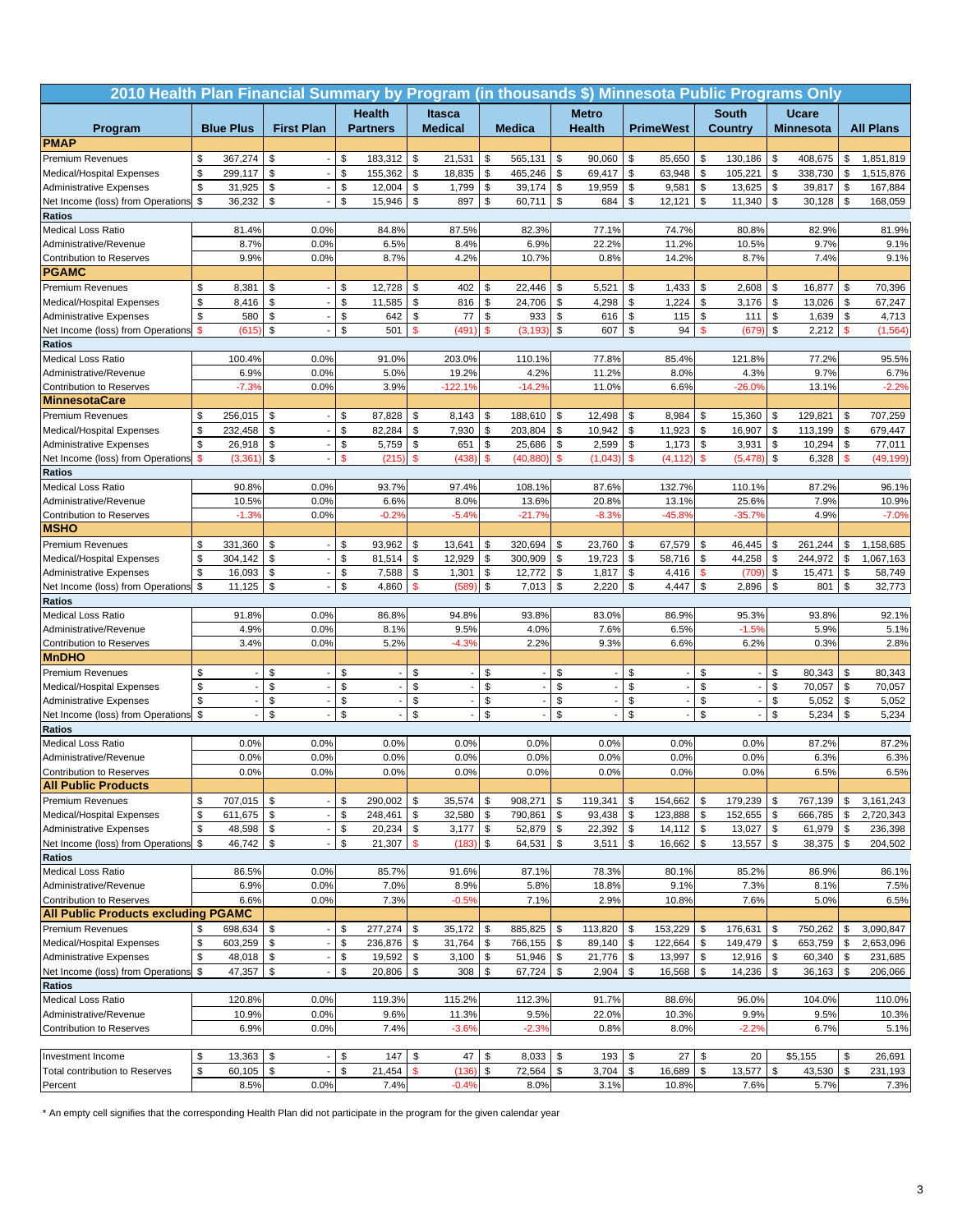| 2009 Health Plan Financial Summary by Program (in thousands \$) Minnesota Public Programs Only |              |                          |               |                   |                 |                          |               |                 |              |               |               |                          |               |                          |               |              |               |                  |               |                  |
|------------------------------------------------------------------------------------------------|--------------|--------------------------|---------------|-------------------|-----------------|--------------------------|---------------|-----------------|--------------|---------------|---------------|--------------------------|---------------|--------------------------|---------------|--------------|---------------|------------------|---------------|------------------|
|                                                                                                |              |                          |               |                   | <b>Health</b>   |                          |               | Itasca          |              |               |               | <b>Metro</b>             |               |                          |               | <b>South</b> |               | <b>Ucare</b>     |               |                  |
| Program                                                                                        |              | <b>Blue Plus</b>         |               | <b>First Plan</b> | <b>Partners</b> |                          |               | <b>Medical</b>  |              | <b>Medica</b> |               | <b>Health</b>            |               | <b>PrimeWest</b>         |               | Country      |               | <b>Minnesota</b> |               | <b>All Plans</b> |
| <b>PMAP</b>                                                                                    |              |                          |               |                   |                 |                          |               |                 |              |               |               |                          |               |                          |               |              |               |                  |               |                  |
| <b>Premium Revenues</b>                                                                        | \$           | 318,339                  | \$            | 31,631            | \$              | 180,175                  | \$            | 25,058          | \$           | 526,813       | \$            | 79,965                   | \$            | 81,037                   | \$            | 117,210      | \$            | 334,489          | \$            | 1,694,717        |
| Medical/Hospital Expenses                                                                      | \$           | 270,996                  | \$            | 28,341            | \$              | 155,425                  | \$            | 24,349          | \$           | 439,649       | $\mathsf{\$}$ | 61,196                   | \$            | 65,623                   | \$            | 100,811      | \$            | 278,156          | \$            | 1,424,546        |
| <b>Administrative Expenses</b>                                                                 | \$           | 27,757                   | \$            | 1,914             | \$              | 11,632                   | \$            | 2,244           | \$           | 38,202        | \$            | 16,503                   | \$            | 8,341                    | \$            | 13,936       | \$            | 30,114           | \$            | 150,643          |
| Net Income (loss) from Operations                                                              | \$           | 19,586                   | \$            | 1,377             | \$              | 13,118                   | $\mathbf s$   | (1, 535)        | \$           | 48,963        | \$            | 2,266                    | \$            | 7,073                    | \$            | 2,464        | \$            | 26,218           | \$            | 119,530          |
| <b>Ratios</b>                                                                                  |              |                          |               |                   |                 |                          |               |                 |              |               |               |                          |               |                          |               |              |               |                  |               |                  |
| <b>Medical Loss Ratio</b>                                                                      |              | 85.1%                    |               | 89.6%             |                 | 86.3%                    |               | 97.2%           |              | 83.5%         |               | 76.5%                    |               | 81.0%                    |               | 86.0%        |               | 83.2%            |               | 84.1%            |
| Administrative/Revenue                                                                         |              | 8.7%<br>6.2%             |               | 6.1%              |                 | 6.5%                     |               | 9.0%<br>$-6.1%$ |              | 7.3%<br>9.3%  |               | 20.6%<br>2.8%            |               | 10.3%<br>8.7%            |               | 11.9%        |               | 9.0%<br>7.8%     |               | 8.9%             |
| Contribution to Reserves<br><b>PGAMC</b>                                                       |              |                          |               | 4.4%              |                 | 7.3%                     |               |                 |              |               |               |                          |               |                          |               | 2.1%         |               |                  |               | 7.1%             |
| <b>Premium Revenues</b>                                                                        | \$           | 28,587                   | \$            | 6,263             | \$              | 45,350                   | \$            | 2,231           | \$           | 77,215        | \$            | 20,274                   | \$            | 5,509                    | \$            | 10,252       | \$            | 57,485           | \$            | 253,166          |
| <b>Medical/Hospital Expenses</b>                                                               | \$           | 34,492                   | \$            | 6,510             | \$              | 49,147                   | \$            | 1,159           | \$           | 84,580        | \$            | 17,684                   | \$            | 5,861                    | \$            | 13,331       | \$            | 57,154           | \$            | 269,918          |
| <b>Administrative Expenses</b>                                                                 | \$           | 1,012                    | \$            | 348               | \$              | 1,665                    | \$            | 107             | \$           | 3,341         | \$            | 2,882                    | \$            | 563                      | \$            | 492          | \$            | 3,331            | \$            | 13,741           |
| Net Income (loss) from Operations                                                              | $\mathbf{s}$ | (6, 917)                 | $\mathbf{\$}$ | (595)             | \$              | (5, 462)                 | \$            | 965             | $\mathbf{s}$ | (10, 706)     | \$            | (291)                    | \$            | (915)                    | \$            | (3,570)      | $\mathsf{s}$  | (3,000)          | $\mathbf{\$}$ | (30, 491)        |
| <b>Ratios</b>                                                                                  |              |                          |               |                   |                 |                          |               |                 |              |               |               |                          |               |                          |               |              |               |                  |               |                  |
| <b>Medical Loss Ratio</b>                                                                      |              | 120.7%                   |               | 103.9%            |                 | 108.4%                   |               | 51.9%           |              | 109.5%        |               | 87.2%                    |               | 106.4%                   |               | 130.0%       |               | 99.4%            |               | 106.6%           |
| Administrative/Revenue                                                                         |              | 3.5%                     |               | 5.6%              |                 | 3.7%                     |               | 4.8%            |              | 4.3%          |               | 14.2%                    |               | 10.2%                    |               | 4.8%         |               | 5.8%             |               | 5.4%             |
| <b>Contribution to Reserves</b>                                                                |              | $-24.29$                 |               | $-9.5%$           |                 | $-12.09$                 |               | 43.3%           |              | $-13.99$      |               | $-1.49$                  |               | $-16.69$                 |               | $-34.8%$     |               | $-5.2%$          |               | $-12.0%$         |
| <b>MinnesotaCare</b>                                                                           |              |                          |               |                   |                 |                          |               |                 |              |               |               |                          |               |                          |               |              |               |                  |               |                  |
| <b>Premium Revenues</b>                                                                        | \$           | 216,262                  | \$            | 17,370            | \$              | 67,253                   | \$            | 7,117           | \$           | 155,508       | \$            | 10,162                   | \$            | 8,899                    | \$            | 12,348       | \$            | 101,186          | \$            | 596,105          |
| Medical/Hospital Expenses                                                                      | \$           | 195,527                  | \$            | 16,039            | \$              | 65,786                   | \$            | 10,049          | \$           | 144,989       | \$            | 9,288                    | \$            | 9,813                    | \$            | 14,978       | \$            | 90,861           | \$            | 557,330          |
| <b>Administrative Expenses</b>                                                                 | \$           | 16,820                   | \$            | 1,205             | \$              | 4,448                    | \$            | 926             | \$           | 10,804        | \$            | 2,514                    | \$            | 908                      | \$            | 1,335        | \$            | 7,147            | \$            | 46,107           |
| Net Income (loss) from Operations                                                              | \$           | 3,914                    | \$            | 127               | $\mathsf{s}$    | (2,981)                  | $\mathsf{s}$  | (3,858)         | \$           | (284)         | \$            | (1,641)                  | \$            | (1, 822)                 | \$            | (3,965)      | \$            | 3,177            | $\mathsf{\$}$ | (7, 333)         |
| <b>Ratios</b><br><b>Medical Loss Ratio</b>                                                     |              | 90.4%                    |               | 92.3%             |                 | 97.8%                    |               | 141.2%          |              | 93.2%         |               | 91.4%                    |               | 110.3%                   |               | 121.3%       |               | 89.8%            |               | 93.5%            |
| Administrative/Revenue                                                                         |              | 7.8%                     |               | 6.9%              |                 | 6.6%                     |               | 13.0%           |              | 6.9%          |               | 24.7%                    |               | 10.2%                    |               | 10.8%        |               | 7.1%             |               | 7.7%             |
| <b>Contribution to Reserves</b>                                                                |              | 1.8%                     |               | 0.7%              |                 | $-4.4%$                  |               | $-54.29$        |              | $-0.29$       |               | $-16.1%$                 |               | $-20.5%$                 |               | $-32.1%$     |               | 3.1%             |               | $-1.2%$          |
| <b>MSHO</b>                                                                                    |              |                          |               |                   |                 |                          |               |                 |              |               |               |                          |               |                          |               |              |               |                  |               |                  |
| <b>Premium Revenues</b>                                                                        | \$           | 306,403                  | \$            | 33,357            | \$              | 92,771                   | \$            | 7,805           | \$           | 276,214       | \$            | 27,532                   | \$            | 57,968                   | \$            | 49,720       | \$            | 268,459          | \$            | 1,120,229        |
| Medical/Hospital Expenses                                                                      | \$           | 288,245                  | \$            | 31,160            | \$              | 76,377                   | \$            | 3,092           | \$           | 261,463       | \$            | 23,236                   | \$            | 57,279                   | \$            | 44,215       | \$            | 251,105          | \$            | 1,036,172        |
| <b>Administrative Expenses</b>                                                                 | \$           | 18,420                   | \$            | 1,325             | \$              | 7,211                    | \$            | 285             | \$           | 12,685        | \$            | 2,676                    | \$            | 5,899                    | \$            | 2,036        | \$            | 14,524           | \$            | 65,061           |
| Net Income (loss) from Operations                                                              | \$           | (262)                    | \$            | 871               | \$              | 9,183                    | \$            | 4,429           | \$           | 2,066         | \$            | 1,620                    | \$            | (5, 209)                 | \$            | 3,468        | \$            | 2,830            | \$            | 18,996           |
| <b>Ratios</b>                                                                                  |              |                          |               |                   |                 |                          |               |                 |              |               |               |                          |               |                          |               |              |               |                  |               |                  |
| <b>Medical Loss Ratio</b>                                                                      |              | 94.1%                    |               | 93.4%             |                 | 82.3%                    |               | 39.6%           |              | 94.7%         |               | 84.4%                    |               | 98.8%                    |               | 88.9%        |               | 93.5%            |               | 92.5%            |
| Administrative/Revenue                                                                         |              | 6.0%                     |               | 4.0%              |                 | 7.8%                     |               | 3.7%            |              | 4.6%          |               | 9.7%                     |               | 10.2%                    |               | 4.1%         |               | 5.4%             |               | 5.8%             |
| Contribution to Reserves<br><b>MnDHO</b>                                                       |              | $-0.1%$                  |               | 2.6%              |                 | 9.9%                     |               | 56.7%           |              | 0.7%          |               | 5.9%                     |               | $-9.0%$                  |               | 7.0%         |               | 1.1%             |               | 1.7%             |
| <b>Premium Revenues</b>                                                                        | \$           |                          | \$            |                   | \$              | $\overline{\phantom{a}}$ | \$            |                 | \$           |               | \$            | $\overline{\phantom{a}}$ | \$            |                          | \$            |              | \$            | 106,997          | \$            | 106,997          |
| Medical/Hospital Expenses                                                                      | \$           | $\overline{\phantom{a}}$ | \$            |                   | \$              |                          | \$            |                 | \$           |               | \$            | ÷,                       | \$            |                          | \$            |              | \$            | 102,711          | \$            | 102,711          |
| <b>Administrative Expenses</b>                                                                 | \$           | $\overline{\phantom{a}}$ | \$            |                   | \$              |                          | \$            |                 | \$           |               | \$            | $\overline{\phantom{a}}$ | \$            | $\overline{\phantom{a}}$ | \$            |              | \$            | 6,538            | \$            | 6,538            |
| Net Income (loss) from Operations                                                              | \$           |                          | \$            |                   | \$              |                          | \$            |                 | \$           |               | \$            |                          | \$            |                          | \$            |              | $\mathbf{\$}$ | (2, 253)         | $\mathbf{s}$  | (2, 253)         |
| <b>Ratios</b>                                                                                  |              |                          |               |                   |                 |                          |               |                 |              |               |               |                          |               |                          |               |              |               |                  |               |                  |
| <b>Medical Loss Ratio</b>                                                                      |              | 0.0%                     |               | 0.0%              |                 | 0.0%                     |               | 0.0%            |              | 0.0%          |               | 0.0%                     |               | 0.0%                     |               | 0.0%         |               | 96.0%            |               | 96.0%            |
| Administrative/Revenue                                                                         |              | 0.0%                     |               | 0.0%              |                 | 0.0%                     |               | 0.0%            |              | 0.0%          |               | 0.0%                     |               | 0.0%                     |               | 0.0%         |               | 6.1%             |               | 6.1%             |
| <b>Contribution to Reserves</b>                                                                |              | 0.0%                     |               | 0.0%              |                 | 0.0%                     |               | 0.0%            |              | 0.0%          |               | 0.0%                     |               | 0.0%                     |               | 0.0%         |               | $-2.1%$          |               | $-2.1%$          |
| <b>All Public Products</b>                                                                     |              |                          |               |                   |                 |                          |               |                 |              |               |               |                          |               |                          |               |              |               |                  |               |                  |
| <b>Premium Revenues</b>                                                                        | \$           | 869,591                  | \$            | 88,621            | \$              | 385,549                  | \$            | 42,211          | \$           | 1,035,750     | \$            | 137,933                  | \$            | 153,413                  | \$            | 189,530      | \$            | 868,616          | \$            | 3,771,214        |
| Medical/Hospital Expenses                                                                      | \$           | 789,260                  | \$            | 82,050            | \$              | 346,735                  | \$            | 38,649          | \$           | 930,681       | \$            | 111,404                  | \$            | 138,576                  | \$            | 173,335      | \$            | 779,987          | \$            | 3,390,677        |
| <b>Administrative Expenses</b>                                                                 | \$           | 64,009 \$                |               | 4,792             | \$              | 24,956                   | \$            | 3,562           | l \$         | 65,032        | \$            | 24,575                   | \$            | 15,711                   | \$            | 17,799       | \$            | 61,654           | \$            | 282,090          |
| Net Income (loss) from Operations                                                              | \$           | 16,321                   | \$            | 1,780             | \$              | 13,858                   | \$            | $1 \quad$       |              | 40,039        | \$            | 1,954                    | $\mathsf{\$}$ | (873)                    | $\mathbf{\$}$ | (1,603)      | \$            | 26,972 \$        |               | 98,449           |
| <b>Ratios</b><br><b>Medical Loss Ratio</b>                                                     |              | 90.8%                    |               | 92.6%             |                 | 89.9%                    |               | 91.6%           |              | 89.9%         |               | 80.8%                    |               | 90.3%                    |               | 91.5%        |               | 89.8%            |               | 89.9%            |
| Administrative/Revenue                                                                         |              | 7.4%                     |               | 5.4%              |                 | 6.5%                     |               | 8.4%            |              | 6.3%          |               | 17.8%                    |               | 10.2%                    |               | 9.4%         |               | 7.1%             |               | 7.5%             |
| Contribution to Reserves                                                                       |              | 1.9%                     |               | 2.0%              |                 | 3.6%                     |               | 0.0%            |              | 3.9%          |               | 1.4%                     |               | $-0.6%$                  |               | $-0.8%$      |               | 3.1%             |               | 2.6%             |
| <b>All Public Products excluding PGAMC</b>                                                     |              |                          |               |                   |                 |                          |               |                 |              |               |               |                          |               |                          |               |              |               |                  |               |                  |
| <b>Premium Revenues</b>                                                                        | \$           | 841,004                  | \$            | 82,358            | \$              | 340,199                  | \$            | 39,980          | \$           | 958,535       | \$            | 117,659                  | \$            | 147,904                  | \$            | 179,278      | \$            | 811,131          | \$            | 3,518,048        |
| Medical/Hospital Expenses                                                                      | \$           | 754,768                  | \$            | 75,540            | \$              | 297,588                  | \$            | 37,490          | \$           | 846,101       | \$            | 93,720                   | \$            | 132,715                  | \$            | 160,004      | \$            | 722,833          | \$            | 3,120,759        |
| <b>Administrative Expenses</b>                                                                 | \$           | 62,997                   | \$            | 4,444             | \$              | 23,291                   | \$            | 3,455           | $\sqrt{3}$   | 61,691        | $\sqrt{2}$    | 21,693                   | \$            | 15,148                   | \$            | 17,307       | \$            | 58,323           | \$            | 268,349          |
| Net Income (loss) from Operations                                                              | \$           | 23,238                   | \$            | 2,375             | \$              | 19,320                   | $\mathbf{\$}$ | (964            | \$           | $50,745$ \$   |               | 2,245                    | \$            | 42                       | \$            | 1,967        | \$            | 29,972           | \$            | 128,940          |
| <b>Ratios</b>                                                                                  |              |                          |               |                   |                 |                          |               |                 |              |               |               |                          |               |                          |               |              |               |                  |               |                  |
| <b>Medical Loss Ratio</b>                                                                      |              | 93.8%                    |               | 99.6%             |                 | 101.9%                   |               | 96.7%           |              | 97.1%         |               | 94.7%                    |               | 93.7%                    |               | 96.7%        |               | 96.2%            |               | 96.4%            |
| Administrative/Revenue                                                                         |              | 7.6%                     |               | 5.9%              |                 | 7.4%                     |               | 9.8%            |              | 6.8%          |               | 21.0%                    |               | 10.7%                    |               | 10.0%        |               | 7.6%             |               | 8.0%             |
| Contribution to Reserves                                                                       |              | 2.8%                     |               | 2.1%              |                 | 5.0%                     |               | $-12.5%$        |              | 5.1%          |               | 0.8%                     |               | $-0.5%$                  |               | $-1.0%$      |               | 4.2%             |               | 3.5%             |
| Investment Income                                                                              | \$           | 12,811                   | \$            | 246               | \$              | (253)                    | \$            | 41              | \$           | 13,856        | \$            | 349                      | \$            | 674                      | \$            | 88           | \$            | 6,751            | \$            | 34,563           |
| Total contribution to Reserves                                                                 | \$           | 29,132                   | \$            | 2,026             | \$              | 13,605                   | \$            | 42              | \$           | 53,895        | \$            | 2,303                    | $\mathsf{s}$  | (199)                    | \$            | (1, 515)     | \$            | 33,723           | \$            | 133,012          |
| Percent                                                                                        |              | 3.4%                     |               | 2.3%              |                 | 3.5%                     |               | 0.1%            |              | 5.2%          |               | 1.7%                     |               | $-0.1%$                  |               | $-0.8%$      |               | 3.9%             |               | 3.5%             |
|                                                                                                |              |                          |               |                   |                 |                          |               |                 |              |               |               |                          |               |                          |               |              |               |                  |               |                  |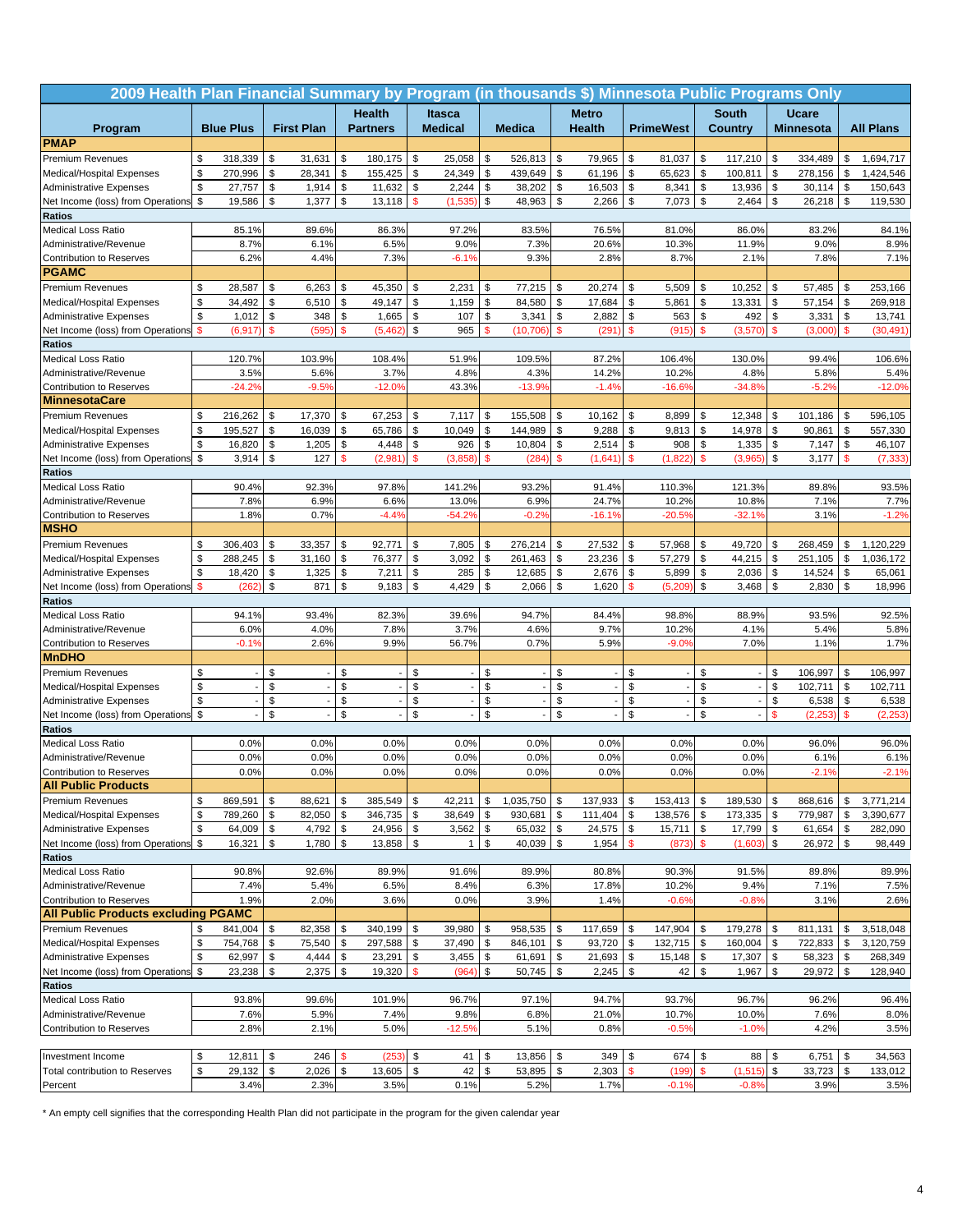| 2008 Health Plan Financial Summary by Program (in thousands \$) Minnesota Public Programs Only |               |                          |               |                   |                              |                          |                            |               |                    |               |                                |              |                          |                     |                 |               |                  |               |                    |
|------------------------------------------------------------------------------------------------|---------------|--------------------------|---------------|-------------------|------------------------------|--------------------------|----------------------------|---------------|--------------------|---------------|--------------------------------|--------------|--------------------------|---------------------|-----------------|---------------|------------------|---------------|--------------------|
|                                                                                                |               |                          |               |                   | <b>Health</b>                |                          | Itasca                     |               |                    |               | <b>Metro</b>                   |              |                          |                     | <b>South</b>    |               | <b>Ucare</b>     |               |                    |
| Program                                                                                        |               | <b>Blue Plus</b>         |               | <b>First Plan</b> | <b>Partners</b>              |                          | <b>Medical</b>             |               | <b>Medica</b>      |               | <b>Health</b>                  |              | <b>PrimeWest</b>         |                     | Country         |               | <b>Minnesota</b> |               | <b>All Plans</b>   |
| <b>PMAP</b>                                                                                    |               |                          |               |                   |                              |                          |                            |               |                    |               |                                |              |                          |                     |                 |               |                  |               |                    |
| <b>Premium Revenues</b>                                                                        | \$            | 260,660                  | \$            | 26,821            | \$<br>156,591                |                          | 23,930<br>\$               | \$            | 454,915            | \$            | 71,508                         | \$           | 57,540                   | \$                  | 96,033          | \$            | 271,711          | \$            | 1,419,709          |
| Medical/Hospital Expenses                                                                      | \$            | 222,743                  | \$            | 25,669            | \$<br>130,065                |                          | \$<br>21,217               | \$            | 384,121            | $\mathsf{\$}$ | 52,878                         | \$           | 44,661                   | \$                  | 92,817          | \$            | 239,151          | \$            | 1,213,322          |
| <b>Administrative Expenses</b>                                                                 | \$            | 24,222                   | \$            | 2,013             | \$<br>8,721                  |                          | \$<br>2,038                | \$            | 37,151             | \$            | 14,928                         | \$           | 9,203                    | \$                  | 8,180           | \$            | 19,175           | \$            | 125,631            |
| Net Income (loss) from Operations                                                              | \$            | 13,695                   | \$            | (860)             | \$<br>17,805                 |                          | \$<br>676                  | \$            | 33,643             | \$            | 3,703                          | \$           | 3,675                    | $\mathbf{s}$        | (4, 964)        | \$            | 13,385           | \$            | 80,758             |
| <b>Ratios</b>                                                                                  |               |                          |               |                   |                              |                          |                            |               |                    |               |                                |              |                          |                     |                 |               |                  |               |                    |
| <b>Medical Loss Ratio</b>                                                                      |               | 85.5%                    |               | 95.7%             | 83.1%                        |                          | 88.7%                      |               | 84.4%              |               | 73.9%                          |              | 77.6%                    |                     | 96.7%           |               | 88.0%            |               | 85.5%              |
| Administrative/Revenue                                                                         |               | 9.3%                     |               | 7.5%              | 5.6%                         |                          | 8.5%                       |               | 8.2%               |               | 20.9%                          |              | 16.0%                    |                     | 8.5%            |               | 7.1%             |               | 8.8%               |
| Contribution to Reserves<br><b>PGAMC</b>                                                       |               | 5.3%                     |               | $-3.2%$           | 11.4%                        |                          | 2.8%                       |               | 7.4%               |               | 5.2%                           |              | 6.4%                     |                     | $-5.2%$         |               | 4.9%             |               | 5.7%               |
| <b>Premium Revenues</b>                                                                        |               |                          |               |                   |                              |                          |                            | \$            |                    |               |                                |              |                          | \$                  |                 |               |                  | \$            |                    |
| Medical/Hospital Expenses                                                                      | \$<br>\$      | 23,036<br>30,563         | \$<br>\$      | 4,749<br>6,022    | \$<br>33,390<br>\$<br>36,973 |                          | \$<br>1,800<br>\$<br>1,027 | \$            | 61,445<br>65,534   | \$<br>\$      | 18,006<br>15,997               | \$<br>\$     | 3,627<br>3,570           | \$                  | 8,360<br>11,192 | \$<br>\$      | 42,369<br>45,083 | \$            | 196,782<br>215,961 |
| <b>Administrative Expenses</b>                                                                 | \$            | 862                      | \$            | 353               | \$<br>1,905                  |                          | \$<br>98                   | \$            | 2,996              | \$            | 2,827                          | \$           | 575                      | \$                  | 297             | \$            | 2,496            | \$            | 12,409             |
| Net Income (loss) from Operations                                                              | \$            | (8, 390)                 | $\mathbf{\$}$ | (1,627)           | \$<br>(5, 488)               |                          | \$<br>675                  | $\mathbf{\$}$ | (7,084)            | \$            | (819)                          | \$           | (519)                    | \$                  | (3, 129)        | $\mathsf{s}$  | (5, 210)         | $\mathbf{\$}$ | (31, 591)          |
| <b>Ratios</b>                                                                                  |               |                          |               |                   |                              |                          |                            |               |                    |               |                                |              |                          |                     |                 |               |                  |               |                    |
| <b>Medical Loss Ratio</b>                                                                      |               | 132.7%                   |               | 126.8%            | 110.7%                       |                          | 57.1%                      |               | 106.7%             |               | 88.8%                          |              | 98.4%                    |                     | 133.9%          |               | 106.4%           |               | 109.7%             |
| Administrative/Revenue                                                                         |               | 3.7%                     |               | 7.4%              | 5.7%                         |                          | 5.4%                       |               | 4.9%               |               | 15.7%                          |              | 15.9%                    |                     | 3.6%            |               | 5.9%             |               | 6.3%               |
| <b>Contribution to Reserves</b>                                                                |               | $-36.4%$                 |               | $-34.3%$          | $-16.49$                     |                          | 37.5%                      |               | $-11.59$           |               | $-4.5%$                        |              | $-14.3%$                 |                     | $-37.4%$        |               | $-12.39$         |               | $-16.1%$           |
| <b>MinnesotaCare</b>                                                                           |               |                          |               |                   |                              |                          |                            |               |                    |               |                                |              |                          |                     |                 |               |                  |               |                    |
| <b>Premium Revenues</b>                                                                        | \$            | 176,179                  | \$            | 13,181            | \$<br>53,140                 |                          | 6,486<br>\$                | \$            | 119,190            | \$            | 8,823                          | \$           | 5,375                    | \$                  | 7,495           | \$            | 78,481           | \$            | 468,350            |
| Medical/Hospital Expenses                                                                      | \$            | 176,415                  | \$            | 14,183            | \$<br>56,198                 |                          | \$<br>9,240                | \$            | 114,420            | \$            | 8,807                          | \$           | 5,423                    | \$                  | 10,259          | \$            | 80,605           | \$            | 475,550            |
| <b>Administrative Expenses</b>                                                                 | \$            | 14,962                   | \$            | 1,016             | \$<br>3,137                  |                          | \$<br>887                  | \$            | 9,945              | \$            | 2,516                          | \$           | 849                      | \$                  | 725             | \$            | 5,497            | \$            | 39,534             |
| Net Income (loss) from Operations                                                              | \$            | (15, 197)                | \$            | (2,018)           | \$<br>(6, 195)               |                          | $\mathbf s$<br>(3,641)     | \$            | (5, 175)           | \$            | (2, 501)                       | \$           | (898                     | \$                  | (3, 489)        | \$            | (7,619)          | $\mathbf{\$}$ | (46, 733)          |
| <b>Ratios</b>                                                                                  |               | 100.1%                   |               |                   |                              |                          |                            |               |                    |               |                                |              |                          |                     |                 |               |                  |               |                    |
| <b>Medical Loss Ratio</b><br>Administrative/Revenue                                            |               | 8.5%                     |               | 107.6%<br>7.7%    | 105.8%<br>5.9%               |                          | 142.5%<br>13.7%            |               | 96.0%<br>8.3%      |               | 99.8%<br>28.5%                 |              | 100.9%<br>15.8%          |                     | 136.9%<br>9.7%  |               | 102.7%<br>7.0%   |               | 101.5%<br>8.4%     |
| Contribution to Reserves                                                                       |               | $-8.6%$                  |               | $-15.3%$          | $-11.79$                     |                          | $-56.19$                   |               | $-4.39$            |               | $-28.3%$                       |              | $-16.79$                 |                     | $-46.6%$        |               | $-9.7%$          |               | $-10.0%$           |
| <b>MSHO</b>                                                                                    |               |                          |               |                   |                              |                          |                            |               |                    |               |                                |              |                          |                     |                 |               |                  |               |                    |
| <b>Premium Revenues</b>                                                                        | \$            | 288,985                  | \$            | 29,892            | \$<br>83,649                 |                          | 5,291<br>\$                | \$            | 249,602            | \$            | 25,909                         | \$           | 56,040                   | \$                  | 49,398          | \$            | 231,405          | \$            | 1,020,171          |
| Medical/Hospital Expenses                                                                      | \$            | 270,232                  | \$            | 27,167            | \$<br>72,654                 |                          | \$<br>2,738                | \$            | 229,460            | \$            | 22,949                         | \$           | 56,527                   | \$                  | 42,755          | \$            | 214,747          | \$            | 939,229            |
| <b>Administrative Expenses</b>                                                                 | \$            | 18,294                   | \$            | 2,231             | \$<br>7,541                  |                          | \$<br>262                  | \$            | 12,762             | \$            | 2,720                          | \$           | 8,829                    | \$                  | 953             | \$            | 13,138           | \$            | 66,730             |
| Net Income (loss) from Operations                                                              | \$            | 459                      | \$            | 494               | \$<br>3,544                  |                          | \$<br>2,291                | \$            | 7,380              | \$            | 240                            | \$           | (9,316)                  | \$                  | 5,690           | \$            | 3,519            | \$            | 14,301             |
| <b>Ratios</b>                                                                                  |               |                          |               |                   |                              |                          |                            |               |                    |               |                                |              |                          |                     |                 |               |                  |               |                    |
| <b>Medical Loss Ratio</b>                                                                      |               | 93.5%                    |               | 90.9%             | 86.9%                        |                          | 51.7%                      |               | 91.9%              |               | 88.6%                          |              | 100.9%                   |                     | 86.6%           |               | 92.8%            |               | 92.1%              |
| Administrative/Revenue                                                                         |               | 6.3%                     |               | 7.5%              | 9.0%                         |                          | 5.0%                       |               | 5.1%               |               | 10.5%                          |              | 15.8%                    |                     | 1.9%            |               | 5.7%             |               | 6.5%               |
| Contribution to Reserves                                                                       |               | 0.2%                     |               | 1.7%              | 4.2%                         |                          | 43.3%                      |               | 3.0%               |               | 0.9%                           |              | $-16.6%$                 |                     | 11.5%           |               | 1.5%             |               | 1.4%               |
| <b>MnDHO</b>                                                                                   |               |                          |               |                   |                              |                          |                            |               |                    |               |                                |              |                          |                     |                 |               |                  |               |                    |
| <b>Premium Revenues</b><br>Medical/Hospital Expenses                                           | \$<br>\$      |                          | \$<br>\$      |                   | \$<br>\$                     | $\overline{\phantom{a}}$ | \$<br>\$                   | \$<br>\$      |                    | \$<br>\$      | $\overline{\phantom{a}}$<br>÷, | \$<br>\$     |                          | \$<br>\$            |                 | \$<br>\$      | 91,711<br>91,087 | \$<br>\$      | 91,711<br>91,087   |
| <b>Administrative Expenses</b>                                                                 | \$            | $\overline{\phantom{a}}$ | \$            |                   | \$                           |                          | \$                         | \$            |                    | \$            | $\overline{\phantom{a}}$       | \$           | $\overline{\phantom{a}}$ | \$                  |                 | \$            | 4,968            | \$            | 4,968              |
| Net Income (loss) from Operations                                                              | \$            |                          | \$            |                   | \$                           |                          | \$                         | \$            |                    | \$            |                                | \$           |                          | \$                  |                 | $\mathbf{\$}$ | (4, 344)         | $\mathbf{s}$  | (4, 344)           |
| <b>Ratios</b>                                                                                  |               |                          |               |                   |                              |                          |                            |               |                    |               |                                |              |                          |                     |                 |               |                  |               |                    |
| <b>Medical Loss Ratio</b>                                                                      |               | 0.0%                     |               | 0.0%              | 0.0%                         |                          | 0.0%                       |               | 0.0%               |               | 0.0%                           |              | 0.0%                     |                     | 0.0%            |               | 99.3%            |               | 99.3%              |
| Administrative/Revenue                                                                         |               | 0.0%                     |               | 0.0%              | 0.0%                         |                          | 0.0%                       |               | 0.0%               |               | 0.0%                           |              | 0.0%                     |                     | 0.0%            |               | 5.4%             |               | 5.4%               |
| <b>Contribution to Reserves</b>                                                                |               | 0.0%                     |               | 0.0%              | 0.0%                         |                          | 0.0%                       |               | 0.0%               |               | 0.0%                           |              | 0.0%                     |                     | 0.0%            |               | $-4.7%$          |               | $-4.7%$            |
| <b>All Public Products</b>                                                                     |               |                          |               |                   |                              |                          |                            |               |                    |               |                                |              |                          |                     |                 |               |                  |               |                    |
| <b>Premium Revenues</b>                                                                        | \$            | 748,860                  | \$            | 74,643            | \$<br>326,770                |                          | \$<br>37,507               | \$            | 885,152            | \$            | 124,246                        | \$           | 122,582                  | \$                  | 161,286         | \$            | 715,677          | \$            | 3,196,723          |
| Medical/Hospital Expenses                                                                      | \$            | 699,953                  | \$            | 73,041            | \$<br>295,890                |                          | \$<br>34,222               | \$            | 793,535            | \$            | 100,631                        | \$           | 110,181                  | \$                  | 157,023         | \$            | 670,673          | \$            | 2,935,149          |
| <b>Administrative Expenses</b>                                                                 | \$            | 58,340                   | \$            | 5,613             | \$<br>21,304                 |                          | \$<br>$3,285$ \$           |               | 62,854             | \$            | 22,991                         | \$           | 19,456                   | \$                  | 10,155          | \$            | 45,274           | \$            | 249,272            |
| Net Income (loss) from Operations                                                              | $\mathbf{\$}$ | (9, 433)                 | $\mathbf{\$}$ | (4,011)           | \$<br>9,666                  |                          | \$<br>$\mathbf{1}$         | <b>\$</b>     | 28,764             | \$            | 623                            | $\mathbf{s}$ | (7,058)                  | $\mathbf{\$}$       | (5,892)         | $\mathbf{\$}$ | (269)            | \$            | 12,391             |
| <b>Ratios</b><br><b>Medical Loss Ratio</b>                                                     |               | 93.5%                    |               | 97.9%             | 90.5%                        |                          | 91.2%                      |               | 89.6%              |               | 81.0%                          |              | 89.9%                    |                     | 97.4%           |               | 93.7%            |               | 91.8%              |
| Administrative/Revenue                                                                         |               | 7.8%                     |               | 7.5%              | 6.5%                         |                          | 8.8%                       |               | 7.1%               |               | 18.5%                          |              | 15.9%                    |                     | 6.3%            |               | 6.3%             |               | 7.8%               |
| Contribution to Reserves                                                                       |               | $-1.3%$                  |               | $-5.4%$           | 3.0%                         |                          | 0.0%                       |               | 3.2%               |               | 0.5%                           |              | $-5.8%$                  |                     | $-3.7%$         |               | 0.0%             |               | 0.4%               |
| <b>All Public Products excluding PGAMC</b>                                                     |               |                          |               |                   |                              |                          |                            |               |                    |               |                                |              |                          |                     |                 |               |                  |               |                    |
| <b>Premium Revenues</b>                                                                        | \$            | 725,824                  | \$            | 69,894            | \$<br>293,380                |                          | 35,707<br>\$               | \$            | 823,707            | \$            | 106,240                        | \$           | 118,955                  | \$                  | 152,926         | \$            | 673,308          | \$            | 2,999,941          |
| Medical/Hospital Expenses                                                                      | \$            | 669,390                  | \$            | 67,019            | \$<br>258,917                |                          | 33,195<br>\$               | \$            | 728,001            | \$            | 84,634                         | \$           | 106,611                  | \$                  | 145,831         | \$            | 625,590          | \$            | 2,719,188          |
| <b>Administrative Expenses</b>                                                                 | \$            | 57,478                   | \$            | 5,260             | \$<br>19,399                 |                          | 3,187<br>\$                | $\sqrt{3}$    | 59,858             | \$            | 20,164                         | \$           | 18,881                   | \$                  | 9,858           | \$            | 42,778           | \$            | 236,863            |
| Net Income (loss) from Operations                                                              | $\mathbf{\$}$ | (1,043)                  | \$            | (2, 384)          | \$<br>15,154                 |                          | $\mathbf{\$}$<br>(674)     | \$            | 35,848             | \$            | 1,442                          | \$           | (6, 539)                 | \$                  | (2,763)         | \$            | 4,941            | \$            | 43,982             |
| <b>Ratios</b>                                                                                  |               |                          |               |                   |                              |                          |                            |               |                    |               |                                |              |                          |                     |                 |               |                  |               |                    |
| <b>Medical Loss Ratio</b>                                                                      |               | 96.4%                    |               | 104.5%            | 100.9%                       |                          | 95.8%                      |               | 96.3%              |               | 94.7%                          |              | 92.6%                    |                     | 102.7%          |               | 99.6%            |               | 97.8%              |
| Administrative/Revenue                                                                         |               | 8.1%                     |               | 8.2%              | 7.4%                         |                          | 9.8%                       |               | 7.7%               |               | 21.8%                          |              | 16.4%                    |                     | 6.9%            |               | 6.8%             |               | 8.4%               |
| Contribution to Reserves                                                                       |               | $-0.59$                  |               | $-5.8%$           | 3.3%                         |                          | $-9.1%$                    |               | 3.9%               |               | $-0.2%$                        |              | $-5.8%$                  |                     | $-7.7%$         |               | 0.2%             |               | 0.8%               |
|                                                                                                |               |                          |               |                   |                              |                          | \$                         | $\mathbf{\$}$ |                    |               |                                |              |                          |                     |                 |               |                  | \$            |                    |
| Investment Income<br>Total contribution to Reserves                                            | \$<br>\$      | 12,854<br>3,421          | \$<br>\$      | 22<br>(3,989)     | (314)<br>\$<br>\$<br>9,352   |                          | 163<br>\$<br>164           | \$            | (7, 733)<br>21,031 | \$<br>\$      | 797<br>1,420                   | \$<br>\$     | 674<br>(6, 384)          | \$<br>$\mathbf{\$}$ | 806<br>(5,086)  | \$<br>\$      | 1,581<br>1,312   | \$            | 8,850<br>21,241    |
| Percent                                                                                        |               | 0.5%                     |               | $-5.3%$           | 2.9%                         |                          | 0.4%                       |               | 2.4%               |               | 1.1%                           |              | $-5.2%$                  |                     | $-3.2%$         |               | 0.2%             |               | 0.7%               |
|                                                                                                |               |                          |               |                   |                              |                          |                            |               |                    |               |                                |              |                          |                     |                 |               |                  |               |                    |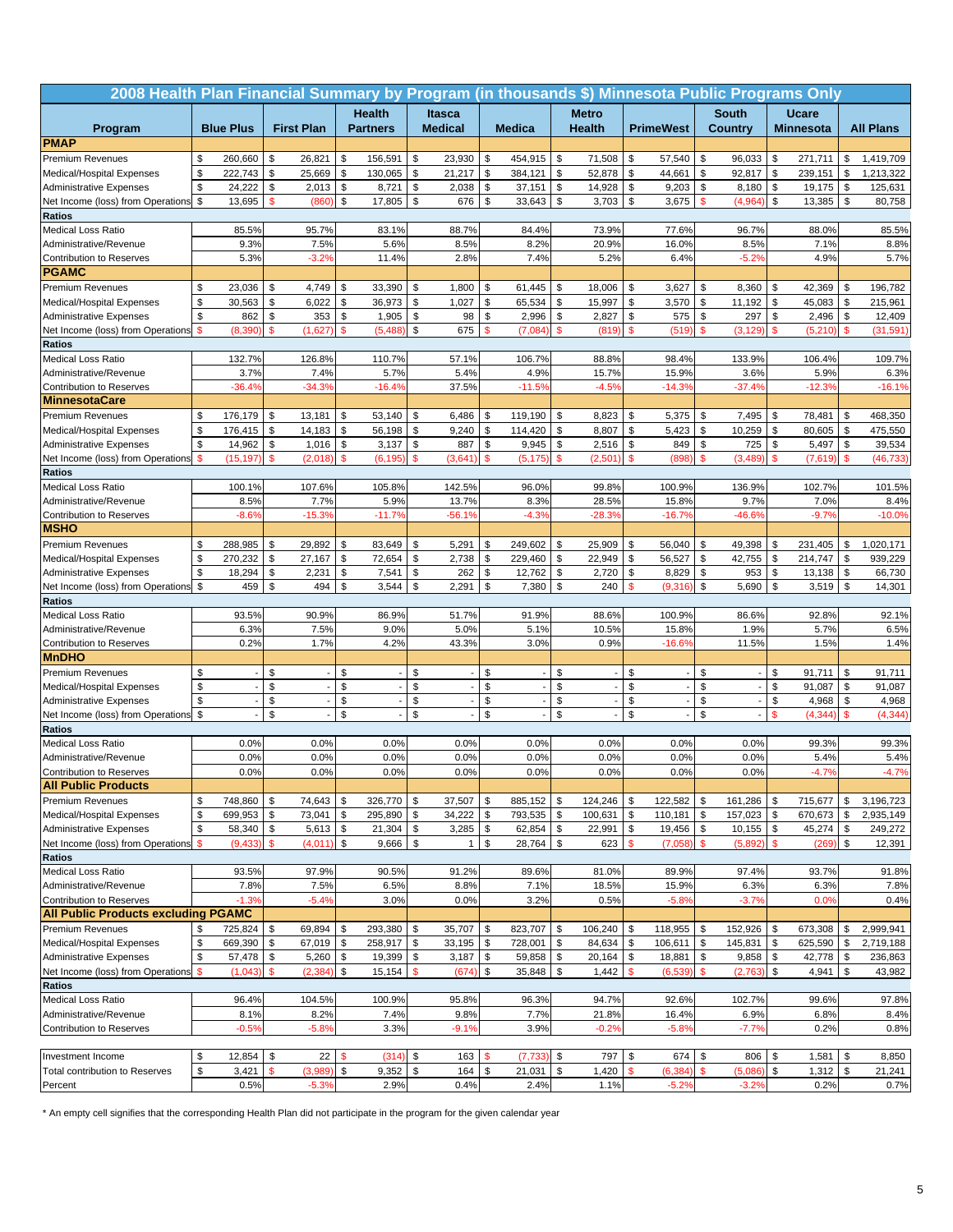| <b>Health</b><br><b>Itasca</b><br><b>Metro</b><br><b>South</b><br><b>Ucare</b><br><b>First Plan</b><br><b>Medical</b><br><b>Health</b><br><b>All Plans</b><br><b>Blue Plus</b><br><b>Partners</b><br><b>Medica</b><br><b>PrimeWest</b><br><b>Country</b><br><b>Minnesota</b><br>Program<br><b>PMAP</b><br>1,182,423<br>213,712<br>\$<br>19,757<br>\$<br>135,056<br>21,120<br>\$<br>393,611<br>\$<br>62,586<br>\$<br>28,709<br>\$<br>83,995<br>\$<br>223,877<br>Premium Revenues<br>\$<br>\$<br>\$<br>\$<br>\$<br>\$<br>\$<br>\$<br>\$<br>\$<br>207,912<br>18,418<br>125,667<br>\$<br>17,362<br>339,773<br>49,700<br>\$<br>23,975<br>84,567<br>200,223<br>\$<br>1,067,597<br>Medical/Hospital Expenses<br>\$<br>19,742<br>\$<br>1,516<br>\$<br>8,463<br>\$<br>2,719<br>\$<br>32,022<br>\$<br>\$<br>4,535<br>\$<br>\$<br>20,308<br>\$<br><b>Administrative Expenses</b><br>13,649<br>11,510<br>114,464<br>$\mathsf{\$}$<br>\$<br>\$<br>\$<br>\$<br>\$<br>\$<br>(13, 942)<br>(177)<br>926<br>1,039<br>21,818<br>$\mathsf{\$}$<br>199<br>\$<br>(12,083)<br>3,346<br>362<br>Net Income (loss) from Operations<br>-\$<br>(764)<br><b>Ratios</b><br>93.2%<br>82.2%<br>100.7%<br>90.3%<br><b>Medical Loss Ratio</b><br>97.3%<br>93.0%<br>86.3%<br>79.4%<br>83.5%<br>89.4%<br>12.9%<br>15.8%<br>Administrative/Revenue<br>9.2%<br>7.7%<br>6.3%<br>8.1%<br>21.8%<br>13.7%<br>9.1%<br>9.7%<br>$-6.5%$<br>5.5%<br>0.7%<br><b>Contribution to Reserves</b><br>$-0.9%$<br>0.7%<br>4.9%<br>$-1.2%$<br>$-14.4%$<br>1.5%<br>0.0%<br><b>PGAMC</b><br>\$<br>\$<br><b>Premium Revenues</b><br>\$<br>16,795<br>\$<br>3,707<br>\$<br>26,506<br>-\$<br>1,992<br>\$<br>53,208<br>\$<br>26,337<br>\$<br>1,490<br>\$<br>5,691<br>30,625<br>166,351<br>\$<br>\$<br>\$<br>\$<br>\$<br>\$<br>\$<br>24,759<br>5,221<br>29,483<br>\$<br>1,703<br>60,386<br>22,586<br>\$<br>1,851<br>6,723<br>33,929<br>\$<br>Medical/Hospital Expenses<br>186,641<br>\$<br>\$<br>\$<br>\$<br>\$<br>732<br>301<br>\$<br>1,462<br>178<br>2,505<br>\$<br>6,076<br>235<br>\$<br>372<br>\$<br>1,963<br>\$<br><b>Administrative Expenses</b><br>13,824<br>$\mathsf{\$}$<br>$\mathsf{\$}$<br>\$<br>$\mathbf{s}$<br>$\mathsf{\$}$<br>$\mathbf{s}$<br>(1,403)<br>$\mathbf S$<br>$\mathbf{\$}$<br>(8,516)<br>(1, 814)<br>(4, 436)<br>110<br>(9,682)<br>(2, 326)<br>$\mathsf{\$}$<br>(597<br>(5, 267)<br>$\mathbf{\$}$<br>(33, 931)<br>Net Income (loss) from Operations<br><b>Ratios</b><br>147.4%<br>111.2%<br><b>Medical Loss Ratio</b><br>140.8%<br>85.5%<br>113.5%<br>85.8%<br>124.2%<br>118.1%<br>110.8%<br>112.2%<br>5.5%<br>4.4%<br>8.1%<br>8.9%<br>4.7%<br>23.1%<br>15.8%<br>6.5%<br>6.4%<br>8.3%<br>Administrative/Revenue<br>$-50.79$<br>$-48.9%$<br>$-16.7%$<br>5.5%<br>$-18.2%$<br>$-8.8%$<br>$-40.1%$<br>$-24.7%$<br>$-17.29$<br>$-20.4%$<br><b>Contribution to Reserves</b><br><b>MinnesotaCare</b><br>12,460<br>\$<br>50,275<br>5,952<br>\$<br>9,065<br>\$<br>76,209<br><b>Premium Revenues</b><br>\$<br>168,572<br>\$<br>\$<br>\$<br>111,661<br>\$<br>3,056<br>\$<br>6,859<br>\$<br>444,109<br>\$<br>\$<br>\$<br>\$<br>\$<br>165,789<br>\$<br>12,628<br>\$<br>48,154<br>\$<br>8,151<br>\$<br>107,854<br>8,042<br>\$<br>2,940<br>6,268<br>66,373<br>Medical/Hospital Expenses<br>426,199<br>\$<br>\$<br>\$<br>\$<br>\$<br>\$<br>\$<br>724<br>\$<br>\$<br>13,019<br>1,272<br>3,252<br>1,160<br>8,929<br>2,095<br>483<br>7,014<br>\$<br>37,948<br><b>Administrative Expenses</b><br>\$<br>\$<br>\$<br>$\mathsf{\$}$<br>(10, 236)<br>\$<br>(1, 439)<br>(1, 131)<br>\$<br>\$<br>(5, 122)<br>(1,073)<br>\$<br>(366<br>\$<br>(133)<br>2,822<br>$\mathbf{\$}$<br>(20, 036)<br>(3, 358)<br>Net Income (loss) from Operations<br>Ratios<br>87.1%<br>Medical Loss Ratio<br>98.3%<br>101.3%<br>95.8%<br>136.9%<br>96.6%<br>88.7%<br>96.2%<br>91.4%<br>96.0%<br>7.7%<br>10.2%<br>23.1%<br>15.8%<br>10.6%<br>9.2%<br>Administrative/Revenue<br>6.5%<br>19.5%<br>8.0%<br>8.5%<br>$-6.1%$<br>$-11.5%$<br>$-2.2%$<br>$-56.4%$<br>$-4.6%$<br>$-11.8%$<br>$-12.0%$<br>$-1.9%$<br>3.7%<br>$-4.5%$<br>Contribution to Reserves<br><b>MSHO</b><br>\$<br>272,202<br>\$<br>25,446<br>\$<br>\$<br>\$<br>26,337<br>\$<br>Premium Revenues<br>75,813<br>\$<br>7,110<br>232,871<br>\$<br>56,458<br>\$<br>51,197<br>218,066<br>\$<br>965,500<br>\$<br>\$<br>218,613<br>\$<br>23,864<br>\$<br>64,787<br>\$<br>3,120<br>\$<br>209,035<br>\$<br>22,586<br>\$<br>41,981<br>\$<br>46,665<br>194,262<br>\$<br>Medical/Hospital Expenses<br>824,913<br>\$<br>2,205<br>\$<br>\$<br>\$<br>\$<br>\$<br>\$<br>\$<br>\$<br>14,017<br>6,205<br>401<br>9,004<br>6,076<br>8,918<br>1,611<br>16,370<br>\$<br>64,807<br><b>Administrative Expenses</b><br>\$<br>\$<br>\$<br>\$<br>\$<br>39,573<br>$\mathbf{s}$<br>4,821<br>3,588<br>\$<br>14,831<br>\$<br>874<br>7,606<br>\$<br>7,434<br>\$<br>(622)<br>(2, 326)<br>75,779<br>Net Income (loss) from Operations<br>Ratios<br><b>Medical Loss Ratio</b><br>80.3%<br>93.8%<br>85.5%<br>43.9%<br>89.8%<br>85.8%<br>82.7%<br>82.0%<br>89.1%<br>85.4%<br>5.1%<br>3.9%<br>15.8%<br>3.1%<br>7.5%<br>Administrative/Revenue<br>8.7%<br>8.2%<br>5.6%<br>23.1%<br>Contribution to Reserves<br>14.5%<br>$-2.4%$<br>6.4%<br>50.5%<br>6.4%<br>$-8.8%$<br>1.5%<br>14.9%<br>3.4%<br><b>MnDHO</b><br>\$<br>\$<br>\$<br>\$<br>\$<br>\$<br>\$<br>\$<br>76,527<br>76,527<br>Premium Revenues<br>\$<br>\$<br>$\overline{\phantom{a}}$<br>$\overline{\phantom{a}}$<br>$\overline{\phantom{a}}$<br>\$<br>\$<br>\$<br>\$<br>\$<br>\$<br>\$<br>\$<br>\$<br>70,776<br>\$<br>70,776<br>Medical/Hospital Expenses<br>$\overline{\phantom{a}}$<br>$\overline{a}$<br>\$<br>\$<br>\$<br>\$<br>\$<br>\$<br>\$<br>\$<br>\$<br>\$<br>4,853<br>4,853<br><b>Administrative Expenses</b><br>$\overline{\phantom{a}}$<br>$\overline{\phantom{a}}$<br>$\overline{\phantom{a}}$<br>\$<br>\$<br>\$<br>\$<br>\$<br>\$<br>\$<br>\$<br>\$<br>\$<br>898<br>Net Income (loss) from Operations<br>898<br><b>Ratios</b><br><b>Medical Loss Ratio</b><br>0.0%<br>0.0%<br>0.0%<br>0.0%<br>0.0%<br>0.0%<br>0.0%<br>0.0%<br>92.5%<br>92.5%<br>0.0%<br>6.3%<br>0.0%<br>0.0%<br>0.0%<br>0.0%<br>0.0%<br>0.0%<br>0.0%<br>6.3%<br>Administrative/Revenue<br>0.0%<br>0.0%<br>0.0%<br>1.2%<br>0.0%<br>0.0%<br>0.0%<br>0.0%<br>0.0%<br>1.2%<br><b>Contribution to Reserves</b><br><b>All Public Products</b><br>\$<br>671,281<br>\$<br>61,370<br>\$<br>287,650<br>\$<br>791,351<br>124,325<br>\$<br>89,713<br>$\sqrt{3}$<br>147,742<br>\$<br>625,304<br>\$<br>2,834,910<br><b>Premium Revenues</b><br>$36,174$ \$<br>\$<br>\$<br>$$\mathfrak{s}$$<br>\$<br>$30,336$ \$<br>\$<br>\$<br>\$<br>\$<br>Medical/Hospital Expenses<br>617,073<br>60,131<br>268,091<br>\$<br>717,048<br>102,914<br>75,431<br>139,539<br>565,563<br>\$<br>2,576,126<br>\$<br>\$<br>47,510<br><b>S</b><br>5,294<br>\$<br>\$<br>$4,458$ \$<br>52,460 \$<br>27,896<br>\$<br>14,217<br>\$<br>\$<br><b>Administrative Expenses</b><br>19,382<br>14,171<br>50,508<br>235,896<br>6,879<br>$\mathbf{\$}$<br>(4,052)<br>\$<br>\$<br>$1,379$ \$<br>21,845<br>$\mathbf{\hat{s}}$<br>\$<br>$\mathbf{\$}$<br>\$<br>$9,233$ \$<br>Net Income (loss) from Operations<br>\$<br>180<br>(6, 489)<br>110<br>(6,013)<br>23,072<br>Ratios<br>Medical Loss Ratio<br>91.9%<br>98.0%<br>93.2%<br>83.9%<br>90.6%<br>82.8%<br>84.1%<br>94.4%<br>90.4%<br>Administrative/Revenue<br>7.1%<br>6.7%<br>8.6%<br>12.3%<br>6.6%<br>22.4%<br>15.8%<br>9.6%<br>8.1%<br>Contribution to Reserves<br>1.0%<br>0.1%<br>3.8%<br>2.8%<br>$-5.2%$<br>0.1%<br>$-4.1%$<br>1.5%<br>$-6.6%$<br><b>All Public Products excluding PGAMC</b><br>Premium Revenues<br>654,486<br>\$<br>261,144<br>34,182<br>738,143<br>97,988<br>88,223<br>142,051<br>\$<br>594,679<br>2,668,559<br>\$<br>\$<br>57,663<br>\$<br>\$<br>\$<br>\$<br>\$<br>\$<br>\$<br>\$<br>\$<br>Medical/Hospital Expenses<br>592,314<br>54,910<br>\$<br>238,608<br>28,633<br>\$<br>656,662<br>\$<br>80,328<br>\$<br>73,580<br>132,816<br>\$<br>531,634<br>\$<br>2,389,485<br>\$<br>\$<br><b>Administrative Expenses</b><br>46,778<br>4,993<br>\$<br>17,920<br>4,280<br>$\sqrt{3}$<br>49,955<br>$\sqrt{3}$<br>21,820<br>\$<br>13,936<br>\$<br>13,845<br>\$<br>\$<br>\$<br>\$<br>48,545<br>222,072<br>\$<br>\$<br>15,395<br>\$<br>(2, 238)<br>\$<br>4,616<br>\$<br>1,269<br>\$<br>31,527<br>\$<br>(4, 163)<br>707<br>\$<br>(4,610)<br>\$<br>14,500<br>\$<br>Net Income (loss) from Operations<br>57,003<br>Ratios<br>Medical Loss Ratio<br>94.3%<br>104.3%<br>102.7%<br>88.7%<br>97.1%<br>105.0%<br>85.5%<br>98.2%<br>95.1%<br>96.5%<br>7.5%<br>Administrative/Revenue<br>9.5%<br>7.5%<br>14.5%<br>7.2%<br>28.8%<br>16.2%<br>10.5%<br>8.6%<br>9.0%<br>$-0.9%$<br>$-7.2%$<br>0.8%<br>$-7.2%$<br>3.0%<br>0.1%<br>$-11.09$<br>1.7%<br>Contribution to Reserves<br>$-6.8%$<br>0.3%<br>Investment Income<br>\$<br>14,869<br>\$<br>459<br>(742)<br>\$<br>343<br>(869<br>\$<br>898<br>\$<br>1,765<br>\$<br>2,218<br>\$<br>12,057<br>\$<br>30,998<br>\$<br><b>S</b><br>21,748<br>\$<br>\$<br>\$<br>\$<br>$\mathbf{\$}$<br>(3, 593)<br>$\mathbf{s}$<br>(562)<br>\$<br>1,722<br>20,976<br>(5, 591)<br>1,875<br>$\mathbf{\$}$<br>(3,795)<br>21,290<br>\$<br>54,070<br>Total contribution to Reserves<br>\$<br>3.2%<br>$-5.9%$<br>$-0.2%$<br>4.8%<br>2.7%<br>$-4.5%$<br>2.1%<br>$-2.6%$<br>3.4%<br>Percent | 2007 Health Plan Financial Summary by Program (in thousands \$) Minnesota Public Programs Only |  |  |  |  |  |  |  |  |  |       |
|---------------------------------------------------------------------------------------------------------------------------------------------------------------------------------------------------------------------------------------------------------------------------------------------------------------------------------------------------------------------------------------------------------------------------------------------------------------------------------------------------------------------------------------------------------------------------------------------------------------------------------------------------------------------------------------------------------------------------------------------------------------------------------------------------------------------------------------------------------------------------------------------------------------------------------------------------------------------------------------------------------------------------------------------------------------------------------------------------------------------------------------------------------------------------------------------------------------------------------------------------------------------------------------------------------------------------------------------------------------------------------------------------------------------------------------------------------------------------------------------------------------------------------------------------------------------------------------------------------------------------------------------------------------------------------------------------------------------------------------------------------------------------------------------------------------------------------------------------------------------------------------------------------------------------------------------------------------------------------------------------------------------------------------------------------------------------------------------------------------------------------------------------------------------------------------------------------------------------------------------------------------------------------------------------------------------------------------------------------------------------------------------------------------------------------------------------------------------------------------------------------------------------------------------------------------------------------------------------------------------------------------------------------------------------------------------------------------------------------------------------------------------------------------------------------------------------------------------------------------------------------------------------------------------------------------------------------------------------------------------------------------------------------------------------------------------------------------------------------------------------------------------------------------------------------------------------------------------------------------------------------------------------------------------------------------------------------------------------------------------------------------------------------------------------------------------------------------------------------------------------------------------------------------------------------------------------------------------------------------------------------------------------------------------------------------------------------------------------------------------------------------------------------------------------------------------------------------------------------------------------------------------------------------------------------------------------------------------------------------------------------------------------------------------------------------------------------------------------------------------------------------------------------------------------------------------------------------------------------------------------------------------------------------------------------------------------------------------------------------------------------------------------------------------------------------------------------------------------------------------------------------------------------------------------------------------------------------------------------------------------------------------------------------------------------------------------------------------------------------------------------------------------------------------------------------------------------------------------------------------------------------------------------------------------------------------------------------------------------------------------------------------------------------------------------------------------------------------------------------------------------------------------------------------------------------------------------------------------------------------------------------------------------------------------------------------------------------------------------------------------------------------------------------------------------------------------------------------------------------------------------------------------------------------------------------------------------------------------------------------------------------------------------------------------------------------------------------------------------------------------------------------------------------------------------------------------------------------------------------------------------------------------------------------------------------------------------------------------------------------------------------------------------------------------------------------------------------------------------------------------------------------------------------------------------------------------------------------------------------------------------------------------------------------------------------------------------------------------------------------------------------------------------------------------------------------------------------------------------------------------------------------------------------------------------------------------------------------------------------------------------------------------------------------------------------------------------------------------------------------------------------------------------------------------------------------------------------------------------------------------------------------------------------------------------------------------------------------------------------------------------------------------------------------------------------------------------------------------------------------------------------------------------------------------------------------------------------------------------------------------------------------------------------------------------------------------------------------------------------------------------------------------------------------------------------------------------------------------------------------------------------------------------------------------------------------------------------------------------------------------------------------------------------------------------------------------------------------------------------------------------------------------------------------------------------------------------------------------------------------------------------------------------------------------------------------------------------------------------------------------------------------------------------------------------------------------------------------------------------------------------------------------------------------------------------------------------------------------------------------------------------------------------------------------------------------------------------------------------------------------------------------------------------------------------------------------------------------------------------------------------------------------------------------------------------------------------------------------------------------------------------------------------------------------------------------------------------------------------------------------------------------------------------------------------------------------------------------------------------------------------------------------------------------------------------------------------------------------------------------------------------------------------------------------------------------------------------------------------------------------------------------------------------------------------------------------------------------------------------------------------------------------------|------------------------------------------------------------------------------------------------|--|--|--|--|--|--|--|--|--|-------|
|                                                                                                                                                                                                                                                                                                                                                                                                                                                                                                                                                                                                                                                                                                                                                                                                                                                                                                                                                                                                                                                                                                                                                                                                                                                                                                                                                                                                                                                                                                                                                                                                                                                                                                                                                                                                                                                                                                                                                                                                                                                                                                                                                                                                                                                                                                                                                                                                                                                                                                                                                                                                                                                                                                                                                                                                                                                                                                                                                                                                                                                                                                                                                                                                                                                                                                                                                                                                                                                                                                                                                                                                                                                                                                                                                                                                                                                                                                                                                                                                                                                                                                                                                                                                                                                                                                                                                                                                                                                                                                                                                                                                                                                                                                                                                                                                                                                                                                                                                                                                                                                                                                                                                                                                                                                                                                                                                                                                                                                                                                                                                                                                                                                                                                                                                                                                                                                                                                                                                                                                                                                                                                                                                                                                                                                                                                                                                                                                                                                                                                                                                                                                                                                                                                                                                                                                                                                                                                                                                                                                                                                                                                                                                                                                                                                                                                                                                                                                                                                                                                                                                                                                                                                                                                                                                                                                                                                                                                                                                                                                                                                                                                                                                                                                                                                                                                                                                                                                                                                                                                                                                                                                                                                                                                                                                                                                                                                                                                                                                                                                                                                                                                                                                                                                                                                                                 |                                                                                                |  |  |  |  |  |  |  |  |  |       |
|                                                                                                                                                                                                                                                                                                                                                                                                                                                                                                                                                                                                                                                                                                                                                                                                                                                                                                                                                                                                                                                                                                                                                                                                                                                                                                                                                                                                                                                                                                                                                                                                                                                                                                                                                                                                                                                                                                                                                                                                                                                                                                                                                                                                                                                                                                                                                                                                                                                                                                                                                                                                                                                                                                                                                                                                                                                                                                                                                                                                                                                                                                                                                                                                                                                                                                                                                                                                                                                                                                                                                                                                                                                                                                                                                                                                                                                                                                                                                                                                                                                                                                                                                                                                                                                                                                                                                                                                                                                                                                                                                                                                                                                                                                                                                                                                                                                                                                                                                                                                                                                                                                                                                                                                                                                                                                                                                                                                                                                                                                                                                                                                                                                                                                                                                                                                                                                                                                                                                                                                                                                                                                                                                                                                                                                                                                                                                                                                                                                                                                                                                                                                                                                                                                                                                                                                                                                                                                                                                                                                                                                                                                                                                                                                                                                                                                                                                                                                                                                                                                                                                                                                                                                                                                                                                                                                                                                                                                                                                                                                                                                                                                                                                                                                                                                                                                                                                                                                                                                                                                                                                                                                                                                                                                                                                                                                                                                                                                                                                                                                                                                                                                                                                                                                                                                                                 |                                                                                                |  |  |  |  |  |  |  |  |  |       |
|                                                                                                                                                                                                                                                                                                                                                                                                                                                                                                                                                                                                                                                                                                                                                                                                                                                                                                                                                                                                                                                                                                                                                                                                                                                                                                                                                                                                                                                                                                                                                                                                                                                                                                                                                                                                                                                                                                                                                                                                                                                                                                                                                                                                                                                                                                                                                                                                                                                                                                                                                                                                                                                                                                                                                                                                                                                                                                                                                                                                                                                                                                                                                                                                                                                                                                                                                                                                                                                                                                                                                                                                                                                                                                                                                                                                                                                                                                                                                                                                                                                                                                                                                                                                                                                                                                                                                                                                                                                                                                                                                                                                                                                                                                                                                                                                                                                                                                                                                                                                                                                                                                                                                                                                                                                                                                                                                                                                                                                                                                                                                                                                                                                                                                                                                                                                                                                                                                                                                                                                                                                                                                                                                                                                                                                                                                                                                                                                                                                                                                                                                                                                                                                                                                                                                                                                                                                                                                                                                                                                                                                                                                                                                                                                                                                                                                                                                                                                                                                                                                                                                                                                                                                                                                                                                                                                                                                                                                                                                                                                                                                                                                                                                                                                                                                                                                                                                                                                                                                                                                                                                                                                                                                                                                                                                                                                                                                                                                                                                                                                                                                                                                                                                                                                                                                                                 |                                                                                                |  |  |  |  |  |  |  |  |  |       |
|                                                                                                                                                                                                                                                                                                                                                                                                                                                                                                                                                                                                                                                                                                                                                                                                                                                                                                                                                                                                                                                                                                                                                                                                                                                                                                                                                                                                                                                                                                                                                                                                                                                                                                                                                                                                                                                                                                                                                                                                                                                                                                                                                                                                                                                                                                                                                                                                                                                                                                                                                                                                                                                                                                                                                                                                                                                                                                                                                                                                                                                                                                                                                                                                                                                                                                                                                                                                                                                                                                                                                                                                                                                                                                                                                                                                                                                                                                                                                                                                                                                                                                                                                                                                                                                                                                                                                                                                                                                                                                                                                                                                                                                                                                                                                                                                                                                                                                                                                                                                                                                                                                                                                                                                                                                                                                                                                                                                                                                                                                                                                                                                                                                                                                                                                                                                                                                                                                                                                                                                                                                                                                                                                                                                                                                                                                                                                                                                                                                                                                                                                                                                                                                                                                                                                                                                                                                                                                                                                                                                                                                                                                                                                                                                                                                                                                                                                                                                                                                                                                                                                                                                                                                                                                                                                                                                                                                                                                                                                                                                                                                                                                                                                                                                                                                                                                                                                                                                                                                                                                                                                                                                                                                                                                                                                                                                                                                                                                                                                                                                                                                                                                                                                                                                                                                                                 |                                                                                                |  |  |  |  |  |  |  |  |  |       |
|                                                                                                                                                                                                                                                                                                                                                                                                                                                                                                                                                                                                                                                                                                                                                                                                                                                                                                                                                                                                                                                                                                                                                                                                                                                                                                                                                                                                                                                                                                                                                                                                                                                                                                                                                                                                                                                                                                                                                                                                                                                                                                                                                                                                                                                                                                                                                                                                                                                                                                                                                                                                                                                                                                                                                                                                                                                                                                                                                                                                                                                                                                                                                                                                                                                                                                                                                                                                                                                                                                                                                                                                                                                                                                                                                                                                                                                                                                                                                                                                                                                                                                                                                                                                                                                                                                                                                                                                                                                                                                                                                                                                                                                                                                                                                                                                                                                                                                                                                                                                                                                                                                                                                                                                                                                                                                                                                                                                                                                                                                                                                                                                                                                                                                                                                                                                                                                                                                                                                                                                                                                                                                                                                                                                                                                                                                                                                                                                                                                                                                                                                                                                                                                                                                                                                                                                                                                                                                                                                                                                                                                                                                                                                                                                                                                                                                                                                                                                                                                                                                                                                                                                                                                                                                                                                                                                                                                                                                                                                                                                                                                                                                                                                                                                                                                                                                                                                                                                                                                                                                                                                                                                                                                                                                                                                                                                                                                                                                                                                                                                                                                                                                                                                                                                                                                                                 |                                                                                                |  |  |  |  |  |  |  |  |  |       |
|                                                                                                                                                                                                                                                                                                                                                                                                                                                                                                                                                                                                                                                                                                                                                                                                                                                                                                                                                                                                                                                                                                                                                                                                                                                                                                                                                                                                                                                                                                                                                                                                                                                                                                                                                                                                                                                                                                                                                                                                                                                                                                                                                                                                                                                                                                                                                                                                                                                                                                                                                                                                                                                                                                                                                                                                                                                                                                                                                                                                                                                                                                                                                                                                                                                                                                                                                                                                                                                                                                                                                                                                                                                                                                                                                                                                                                                                                                                                                                                                                                                                                                                                                                                                                                                                                                                                                                                                                                                                                                                                                                                                                                                                                                                                                                                                                                                                                                                                                                                                                                                                                                                                                                                                                                                                                                                                                                                                                                                                                                                                                                                                                                                                                                                                                                                                                                                                                                                                                                                                                                                                                                                                                                                                                                                                                                                                                                                                                                                                                                                                                                                                                                                                                                                                                                                                                                                                                                                                                                                                                                                                                                                                                                                                                                                                                                                                                                                                                                                                                                                                                                                                                                                                                                                                                                                                                                                                                                                                                                                                                                                                                                                                                                                                                                                                                                                                                                                                                                                                                                                                                                                                                                                                                                                                                                                                                                                                                                                                                                                                                                                                                                                                                                                                                                                                                 |                                                                                                |  |  |  |  |  |  |  |  |  |       |
|                                                                                                                                                                                                                                                                                                                                                                                                                                                                                                                                                                                                                                                                                                                                                                                                                                                                                                                                                                                                                                                                                                                                                                                                                                                                                                                                                                                                                                                                                                                                                                                                                                                                                                                                                                                                                                                                                                                                                                                                                                                                                                                                                                                                                                                                                                                                                                                                                                                                                                                                                                                                                                                                                                                                                                                                                                                                                                                                                                                                                                                                                                                                                                                                                                                                                                                                                                                                                                                                                                                                                                                                                                                                                                                                                                                                                                                                                                                                                                                                                                                                                                                                                                                                                                                                                                                                                                                                                                                                                                                                                                                                                                                                                                                                                                                                                                                                                                                                                                                                                                                                                                                                                                                                                                                                                                                                                                                                                                                                                                                                                                                                                                                                                                                                                                                                                                                                                                                                                                                                                                                                                                                                                                                                                                                                                                                                                                                                                                                                                                                                                                                                                                                                                                                                                                                                                                                                                                                                                                                                                                                                                                                                                                                                                                                                                                                                                                                                                                                                                                                                                                                                                                                                                                                                                                                                                                                                                                                                                                                                                                                                                                                                                                                                                                                                                                                                                                                                                                                                                                                                                                                                                                                                                                                                                                                                                                                                                                                                                                                                                                                                                                                                                                                                                                                                                 |                                                                                                |  |  |  |  |  |  |  |  |  |       |
|                                                                                                                                                                                                                                                                                                                                                                                                                                                                                                                                                                                                                                                                                                                                                                                                                                                                                                                                                                                                                                                                                                                                                                                                                                                                                                                                                                                                                                                                                                                                                                                                                                                                                                                                                                                                                                                                                                                                                                                                                                                                                                                                                                                                                                                                                                                                                                                                                                                                                                                                                                                                                                                                                                                                                                                                                                                                                                                                                                                                                                                                                                                                                                                                                                                                                                                                                                                                                                                                                                                                                                                                                                                                                                                                                                                                                                                                                                                                                                                                                                                                                                                                                                                                                                                                                                                                                                                                                                                                                                                                                                                                                                                                                                                                                                                                                                                                                                                                                                                                                                                                                                                                                                                                                                                                                                                                                                                                                                                                                                                                                                                                                                                                                                                                                                                                                                                                                                                                                                                                                                                                                                                                                                                                                                                                                                                                                                                                                                                                                                                                                                                                                                                                                                                                                                                                                                                                                                                                                                                                                                                                                                                                                                                                                                                                                                                                                                                                                                                                                                                                                                                                                                                                                                                                                                                                                                                                                                                                                                                                                                                                                                                                                                                                                                                                                                                                                                                                                                                                                                                                                                                                                                                                                                                                                                                                                                                                                                                                                                                                                                                                                                                                                                                                                                                                                 |                                                                                                |  |  |  |  |  |  |  |  |  |       |
|                                                                                                                                                                                                                                                                                                                                                                                                                                                                                                                                                                                                                                                                                                                                                                                                                                                                                                                                                                                                                                                                                                                                                                                                                                                                                                                                                                                                                                                                                                                                                                                                                                                                                                                                                                                                                                                                                                                                                                                                                                                                                                                                                                                                                                                                                                                                                                                                                                                                                                                                                                                                                                                                                                                                                                                                                                                                                                                                                                                                                                                                                                                                                                                                                                                                                                                                                                                                                                                                                                                                                                                                                                                                                                                                                                                                                                                                                                                                                                                                                                                                                                                                                                                                                                                                                                                                                                                                                                                                                                                                                                                                                                                                                                                                                                                                                                                                                                                                                                                                                                                                                                                                                                                                                                                                                                                                                                                                                                                                                                                                                                                                                                                                                                                                                                                                                                                                                                                                                                                                                                                                                                                                                                                                                                                                                                                                                                                                                                                                                                                                                                                                                                                                                                                                                                                                                                                                                                                                                                                                                                                                                                                                                                                                                                                                                                                                                                                                                                                                                                                                                                                                                                                                                                                                                                                                                                                                                                                                                                                                                                                                                                                                                                                                                                                                                                                                                                                                                                                                                                                                                                                                                                                                                                                                                                                                                                                                                                                                                                                                                                                                                                                                                                                                                                                                                 |                                                                                                |  |  |  |  |  |  |  |  |  |       |
|                                                                                                                                                                                                                                                                                                                                                                                                                                                                                                                                                                                                                                                                                                                                                                                                                                                                                                                                                                                                                                                                                                                                                                                                                                                                                                                                                                                                                                                                                                                                                                                                                                                                                                                                                                                                                                                                                                                                                                                                                                                                                                                                                                                                                                                                                                                                                                                                                                                                                                                                                                                                                                                                                                                                                                                                                                                                                                                                                                                                                                                                                                                                                                                                                                                                                                                                                                                                                                                                                                                                                                                                                                                                                                                                                                                                                                                                                                                                                                                                                                                                                                                                                                                                                                                                                                                                                                                                                                                                                                                                                                                                                                                                                                                                                                                                                                                                                                                                                                                                                                                                                                                                                                                                                                                                                                                                                                                                                                                                                                                                                                                                                                                                                                                                                                                                                                                                                                                                                                                                                                                                                                                                                                                                                                                                                                                                                                                                                                                                                                                                                                                                                                                                                                                                                                                                                                                                                                                                                                                                                                                                                                                                                                                                                                                                                                                                                                                                                                                                                                                                                                                                                                                                                                                                                                                                                                                                                                                                                                                                                                                                                                                                                                                                                                                                                                                                                                                                                                                                                                                                                                                                                                                                                                                                                                                                                                                                                                                                                                                                                                                                                                                                                                                                                                                                                 |                                                                                                |  |  |  |  |  |  |  |  |  |       |
|                                                                                                                                                                                                                                                                                                                                                                                                                                                                                                                                                                                                                                                                                                                                                                                                                                                                                                                                                                                                                                                                                                                                                                                                                                                                                                                                                                                                                                                                                                                                                                                                                                                                                                                                                                                                                                                                                                                                                                                                                                                                                                                                                                                                                                                                                                                                                                                                                                                                                                                                                                                                                                                                                                                                                                                                                                                                                                                                                                                                                                                                                                                                                                                                                                                                                                                                                                                                                                                                                                                                                                                                                                                                                                                                                                                                                                                                                                                                                                                                                                                                                                                                                                                                                                                                                                                                                                                                                                                                                                                                                                                                                                                                                                                                                                                                                                                                                                                                                                                                                                                                                                                                                                                                                                                                                                                                                                                                                                                                                                                                                                                                                                                                                                                                                                                                                                                                                                                                                                                                                                                                                                                                                                                                                                                                                                                                                                                                                                                                                                                                                                                                                                                                                                                                                                                                                                                                                                                                                                                                                                                                                                                                                                                                                                                                                                                                                                                                                                                                                                                                                                                                                                                                                                                                                                                                                                                                                                                                                                                                                                                                                                                                                                                                                                                                                                                                                                                                                                                                                                                                                                                                                                                                                                                                                                                                                                                                                                                                                                                                                                                                                                                                                                                                                                                                                 |                                                                                                |  |  |  |  |  |  |  |  |  |       |
|                                                                                                                                                                                                                                                                                                                                                                                                                                                                                                                                                                                                                                                                                                                                                                                                                                                                                                                                                                                                                                                                                                                                                                                                                                                                                                                                                                                                                                                                                                                                                                                                                                                                                                                                                                                                                                                                                                                                                                                                                                                                                                                                                                                                                                                                                                                                                                                                                                                                                                                                                                                                                                                                                                                                                                                                                                                                                                                                                                                                                                                                                                                                                                                                                                                                                                                                                                                                                                                                                                                                                                                                                                                                                                                                                                                                                                                                                                                                                                                                                                                                                                                                                                                                                                                                                                                                                                                                                                                                                                                                                                                                                                                                                                                                                                                                                                                                                                                                                                                                                                                                                                                                                                                                                                                                                                                                                                                                                                                                                                                                                                                                                                                                                                                                                                                                                                                                                                                                                                                                                                                                                                                                                                                                                                                                                                                                                                                                                                                                                                                                                                                                                                                                                                                                                                                                                                                                                                                                                                                                                                                                                                                                                                                                                                                                                                                                                                                                                                                                                                                                                                                                                                                                                                                                                                                                                                                                                                                                                                                                                                                                                                                                                                                                                                                                                                                                                                                                                                                                                                                                                                                                                                                                                                                                                                                                                                                                                                                                                                                                                                                                                                                                                                                                                                                                                 |                                                                                                |  |  |  |  |  |  |  |  |  |       |
|                                                                                                                                                                                                                                                                                                                                                                                                                                                                                                                                                                                                                                                                                                                                                                                                                                                                                                                                                                                                                                                                                                                                                                                                                                                                                                                                                                                                                                                                                                                                                                                                                                                                                                                                                                                                                                                                                                                                                                                                                                                                                                                                                                                                                                                                                                                                                                                                                                                                                                                                                                                                                                                                                                                                                                                                                                                                                                                                                                                                                                                                                                                                                                                                                                                                                                                                                                                                                                                                                                                                                                                                                                                                                                                                                                                                                                                                                                                                                                                                                                                                                                                                                                                                                                                                                                                                                                                                                                                                                                                                                                                                                                                                                                                                                                                                                                                                                                                                                                                                                                                                                                                                                                                                                                                                                                                                                                                                                                                                                                                                                                                                                                                                                                                                                                                                                                                                                                                                                                                                                                                                                                                                                                                                                                                                                                                                                                                                                                                                                                                                                                                                                                                                                                                                                                                                                                                                                                                                                                                                                                                                                                                                                                                                                                                                                                                                                                                                                                                                                                                                                                                                                                                                                                                                                                                                                                                                                                                                                                                                                                                                                                                                                                                                                                                                                                                                                                                                                                                                                                                                                                                                                                                                                                                                                                                                                                                                                                                                                                                                                                                                                                                                                                                                                                                                                 |                                                                                                |  |  |  |  |  |  |  |  |  |       |
|                                                                                                                                                                                                                                                                                                                                                                                                                                                                                                                                                                                                                                                                                                                                                                                                                                                                                                                                                                                                                                                                                                                                                                                                                                                                                                                                                                                                                                                                                                                                                                                                                                                                                                                                                                                                                                                                                                                                                                                                                                                                                                                                                                                                                                                                                                                                                                                                                                                                                                                                                                                                                                                                                                                                                                                                                                                                                                                                                                                                                                                                                                                                                                                                                                                                                                                                                                                                                                                                                                                                                                                                                                                                                                                                                                                                                                                                                                                                                                                                                                                                                                                                                                                                                                                                                                                                                                                                                                                                                                                                                                                                                                                                                                                                                                                                                                                                                                                                                                                                                                                                                                                                                                                                                                                                                                                                                                                                                                                                                                                                                                                                                                                                                                                                                                                                                                                                                                                                                                                                                                                                                                                                                                                                                                                                                                                                                                                                                                                                                                                                                                                                                                                                                                                                                                                                                                                                                                                                                                                                                                                                                                                                                                                                                                                                                                                                                                                                                                                                                                                                                                                                                                                                                                                                                                                                                                                                                                                                                                                                                                                                                                                                                                                                                                                                                                                                                                                                                                                                                                                                                                                                                                                                                                                                                                                                                                                                                                                                                                                                                                                                                                                                                                                                                                                                                 |                                                                                                |  |  |  |  |  |  |  |  |  |       |
|                                                                                                                                                                                                                                                                                                                                                                                                                                                                                                                                                                                                                                                                                                                                                                                                                                                                                                                                                                                                                                                                                                                                                                                                                                                                                                                                                                                                                                                                                                                                                                                                                                                                                                                                                                                                                                                                                                                                                                                                                                                                                                                                                                                                                                                                                                                                                                                                                                                                                                                                                                                                                                                                                                                                                                                                                                                                                                                                                                                                                                                                                                                                                                                                                                                                                                                                                                                                                                                                                                                                                                                                                                                                                                                                                                                                                                                                                                                                                                                                                                                                                                                                                                                                                                                                                                                                                                                                                                                                                                                                                                                                                                                                                                                                                                                                                                                                                                                                                                                                                                                                                                                                                                                                                                                                                                                                                                                                                                                                                                                                                                                                                                                                                                                                                                                                                                                                                                                                                                                                                                                                                                                                                                                                                                                                                                                                                                                                                                                                                                                                                                                                                                                                                                                                                                                                                                                                                                                                                                                                                                                                                                                                                                                                                                                                                                                                                                                                                                                                                                                                                                                                                                                                                                                                                                                                                                                                                                                                                                                                                                                                                                                                                                                                                                                                                                                                                                                                                                                                                                                                                                                                                                                                                                                                                                                                                                                                                                                                                                                                                                                                                                                                                                                                                                                                                 |                                                                                                |  |  |  |  |  |  |  |  |  |       |
|                                                                                                                                                                                                                                                                                                                                                                                                                                                                                                                                                                                                                                                                                                                                                                                                                                                                                                                                                                                                                                                                                                                                                                                                                                                                                                                                                                                                                                                                                                                                                                                                                                                                                                                                                                                                                                                                                                                                                                                                                                                                                                                                                                                                                                                                                                                                                                                                                                                                                                                                                                                                                                                                                                                                                                                                                                                                                                                                                                                                                                                                                                                                                                                                                                                                                                                                                                                                                                                                                                                                                                                                                                                                                                                                                                                                                                                                                                                                                                                                                                                                                                                                                                                                                                                                                                                                                                                                                                                                                                                                                                                                                                                                                                                                                                                                                                                                                                                                                                                                                                                                                                                                                                                                                                                                                                                                                                                                                                                                                                                                                                                                                                                                                                                                                                                                                                                                                                                                                                                                                                                                                                                                                                                                                                                                                                                                                                                                                                                                                                                                                                                                                                                                                                                                                                                                                                                                                                                                                                                                                                                                                                                                                                                                                                                                                                                                                                                                                                                                                                                                                                                                                                                                                                                                                                                                                                                                                                                                                                                                                                                                                                                                                                                                                                                                                                                                                                                                                                                                                                                                                                                                                                                                                                                                                                                                                                                                                                                                                                                                                                                                                                                                                                                                                                                                                 |                                                                                                |  |  |  |  |  |  |  |  |  |       |
|                                                                                                                                                                                                                                                                                                                                                                                                                                                                                                                                                                                                                                                                                                                                                                                                                                                                                                                                                                                                                                                                                                                                                                                                                                                                                                                                                                                                                                                                                                                                                                                                                                                                                                                                                                                                                                                                                                                                                                                                                                                                                                                                                                                                                                                                                                                                                                                                                                                                                                                                                                                                                                                                                                                                                                                                                                                                                                                                                                                                                                                                                                                                                                                                                                                                                                                                                                                                                                                                                                                                                                                                                                                                                                                                                                                                                                                                                                                                                                                                                                                                                                                                                                                                                                                                                                                                                                                                                                                                                                                                                                                                                                                                                                                                                                                                                                                                                                                                                                                                                                                                                                                                                                                                                                                                                                                                                                                                                                                                                                                                                                                                                                                                                                                                                                                                                                                                                                                                                                                                                                                                                                                                                                                                                                                                                                                                                                                                                                                                                                                                                                                                                                                                                                                                                                                                                                                                                                                                                                                                                                                                                                                                                                                                                                                                                                                                                                                                                                                                                                                                                                                                                                                                                                                                                                                                                                                                                                                                                                                                                                                                                                                                                                                                                                                                                                                                                                                                                                                                                                                                                                                                                                                                                                                                                                                                                                                                                                                                                                                                                                                                                                                                                                                                                                                                                 |                                                                                                |  |  |  |  |  |  |  |  |  |       |
|                                                                                                                                                                                                                                                                                                                                                                                                                                                                                                                                                                                                                                                                                                                                                                                                                                                                                                                                                                                                                                                                                                                                                                                                                                                                                                                                                                                                                                                                                                                                                                                                                                                                                                                                                                                                                                                                                                                                                                                                                                                                                                                                                                                                                                                                                                                                                                                                                                                                                                                                                                                                                                                                                                                                                                                                                                                                                                                                                                                                                                                                                                                                                                                                                                                                                                                                                                                                                                                                                                                                                                                                                                                                                                                                                                                                                                                                                                                                                                                                                                                                                                                                                                                                                                                                                                                                                                                                                                                                                                                                                                                                                                                                                                                                                                                                                                                                                                                                                                                                                                                                                                                                                                                                                                                                                                                                                                                                                                                                                                                                                                                                                                                                                                                                                                                                                                                                                                                                                                                                                                                                                                                                                                                                                                                                                                                                                                                                                                                                                                                                                                                                                                                                                                                                                                                                                                                                                                                                                                                                                                                                                                                                                                                                                                                                                                                                                                                                                                                                                                                                                                                                                                                                                                                                                                                                                                                                                                                                                                                                                                                                                                                                                                                                                                                                                                                                                                                                                                                                                                                                                                                                                                                                                                                                                                                                                                                                                                                                                                                                                                                                                                                                                                                                                                                                                 |                                                                                                |  |  |  |  |  |  |  |  |  |       |
|                                                                                                                                                                                                                                                                                                                                                                                                                                                                                                                                                                                                                                                                                                                                                                                                                                                                                                                                                                                                                                                                                                                                                                                                                                                                                                                                                                                                                                                                                                                                                                                                                                                                                                                                                                                                                                                                                                                                                                                                                                                                                                                                                                                                                                                                                                                                                                                                                                                                                                                                                                                                                                                                                                                                                                                                                                                                                                                                                                                                                                                                                                                                                                                                                                                                                                                                                                                                                                                                                                                                                                                                                                                                                                                                                                                                                                                                                                                                                                                                                                                                                                                                                                                                                                                                                                                                                                                                                                                                                                                                                                                                                                                                                                                                                                                                                                                                                                                                                                                                                                                                                                                                                                                                                                                                                                                                                                                                                                                                                                                                                                                                                                                                                                                                                                                                                                                                                                                                                                                                                                                                                                                                                                                                                                                                                                                                                                                                                                                                                                                                                                                                                                                                                                                                                                                                                                                                                                                                                                                                                                                                                                                                                                                                                                                                                                                                                                                                                                                                                                                                                                                                                                                                                                                                                                                                                                                                                                                                                                                                                                                                                                                                                                                                                                                                                                                                                                                                                                                                                                                                                                                                                                                                                                                                                                                                                                                                                                                                                                                                                                                                                                                                                                                                                                                                                 |                                                                                                |  |  |  |  |  |  |  |  |  |       |
|                                                                                                                                                                                                                                                                                                                                                                                                                                                                                                                                                                                                                                                                                                                                                                                                                                                                                                                                                                                                                                                                                                                                                                                                                                                                                                                                                                                                                                                                                                                                                                                                                                                                                                                                                                                                                                                                                                                                                                                                                                                                                                                                                                                                                                                                                                                                                                                                                                                                                                                                                                                                                                                                                                                                                                                                                                                                                                                                                                                                                                                                                                                                                                                                                                                                                                                                                                                                                                                                                                                                                                                                                                                                                                                                                                                                                                                                                                                                                                                                                                                                                                                                                                                                                                                                                                                                                                                                                                                                                                                                                                                                                                                                                                                                                                                                                                                                                                                                                                                                                                                                                                                                                                                                                                                                                                                                                                                                                                                                                                                                                                                                                                                                                                                                                                                                                                                                                                                                                                                                                                                                                                                                                                                                                                                                                                                                                                                                                                                                                                                                                                                                                                                                                                                                                                                                                                                                                                                                                                                                                                                                                                                                                                                                                                                                                                                                                                                                                                                                                                                                                                                                                                                                                                                                                                                                                                                                                                                                                                                                                                                                                                                                                                                                                                                                                                                                                                                                                                                                                                                                                                                                                                                                                                                                                                                                                                                                                                                                                                                                                                                                                                                                                                                                                                                                                 |                                                                                                |  |  |  |  |  |  |  |  |  |       |
|                                                                                                                                                                                                                                                                                                                                                                                                                                                                                                                                                                                                                                                                                                                                                                                                                                                                                                                                                                                                                                                                                                                                                                                                                                                                                                                                                                                                                                                                                                                                                                                                                                                                                                                                                                                                                                                                                                                                                                                                                                                                                                                                                                                                                                                                                                                                                                                                                                                                                                                                                                                                                                                                                                                                                                                                                                                                                                                                                                                                                                                                                                                                                                                                                                                                                                                                                                                                                                                                                                                                                                                                                                                                                                                                                                                                                                                                                                                                                                                                                                                                                                                                                                                                                                                                                                                                                                                                                                                                                                                                                                                                                                                                                                                                                                                                                                                                                                                                                                                                                                                                                                                                                                                                                                                                                                                                                                                                                                                                                                                                                                                                                                                                                                                                                                                                                                                                                                                                                                                                                                                                                                                                                                                                                                                                                                                                                                                                                                                                                                                                                                                                                                                                                                                                                                                                                                                                                                                                                                                                                                                                                                                                                                                                                                                                                                                                                                                                                                                                                                                                                                                                                                                                                                                                                                                                                                                                                                                                                                                                                                                                                                                                                                                                                                                                                                                                                                                                                                                                                                                                                                                                                                                                                                                                                                                                                                                                                                                                                                                                                                                                                                                                                                                                                                                                                 |                                                                                                |  |  |  |  |  |  |  |  |  |       |
|                                                                                                                                                                                                                                                                                                                                                                                                                                                                                                                                                                                                                                                                                                                                                                                                                                                                                                                                                                                                                                                                                                                                                                                                                                                                                                                                                                                                                                                                                                                                                                                                                                                                                                                                                                                                                                                                                                                                                                                                                                                                                                                                                                                                                                                                                                                                                                                                                                                                                                                                                                                                                                                                                                                                                                                                                                                                                                                                                                                                                                                                                                                                                                                                                                                                                                                                                                                                                                                                                                                                                                                                                                                                                                                                                                                                                                                                                                                                                                                                                                                                                                                                                                                                                                                                                                                                                                                                                                                                                                                                                                                                                                                                                                                                                                                                                                                                                                                                                                                                                                                                                                                                                                                                                                                                                                                                                                                                                                                                                                                                                                                                                                                                                                                                                                                                                                                                                                                                                                                                                                                                                                                                                                                                                                                                                                                                                                                                                                                                                                                                                                                                                                                                                                                                                                                                                                                                                                                                                                                                                                                                                                                                                                                                                                                                                                                                                                                                                                                                                                                                                                                                                                                                                                                                                                                                                                                                                                                                                                                                                                                                                                                                                                                                                                                                                                                                                                                                                                                                                                                                                                                                                                                                                                                                                                                                                                                                                                                                                                                                                                                                                                                                                                                                                                                                                 |                                                                                                |  |  |  |  |  |  |  |  |  |       |
|                                                                                                                                                                                                                                                                                                                                                                                                                                                                                                                                                                                                                                                                                                                                                                                                                                                                                                                                                                                                                                                                                                                                                                                                                                                                                                                                                                                                                                                                                                                                                                                                                                                                                                                                                                                                                                                                                                                                                                                                                                                                                                                                                                                                                                                                                                                                                                                                                                                                                                                                                                                                                                                                                                                                                                                                                                                                                                                                                                                                                                                                                                                                                                                                                                                                                                                                                                                                                                                                                                                                                                                                                                                                                                                                                                                                                                                                                                                                                                                                                                                                                                                                                                                                                                                                                                                                                                                                                                                                                                                                                                                                                                                                                                                                                                                                                                                                                                                                                                                                                                                                                                                                                                                                                                                                                                                                                                                                                                                                                                                                                                                                                                                                                                                                                                                                                                                                                                                                                                                                                                                                                                                                                                                                                                                                                                                                                                                                                                                                                                                                                                                                                                                                                                                                                                                                                                                                                                                                                                                                                                                                                                                                                                                                                                                                                                                                                                                                                                                                                                                                                                                                                                                                                                                                                                                                                                                                                                                                                                                                                                                                                                                                                                                                                                                                                                                                                                                                                                                                                                                                                                                                                                                                                                                                                                                                                                                                                                                                                                                                                                                                                                                                                                                                                                                                                 |                                                                                                |  |  |  |  |  |  |  |  |  |       |
|                                                                                                                                                                                                                                                                                                                                                                                                                                                                                                                                                                                                                                                                                                                                                                                                                                                                                                                                                                                                                                                                                                                                                                                                                                                                                                                                                                                                                                                                                                                                                                                                                                                                                                                                                                                                                                                                                                                                                                                                                                                                                                                                                                                                                                                                                                                                                                                                                                                                                                                                                                                                                                                                                                                                                                                                                                                                                                                                                                                                                                                                                                                                                                                                                                                                                                                                                                                                                                                                                                                                                                                                                                                                                                                                                                                                                                                                                                                                                                                                                                                                                                                                                                                                                                                                                                                                                                                                                                                                                                                                                                                                                                                                                                                                                                                                                                                                                                                                                                                                                                                                                                                                                                                                                                                                                                                                                                                                                                                                                                                                                                                                                                                                                                                                                                                                                                                                                                                                                                                                                                                                                                                                                                                                                                                                                                                                                                                                                                                                                                                                                                                                                                                                                                                                                                                                                                                                                                                                                                                                                                                                                                                                                                                                                                                                                                                                                                                                                                                                                                                                                                                                                                                                                                                                                                                                                                                                                                                                                                                                                                                                                                                                                                                                                                                                                                                                                                                                                                                                                                                                                                                                                                                                                                                                                                                                                                                                                                                                                                                                                                                                                                                                                                                                                                                                                 |                                                                                                |  |  |  |  |  |  |  |  |  |       |
|                                                                                                                                                                                                                                                                                                                                                                                                                                                                                                                                                                                                                                                                                                                                                                                                                                                                                                                                                                                                                                                                                                                                                                                                                                                                                                                                                                                                                                                                                                                                                                                                                                                                                                                                                                                                                                                                                                                                                                                                                                                                                                                                                                                                                                                                                                                                                                                                                                                                                                                                                                                                                                                                                                                                                                                                                                                                                                                                                                                                                                                                                                                                                                                                                                                                                                                                                                                                                                                                                                                                                                                                                                                                                                                                                                                                                                                                                                                                                                                                                                                                                                                                                                                                                                                                                                                                                                                                                                                                                                                                                                                                                                                                                                                                                                                                                                                                                                                                                                                                                                                                                                                                                                                                                                                                                                                                                                                                                                                                                                                                                                                                                                                                                                                                                                                                                                                                                                                                                                                                                                                                                                                                                                                                                                                                                                                                                                                                                                                                                                                                                                                                                                                                                                                                                                                                                                                                                                                                                                                                                                                                                                                                                                                                                                                                                                                                                                                                                                                                                                                                                                                                                                                                                                                                                                                                                                                                                                                                                                                                                                                                                                                                                                                                                                                                                                                                                                                                                                                                                                                                                                                                                                                                                                                                                                                                                                                                                                                                                                                                                                                                                                                                                                                                                                                                                 |                                                                                                |  |  |  |  |  |  |  |  |  |       |
|                                                                                                                                                                                                                                                                                                                                                                                                                                                                                                                                                                                                                                                                                                                                                                                                                                                                                                                                                                                                                                                                                                                                                                                                                                                                                                                                                                                                                                                                                                                                                                                                                                                                                                                                                                                                                                                                                                                                                                                                                                                                                                                                                                                                                                                                                                                                                                                                                                                                                                                                                                                                                                                                                                                                                                                                                                                                                                                                                                                                                                                                                                                                                                                                                                                                                                                                                                                                                                                                                                                                                                                                                                                                                                                                                                                                                                                                                                                                                                                                                                                                                                                                                                                                                                                                                                                                                                                                                                                                                                                                                                                                                                                                                                                                                                                                                                                                                                                                                                                                                                                                                                                                                                                                                                                                                                                                                                                                                                                                                                                                                                                                                                                                                                                                                                                                                                                                                                                                                                                                                                                                                                                                                                                                                                                                                                                                                                                                                                                                                                                                                                                                                                                                                                                                                                                                                                                                                                                                                                                                                                                                                                                                                                                                                                                                                                                                                                                                                                                                                                                                                                                                                                                                                                                                                                                                                                                                                                                                                                                                                                                                                                                                                                                                                                                                                                                                                                                                                                                                                                                                                                                                                                                                                                                                                                                                                                                                                                                                                                                                                                                                                                                                                                                                                                                                                 |                                                                                                |  |  |  |  |  |  |  |  |  |       |
|                                                                                                                                                                                                                                                                                                                                                                                                                                                                                                                                                                                                                                                                                                                                                                                                                                                                                                                                                                                                                                                                                                                                                                                                                                                                                                                                                                                                                                                                                                                                                                                                                                                                                                                                                                                                                                                                                                                                                                                                                                                                                                                                                                                                                                                                                                                                                                                                                                                                                                                                                                                                                                                                                                                                                                                                                                                                                                                                                                                                                                                                                                                                                                                                                                                                                                                                                                                                                                                                                                                                                                                                                                                                                                                                                                                                                                                                                                                                                                                                                                                                                                                                                                                                                                                                                                                                                                                                                                                                                                                                                                                                                                                                                                                                                                                                                                                                                                                                                                                                                                                                                                                                                                                                                                                                                                                                                                                                                                                                                                                                                                                                                                                                                                                                                                                                                                                                                                                                                                                                                                                                                                                                                                                                                                                                                                                                                                                                                                                                                                                                                                                                                                                                                                                                                                                                                                                                                                                                                                                                                                                                                                                                                                                                                                                                                                                                                                                                                                                                                                                                                                                                                                                                                                                                                                                                                                                                                                                                                                                                                                                                                                                                                                                                                                                                                                                                                                                                                                                                                                                                                                                                                                                                                                                                                                                                                                                                                                                                                                                                                                                                                                                                                                                                                                                                                 |                                                                                                |  |  |  |  |  |  |  |  |  |       |
|                                                                                                                                                                                                                                                                                                                                                                                                                                                                                                                                                                                                                                                                                                                                                                                                                                                                                                                                                                                                                                                                                                                                                                                                                                                                                                                                                                                                                                                                                                                                                                                                                                                                                                                                                                                                                                                                                                                                                                                                                                                                                                                                                                                                                                                                                                                                                                                                                                                                                                                                                                                                                                                                                                                                                                                                                                                                                                                                                                                                                                                                                                                                                                                                                                                                                                                                                                                                                                                                                                                                                                                                                                                                                                                                                                                                                                                                                                                                                                                                                                                                                                                                                                                                                                                                                                                                                                                                                                                                                                                                                                                                                                                                                                                                                                                                                                                                                                                                                                                                                                                                                                                                                                                                                                                                                                                                                                                                                                                                                                                                                                                                                                                                                                                                                                                                                                                                                                                                                                                                                                                                                                                                                                                                                                                                                                                                                                                                                                                                                                                                                                                                                                                                                                                                                                                                                                                                                                                                                                                                                                                                                                                                                                                                                                                                                                                                                                                                                                                                                                                                                                                                                                                                                                                                                                                                                                                                                                                                                                                                                                                                                                                                                                                                                                                                                                                                                                                                                                                                                                                                                                                                                                                                                                                                                                                                                                                                                                                                                                                                                                                                                                                                                                                                                                                                                 |                                                                                                |  |  |  |  |  |  |  |  |  |       |
|                                                                                                                                                                                                                                                                                                                                                                                                                                                                                                                                                                                                                                                                                                                                                                                                                                                                                                                                                                                                                                                                                                                                                                                                                                                                                                                                                                                                                                                                                                                                                                                                                                                                                                                                                                                                                                                                                                                                                                                                                                                                                                                                                                                                                                                                                                                                                                                                                                                                                                                                                                                                                                                                                                                                                                                                                                                                                                                                                                                                                                                                                                                                                                                                                                                                                                                                                                                                                                                                                                                                                                                                                                                                                                                                                                                                                                                                                                                                                                                                                                                                                                                                                                                                                                                                                                                                                                                                                                                                                                                                                                                                                                                                                                                                                                                                                                                                                                                                                                                                                                                                                                                                                                                                                                                                                                                                                                                                                                                                                                                                                                                                                                                                                                                                                                                                                                                                                                                                                                                                                                                                                                                                                                                                                                                                                                                                                                                                                                                                                                                                                                                                                                                                                                                                                                                                                                                                                                                                                                                                                                                                                                                                                                                                                                                                                                                                                                                                                                                                                                                                                                                                                                                                                                                                                                                                                                                                                                                                                                                                                                                                                                                                                                                                                                                                                                                                                                                                                                                                                                                                                                                                                                                                                                                                                                                                                                                                                                                                                                                                                                                                                                                                                                                                                                                                                 |                                                                                                |  |  |  |  |  |  |  |  |  |       |
|                                                                                                                                                                                                                                                                                                                                                                                                                                                                                                                                                                                                                                                                                                                                                                                                                                                                                                                                                                                                                                                                                                                                                                                                                                                                                                                                                                                                                                                                                                                                                                                                                                                                                                                                                                                                                                                                                                                                                                                                                                                                                                                                                                                                                                                                                                                                                                                                                                                                                                                                                                                                                                                                                                                                                                                                                                                                                                                                                                                                                                                                                                                                                                                                                                                                                                                                                                                                                                                                                                                                                                                                                                                                                                                                                                                                                                                                                                                                                                                                                                                                                                                                                                                                                                                                                                                                                                                                                                                                                                                                                                                                                                                                                                                                                                                                                                                                                                                                                                                                                                                                                                                                                                                                                                                                                                                                                                                                                                                                                                                                                                                                                                                                                                                                                                                                                                                                                                                                                                                                                                                                                                                                                                                                                                                                                                                                                                                                                                                                                                                                                                                                                                                                                                                                                                                                                                                                                                                                                                                                                                                                                                                                                                                                                                                                                                                                                                                                                                                                                                                                                                                                                                                                                                                                                                                                                                                                                                                                                                                                                                                                                                                                                                                                                                                                                                                                                                                                                                                                                                                                                                                                                                                                                                                                                                                                                                                                                                                                                                                                                                                                                                                                                                                                                                                                                 |                                                                                                |  |  |  |  |  |  |  |  |  |       |
|                                                                                                                                                                                                                                                                                                                                                                                                                                                                                                                                                                                                                                                                                                                                                                                                                                                                                                                                                                                                                                                                                                                                                                                                                                                                                                                                                                                                                                                                                                                                                                                                                                                                                                                                                                                                                                                                                                                                                                                                                                                                                                                                                                                                                                                                                                                                                                                                                                                                                                                                                                                                                                                                                                                                                                                                                                                                                                                                                                                                                                                                                                                                                                                                                                                                                                                                                                                                                                                                                                                                                                                                                                                                                                                                                                                                                                                                                                                                                                                                                                                                                                                                                                                                                                                                                                                                                                                                                                                                                                                                                                                                                                                                                                                                                                                                                                                                                                                                                                                                                                                                                                                                                                                                                                                                                                                                                                                                                                                                                                                                                                                                                                                                                                                                                                                                                                                                                                                                                                                                                                                                                                                                                                                                                                                                                                                                                                                                                                                                                                                                                                                                                                                                                                                                                                                                                                                                                                                                                                                                                                                                                                                                                                                                                                                                                                                                                                                                                                                                                                                                                                                                                                                                                                                                                                                                                                                                                                                                                                                                                                                                                                                                                                                                                                                                                                                                                                                                                                                                                                                                                                                                                                                                                                                                                                                                                                                                                                                                                                                                                                                                                                                                                                                                                                                                                 |                                                                                                |  |  |  |  |  |  |  |  |  |       |
|                                                                                                                                                                                                                                                                                                                                                                                                                                                                                                                                                                                                                                                                                                                                                                                                                                                                                                                                                                                                                                                                                                                                                                                                                                                                                                                                                                                                                                                                                                                                                                                                                                                                                                                                                                                                                                                                                                                                                                                                                                                                                                                                                                                                                                                                                                                                                                                                                                                                                                                                                                                                                                                                                                                                                                                                                                                                                                                                                                                                                                                                                                                                                                                                                                                                                                                                                                                                                                                                                                                                                                                                                                                                                                                                                                                                                                                                                                                                                                                                                                                                                                                                                                                                                                                                                                                                                                                                                                                                                                                                                                                                                                                                                                                                                                                                                                                                                                                                                                                                                                                                                                                                                                                                                                                                                                                                                                                                                                                                                                                                                                                                                                                                                                                                                                                                                                                                                                                                                                                                                                                                                                                                                                                                                                                                                                                                                                                                                                                                                                                                                                                                                                                                                                                                                                                                                                                                                                                                                                                                                                                                                                                                                                                                                                                                                                                                                                                                                                                                                                                                                                                                                                                                                                                                                                                                                                                                                                                                                                                                                                                                                                                                                                                                                                                                                                                                                                                                                                                                                                                                                                                                                                                                                                                                                                                                                                                                                                                                                                                                                                                                                                                                                                                                                                                                                 |                                                                                                |  |  |  |  |  |  |  |  |  |       |
|                                                                                                                                                                                                                                                                                                                                                                                                                                                                                                                                                                                                                                                                                                                                                                                                                                                                                                                                                                                                                                                                                                                                                                                                                                                                                                                                                                                                                                                                                                                                                                                                                                                                                                                                                                                                                                                                                                                                                                                                                                                                                                                                                                                                                                                                                                                                                                                                                                                                                                                                                                                                                                                                                                                                                                                                                                                                                                                                                                                                                                                                                                                                                                                                                                                                                                                                                                                                                                                                                                                                                                                                                                                                                                                                                                                                                                                                                                                                                                                                                                                                                                                                                                                                                                                                                                                                                                                                                                                                                                                                                                                                                                                                                                                                                                                                                                                                                                                                                                                                                                                                                                                                                                                                                                                                                                                                                                                                                                                                                                                                                                                                                                                                                                                                                                                                                                                                                                                                                                                                                                                                                                                                                                                                                                                                                                                                                                                                                                                                                                                                                                                                                                                                                                                                                                                                                                                                                                                                                                                                                                                                                                                                                                                                                                                                                                                                                                                                                                                                                                                                                                                                                                                                                                                                                                                                                                                                                                                                                                                                                                                                                                                                                                                                                                                                                                                                                                                                                                                                                                                                                                                                                                                                                                                                                                                                                                                                                                                                                                                                                                                                                                                                                                                                                                                                                 |                                                                                                |  |  |  |  |  |  |  |  |  |       |
|                                                                                                                                                                                                                                                                                                                                                                                                                                                                                                                                                                                                                                                                                                                                                                                                                                                                                                                                                                                                                                                                                                                                                                                                                                                                                                                                                                                                                                                                                                                                                                                                                                                                                                                                                                                                                                                                                                                                                                                                                                                                                                                                                                                                                                                                                                                                                                                                                                                                                                                                                                                                                                                                                                                                                                                                                                                                                                                                                                                                                                                                                                                                                                                                                                                                                                                                                                                                                                                                                                                                                                                                                                                                                                                                                                                                                                                                                                                                                                                                                                                                                                                                                                                                                                                                                                                                                                                                                                                                                                                                                                                                                                                                                                                                                                                                                                                                                                                                                                                                                                                                                                                                                                                                                                                                                                                                                                                                                                                                                                                                                                                                                                                                                                                                                                                                                                                                                                                                                                                                                                                                                                                                                                                                                                                                                                                                                                                                                                                                                                                                                                                                                                                                                                                                                                                                                                                                                                                                                                                                                                                                                                                                                                                                                                                                                                                                                                                                                                                                                                                                                                                                                                                                                                                                                                                                                                                                                                                                                                                                                                                                                                                                                                                                                                                                                                                                                                                                                                                                                                                                                                                                                                                                                                                                                                                                                                                                                                                                                                                                                                                                                                                                                                                                                                                                                 |                                                                                                |  |  |  |  |  |  |  |  |  |       |
|                                                                                                                                                                                                                                                                                                                                                                                                                                                                                                                                                                                                                                                                                                                                                                                                                                                                                                                                                                                                                                                                                                                                                                                                                                                                                                                                                                                                                                                                                                                                                                                                                                                                                                                                                                                                                                                                                                                                                                                                                                                                                                                                                                                                                                                                                                                                                                                                                                                                                                                                                                                                                                                                                                                                                                                                                                                                                                                                                                                                                                                                                                                                                                                                                                                                                                                                                                                                                                                                                                                                                                                                                                                                                                                                                                                                                                                                                                                                                                                                                                                                                                                                                                                                                                                                                                                                                                                                                                                                                                                                                                                                                                                                                                                                                                                                                                                                                                                                                                                                                                                                                                                                                                                                                                                                                                                                                                                                                                                                                                                                                                                                                                                                                                                                                                                                                                                                                                                                                                                                                                                                                                                                                                                                                                                                                                                                                                                                                                                                                                                                                                                                                                                                                                                                                                                                                                                                                                                                                                                                                                                                                                                                                                                                                                                                                                                                                                                                                                                                                                                                                                                                                                                                                                                                                                                                                                                                                                                                                                                                                                                                                                                                                                                                                                                                                                                                                                                                                                                                                                                                                                                                                                                                                                                                                                                                                                                                                                                                                                                                                                                                                                                                                                                                                                                                                 |                                                                                                |  |  |  |  |  |  |  |  |  | 6.7%  |
|                                                                                                                                                                                                                                                                                                                                                                                                                                                                                                                                                                                                                                                                                                                                                                                                                                                                                                                                                                                                                                                                                                                                                                                                                                                                                                                                                                                                                                                                                                                                                                                                                                                                                                                                                                                                                                                                                                                                                                                                                                                                                                                                                                                                                                                                                                                                                                                                                                                                                                                                                                                                                                                                                                                                                                                                                                                                                                                                                                                                                                                                                                                                                                                                                                                                                                                                                                                                                                                                                                                                                                                                                                                                                                                                                                                                                                                                                                                                                                                                                                                                                                                                                                                                                                                                                                                                                                                                                                                                                                                                                                                                                                                                                                                                                                                                                                                                                                                                                                                                                                                                                                                                                                                                                                                                                                                                                                                                                                                                                                                                                                                                                                                                                                                                                                                                                                                                                                                                                                                                                                                                                                                                                                                                                                                                                                                                                                                                                                                                                                                                                                                                                                                                                                                                                                                                                                                                                                                                                                                                                                                                                                                                                                                                                                                                                                                                                                                                                                                                                                                                                                                                                                                                                                                                                                                                                                                                                                                                                                                                                                                                                                                                                                                                                                                                                                                                                                                                                                                                                                                                                                                                                                                                                                                                                                                                                                                                                                                                                                                                                                                                                                                                                                                                                                                                                 |                                                                                                |  |  |  |  |  |  |  |  |  | 7.8%  |
|                                                                                                                                                                                                                                                                                                                                                                                                                                                                                                                                                                                                                                                                                                                                                                                                                                                                                                                                                                                                                                                                                                                                                                                                                                                                                                                                                                                                                                                                                                                                                                                                                                                                                                                                                                                                                                                                                                                                                                                                                                                                                                                                                                                                                                                                                                                                                                                                                                                                                                                                                                                                                                                                                                                                                                                                                                                                                                                                                                                                                                                                                                                                                                                                                                                                                                                                                                                                                                                                                                                                                                                                                                                                                                                                                                                                                                                                                                                                                                                                                                                                                                                                                                                                                                                                                                                                                                                                                                                                                                                                                                                                                                                                                                                                                                                                                                                                                                                                                                                                                                                                                                                                                                                                                                                                                                                                                                                                                                                                                                                                                                                                                                                                                                                                                                                                                                                                                                                                                                                                                                                                                                                                                                                                                                                                                                                                                                                                                                                                                                                                                                                                                                                                                                                                                                                                                                                                                                                                                                                                                                                                                                                                                                                                                                                                                                                                                                                                                                                                                                                                                                                                                                                                                                                                                                                                                                                                                                                                                                                                                                                                                                                                                                                                                                                                                                                                                                                                                                                                                                                                                                                                                                                                                                                                                                                                                                                                                                                                                                                                                                                                                                                                                                                                                                                                                 |                                                                                                |  |  |  |  |  |  |  |  |  |       |
|                                                                                                                                                                                                                                                                                                                                                                                                                                                                                                                                                                                                                                                                                                                                                                                                                                                                                                                                                                                                                                                                                                                                                                                                                                                                                                                                                                                                                                                                                                                                                                                                                                                                                                                                                                                                                                                                                                                                                                                                                                                                                                                                                                                                                                                                                                                                                                                                                                                                                                                                                                                                                                                                                                                                                                                                                                                                                                                                                                                                                                                                                                                                                                                                                                                                                                                                                                                                                                                                                                                                                                                                                                                                                                                                                                                                                                                                                                                                                                                                                                                                                                                                                                                                                                                                                                                                                                                                                                                                                                                                                                                                                                                                                                                                                                                                                                                                                                                                                                                                                                                                                                                                                                                                                                                                                                                                                                                                                                                                                                                                                                                                                                                                                                                                                                                                                                                                                                                                                                                                                                                                                                                                                                                                                                                                                                                                                                                                                                                                                                                                                                                                                                                                                                                                                                                                                                                                                                                                                                                                                                                                                                                                                                                                                                                                                                                                                                                                                                                                                                                                                                                                                                                                                                                                                                                                                                                                                                                                                                                                                                                                                                                                                                                                                                                                                                                                                                                                                                                                                                                                                                                                                                                                                                                                                                                                                                                                                                                                                                                                                                                                                                                                                                                                                                                                                 |                                                                                                |  |  |  |  |  |  |  |  |  |       |
|                                                                                                                                                                                                                                                                                                                                                                                                                                                                                                                                                                                                                                                                                                                                                                                                                                                                                                                                                                                                                                                                                                                                                                                                                                                                                                                                                                                                                                                                                                                                                                                                                                                                                                                                                                                                                                                                                                                                                                                                                                                                                                                                                                                                                                                                                                                                                                                                                                                                                                                                                                                                                                                                                                                                                                                                                                                                                                                                                                                                                                                                                                                                                                                                                                                                                                                                                                                                                                                                                                                                                                                                                                                                                                                                                                                                                                                                                                                                                                                                                                                                                                                                                                                                                                                                                                                                                                                                                                                                                                                                                                                                                                                                                                                                                                                                                                                                                                                                                                                                                                                                                                                                                                                                                                                                                                                                                                                                                                                                                                                                                                                                                                                                                                                                                                                                                                                                                                                                                                                                                                                                                                                                                                                                                                                                                                                                                                                                                                                                                                                                                                                                                                                                                                                                                                                                                                                                                                                                                                                                                                                                                                                                                                                                                                                                                                                                                                                                                                                                                                                                                                                                                                                                                                                                                                                                                                                                                                                                                                                                                                                                                                                                                                                                                                                                                                                                                                                                                                                                                                                                                                                                                                                                                                                                                                                                                                                                                                                                                                                                                                                                                                                                                                                                                                                                                 |                                                                                                |  |  |  |  |  |  |  |  |  |       |
|                                                                                                                                                                                                                                                                                                                                                                                                                                                                                                                                                                                                                                                                                                                                                                                                                                                                                                                                                                                                                                                                                                                                                                                                                                                                                                                                                                                                                                                                                                                                                                                                                                                                                                                                                                                                                                                                                                                                                                                                                                                                                                                                                                                                                                                                                                                                                                                                                                                                                                                                                                                                                                                                                                                                                                                                                                                                                                                                                                                                                                                                                                                                                                                                                                                                                                                                                                                                                                                                                                                                                                                                                                                                                                                                                                                                                                                                                                                                                                                                                                                                                                                                                                                                                                                                                                                                                                                                                                                                                                                                                                                                                                                                                                                                                                                                                                                                                                                                                                                                                                                                                                                                                                                                                                                                                                                                                                                                                                                                                                                                                                                                                                                                                                                                                                                                                                                                                                                                                                                                                                                                                                                                                                                                                                                                                                                                                                                                                                                                                                                                                                                                                                                                                                                                                                                                                                                                                                                                                                                                                                                                                                                                                                                                                                                                                                                                                                                                                                                                                                                                                                                                                                                                                                                                                                                                                                                                                                                                                                                                                                                                                                                                                                                                                                                                                                                                                                                                                                                                                                                                                                                                                                                                                                                                                                                                                                                                                                                                                                                                                                                                                                                                                                                                                                                                                 |                                                                                                |  |  |  |  |  |  |  |  |  |       |
|                                                                                                                                                                                                                                                                                                                                                                                                                                                                                                                                                                                                                                                                                                                                                                                                                                                                                                                                                                                                                                                                                                                                                                                                                                                                                                                                                                                                                                                                                                                                                                                                                                                                                                                                                                                                                                                                                                                                                                                                                                                                                                                                                                                                                                                                                                                                                                                                                                                                                                                                                                                                                                                                                                                                                                                                                                                                                                                                                                                                                                                                                                                                                                                                                                                                                                                                                                                                                                                                                                                                                                                                                                                                                                                                                                                                                                                                                                                                                                                                                                                                                                                                                                                                                                                                                                                                                                                                                                                                                                                                                                                                                                                                                                                                                                                                                                                                                                                                                                                                                                                                                                                                                                                                                                                                                                                                                                                                                                                                                                                                                                                                                                                                                                                                                                                                                                                                                                                                                                                                                                                                                                                                                                                                                                                                                                                                                                                                                                                                                                                                                                                                                                                                                                                                                                                                                                                                                                                                                                                                                                                                                                                                                                                                                                                                                                                                                                                                                                                                                                                                                                                                                                                                                                                                                                                                                                                                                                                                                                                                                                                                                                                                                                                                                                                                                                                                                                                                                                                                                                                                                                                                                                                                                                                                                                                                                                                                                                                                                                                                                                                                                                                                                                                                                                                                                 |                                                                                                |  |  |  |  |  |  |  |  |  |       |
|                                                                                                                                                                                                                                                                                                                                                                                                                                                                                                                                                                                                                                                                                                                                                                                                                                                                                                                                                                                                                                                                                                                                                                                                                                                                                                                                                                                                                                                                                                                                                                                                                                                                                                                                                                                                                                                                                                                                                                                                                                                                                                                                                                                                                                                                                                                                                                                                                                                                                                                                                                                                                                                                                                                                                                                                                                                                                                                                                                                                                                                                                                                                                                                                                                                                                                                                                                                                                                                                                                                                                                                                                                                                                                                                                                                                                                                                                                                                                                                                                                                                                                                                                                                                                                                                                                                                                                                                                                                                                                                                                                                                                                                                                                                                                                                                                                                                                                                                                                                                                                                                                                                                                                                                                                                                                                                                                                                                                                                                                                                                                                                                                                                                                                                                                                                                                                                                                                                                                                                                                                                                                                                                                                                                                                                                                                                                                                                                                                                                                                                                                                                                                                                                                                                                                                                                                                                                                                                                                                                                                                                                                                                                                                                                                                                                                                                                                                                                                                                                                                                                                                                                                                                                                                                                                                                                                                                                                                                                                                                                                                                                                                                                                                                                                                                                                                                                                                                                                                                                                                                                                                                                                                                                                                                                                                                                                                                                                                                                                                                                                                                                                                                                                                                                                                                                                 |                                                                                                |  |  |  |  |  |  |  |  |  |       |
|                                                                                                                                                                                                                                                                                                                                                                                                                                                                                                                                                                                                                                                                                                                                                                                                                                                                                                                                                                                                                                                                                                                                                                                                                                                                                                                                                                                                                                                                                                                                                                                                                                                                                                                                                                                                                                                                                                                                                                                                                                                                                                                                                                                                                                                                                                                                                                                                                                                                                                                                                                                                                                                                                                                                                                                                                                                                                                                                                                                                                                                                                                                                                                                                                                                                                                                                                                                                                                                                                                                                                                                                                                                                                                                                                                                                                                                                                                                                                                                                                                                                                                                                                                                                                                                                                                                                                                                                                                                                                                                                                                                                                                                                                                                                                                                                                                                                                                                                                                                                                                                                                                                                                                                                                                                                                                                                                                                                                                                                                                                                                                                                                                                                                                                                                                                                                                                                                                                                                                                                                                                                                                                                                                                                                                                                                                                                                                                                                                                                                                                                                                                                                                                                                                                                                                                                                                                                                                                                                                                                                                                                                                                                                                                                                                                                                                                                                                                                                                                                                                                                                                                                                                                                                                                                                                                                                                                                                                                                                                                                                                                                                                                                                                                                                                                                                                                                                                                                                                                                                                                                                                                                                                                                                                                                                                                                                                                                                                                                                                                                                                                                                                                                                                                                                                                                                 |                                                                                                |  |  |  |  |  |  |  |  |  |       |
|                                                                                                                                                                                                                                                                                                                                                                                                                                                                                                                                                                                                                                                                                                                                                                                                                                                                                                                                                                                                                                                                                                                                                                                                                                                                                                                                                                                                                                                                                                                                                                                                                                                                                                                                                                                                                                                                                                                                                                                                                                                                                                                                                                                                                                                                                                                                                                                                                                                                                                                                                                                                                                                                                                                                                                                                                                                                                                                                                                                                                                                                                                                                                                                                                                                                                                                                                                                                                                                                                                                                                                                                                                                                                                                                                                                                                                                                                                                                                                                                                                                                                                                                                                                                                                                                                                                                                                                                                                                                                                                                                                                                                                                                                                                                                                                                                                                                                                                                                                                                                                                                                                                                                                                                                                                                                                                                                                                                                                                                                                                                                                                                                                                                                                                                                                                                                                                                                                                                                                                                                                                                                                                                                                                                                                                                                                                                                                                                                                                                                                                                                                                                                                                                                                                                                                                                                                                                                                                                                                                                                                                                                                                                                                                                                                                                                                                                                                                                                                                                                                                                                                                                                                                                                                                                                                                                                                                                                                                                                                                                                                                                                                                                                                                                                                                                                                                                                                                                                                                                                                                                                                                                                                                                                                                                                                                                                                                                                                                                                                                                                                                                                                                                                                                                                                                                                 |                                                                                                |  |  |  |  |  |  |  |  |  |       |
|                                                                                                                                                                                                                                                                                                                                                                                                                                                                                                                                                                                                                                                                                                                                                                                                                                                                                                                                                                                                                                                                                                                                                                                                                                                                                                                                                                                                                                                                                                                                                                                                                                                                                                                                                                                                                                                                                                                                                                                                                                                                                                                                                                                                                                                                                                                                                                                                                                                                                                                                                                                                                                                                                                                                                                                                                                                                                                                                                                                                                                                                                                                                                                                                                                                                                                                                                                                                                                                                                                                                                                                                                                                                                                                                                                                                                                                                                                                                                                                                                                                                                                                                                                                                                                                                                                                                                                                                                                                                                                                                                                                                                                                                                                                                                                                                                                                                                                                                                                                                                                                                                                                                                                                                                                                                                                                                                                                                                                                                                                                                                                                                                                                                                                                                                                                                                                                                                                                                                                                                                                                                                                                                                                                                                                                                                                                                                                                                                                                                                                                                                                                                                                                                                                                                                                                                                                                                                                                                                                                                                                                                                                                                                                                                                                                                                                                                                                                                                                                                                                                                                                                                                                                                                                                                                                                                                                                                                                                                                                                                                                                                                                                                                                                                                                                                                                                                                                                                                                                                                                                                                                                                                                                                                                                                                                                                                                                                                                                                                                                                                                                                                                                                                                                                                                                                                 |                                                                                                |  |  |  |  |  |  |  |  |  |       |
|                                                                                                                                                                                                                                                                                                                                                                                                                                                                                                                                                                                                                                                                                                                                                                                                                                                                                                                                                                                                                                                                                                                                                                                                                                                                                                                                                                                                                                                                                                                                                                                                                                                                                                                                                                                                                                                                                                                                                                                                                                                                                                                                                                                                                                                                                                                                                                                                                                                                                                                                                                                                                                                                                                                                                                                                                                                                                                                                                                                                                                                                                                                                                                                                                                                                                                                                                                                                                                                                                                                                                                                                                                                                                                                                                                                                                                                                                                                                                                                                                                                                                                                                                                                                                                                                                                                                                                                                                                                                                                                                                                                                                                                                                                                                                                                                                                                                                                                                                                                                                                                                                                                                                                                                                                                                                                                                                                                                                                                                                                                                                                                                                                                                                                                                                                                                                                                                                                                                                                                                                                                                                                                                                                                                                                                                                                                                                                                                                                                                                                                                                                                                                                                                                                                                                                                                                                                                                                                                                                                                                                                                                                                                                                                                                                                                                                                                                                                                                                                                                                                                                                                                                                                                                                                                                                                                                                                                                                                                                                                                                                                                                                                                                                                                                                                                                                                                                                                                                                                                                                                                                                                                                                                                                                                                                                                                                                                                                                                                                                                                                                                                                                                                                                                                                                                                                 |                                                                                                |  |  |  |  |  |  |  |  |  |       |
|                                                                                                                                                                                                                                                                                                                                                                                                                                                                                                                                                                                                                                                                                                                                                                                                                                                                                                                                                                                                                                                                                                                                                                                                                                                                                                                                                                                                                                                                                                                                                                                                                                                                                                                                                                                                                                                                                                                                                                                                                                                                                                                                                                                                                                                                                                                                                                                                                                                                                                                                                                                                                                                                                                                                                                                                                                                                                                                                                                                                                                                                                                                                                                                                                                                                                                                                                                                                                                                                                                                                                                                                                                                                                                                                                                                                                                                                                                                                                                                                                                                                                                                                                                                                                                                                                                                                                                                                                                                                                                                                                                                                                                                                                                                                                                                                                                                                                                                                                                                                                                                                                                                                                                                                                                                                                                                                                                                                                                                                                                                                                                                                                                                                                                                                                                                                                                                                                                                                                                                                                                                                                                                                                                                                                                                                                                                                                                                                                                                                                                                                                                                                                                                                                                                                                                                                                                                                                                                                                                                                                                                                                                                                                                                                                                                                                                                                                                                                                                                                                                                                                                                                                                                                                                                                                                                                                                                                                                                                                                                                                                                                                                                                                                                                                                                                                                                                                                                                                                                                                                                                                                                                                                                                                                                                                                                                                                                                                                                                                                                                                                                                                                                                                                                                                                                                                 |                                                                                                |  |  |  |  |  |  |  |  |  |       |
|                                                                                                                                                                                                                                                                                                                                                                                                                                                                                                                                                                                                                                                                                                                                                                                                                                                                                                                                                                                                                                                                                                                                                                                                                                                                                                                                                                                                                                                                                                                                                                                                                                                                                                                                                                                                                                                                                                                                                                                                                                                                                                                                                                                                                                                                                                                                                                                                                                                                                                                                                                                                                                                                                                                                                                                                                                                                                                                                                                                                                                                                                                                                                                                                                                                                                                                                                                                                                                                                                                                                                                                                                                                                                                                                                                                                                                                                                                                                                                                                                                                                                                                                                                                                                                                                                                                                                                                                                                                                                                                                                                                                                                                                                                                                                                                                                                                                                                                                                                                                                                                                                                                                                                                                                                                                                                                                                                                                                                                                                                                                                                                                                                                                                                                                                                                                                                                                                                                                                                                                                                                                                                                                                                                                                                                                                                                                                                                                                                                                                                                                                                                                                                                                                                                                                                                                                                                                                                                                                                                                                                                                                                                                                                                                                                                                                                                                                                                                                                                                                                                                                                                                                                                                                                                                                                                                                                                                                                                                                                                                                                                                                                                                                                                                                                                                                                                                                                                                                                                                                                                                                                                                                                                                                                                                                                                                                                                                                                                                                                                                                                                                                                                                                                                                                                                                                 |                                                                                                |  |  |  |  |  |  |  |  |  |       |
|                                                                                                                                                                                                                                                                                                                                                                                                                                                                                                                                                                                                                                                                                                                                                                                                                                                                                                                                                                                                                                                                                                                                                                                                                                                                                                                                                                                                                                                                                                                                                                                                                                                                                                                                                                                                                                                                                                                                                                                                                                                                                                                                                                                                                                                                                                                                                                                                                                                                                                                                                                                                                                                                                                                                                                                                                                                                                                                                                                                                                                                                                                                                                                                                                                                                                                                                                                                                                                                                                                                                                                                                                                                                                                                                                                                                                                                                                                                                                                                                                                                                                                                                                                                                                                                                                                                                                                                                                                                                                                                                                                                                                                                                                                                                                                                                                                                                                                                                                                                                                                                                                                                                                                                                                                                                                                                                                                                                                                                                                                                                                                                                                                                                                                                                                                                                                                                                                                                                                                                                                                                                                                                                                                                                                                                                                                                                                                                                                                                                                                                                                                                                                                                                                                                                                                                                                                                                                                                                                                                                                                                                                                                                                                                                                                                                                                                                                                                                                                                                                                                                                                                                                                                                                                                                                                                                                                                                                                                                                                                                                                                                                                                                                                                                                                                                                                                                                                                                                                                                                                                                                                                                                                                                                                                                                                                                                                                                                                                                                                                                                                                                                                                                                                                                                                                                                 |                                                                                                |  |  |  |  |  |  |  |  |  |       |
|                                                                                                                                                                                                                                                                                                                                                                                                                                                                                                                                                                                                                                                                                                                                                                                                                                                                                                                                                                                                                                                                                                                                                                                                                                                                                                                                                                                                                                                                                                                                                                                                                                                                                                                                                                                                                                                                                                                                                                                                                                                                                                                                                                                                                                                                                                                                                                                                                                                                                                                                                                                                                                                                                                                                                                                                                                                                                                                                                                                                                                                                                                                                                                                                                                                                                                                                                                                                                                                                                                                                                                                                                                                                                                                                                                                                                                                                                                                                                                                                                                                                                                                                                                                                                                                                                                                                                                                                                                                                                                                                                                                                                                                                                                                                                                                                                                                                                                                                                                                                                                                                                                                                                                                                                                                                                                                                                                                                                                                                                                                                                                                                                                                                                                                                                                                                                                                                                                                                                                                                                                                                                                                                                                                                                                                                                                                                                                                                                                                                                                                                                                                                                                                                                                                                                                                                                                                                                                                                                                                                                                                                                                                                                                                                                                                                                                                                                                                                                                                                                                                                                                                                                                                                                                                                                                                                                                                                                                                                                                                                                                                                                                                                                                                                                                                                                                                                                                                                                                                                                                                                                                                                                                                                                                                                                                                                                                                                                                                                                                                                                                                                                                                                                                                                                                                                                 |                                                                                                |  |  |  |  |  |  |  |  |  |       |
|                                                                                                                                                                                                                                                                                                                                                                                                                                                                                                                                                                                                                                                                                                                                                                                                                                                                                                                                                                                                                                                                                                                                                                                                                                                                                                                                                                                                                                                                                                                                                                                                                                                                                                                                                                                                                                                                                                                                                                                                                                                                                                                                                                                                                                                                                                                                                                                                                                                                                                                                                                                                                                                                                                                                                                                                                                                                                                                                                                                                                                                                                                                                                                                                                                                                                                                                                                                                                                                                                                                                                                                                                                                                                                                                                                                                                                                                                                                                                                                                                                                                                                                                                                                                                                                                                                                                                                                                                                                                                                                                                                                                                                                                                                                                                                                                                                                                                                                                                                                                                                                                                                                                                                                                                                                                                                                                                                                                                                                                                                                                                                                                                                                                                                                                                                                                                                                                                                                                                                                                                                                                                                                                                                                                                                                                                                                                                                                                                                                                                                                                                                                                                                                                                                                                                                                                                                                                                                                                                                                                                                                                                                                                                                                                                                                                                                                                                                                                                                                                                                                                                                                                                                                                                                                                                                                                                                                                                                                                                                                                                                                                                                                                                                                                                                                                                                                                                                                                                                                                                                                                                                                                                                                                                                                                                                                                                                                                                                                                                                                                                                                                                                                                                                                                                                                                                 |                                                                                                |  |  |  |  |  |  |  |  |  | 90.9% |
|                                                                                                                                                                                                                                                                                                                                                                                                                                                                                                                                                                                                                                                                                                                                                                                                                                                                                                                                                                                                                                                                                                                                                                                                                                                                                                                                                                                                                                                                                                                                                                                                                                                                                                                                                                                                                                                                                                                                                                                                                                                                                                                                                                                                                                                                                                                                                                                                                                                                                                                                                                                                                                                                                                                                                                                                                                                                                                                                                                                                                                                                                                                                                                                                                                                                                                                                                                                                                                                                                                                                                                                                                                                                                                                                                                                                                                                                                                                                                                                                                                                                                                                                                                                                                                                                                                                                                                                                                                                                                                                                                                                                                                                                                                                                                                                                                                                                                                                                                                                                                                                                                                                                                                                                                                                                                                                                                                                                                                                                                                                                                                                                                                                                                                                                                                                                                                                                                                                                                                                                                                                                                                                                                                                                                                                                                                                                                                                                                                                                                                                                                                                                                                                                                                                                                                                                                                                                                                                                                                                                                                                                                                                                                                                                                                                                                                                                                                                                                                                                                                                                                                                                                                                                                                                                                                                                                                                                                                                                                                                                                                                                                                                                                                                                                                                                                                                                                                                                                                                                                                                                                                                                                                                                                                                                                                                                                                                                                                                                                                                                                                                                                                                                                                                                                                                                                 |                                                                                                |  |  |  |  |  |  |  |  |  | 8.3%  |
|                                                                                                                                                                                                                                                                                                                                                                                                                                                                                                                                                                                                                                                                                                                                                                                                                                                                                                                                                                                                                                                                                                                                                                                                                                                                                                                                                                                                                                                                                                                                                                                                                                                                                                                                                                                                                                                                                                                                                                                                                                                                                                                                                                                                                                                                                                                                                                                                                                                                                                                                                                                                                                                                                                                                                                                                                                                                                                                                                                                                                                                                                                                                                                                                                                                                                                                                                                                                                                                                                                                                                                                                                                                                                                                                                                                                                                                                                                                                                                                                                                                                                                                                                                                                                                                                                                                                                                                                                                                                                                                                                                                                                                                                                                                                                                                                                                                                                                                                                                                                                                                                                                                                                                                                                                                                                                                                                                                                                                                                                                                                                                                                                                                                                                                                                                                                                                                                                                                                                                                                                                                                                                                                                                                                                                                                                                                                                                                                                                                                                                                                                                                                                                                                                                                                                                                                                                                                                                                                                                                                                                                                                                                                                                                                                                                                                                                                                                                                                                                                                                                                                                                                                                                                                                                                                                                                                                                                                                                                                                                                                                                                                                                                                                                                                                                                                                                                                                                                                                                                                                                                                                                                                                                                                                                                                                                                                                                                                                                                                                                                                                                                                                                                                                                                                                                                                 |                                                                                                |  |  |  |  |  |  |  |  |  | 0.8%  |
|                                                                                                                                                                                                                                                                                                                                                                                                                                                                                                                                                                                                                                                                                                                                                                                                                                                                                                                                                                                                                                                                                                                                                                                                                                                                                                                                                                                                                                                                                                                                                                                                                                                                                                                                                                                                                                                                                                                                                                                                                                                                                                                                                                                                                                                                                                                                                                                                                                                                                                                                                                                                                                                                                                                                                                                                                                                                                                                                                                                                                                                                                                                                                                                                                                                                                                                                                                                                                                                                                                                                                                                                                                                                                                                                                                                                                                                                                                                                                                                                                                                                                                                                                                                                                                                                                                                                                                                                                                                                                                                                                                                                                                                                                                                                                                                                                                                                                                                                                                                                                                                                                                                                                                                                                                                                                                                                                                                                                                                                                                                                                                                                                                                                                                                                                                                                                                                                                                                                                                                                                                                                                                                                                                                                                                                                                                                                                                                                                                                                                                                                                                                                                                                                                                                                                                                                                                                                                                                                                                                                                                                                                                                                                                                                                                                                                                                                                                                                                                                                                                                                                                                                                                                                                                                                                                                                                                                                                                                                                                                                                                                                                                                                                                                                                                                                                                                                                                                                                                                                                                                                                                                                                                                                                                                                                                                                                                                                                                                                                                                                                                                                                                                                                                                                                                                                                 |                                                                                                |  |  |  |  |  |  |  |  |  |       |
|                                                                                                                                                                                                                                                                                                                                                                                                                                                                                                                                                                                                                                                                                                                                                                                                                                                                                                                                                                                                                                                                                                                                                                                                                                                                                                                                                                                                                                                                                                                                                                                                                                                                                                                                                                                                                                                                                                                                                                                                                                                                                                                                                                                                                                                                                                                                                                                                                                                                                                                                                                                                                                                                                                                                                                                                                                                                                                                                                                                                                                                                                                                                                                                                                                                                                                                                                                                                                                                                                                                                                                                                                                                                                                                                                                                                                                                                                                                                                                                                                                                                                                                                                                                                                                                                                                                                                                                                                                                                                                                                                                                                                                                                                                                                                                                                                                                                                                                                                                                                                                                                                                                                                                                                                                                                                                                                                                                                                                                                                                                                                                                                                                                                                                                                                                                                                                                                                                                                                                                                                                                                                                                                                                                                                                                                                                                                                                                                                                                                                                                                                                                                                                                                                                                                                                                                                                                                                                                                                                                                                                                                                                                                                                                                                                                                                                                                                                                                                                                                                                                                                                                                                                                                                                                                                                                                                                                                                                                                                                                                                                                                                                                                                                                                                                                                                                                                                                                                                                                                                                                                                                                                                                                                                                                                                                                                                                                                                                                                                                                                                                                                                                                                                                                                                                                                                 |                                                                                                |  |  |  |  |  |  |  |  |  |       |
|                                                                                                                                                                                                                                                                                                                                                                                                                                                                                                                                                                                                                                                                                                                                                                                                                                                                                                                                                                                                                                                                                                                                                                                                                                                                                                                                                                                                                                                                                                                                                                                                                                                                                                                                                                                                                                                                                                                                                                                                                                                                                                                                                                                                                                                                                                                                                                                                                                                                                                                                                                                                                                                                                                                                                                                                                                                                                                                                                                                                                                                                                                                                                                                                                                                                                                                                                                                                                                                                                                                                                                                                                                                                                                                                                                                                                                                                                                                                                                                                                                                                                                                                                                                                                                                                                                                                                                                                                                                                                                                                                                                                                                                                                                                                                                                                                                                                                                                                                                                                                                                                                                                                                                                                                                                                                                                                                                                                                                                                                                                                                                                                                                                                                                                                                                                                                                                                                                                                                                                                                                                                                                                                                                                                                                                                                                                                                                                                                                                                                                                                                                                                                                                                                                                                                                                                                                                                                                                                                                                                                                                                                                                                                                                                                                                                                                                                                                                                                                                                                                                                                                                                                                                                                                                                                                                                                                                                                                                                                                                                                                                                                                                                                                                                                                                                                                                                                                                                                                                                                                                                                                                                                                                                                                                                                                                                                                                                                                                                                                                                                                                                                                                                                                                                                                                                                 |                                                                                                |  |  |  |  |  |  |  |  |  |       |
|                                                                                                                                                                                                                                                                                                                                                                                                                                                                                                                                                                                                                                                                                                                                                                                                                                                                                                                                                                                                                                                                                                                                                                                                                                                                                                                                                                                                                                                                                                                                                                                                                                                                                                                                                                                                                                                                                                                                                                                                                                                                                                                                                                                                                                                                                                                                                                                                                                                                                                                                                                                                                                                                                                                                                                                                                                                                                                                                                                                                                                                                                                                                                                                                                                                                                                                                                                                                                                                                                                                                                                                                                                                                                                                                                                                                                                                                                                                                                                                                                                                                                                                                                                                                                                                                                                                                                                                                                                                                                                                                                                                                                                                                                                                                                                                                                                                                                                                                                                                                                                                                                                                                                                                                                                                                                                                                                                                                                                                                                                                                                                                                                                                                                                                                                                                                                                                                                                                                                                                                                                                                                                                                                                                                                                                                                                                                                                                                                                                                                                                                                                                                                                                                                                                                                                                                                                                                                                                                                                                                                                                                                                                                                                                                                                                                                                                                                                                                                                                                                                                                                                                                                                                                                                                                                                                                                                                                                                                                                                                                                                                                                                                                                                                                                                                                                                                                                                                                                                                                                                                                                                                                                                                                                                                                                                                                                                                                                                                                                                                                                                                                                                                                                                                                                                                                                 |                                                                                                |  |  |  |  |  |  |  |  |  |       |
|                                                                                                                                                                                                                                                                                                                                                                                                                                                                                                                                                                                                                                                                                                                                                                                                                                                                                                                                                                                                                                                                                                                                                                                                                                                                                                                                                                                                                                                                                                                                                                                                                                                                                                                                                                                                                                                                                                                                                                                                                                                                                                                                                                                                                                                                                                                                                                                                                                                                                                                                                                                                                                                                                                                                                                                                                                                                                                                                                                                                                                                                                                                                                                                                                                                                                                                                                                                                                                                                                                                                                                                                                                                                                                                                                                                                                                                                                                                                                                                                                                                                                                                                                                                                                                                                                                                                                                                                                                                                                                                                                                                                                                                                                                                                                                                                                                                                                                                                                                                                                                                                                                                                                                                                                                                                                                                                                                                                                                                                                                                                                                                                                                                                                                                                                                                                                                                                                                                                                                                                                                                                                                                                                                                                                                                                                                                                                                                                                                                                                                                                                                                                                                                                                                                                                                                                                                                                                                                                                                                                                                                                                                                                                                                                                                                                                                                                                                                                                                                                                                                                                                                                                                                                                                                                                                                                                                                                                                                                                                                                                                                                                                                                                                                                                                                                                                                                                                                                                                                                                                                                                                                                                                                                                                                                                                                                                                                                                                                                                                                                                                                                                                                                                                                                                                                                                 |                                                                                                |  |  |  |  |  |  |  |  |  |       |
|                                                                                                                                                                                                                                                                                                                                                                                                                                                                                                                                                                                                                                                                                                                                                                                                                                                                                                                                                                                                                                                                                                                                                                                                                                                                                                                                                                                                                                                                                                                                                                                                                                                                                                                                                                                                                                                                                                                                                                                                                                                                                                                                                                                                                                                                                                                                                                                                                                                                                                                                                                                                                                                                                                                                                                                                                                                                                                                                                                                                                                                                                                                                                                                                                                                                                                                                                                                                                                                                                                                                                                                                                                                                                                                                                                                                                                                                                                                                                                                                                                                                                                                                                                                                                                                                                                                                                                                                                                                                                                                                                                                                                                                                                                                                                                                                                                                                                                                                                                                                                                                                                                                                                                                                                                                                                                                                                                                                                                                                                                                                                                                                                                                                                                                                                                                                                                                                                                                                                                                                                                                                                                                                                                                                                                                                                                                                                                                                                                                                                                                                                                                                                                                                                                                                                                                                                                                                                                                                                                                                                                                                                                                                                                                                                                                                                                                                                                                                                                                                                                                                                                                                                                                                                                                                                                                                                                                                                                                                                                                                                                                                                                                                                                                                                                                                                                                                                                                                                                                                                                                                                                                                                                                                                                                                                                                                                                                                                                                                                                                                                                                                                                                                                                                                                                                                                 |                                                                                                |  |  |  |  |  |  |  |  |  |       |
|                                                                                                                                                                                                                                                                                                                                                                                                                                                                                                                                                                                                                                                                                                                                                                                                                                                                                                                                                                                                                                                                                                                                                                                                                                                                                                                                                                                                                                                                                                                                                                                                                                                                                                                                                                                                                                                                                                                                                                                                                                                                                                                                                                                                                                                                                                                                                                                                                                                                                                                                                                                                                                                                                                                                                                                                                                                                                                                                                                                                                                                                                                                                                                                                                                                                                                                                                                                                                                                                                                                                                                                                                                                                                                                                                                                                                                                                                                                                                                                                                                                                                                                                                                                                                                                                                                                                                                                                                                                                                                                                                                                                                                                                                                                                                                                                                                                                                                                                                                                                                                                                                                                                                                                                                                                                                                                                                                                                                                                                                                                                                                                                                                                                                                                                                                                                                                                                                                                                                                                                                                                                                                                                                                                                                                                                                                                                                                                                                                                                                                                                                                                                                                                                                                                                                                                                                                                                                                                                                                                                                                                                                                                                                                                                                                                                                                                                                                                                                                                                                                                                                                                                                                                                                                                                                                                                                                                                                                                                                                                                                                                                                                                                                                                                                                                                                                                                                                                                                                                                                                                                                                                                                                                                                                                                                                                                                                                                                                                                                                                                                                                                                                                                                                                                                                                                                 |                                                                                                |  |  |  |  |  |  |  |  |  |       |
|                                                                                                                                                                                                                                                                                                                                                                                                                                                                                                                                                                                                                                                                                                                                                                                                                                                                                                                                                                                                                                                                                                                                                                                                                                                                                                                                                                                                                                                                                                                                                                                                                                                                                                                                                                                                                                                                                                                                                                                                                                                                                                                                                                                                                                                                                                                                                                                                                                                                                                                                                                                                                                                                                                                                                                                                                                                                                                                                                                                                                                                                                                                                                                                                                                                                                                                                                                                                                                                                                                                                                                                                                                                                                                                                                                                                                                                                                                                                                                                                                                                                                                                                                                                                                                                                                                                                                                                                                                                                                                                                                                                                                                                                                                                                                                                                                                                                                                                                                                                                                                                                                                                                                                                                                                                                                                                                                                                                                                                                                                                                                                                                                                                                                                                                                                                                                                                                                                                                                                                                                                                                                                                                                                                                                                                                                                                                                                                                                                                                                                                                                                                                                                                                                                                                                                                                                                                                                                                                                                                                                                                                                                                                                                                                                                                                                                                                                                                                                                                                                                                                                                                                                                                                                                                                                                                                                                                                                                                                                                                                                                                                                                                                                                                                                                                                                                                                                                                                                                                                                                                                                                                                                                                                                                                                                                                                                                                                                                                                                                                                                                                                                                                                                                                                                                                                                 |                                                                                                |  |  |  |  |  |  |  |  |  |       |
|                                                                                                                                                                                                                                                                                                                                                                                                                                                                                                                                                                                                                                                                                                                                                                                                                                                                                                                                                                                                                                                                                                                                                                                                                                                                                                                                                                                                                                                                                                                                                                                                                                                                                                                                                                                                                                                                                                                                                                                                                                                                                                                                                                                                                                                                                                                                                                                                                                                                                                                                                                                                                                                                                                                                                                                                                                                                                                                                                                                                                                                                                                                                                                                                                                                                                                                                                                                                                                                                                                                                                                                                                                                                                                                                                                                                                                                                                                                                                                                                                                                                                                                                                                                                                                                                                                                                                                                                                                                                                                                                                                                                                                                                                                                                                                                                                                                                                                                                                                                                                                                                                                                                                                                                                                                                                                                                                                                                                                                                                                                                                                                                                                                                                                                                                                                                                                                                                                                                                                                                                                                                                                                                                                                                                                                                                                                                                                                                                                                                                                                                                                                                                                                                                                                                                                                                                                                                                                                                                                                                                                                                                                                                                                                                                                                                                                                                                                                                                                                                                                                                                                                                                                                                                                                                                                                                                                                                                                                                                                                                                                                                                                                                                                                                                                                                                                                                                                                                                                                                                                                                                                                                                                                                                                                                                                                                                                                                                                                                                                                                                                                                                                                                                                                                                                                                                 |                                                                                                |  |  |  |  |  |  |  |  |  |       |
|                                                                                                                                                                                                                                                                                                                                                                                                                                                                                                                                                                                                                                                                                                                                                                                                                                                                                                                                                                                                                                                                                                                                                                                                                                                                                                                                                                                                                                                                                                                                                                                                                                                                                                                                                                                                                                                                                                                                                                                                                                                                                                                                                                                                                                                                                                                                                                                                                                                                                                                                                                                                                                                                                                                                                                                                                                                                                                                                                                                                                                                                                                                                                                                                                                                                                                                                                                                                                                                                                                                                                                                                                                                                                                                                                                                                                                                                                                                                                                                                                                                                                                                                                                                                                                                                                                                                                                                                                                                                                                                                                                                                                                                                                                                                                                                                                                                                                                                                                                                                                                                                                                                                                                                                                                                                                                                                                                                                                                                                                                                                                                                                                                                                                                                                                                                                                                                                                                                                                                                                                                                                                                                                                                                                                                                                                                                                                                                                                                                                                                                                                                                                                                                                                                                                                                                                                                                                                                                                                                                                                                                                                                                                                                                                                                                                                                                                                                                                                                                                                                                                                                                                                                                                                                                                                                                                                                                                                                                                                                                                                                                                                                                                                                                                                                                                                                                                                                                                                                                                                                                                                                                                                                                                                                                                                                                                                                                                                                                                                                                                                                                                                                                                                                                                                                                                                 |                                                                                                |  |  |  |  |  |  |  |  |  |       |
|                                                                                                                                                                                                                                                                                                                                                                                                                                                                                                                                                                                                                                                                                                                                                                                                                                                                                                                                                                                                                                                                                                                                                                                                                                                                                                                                                                                                                                                                                                                                                                                                                                                                                                                                                                                                                                                                                                                                                                                                                                                                                                                                                                                                                                                                                                                                                                                                                                                                                                                                                                                                                                                                                                                                                                                                                                                                                                                                                                                                                                                                                                                                                                                                                                                                                                                                                                                                                                                                                                                                                                                                                                                                                                                                                                                                                                                                                                                                                                                                                                                                                                                                                                                                                                                                                                                                                                                                                                                                                                                                                                                                                                                                                                                                                                                                                                                                                                                                                                                                                                                                                                                                                                                                                                                                                                                                                                                                                                                                                                                                                                                                                                                                                                                                                                                                                                                                                                                                                                                                                                                                                                                                                                                                                                                                                                                                                                                                                                                                                                                                                                                                                                                                                                                                                                                                                                                                                                                                                                                                                                                                                                                                                                                                                                                                                                                                                                                                                                                                                                                                                                                                                                                                                                                                                                                                                                                                                                                                                                                                                                                                                                                                                                                                                                                                                                                                                                                                                                                                                                                                                                                                                                                                                                                                                                                                                                                                                                                                                                                                                                                                                                                                                                                                                                                                                 |                                                                                                |  |  |  |  |  |  |  |  |  |       |
|                                                                                                                                                                                                                                                                                                                                                                                                                                                                                                                                                                                                                                                                                                                                                                                                                                                                                                                                                                                                                                                                                                                                                                                                                                                                                                                                                                                                                                                                                                                                                                                                                                                                                                                                                                                                                                                                                                                                                                                                                                                                                                                                                                                                                                                                                                                                                                                                                                                                                                                                                                                                                                                                                                                                                                                                                                                                                                                                                                                                                                                                                                                                                                                                                                                                                                                                                                                                                                                                                                                                                                                                                                                                                                                                                                                                                                                                                                                                                                                                                                                                                                                                                                                                                                                                                                                                                                                                                                                                                                                                                                                                                                                                                                                                                                                                                                                                                                                                                                                                                                                                                                                                                                                                                                                                                                                                                                                                                                                                                                                                                                                                                                                                                                                                                                                                                                                                                                                                                                                                                                                                                                                                                                                                                                                                                                                                                                                                                                                                                                                                                                                                                                                                                                                                                                                                                                                                                                                                                                                                                                                                                                                                                                                                                                                                                                                                                                                                                                                                                                                                                                                                                                                                                                                                                                                                                                                                                                                                                                                                                                                                                                                                                                                                                                                                                                                                                                                                                                                                                                                                                                                                                                                                                                                                                                                                                                                                                                                                                                                                                                                                                                                                                                                                                                                                                 |                                                                                                |  |  |  |  |  |  |  |  |  | 1.9%  |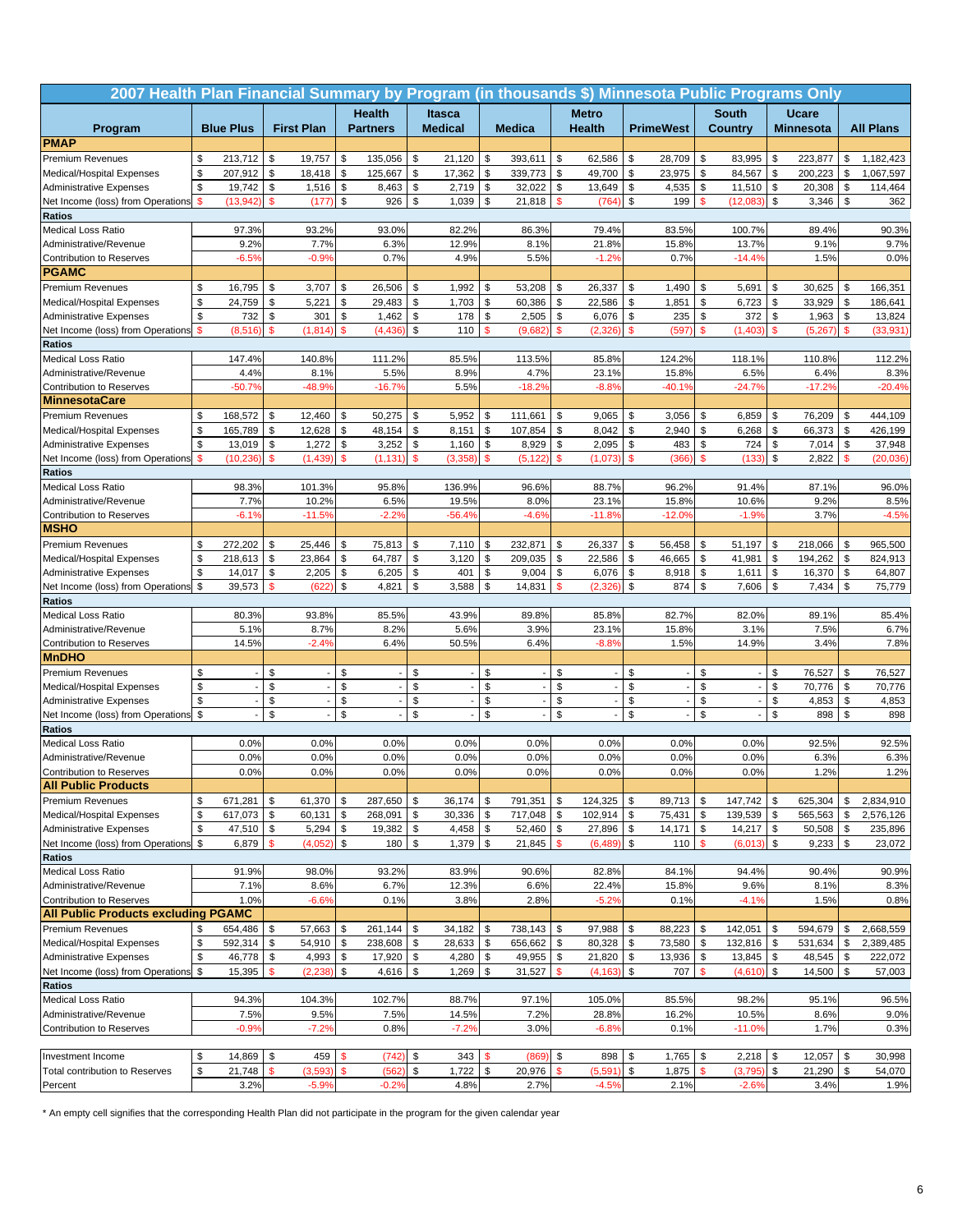| 2006 Health Plan Financial Summary by Program (in thousands \$) Minnesota Public Programs Only |          |                          |               |                   |               |                          |               |                   |               |                     |                         |                                |          |                          |              |                   |               |                  |               |                  |
|------------------------------------------------------------------------------------------------|----------|--------------------------|---------------|-------------------|---------------|--------------------------|---------------|-------------------|---------------|---------------------|-------------------------|--------------------------------|----------|--------------------------|--------------|-------------------|---------------|------------------|---------------|------------------|
|                                                                                                |          |                          |               |                   |               | <b>Health</b>            |               | Itasca            |               |                     |                         | <b>Metro</b>                   |          |                          |              | <b>South</b>      |               | <b>Ucare</b>     |               |                  |
| Program                                                                                        |          | <b>Blue Plus</b>         |               | <b>First Plan</b> |               | <b>Partners</b>          |               | <b>Medical</b>    |               | <b>Medica</b>       |                         | <b>Health</b>                  |          | <b>PrimeWest</b>         |              | Country           |               | <b>Minnesota</b> |               | <b>All Plans</b> |
| <b>PMAP</b>                                                                                    |          |                          |               |                   |               |                          |               |                   |               |                     |                         |                                |          |                          |              |                   |               |                  |               |                  |
| <b>Premium Revenues</b>                                                                        | \$       | 184,062                  | \$            | 14,127            | \$            | 122,307                  | \$            | 16,858            | \$            | 346,171             | \$                      | 52,257                         | \$       | 25,014                   | \$           | 38,830            | \$            | 195,637          | \$            | 995,263          |
| Medical/Hospital Expenses                                                                      | \$       | 189,677                  | \$            | 13,771            | \$            | 123,710                  | \$            | 15,810            | \$            | 346,540             | $\mathsf{\$}$           | 45,409                         | \$       | 21,582                   | \$           | 35,885            | \$            | 179,408          | \$            | 971,792          |
| <b>Administrative Expenses</b>                                                                 | \$       | 18,495                   | \$            | 1,215             | \$            | 8,551                    | \$            | 1,379             | \$            | 31,173              | \$                      | 11,309                         | \$       | 2,190                    | \$           | 6,379             | \$            | 16,566           | \$            | 97,257           |
| Net Income (loss) from Operations<br><b>Ratios</b>                                             | \$       | (24, 110)                | $\mathbf{s}$  | (859)             | \$            | (9,954)                  | $\mathsf{\$}$ | (331              | $\mathbf{s}$  | (31, 542)           | \$                      | (4,460)                        | \$       | 1,242                    | $\mathbf{s}$ | (3, 433)          | $\mathsf{\$}$ | (338)            | $\mathbf{s}$  | (73, 785)        |
| <b>Medical Loss Ratio</b>                                                                      |          | 103.1%                   |               | 97.5%             |               | 101.1%                   |               | 93.8%             |               | 100.1%              |                         | 86.9%                          |          | 86.3%                    |              | 92.4%             |               | 91.7%            |               | 97.6%            |
| Administrative/Revenue                                                                         |          | 10.0%                    |               | 8.6%              |               | 7.0%                     |               | 8.2%              |               | 9.0%                |                         | 21.6%                          |          | 8.8%                     |              | 16.4%             |               | 8.5%             |               | 9.8%             |
| Contribution to Reserves                                                                       |          | $-13.1%$                 |               | $-6.1%$           |               | $-8.19$                  |               | $-2.0%$           |               | $-9.1%$             |                         | $-8.5%$                        |          | 5.0%                     |              | $-8.8%$           |               | $-0.29$          |               | $-7.4%$          |
| <b>PGAMC</b>                                                                                   |          |                          |               |                   |               |                          |               |                   |               |                     |                         |                                |          |                          |              |                   |               |                  |               |                  |
| <b>Premium Revenues</b>                                                                        | \$       | 33,154                   | \$            | 5,861             | \$            | 35,218                   | \$            | 3,175             | \$            | 78,105              | \$                      | 23,155                         | \$       | 3,714                    | \$           | 5,963             | \$            | 44,372           | \$            | 232,717          |
| Medical/Hospital Expenses                                                                      | \$       | 40,075                   | \$            | 6,744             | \$            | 36,500                   | \$            | 2,728             | \$            | 84,153              | \$                      | 16,718                         | \$       | 3,590                    | \$           | 6,559             | \$            | 43,039           | \$            | 240,106          |
| <b>Administrative Expenses</b>                                                                 | \$       | 1,608                    | \$            | 491               | \$            | 2,018                    | \$            | 197               | \$            | 4,165               | \$                      | 4,081                          | \$       | 325                      | \$           | 521               | \$            | 2,986            | \$            | 16,392           |
| Net Income (loss) from Operations                                                              | \$.      | (8,529)                  | $\mathbf{\$}$ | (1, 374)          | \$            | (3,300)                  | \$            | 250               | $\mathbf{s}$  | (10, 213)           |                         | \$<br>2,356                    | \$       | (202)                    | \$           | (1, 117)          | $\mathsf{\$}$ | (1,654)          | $\mathbf{\$}$ | (23, 783)        |
| <b>Ratios</b>                                                                                  |          | 120.9%                   |               |                   |               |                          |               |                   |               |                     |                         |                                |          |                          |              |                   |               |                  |               |                  |
| <b>Medical Loss Ratio</b><br>Administrative/Revenue                                            |          | 4.9%                     |               | 115.1%<br>8.4%    |               | 103.6%<br>5.7%           |               | 85.9%<br>6.2%     |               | 107.7%<br>5.3%      |                         | 72.2%<br>17.6%                 |          | 96.7%<br>8.8%            |              | 110.0%<br>8.7%    |               | 97.0%<br>6.7%    |               | 103.2%<br>7.0%   |
| <b>Contribution to Reserves</b>                                                                |          | $-25.7%$                 |               | $-23.4%$          |               | $-9.49$                  |               | 7.9%              |               | $-13.1%$            |                         | 10.2%                          |          | $-5.4%$                  |              | $-18.7%$          |               | $-3.7%$          |               | $-10.2%$         |
| <b>MinnesotaCare</b>                                                                           |          |                          |               |                   |               |                          |               |                   |               |                     |                         |                                |          |                          |              |                   |               |                  |               |                  |
| <b>Premium Revenues</b>                                                                        | \$       | 164,741                  | \$            | 11,912            | \$            | 43,317                   | \$            | 5,303             | \$            | 98,827              |                         | \$<br>6,274                    | \$       | 586                      | \$           | 447               | \$            | 67,237           | \$            | 398,644          |
| Medical/Hospital Expenses                                                                      | \$       | 145,421                  | \$            | 10,716            | \$            | 38,222                   | \$            | 8,444             | \$            | 91,319              | \$                      | 4,858                          | \$       | 679                      | \$           | 460               | \$            | 55,929           | \$            | 356,048          |
| <b>Administrative Expenses</b>                                                                 | \$       | 14,619                   | \$            | 1,019             | \$            | 3,189                    | \$            | 689               | \$            | 8,655               | \$                      | 1,190                          | \$       | 51                       | \$           | 71                | \$            | 6,984            | \$            | 36,467           |
| Net Income (loss) from Operations                                                              | \$       | 4,702                    | \$            | 177               | \$            | 1,906                    | $\mathbf{s}$  | (3,832)           | \$            | (1, 148)            |                         | \$<br>227                      | \$       | (144)                    | \$           | (84)              | \$            | 4,325            | \$            | 6,129            |
| <b>Ratios</b>                                                                                  |          |                          |               |                   |               |                          |               |                   |               |                     |                         |                                |          |                          |              |                   |               |                  |               |                  |
| <b>Medical Loss Ratio</b><br>Administrative/Revenue                                            |          | 88.3%                    |               | 90.0%             |               | 88.2%                    |               | 159.2%            |               | 92.4%               |                         | 77.4%                          |          | 115.9%                   |              | 102.9%            |               | 83.2%            |               | 89.3%            |
| <b>Contribution to Reserves</b>                                                                |          | 8.9%<br>2.9%             |               | 8.6%<br>1.5%      |               | 7.4%<br>4.4%             |               | 13.0%<br>$-72.39$ |               | 8.8%<br>$-1.29$     |                         | 19.0%<br>3.6%                  |          | 8.7%<br>$-24.6%$         |              | 15.9%<br>$-18.8%$ |               | 10.4%<br>6.4%    |               | 9.1%<br>1.5%     |
| <b>MSHO</b>                                                                                    |          |                          |               |                   |               |                          |               |                   |               |                     |                         |                                |          |                          |              |                   |               |                  |               |                  |
| <b>Premium Revenues</b>                                                                        | \$       | 231,923                  | \$            | 22,322            | \$            | 54,613                   | \$            | 6,687             | \$            | 228,610             |                         | \$<br>29,645                   | \$       | 53,216                   | \$           | 44,991            | \$            | 188,073          | \$            | 860,080          |
| Medical/Hospital Expenses                                                                      | \$       | 184,561                  | \$            | 18,566            | \$            | 50,300                   | \$            | 2,577             | \$            | 207,526             | \$                      | 23,842                         | \$       | 46,006                   | \$           | 34,724            | \$            | 166,802          | \$            | 734,904          |
| <b>Administrative Expenses</b>                                                                 | \$       | 8,365                    | \$            | 1,865             | \$            | 4,718                    | \$            | 197               | \$            | 8,531               | \$                      | 6,289                          | \$       | 4,660                    | \$           | 1,472             | \$            | 13,323           | \$            | 49,420           |
| Net Income (loss) from Operations                                                              | \$       | 38,997                   | \$            | 1,893             | \$            | (405)                    | \$            | 3,912             | \$            | 12,552              | \$                      | (486)                          | \$       | 2,550                    | \$           | 8,795             | \$            | 7,948            | \$            | 75,756           |
| <b>Ratios</b>                                                                                  |          |                          |               |                   |               |                          |               |                   |               |                     |                         |                                |          |                          |              |                   |               |                  |               |                  |
| <b>Medical Loss Ratio</b>                                                                      |          | 79.6%                    |               | 83.2%             |               | 92.1%                    |               | 38.5%             |               | 90.8%               |                         | 80.4%                          |          | 86.5%                    |              | 77.2%             |               | 88.7%            |               | 85.4%            |
| Administrative/Revenue<br>Contribution to Reserves                                             |          | 3.6%<br>16.8%            |               | 8.4%<br>8.5%      |               | 8.6%<br>$-0.7%$          |               | 2.9%<br>58.5%     |               | 3.7%<br>5.5%        |                         | 21.2%<br>$-1.6%$               |          | 8.8%<br>4.8%             |              | 3.3%<br>19.5%     |               | 7.1%<br>4.2%     |               | 5.7%<br>8.8%     |
| <b>MnDHO</b>                                                                                   |          |                          |               |                   |               |                          |               |                   |               |                     |                         |                                |          |                          |              |                   |               |                  |               |                  |
| <b>Premium Revenues</b>                                                                        | \$       |                          | \$            |                   | \$            | $\overline{\phantom{a}}$ | \$            |                   | \$            |                     |                         | \$<br>$\overline{\phantom{a}}$ | \$       |                          | \$           |                   | \$            | 62,023           | \$            | 62,023           |
| Medical/Hospital Expenses                                                                      | \$       |                          | \$            |                   | \$            |                          | \$            |                   | \$            |                     | \$                      | ÷,                             | \$       |                          | \$           |                   | \$            | 57,277           | \$            | 57,277           |
| <b>Administrative Expenses</b>                                                                 | \$       | $\overline{\phantom{a}}$ | \$            |                   | \$            |                          | \$            |                   | \$            |                     | \$                      | $\overline{\phantom{a}}$       | \$       | $\overline{\phantom{a}}$ | \$           |                   | \$            | 3,719            | \$            | 3,719            |
| Net Income (loss) from Operations                                                              | \$       |                          | \$            |                   | \$            |                          | \$            |                   | \$            |                     | \$                      |                                | \$       |                          | \$           |                   | \$            | 1,027            | \$            | 1,027            |
| <b>Ratios</b>                                                                                  |          |                          |               |                   |               |                          |               |                   |               |                     |                         |                                |          |                          |              |                   |               |                  |               |                  |
| <b>Medical Loss Ratio</b>                                                                      |          | 0.0%                     |               | 0.0%              |               | 0.0%                     |               | 0.0%              |               | 0.0%                |                         | 0.0%                           |          | 0.0%                     |              | 0.0%              |               | 92.3%            |               | 92.3%            |
| Administrative/Revenue                                                                         |          | 0.0%                     |               | 0.0%              |               | 0.0%                     |               | 0.0%              |               | 0.0%                |                         | 0.0%                           |          | 0.0%<br>0.0%             |              | 0.0%              |               | 6.0%             |               | 6.0%             |
| Contribution to Reserves<br><b>All Public Products</b>                                         |          | 0.0%                     |               | 0.0%              |               | 0.0%                     |               | 0.0%              |               | 0.0%                |                         | 0.0%                           |          |                          |              | 0.0%              |               | 1.7%             |               | 1.7%             |
| <b>Premium Revenues</b>                                                                        | \$       | 613,880                  | \$            | 54,222            | \$            | 255,455                  | \$            | 32,023            | \$            | 751,713             | \$                      | 111,331                        | \$       | 82,530                   | \$           | 90,231            | \$            | 557,342          | \$            | 2,548,727        |
| Medical/Hospital Expenses                                                                      | \$       | 559,734                  | \$            | 49,797            | \$            | 248,732                  | \$            | 29,559            | $\sqrt{3}$    | 729,538             | \$                      | 90,827                         | \$       | 71,857                   | \$           | 77,628            | \$            | 502,455          | \$            | 2,360,127        |
| <b>Administrative Expenses</b>                                                                 | \$       | 43,087                   | \$            | 4,590             | \$            | 18,476                   | \$            | 2,462             | \$            | 52,524              | \$                      | 22,869                         | \$       | 7,226                    | \$           | 8,443             | \$            | 43,578           | \$            | 203,255          |
| Net Income (loss) from Operations                                                              | \$       | 11,060                   | $\mathbf{s}$  | (163)             | $\mathsf{\$}$ | (11, 753)                | $\mathbf{\$}$ | $(1)$ \$          |               | (30, 351)           | $\sqrt[6]{\frac{1}{2}}$ | (2, 363)                       | \$       | 3,446                    | \$           | 4,161             | \$            | 11,308           | $\mathbf{\$}$ | (14,656)         |
| <b>Ratios</b>                                                                                  |          |                          |               |                   |               |                          |               |                   |               |                     |                         |                                |          |                          |              |                   |               |                  |               |                  |
| <b>Medical Loss Ratio</b>                                                                      |          | 91.2%                    |               | 91.8%             |               | 97.4%                    |               | 92.3%             |               | 97.1%               |                         | 81.6%                          |          | 87.1%                    |              | 86.0%             |               | 90.2%            |               | 92.6%            |
| Administrative/Revenue                                                                         |          | 7.0%                     |               | 8.5%              |               | 7.2%                     |               | 7.7%              |               | 7.0%                |                         | 20.5%                          |          | 8.8%                     |              | 9.4%              |               | 7.8%             |               | 8.0%             |
| Contribution to Reserves<br><b>All Public Products excluding PGAMC</b>                         |          | 1.8%                     |               | $-0.3%$           |               | $-4.6%$                  |               | 0.0%              |               | $-4.0%$             |                         | $-2.1%$                        |          | 4.2%                     |              | 4.6%              |               | 2.0%             |               | $-0.6%$          |
| <b>Premium Revenues</b>                                                                        | \$       | 580,726                  | \$            | 48,361            | \$            | 220,237                  | \$            | 28,848            | \$            | 673,608             | \$                      | 88,176                         | \$       | 78,816                   | \$           | 84,268            | \$            | 512,970          | \$            | 2,316,010        |
| Medical/Hospital Expenses                                                                      | \$       | 519,659                  | \$            | 43,053            | \$            | 212,232                  | \$            | 26,831            | \$            | 645,385             | \$                      | 74,109                         | \$       | 68,267                   | \$           | 71,069            | \$            | 459,416          | \$            | 2,120,021        |
| <b>Administrative Expenses</b>                                                                 | \$       | 41,479                   | \$            | 4,099             | \$            | 16,458                   | \$            | 2,265             | $\sqrt{3}$    | 48,359              | \$                      | 18,788                         | \$       | 6,901                    | \$           | 7,922             | \$            | 40,592           | \$            | 186,863          |
| Net Income (loss) from Operations                                                              | \$       | 19,589                   | \$            | 1,211             | \$            | (8, 453)                 | $\sqrt{2}$    | (251)             | $\mathbf{\$}$ | (20, 138)           | \$                      | (4, 719)                       | \$       | 3,648                    | \$           | 5,278             | \$            | 12,962           | \$            | 9,127            |
| <b>Ratios</b>                                                                                  |          |                          |               |                   |               |                          |               |                   |               |                     |                         |                                |          |                          |              |                   |               |                  |               |                  |
| <b>Medical Loss Ratio</b>                                                                      |          | 96.4%                    |               | 103.0%            |               | 112.9%                   |               | 102.5%            |               | 108.3%              |                         | 103.0%                         |          | 91.2%                    |              | 92.1%             |               | 98.0%            |               | 101.9%           |
| Administrative/Revenue                                                                         |          | 7.8%                     |               | 9.8%              |               | 8.4%                     |               | 9.8%              |               | 8.0%                |                         | 25.3%                          |          | 9.2%                     |              | 10.8%             |               | 8.5%             |               | 9.0%             |
| Contribution to Reserves                                                                       |          | $-2.4%$                  |               | $-0.4%$           |               | $-4.7%$                  |               | $-17.4%$          |               | $-6.2%$             |                         | $-3.2%$                        |          | 4.4%                     |              | $-4.9%$           |               | 2.3%             |               | $-2.1%$          |
|                                                                                                |          |                          |               |                   |               |                          |               |                   |               |                     |                         |                                |          |                          |              |                   |               |                  |               |                  |
| Investment Income<br>Total contribution to Reserves                                            | \$<br>\$ | 2,217<br>13,277          | \$<br>\$      | 860<br>697        | \$<br>\$.     | (748)<br>(12, 501)       | \$<br>\$      | 325<br>324        | \$            | 16,905<br>(13, 446) | \$                      | 898<br>\$<br>(1, 465)          | \$<br>\$ | 1,399<br>4,845           | \$<br>\$     | 1,564<br>5,725    | \$<br>\$      | 6,770<br>18,078  | \$<br>\$      | 30,190<br>15,534 |
| Percent                                                                                        |          | 2.2%                     |               | 1.3%              |               | $-4.9%$                  |               | 1.0%              |               | $-1.8%$             |                         | $-1.3%$                        |          | 5.9%                     |              | 6.3%              |               | 3.2%             |               | 0.6%             |
|                                                                                                |          |                          |               |                   |               |                          |               |                   |               |                     |                         |                                |          |                          |              |                   |               |                  |               |                  |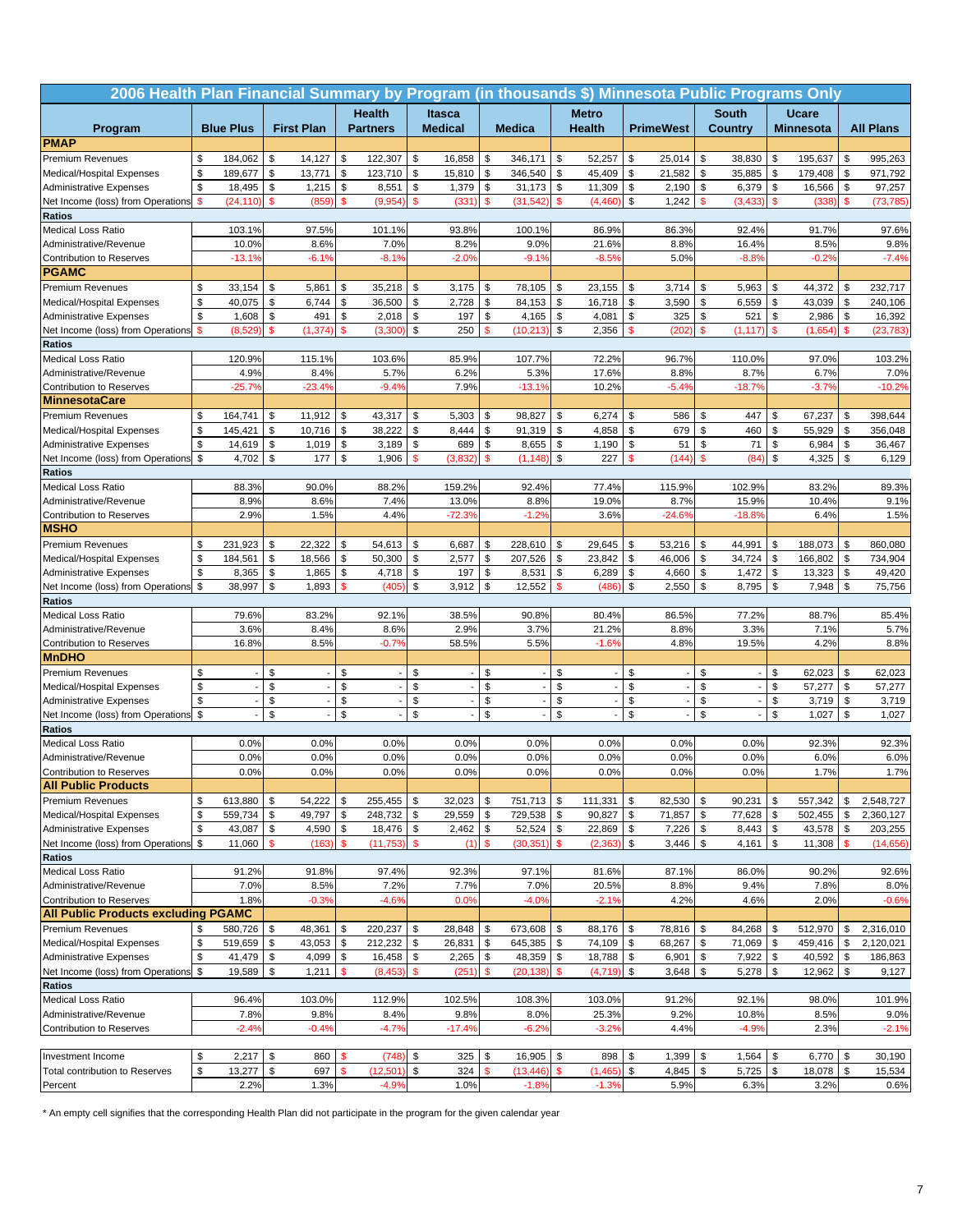| 2005 Health Plan Financial Summary by Program (in thousands \$) Minnesota Public Programs Only |                  |                          |                        |                                |                                 |              |                |                     |                          |          |                          |                         |               |                     |                  |               |                  |
|------------------------------------------------------------------------------------------------|------------------|--------------------------|------------------------|--------------------------------|---------------------------------|--------------|----------------|---------------------|--------------------------|----------|--------------------------|-------------------------|---------------|---------------------|------------------|---------------|------------------|
|                                                                                                |                  |                          |                        | <b>Health</b>                  | Itasca                          |              |                |                     | <b>Metro</b>             |          |                          |                         | <b>South</b>  |                     | <b>Ucare</b>     |               |                  |
| Program                                                                                        | <b>Blue Plus</b> |                          | <b>First Plan</b>      | <b>Partners</b>                | <b>Medical</b>                  |              | <b>Medica</b>  |                     | <b>Health</b>            |          | <b>PrimeWest</b>         |                         | Country       |                     | <b>Minnesota</b> |               | <b>All Plans</b> |
| <b>PMAP</b>                                                                                    |                  |                          |                        |                                |                                 |              |                |                     |                          |          |                          |                         |               |                     |                  |               |                  |
| <b>Premium Revenues</b>                                                                        | \$               | 243,313                  | \$<br>12,689           | \$<br>137,360                  | 14,981<br>\$                    | \$           | 397,663        | \$                  | 63,169                   | \$       | 38,704                   | \$                      | 54,551        | \$                  | 217,346          | \$            | 1,179,776        |
| Medical/Hospital Expenses                                                                      | \$               | 214,696                  | \$<br>11,054           | \$<br>137,502                  | \$<br>15,131                    | \$           | 364,852        | \$                  | 52,372                   | \$       | 31,917                   | \$                      | 47,816        | \$                  | 198,528          | \$            | 1,073,868        |
| <b>Administrative Expenses</b>                                                                 | \$               | 20,114                   | \$<br>1,238            | \$<br>10,483                   | \$<br>1,420                     | \$           | 32,051         | \$                  | 11,316                   | \$       | 3,975                    | \$                      | 5,324         | \$                  | 17,880           | \$            | 103,801          |
| Net Income (loss) from Operations                                                              | \$               | 8,503                    | \$<br>396              | $\mathbf{\$}$<br>(10, 625)     | $\mathbf{s}$<br>(1,571)         | \$           | 761            | \$                  | (518)                    | \$       | 2,813                    | \$                      | 1,410         | \$                  | 938              | \$            | 2,107            |
| <b>Ratios</b>                                                                                  |                  |                          |                        | 100.1%                         |                                 |              | 91.7%          |                     |                          |          | 82.5%                    |                         |               |                     | 91.3%            |               |                  |
| <b>Medical Loss Ratio</b><br>Administrative/Revenue                                            |                  | 88.2%<br>8.3%            | 87.1%<br>9.8%          | 7.6%                           | 101.0%<br>9.5%                  |              | 8.1%           |                     | 82.9%<br>17.9%           |          | 10.3%                    |                         | 87.7%<br>9.8% |                     | 8.2%             |               | 91.0%<br>8.8%    |
| Contribution to Reserves                                                                       |                  | 3.5%                     | 3.1%                   | $-7.7%$                        | $-10.5%$                        |              | 0.2%           |                     | $-0.8%$                  |          | 7.3%                     |                         | 2.6%          |                     | 0.4%             |               | 0.2%             |
| <b>PGAMC</b>                                                                                   |                  |                          |                        |                                |                                 |              |                |                     |                          |          |                          |                         |               |                     |                  |               |                  |
| <b>Premium Revenues</b>                                                                        | \$               | 29,798                   | \$<br>4,950            | 29,967<br>\$                   | \$<br>2,587                     | \$           | 69,898         | \$                  | 21,158                   | \$       | 3,610                    | \$                      | 5,291         | \$                  | 37,041           | \$            | 204,300          |
| <b>Medical/Hospital Expenses</b>                                                               | \$               | 34,286                   | \$<br>4,937            | \$<br>32,583                   | \$<br>1,617                     | \$           | 73,929         | \$                  | 17,180                   | \$       | 3,931                    | \$                      | 5,789         | \$                  | 36,225           | \$            | 210,477          |
| <b>Administrative Expenses</b>                                                                 | \$               | 1,483                    | \$<br>478              | \$<br>1,575                    | \$<br>152                       | \$           | 3,393          | \$                  | 3,662                    | \$       | 371                      | \$                      | 522           | \$                  | 2,496            | \$            | 14,132           |
| Net Income (loss) from Operations                                                              | $\mathbf{s}$     | (5, 972)                 | $\mathbf{\$}$<br>(497) | \$<br>(4, 191)                 | \$<br>818                       | $\mathbf{s}$ | (7, 425)       | \$                  | 316                      | \$       | (692)                    | $\mathbf{s}$            | (1,020)       | $\mathsf{s}$        | (1,680)          | $\mathbf{\$}$ | (20, 343)        |
| <b>Ratios</b>                                                                                  |                  |                          |                        |                                |                                 |              |                |                     |                          |          |                          |                         |               |                     |                  |               |                  |
| <b>Medical Loss Ratio</b>                                                                      |                  | 115.1%                   | 99.7%                  | 108.7%                         | 62.5%                           |              | 105.8%         |                     | 81.2%                    |          | 108.9%                   |                         | 109.4%        |                     | 97.8%            |               | 103.0%           |
| Administrative/Revenue                                                                         |                  | 5.0%                     | 9.7%                   | 5.3%                           | 5.9%                            |              | 4.9%           |                     | 17.3%                    |          | 10.3%                    |                         | 9.9%          |                     | 6.7%             |               | 6.9%             |
| <b>Contribution to Reserves</b><br><b>MinnesotaCare</b>                                        |                  | $-20.0%$                 | $-10.0%$               | $-14.09$                       | 31.6%                           |              | $-10.69$       |                     | 1.5%                     |          | $-19.29$                 |                         | $-19.3%$      |                     | $-4.5%$          |               | $-10.0%$         |
| <b>Premium Revenues</b>                                                                        | \$               | 185,364                  | 12,686<br>\$           | \$<br>45,724                   | 5,724<br>\$                     | \$           | 103,177        | \$                  | 6,353                    | \$       | 22                       | \$                      |               | \$                  | 67,997           | \$            | 427,047          |
| Medical/Hospital Expenses                                                                      | \$               | 158,714                  | \$<br>11,498           | \$<br>39,563                   | \$<br>4,509                     | \$           | 87,911         | \$                  | 5,683                    | \$       | 53                       | \$                      |               | \$                  | 55,730           | \$            | 363,661          |
| <b>Administrative Expenses</b>                                                                 | \$               | 15,314                   | \$<br>1,231            | \$<br>4,345                    | \$<br>463                       | \$           | 8,676          | \$                  | 1,228                    | \$       | $\mathbf 2$              | $\sqrt[6]{\frac{1}{2}}$ |               | \$                  | 5,761            | \$            | 37,020           |
| Net Income (loss) from Operations                                                              | \$               | 11,337                   | \$<br>53               | \$<br>1,816                    | 752<br>\$                       | \$           | 6,591          | \$                  | (557)                    | \$       | (33)                     | \$                      |               | \$                  | 6,506            | \$            | 26,465           |
| Ratios                                                                                         |                  |                          |                        |                                |                                 |              |                |                     |                          |          |                          |                         |               |                     |                  |               |                  |
| <b>Medical Loss Ratio</b>                                                                      |                  | 85.6%                    | 90.6%                  | 86.5%                          | 78.8%                           |              | 85.2%          |                     | 89.5%                    |          | 240.9%                   |                         | 0.0%          |                     | 82.0%            |               | 85.2%            |
| Administrative/Revenue                                                                         |                  | 8.3%                     | 9.7%                   | 9.5%                           | 8.1%                            |              | 8.4%           |                     | 19.3%                    |          | 9.1%                     |                         | 0.0%          |                     | 8.5%             |               | 8.7%             |
| <b>Contribution to Reserves</b>                                                                |                  | 6.1%                     | 0.4%                   | 4.0%                           | 13.1%                           |              | 6.4%           |                     | $-8.8%$                  |          | $-150.0%$                |                         | 0.0%          |                     | 9.6%             |               | 6.2%             |
| <b>MSHO</b>                                                                                    |                  |                          |                        |                                |                                 |              |                |                     |                          |          |                          |                         |               |                     |                  |               |                  |
| <b>Premium Revenues</b>                                                                        | \$               | 4,868                    | \$<br>1,065            | \$<br>1,903                    | \$                              | \$           | 70,504         | \$                  | 12,089                   | \$       | 12,148                   | \$                      | 98            | \$                  | 77,429           | \$            | 180,104          |
| Medical/Hospital Expenses                                                                      | \$<br>\$         | 4,090                    | \$<br>797<br>\$        | \$<br>1,175                    | \$<br>$\boldsymbol{\mathsf{s}}$ | \$<br>\$     | 64,364         | \$                  | 10,860                   | \$       | 8,677                    | \$<br>\$                | 23            | \$                  | 64,960           | \$<br>\$      | 154,946          |
| <b>Administrative Expenses</b><br>Net Income (loss) from Operations                            | \$               | 1,808<br>(1,030)         | 103<br>\$<br>169       | \$<br>54<br>\$<br>674          | $\mathsf{\$}$                   | \$           | 3,900<br>2,241 | \$<br>$\mathsf{\$}$ | 3,787<br>(2,558)         | \$<br>\$ | 614<br>2,858             | \$                      | 11<br>64      | \$<br>\$            | 5,303<br>7,166   | \$            | 15,580<br>9,584  |
| <b>Ratios</b>                                                                                  |                  |                          |                        |                                |                                 |              |                |                     |                          |          |                          |                         |               |                     |                  |               |                  |
| <b>Medical Loss Ratio</b>                                                                      |                  | 84.0%                    | 74.8%                  | 61.7%                          | 0.0%                            |              | 91.3%          |                     | 89.8%                    |          | 71.4%                    |                         | 23.5%         |                     | 83.9%            |               | 86.0%            |
| Administrative/Revenue                                                                         |                  | 37.1%                    | 9.7%                   | 2.8%                           | 0.0%                            |              | 5.5%           |                     | 31.3%                    |          | 5.1%                     |                         | 11.2%         |                     | 6.8%             |               | 8.7%             |
| Contribution to Reserves                                                                       |                  | $-21.2%$                 | 15.9%                  | 35.4%                          | 0.0%                            |              | 3.2%           |                     | $-21.2%$                 |          | 23.5%                    |                         | 65.3%         |                     | 9.3%             |               | 5.3%             |
| <b>MnDHO</b>                                                                                   |                  |                          |                        |                                |                                 |              |                |                     |                          |          |                          |                         |               |                     |                  |               |                  |
| <b>Premium Revenues</b>                                                                        | \$               |                          | \$                     | \$<br>$\overline{\phantom{a}}$ | \$                              | \$           |                | \$                  | $\overline{\phantom{a}}$ | \$       |                          | \$                      |               | \$                  | 40,704           | \$            | 40,704           |
| Medical/Hospital Expenses                                                                      | \$               |                          | \$                     | \$                             | \$                              | \$           |                | \$                  | ÷,                       | \$       |                          | \$                      |               | \$                  | 41,184           | \$            | 41,184           |
| <b>Administrative Expenses</b>                                                                 | \$               | $\overline{\phantom{a}}$ | \$<br>\$               | \$                             | \$                              | \$           |                | \$                  | $\overline{\phantom{a}}$ | \$       | $\overline{\phantom{a}}$ | \$                      |               | \$<br>$\mathbf{\$}$ | 2,531            | \$            | 2,531            |
| Net Income (loss) from Operations<br><b>Ratios</b>                                             | \$               |                          |                        | \$                             | \$                              | \$           |                | \$                  |                          | \$       |                          | \$                      |               |                     | (3,010)          | <b>S</b>      | (3,010)          |
| <b>Medical Loss Ratio</b>                                                                      |                  | 0.0%                     | 0.0%                   | 0.0%                           | 0.0%                            |              | 0.0%           |                     | 0.0%                     |          | 0.0%                     |                         | 0.0%          |                     | 101.2%           |               | 101.2%           |
| Administrative/Revenue                                                                         |                  | 0.0%                     | 0.0%                   | 0.0%                           | 0.0%                            |              | 0.0%           |                     | 0.0%                     |          | 0.0%                     |                         | 0.0%          |                     | 6.2%             |               | 6.2%             |
| Contribution to Reserves                                                                       |                  | 0.0%                     | 0.0%                   | 0.0%                           | 0.0%                            |              | 0.0%           |                     | 0.0%                     |          | 0.0%                     |                         | 0.0%          |                     | $-7.4%$          |               | $-7.4%$          |
| <b>All Public Products</b>                                                                     |                  |                          |                        |                                |                                 |              |                |                     |                          |          |                          |                         |               |                     |                  |               |                  |
| <b>Premium Revenues</b>                                                                        | \$               | 463,343                  | \$<br>31,390           | \$<br>214,954                  | \$<br>23,292                    | \$           | 641,242        | \$                  | 102,769                  | \$       | 54,484                   | \$                      | 59,940        | \$                  | 440,517          | \$            | 2,031,931        |
| Medical/Hospital Expenses                                                                      | \$               | 411,786                  | \$<br>28,286           | \$<br>210,823                  | \$<br>21,257                    | \$           | 591,056        | \$                  | 86,095                   | \$       | 44,578                   | \$                      | 53,628        | \$                  | 396,627          | \$            | 1,844,136        |
| <b>Administrative Expenses</b>                                                                 | \$               | 38,719 \$                | 3,050                  | \$<br>16,457                   | \$<br>$2,035$ \$                |              | 48,020 \$      |                     | 19,993                   | \$       | 4,962                    | \$                      | 5,857         | \$                  | 33,971           | \$            | 173,064          |
| Net Income (loss) from Operations                                                              | \$               | $12,838$ \$              | 121                    | $\mathsf{\$}$<br>(12, 326)     | $\mathbf{\$}$                   | $(1)$ \$     | 2,168          | $\mathbf{\$}$       | (3, 317)                 | \$       | 4,946                    | \$                      | 454           | \$                  | 9,920            | \$            | 14,803           |
| <b>Ratios</b><br><b>Medical Loss Ratio</b>                                                     |                  | 88.9%                    | 90.1%                  | 98.1%                          | 91.3%                           |              | 92.2%          |                     | 83.8%                    |          | 81.8%                    |                         | 89.5%         |                     | 90.0%            |               | 90.8%            |
| Administrative/Revenue                                                                         |                  | 8.4%                     | 9.7%                   | 7.7%                           | 8.7%                            |              | 7.5%           |                     | 19.5%                    |          | 9.1%                     |                         | 9.8%          |                     | 7.7%             |               | 8.5%             |
| Contribution to Reserves                                                                       |                  | 2.8%                     | 0.4%                   | $-5.7%$                        | 0.0%                            |              | 0.3%           |                     | $-3.2%$                  |          | 9.1%                     |                         | 0.8%          |                     | 2.3%             |               | 0.7%             |
| <b>All Public Products excluding PGAMC</b>                                                     |                  |                          |                        |                                |                                 |              |                |                     |                          |          |                          |                         |               |                     |                  |               |                  |
| <b>Premium Revenues</b>                                                                        | \$               | 433,545                  | 26,440<br>\$           | \$<br>184,987                  | 20,705<br>\$                    | \$           | 571,344        | \$                  | 81,611                   | \$       | 50,874                   | \$                      | 54,649        | \$                  | 403,476          | \$            | 1,827,631        |
| Medical/Hospital Expenses                                                                      | \$               | 377,500                  | \$<br>23,349           | 178,240<br>\$                  | \$<br>19,640                    | \$           | 517,127        | \$                  | 68,915                   | \$       | 40,647                   | \$                      | 47,839        | \$                  | 360,402          | \$            | 1,633,659        |
| <b>Administrative Expenses</b>                                                                 | \$               | 37,236                   | \$<br>2,572            | \$<br>14,882                   | 1,883<br>\$                     | $\sqrt{3}$   | 44,627         | \$                  | 16,331                   | \$       | 4,591                    | \$                      | 5,335         | \$                  | 31,475           | \$            | 158,932          |
| Net Income (loss) from Operations                                                              | \$               | 18,810                   | \$<br>618              | \$<br>(8, 135)                 | $\sqrt[6]{3}$<br>(819)          | \$           | 9,593          | \$                  | (3,633)                  | \$       | 5,638                    | \$                      | 1,474         | \$                  | 11,600           | \$            | 35,146           |
| <b>Ratios</b>                                                                                  |                  |                          |                        |                                |                                 |              |                |                     |                          |          |                          |                         |               |                     |                  |               |                  |
| <b>Medical Loss Ratio</b>                                                                      |                  | 95.0%                    | 107.0%                 | 114.0%                         | 102.7%                          |              | 103.5%         |                     | 105.5%                   |          | 87.6%                    |                         | 98.1%         |                     | 98.3%            |               | 100.9%           |
| Administrative/Revenue<br>Contribution to Reserves                                             |                  | 9.0%<br>2.6%             | 11.8%<br>0.5%          | 9.0%<br>$-5.6%$                | 9.6%<br>$-2.1%$                 |              | 8.5%<br>0.8%   |                     | 24.5%<br>$-5.8%$         |          | 10.1%<br>7.8%            |                         | 11.0%<br>0.8% |                     | 8.5%<br>2.6%     |               | 9.6%<br>1.1%     |
|                                                                                                |                  |                          |                        |                                |                                 |              |                |                     |                          |          |                          |                         |               |                     |                  |               |                  |
| Investment Income                                                                              | \$               | 440                      | \$<br>366              | (454)<br>\$                    | \$<br>202                       | \$           | 14,707         | \$                  | 483                      | \$       | 495                      | \$                      | 661           | \$                  | 3,672            | \$            | 20,572           |
| Total contribution to Reserves                                                                 | \$               | 13,278                   | $\mathfrak{S}$<br>487  | (12,780)<br>S                  | \$<br>201                       | \$           | 16,875         | \$                  | (2, 834)                 | \$       | 5,441                    | \$                      | 1,115         | \$                  | 13,592           | \$            | 35,375           |
| Percent                                                                                        |                  | 2.9%                     | 1.6%                   | $-5.9%$                        | 0.9%                            |              | 2.6%           |                     | $-2.8%$                  |          | 10.0%                    |                         | 1.9%          |                     | 3.1%             |               | 1.7%             |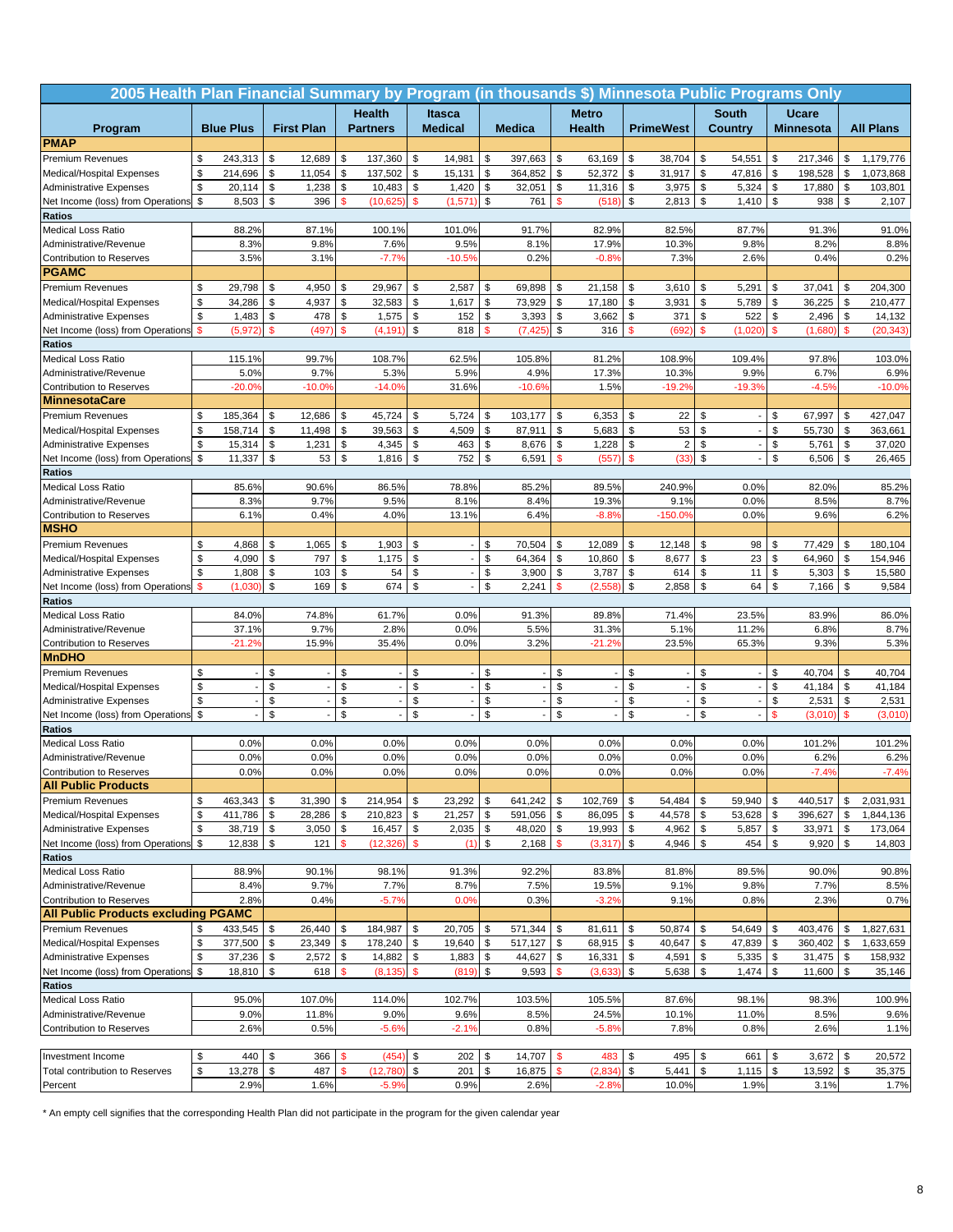| 2004 Health Plan Financial Summary by Program (in thousands \$) Minnesota Public Programs Only |               |                          |                  |                   |               |                          |               |                          |               |                |               |                          |              |                          |              |                |               |                  |               |                  |
|------------------------------------------------------------------------------------------------|---------------|--------------------------|------------------|-------------------|---------------|--------------------------|---------------|--------------------------|---------------|----------------|---------------|--------------------------|--------------|--------------------------|--------------|----------------|---------------|------------------|---------------|------------------|
|                                                                                                |               |                          |                  |                   |               | <b>Health</b>            |               | <b>Itasca</b>            |               |                |               | <b>Metro</b>             |              |                          |              | <b>South</b>   |               | <b>Ucare</b>     |               |                  |
| Program                                                                                        |               | <b>Blue Plus</b>         |                  | <b>First Plan</b> |               | <b>Partners</b>          |               | <b>Medical</b>           |               | <b>Medica</b>  |               | <b>Health</b>            |              | <b>PrimeWest</b>         |              | <b>Country</b> |               | <b>Minnesota</b> |               | <b>All Plans</b> |
| <b>PMAP</b>                                                                                    |               |                          |                  |                   |               |                          |               |                          |               |                |               |                          |              |                          |              |                |               |                  |               |                  |
| <b>Premium Revenues</b>                                                                        | \$            | 205,743                  | \$               | 10,450            | \$            | 111,611                  | \$            | 12,373                   | \$            | 352,974        | \$            | 57,012                   | \$           | 34,342                   | \$           | 46,048         | \$            | 187,471          | \$            | 1,018,024        |
| Medical/Hospital Expenses                                                                      | \$            | 173,657                  | \$               | 9,487             | \$            | 110,968                  | \$            | 11,256                   | \$            | 306,696        | \$            | 47,147                   | \$           | 27,456                   | \$           | 34,885         | \$            | 158,310          | \$            | 879,862          |
| <b>Administrative Expenses</b>                                                                 | \$            | 17,141                   | \$               | 942               | \$            | 8,986                    | \$            | 1,025                    | \$            | 36,933         | \$            | 8,925                    | \$           | 3,139                    | \$           | 4,255          | \$            | 14,790           | \$            | 96,136           |
| Net Income (loss) from Operations                                                              | \$            | 14,943                   | \$               | 21                | \$            | (8, 343)                 | \$            | 93                       | \$            | 9,346          | \$            | 940                      | \$           | 3,747                    | \$           | 6,909          | \$            | 14,371           | \$            | 42,027           |
| <b>Ratios</b>                                                                                  |               |                          |                  |                   |               |                          |               |                          |               |                |               |                          |              | 79.9%                    |              |                |               |                  |               |                  |
| <b>Medical Loss Ratio</b><br>Administrative/Revenue                                            |               | 84.4%<br>8.3%            |                  | 90.8%<br>9.0%     |               | 99.4%<br>8.1%            |               | 91.0%<br>8.3%            |               | 86.9%<br>10.5% |               | 82.7%<br>15.7%           |              | 9.1%                     |              | 75.8%<br>9.2%  |               | 84.4%<br>7.9%    |               | 86.4%<br>9.4%    |
| <b>Contribution to Reserves</b>                                                                |               | 7.3%                     |                  | 0.2%              |               | $-7.5%$                  |               | 0.8%                     |               | 2.6%           |               | 1.6%                     |              | 10.9%                    |              | 15.0%          |               | 7.7%             |               | 4.1%             |
| <b>PGAMC</b>                                                                                   |               |                          |                  |                   |               |                          |               |                          |               |                |               |                          |              |                          |              |                |               |                  |               |                  |
| <b>Premium Revenues</b>                                                                        | \$            | 23,856                   | \$               | 3,987             | \$            | 26,613                   | -\$           | 2,068                    | \$            | 59,739         | \$            | 20,174                   | \$           | 2,602                    | \$           | 4,149          | \$            | 29,805           | \$            | 172,993          |
| Medical/Hospital Expenses                                                                      | \$            | 28,393                   | \$               | 3,796             | \$            | 28,255                   | \$            | 1,148                    | \$            | 62,897         | \$            | 18,947                   | \$           | 2,701                    | \$           | 4,220          | \$            | 29,411           | \$            | 179,768          |
| <b>Administrative Expenses</b>                                                                 | \$            | 1,312                    | \$               | 355               | \$            | 1,418                    | \$            | 105                      | \$            | 3,593          | \$            | 3,456                    | \$           | 171                      | \$           | 383            | \$            | 2,069            | \$            | 12,862           |
| Net Income (loss) from Operations                                                              | $\mathbf{\$}$ | (5,849)                  | $\mathbf s$      | (163)             | $\mathsf{\$}$ | (3,060)                  | \$            | 815                      | $\mathbf{\$}$ | (6,750)        | $\mathsf{\$}$ | (2, 229)                 | \$           | (269)                    | $\mathbf{s}$ | (455)          | $\mathsf{\$}$ | (1,676)          | $\mathbf{\$}$ | (19, 636)        |
| <b>Ratios</b>                                                                                  |               |                          |                  |                   |               |                          |               |                          |               |                |               |                          |              |                          |              |                |               |                  |               |                  |
| <b>Medical Loss Ratio</b>                                                                      |               | 119.0%                   |                  | 95.2%             |               | 106.2%                   |               | 55.5%                    |               | 105.3%         |               | 93.9%                    |              | 103.8%                   |              | 101.7%         |               | 98.7%            |               | 103.9%           |
| Administrative/Revenue                                                                         |               | 5.5%                     |                  | 8.9%              |               | 5.3%                     |               | 5.1%                     |               | 6.0%           |               | 17.1%                    |              | 6.6%                     |              | 9.2%           |               | 6.9%             |               | 7.4%             |
| <b>Contribution to Reserves</b>                                                                |               | $-24.5%$                 |                  | $-4.1%$           |               | $-11.59$                 |               | 39.4%                    |               | $-11.3%$       |               | $-11.0%$                 |              | $-10.3%$                 |              | $-11.0%$       |               | $-5.69$          |               | $-11.4%$         |
| <b>MinnesotaCare</b><br><b>Premium Revenues</b>                                                | \$            | 195,554                  | \$               | 13,713            | \$            |                          | \$            |                          | \$            | 104,953        | \$            |                          | \$           | $\overline{\phantom{a}}$ | \$           |                | \$            | 72,852           | \$            | 448,713          |
| Medical/Hospital Expenses                                                                      | \$            | 152,109                  | \$               | 10,096            | \$            | 49,088<br>42,949         | \$            | 6,141<br>6,462           | $\mathsf{\$}$ | 87,211         | \$            | 6,412<br>6,561           | $\mathbb{S}$ |                          | \$           |                | \$            | 56,110           | \$            | 361,498          |
| <b>Administrative Expenses</b>                                                                 | \$            | 15,793                   | \$               | 1,226             | \$            | 4,107                    | \$            | 588                      | \$            | 10,909         | \$            | 1,228                    | \$           | $\overline{\phantom{a}}$ | \$           |                | \$            | 5,713            | \$            | 39,564           |
| Net Income (loss) from Operations                                                              | \$            | 27,652                   | \$               | 2,392             | \$            | 2,032                    | \$            | (908)                    |               | \$<br>6,832    | \$            | (1, 378)                 | \$           | $\overline{\phantom{a}}$ | \$           |                | \$            | 11,028           | \$            | 47,650           |
| Ratios                                                                                         |               |                          |                  |                   |               |                          |               |                          |               |                |               |                          |              |                          |              |                |               |                  |               |                  |
| Medical Loss Ratio                                                                             |               | 77.8%                    |                  | 73.6%             |               | 87.5%                    |               | 105.2%                   |               | 83.1%          |               | 102.3%                   |              | 0.0%                     |              | 0.0%           |               | 77.0%            |               | 80.6%            |
| Administrative/Revenue                                                                         |               | 8.1%                     |                  | 8.9%              |               | 8.4%                     |               | 9.6%                     |               | 10.4%          |               | 19.2%                    |              | 0.0%                     |              | 0.0%           |               | 7.8%             |               | 8.8%             |
| <b>Contribution to Reserves</b>                                                                |               | 14.1%                    |                  | 17.4%             |               | 4.1%                     |               | $-14.89$                 |               | 6.5%           |               | $-21.5%$                 |              | 0.0%                     |              | 0.0%           |               | 15.1%            |               | 10.6%            |
| <b>MSHO</b>                                                                                    |               |                          |                  |                   |               |                          |               |                          |               |                |               |                          |              |                          |              |                |               |                  |               |                  |
| Premium Revenues                                                                               | \$            | $\overline{\phantom{a}}$ | \$               |                   | \$            | $\overline{\phantom{a}}$ | \$            | $\overline{\phantom{a}}$ | \$            | 56,865         | \$            | 10,905                   | \$           | $\overline{\phantom{a}}$ | \$           |                | \$            | 59,957           | \$            | 127,727          |
| Medical/Hospital Expenses                                                                      | \$            | $\overline{\phantom{a}}$ | \$               |                   | \$            |                          | \$            |                          | \$            | 50,845         | \$            | 9,741                    | \$           | $\overline{\phantom{a}}$ | \$           |                | \$            | 53,684           | \$            | 114,270          |
| <b>Administrative Expenses</b>                                                                 | \$            | ÷,                       | \$               |                   | \$            |                          | \$            |                          | \$            | 3,386          | \$            | 1,882                    | \$           | $\overline{\phantom{a}}$ | \$           |                | \$            | 3,464            | \$            | 8,732            |
| Net Income (loss) from Operations<br>Ratios                                                    | \$            |                          | \$               |                   | \$            |                          | \$            |                          | \$            | 2,635          | $\mathbf{s}$  | (718)                    | \$           |                          | \$           |                | \$            | 2,809            | \$            | 4,726            |
| <b>Medical Loss Ratio</b>                                                                      |               | 0.0%                     |                  | 0.0%              |               | 0.0%                     |               | 0.0%                     |               | 89.4%          |               | 89.3%                    |              | 0.0%                     |              | 0.0%           |               | 89.5%            |               | 89.5%            |
| Administrative/Revenue                                                                         |               | 0.0%                     |                  | 0.0%              |               | 0.0%                     |               | 0.0%                     |               | 6.0%           |               | 17.3%                    |              | 0.0%                     |              | 0.0%           |               | 5.8%             |               | 6.8%             |
| Contribution to Reserves                                                                       |               | 0.0%                     |                  | 0.0%              |               | 0.0%                     |               | 0.0%                     |               | 4.6%           |               | $-6.6%$                  |              | 0.0%                     |              | 0.0%           |               | 4.7%             |               | 3.7%             |
| <b>MnDHO</b>                                                                                   |               |                          |                  |                   |               |                          |               |                          |               |                |               |                          |              |                          |              |                |               |                  |               |                  |
| Premium Revenues                                                                               | \$            | $\overline{\phantom{a}}$ | \$               |                   | \$            |                          | \$            |                          | \$            |                | \$            | $\overline{\phantom{a}}$ | \$           | $\overline{\phantom{a}}$ | \$           |                | \$            | 26,608           | \$            | 26,608           |
| Medical/Hospital Expenses                                                                      | \$            | $\overline{\phantom{a}}$ | \$               |                   | \$            |                          | \$            |                          | \$            |                | \$            | $\overline{a}$           | \$           |                          | \$           |                | \$            | 22,892           | \$            | 22,892           |
| <b>Administrative Expenses</b>                                                                 | \$            | $\overline{\phantom{a}}$ | \$               |                   | \$            |                          | \$            |                          | \$            |                | \$            | $\overline{\phantom{a}}$ | \$           | $\overline{\phantom{a}}$ | \$           |                | \$            | 1,601            | \$            | 1,601            |
| Net Income (loss) from Operations                                                              | \$            |                          | \$               |                   | \$            |                          | \$            |                          | \$            |                | \$            |                          | \$           |                          | \$           |                | \$            | 2,116            | \$            | 2,116            |
| <b>Ratios</b>                                                                                  |               |                          |                  |                   |               |                          |               |                          |               |                |               |                          |              |                          |              |                |               |                  |               |                  |
| <b>Medical Loss Ratio</b>                                                                      |               | 0.0%                     |                  | 0.0%              |               | 0.0%                     |               | 0.0%                     |               | 0.0%           |               | 0.0%<br>0.0%             |              | 0.0%                     |              | 0.0%           |               | 86.0%            |               | 86.0%            |
| Administrative/Revenue<br><b>Contribution to Reserves</b>                                      |               | 0.0%<br>0.0%             |                  | 0.0%<br>0.0%      |               | 0.0%<br>0.0%             |               | 0.0%<br>0.0%             |               | 0.0%<br>0.0%   |               | 0.0%                     |              | 0.0%<br>0.0%             |              | 0.0%<br>0.0%   |               | 6.0%<br>8.0%     |               | 6.0%<br>8.0%     |
| <b>All Public Products</b>                                                                     |               |                          |                  |                   |               |                          |               |                          |               |                |               |                          |              |                          |              |                |               |                  |               |                  |
| Premium Revenues                                                                               | \$            | 425,153                  | $\sqrt{3}$       | 28,150            | \$            | 187,312                  | \$            | 20,582                   | \$            | 574,531        | \$            | 94,503                   | \$           | 36,944                   | \$           | 50,197         | \$            | 376,693          | \$            | 1,794,065        |
| Medical/Hospital Expenses                                                                      | \$            | 354,159                  | $$\mathfrak{s}$$ | 23,379            | \$            | 182,172                  | \$            | 18,866                   | \$            | 507,649        | \$            | 82,396                   | \$           | 30,157                   | \$           | 39,105         | \$            | 320,407          | \$            | 1,558,290        |
| <b>Administrative Expenses</b>                                                                 | \$            | 34,246                   | \$               | 2,523             | \$            | 14,511                   | \$            | $1,718$ \$               |               | 54,821         | \$            | 15,491                   | \$           | 3,310                    | <b>S</b>     | 4,638          | \$            | 27,637           | \$            | 158,895          |
| Net Income (loss) from Operations                                                              | \$            | 36,746                   | \$               | 2,250             | $\mathbf{\$}$ | (9, 371)                 | \$            |                          | \$            | 12,063         | $\mathbf{\$}$ | (3, 385)                 | \$           | 3,478                    | \$           | 6,454          | \$            | 28,648 \$        |               | 76,883           |
| Ratios                                                                                         |               |                          |                  |                   |               |                          |               |                          |               |                |               |                          |              |                          |              |                |               |                  |               |                  |
| Medical Loss Ratio                                                                             |               | 83.3%                    |                  | 83.1%             |               | 97.3%                    |               | 91.7%                    |               | 88.4%          |               | 87.2%                    |              | 81.6%                    |              | 77.9%          |               | 85.1%            |               | 86.9%            |
| Administrative/Revenue                                                                         |               | 8.1%                     |                  | 9.0%              |               | 7.7%                     |               | 8.3%                     |               | 9.5%           |               | 16.4%                    |              | 9.0%                     |              | 9.2%           |               | 7.3%             |               | 8.9%             |
| Contribution to Reserves<br><b>All Public Products excluding PGAMC</b>                         |               | 8.6%                     |                  | 8.0%              |               | $-5.0%$                  |               | 0.0%                     |               | 2.1%           |               | $-3.6%$                  |              | 9.4%                     |              | 12.9%          |               | 7.6%             |               | 4.3%             |
| Premium Revenues                                                                               | \$            | 401,297                  | \$               | 24,163            | \$            | 160,699                  | \$            | 18,514                   | \$            | 514,792        | \$            | 74,329                   | \$           | 34,342                   | \$           | 46,048         | \$            | 346,888          | \$            | 1,621,072        |
| Medical/Hospital Expenses                                                                      | \$            | 325,766                  | \$               | 19,583            | \$            | 153,917                  | \$            | 17,718                   | \$            | 444,752        | \$            | 63,449                   | \$           | 27,456                   | \$           | 34,885         | \$            | 290,996          | \$            | 1,378,522        |
| <b>Administrative Expenses</b>                                                                 | \$            | 32,934                   | \$               | 2,168             | $\sqrt{2}$    | 13,093                   | \$            | $1,613$ \$               |               | $51,228$ \$    |               | 12,035                   | \$           | 3,139                    | \$           | 4,255          | \$            | 25,568           | \$            | 146,033          |
| Net Income (loss) from Operations                                                              | \$            | 42,595                   | \$               | 2,413             | \$            | (6, 311)                 | $\mathbf{\$}$ | (815)                    | \$            | 18,813         | $\sqrt{2}$    | (1, 156)                 | \$           | 3,747                    | \$           | 6,909          | \$            | 30,324           | \$            | 96,519           |
| Ratios                                                                                         |               |                          |                  |                   |               |                          |               |                          |               |                |               |                          |              |                          |              |                |               |                  |               |                  |
| Medical Loss Ratio                                                                             |               | 88.3%                    |                  | 96.8%             |               | 113.4%                   |               | 101.9%                   |               | 98.6%          |               | 110.9%                   |              | 87.8%                    |              | 84.9%          |               | 92.4%            |               | 96.1%            |
| Administrative/Revenue                                                                         |               | 8.7%                     |                  | 10.7%             |               | 9.1%                     |               | 9.1%                     |               | 10.8%          |               | 21.4%                    |              | 9.8%                     |              | 10.4%          |               | 8.0%             |               | 10.0%            |
| Contribution to Reserves                                                                       |               | 9.6%                     |                  | 9.3%              |               | $-5.1%$                  |               | $-2.3%$                  |               | 2.8%           |               | $-5.2%$                  |              | 10.3%                    |              | 14.0%          |               | 8.5%             |               | 4.9%             |
|                                                                                                |               |                          |                  |                   |               |                          |               |                          |               |                |               |                          |              |                          |              |                |               |                  |               |                  |
| Investment Income                                                                              | \$            | 386                      | \$               | 185               | \$            | (125)                    | \$            | 94                       | \$            | 8,922          | \$            | 611                      | \$           | 142                      | \$           | 232            | \$            | 2,507            | \$            | 12,954           |
| Total contribution to Reserves                                                                 | \$            | 37,132                   | \$               | 2,435             | $\mathsf{\$}$ | (9, 496)                 | \$            | 94                       | \$            | 20,985         | \$            | (2, 774)                 | \$           | 3,620                    | \$           | 6,686          | \$            | 31,155           | \$            | 89,837           |
| Percent                                                                                        |               | 8.7%                     |                  | 8.7%              |               | $-5.1%$                  |               | 0.5%                     |               | 3.7%           |               | $-2.9%$                  |              | 9.8%                     |              | 13.3%          |               | 8.3%             |               | 5.0%             |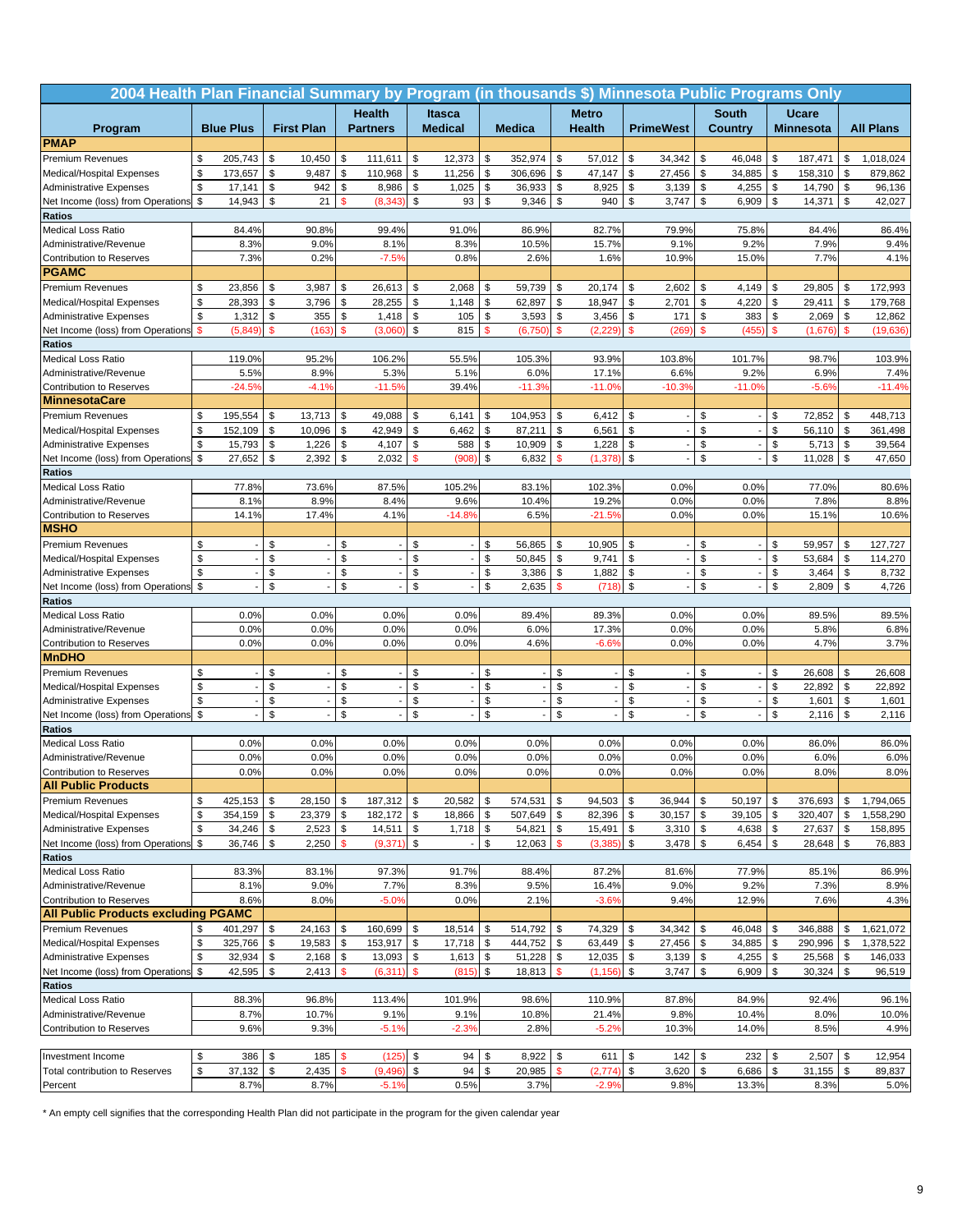| 2003 Health Plan Financial Summary by Program (in thousands \$) Minnesota Public Programs Only |               |                  |                          |                    |                     |                |                    |          |                 |               |                           |          |                  |               |                          |                     |                  |            |                   |
|------------------------------------------------------------------------------------------------|---------------|------------------|--------------------------|--------------------|---------------------|----------------|--------------------|----------|-----------------|---------------|---------------------------|----------|------------------|---------------|--------------------------|---------------------|------------------|------------|-------------------|
|                                                                                                |               |                  |                          |                    | <b>Health</b>       |                | <b>Itasca</b>      |          |                 |               | <b>Metro</b>              |          |                  |               | <b>South</b>             |                     | <b>Ucare</b>     |            |                   |
| Program                                                                                        |               | <b>Blue Plus</b> | <b>First Plan</b>        |                    | <b>Partners</b>     |                | <b>Medical</b>     |          | <b>Medica</b>   |               | <b>Health</b>             |          | <b>PrimeWest</b> |               | Country                  |                     | <b>Minnesota</b> |            | <b>All Plans</b>  |
| <b>PMAP</b>                                                                                    |               |                  |                          |                    |                     |                |                    |          |                 |               |                           |          |                  |               |                          |                     |                  |            |                   |
| <b>Premium Revenues</b>                                                                        | \$            | 224,668          | \$<br>9,821              | \$                 | 106,247             | \$             | 11,276             | \$       | 300,240         | \$            | 59,418                    | \$       | 10,378           | \$            | 42,837                   | \$                  | 166,273          | \$         | 931,158           |
| Medical/Hospital Expenses                                                                      | \$            | 201,010          | \$<br>9,495              | \$                 | 105,612             | $$\mathbb{S}$$ | 10,360             | \$       | 270,217         | \$            | 46,243                    | \$       | 8,170            | \$            | 32,503                   | \$                  | 144,407          | \$         | 828,017           |
| <b>Administrative Expenses</b>                                                                 | \$            | 12,408           | \$<br>619                | \$                 | 7,121               | \$             | 774                | \$       | 15,159          | \$            | 7,385                     | \$       | 1,799            | \$            | 3,802                    | \$                  | 11,836           | \$         | 60,903            |
| Net Income (loss) from Operations                                                              | \$            | 11,250           | $\mathbf{s}$<br>(293)    | <b>S</b>           | (6, 486)            | \$             | 142                | \$       | 14,864          | \$            | 5,790                     | \$       | 409              | \$            | 6,532                    | \$                  | 10,030           | \$         | 42,238            |
| <b>Ratios</b>                                                                                  |               |                  |                          |                    |                     |                |                    |          |                 |               |                           |          |                  |               |                          |                     |                  |            |                   |
| <b>Medical Loss Ratio</b><br>Administrative/Revenue                                            |               | 89.5%<br>5.5%    | 96.7%<br>6.3%            |                    | 99.4%<br>6.7%       |                | 91.9%<br>6.9%      |          | 90.0%<br>5.0%   |               | 77.8%<br>12.4%            |          | 78.7%<br>17.3%   |               | 75.9%<br>8.9%            |                     | 86.8%<br>7.1%    |            | 88.9%<br>6.5%     |
| Contribution to Reserves                                                                       |               | 5.0%             | $-3.0%$                  |                    | $-6.1%$             |                | 1.3%               |          | 5.0%            |               | 9.7%                      |          | 3.9%             |               | 15.2%                    |                     | 6.0%             |            | 4.5%              |
| <b>PGAMC</b>                                                                                   |               |                  |                          |                    |                     |                |                    |          |                 |               |                           |          |                  |               |                          |                     |                  |            |                   |
| <b>Premium Revenues</b>                                                                        | \$            | 25,681           | \$<br>3,819              | \$                 | 25,714              | \$             | 2,060              | \$       | 50,510          | \$            | 21,233                    | \$       | 471              | \$            |                          | \$                  | 27,012           | \$         | 156,500           |
| Medical/Hospital Expenses                                                                      | \$            | 32,835           | \$<br>3,559              | \$                 | 27,252              | \$             | 1,151              | \$       | 54,165          | \$            | 18,403                    | \$       | 371              | \$            |                          | \$                  | 26,771           | \$         | 164,507           |
| Administrative Expenses                                                                        | \$            | 867              | \$<br>238                | \$                 | 1,047               | $\sqrt[6]{3}$  | 86                 | \$       | 915             | \$            | 2,970                     | \$       | 82               | \$            |                          | \$                  | 1,827            | \$         | 8,032             |
| Net Income (loss) from Operations                                                              | $\mathsf{\$}$ | (8,021)          | 22<br>\$                 | $\mathbf{s}$       | (2,585)             | $\mathsf{\$}$  | 823                | \$       | (4,570)         | <sup>\$</sup> | (140)                     | \$       | 18               | \$            |                          | \$                  | (1,586)          | \$         | (16, 039)         |
| <b>Ratios</b>                                                                                  |               |                  |                          |                    |                     |                |                    |          |                 |               |                           |          |                  |               |                          |                     |                  |            |                   |
| <b>Medical Loss Ratio</b>                                                                      |               | 127.9%           | 93.2%                    |                    | 106.0%              |                | 55.9%              |          | 107.2%          |               | 86.7%                     |          | 78.8%            |               | 0.0%                     |                     | 99.1%            |            | 105.1%            |
| Administrative/Revenue                                                                         |               | 3.4%             | 6.2%                     |                    | 4.1%                |                | 4.2%               |          | 1.8%            |               | 14.0%                     |          | 17.4%            |               | 0.0%                     |                     | 6.8%             |            | 5.1%<br>$-10.2%$  |
| Contribution to Reserves<br><b>MinnesotaCare</b>                                               |               | $-31.29$         | 0.6%                     |                    | $-10.19$            |                | 40.0%              |          | $-9.0%$         |               | $-0.7%$                   |          | 3.8%             |               | 0.0%                     |                     | $-5.9%$          |            |                   |
| Premium Revenues                                                                               | \$            | 203,265          | \$<br>14,837             | \$                 | 51,029              | \$             | 6,427              | \$       | 91,747          | \$            | 7,235                     | \$       |                  | \$            |                          | \$                  | 73,034           | \$         | 447,574           |
| Medical/Hospital Expenses                                                                      | \$            | 183,941          | \$<br>13,410             | \$                 | 48,783              | \$             | 6,878              | \$       | 79,119          | \$            | 6,235                     | \$       |                  | \$            |                          | \$                  | 59,127           | \$         | 397,493           |
| <b>Administrative Expenses</b>                                                                 | \$            | 11,744           | \$<br>927                | \$                 | 3,469               | \$             | 514                | \$       | 4,570           | \$            | 1,014                     | \$       |                  | \$            | $\blacksquare$           | \$                  | 5,394            | \$         | 27,632            |
| Net Income (loss) from Operations                                                              | \$            | 7,580            | \$<br>500                | <b>S</b>           | (1, 22)             | \$             | (965)              | \$       | 8,058           | \$            | (14)                      | \$       |                  | \$            |                          | \$                  | 8,513            | \$         | 22,449            |
| <b>Ratios</b>                                                                                  |               |                  |                          |                    |                     |                |                    |          |                 |               |                           |          |                  |               |                          |                     |                  |            |                   |
| <b>Medical Loss Ratio</b>                                                                      |               | 90.5%            | 90.4%                    |                    | 95.6%               |                | 107.0%             |          | 86.2%           |               | 86.2%                     |          | 0.0%             |               | 0.0%                     |                     | 81.0%            |            | 88.8%             |
| Administrative/Revenue                                                                         |               | 5.8%             | 6.2%                     |                    | 6.8%                |                | 8.0%               |          | 5.0%            |               | 14.0%                     |          | 0.0%             |               | 0.0%                     |                     | 7.4%             |            | 6.2%              |
| Contribution to Reserves                                                                       |               | 3.7%             | 3.4%                     |                    | $-2.49$             |                | $-15.0%$           |          | 8.8%            |               | $-0.2%$                   |          | 0.0%             |               | 0.0%                     |                     | 11.7%            |            | 5.0%              |
| <b>MSHO</b>                                                                                    |               |                  |                          |                    |                     |                |                    |          |                 |               |                           |          |                  |               |                          |                     |                  |            |                   |
| <b>Premium Revenues</b>                                                                        | \$            |                  | \$                       | \$                 |                     | \$             |                    | \$       | 47,461          | \$            | 9,989                     | \$       |                  | \$            |                          | \$                  | 50,105           | \$         | 107,555           |
| Medical/Hospital Expenses<br><b>Administrative Expenses</b>                                    | \$<br>\$      |                  | \$<br>\$                 | \$<br>\$           |                     | \$<br>\$       |                    | \$<br>\$ | 42,376<br>1,579 | \$<br>\$      | 10,833<br>1,776           | \$<br>\$ |                  | \$<br>\$      | $\overline{\phantom{a}}$ | \$<br>\$            | 41,766<br>2,366  | \$<br>\$   | 94,975<br>5,721   |
| Net Income (loss) from Operations                                                              | \$            |                  | \$                       | \$                 |                     | \$             |                    | \$       | 3,506           |               | (2,620)                   | \$       |                  | \$            |                          | \$                  | 5,973            | \$         | 6,859             |
| <b>Ratios</b>                                                                                  |               |                  |                          |                    |                     |                |                    |          |                 |               |                           |          |                  |               |                          |                     |                  |            |                   |
| <b>Medical Loss Ratio</b>                                                                      |               | 0.0%             | 0.0%                     |                    | 0.0%                |                | 0.0%               |          | 89.3%           |               | 108.4%                    |          | 0.0%             |               | 0.0%                     |                     | 83.4%            |            | 88.3%             |
| Administrative/Revenue                                                                         |               | 0.0%             | 0.0%                     |                    | 0.0%                |                | 0.0%               |          | 3.3%            |               | 17.8%                     |          | 0.0%             |               | 0.0%                     |                     | 4.7%             |            | 5.3%              |
| Contribution to Reserves                                                                       |               | 0.0%             | 0.0%                     |                    | 0.0%                |                | 0.0%               |          | 7.4%            |               | $-26.2%$                  |          | 0.0%             |               | 0.0%                     |                     | 11.9%            |            | 6.4%              |
| <b>MnDHO</b>                                                                                   |               |                  |                          |                    |                     |                |                    |          |                 |               |                           |          |                  |               |                          |                     |                  |            |                   |
| <b>Premium Revenues</b>                                                                        | \$            |                  | \$                       | \$                 |                     | \$             |                    | \$       |                 | \$            |                           | \$       |                  | \$            | $\overline{a}$           | \$                  | 13,225           | \$         | 13,225            |
| Medical/Hospital Expenses                                                                      | \$<br>\$      |                  | \$                       | \$                 |                     | \$             |                    | \$       |                 | \$            |                           | \$       |                  | \$<br>\$      |                          | \$                  | 12,552           | \$         | 12,552            |
| <b>Administrative Expenses</b><br>Net Income (loss) from Operations                            | \$            |                  | \$<br>\$                 | \$<br>\$           |                     | \$<br>\$       |                    | \$<br>\$ |                 | \$<br>\$      |                           | \$<br>\$ |                  | \$            | $\overline{\phantom{a}}$ | \$<br><b>s</b>      | 676<br>(3)       | \$<br>\$   | 676<br>(3)        |
| <b>Ratios</b>                                                                                  |               |                  |                          |                    |                     |                |                    |          |                 |               |                           |          |                  |               |                          |                     |                  |            |                   |
| <b>Medical Loss Ratio</b>                                                                      |               | 0.0%             | 0.0%                     |                    | 0.0%                |                | 0.0%               |          | 0.0%            |               | 0.0%                      |          | 0.0%             |               | 0.0%                     |                     | 94.9%            |            | 94.9%             |
| Administrative/Revenue                                                                         |               | 0.0%             | 0.0%                     |                    | 0.0%                |                | 0.0%               |          | 0.0%            |               | 0.0%                      |          | 0.0%             |               | 0.0%                     |                     | 5.1%             |            | 5.1%              |
| Contribution to Reserves                                                                       |               | 0.0%             | 0.0%                     |                    | 0.0%                |                | 0.0%               |          | 0.0%            |               | 0.0%                      |          | 0.0%             |               | 0.0%                     |                     | 0.0%             |            | 0.0%              |
| <b>All Public Products</b>                                                                     |               |                  |                          |                    |                     |                |                    |          |                 |               |                           |          |                  |               |                          |                     |                  |            |                   |
| <b>Premium Revenues</b>                                                                        | \$            | 453,614          | \$<br>28,477             | \$                 | 182,990             | \$             | 19,763 \$          |          | 489,958         | \$            | 97,875                    | \$       | 10,849           | \$            | 42,837                   | \$                  | 329,649          | \$         | 1,656,012         |
| Medical/Hospital Expenses                                                                      | \$            | 417,786          | \$<br>26,464             | \$                 | 181,647             | \$             | 18,389 \$          |          | 445,877         | \$            | 81,714                    | \$       | 8,541            | \$            | 32,503                   | \$                  | 284,623          | \$         | 1,497,544         |
| <b>Administrative Expenses</b>                                                                 | \$<br>\$      | 25,019           | \$<br>1,784<br>\$<br>229 | \$<br>$\mathbf{s}$ | 11,637<br>(10, 294) | \$<br>\$       | $1,374$ \$<br>$-1$ | \$       | $22,223$ \$     |               | $13,145$ \$<br>$3,016$ \$ |          | 1,881<br>427     | \$<br>\$      | 3,802                    | \$<br>$\sqrt[6]{3}$ | 22,099           | \$<br>\$   | 102,964<br>55,504 |
| Net Income (loss) from Operations<br><b>Ratios</b>                                             |               | 10,809           |                          |                    |                     |                |                    |          | $21,858$ \$     |               |                           |          |                  |               | 6,532                    |                     | 22,927           |            |                   |
| <b>Medical Loss Ratio</b>                                                                      |               | 92.1%            | 92.9%                    |                    | 99.3%               |                | 93.0%              |          | 91.0%           |               | 83.5%                     |          | 78.7%            |               | 75.9%                    |                     | 86.3%            |            | 90.4%             |
| Administrative/Revenue                                                                         |               | 5.5%             | 6.3%                     |                    | 6.4%                |                | 7.0%               |          | 4.5%            |               | 13.4%                     |          | 17.3%            |               | 8.9%                     |                     | 6.7%             |            | 6.2%              |
| Contribution to Reserves                                                                       |               | 2.4%             | 0.8%                     |                    | $-5.6%$             |                | 0.0%               |          | 4.5%            |               | 3.1%                      |          | 3.9%             |               | 15.2%                    |                     | 7.0%             |            | 3.4%              |
| <b>All Public Products excluding PGAMC</b>                                                     |               |                  |                          |                    |                     |                |                    |          |                 |               |                           |          |                  |               |                          |                     |                  |            |                   |
| Premium Revenues                                                                               | \$            | 427,933          | \$<br>24,658             | \$                 | 157,276             | \$             | 17,703             | \$       | 439,448         | \$            | 76,642                    | \$       | 10,378           | \$            | 42,837                   | \$                  | 302,637          | \$         | 1,499,512         |
| Medical/Hospital Expenses                                                                      | \$            | 384,951          | \$<br>22,905             | \$                 | 154,395             | \$             | 17,238 \$          |          | 391,712 \$      |               | 63,311                    | \$       | 8,170            | \$            | $32,503$ \$              |                     | 257,852          | \$         | 1,333,037         |
| <b>Administrative Expenses</b>                                                                 | \$            | 24,152           | \$<br>1,546              | \$                 | 10,590              | \$             | $1,288$ \$         |          | $21,308$ \$     |               | 10,175                    | \$       | 1,799            | \$            | 3,802                    | \$                  | 20,272           | \$         | 94,932            |
| Net Income (loss) from Operations<br><b>Ratios</b>                                             | \$            | 18,830           | \$<br>207                | \$                 | (7,709)             | \$             | $(823)$ \$         |          | 26,428 \$       |               | $3,156$ \$                |          | 409              | \$            | $6,532$ \$               |                     | $24,513$ \$      |            | 71,543            |
| <b>Medical Loss Ratio</b>                                                                      |               | 90.0%            | 92.9%                    |                    | 98.2%               |                | 97.4%              |          | 89.1%           |               | 82.6%                     |          | 78.7%            |               | 75.9%                    |                     | 85.2%            |            | 88.9%             |
| Administrative/Revenue                                                                         |               | 5.6%             | 6.3%                     |                    | 6.7%                |                | 7.3%               |          | 4.8%            |               | 13.3%                     |          | 17.3%            |               | 8.9%                     |                     | 6.7%             |            | 6.3%              |
| Contribution to Reserves                                                                       |               | 4.4%             | 0.8%                     |                    | $-4.99$             |                | $-4.6%$            |          | 6.0%            |               | 4.1%                      |          | 3.9%             |               | 15.2%                    |                     | 8.1%             |            | 4.8%              |
|                                                                                                |               |                  |                          |                    |                     |                |                    |          |                 |               |                           |          |                  |               |                          |                     |                  |            |                   |
| Investment Income (includes PGAMC \$                                                           |               | 134              | 15<br>\$                 | \$                 | 79                  | \$             |                    | \$       | $4,107$ \$      |               | 792                       | \$       | $19$ \$          |               | 121S                     |                     | 2,216            | $\sqrt{3}$ | 7,295             |
| Total contribution to Reserves                                                                 | \$            | 10,943           | \$<br>244                |                    | (10, 215)           | $\mathbb S$    |                    | \$       | 25,965          | \$            | 3,808                     | \$       | 446              | $\mathfrak s$ | 6,653                    | \$                  | 25,143           | \$         | 62,799            |
| Percent                                                                                        |               | 2.4%             | 0.9%                     |                    | $-5.69$             |                | 0.0%               |          | 5.3%            |               | 3.9%                      |          | 4.1%             |               | 15.5%                    |                     | 7.6%             |            | 3.8%              |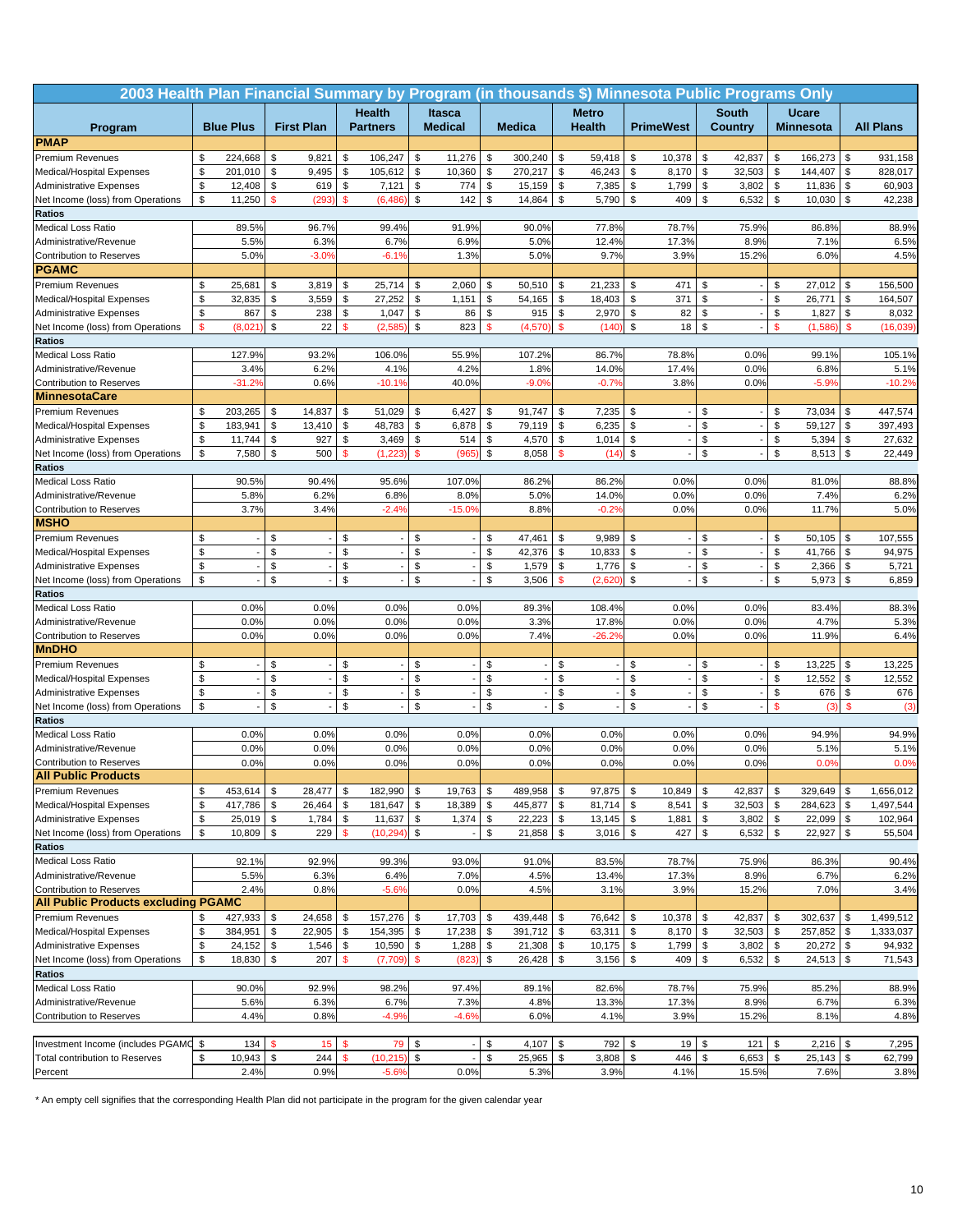|                                            |               |                  |                                  |       |                                  |               |                                 |               |               |               |                               | 2002 Health Plan Financial Summary by Program (in thousands \$) Minnesota Public Programs Only |                                |               |                                  |                |                  |
|--------------------------------------------|---------------|------------------|----------------------------------|-------|----------------------------------|---------------|---------------------------------|---------------|---------------|---------------|-------------------------------|------------------------------------------------------------------------------------------------|--------------------------------|---------------|----------------------------------|----------------|------------------|
| Program                                    |               | <b>Blue Plus</b> | <b>First Plan</b>                |       | <b>Health</b><br><b>Partners</b> |               | <b>Itasca</b><br><b>Medical</b> |               | <b>Medica</b> |               | <b>Metro</b><br><b>Health</b> | <b>PrimeWest</b>                                                                               | <b>South</b><br><b>Country</b> |               | <b>Ucare</b><br><b>Minnesota</b> |                | <b>All Plans</b> |
| <b>PMAP</b>                                |               |                  |                                  |       |                                  |               |                                 |               |               |               |                               |                                                                                                |                                |               |                                  |                |                  |
| Premium Revenues                           | \$            | 172,604          | $\sqrt[6]{\frac{1}{2}}$<br>9,000 |       | \$<br>94,249                     | $\mathbb{S}$  | 9,196                           | $\mathbb{S}$  | 273,418       | \$            | 65,689                        | \$                                                                                             | \$<br>35,029                   | \$            | 141,524                          | \$             | 800,709          |
| Medical/Hospital Expenses                  | \$            | 168,735          | \$<br>8,985                      |       | \$<br>92,995                     | \$            | 7,913                           | \$            | 237,727       | \$            | 51,120                        | \$<br>$\overline{\phantom{a}}$                                                                 | \$<br>31,839                   | \$            | 125,714                          | \$             | 725,029          |
| <b>Administrative Expenses</b>             | \$            | 13,566           | $\sqrt[6]{\frac{1}{2}}$          | 502   | \$<br>6,646                      | \$            | 670                             | \$            | 29,596        | \$            | 6,231                         | $\mathfrak s$<br>$\overline{\phantom{a}}$                                                      | \$<br>2,992                    | \$            | 11,008                           | \$             | 71,210           |
| Net Income (loss) from Operations          | \$            | (9,697)          | $\mathsf{\$}$                    | (487) | $\mathsf{\$}$<br>(5, 39)         | \$            | 613                             | $\mathfrak s$ | 6,095         | \$            | 8,338                         | \$                                                                                             | \$<br>198                      | $\mathfrak s$ | 4,802                            | \$             | 4,470            |
| Ratios                                     |               |                  |                                  |       |                                  |               |                                 |               |               |               |                               |                                                                                                |                                |               |                                  |                |                  |
| <b>Medical Loss Ratio</b>                  |               | 97.8%            | 99.8%                            |       | 98.7%                            |               | 86.0%                           |               | 86.9%         |               | 77.8%                         | 0.0%                                                                                           | 90.9%                          |               | 88.8%                            |                | 90.5%            |
| Administrative/Revenue                     |               | 7.9%             |                                  | 5.6%  | 7.1%                             |               | 7.3%                            |               | 10.8%         |               | 9.5%                          | 0.0%                                                                                           | 8.5%                           |               | 7.8%                             |                | 8.9%             |
| <b>Contribution to Reserves</b>            |               | $-5.69$          | $-5.49$                          |       | $-5.7%$                          |               | 6.7%                            |               | 2.2%          |               | 12.7%                         | 0.0%                                                                                           | 0.6%                           |               | 3.4%                             |                | 0.6%             |
| <b>PGAMC</b>                               |               |                  |                                  |       |                                  |               |                                 |               |               |               |                               |                                                                                                |                                |               |                                  |                |                  |
| Premium Revenues                           | \$            | 18,209           | $\sqrt[6]{2}$<br>2,589           |       | 17,860<br>\$                     | \$            | 1,306                           | \$            | 37,814        | \$            | 17,773                        | \$                                                                                             | \$<br>3,696                    | \$            | 22,988                           | \$             | 122,235          |
| Medical/Hospital Expenses                  | \$            | 21,073           | $\mathfrak s$<br>2,732           |       | \$<br>20,101                     | \$            | 829                             | $\mathfrak s$ | 43,124        | $\mathfrak s$ | 17,814                        | $\mathfrak s$                                                                                  | \$<br>2,032                    | \$            | 20,220                           | \$             | 127,925          |
| <b>Administrative Expenses</b>             | \$            | 940              | $\sqrt[6]{\frac{1}{2}}$          | 156   | \$<br>793                        | \$            | 70                              | $\mathbb{S}$  | 2,759         | \$            | 2,185                         | $\mathfrak s$                                                                                  | \$<br>191                      | \$            | 1,559                            | \$             | 8,653            |
| Net Income (loss) from Operations          | $\mathsf{\$}$ | (3,804)          | <sup>\$</sup>                    | (299  | $\mathsf{\$}$<br>(3,034)         | \$            | 407                             | $\mathbf{\$}$ | (8.069)       | $\mathbf{\$}$ | (2, 226)                      | \$<br>÷,                                                                                       | \$<br>1,473                    | \$            | 1,209                            | \$             | (14, 343)        |
| <b>Ratios</b>                              |               |                  |                                  |       |                                  |               |                                 |               |               |               |                               |                                                                                                |                                |               |                                  |                |                  |
| Medical Loss Ratio                         |               | 115.7%           | 105.5%                           |       | 112.5%                           |               | 63.5%                           |               | 114.0%        |               | 100.2%                        | 0.0%                                                                                           | 55.0%                          |               | 88.0%                            |                | 104.7%           |
| Administrative/Revenue                     |               | 5.2%             |                                  | 6.0%  | 4.4%                             |               | 5.4%                            |               | 7.3%          |               | 12.3%                         | 0.0%                                                                                           | 5.2%                           |               | 6.8%                             |                | 7.1%             |
| <b>Contribution to Reserves</b>            |               | $-20.99$         | $-11.59$                         |       | $-17.09$                         |               | 31.2%                           |               | $-21.39$      |               | $-12.5%$                      | 0.0%                                                                                           | 39.9%                          |               | 5.3%                             |                | $-11.7%$         |
| <b>MinnesotaCare</b>                       |               |                  |                                  |       |                                  |               |                                 |               |               |               |                               |                                                                                                |                                |               |                                  |                |                  |
| Premium Revenues                           | \$            | 192,164          | \$<br>15,405                     |       | \$<br>48,965                     | \$            | 5,847                           | \$            | 79,154        | \$            | 6,824                         | \$                                                                                             | \$                             | \$            | 71,035                           | \$             | 419,394          |
| Medical/Hospital Expenses                  | \$            | 162,959          | \$<br>13,668                     |       | \$<br>43,576                     | \$            | 6,331                           | $\mathbb{S}$  | 66,697        | \$            | 6,375                         | $\mathsf{\$}$                                                                                  | \$                             | \$            | 58,635                           | \$             | 358,241          |
| <b>Administrative Expenses</b>             | \$            | 12,999           | $\mathfrak s$                    | 781   | \$<br>3,691                      | \$            | 536                             | $\mathfrak s$ | 8,538         | \$            | 815                           | $\mathfrak{s}$<br>$\overline{a}$                                                               | \$<br>$\sim$                   | \$            | 5,312                            | \$             | 32,672           |
| Net Income (loss) from Operations          | \$            | 16,206           | \$                               | 956   | $$\mathbb{S}$$<br>1,698          | \$            | (1,020)                         | $\mathbb{S}$  | 3,919         | \$            | (366)                         | $\mathbb{S}$                                                                                   | \$                             | \$            | 7,088                            | \$             | 28,481           |
| <b>Ratios</b>                              |               |                  |                                  |       |                                  |               |                                 |               |               |               |                               |                                                                                                |                                |               |                                  |                |                  |
| Medical Loss Ratio                         |               | 84.8%            | 88.7%                            |       | 89.0%                            |               | 108.3%                          |               | 84.3%         |               | 93.4%                         | 0.0%                                                                                           | 0.0%                           |               | 82.5%                            |                | 85.4%            |
| Administrative/Revenue                     |               | 6.8%             |                                  | 5.1%  | 7.5%                             |               | 9.2%                            |               | 10.8%         |               | 11.9%                         | 0.0%                                                                                           | 0.0%                           |               | 7.5%                             |                | 7.8%             |
| <b>Contribution to Reserves</b>            |               | 8.4%             |                                  | 6.2%  | 3.5%                             |               | $-17.49$                        |               | 5.0%          |               | $-5.49$                       | 0.0%                                                                                           | 0.0%                           |               | 10.0%                            |                | 6.8%             |
| <b>All Public Products</b>                 |               |                  |                                  |       |                                  |               |                                 |               |               |               |                               |                                                                                                |                                |               |                                  |                |                  |
| <b>Premium Revenues</b>                    | \$            | 382,978          | 26,994<br>\$                     |       | 161,074<br>\$                    | \$            | 16,349                          | <b>S</b>      | 390,387       | \$            | 90,286                        | \$                                                                                             | \$<br>38,725                   | \$            | 235,546                          | \$             | 1,342,339        |
| Medical/Hospital Expenses                  | \$            | 352,767          | $\mathfrak s$<br>25,385          |       | \$<br>156,672                    | $\mathfrak s$ | 15,073                          | $\mathfrak s$ | 347,548       | \$            | 75,309                        | $\mathfrak s$                                                                                  | \$<br>33,871                   | \$            | 204,570                          | \$             | 1,211,195        |
| <b>Administrative Expenses</b>             | \$            | 27,505           | \$<br>1,439                      |       | \$<br>11,130                     | \$            | 1,276                           | \$            | 40,894        | \$            | 9,231                         | \$<br>$\overline{\phantom{a}}$                                                                 | \$<br>3,183                    | \$            | 17,878                           | \$             | 112,536          |
| Net Income (loss) from Operations          | \$            | 2,705            | \$                               | 170   | $\mathbf{s}$<br>(6, 728)         | $\mathsf{\$}$ |                                 | $\mathbb{S}$  | 1,945         | $\mathsf{\$}$ | 5,746                         | $\mathsf{\$}$                                                                                  | \$<br>1,671                    | \$            | 13,099                           | \$             | 18,608           |
| <b>Ratios</b>                              |               |                  |                                  |       |                                  |               |                                 |               |               |               |                               |                                                                                                |                                |               |                                  |                |                  |
| <b>Medical Loss Ratio</b>                  |               | 92.1%            | 94.0%                            |       | 97.3%                            |               | 92.2%                           |               | 89.0%         |               | 83.4%                         | 0.0%                                                                                           | 87.5%                          |               | 86.8%                            |                | 90.2%            |
| Administrative/Revenue                     |               | 7.2%             |                                  | 5.3%  | 6.9%                             |               | 7.8%                            |               | 10.5%         |               | 10.2%                         | 0.0%                                                                                           | 8.2%                           |               | 7.6%                             |                | 8.4%             |
| <b>Contribution to Reserves</b>            |               | 0.7%             |                                  | 0.6%  | $-4.29$                          |               | 0.0%                            |               | 0.5%          |               | 6.4%                          | 0.0%                                                                                           | 4.3%                           |               | 5.6%                             |                | 1.4%             |
| <b>All Public Products excluding PGAMC</b> |               |                  |                                  |       |                                  |               |                                 |               |               |               |                               |                                                                                                |                                |               |                                  |                |                  |
| <b>Premium Revenues</b>                    | \$            | 364,769          | \$<br>24,405                     |       | 143,214<br>\$                    | \$            | 15,043                          | \$            | 352,573       | \$            | 72,513                        | \$                                                                                             | \$<br>35,029                   | \$            | 212,558                          | \$             | 1,220,104        |
| Medical/Hospital Expenses                  | \$            | 331,694          | $\sqrt[6]{2}$<br>22,653          |       | \$<br>136,571                    | \$            | 14,244                          | \$            | 304,424       | \$            | 57,495                        | \$                                                                                             | \$<br>31,839                   | \$            | 184,350                          | \$             | 1,083,270        |
| <b>Administrative Expenses</b>             | \$            | 26,565           | \$<br>1,283                      |       | \$<br>10,337                     | \$            | 1,206                           | \$            | 38,135        | \$            | 7,046                         | \$<br>$\overline{\phantom{a}}$                                                                 | \$<br>2,992                    | \$            | 16,319                           | \$             | 103,883          |
| Net Income (loss) from Operations          | \$            | 6,509            | $\sqrt[6]{\frac{1}{2}}$          | 469   | \$<br>(3,694)                    | \$            | (407)                           | $\mathbb{S}$  | 10,014        | \$            | 7,972                         | $\sqrt[6]{\frac{1}{2}}$                                                                        | \$<br>198                      | \$            | 11,890                           | \$             | 32,951           |
| <b>Ratios</b>                              |               |                  |                                  |       |                                  |               |                                 |               |               |               |                               |                                                                                                |                                |               |                                  |                |                  |
| <b>Medical Loss Ratio</b>                  |               | 90.9%            | 92.8%                            |       | 95.4%                            |               | 94.7%                           |               | 86.3%         |               | 79.3%                         | 0.0%                                                                                           | 90.9%                          |               | 86.7%                            |                | 88.8%            |
| Administrative/Revenue                     |               | 7.3%             |                                  | 5.3%  | 7.2%                             |               | 8.0%                            |               | 10.8%         |               | 9.7%                          | 0.0%                                                                                           | 8.5%                           |               | 7.7%                             |                | 8.5%             |
| Contribution to Reserves                   |               | 1.8%             |                                  | 1.9%  | $-2.69$                          |               | $-2.79$                         |               | 2.8%          |               | 11.0%                         | 0.0%                                                                                           | 0.6%                           |               | 5.6%                             |                | 2.7%             |
|                                            |               |                  |                                  |       |                                  |               |                                 |               |               |               |                               |                                                                                                |                                |               |                                  |                |                  |
| Investment Income (includes PGAMO          | \$            | 279              | \$                               | 115   | \$<br>21                         | \$            |                                 | \$            | 1,952         | \$            | 1,853                         | \$                                                                                             | \$<br>140                      | \$            | 2,893                            | $\mathfrak{S}$ | 7,252            |
| <b>Total contribution to Reserves</b>      | \$            | 2,984            | $\sqrt[6]{\frac{1}{2}}$          | 285   | <sup>\$</sup><br>(6,707)         | $\mathbb{S}$  |                                 | \$            | 3,897         | \$            | 7,599                         | $\mathbb{S}$                                                                                   | \$<br>1,811                    | $\mathbb{S}$  | 15,992                           | \$             | 25,860           |
| Percent                                    |               | 0.8%             |                                  | 1.1%  | $-4.29$                          |               | 0.0%                            |               | 1.0%          |               | 8.4%                          | 0.0%                                                                                           | 4.7%                           |               | 6.8%                             |                | 1.9%             |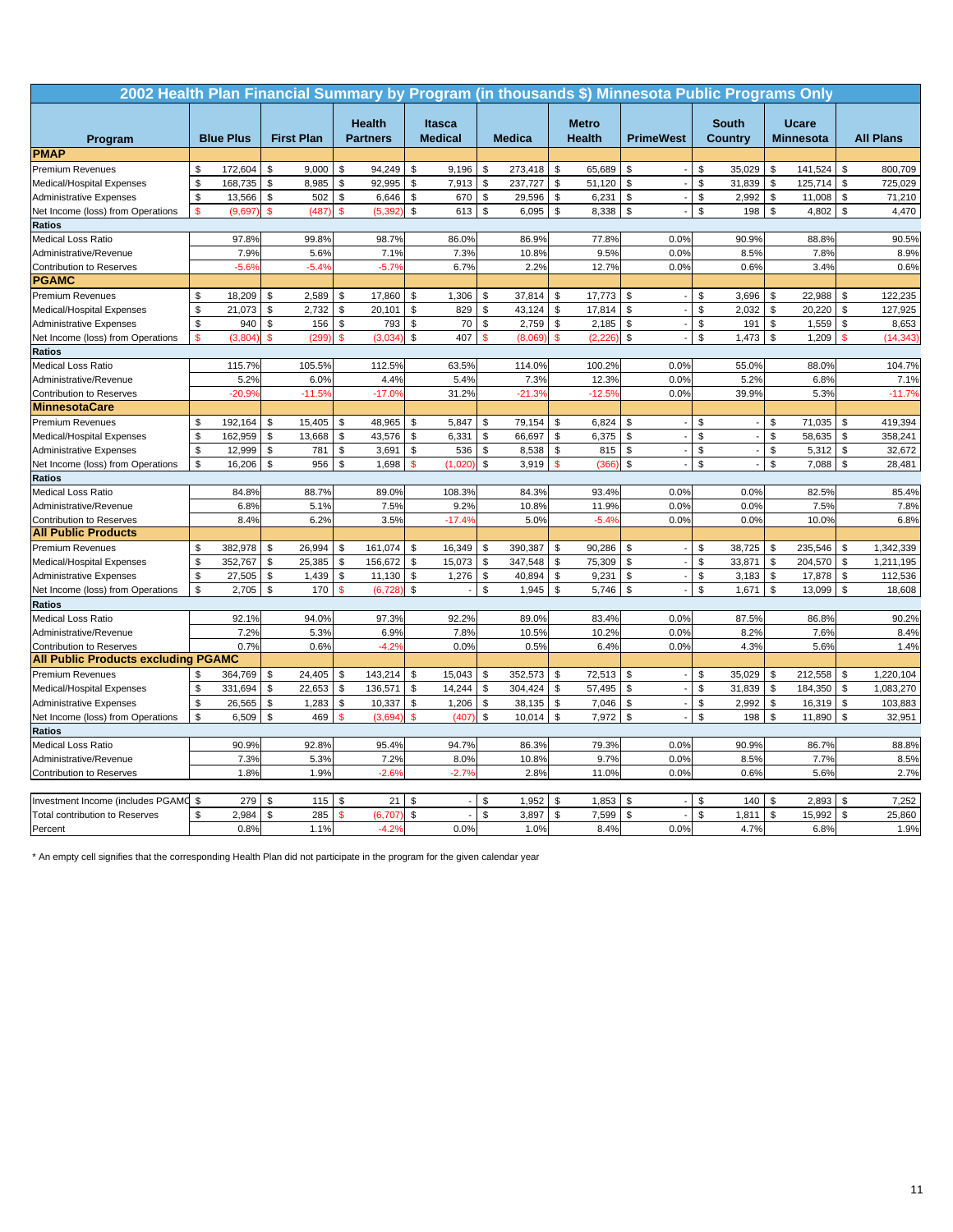**APPENDIX 3: RATING TREND HISTORY BY PROGRAM** 

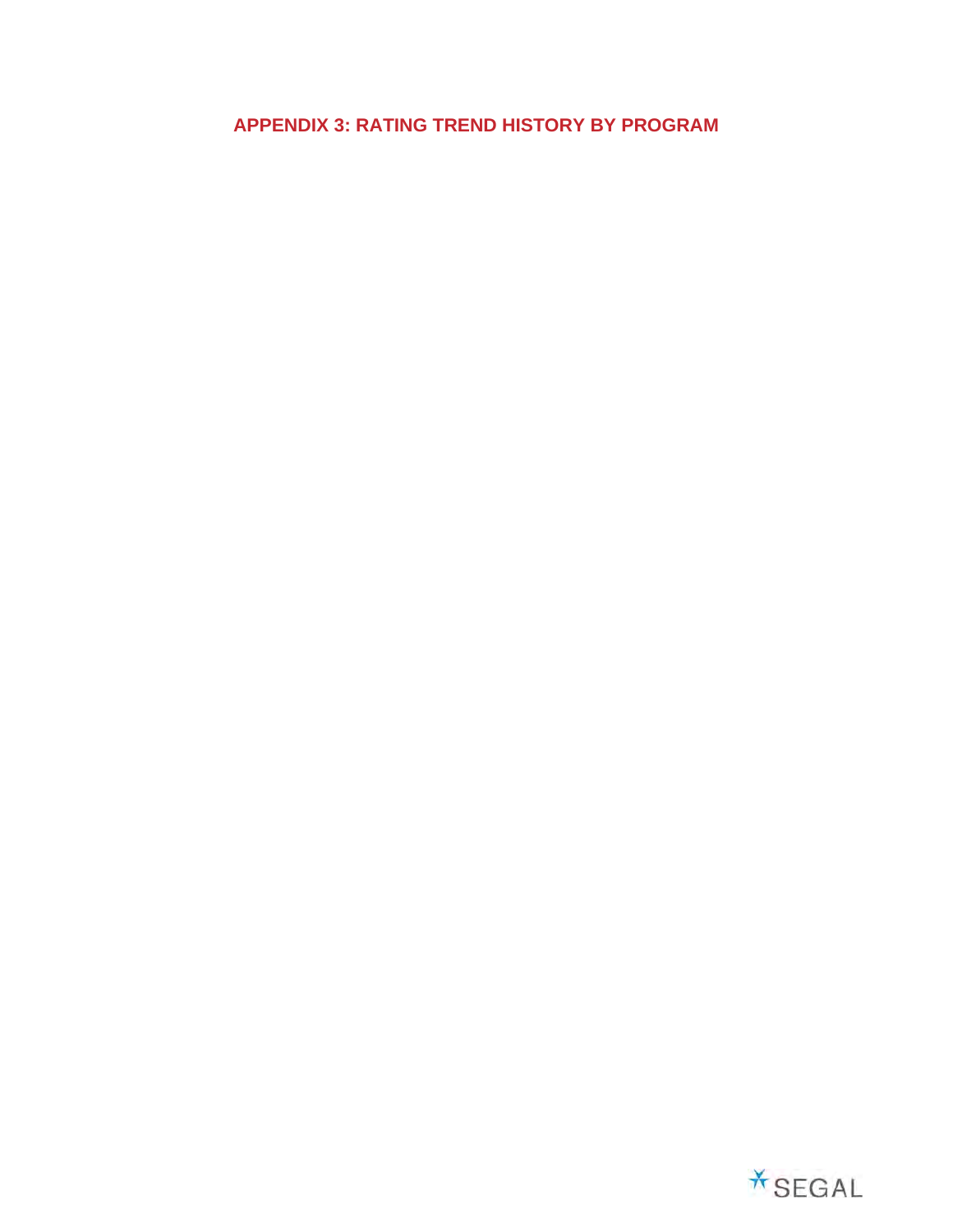|                         |                                  |                             |                             |                  |                              |                  |                  |          | <b>PMAP Rating Trend History</b> |               |                   |               |              |             |                             |        |                 |
|-------------------------|----------------------------------|-----------------------------|-----------------------------|------------------|------------------------------|------------------|------------------|----------|----------------------------------|---------------|-------------------|---------------|--------------|-------------|-----------------------------|--------|-----------------|
| <b>Calendar Year</b>    | <b>Claims Experience Periods</b> |                             |                             |                  | $3-Yr$ Wtd $ 3-Yr$ Wtd Avg - | 50/50 Wtd        | <b>Admin</b>     |          | Plan Trend Adj Plan Trend        |               | Demo   Final Demo | <b>Trend</b>  | <b>Trend</b> |             | Contribution   FFS Hospital | Other  | Final           |
| 2003                    |                                  |                             | 1998-99   1999-00   2000-01 | Avg <sup>1</sup> | All Plans <sup>1</sup>       | Avg <sup>2</sup> | <b>Trend Adj</b> | Adi      | for Demo Rates                   | <b>Target</b> | <b>Trend</b>      | <b>Factor</b> | Rebase Adj   | to Reserves | Rebase Adj                  | Adi    | <b>Rate Adj</b> |
|                         |                                  | 6.90% 14.10%                | 3.50%                       | 7.60%            | 8.30%                        | 7.90%            | $-0.50%$         | 1.30%    | 8.80%                            | N/A           | N/A               | N/A           | N/A          | N/A         | N/A                         | N/A    | N/A             |
|                         |                                  |                             |                             |                  |                              |                  |                  |          |                                  |               |                   |               |              |             |                             |        |                 |
| 2004                    | 1999-00                          | $ 2000-01 $ $ 2001-02 $     |                             |                  |                              |                  |                  |          |                                  |               |                   |               |              |             |                             |        |                 |
|                         | 7.70%                            | 7.10%                       | 13.50%                      | 10.40%           | 10.60%                       | 10.50%           | $-0.50%$         | 0.00%    | 10.00%                           | 10.06%        | 10.05%            | .1005         | 1.0115       | 0.9775      | 1.0000                      | 0.9349 | 1.0172          |
|                         |                                  |                             |                             |                  |                              |                  |                  |          |                                  |               |                   |               |              |             |                             |        |                 |
| 2005                    | 2000-01                          | $ 2001 - 02 $ $ 2002 - 03 $ |                             |                  |                              |                  |                  |          |                                  |               |                   |               |              |             |                             |        |                 |
|                         | 7.10%                            | 10.00%                      | 12.70%                      | 10.80%           | 11.00%                       | 10.91%           | 0.73%            | $-0.43%$ | 9.75%                            | 7.85%         | 8.51%             | 1.0851        | 1.0031       | 0.9903      | 1.0000                      | 0.9980 | 1.0757          |
|                         |                                  |                             |                             |                  |                              |                  |                  |          |                                  |               |                   |               |              |             |                             |        |                 |
| 2006                    | 2001-02 2002-03 2003-04          |                             |                             |                  |                              |                  |                  |          |                                  |               |                   |               |              |             |                             |        |                 |
|                         |                                  | 10.90% 12.00%               | 5.20%                       | 8.40%            | 9.10%                        | 8.76%            | $-0.65%$         | 0.00%    | 8.11%                            | 6.40%         | 7.25%             | 1.0725        | 0.9811       | 0.9759      | 1.0000                      | 1.0020 | 1.0289          |
|                         |                                  |                             |                             |                  |                              |                  |                  |          |                                  |               |                   |               |              |             |                             |        |                 |
| 2007                    | 2002-03 2003-04 2004-05          |                             |                             |                  |                              |                  |                  |          |                                  |               |                   |               |              |             |                             |        |                 |
|                         | 11.80%                           | 4.30%                       | 10.00%                      | 8.40%            | 7.60%                        | 8.02%            | $-0.39%$         | 1.00%    | 8.64%                            | 6.25%         | 7.44%             | 1.0744        | 0.9964       | 1.0312      | 1.0000                      | 1.0000 | 1.1039          |
|                         |                                  |                             |                             |                  |                              |                  |                  |          |                                  |               |                   |               |              |             |                             |        |                 |
| 2008                    | 2003-04                          | $ 2004-05 2005-06$          |                             |                  |                              |                  |                  |          |                                  |               |                   |               |              |             |                             |        |                 |
|                         | 4.74%                            | 10.75%                      | 5.28%                       | 6.99%            | 6.33%                        | 6.66%            | $-0.30\%$        | 1.00%    | 7.36%                            | 6.65%         | 7.01%             | 1.0701        | 0.9945       | 1.0399      | 1.0300                      | 1.0000 | 1.1399          |
| Weights are 17%/33%/50% |                                  |                             |                             |                  |                              |                  |                  |          |                                  |               |                   |               |              |             |                             |        |                 |

 $^2$  Weights are 50%/50%

|                                                                       |        |       |       |       |           |                    |                  |                                 | <b>PMAP Rating Trend History</b> |                    |              |        |                                   |                                     |        |                 |
|-----------------------------------------------------------------------|--------|-------|-------|-------|-----------|--------------------|------------------|---------------------------------|----------------------------------|--------------------|--------------|--------|-----------------------------------|-------------------------------------|--------|-----------------|
| Calendar Year   Claims Experience Periods   3-Yr Wtd   3-Yr Wtd Avg - |        |       |       |       |           | <b>Experience</b>  | <b>Benchmark</b> |                                 |                                  | <b>Actual Rate</b> | <b>Trend</b> | Trend  |                                   | Contribution   FFS Hospital   Other |        | Final           |
| 2009                                                                  | 2005   | 2006  | 2007  | Avg'  | All Plans | Trend <sup>2</sup> | <b>Trend</b>     | <b>Final Trend</b> <sup>2</sup> | Indicated Rate Increase          | <b>Increase</b>    |              |        | Factor   Rebase Adj   to Reserves | Rebase Adj                          | Adj    | <b>Rate Adj</b> |
|                                                                       | 10.00% | 5.80% | 8.00% | 7.60% | 8.70%     | 8.13%              | 6.30%            | 7.21%                           | 6.28%                            | 6.28%              | .0628        | 1.0000 | 1.0000                            | 0.9917                              | 0.9812 | 1.0342          |
|                                                                       |        |       |       |       |           |                    |                  |                                 |                                  |                    |              |        |                                   |                                     |        |                 |
| 2010                                                                  | 2006   | 2007  | 2008  |       |           |                    |                  |                                 |                                  |                    |              |        |                                   |                                     |        |                 |
|                                                                       | 5.20%  | 7.90% | 5.50% | 6.30% | 7.20%     | 6.74%              | 5.56%            | 6.15%                           | 3.59%                            | $0.00\%$           | .0000        | .0084  | 1.0000                            | 0.9943                              | 1.0000 | 1.0027          |
|                                                                       |        |       |       |       |           |                    |                  |                                 |                                  |                    |              |        |                                   |                                     |        |                 |
| 2011                                                                  | 2007   | 2008  | 2009  |       |           |                    |                  |                                 |                                  |                    |              |        |                                   |                                     |        |                 |
|                                                                       | 7.40%  | 5.80% | 3.80% | 5.10% | 5.20%     | 5.13%              | 5.34%            | 5.24%                           | $0.00\%$                         | 0.00%              | .0000        | 0.9890 | 1.0000                            | 0.9944                              |        | 1.0106 0.9939   |
| Weights are 17%/33%/50%                                               |        |       |       |       |           |                    |                  |                                 |                                  |                    |              |        |                                   |                                     |        |                 |

 $2$  Weights are 50%/50%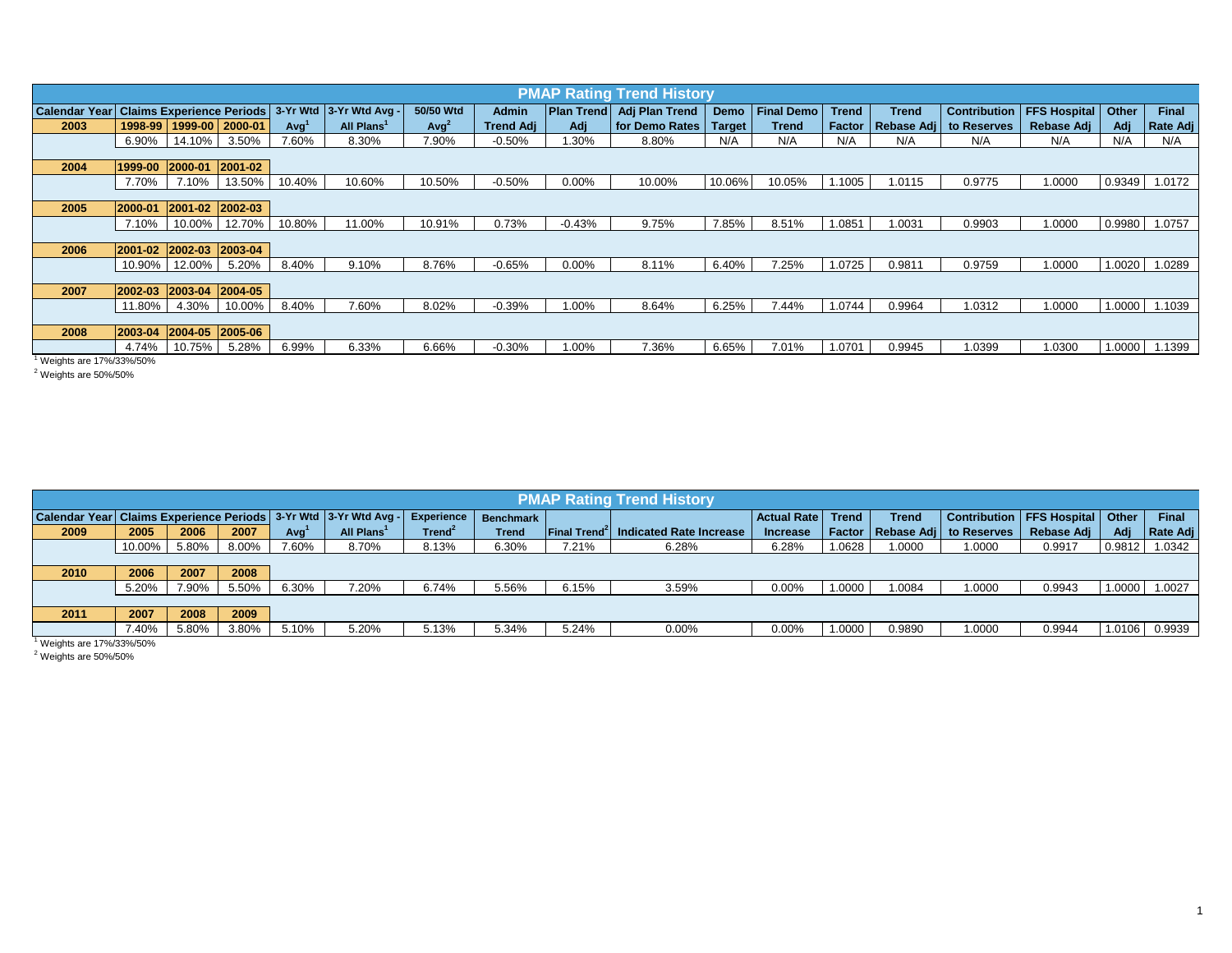|                         |                         |                         |        |                  |                                                   |                  |                  |          | <b>PGAMC Rating Trend History</b> |               |                   |              |              |                          |                     |              |                 |
|-------------------------|-------------------------|-------------------------|--------|------------------|---------------------------------------------------|------------------|------------------|----------|-----------------------------------|---------------|-------------------|--------------|--------------|--------------------------|---------------------|--------------|-----------------|
| <b>Calendar Year</b>    |                         |                         |        |                  | Claims Experience Periods 3-Yr Wtd 3-Yr Wtd Avg - | 50/50 Wtd        | <b>Admin</b>     |          | Plan Trend Adj Plan Trend         |               | Demo   Final Demo | <b>Trend</b> | <b>Trend</b> | Contribution             | <b>FFS Hospital</b> | <b>Other</b> | Final           |
| 2003                    |                         | 1998-99 1999-00 2000-01 |        | Avg <sup>1</sup> | All Plans                                         | Avg <sup>2</sup> | <b>Trend Adj</b> | Adi      | for Demo Rates                    | <b>Target</b> | <b>Trend</b>      | Factor       |              | Rebase Adj   to Reserves | Rebase Adj          | Adi          | <b>Rate Adj</b> |
|                         | 14.70%                  | 4.70%                   | 18.10% | 13.10%           | 8.30%                                             | 10.70%           | $-0.50%$         | .30%     | 11.50%                            | N/A           | N/A               | N/A          | N/A          | N/A                      | N/A                 | N/A          | N/A             |
|                         |                         |                         |        |                  |                                                   |                  |                  |          |                                   |               |                   |              |              |                          |                     |              |                 |
| 2004                    | 1999-00                 | 2000-01 2001-02         |        |                  |                                                   |                  |                  |          |                                   |               |                   |              |              |                          |                     |              |                 |
|                         | 6.00%                   | 16.30%                  | 9.20%  | 11.00%           | 10.60%                                            | 10.80%           | $-0.50%$         | 0.00%    | 10.30%                            | N/A           | N/A               | N/A          | N/A          | N/A                      | N/A                 | N/A          | N/A             |
|                         |                         |                         |        |                  |                                                   |                  |                  |          |                                   |               |                   |              |              |                          |                     |              |                 |
| 2005                    | 2000-01                 | 2001-02 2002-03         |        |                  |                                                   |                  |                  |          |                                   |               |                   |              |              |                          |                     |              |                 |
|                         | 16.10%                  | 16.20%                  | 8.10%  | 12.10%           | 11.00%                                            | 11.56%           | $-1.00%$         | $-0.43%$ | 10.13%                            | $0.00\%$      | 8.39%             | 1.0839       | 0.9982       | 1.0000                   | 1.0000              | 1.0000       | 1.0819          |
|                         |                         |                         |        |                  |                                                   |                  |                  |          |                                   |               |                   |              |              |                          |                     |              |                 |
| 2006                    | 2001-02                 | $ 2002-03 $ $ 2003-04 $ |        |                  |                                                   |                  |                  |          |                                   |               |                   |              |              |                          |                     |              |                 |
|                         | 14.60%                  | $9.50\%$                | 8.30%  | 9.80%            | 9.10%                                             | 9.42%            | $-0.65%$         | $0.00\%$ | 8.77%                             | 8.52%         | 8.65%             | 1.0865       | 0.9889       | 1.0000                   | 1.0000              | 1.0004       | 1.0749          |
|                         |                         |                         |        |                  |                                                   |                  |                  |          |                                   |               |                   |              |              |                          |                     |              |                 |
| 2007                    | 2002-03 2003-04 2004-05 |                         |        |                  |                                                   |                  |                  |          |                                   |               |                   |              |              |                          |                     |              |                 |
|                         | 9.40%                   | 7.70%                   | 4.00%  | 6.10%            | 7.60%                                             | 6.88%            | $-0.39%$         | 1.00%    | 7.49%                             | 8.54%         | 8.02%             | 1.0802       | 0.9854       | 1.0000                   | 1.0010              | 1.0000       | 1.0655          |
|                         |                         |                         |        |                  |                                                   |                  |                  |          |                                   |               |                   |              |              |                          |                     |              |                 |
| 2008                    | 2003-04                 | 2004-05 2005-06         |        |                  |                                                   |                  |                  |          |                                   |               |                   |              |              |                          |                     |              |                 |
|                         | 7.45%                   | 4.20%                   | 8.22%  | 6.76%            | 6.33%                                             | 6.55%            | $-0.30%$         | 1.00%    | 7.25%                             | 8.45%         | 7.85%             | 1.0785       | 1.0012       | 1.0000                   | 1.0150              |              | 1.2386 1.3575   |
| Weights are 17%/33%/50% |                         |                         |        |                  |                                                   |                  |                  |          |                                   |               |                   |              |              |                          |                     |              |                 |

 $^2$  Weights are 50%/50%

|                                                                                    |       |       |        |       |           |                    |                  |       | <b>PGAMC Rating Trend History</b>                      |                     |        |              |                                   |                                     |        |              |
|------------------------------------------------------------------------------------|-------|-------|--------|-------|-----------|--------------------|------------------|-------|--------------------------------------------------------|---------------------|--------|--------------|-----------------------------------|-------------------------------------|--------|--------------|
| Calendar Year   Claims Experience Periods   3-Yr Wtd   3-Yr Wtd Avg -   Experience |       |       |        |       |           |                    | <b>Benchmark</b> |       |                                                        | Actual Rate   Trend |        | <b>Trend</b> |                                   | Contribution   FFS Hospital   Other |        | <b>Final</b> |
| 2009                                                                               | 2005  | 2006  | 2007   | Avg   | All Plans | Trend <sup>2</sup> | <b>Trend</b>     |       | <b>Final Trend<sup>2</sup> Indicated Rate Increase</b> | <b>Increase</b>     |        |              | Factor   Rebase Adi   to Reserves | Rebase Adi                          |        | Rate Adi     |
|                                                                                    | 4.60% | 8.70% | 11.50% | 9.40% | 8.70%     | 9.04%              | 6.68%            | 7.86% | 8.69%                                                  | 8.78%               | 1.0878 | 0.9354       | 1.0000                            | 0.9945                              | 0.9957 | 1.0076       |
|                                                                                    |       |       |        |       |           |                    |                  |       |                                                        |                     |        |              |                                   |                                     |        |              |
| 2010                                                                               |       |       |        |       |           |                    |                  |       |                                                        |                     |        |              |                                   |                                     |        |              |
|                                                                                    | N/A   | N/A   | N/A    | N/A   | N/A       | N/A                | N/A              | N/A   | N/A                                                    | 0.00%               | 1.0000 | 1.0055       | 1.0000                            | 0.9962                              | 1.0072 | 1.0089       |
| Mainhte ara 17%/33%/50%                                                            |       |       |        |       |           |                    |                  |       |                                                        |                     |        |              |                                   |                                     |        |              |

1 Weights are 17%/33%/50%

 $^2$  Weights are 50%/50%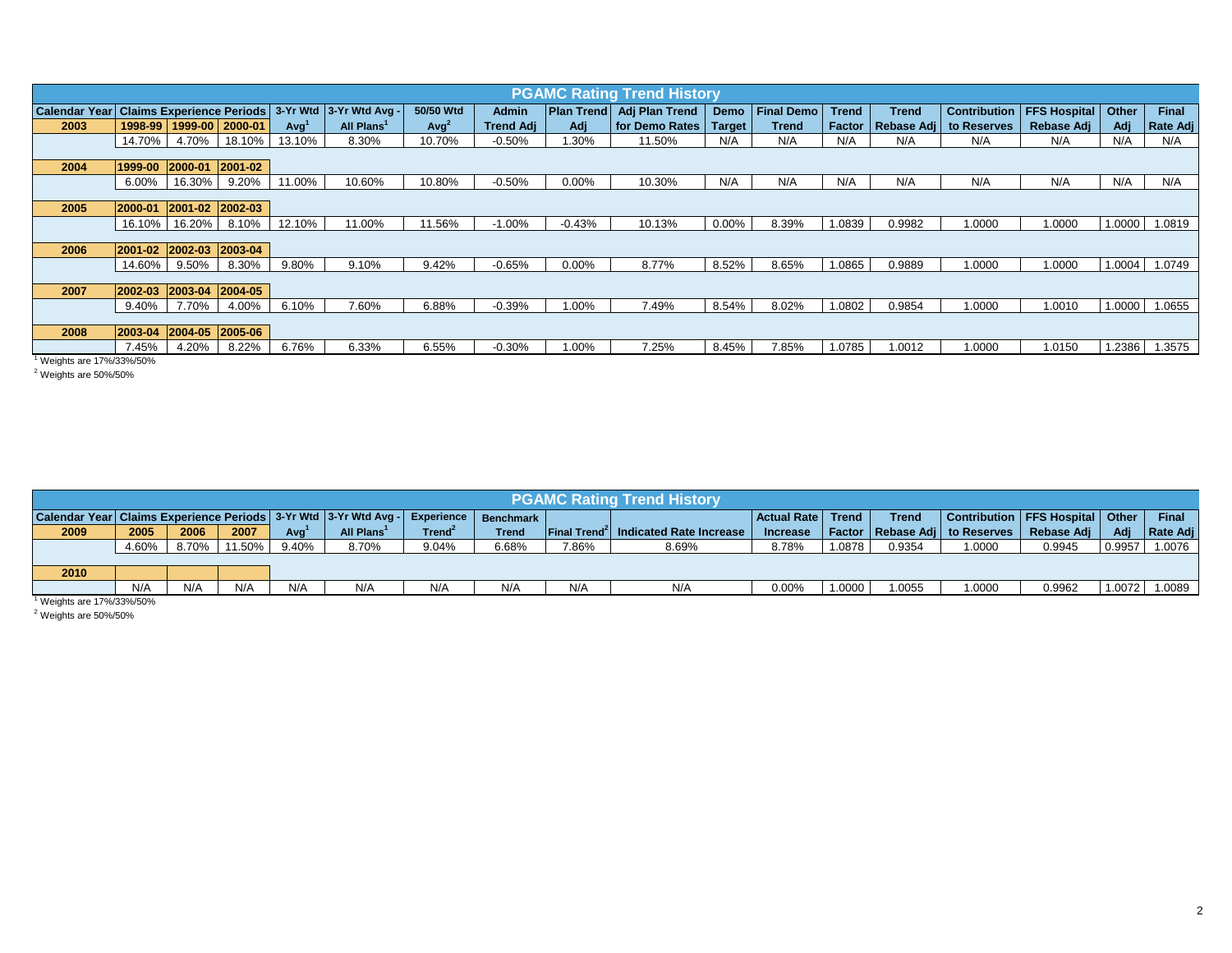|                         |         |                             |               |                  |                                                   |                  |                  |          | <b>MNCare Rating Trend History</b> |               |                   |              |              |                          |                     |        |                 |
|-------------------------|---------|-----------------------------|---------------|------------------|---------------------------------------------------|------------------|------------------|----------|------------------------------------|---------------|-------------------|--------------|--------------|--------------------------|---------------------|--------|-----------------|
| <b>Calendar Year</b>    |         |                             |               |                  | Claims Experience Periods 3-Yr Wtd 3-Yr Wtd Avg - | 50/50 Wtd        | <b>Admin</b>     |          | Plan Trend Adj Plan Trend          |               | Demo   Final Demo | <b>Trend</b> | <b>Trend</b> | <b>Contribution</b>      | <b>FFS Hospital</b> | Other  | Final           |
| 2003                    | 1998-99 | 1999-00 2000-01             |               | Avq <sup>1</sup> | All Plans                                         | Avg <sup>2</sup> | <b>Trend Adj</b> | Adj      | for Demo Rates                     | <b>Target</b> | <b>Trend</b>      | Factor       |              | Rebase Adj   to Reserves | Rebase Adj          | Adi    | <b>Rate Adj</b> |
|                         | 8.10%   | 6.80%                       | 9.30%         | 8.30%            | 8.30%                                             | 8.30%            | $-0.50%$         | 1.20%    | 9.00%                              | N/A           | 9.00%             | 1.0900       | 0.9980       | 0.9780                   | 1.0000              | 1.0003 | 1.0642          |
|                         |         |                             |               |                  |                                                   |                  |                  |          |                                    |               |                   |              |              |                          |                     |        |                 |
| 2004                    | 1999-00 | 2000-01                     | $ 2001 - 02 $ |                  |                                                   |                  |                  |          |                                    |               |                   |              |              |                          |                     |        |                 |
|                         | 6.60%   | 9.00%                       | 13.50%        | 10.80%           | 10.60%                                            | 10.70%           | $-0.50%$         | $0.00\%$ | 10.20%                             | N/A           | 10.39%            | .1039        | 1.0127       | 0.9701                   | 1.0000              | 0.9663 | 1.0479          |
|                         |         |                             |               |                  |                                                   |                  |                  |          |                                    |               |                   |              |              |                          |                     |        |                 |
| 2005                    | 2000-01 | $ 2001 - 02 $ $ 2002 - 03 $ |               |                  |                                                   |                  |                  |          |                                    |               |                   |              |              |                          |                     |        |                 |
|                         | 8.80%   | 12.90%                      | 10.10%        | 10.80%           | 11.00%                                            | 10.90%           | $-1.00%$         | $-0.43%$ | 9.47%                              | N/A           | 7.65%             | 1.0765       | 1.0000       | 1.0000                   | 1.0000              | 1.0000 | 1.0765          |
|                         |         |                             |               |                  |                                                   |                  |                  |          |                                    |               |                   |              |              |                          |                     |        |                 |
| 2006                    | 2001-02 | $ 2002-03 2003-04$          |               |                  |                                                   |                  |                  |          |                                    |               |                   |              |              |                          |                     |        |                 |
|                         | 11.80%  | 9.70%                       | 6.80%         | 8.60%            | 9.10%                                             | 8.85%            | $-0.65%$         | $0.00\%$ | 8.20%                              | 5.27%         | 6.73%             | 1.0673       | 1.0000       | 1.0000                   | 1.0000              | 1.0000 | 1.0673          |
|                         |         |                             |               |                  |                                                   |                  |                  |          |                                    |               |                   |              |              |                          |                     |        |                 |
| 2007                    | 2002-03 | $ 2003-04 2004-05 $         |               |                  |                                                   |                  |                  |          |                                    |               |                   |              |              |                          |                     |        |                 |
|                         | 9.60%   | 6.20%                       | 3.90%         | 5.70%            | 7.60%                                             | 6.64%            | $-0.39%$         | 1.00%    | 7.25%                              | 5.81%         | 6.53%             | 1.0653       | 1.0000       | 1.0000                   | 1.0000              | 1.0000 | 1.0653          |
|                         |         |                             |               |                  |                                                   |                  |                  |          |                                    |               |                   |              |              |                          |                     |        |                 |
| 2008                    | 2003-04 | 2004-05 2005-06             |               |                  |                                                   |                  |                  |          |                                    |               |                   |              |              |                          |                     |        |                 |
|                         | 5.03%   | 4.36%                       | 5.01%         | 4.80%            | 6.33%                                             | 5.57%            | $-0.30%$         | 1.00%    | 6.27%                              | 6.23%         | 6.25%             | 1.0625       | 1.0000       | 1.0000                   | 1.0000              |        | 1.0000 1.0625   |
| Weights are 17%/33%/50% |         |                             |               |                  |                                                   |                  |                  |          |                                    |               |                   |              |              |                          |                     |        |                 |

 $^2$  Weights are 50%/50%

| 2009                    | 2005   | 2006   | 2007   |          |       |       |       |       |        |        |        |        |        |        |        | Adj           |
|-------------------------|--------|--------|--------|----------|-------|-------|-------|-------|--------|--------|--------|--------|--------|--------|--------|---------------|
|                         | 3.30%  | 7.10%  | 16.10% | 11.00%   | 8.70% | 9.83% | 6.84% | 8.34% | 13.74% | 13.74% | 1374   | 0.9920 | 1.0000 | 1.0000 | 0.9847 | 1.1111        |
|                         |        |        |        |          |       |       |       |       |        |        |        |        |        |        |        |               |
| 2010                    | 2006   | 2007   | 2008   |          |       |       |       |       |        |        |        |        |        |        |        |               |
|                         | 5.30%  | 13.30% | 8.30%  | $9.50\%$ | 7.20% | 8.36% | 6.23% | 7.29% | 18.35% | 0.00%  | 1.0000 | 0.8450 | 1.0000 | 1.0000 |        | 1.0026 0.8472 |
|                         |        |        |        |          |       |       |       |       |        |        |        |        |        |        |        |               |
| 2011                    | 2007   | 2008   | 2009   |          |       |       |       |       |        |        |        |        |        |        |        |               |
|                         | 15.40% | 0.40%  | 6.10%  | 5.80%    | 5.20% | 5.48% | 5.90% | 5.69% | 1.14%  | l.14%  | 1.0114 | 0.9921 | 1.0000 | 1.0000 | 1.0029 | 1.0063        |
| Weights are 17%/33%/50% |        |        |        |          |       |       |       |       |        |        |        |        |        |        |        |               |

 $2$  Weights are 50%/50%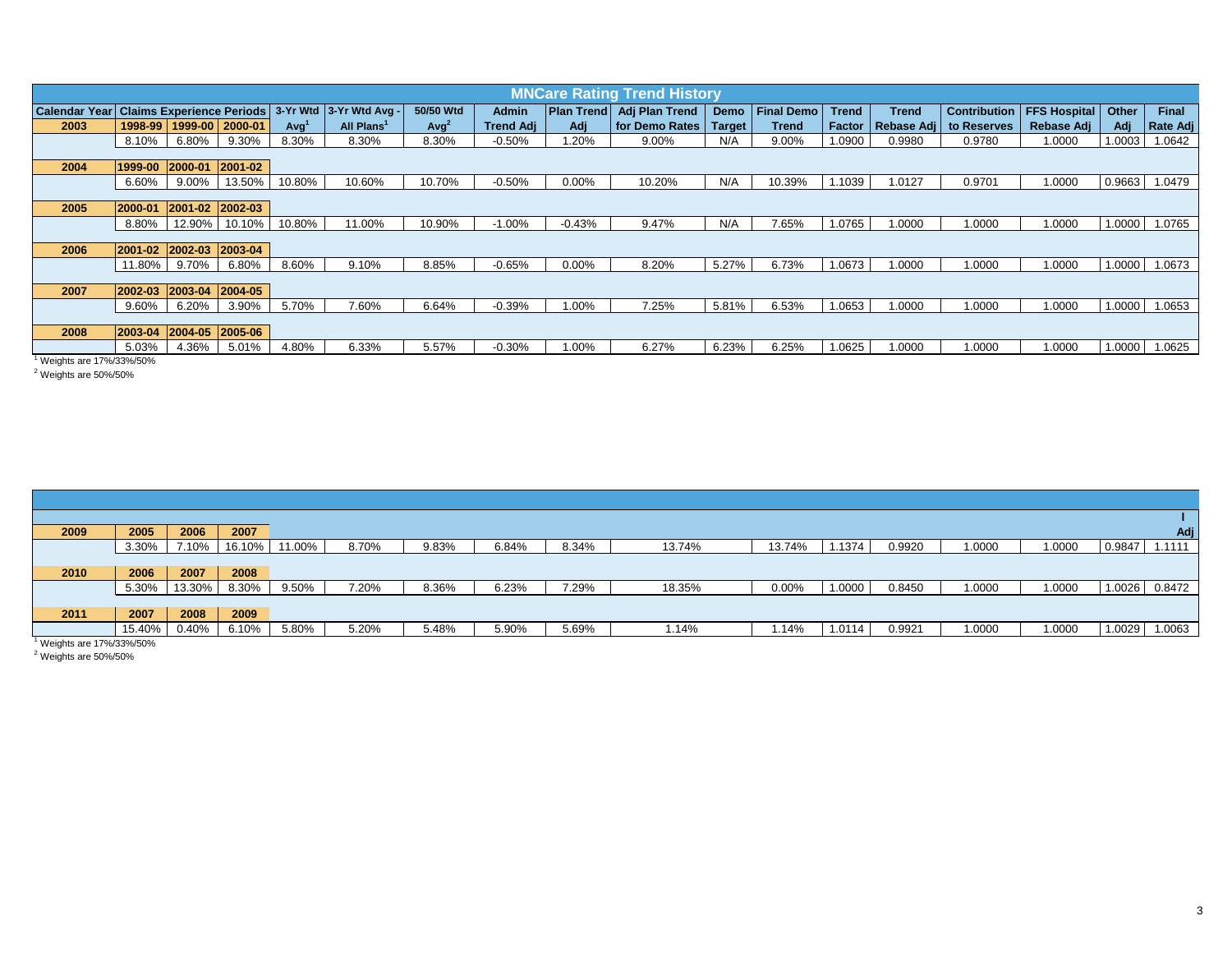## **APPENDIX 4:** *MATHEMATICA* **ENCOUNTER DATA USAGE BY SELECTED STATES**

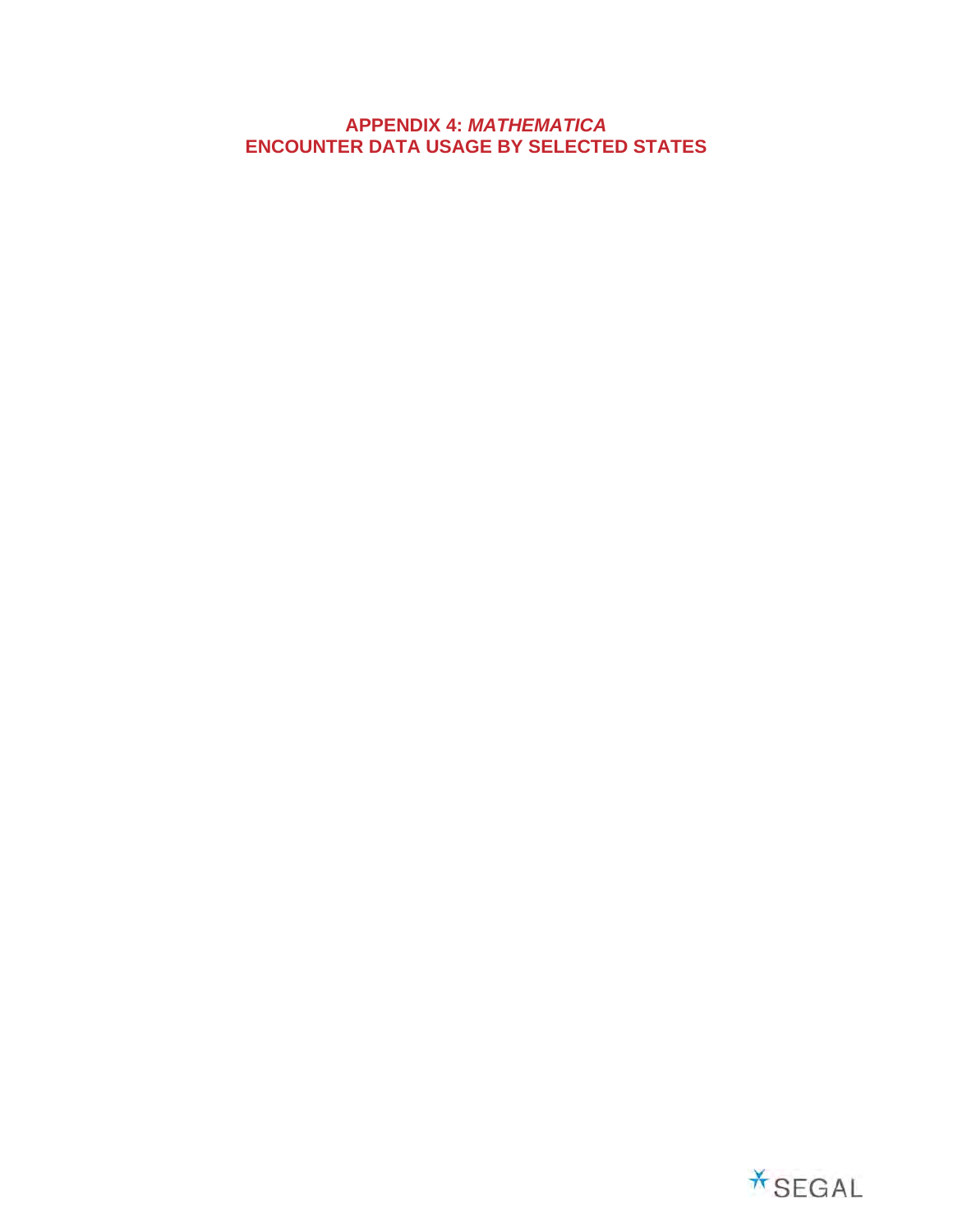|              | When managed care and<br>encounter data collection<br>began                               | State uses of encounter data                                          | Encounter<br>data<br>validation                                     | State requires<br>health plans to<br>report amounts<br>paid to providers | Submission<br>of encounter<br>data to MSIS | Percentage of<br>Medicaid<br>enrollees in any<br>Managed Care | Number of<br>Managed<br>Care<br>Entities <sup>a</sup> |
|--------------|-------------------------------------------------------------------------------------------|-----------------------------------------------------------------------|---------------------------------------------------------------------|--------------------------------------------------------------------------|--------------------------------------------|---------------------------------------------------------------|-------------------------------------------------------|
| Arizona      | <b>AHCCCS (1982)</b><br><b>ALTCS (1989)</b><br>Encounter data required<br>from the outset | Rate setting, performance<br>and quality measurement<br>and reporting | State staff<br>including<br>actuary                                 | Yes                                                                      | Yes                                        | 90.5                                                          | 30                                                    |
| Delaware     | Mandatory managed care<br>since 1996; data collected<br>since 2004/2005                   | Rate setting, performance<br>and quality measurement<br>and reporting | <b>EQRO</b><br>(Mercer) and<br>actuary<br>(Mercer)                  | Yes                                                                      | Yes                                        | 77.4                                                          | 3                                                     |
| Michigan     | Managed care since 1982;<br>data collected since 1997<br>dates of service                 | Rate setting, performance<br>and quality measurement<br>and reporting | State staff                                                         | Yes                                                                      | Yes                                        | 86.2                                                          | 36                                                    |
| Minnesota    | Managed care since 1985;<br>data collected since mid-to<br>late 1990s                     | Rate setting, performance<br>and quality measurement<br>and reporting | State staff                                                         | <b>No</b>                                                                | Yes                                        | 63.8                                                          | 8                                                     |
| New Jersey   | Managed care since 1995;<br>data collected since 1995                                     | Performance and quality<br>measurement and reporting                  | State staff                                                         | Yes                                                                      | Yes                                        | 76.8                                                          | 7                                                     |
| Oregon       | Managed care since<br>1994/1995; data collected<br>since 1995/1996                        | Rate setting, performance<br>and quality measurement<br>and reporting | Actuary on<br>staff                                                 | Yes                                                                      | Yes                                        | 86.7                                                          | 32                                                    |
| Pennsylvania | Mandatory managed care<br>since 1986; encounter data<br>collected since 1997              | Rate setting, performance<br>and quality measurement<br>and reporting | <b>EQRO</b><br>(IPRO) and<br>actuary<br>(Mercer)                    | Yes                                                                      | No.                                        | 81.7                                                          | 67                                                    |
| Texas        | Mandatory managed care<br>began in 1993; data<br>collected since late 1990s               | Rate setting, performance<br>and quality measurement<br>and reporting | <b>EQRO</b><br>(Florida<br>Institute for<br>Child Health<br>Policy) | Yes                                                                      | Yes                                        | 66.9                                                          | 25                                                    |
| Washington   | Managed care began in<br>1994; mandatory data<br>reporting began in the late<br>1990s     | Rate setting, beginning to<br>use for reporting                       | State staff<br>including<br>actuary                                 | Yes                                                                      | Yes                                        | 86.7                                                          | 13                                                    |

### **Table III.1. Selected States' Experience Collecting, Using, and Reporting Medicaid Encounter Data**

<sup>a</sup> CMS. "2010 Medicaid Managed Care Enrollment Report: Medicaid Managed Care Enrollment as of July 1, 2010 and Number of Managed Care Entities By State as of July 1, 2010."

Source: Collecting, Using and Reporting Encounter Data Final Report, October 19, 2011, Mathematica.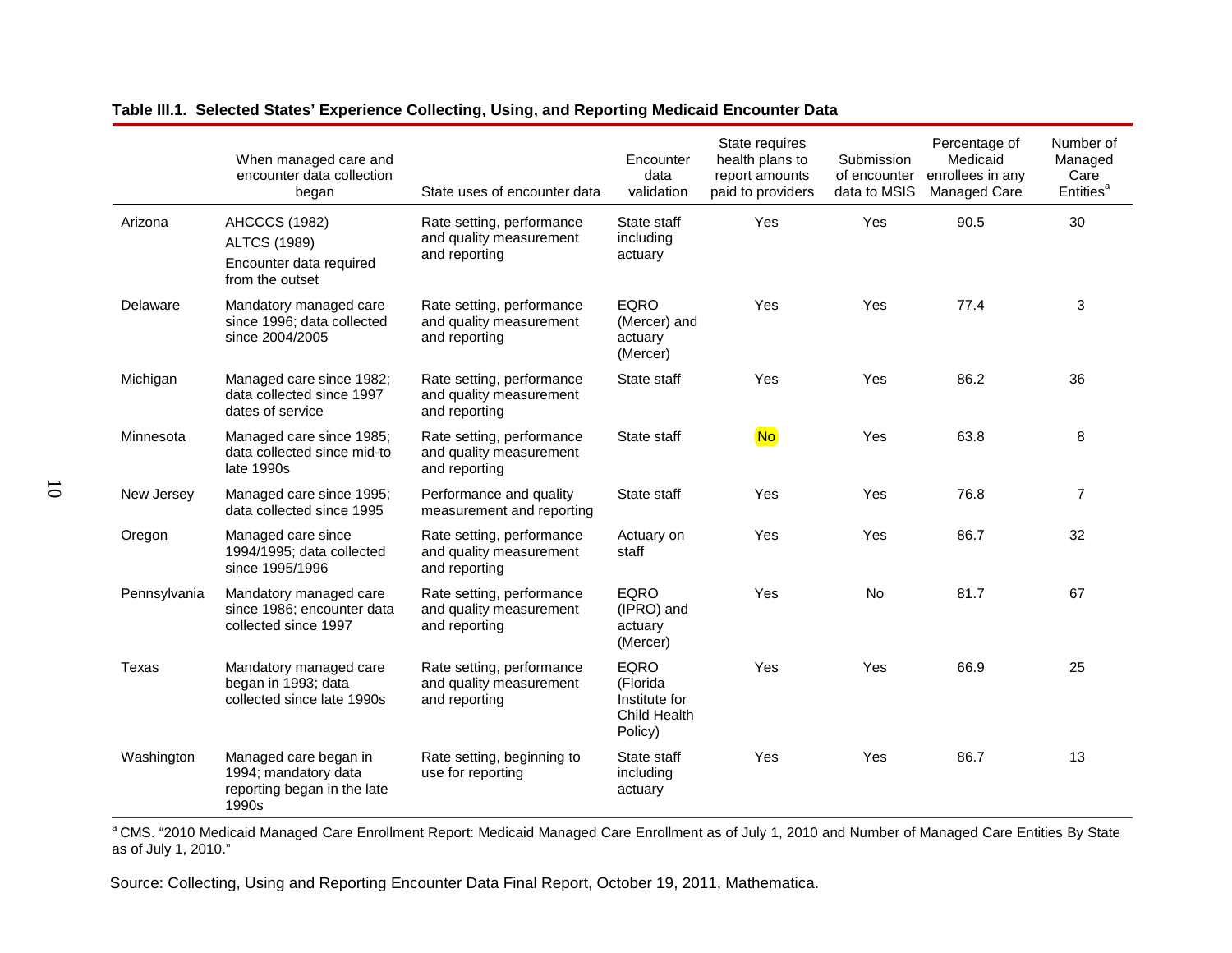# **APPENDIX 5: SUMMARY OF ENROLLMENT AND CAPITATION PAID REPORT INFORMATION**

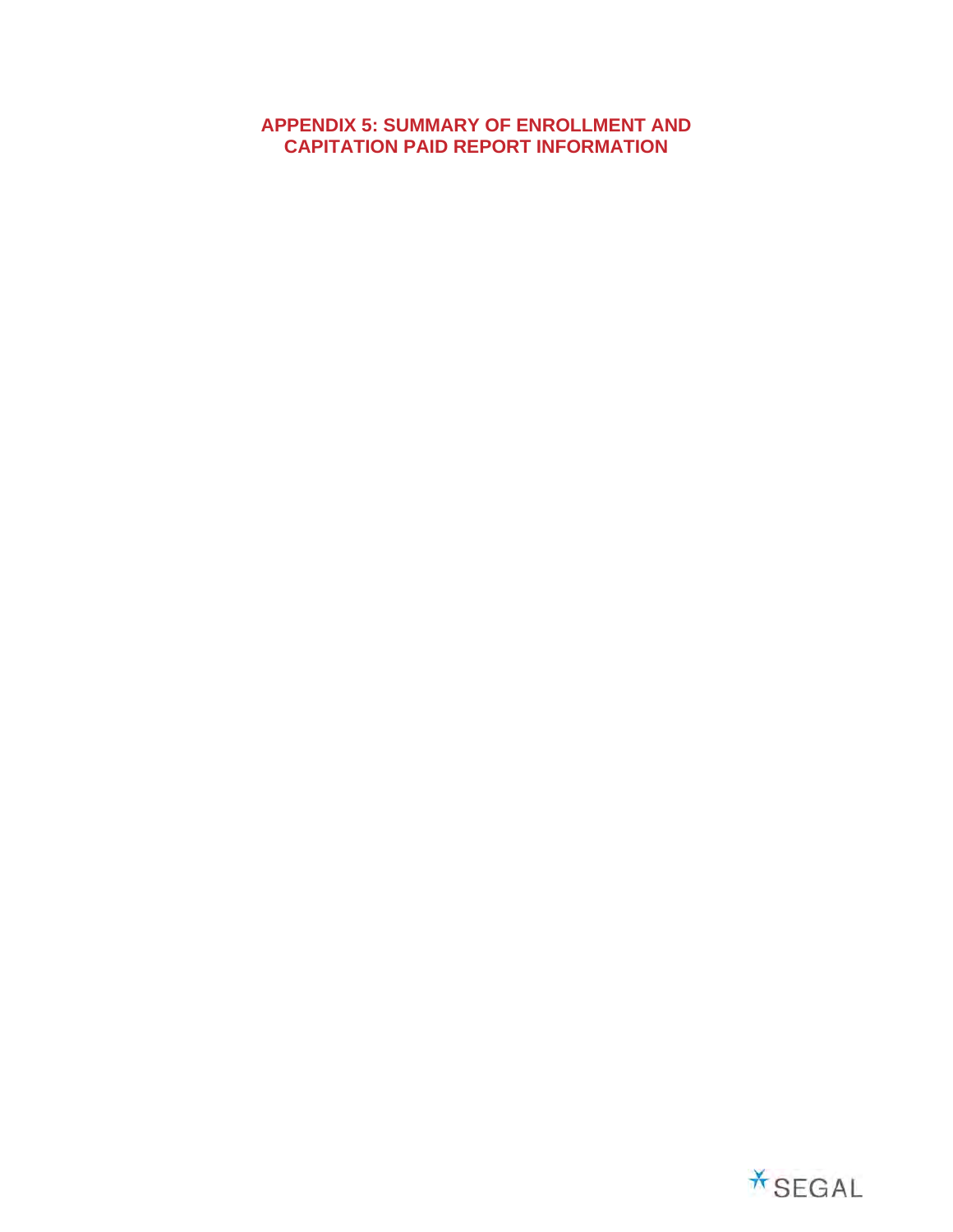|                                         |                                  |                                     |                                |                                        |                              |                                    | <b>Summary - Enrollment and Capitation Paid Report Information</b> |                      |                         |                                     |                                 |
|-----------------------------------------|----------------------------------|-------------------------------------|--------------------------------|----------------------------------------|------------------------------|------------------------------------|--------------------------------------------------------------------|----------------------|-------------------------|-------------------------------------|---------------------------------|
| Program                                 |                                  |                                     |                                | <b>PMAP</b>                            |                              |                                    |                                                                    |                      | <b>MNCare</b>           |                                     | <b>Combined</b>                 |
| Year                                    | <b>Families</b><br>with Children | Pregnant<br>Women                   | Aged -<br><b>Institutional</b> | Aged -<br>Non-<br><b>Institutional</b> | General<br><b>Assistance</b> | <b>GMAC</b>                        | <b>Total</b>                                                       | MinnesotaCare/<br>MA | <b>MinnesotaCare</b>    | <b>Total</b>                        | Grand<br><b>Total</b>           |
| <b>CY 2002</b>                          |                                  |                                     |                                |                                        |                              |                                    |                                                                    |                      |                         |                                     |                                 |
| <b>Member Months</b>                    | 2,329,632                        | 73,412                              | 191.848                        | 243,920                                | 58,436                       | 175,018                            | 3,072,266                                                          | 860,291              | 935,274                 | 1,795,565                           | 4,867,831                       |
| Premium                                 | \$ 605,193,573                   | 48,822,945<br>\$                    | 90,063,762<br>\$               | 149,654,376<br>$\sqrt{3}$              | 34,200,057<br>\$             | 89,089,659<br>S.                   | \$1,017,024,372                                                    | 132,358,357<br>\$    | 286,720,417<br>\$       | \$419,078,774                       | \$<br>1,436,103,146             |
| Average Rate                            | \$<br>260                        | 665<br>\$                           | 469 \$                         | 614 \$                                 | 585                          | \$                                 | 509<br>331                                                         | 154<br>\$.           | 307<br>\$               | 233<br>-S                           | 295                             |
| <b>CY 2003</b>                          |                                  |                                     |                                |                                        |                              |                                    |                                                                    |                      |                         |                                     |                                 |
| <b>Member Months</b>                    | 2,652,837                        | 82,908                              | 189,189                        | 267,826                                | 64,247                       | 217,535                            | 3,474,542                                                          | 844,937              | 966,701                 | 1,811,638                           | 5,286,180                       |
| Premium                                 | 664,471,348<br>\$                | 59,520,645<br>\$                    | 100,067,815 \$<br>S.           | 181,104,035                            | 45,593,907<br>\$             | \$                                 | 116,791,297 \$1,167,549,047                                        | 133,211,969<br>\$    | \$ 315,051,331          | 448,263,300<br>\$                   | 1,615,812,347<br>\$             |
| Average Rate                            | 250<br>\$                        | \$<br>718                           | 529 \$<br>- \$                 | 676                                    | \$<br>710                    | 537<br>\$.                         | 336<br>l \$                                                        | 158<br>-\$           | \$<br>326               | -S<br>247                           | 306                             |
| Average Rate Change %                   | $-3.6^{\circ}$                   | 7.9%                                | 12.7%                          | 10.2%                                  | 21.3%                        | 5.5%                               | 1.5%                                                               | 2.5%                 | 6.3%                    | 6.0%                                | 3.6%                            |
| <b>CY 2004</b>                          |                                  |                                     |                                |                                        |                              |                                    |                                                                    |                      |                         |                                     |                                 |
| <b>Member Months</b>                    | 2,748,482                        | 115,421                             | 191,241                        | 288,335                                | 66,663                       | 228,332                            | 3,638,474                                                          | 789,283              | 907,557                 | 1,696,840                           | 5,335,314                       |
| Premium                                 | \$<br>689,413,553                | 88,948,969<br>S.                    | $$111,276,538$ $$209,594,393$  |                                        | 48,412,802<br>\$             | 126,434,880<br>\$                  | \$1,274,081,135                                                    | \$<br>129,471,863    | \$295,529,046           | 425,000,909<br>\$                   | 1,699,082,044<br>\$             |
| Rate                                    | \$<br>251                        | 771<br>\$                           | 582                            | 727<br>l \$                            | 726<br>\$                    | 554<br>Я.                          | 350<br>l \$                                                        | 164                  | 326<br>\$.              | 250                                 | 318                             |
| Average Rate Change %                   | 0.1%                             | 7.3%                                | 10.0%                          | 7.5%                                   | 2.3%                         | 3.1%                               | 4.2%                                                               | 4.0%                 | $-0.1%$                 | 1.2%                                | 4.2%                            |
| <b>CY 2005</b>                          |                                  |                                     |                                |                                        |                              |                                    |                                                                    |                      |                         |                                     |                                 |
| <b>Member Months</b>                    | 2,932,659                        | 120,462                             | 184,710                        | 306,521                                | 78,585                       | 245,821                            | 3,868,758                                                          | 746,137              | 868,983                 | 1,615,120                           | 5,483,878                       |
| Premium                                 | \$ 808,331,744                   | 97, 157, 163<br>\$                  | $$111,407,225$ $$223,150,270$  |                                        | 58,452,079<br>\$             | \$                                 | 140,614,234 \$1,439,112,715                                        | 126,550,668<br>\$    | \$ 282,983,066          | 409,533,734<br>\$                   | 1,848,646,449<br>\$.            |
| Average Rate                            | \$<br>276                        | \$<br>807                           | 603<br>\$                      | 728                                    | \$<br>744                    | 572<br>\$.                         | 372<br>l S                                                         | 170                  | 326<br>\$.              | 254<br>£.                           | 337                             |
| Average Rate Change %                   | 9.9%                             | 4.7%                                | 3.7%                           | 0.2%                                   | 2.4%                         | 3.3%                               | 6.2%                                                               | 3.4%                 | 0.0%                    | 1.2%                                | 5.9%                            |
| <b>CY 2006</b>                          |                                  |                                     |                                |                                        |                              |                                    |                                                                    |                      |                         |                                     |                                 |
| <b>Member Months</b>                    | 2,965,792                        | 127,586                             | 186,790                        | 337,735                                | 91,183                       | 242,366                            | 3,951,452                                                          | 643,984              | 768,981                 | 1,412,96                            | 5,364,417                       |
| Premium                                 | \$<br>840,962,804                | 102,460,318<br>\$.                  | 51,751,261                     | 197,608,153<br>\$                      | 73,697,706<br>\$             | 152,210,262<br>\$                  | \$1,418,690,504                                                    | 114,269,892<br>\$    | 273,337,362<br>\$       | 387,607,254<br>\$                   | 1,806,297,758<br>ፍ              |
| Average Rate                            | \$<br>284                        | 803<br>\$                           | 277                            | 585                                    | 808<br>\$                    | 628                                | 359                                                                | 177                  | 355                     | 274                                 | 337                             |
| Average Rate Change %                   | 2.9%                             | $-0.4%$                             | $-54.19$                       | $-19.69$                               | 8.7%                         | 9.8%                               | $-3.5^{\circ}$                                                     | 4.6%                 | 9.2%                    | 8.2%                                | $-0.1%$                         |
| <b>CY 2007</b>                          |                                  |                                     |                                |                                        |                              |                                    |                                                                    |                      |                         |                                     |                                 |
| Member Months                           | 3,014,385                        | 129,853                             | 183,090                        | 374,443                                | 105,919                      | 87,487                             | 3,895,177                                                          | 539,764              | 813,217                 | 1,352,98                            | 5,248,158<br>$\mathbf{\hat{S}}$ |
| Premium                                 | \$<br>983,956,890                | \$<br>116,992,808<br>$\mathfrak{L}$ | $51,320,430$ \$<br>\$<br>\$    | 222,845,270                            | 92,548,176<br>\$             | 60,272,788<br>\$<br>$\mathfrak{L}$ | \$1,527,936,362                                                    | 100,758,259<br>\$    | \$<br>325,194,164<br>£. | 425,952,423<br>\$<br>$\mathfrak{L}$ | 1,953,888,785                   |
| Average Rate                            | 326<br>\$                        | 901<br>12.2%                        | 280 \$<br>1.2%                 | 595<br>1.7%                            | 874<br><b>S</b><br>8.1%      | 689<br>9.7%                        | 392<br>9.3%                                                        | 187<br>5.2%          | 400<br>12.5%            | 315<br>14.8%                        | 372<br>10.6%                    |
| Average Rate Change %<br><b>CY 2008</b> | 15.1%                            |                                     |                                |                                        |                              |                                    |                                                                    |                      |                         |                                     |                                 |
|                                         | 3,213,820                        | 134,285                             | 177,016                        | 391,455                                | 124,534                      | 74,833                             | 4,115,943                                                          | 499,626              | 854,243                 | 1,353,869                           | 5,469,812                       |
| <b>Member Months</b><br>Premium         | \$1,160,600,493                  | \$<br>127,004,339                   | 49,838,296 \$<br>\$            | 270,650,135                            | \$<br>130,826,044            | 59,680,760<br>\$                   | \$1,798,600,067                                                    | \$<br>123,291,939    | \$<br>326,360,711       | \$449,652,650                       | \$<br>2,248,252,717             |
|                                         | 361<br>\$                        | \$<br>946                           | 282<br>\$                      | 691<br>l \$                            | 1,051<br><b>\$</b>           | \$                                 | 798<br>437<br>l \$                                                 | 247S<br>\$.          | 382                     | 332<br>\$                           | 411                             |
| Average Rate<br>Average Rate Change %   | 10.6%                            | 5.0%                                | 0.4%                           | 16.2%                                  | 20.2%                        | 15.8%                              | 11.4%                                                              | 32.2%                | $-4.5%$                 | 5.5%                                | 10.4%                           |
| <b>CY 2009</b>                          |                                  |                                     |                                |                                        |                              |                                    |                                                                    |                      |                         |                                     |                                 |
| <b>Member Months</b>                    | 3,577,196                        | 138,074                             | 173,983                        | 405,477                                | 139,496                      | 95,653                             | 4,529,879                                                          | 475,373              | 961,880                 | 1,437,253                           | 5,967,132                       |
| Premium                                 | \$1,338,616,259                  | \$<br>137,264,122                   | 51,900,388<br>\$               | 293,121,160<br>\$                      | \$<br>157,393,202            | 77,553,334<br>\$                   | \$2,055,848,465                                                    | 134,580,445<br>\$    | 432,727,998<br>\$       | 567,308,443<br>\$                   | 2,623,156,908<br>\$             |
| Average Rate                            | 374<br>\$                        | 994<br>\$                           | 298                            | 723                                    | 1,128<br>\$                  | 811<br>. ጽ                         | 454<br>1 S                                                         | 283                  | 450                     | 395<br>£.                           | 440                             |
| Average Rate Change %                   | 3.6%                             | 5.1%                                | 6.0%                           | 4.6%                                   | 7.4%                         | 1.7%                               | 3.9%                                                               | 14.7%                | 17.8%                   | 18.8%                               | 7.0%                            |
| <b>CY 2010</b>                          |                                  |                                     |                                |                                        |                              |                                    |                                                                    |                      |                         |                                     |                                 |
| <b>Member Months</b>                    | 3,946,685                        | 137,980                             | 167,834                        | 416,545                                | 34,884                       | 26,890                             | 4,730,818                                                          | 514.116              | 1,186,727               | 1.700.84                            | 6,431,661                       |
| Premium                                 | \$1,408,553,555                  | 128,466,027<br><b>\$</b>            | \$                             | 52,213,601 \$ 298,046,404              | 40,840,955<br>S.             | 22,561,680<br>S.                   | \$1,950,682,222                                                    | 125,173,039<br>\$    | \$<br>556,040,156       | \$ 681,213,195                      | 2,631,895,417<br>\$             |
| Average Rate                            | \$<br>357                        | \$<br>931                           | 311S<br>\$                     | 716                                    | \$<br>1,171                  | \$                                 | 839<br>412                                                         | 243<br>R             | 469<br>\$               | 401<br>£.                           | 409                             |
| Average Rate Change %                   | $-4.6'$                          | $-6.39$                             | 4.3%                           | $-1.09$                                | 3.8%                         | 3.5%                               | $-9.1$                                                             | $-14.09$             | 4.2%                    | 1.5%                                | $-6.99$                         |
| 8-Year Summary                          |                                  |                                     |                                |                                        |                              |                                    |                                                                    |                      |                         |                                     |                                 |
| Total Rate Change %                     | 37.4%                            | 40.0%                               | $-33.79$                       | 16.6%                                  | 100.0%                       | 64.8%                              | 24.6%                                                              | 58.2%                | 52.8%                   | 71.6%                               | 38.7%                           |
| Average Annual Rate Change %            | 4.0%                             | 4.3%                                | $-5.09$                        | 1.9%                                   | 9.1%                         | 6.4%                               | 2.8%                                                               | 5.9%                 | 5.4%                    | 7.0%                                | 4.2%                            |
|                                         |                                  |                                     |                                |                                        |                              |                                    |                                                                    |                      |                         |                                     |                                 |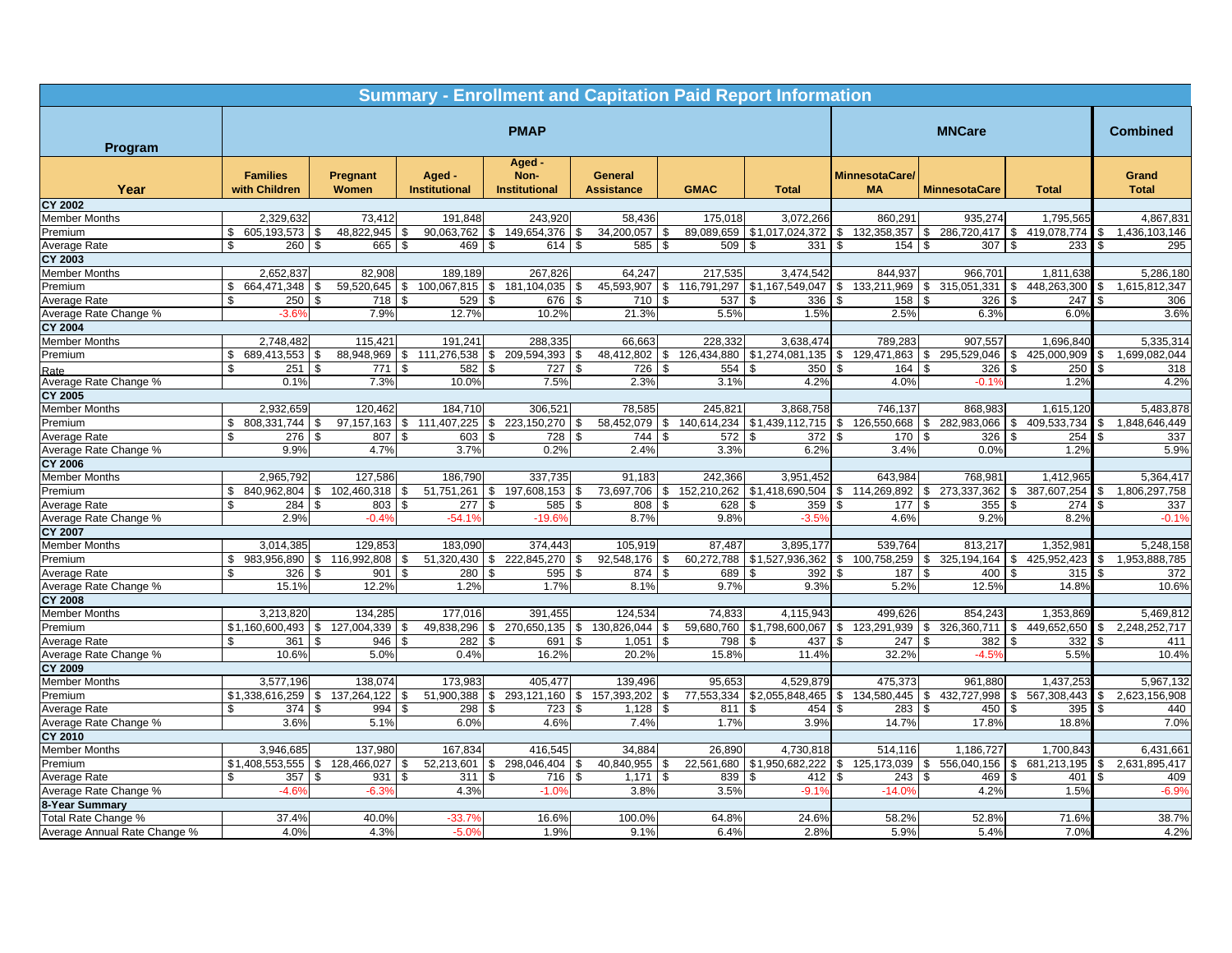# **APPENDIX 6: RISK ADJUSTMENT SUMMARY BY HEALTH PLANS AND ELIGIBILITY GROUP**

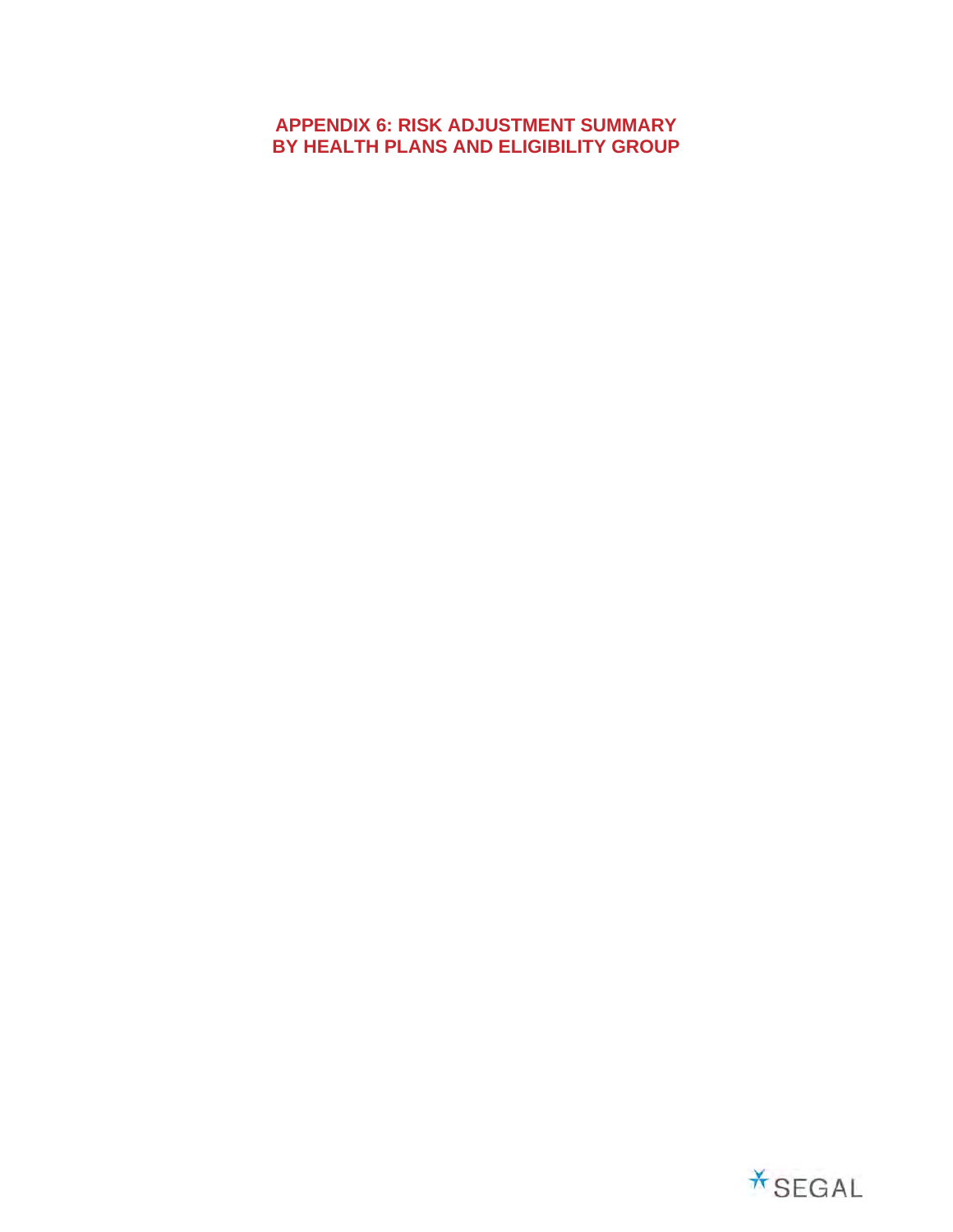### **State of Minnesota Risk Adjustment Summary by Health Plan and Eligibility Group**

|                          |                          | <b>Calendar Year 2012</b> | $\%$     | Average            | $\%$            | <b>Calendar Year 2011</b> | %               | Average            | $\frac{9}{6}$   | <b>Calendar Year 2010</b> | %       | Average            | %       |
|--------------------------|--------------------------|---------------------------|----------|--------------------|-----------------|---------------------------|-----------------|--------------------|-----------------|---------------------------|---------|--------------------|---------|
|                          |                          | <b>Persons</b>            | Inc.     | <b>Risk Factor</b> | <b>Inc</b>      | <b>Persons</b>            | <b>Inc</b>      | <b>Risk Factor</b> | <b>Inc</b>      | <b>Persons</b>            | Inc     | <b>Risk Factor</b> | Inc     |
| <b>Eligibility Group</b> | <b>Health Plan</b>       |                           |          |                    |                 |                           |                 |                    |                 |                           |         |                    |         |
| <b>MA</b>                |                          |                           |          |                    |                 |                           |                 |                    |                 |                           |         |                    |         |
|                          | <b>Blue Plus</b>         | 436,143                   | 10.8%    | 1.2585             | 0.4%            | 393,568                   | 12.4%           | 1.2530             | 0.4%            | 350,239                   | 7.4%    | 1.2484             | 2.9%    |
|                          | First Plan               |                           |          |                    |                 | 20,557                    | $-33.89$        | 0.7895             | $-43.3$         | 31,049                    | 9.1%    | 1.3916             | 14.7%   |
|                          | <b>HealthPartners</b>    | 242,379                   | 5.4%     | 1.1837             | $-1.39$         | 230,062                   | 9.4%            | 1.1995             | $-11.4'$        | 210,266                   | 4.9%    | 1.3540             | 16.5%   |
|                          | tasca Medical care       | 23,223                    | 4.0%     | 1.3409             | 1.1%            | 22,331                    | 6.0%            | 1.3264             | 7.7%            | 21,065                    | 3.9%    | 1.2314             | 13.0%   |
|                          | Medica                   | 588,073                   | 3.4%     | 1.2599             | $-0.99$         | 568,949                   | 7.8%            | 1.2712             | 0.7%            | 527,659                   | 4.3%    | 1.2619             | 1.8%    |
|                          | Metropolitan Health Plan | 81,270                    | $-0.19$  | 1.1593             | $-5.19$         | 81,339                    | 3.9%            | 1.2218             | 0.9%            | 78,262                    | $-0.1%$ | 1.2108             | $-1.69$ |
|                          | PrimeWest                | 97,479                    | 2.9%     | 1.2722             | 0.2%            | 94,748                    | 8.4%            | 1.2692             | 2.0%            | 87,440                    | 27.1%   | 1.2441             | 7.2%    |
|                          | South Country            | 142,362                   | $-7.89$  | 1.1247             | $-6.99$         | 154,389                   | 7.9%            | 1.2084             | $-4.19$         | 143,057                   | 7.9%    | 1.2603             | 17.6%   |
|                          | <b>Jcare Minnesota</b>   | 486,693                   | 10.0%    | 1.1618             | 0.6%            | 442,424                   | 13.8%           | 1.1548             | 7.5%            | 388,915                   | 9.7%    | 1.0744             | $-3.9%$ |
| <b>MA</b>                |                          | 2,097,622                 | 4.4%     | 1.2171             | $-0.6%$         | 2,008,367                 | 9.3%            | 1.2248             | 2.0%            | 1,837,952                 | 7.1%    | 1.2010             | 1.6%    |
| <b>GAMC</b>              |                          |                           |          |                    |                 |                           |                 |                    |                 |                           |         |                    |         |
|                          | <b>Blue Plus</b>         | 4,530                     | $-89.09$ | 0.4521             | $-53.0^{\circ}$ | 41,361                    | $-3.89$         | 0.9618             | $-21.8$         | 42,979                    | 7.3%    | 1.2306             | 4.8%    |
|                          | First Plan               |                           |          |                    |                 | 3,788                     | $-46.2^{\circ}$ | 0.9608             | $-27.4'$        | 7,044                     | 7.2%    | 1.3241             | 6.9%    |
|                          | <b>HealthPartners</b>    | 3,995                     | $-90.9$  | 0.4082             | $-58.4^{\circ}$ | 43,964                    | $-5.3o$         | 0.9814             | $-24.59$        | 46,424                    | 8.8%    | 1.3002             | 3.0%    |
|                          | tasca Medical care       | 299                       | $-90.0$  | 0.4538             | $-57.2^{\circ}$ | 2,983                     | $-13.6^{\circ}$ | 1.0596             | $-13.39$        | 3,451                     | 2.3%    | 1.2220             | 23.8%   |
|                          | Medica                   | 6,363                     | $-91.3'$ | 0.4908             | $-57.59$        | 72,910                    | $-5.4^{\circ}$  | 1.1553             | $-22.5$         | 77,058                    | 7.8%    | 1.4903             | 3.0%    |
|                          | Metropolitan Health Plan | 1,301                     | $-91.9o$ | 0.4595             | $-59.2$         | 16,014                    | $-10.8o$        | 1.1257             | $-23.0$         | 17,951                    | $-0.29$ | 1.4623             | $-1.29$ |
|                          | <sup>2</sup> rimeWest    | 1,192                     | $-88.2$  | 0.4085             | $-53.5$         | 10,140                    | $-8.2^{\circ}$  | 0.8776             | $-17.69$        | 11,051                    | 36.5%   | 1.0649             | 12.5%   |
|                          | South Country            | 1,842                     | $-88.8'$ | 0.4128             | $-56.3$         | 16,476                    | $-7.8^{\circ}$  | 0.9440             | $-22.0$         | 17,870                    | 10.8%   | 1.2096             | 12.0%   |
|                          | Jcare Minnesota          | 5,708                     | $-90.4$  | 0.4442             | $-56.0$         | 59,601                    | $-0.5o$         | 1.0095             | $-20.9$         | 59,872                    | 13.7%   | 1.2765             | $-1.19$ |
| <b>GAMC</b>              |                          | 25,230                    | $-90.6$  | 0.4491             | $-56.8$         | 267,237                   | $-5.8%$         | 1.0400             | $-22.4^{\circ}$ | 283,700                   | 9.5%    | 1.3402             | 2.5%    |
| <b>MNCare ULH</b>        |                          |                           |          |                    |                 |                           |                 |                    |                 |                           |         |                    |         |
|                          | <b>Blue Plus</b>         | 177,655                   | 10.8%    | 1.4888             | 1.1%            | 160,281                   | 8.1%            | 1.4729             | 5.5%            | 148,256                   | $-3.9%$ | 1.3967             | 4.8%    |
|                          | First Plan               |                           |          |                    |                 | 6,042                     | $-35.69$        | 0.8700             | $-38.69$        | 9,386                     | $-2.1%$ | 1.4175             | 10.9%   |
|                          | <b>HealthPartners</b>    | 57,141                    | 23.8%    | 1.4776             | 0.2%            | 46,144                    | 13.9%           | 1.4750             | 2.9%            | 40,524                    | $-1.7%$ | 1.4342             | 4.5%    |
|                          | tasca Medical care       | 4,393                     | 1.2%     | 1.5942             | $-2.49$         | 4,341                     | $-2.09$         | 1.6340             | 20.4%           | 4,431                     | $-4.6%$ | 1.3577             | 19.8%   |
|                          | Medica                   | 127,118                   | 18.9%    | 1.5710             | 1.8%            | 106,899                   | 14.3%           | 1.5437             | 6.3%            | 93,553                    | $-0.2%$ | 1.4524             | 3.2%    |
|                          | Metropolitan Health Plan | 6,317                     | 22.8%    | 1.2556             | 0.4%            | 5,145                     | 12.4%           | 1.2502             | 2.1%            | 4,579                     | $-9.9%$ | 1.2250             | 10.5%   |
|                          | PrimeWest                | 7,071                     | 33.7%    | 1.5450             | $-13.39$        | 5,287                     | 50.1%           | 1.7825             | $-3.69$         | 3,523                     | 75.1%   | 1.8482             | 18.9%   |
|                          | South Country            | 7,489                     | 24.9%    | 1.4910             | $-3.29$         | 5,997                     | 65.0%           | 1.5398             | 16.1%           | 3,635                     | 53.3%   | 1.3264             | 12.3%   |
|                          | Ucare Minnesota          | 79,345                    | 17.8%    | 1.5006             | 6.3%            | 67,350                    | 15.3%           | 1.4117             | 5.3%            | 58,417                    | $-2.8%$ | 1.3410             | 3.6%    |
| <b>MNCare ULH</b>        |                          | 466,529                   | 14.5%    | 1.5110             | 2.0%            | 407,486                   | 11.2%           | 1.4808             | 5.2%            | 366,304                   | $-1.8%$ | 1.4073             | 4.8%    |
| <b>MNCare LH</b>         |                          |                           |          |                    |                 |                           |                 |                    |                 |                           |         |                    |         |
|                          | <b>Blue Plus</b>         | 149,564                   | 27.1%    | 1.2080             | $-1.39$         | 117,702                   | 22.7%           | 1.2241             | 5.5%            | 95,929                    | 10.6%   | 1.1603             | 7.3%    |
|                          | First Plan               |                           |          |                    |                 | 5,641                     | $-39.89$        | 0.7207             | $-30.6$         | 9,372                     | 7.7%    | 1.0378             | 2.6%    |
|                          | <b>HealthPartners</b>    | 66,380                    | 36.1%    | 1.0558             | $-10.49$        | 48,758                    | 36.3%           | 1.1788             | 2.5%            | 35,767                    | 21.0%   | 1.1499             | 11.2%   |
|                          | tasca Medical care       | 4,649                     | 16.8%    | 1.2617             | $-7.39$         | 3,979                     | 10.8%           | 1.3617             | 13.9%           | 3,591                     | 11.6%   | 1.1954             | 26.5%   |
|                          | Medica                   | 114,594                   | 29.4%    | 1.2588             | $-2.19$         | 88,562                    | 33.5%           | 1.2862             | 4.8%            | 66,356                    | 17.2%   | 1.2271             | 8.3%    |
|                          | Metropolitan Health Plan | 12,291                    | 44.0%    | 1.1022             | $-4.99$         | 8,535                     | 53.5%           | 1.1589             | 2.1%            | 5,561                     | 28.5%   | 1.1351             | $-6.49$ |
|                          | PrimeWest                | 8,649                     | 27.9%    | 1.2110             | 0.4%            | 6,763                     | 60.8%           | 1.2060             | 4.6%            | 4,206                     | 74.5%   | 1.1532             | $-7.69$ |
|                          | South Country            | 9,800                     | 7.4%     | 1.2279             | $-3.99$         | 9,128                     | 52.8%           | 1.2783             | 11.1%           | 5,975                     | 51.2%   | 1.1510             | 3.9%    |
|                          | Ucare Minnesota          | 94,776                    | 34.6%    | 1.2093             | $-2.49$         | 70,437                    | 38.8%           | 1.2390             | 9.7%            | 50,762                    | 16.9%   | 1.1294             | 1.8%    |
| <b>MNCare LH</b>         |                          | 460,703                   | 28.1%    | 1.1991             | $-2.8%$         | 359,505                   | 29.5%           | 1.2331             | 5.9%            | 277,519                   | 16.1%   | 1.1648             | 6.7%    |
|                          |                          |                           |          |                    |                 |                           |                 |                    |                 |                           |         |                    |         |
| <b>Total Population</b>  |                          | 3,050,084                 | 0.2%     | 1.2530             | 0.7%            | $3,042,595$   10.0%       |                 | 1.2439             | 0.4%            | 2,765,475                 | 6.9%    | 1.2390             | 2.4%    |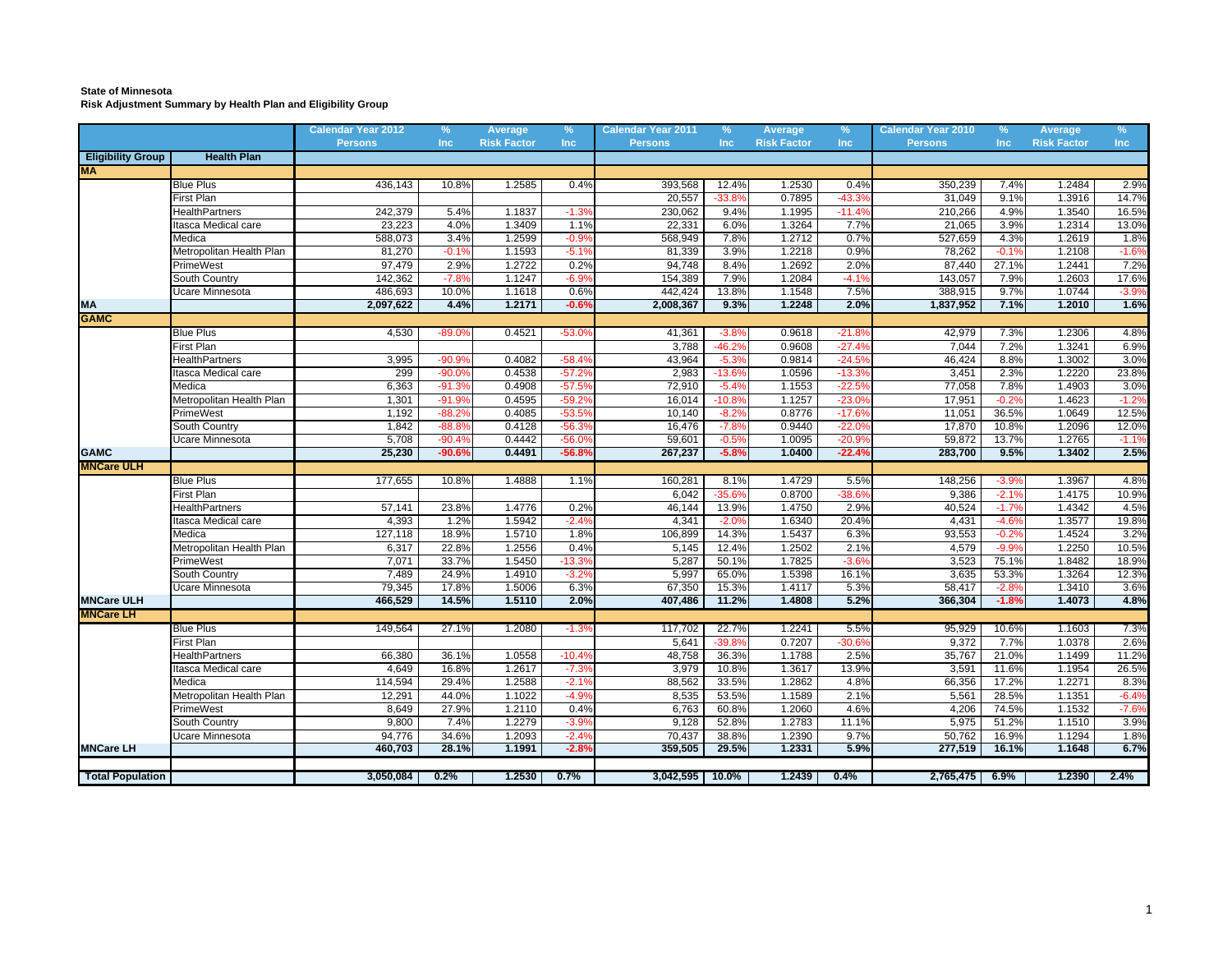### **State of Minnesota Risk Adjustment Summary by Health Plan and Eligibility Group**

|                          |                                         | <b>Calendar Year 2009</b> | %                 | Average            | %                | <b>Calendar Year 2008</b> | $\%$            | Average            | %                           | <b>Calendar Year 2007</b> | $\%$               | Average            | %                  |
|--------------------------|-----------------------------------------|---------------------------|-------------------|--------------------|------------------|---------------------------|-----------------|--------------------|-----------------------------|---------------------------|--------------------|--------------------|--------------------|
|                          |                                         | <b>Persons</b>            | Inc.              | <b>Risk Factor</b> | Inc              | <b>Persons</b>            | Inc             | <b>Risk Factor</b> | <b>Inc</b>                  | <b>Persons</b>            | Inc                | <b>Risk Factor</b> | Inc                |
| <b>Eligibility Group</b> | <b>Health Plan</b>                      |                           |                   |                    |                  |                           |                 |                    |                             |                           |                    |                    |                    |
| <b>MA</b>                |                                         |                           |                   |                    |                  |                           |                 |                    |                             |                           |                    |                    |                    |
|                          | <b>Blue Plus</b>                        | 326,068                   | 1.4%              | 1.2135             | 4.1%             | 321,708                   | 0.1%            | 1.1660             | $-16.09$                    | 321,421                   | 4.6%               | 1.3884             | 3.6%               |
|                          | <b>First Plan</b>                       | 28.460                    | 7.7%              | 1.2134             | $-1.09$          | 26,415                    | 19.1%           | 1.2253             | $-14.0$                     | 22.182                    | $-0.4%$            | 1.4249             | 3.7%               |
|                          | <b>HealthPartners</b>                   | 200,536                   | 1.8%              | 1.1627             | 4.3%             | 197,017                   | $-0.2%$         | 1.1151             | $-17.49$                    | 197,418                   | 3.6%               | 1.3500             | 5.5%               |
|                          | Itasca Medical care                     | 20,270                    | 4.8%              | 1.0894             | $-1.39$          | 19.334                    | 4.5%            | 1.1032             | $-14.89$                    | 18,497                    | 1.2%               | 1.2942             | 0.7%               |
|                          | Medica                                  | 505,929                   | $-2.39$           | 1.2399             | 2.4%             | 517,668                   | $-1.49$         | 1.2110             | $-17.8$                     | 525,112                   | 1.8%               | 1.4737             | 3.9%               |
|                          | Metropolitan Health Plan                | 78,310                    | $-1.19$           | 1.2311             | 12.3%            | 79,188                    | $-3.99$         | 1.0963             | $-17.9o$                    | 82,388                    | $-1.6%$            | 1.3360             | 4.6%               |
|                          | PrimeWest                               | 68,776                    | 42.1%             | 1.1610             | $-4.79$          | 48,395                    | $-0.19$         | 1.2187             | $-16.49$                    | 48,463                    | 0.9%               | 1.4584             | 9.7%               |
|                          | South Country                           | 132,608                   | 12.2%             | 1.0720             | 11.5%            | 118,148                   | 65.4%           | 0.9618             | $-28.79$                    | 71,422                    | 2.3%               | 1.3494             | 3.1%               |
|                          | Ucare Minnesota                         | 354,436                   | 3.8%              | 1.1177             | 7.1%             | 341,594                   | 1.2%            | 1.0433             | $-19.99$                    | 337,406                   | 4.7%               | 1.3022             | 4.4%               |
| MA<br>GAMC               |                                         | 1,715,393                 | 2.8%              | 1.1822             | 4.2%             | 1,669,467                 | 2.8%            | 1.1348             | $-18.49$                    | 1,624,309                 | 2.9%               | 1.3909             | 4.2%               |
|                          |                                         |                           |                   |                    |                  |                           |                 |                    |                             |                           |                    |                    |                    |
|                          | <b>Blue Plus</b>                        | 40,050                    | $-1.99$           | 1.1745             | 10.3%            | 40,809                    | 2.8%            | 1.0647             | $-36.49$                    | 39,702                    | 6.6%               | 1.6729             | 3.4%               |
|                          | <b>First Plan</b>                       | 6,569                     | $-1.89$           | 1.2388             | 1.6%             | 6,688                     | 9.8%            | 1.2198             | $-31.0$                     | 6,091                     | 11.9%              | 1.7679             | 7.5%               |
|                          | <b>HealthPartners</b>                   | 42,662                    | 4.5%              | 1.2623             | 9.3%             | 40,830                    | 6.4%            | 1.1553             | $-33.49$                    | 38,372                    | 4.1%               | 1.7357             | 6.3%               |
|                          | Itasca Medical care                     | 3,372                     | 6.3%              | 0.9872             | 1.9%             | 3,171                     | 0.3%            | 0.9687             | $-39.4'$                    | 3,161                     | 9.7%               | 1.5975             | 1.1%               |
|                          | Medica                                  | 71,502                    | $-2.39$           | 1.4466             | 8.2%             | 73,183                    | 1.2%            | 1.3365             | $-32.49$                    | 72,288                    | 3.7%               | 1.9763             | 2.5%               |
|                          | Metropolitan Health Plan                | 17,979                    | $-4.79$           | 1.4804             | 4.4%             | 18,863                    | $-1.99$         | 1.4176             | $-29.9$                     | 19,222                    | $-2.79$            | 2.0231             | 1.4%               |
|                          | PrimeWest                               | 8,094                     | 38.2%             | 0.9469             | $-6.09$          | 5,855                     | 6.1%            | 1.0074             | $-40.79$                    | 5,517                     | 8.4%               | 1.6987             | 8.6%               |
|                          | South Country                           | 16,129                    | 14.8%             | 1.0798             | 18.9%            | 14,049                    | 78.4%           | 0.9079             | $-45.1$                     | 7,873                     | 7.7%               | 1.6523             | 9.0%               |
|                          | <b>Jcare Minnesota</b>                  | 52,646                    | 3.0%              | 1.2911             | 10.8%            | 51,116                    | 6.5%            | 1.1652             | $-32.7o$                    | 47,977                    | 11.1%              | 1.7309             | 4.1%               |
| <b>GAMC</b>              |                                         | 259,003                   | 1.7%              | 1.3076             | 8.5%             | 254,564                   | 6.0%            | 1.2057             | $-33.79$                    | 240,203                   | 5.6%               | 1.8198             | 3.5%               |
| <b>MNCare ULH</b>        |                                         |                           |                   |                    |                  |                           |                 |                    |                             |                           |                    |                    |                    |
|                          | <b>Blue Plus</b>                        | 154,203                   | $-12.79$          | 1.3325             | 3.4%             | 176,600                   | 30.2%           | 1.2891             | 38.9%                       | 135,673                   | $-9.09$            | 0.9281             | 1.1%               |
|                          | First Plan                              | 9,587                     | $-13.29$          | 1.2776             | 3.1%             | 11,051                    | 36.2%           | 1.2394             | 45.0%                       | 8,115                     | $-7.69$            | 0.8549             | $-0.5%$            |
|                          | <b>HealthPartners</b>                   | 41,244                    | $-12.3$           | 1.3730             | 6.5%             | 47,051                    | 28.3%<br>38.3%  | 1.2889<br>1.2493   | 45.7%<br>48.3%              | 36,660<br>3,594           | $-8.29$            | 0.8847<br>0.8424   | 0.0%               |
|                          | tasca Medical care                      | 4,647                     | $-6.59$           | 1.1332             | $-9.39$          | 4,971                     |                 |                    | 38.8%                       |                           | $-8.59$            |                    | $-3.3%$            |
|                          | Medica                                  | 93,734                    | $-11.3$           | 1.4078             | 5.1%             | 105,685                   | 34.6%           | 1.3393             |                             | 78,523                    | $-5.29$            | 0.9651             | 1.2%               |
|                          | Metropolitan Health Plan<br>PrimeWest   | 5,083<br>2,012            | $-14.29$<br>47.9% | 1.1083<br>1.5545   | $-5.49$<br>10.2% | 5,925<br>1,360            | 13.7%           | 1.1722<br>1.4108   | 46.1%                       | 5,212<br>354              | $-11.7%$           | 0.8025<br>0.7055   | $-9.8%$            |
|                          |                                         | 2,371                     | 87.9%             | 1.1812             | 55.5%            | 1,262                     |                 | 0.7595             |                             | 198                       |                    | 0.7844             |                    |
|                          | South Country<br><b>Jcare Minnesota</b> | 60,076                    | $-11.8$           | 1.2939             | 4.9%             | 68,112                    | 27.7%           | 1.2330             | 38.3%                       | 53,351                    | $-8.19$            | 0.8913             | $-4.5%$            |
| <b>MNCare ULH</b>        |                                         | 372,957                   | $-11.69$          | 1.3432             | 4.2%             | 422,017                   | 31.2%           | 1.2887             | 39.9%                       | 321,680                   | $-7.7%$            | 0.9214             | $-0.1%$            |
| <b>MNCare LH</b>         |                                         |                           |                   |                    |                  |                           |                 |                    |                             |                           |                    |                    |                    |
|                          | <b>Blue Plus</b>                        | 86,722                    | 0.0%              | 1.0810             | 13.6%            | 86,733                    | $-45.0%$        | 0.9515             |                             | 157,836                   |                    | 1.4087             |                    |
|                          | First Plan                              | 8,698                     | 8.0%              | 1.0113             | 6.6%             | 8,050                     | $-37.89$        | 0.9485             | $-32.5^{\circ}$<br>$-26.29$ | 12,939                    | $-7.99$<br>$-5.19$ | 1.2846             | $-0.69$<br>$-2.0%$ |
|                          | <b>HealthPartners</b>                   | 29,568                    | 7.9%              | 1.0338             | 13.0%            | 27,410                    | $-41.69$        | 0.9148             | $-30.19$                    | 46,941                    | $-6.19$            | 1.3084             | $-0.69$            |
|                          | Itasca Medical care                     | 3,218                     | 11.1%             | 0.9452             | 5.0%             | 2,897                     | $-43.6^{\circ}$ | 0.9004             | $-36.5$                     | 5,139                     | $-8.6o$            | 1.4181             | 3.9%               |
|                          | Medica                                  | 56,639                    | 4.7%              | 1.1328             | 14.3%            | 54,072                    | $-44.0%$        | 0.9907             | $-29.5$                     | 96,626                    | $-4.19$            | 1.4046             | $-0.6%$            |
|                          | Metropolitan Health Plan                | 4,328                     | 5.2%              | 1.2123             | 10.1%            | 4,115                     | $-40.09$        | 1.1008             | $-22.9°$                    | 6,863                     | $-7.99$            | 1.4276             | $-10.7%$           |
|                          | PrimeWest                               | 2,411                     | 84.0%             | 1.2474             | $-1.79$          | 1,310                     |                 | 1.2695             |                             | 655                       |                    | 1.2064             |                    |
|                          | South Country                           | 3,953                     | 107.9%            | 1.1074             | 53.1%            | 1,901                     |                 | 0.7232             |                             | 420                       |                    | 0.9293             |                    |
|                          | Ucare Minnesota                         | 43,439                    | 9.0%              | 1.1092             | 16.2%            | 39,835                    | $-39.2%$        | 0.9549             | $-31.79$                    | 65,486                    | $-5.59$            | 1.3990             | $-0.8%$            |
| <b>MNCare LH</b>         |                                         | 238,976                   | 5.6%              | 1.0918             | 13.9%            | 226,323                   | $-42.4%$        | 0.9589             | $-31.0$                     | 392,905                   | $-6.0%$            | 1.3907             | $-0.8%$            |
|                          |                                         |                           |                   |                    |                  |                           |                 |                    |                             |                           |                    |                    |                    |
| <b>Total Population</b>  |                                         | 2,586,329                 | 0.5%              | 1.2097             | $5.0\%$          | $2,572,371$ -0.3%         |                 |                    | $1.1516 - 16.1%$            | 2,579,097                 | 0.3%               | $1.3723$ 3.4%      |                    |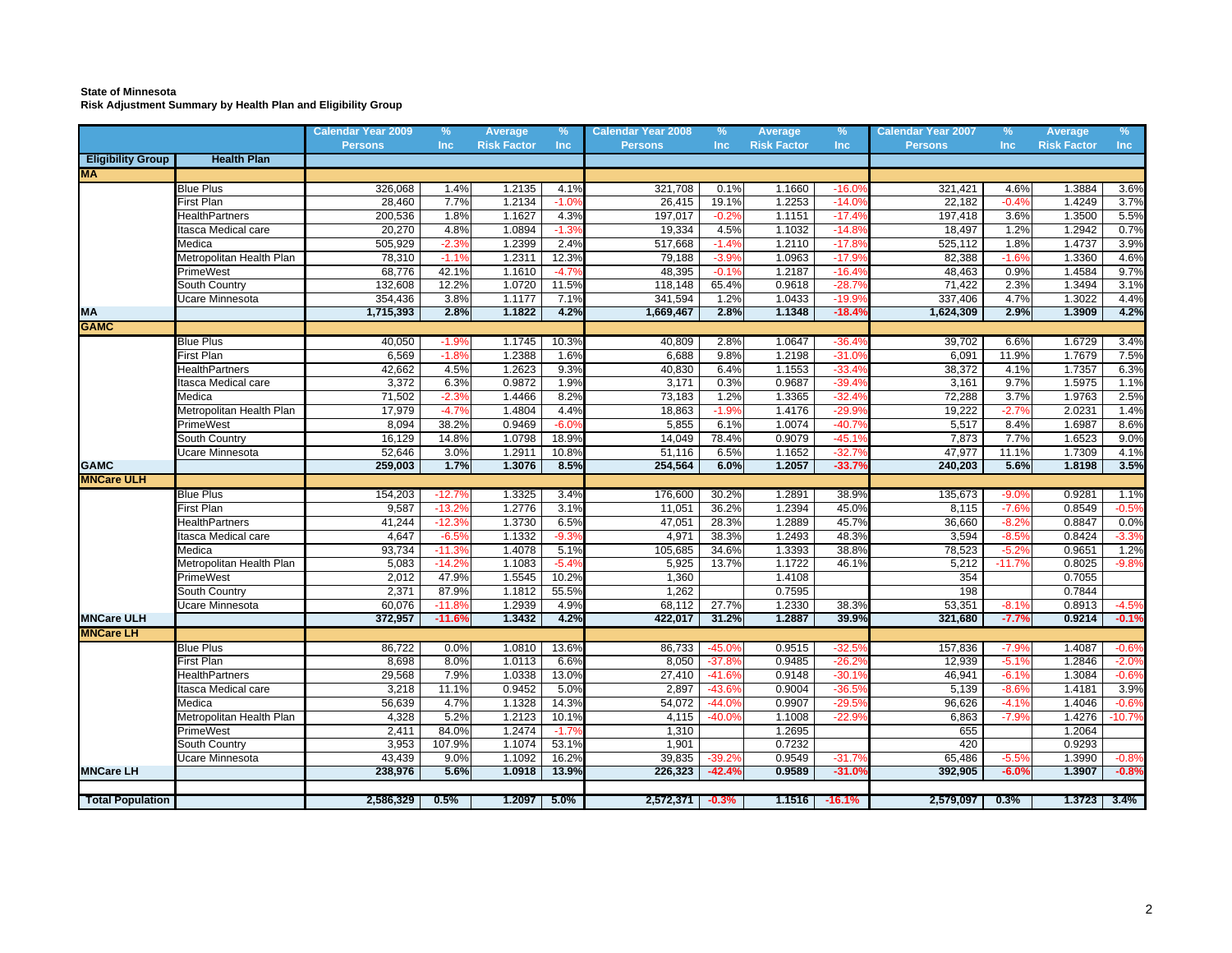#### **State of Minnesota Risk Adjustment Summary by Health Plan and Eligibility Group**

|                          |                          | <b>Calendar Year 2006</b> | $\%$           | Average            | %       | <b>Calendar Year 2005</b> | %               | Average            | $\%$    | <b>Calendar Year 2004</b> | $\frac{9}{6}$ | Average            | $\%$            | <b>Calendar Year 2003</b> | Average                  |
|--------------------------|--------------------------|---------------------------|----------------|--------------------|---------|---------------------------|-----------------|--------------------|---------|---------------------------|---------------|--------------------|-----------------|---------------------------|--------------------------|
|                          |                          | <b>Persons</b>            | Inc            | <b>Risk Factor</b> | Inc     | <b>Persons</b>            | Inc.            | <b>Risk Factor</b> | Inc     | <b>Persons</b>            | <b>Inc</b>    | <b>Risk Factor</b> | <b>Inc</b>      | <b>Persons</b>            | <b>Risk Factor</b>       |
| <b>Eligibility Group</b> | <b>Health Plan</b>       |                           |                |                    |         |                           |                 |                    |         |                           |               |                    |                 |                           |                          |
| <b>MA</b>                |                          |                           |                |                    |         |                           |                 |                    |         |                           |               |                    |                 |                           |                          |
|                          | <b>Blue Plus</b>         | 307,283                   | 1.1%           | 1.3403             | 4.2%    | 303,865                   | 3.7%            | 1.2868             | $-6.3$  | 293,007                   | 26.5%         | 1.3727             | $-0.1$          | 231,676                   | 1.3738                   |
|                          | First Plan               | 22,269                    | 5.5%           | 1.3746             | 5.3%    | 21,107                    | 6.7%            | 1.3050             | $-2.7'$ | 19,785                    | 24.2%         | 1.3412             | 4.0%            | 15,929                    | 1.2898                   |
|                          | <b>HealthPartners</b>    | 190,477                   | 6.0%           | 1.2796             | 4.6%    | 179,618                   | 4.0%            | 1.2238             | $-4.99$ | 172,680                   | 13.9%         | 1.2869             | 2.2%            | 151,663                   | 1.2587                   |
|                          | tasca Medical care       | 18,280                    | 7.8%           | 1.2847             | 7.4%    | 16,960                    | 6.5%            | 1.1963             | 2.9%    | 15,928                    | 14.2%         | 1.1626             | $-4.29$         | 13,950                    | 1.2135                   |
|                          | Medica                   | 515,873                   | 5.6%           | 1.4180             | 4.7%    | 488,398                   | 10.1%           | 1.3547             | 13.9%   | 443,570                   | 13.5%         | 1.1896             | $-13.6^{\circ}$ | 390,931                   | 1.3765                   |
|                          | Metropolitan Health Plan | 83,716                    | $-0.59$        | 1.2774             | 5.7%    | 84,166                    | $-4.9o$         | 1.2079             | $-6.49$ | 88,526                    | 0.3%          | 1.2900             | $-4.0$          | 88,237                    | 1.3444                   |
|                          | PrimeWest                | 48,021                    | 11.8%          | 1.3298             | 15.5%   | 42,961                    | 282.5%          | 1.1512             | 73.1%   | 11,231                    |               | 0.6650             |                 | $\sim$                    | $\sim$                   |
|                          | South Country            | 69,798                    | 6.6%           | 1.3094             | 6.5%    | 65,479                    | 6.4%            | 1.2297             | $-4.59$ | 61,526                    | 33.6%         | 1.2873             | 20.7%           | 46,049                    | 1.0664                   |
|                          | Jcare Minnesota          | 322,381                   | 8.8%           | 1.2477             | 7.2%    | 296,377                   | 13.4%           | 1.1641             | $-4.89$ | 261,414                   | 12.8%         | 1.2225             | $-1.3'$         | 231,827                   | 1.2390                   |
| MA<br>GAMC               |                          | 1,578,098                 | 5.3%           | 1.3349             | 5.4%    | 1,498,931                 | 9.6%            | 1.2670             | $-5.39$ | 1,367,667                 | 16.9%         | 1.3377             | 1.4%            | 1,170,262                 | 1.3196                   |
|                          |                          |                           |                |                    |         |                           |                 |                    |         |                           |               |                    |                 |                           |                          |
|                          | <b>Blue Plus</b>         | 37,250                    | 2.9%           | 1.6187             | $-0.39$ | 36,209                    | 1.2%            | 1.6242             | $-1.59$ | 35,789                    | 33.2%         | 1.6497             | 4.6%            | 26,861                    | 1.5773                   |
|                          | First Plan               | 5,444                     | 9.2%           | 1.6451             | 7.4%    | 4,985                     | 6.7%            | 1.5319             | 1.5%    | 4,670                     | 28.7%         | 1.5098             | 5.6%            | 3,628                     | 1.4298                   |
|                          | <b>HealthPartners</b>    | 36,875                    | 8.2%           | 1.6336             | 1.4%    | 34,072                    | 6.7%            | 1.6107             | $-0.19$ | 31,930                    | 32.2%         | 1.6129             | 1.1%            | 24,161                    | 1.5959                   |
|                          | tasca Medical care       | 2,881                     | 3.1%           | 1.5797             | 10.4%   | 2,794                     | 7.4%            | 1.4311             | 3.3%    | 2,602                     | 27.4%         | 1.3850             | $-8.09$         | 2,043                     | 1.5057                   |
|                          | Medica                   | 69,691                    | 6.1%           | 1.9273             | 1.9%    | 65,707                    | 8.9%            | 1.8918             | 2.1%    | 60,359                    | 26.0%         | 1.8523             | 6.8%            | 47,908                    | 1.7352                   |
|                          | Metropolitan Health Plan | 19,748                    | $-5.69$        | 1.9953             | 1.7%    | 20,922                    | $-7.19$         | 1.9615             | 8.5%    | 22,533                    | 18.2%         | 1.8080             | $-0.1$          | 19,060                    | 1.8104                   |
|                          | <b>PrimeWest</b>         | 5,089                     | 34.7%          | 1.5648             | 14.0%   | 3,778                     | 648.1%          | 1.3725             | 120.3%  | 505                       |               | 0.6229             |                 | $\sim$                    | $\sim$                   |
|                          | South Country            | 7,308                     | 9.6%           | 1.5153             | 8.8%    | 6,666                     | 2.5%            | 1.3927             | 0.7%    | 6,502                     | 46.3%         | 1.3834             | 9.6%            | 4,443                     | 1.2626                   |
|                          | Ucare Minnesota          | 43,178                    | 10.5%          | 1.6634             | 5.6%    | 39,083                    | 14.2%           | 1.5746             | 3.0%    | 34,227                    | 30.7%         | 1.5292             | $-1.29$         | 26,186                    | 1.5477                   |
| <b>GAMC</b>              |                          | 227,464                   | 6.2%           | 1.7582             | 2.4%    | 214,216                   | 7.6%            | 1.7174             | 1.7%    | 199,117                   | 29.1%         | 1.6889             | 2.7%            | 154,290                   | 1.6439                   |
| <b>MNCare ULH</b>        |                          |                           |                |                    |         |                           |                 |                    |         |                           |               |                    |                 |                           |                          |
|                          | <b>Blue Plus</b>         | 149,154                   | $-9.49$        | 0.9184             | 1.0%    | 164,708                   | $-7.49$         | 0.9093             | 0.1%    | 177,899                   | $-0.1%$       | 0.9079             | 3.8%            | 178,070                   | 0.8749                   |
|                          | First Plan               | 8.781                     | $-8.49$        | 0.8587             | 8.5%    | 9,584                     | $-9.6^{\circ}$  | 0.7915             | $-5.69$ | 10,599                    | $-3.89$       | 0.8382             | 8.5%            | 11,015                    | 0.7727                   |
|                          | HealthPartners           | 39,941                    | $-8.59$        | 0.8849             | 5.1%    | 43,674                    | $-9.8^{\circ}$  | 0.8421             | $-0.49$ | 48,423                    | 3.5%          | 0.8452             | $-0.49$         | 46,783                    | 0.8486                   |
|                          | tasca Medical care       | 3,930                     | $-8.49$        | 0.8707             | $-1.69$ | 4,291                     | $-8.3o$         | 0.8849             | 9.0%    | 4,678                     | $-6.89$       | 0.8115             | 0.0%            | 5,017                     | 0.8112                   |
|                          | Medica                   | 82,793                    | $-3.79$        | 0.9532             | 5.1%    | 86,012                    | $-0.3o$         | 0.9073             | 0.6%    | 86,237                    | 13.8%         | 0.9020             | 4.1%            | 75,785                    | 0.8663                   |
|                          | Metropolitan Health Plan | 5,904                     | $-10.99$       | 0.8895             | 8.4%    | 6,623                     | $-12.3^{\circ}$ | 0.8202             | 6.8%    | 7,555                     | $-1.29$       | 0.7683             | 4.2%            | 7,646                     | 0.7370                   |
|                          | PrimeWest                | 11                        |                | 0.2562             |         |                           |                 |                    |         |                           |               |                    |                 | $\sim$                    |                          |
|                          | <b>South Country</b>     |                           |                |                    |         |                           |                 |                    |         |                           |               |                    |                 |                           | $\sim$                   |
|                          | Ucare Minnesota          | 58,061                    | $-9.19$        | 0.9332             | 11.9%   | 63,895                    | $-8.89$         | 0.8337             | $-5.6$  | 70,034                    | $-4.99$       | 0.8834             | 8.1%            | 73,616                    | 0.8173                   |
| <b>MNCare ULH</b>        |                          | 348,575                   | $-8.0%$        | 0.9226             | 4.4%    | 378,787                   | $-6.6%$         | 0.8836             | $-0.89$ | 405,425                   | 1.9%          | 0.8903             | 4.2%            | 397,932                   | 0.8542                   |
| <b>MNCare LH</b>         |                          |                           |                |                    |         |                           |                 |                    |         |                           |               |                    |                 |                           |                          |
|                          | <b>Blue Plus</b>         | 171,294                   | $-9.89$        | 1.4178             | 0.0%    | 189,968                   | $-4.6^\circ$    | 1.4179             | $-1.4$  | 199,173                   | 6.6%          | 1.4380             | 30.3%           | 186,795                   | 1.1035                   |
|                          | First Plan               | 13,638                    | $-10.4'$       | 1.3103             | $-0.39$ | 15,223                    | $-8.4o$         | 1.3147             | $-2.9'$ | 16,625                    | 2.8%          | 1.3541             | 2.1%            | 16,169                    | 1.3264                   |
|                          | <b>lealthPartners</b>    | 49,978                    | $-7.59$        | 1.3161             | 0.2%    | 54,007                    | $-5.4o$         | 1.3139             | $-1.49$ | 57,073                    | 12.3%         | 1.3327             | $-2.5$          | 50,822                    | 1.3665                   |
|                          | tasca Medical care       | 5,620                     | $-11.09$       | 1.3655             | 4.0%    | 6,312                     | $-5.7o$         | 1.3125             | 2.1%    | 6,690                     | $-0.19$       | 1.2856             | $-0.1$          | 6,698                     | 1.2865                   |
|                          | Medica                   | 100,809                   | $-3.89$        | 1.4132             | 0.3%    | 104,843                   | 5.4%            | 1.4086             | $-2.1$  | 99,510                    | 22.2%         | 1.4381             | 5.3%            | 81,413                    | 1.3653                   |
|                          | Metropolitan Health Plan | 7,454                     | $-12.09$       | 1.5980             | 8.2%    | 8,472                     | $-4.79$         | 1.4770             | 3.0%    | 8,889                     | 12.1%         | 1.4337             | $-2.4'$         | 7,929                     | 1.4695                   |
|                          | <sup>2</sup> rimeWest    | 48                        |                | 0.3928             |         |                           |                 |                    |         |                           |               |                    |                 | $\sim$                    | $\overline{\phantom{a}}$ |
|                          | South Country            |                           |                |                    |         |                           |                 |                    |         |                           |               |                    |                 | $\sim$                    | $\sim$                   |
|                          | Jcare Minnesota          | 69,318                    | $-7.9^{\circ}$ | 1.4109             | 4.3%    | 75,288                    | $-4.69$         | 1.3521             | $-3.1$  | 78,955                    | 3.9%          | 1.3957             | 5.0%            | 76,023                    | 1.3292                   |
| <b>MNCare LH</b>         |                          | 418,159                   | $-7.9%$        | 1.4024             | 0.9%    | 454,113                   | $-2.7%$         | 1.3893             | $-1.7%$ | 466,915                   | 9.6%          | 1.4135             | 4.3%            | 425,849                   | 1.3559                   |
|                          |                          |                           |                |                    |         |                           |                 |                    |         |                           |               |                    |                 |                           |                          |
| <b>Total Population</b>  |                          | 2,572,296                 | 1.0%           | 1.3274             | 4.6%    | 2,546,047                 | 4.4%            | 1.2696             | $-2.8%$ | 2,439,124 13.5%           |               | 1.3065             | 3.4%            | 2,148,333                 | 1.2639                   |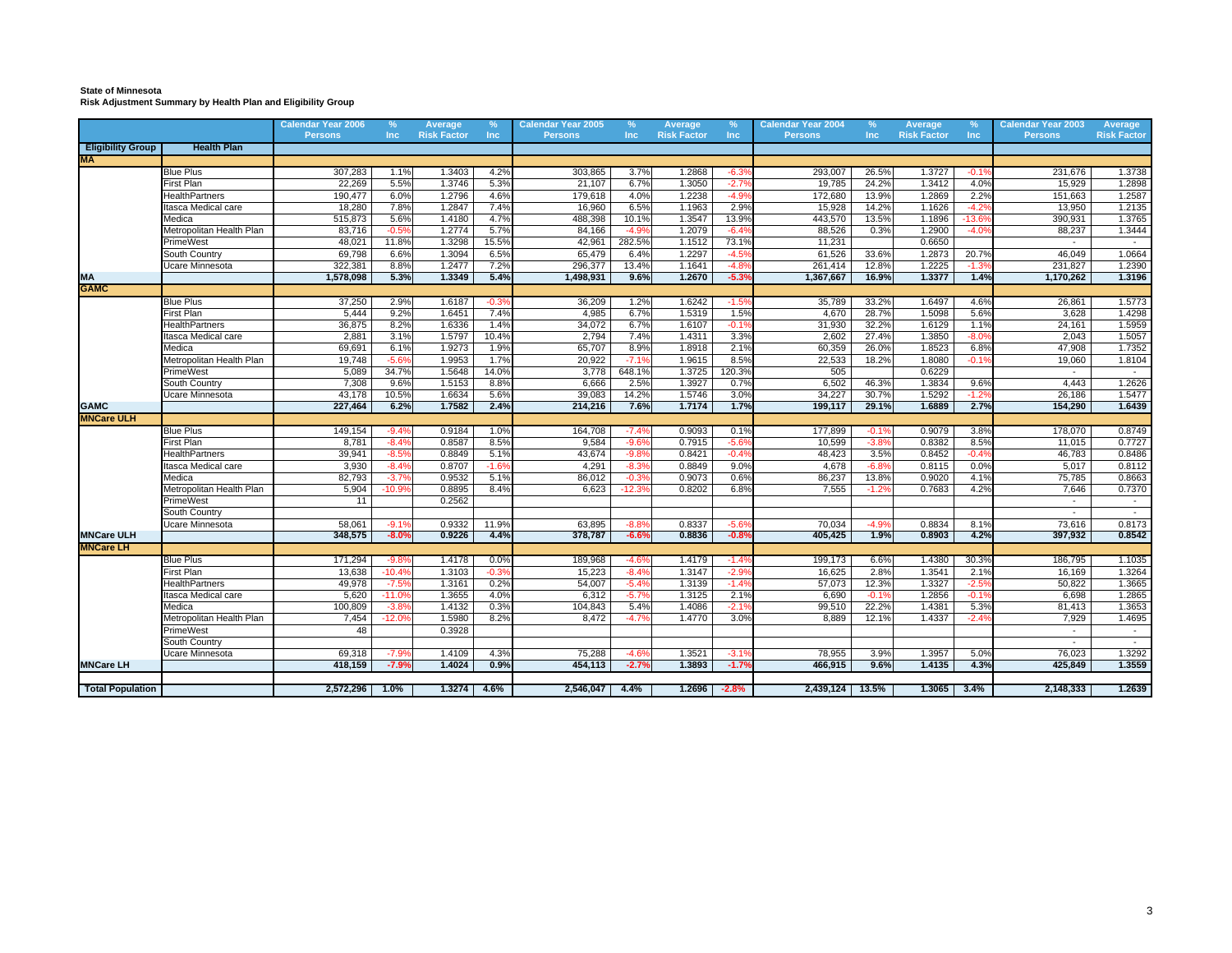**APPENDIX 7: CMS CHECKLIST**

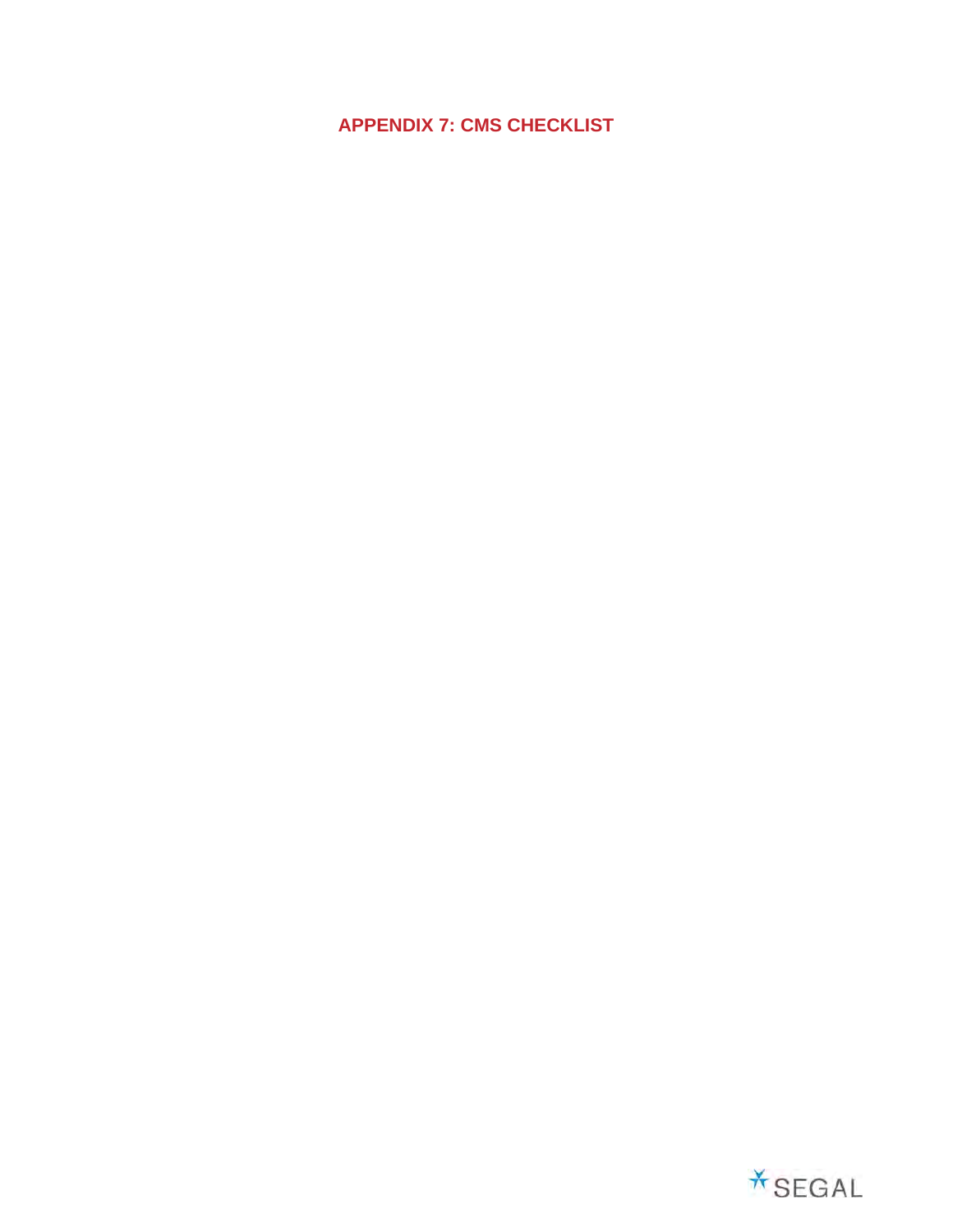### **Appendix A. PAHP, PIHP and MCO Contracts Financial Review Documentation for At-risk Capitated Contracts Ratesetting Edit Date: 7/22/03**

| State:<br><b>Contract Period:</b><br>Contractor:<br>(Put "model" if same for all) | Type of Program:<br>$\frac{1915(a)(1)(A)}{A}$ voluntary<br><b>State Plan Amendment</b><br>$\frac{1915(b)}{b}$ waiver<br>$\frac{1115}{ }$ waiver<br>Other | Type of Entity:<br>MCO<br>$\overline{\phantom{0}}$ HIO<br>$\blacksquare$ PIHP<br><b>PAHP</b> | Type of Review:<br>Initial<br>Renewal<br>Amendment<br>Rates Only |
|-----------------------------------------------------------------------------------|----------------------------------------------------------------------------------------------------------------------------------------------------------|----------------------------------------------------------------------------------------------|------------------------------------------------------------------|
| Reviewer:                                                                         |                                                                                                                                                          |                                                                                              | Date:                                                            |

Rate Checklist Instructions: This checklist is a tool for Regional Offices for use in approving rates under 42 CFR 438.6(c) for all capitated Medicaid managed care programs [1915(a)(1)(A), 1915(b), 1932(a), and 1115] excluding PACE capitated programs. See Attachment 1 to this Appendix for a listing of requirements for capitated rates. PACE capitated programs are still subject to Upper Payment Limit requirements under 42 CFR 460. 182. The PACE specific checklist should be used to approve PACE program rates. This checklist does not replace cost-effectiveness tests for 1915(b) waivers and budget neutrality for 1115 demonstrations. Some items only apply if the State has included a particular population, adjustment, program or policy for the managed care program. For example, if the State includes dual eligibles in its managed care program, the State must follow the regulations and statues outlined in item AA.2.2.

| Item # | Legal Cite                | Subject                                                                                                      | Where Located | Met or    | Comments |
|--------|---------------------------|--------------------------------------------------------------------------------------------------------------|---------------|-----------|----------|
|        |                           |                                                                                                              |               | <b>NA</b> |          |
|        | Subsection AA.1 - General |                                                                                                              |               |           |          |
| AA.1.0 | 42 CFR 438.               | Overview of ratesetting methodology - The Contract must specify the payment rates and any risk-sharing       | Contract      |           |          |
|        | $6(c)(2)(i)$ and (ii)     | mechanisms and the actuarial basis for computation of those rates and mechanisms: Specifically, the          |               |           |          |
|        |                           | contract includes:                                                                                           |               |           |          |
|        | 42 CFR 438.806            | The rates and the time period for the rates,                                                                 |               |           |          |
|        |                           | The risk-sharing mechanisms,                                                                                 |               |           |          |
|        | SMM 2089.2,               | $\Box$ The actuarial basis for the computation of those rates and risk-sharing mechanisms (a lay person's    |               |           |          |
|        | SMM 2092.8                | description of the general steps the State followed to set rates is sufficient).                             |               |           |          |
|        | SMM 2089.1                |                                                                                                              |               |           |          |
|        |                           | Rate Development or Update                                                                                   |               |           |          |
|        |                           | $\equiv$ The State is developing a new rate (RO completes steps AA.1 - AA.7).                                |               |           |          |
|        |                           | The State is adjusting rates approved under 42 CFR 438.6(c)-(RO completes all of step $AA.1$ )               |               |           |          |
| AA.1.1 | 42 CFR                    | Actuarial certification - The State must provide the actuarial certification of the capitation rates and     | Required      |           |          |
|        | 438.6(c)(1)(i)(A)         | payments under the contract. All payments under risk contracts and all risk-sharing mechanisms in            | Documentation |           |          |
|        | and $(C)$                 | contracts must be actuarially sound. Actuarially sound capitation rates means capitation rates that have     |               |           |          |
|        |                           | been developed in accordance with generally accepted actuarial principles and practices, are appropriate for |               |           |          |
|        | 42 CFR 438.6(2)(i)        | the populations to be covered, and the services to be furnished under the contract; and the Actuary must     |               |           |          |
|        | and $(ii)$                | submit a certification, as meeting the requirements of the regulation, by an actuary who meets the           |               |           |          |
|        |                           | qualification standards established by the American Academy of Actuaries and follows the practice            |               |           |          |
|        | <b>42 CFR</b>             | standards established by the Actuarial Standards Board. Note: An Actuary who is a member of the              |               |           |          |
|        | 438.6(c)(3)               | American Academy of Actuaries will sign his name followed by the designation M.A.A.A., meaning a             |               |           |          |
|        |                           | Member of the American Academy of Actuaries. For further information see www.actuary.org/faqs.htm            |               |           |          |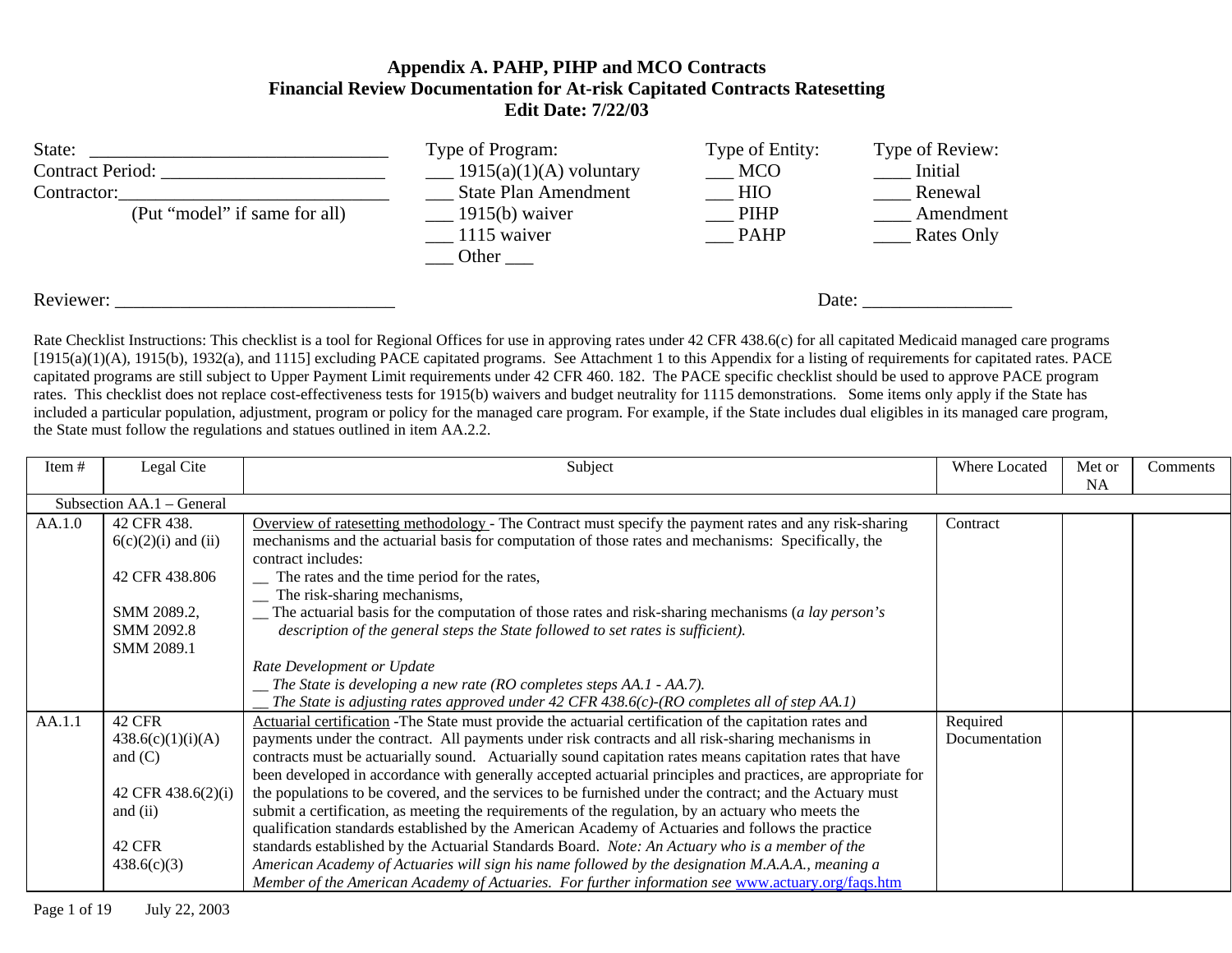| Item#  | Legal Cite                                                                                                                   | Subject                                                                                                                                                                                                                                                                                                                                                                                                                                                                                                                                                                                                                                                                                                                                                                                                                                                                                                                                                                                                                                                                                                                                                                                                                                                                                                                                                                                                                                                                                       | Where Located                          | Met or<br>NA | Comments |
|--------|------------------------------------------------------------------------------------------------------------------------------|-----------------------------------------------------------------------------------------------------------------------------------------------------------------------------------------------------------------------------------------------------------------------------------------------------------------------------------------------------------------------------------------------------------------------------------------------------------------------------------------------------------------------------------------------------------------------------------------------------------------------------------------------------------------------------------------------------------------------------------------------------------------------------------------------------------------------------------------------------------------------------------------------------------------------------------------------------------------------------------------------------------------------------------------------------------------------------------------------------------------------------------------------------------------------------------------------------------------------------------------------------------------------------------------------------------------------------------------------------------------------------------------------------------------------------------------------------------------------------------------------|----------------------------------------|--------------|----------|
|        | 42 CFR<br>438.6(c)(4)(i)<br>SMM 2089.2                                                                                       | Note: Actuaries can create either rates or rate ranges so long as the methodology (including all<br>assumptions) to get to the actual rates in the contract are specified and meet CMS requirements. If there<br>are instances where actuaries believe that information their State is required to submit would represent<br>trade secrets or proprietary information, as described in the Freedom of Information Act (FOIA) (5 U.S.C.<br>$552(a)$ ), the information should be identified as such and may be withheld from public disclosure under the<br>provisions of the FOIA.                                                                                                                                                                                                                                                                                                                                                                                                                                                                                                                                                                                                                                                                                                                                                                                                                                                                                                            |                                        |              |          |
| AA.1.2 | 42 CFR<br>438.6(c)(4)(iii)                                                                                                   | Projection of expenditures - The State must provide a projection of expenditures under its previous year's<br>contract (or under its FFS program if it did not have a contract in the previous year) compared to those<br>projected under the proposed contract.                                                                                                                                                                                                                                                                                                                                                                                                                                                                                                                                                                                                                                                                                                                                                                                                                                                                                                                                                                                                                                                                                                                                                                                                                              | Contract or<br>Documentation           |              |          |
| AA.1.3 | 45 CFR 74.43 and<br>Appendix A<br>42 CFR 438.6(a)<br>42 CFR 438.806(a)<br>and $(b)$                                          | Procurement, Prior Approval and Ratesetting - All contracts must meet the procurement requirements in 45<br>CFR Part 74. Regardless of the procurement method, the final rates must be in the contract and include<br>documentation and a description of how the resulting contract rates are determined in sufficient detail to<br>address this set of regulatory criteria for each contract. In general, there are two options:<br>Option 1: State set rates -- The rates are developed using a set of assumptions meeting federal<br>regulations that results in a set of rates. Open cooperative contracting occurs when the State signs a<br>contract with any entity meeting the technical programmatic requirements of the State and willing to be<br>reimbursed the actuarially-sound, State-determined rate. Sole source contracting occurs where the state<br>contracts with a single entity to provide a set of services must be documented as meeting the<br>requirements of 42 CFR 438.6(c) under this option.<br>Option 2: Competitive Procurement -- The rates are developed using a set of assumptions meeting<br>federal regulations that results in a range of acceptable bids to determine a bid range for rates.<br>Competitive procurement occurs when entities submit bids and the State negotiates rates within the<br>range of acceptable bids. A State could also disclose a maximum or minimum acceptable payment and<br>encourage bids below or above that amount. | Contract or<br>Documentation           |              |          |
| AA.1.5 | 42 CFR 447.15<br>42 CFR 438.2<br>42 CFR 438.812(a)                                                                           | Risk contracts – The entity assumes risk for the cost of services covered under the contract and incurs loss if<br>the cost of furnishing the services exceed the payments under the contract. The entity must accept as<br>payment in full, the amount paid by the State plus any cost sharing from the members. Payments for<br>carrying out contract provisions including incentive payments are medical assistance costs.                                                                                                                                                                                                                                                                                                                                                                                                                                                                                                                                                                                                                                                                                                                                                                                                                                                                                                                                                                                                                                                                 | <b>State Regulation</b><br>or Contract |              |          |
| AA.1.6 | 42 CFR 438.60                                                                                                                | Limit on payment to other providers - The State agency must ensure that no payment is made to a provider<br>other than the entity for services available under the contract between the State and the entity, except when<br>these payments are provided for in title XIX of the Act, in 42 CFR, or when the State agency has adjusted<br>the capitation rates paid under the contract to make payments for graduate medical education. Note: see<br>Step AA.3.8 for GME adjustments.                                                                                                                                                                                                                                                                                                                                                                                                                                                                                                                                                                                                                                                                                                                                                                                                                                                                                                                                                                                                         | Contract or<br>Documentation           |              |          |
| AA.1.7 | 42 CFR<br>$438.6(c)(4)(i)$ and<br>(ii)<br>42 CFR<br>$438.6(c)(2)(i)$ and<br>(ii)<br>42 CFR<br>438.6(c)(1)(i)(A)<br>and $(C)$ | Rate Modifications - This section is for use if the State updates or amends rates set under the new<br>regulation at 42 CFR 438.6(c). The State has made program and rate changes that have affected the cost<br>and utilization under the contract. The value and effect of these programmatic service changes on the rates<br>should be documented. Adjustments for changes in the program structure or to reflect Medical trend<br>inflation are made. Documentation meeting the requirements in step $AA.3.0 - AA.3.24$ is submitted to the<br>RO for new adjustments. The adjustments include but are not limited to:<br>Medical cost and utilization trend inflation factors are based on historical medical State-specific<br>$\bullet$<br>costs or a national/regional medical market basket applicable to the state and population.<br>Justification for the predictability of the inflation rates is given regardless of the source.<br>Differentiation of trend rates is documented (i.e., differences in the trend by service categories,<br>eligibility category, etc). All trend factors and assumptions are explained and documented. See                                                                                                                                                                                                                                                                                                                                      | Contract                               |              |          |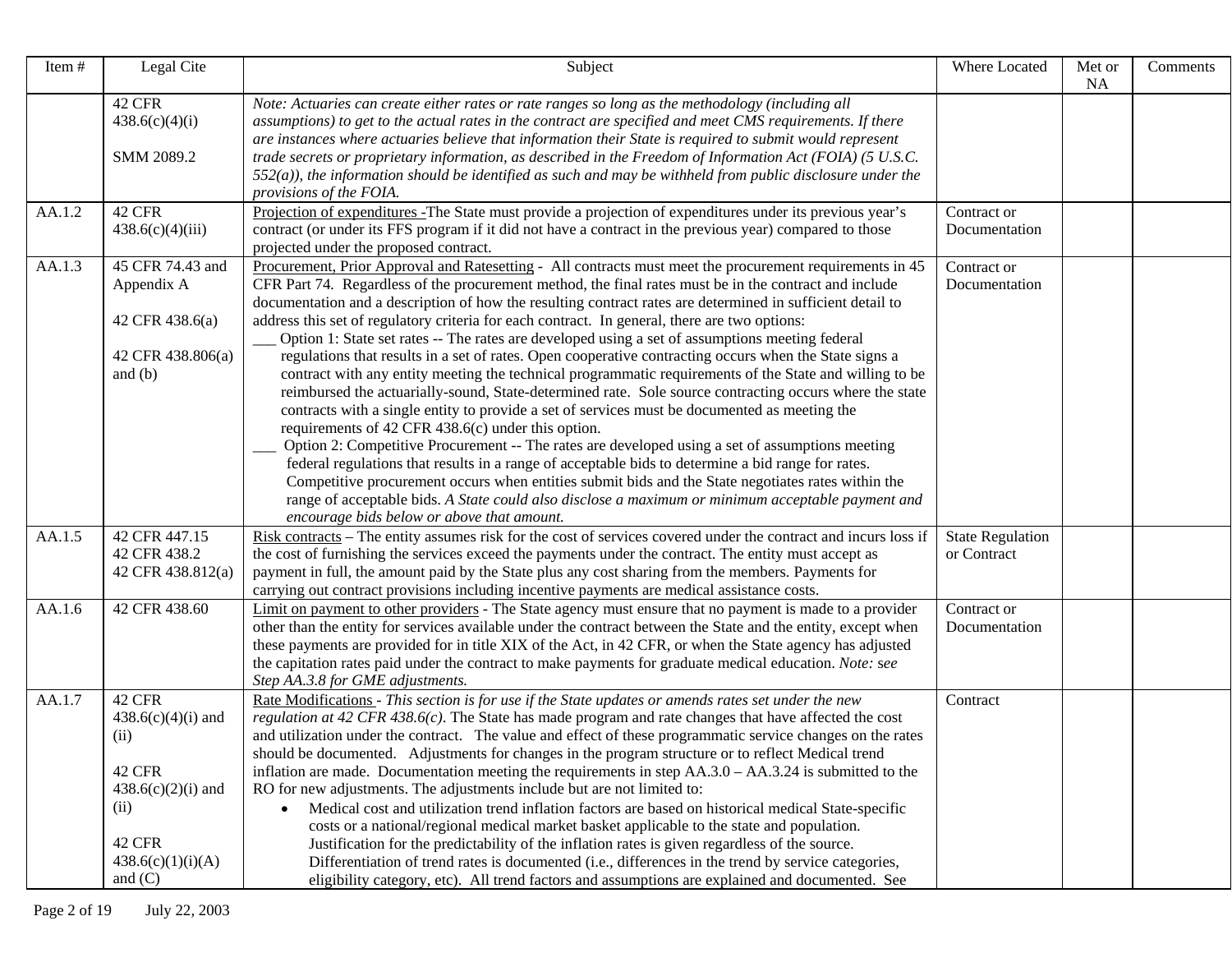| Item#  | Legal Cite                                                                                                                                 | Subject                                                                                                                                                                                                                                                                                                                                                                                                                                                                                                                                                                                                                                                                                                                                                                                                                                                                                                                                                                                                                                                                                                                                                                                                                                                                                                                                                                                                                                                                                                                                                                                                                                                                                                                                                                                                                                                                                                                                                                                                                                                                                                                                                                                                                                             | Where Located             | Met or<br><b>NA</b> | Comments |
|--------|--------------------------------------------------------------------------------------------------------------------------------------------|-----------------------------------------------------------------------------------------------------------------------------------------------------------------------------------------------------------------------------------------------------------------------------------------------------------------------------------------------------------------------------------------------------------------------------------------------------------------------------------------------------------------------------------------------------------------------------------------------------------------------------------------------------------------------------------------------------------------------------------------------------------------------------------------------------------------------------------------------------------------------------------------------------------------------------------------------------------------------------------------------------------------------------------------------------------------------------------------------------------------------------------------------------------------------------------------------------------------------------------------------------------------------------------------------------------------------------------------------------------------------------------------------------------------------------------------------------------------------------------------------------------------------------------------------------------------------------------------------------------------------------------------------------------------------------------------------------------------------------------------------------------------------------------------------------------------------------------------------------------------------------------------------------------------------------------------------------------------------------------------------------------------------------------------------------------------------------------------------------------------------------------------------------------------------------------------------------------------------------------------------------|---------------------------|---------------------|----------|
|        | 42 CFR<br>438.6(c)(3)<br>42 CFR<br>438.6(c)(4)(ii)(A)<br>42 CFR<br>438.6(c)(1)(B)<br>42 CFR<br>$438.6(c)(3)(ii)$ and<br>(iv)<br>SMM 2089.5 | Step AA.3.9.<br>Programmatic changes include additions and deletions to the contractor's benefit package, changes<br>in the eligible population, or other programmatic changes in the managed care program (or FFS<br>program that affected the managed care program) made after the last set of rates were set and<br>outlined in the regulation. The State may adjust for those changes if the adjustment is made only<br>once (e.g., if the State projected the effect of a change in the last rate setting, then they must back<br>out that projection before applying an adjustment for the actual policy effect)<br>CMS allows rate changes (regardless of whether they are reductions or augmentations) and provides FFP in<br>such changes as long as the changes are implemented through either a formal contract amendment or a<br>multi-period contract and continue to meet all applicable statute provisions and regulations. If rate changes<br>are implemented through a contract amendment, the amendment must receive approval by the RO before<br>FFP in any higher payment amounts may be awarded. If the rate change is an anticipated development in a<br>multi-year process, it must also be reviewed by the RO, consistent with guidelines for multi-year contracts.<br>If the amended rates use new actuarial techniques or different utilization data bases than was used and<br>approved previously, the regional office should complete the entire checklist. Rates approved prior to the<br>release of 42 CFR 438.6 must comply with the regulation by the period specified in the Federal Register.                                                                                                                                                                                                                                                                                                                                                                                                                                                                                                                                                                                                                    |                           |                     |          |
|        |                                                                                                                                            | Subsection AA.2 - Base Year Utilization and Cost Data                                                                                                                                                                                                                                                                                                                                                                                                                                                                                                                                                                                                                                                                                                                                                                                                                                                                                                                                                                                                                                                                                                                                                                                                                                                                                                                                                                                                                                                                                                                                                                                                                                                                                                                                                                                                                                                                                                                                                                                                                                                                                                                                                                                               |                           |                     |          |
| AA.2.0 | 42 CFR<br>$438.6(c)(3)(i)$ and<br>(iv)<br>42 CFR<br>438.6(c)(1)(i)(B)                                                                      | Base Year Utilization and Cost Data - The State must provide documentation and an assurance that all<br>payment rates are:<br>based only upon services covered under the State Plan (or costs directly related to providing these<br>$\bullet$<br>services, for example, MCO, PIHP, or PAHP administration)<br>Provided under the contract to Medicaid -eligible individuals.<br>*In setting actuarially sound capitation rates, the State must apply the following element or explain why it is<br>not applicable: Base utilization and cost data that are derived from the Medicaid population or if not, are<br>adjusted to make them comparable to the Medicaid population. The base data used were recent and are free<br>from material omission.<br>Base data for both utilization and cost are defined and relevant to the Medicaid population (i.e., the<br>database is appropriate for setting rates for the given Medicaid population). States without recent FFS<br>history and no validated encounter data will need to develop other data sources for this purpose. States<br>and their actuaries will have to decide which source of data to use for this purpose, based on which source<br>is determined to have the have the highest degree of reliability, subject to RO approval.<br>Examples of acceptable databases on which to base utilization assumptions are: Medicaid FFS databases,<br>Medicaid managed care encounter data, State employees health insurance databases, and low-income<br>health insurance program databases. Note: Some states have implemented financial reporting<br>requirements of the health plans which can be used as a data source in conjunction with encounter data<br>and would improve on some of the shortcomings of these other specific databases used for utilization<br>purposes. For example, some states now require the submission of financial reports to supplement<br>encounter data by providing cost data. It would also be permissible for the State to supplement the<br>encounter data by using FFS cost data. The State could use the cost and utilization data from a Medicaid<br>FFS database and would not need to supplement the data with plan financial information. | Required<br>Documentation |                     |          |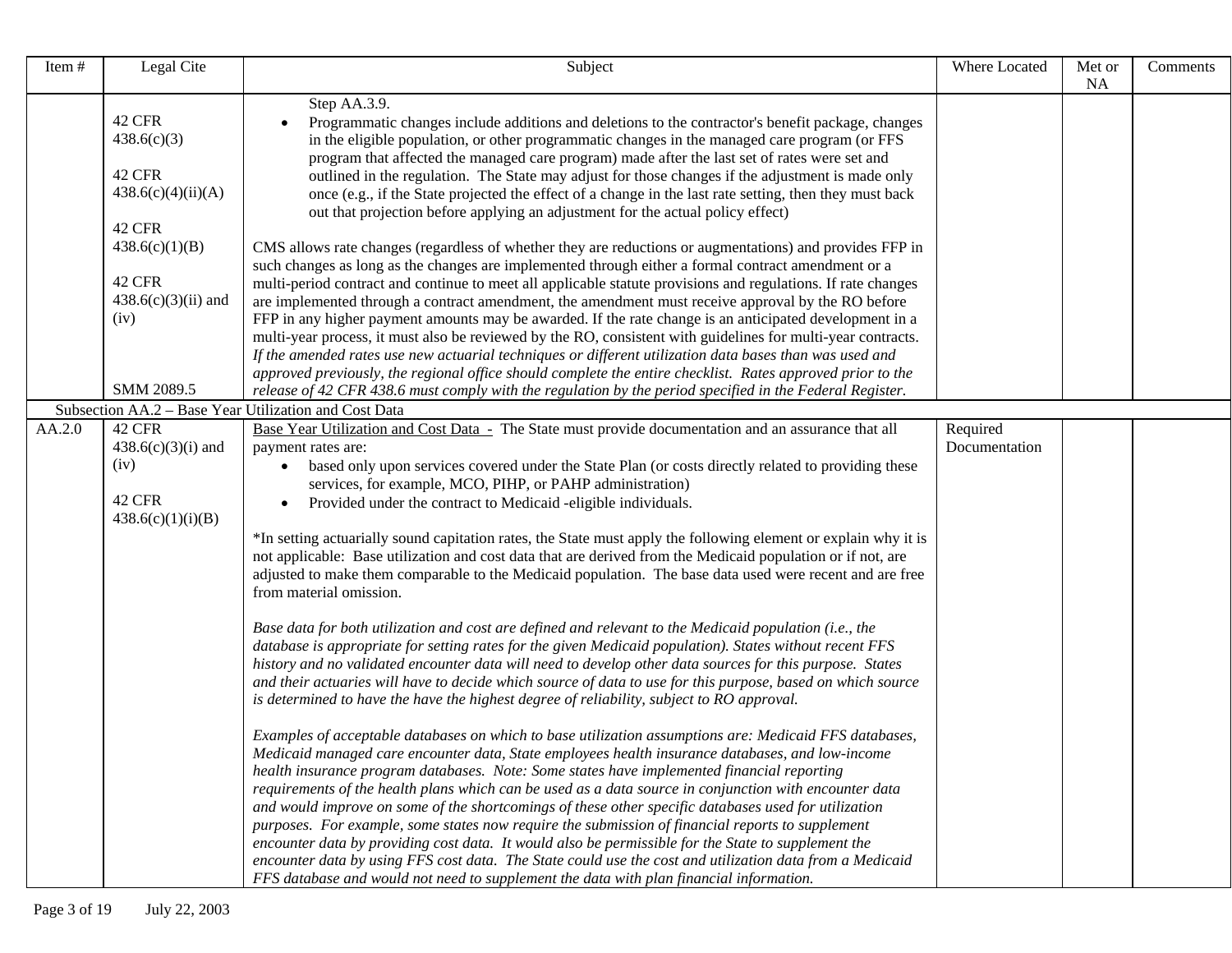| Item#  | Legal Cite                                                  | Subject                                                                                                                                                                                                                                                                                                                                                                                                                                                                                                                                                                                                                                                                                                                                                                                                                                                                                                                                                                                            | Where Located                | Met or<br><b>NA</b> | Comments |
|--------|-------------------------------------------------------------|----------------------------------------------------------------------------------------------------------------------------------------------------------------------------------------------------------------------------------------------------------------------------------------------------------------------------------------------------------------------------------------------------------------------------------------------------------------------------------------------------------------------------------------------------------------------------------------------------------------------------------------------------------------------------------------------------------------------------------------------------------------------------------------------------------------------------------------------------------------------------------------------------------------------------------------------------------------------------------------------------|------------------------------|---------------------|----------|
|        |                                                             | Note: The CMS RO may approve other sources not listed here based upon the reasonableness of the given<br>data source. The overall intent of these reporting requirements is to collect the same information that is<br>available in the encounter data, but in a more complete and accurate reflection of the true cost of services.<br>Utilization data is appropriate to the Medicaid population and the base data was reviewed by the State for<br>similarity with the covered Medicaid population. That is, if the utilization assumptions are not derived from<br>recent Medicaid experience, the State should explain and document the source of assumptions and why the<br>assumptions are appropriate to the Medicaid population covered by these proposed rates.                                                                                                                                                                                                                          |                              |                     |          |
|        |                                                             | Service cost assumptions are appropriate for a Medicaid program and the base data was reviewed by the<br>State for similarity with the Medicaid program's current costs. Note: except in the case of payments to<br>FQHCs that subcontract with entities, which are governed by section $1903(m)(2)(A)(ix)$ , CMS does not<br>regulate the payment rates between entities and subcontracting providers. Payment rates are adequate to<br>the extent that the capitated entity has documented the adequacy of its network.                                                                                                                                                                                                                                                                                                                                                                                                                                                                          |                              |                     |          |
|        |                                                             | The term "appropriate" means specific to the population for which the payment rate is intended. This<br>requirement applies to individuals who have health care costs that are much higher than the average.<br>Appropriate for the populations covered means that the rates are based upon specific populations, by<br>eligibility category, age, gender, locality, and other distinctions decided by the State. Appropriate to the<br>services to be covered means that the rates must be based upon the State plan services to be provided under<br>the contract. There is no stated or implied requirement that entities be reimbursed the full cost of care at<br>billed charges.                                                                                                                                                                                                                                                                                                             |                              |                     |          |
| AA.2.1 | 42 CFR<br>438.6(c)(1)(i)(B)<br>42 CFR<br>438.6(c)(4)(ii)(B) | Medicaid Eligibles under the Contract – All payments under risk contracts and all risk-sharing mechanisms<br>in contracts must be actuarially sound. Actuarially sound capitation rates means capitation rates are<br>appropriate for the populations to be covered and provided under the contract to Medicaid -eligible<br>individuals. The State may either include only data for eligible individuals and exclude data<br>for individuals in the base period who would not be eligible for managed care contract services or apply<br>an appropriate adjustment factor to the data to remove ineligibles if sufficient documentation exists. The<br>explanation and documentation should list the eligibility categories specifically included and excluded from<br>the analysis.<br>Note: for example, if mentally retarded individuals are not in the managed care program, utilization,<br>eligibility and cost data for mentally retarded eligibles should all be excluded from the rates. | Required<br>Documentation    |                     |          |
|        |                                                             | Note: all references in this checklist to Medicaid eligibles include 1115 expansion populations approved<br>under 1115 demonstration projects.                                                                                                                                                                                                                                                                                                                                                                                                                                                                                                                                                                                                                                                                                                                                                                                                                                                     |                              |                     |          |
| AA.2.2 | $1905(p)$ (1-3)<br>SMM 3490 (ff)<br>SMD letter 9/30/00      | Dual Eligibles (DE)–Some States include capitation payments for DE. Because the statute and CMS policy<br>specifies that the State may only pay for Medicaid-eligible individuals, those Medicaid payment limits must<br>be observed if the program includes DE. See the Attachment to Appendix A for additional information on<br>Dual Eligibles.                                                                                                                                                                                                                                                                                                                                                                                                                                                                                                                                                                                                                                                 | Contract or<br>Documentation |                     |          |
|        |                                                             | Only the following groups of DE are entitled to Medicaid Services. If they are included in a capitated<br>managed care contract, they should have a Medicaid rate calculated separately from other DE:<br><b>OMB</b> Plus<br>Medicaid (Non QMB and Non SLMB)                                                                                                                                                                                                                                                                                                                                                                                                                                                                                                                                                                                                                                                                                                                                       |                              |                     |          |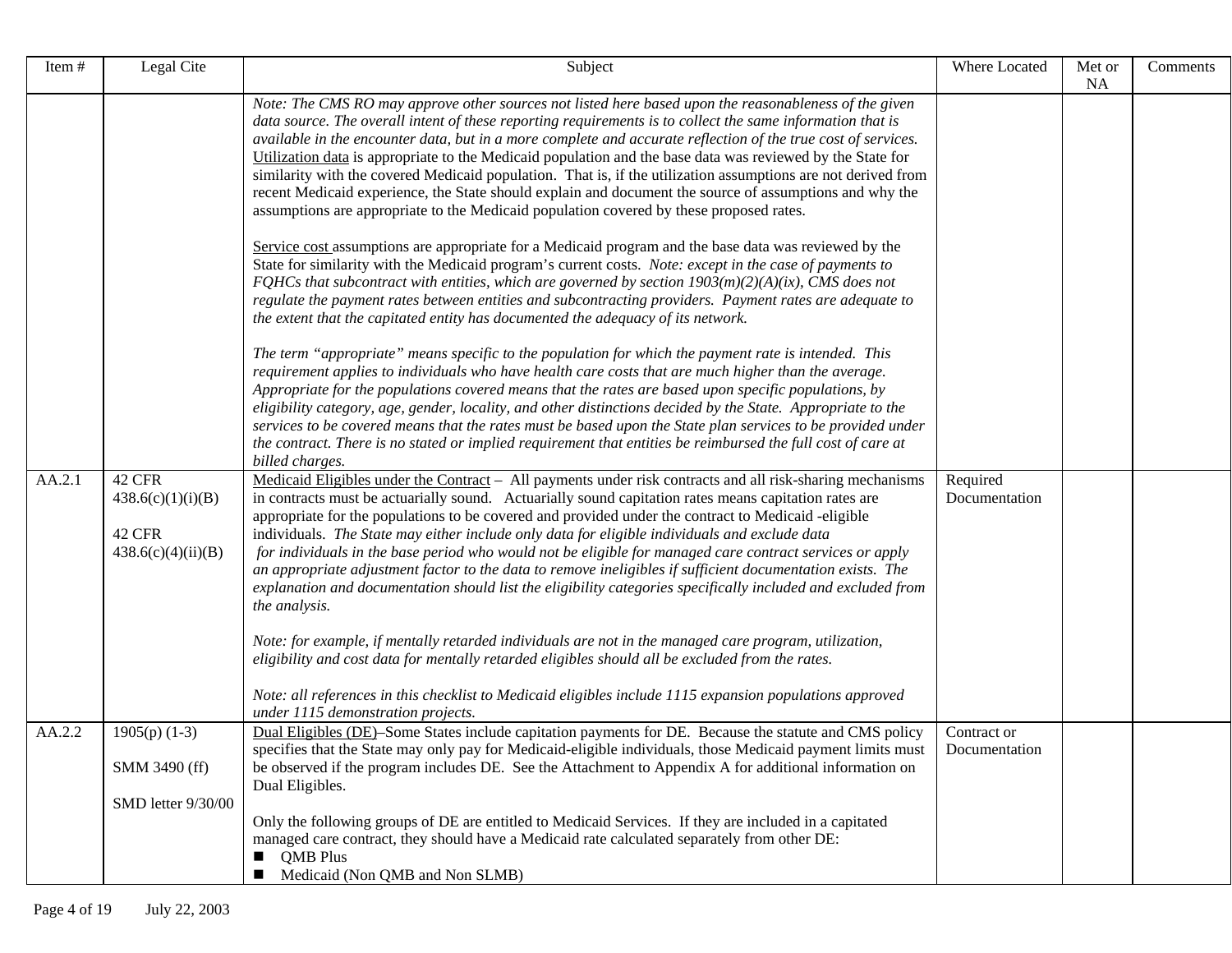| Item#  | Legal Cite      | Subject                                                                                                                                                                                                                  | Where Located | Met or | Comments |
|--------|-----------------|--------------------------------------------------------------------------------------------------------------------------------------------------------------------------------------------------------------------------|---------------|--------|----------|
|        |                 | <b>SLMB Plus</b><br>$\blacksquare$                                                                                                                                                                                       |               | NA     |          |
|        |                 |                                                                                                                                                                                                                          |               |        |          |
|        |                 | Eligibles and services for beneficiaries in the four non-Medicaid DE categories                                                                                                                                          |               |        |          |
|        |                 | QMB-only<br><b>QDWI</b>                                                                                                                                                                                                  |               |        |          |
|        |                 | SLMB-only                                                                                                                                                                                                                |               |        |          |
|        |                 | $QI-1$<br>ш                                                                                                                                                                                                              |               |        |          |
|        |                 | should be specifically excluded from the capitated rates calculated for the 3 DE categories above (QMB)                                                                                                                  |               |        |          |
|        |                 | Plus, Medicaid (Non QMB and Non-SLMB), and SLMB Plus). If DE beneficiaries in the non-Medicaid<br>four categories are allowed to choose to enroll in capitated managed care, the Medicaid State Agency would             |               |        |          |
|        |                 | continue to be liable for the same Medicare payments (e.g., Medicare fee-for-service premiums) as under                                                                                                                  |               |        |          |
|        |                 | FFS. The beneficiary would be liable for any Medicaid services payment because they are not eligible for                                                                                                                 |               |        |          |
|        |                 | Medicaid services:                                                                                                                                                                                                       |               |        |          |
|        |                 | For QMB-only and QMB-Plus, the State may also need to calculate a separate payment to the capitated                                                                                                                      |               |        |          |
|        |                 | organization for Medicare cost-sharing or premium amounts. If the M+C organization charges monthly                                                                                                                       |               |        |          |
|        |                 | premiums,. Medicaid is liable for payment of monthly M+C premium amounts for QMB categories (QMB-<br>only and QMB Plus) for the basic packages of Medicare covered benefits only, if so elected in the Medicaid          |               |        |          |
|        |                 | State plan (State Plan preprint page 29, $3.2(a)(1)(i)$ ). Medicaid is also liable for Medicare cost-sharing                                                                                                             |               |        |          |
|        |                 | expenses (deductibles, coinsurance and copayments) for Medicare covered services to the payment amount                                                                                                                   |               |        |          |
|        |                 | specified in the Medicaid State plan (Supplement 1 to Attachment 4.19-B). When an M+C organization<br>imposes cost-sharing charges in addition to premiums for Medicare-covered services on their enrollees, the         |               |        |          |
|        |                 | Medicaid agency must pay those costs for QMBs regardless of whether the State elected to include                                                                                                                         |               |        |          |
|        |                 | premiums in cost-sharing. No Medicaid services or payments would be included in the payment calculated                                                                                                                   |               |        |          |
|        | 42 CFR          | for the entity.<br>$Spenddown$ – FFP is not available for expenses that are the recipient's liability for recipients who establish                                                                                       | Contract or   |        |          |
| AA.2.3 | 435.1002(b)     | eligibility for Medicaid by deducting incurred medical expenses from income.                                                                                                                                             | Documentation |        |          |
|        |                 |                                                                                                                                                                                                                          |               |        |          |
|        | 1903(f)(2)(A)   | Spenddown is the amount of money that an individual with income over Medicaid eligibility limits must<br>spend on medical expenses prior to gaining Medicaid eligibility. The spenddown amount is equal to the           |               |        |          |
|        | <b>SMM 3645</b> | dollar amount the individual's income is over the Medicaid income limit. 42 CFR 435 Subpart D.                                                                                                                           |               |        |          |
|        |                 |                                                                                                                                                                                                                          |               |        |          |
|        |                 | States have two methods for calculating spenddown. Regardless of the option selected by the State, the<br>State should not request federal Medicaid match for expenses that are the recipient's libility. Typically this |               |        |          |
|        |                 | means that capitated rates must be calculated without including expenses that are the recipient's liability.                                                                                                             |               |        |          |
|        |                 | 1. Regular method – The individual client collects documentation verifying that a medical expense has                                                                                                                    |               |        |          |
|        |                 | occurred and submits to the State. States must ensure that capitation rates for individuals with                                                                                                                         |               |        |          |
|        |                 | spenddown (both medically needy beneficiaries and beneficiaries in 209(b) States with spenddown<br>amounts) are calculated without including expenses that are the recipient's liability.                                |               |        |          |
|        |                 | Pay-in method – The individual client pays a monthly installment payment or lump sum payment to the<br>2.                                                                                                                |               |        |          |
|        |                 | State equal to the spenddown amount rather than collecting documentation on medical expenses and                                                                                                                         |               |        |          |
|        |                 | submitting that documentation to the case worker. The same income and resource standards apply as in<br>the regular method. The State then tracks the client's medical costs to ensure that the costs exceed the         |               |        |          |
|        |                 | spendown amount. Here the State sets capitation rates to include expenses that are of the recipient's                                                                                                                    |               |        |          |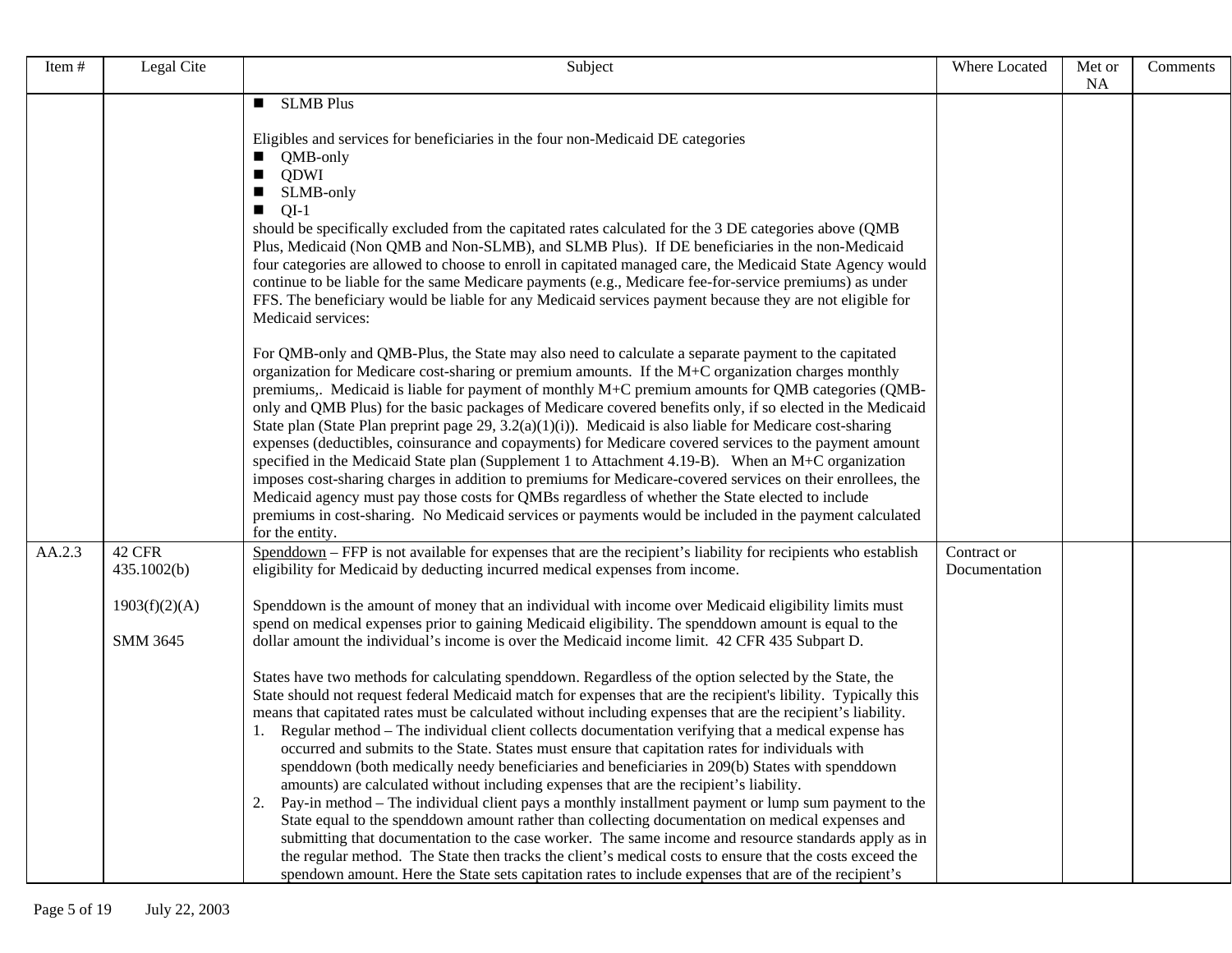| Item#  | Legal Cite                                                  | Subject                                                                                                                                                                                                                                                                                                                                                                                                                                                                                                                                                                                                                                                                                                                                                                                                                                                                                                                                                                                                                                                                                                                                                                                                                                                                                                                                                                                                                                                                                                                                                                                                                                                                                                                                                                                                                                                                                                                                                                                                                                                                                                                                                                                                                                                                                                                                                                                                                                                                                                                                                         | Where Located                | Met or<br><b>NA</b> | Comments |
|--------|-------------------------------------------------------------|-----------------------------------------------------------------------------------------------------------------------------------------------------------------------------------------------------------------------------------------------------------------------------------------------------------------------------------------------------------------------------------------------------------------------------------------------------------------------------------------------------------------------------------------------------------------------------------------------------------------------------------------------------------------------------------------------------------------------------------------------------------------------------------------------------------------------------------------------------------------------------------------------------------------------------------------------------------------------------------------------------------------------------------------------------------------------------------------------------------------------------------------------------------------------------------------------------------------------------------------------------------------------------------------------------------------------------------------------------------------------------------------------------------------------------------------------------------------------------------------------------------------------------------------------------------------------------------------------------------------------------------------------------------------------------------------------------------------------------------------------------------------------------------------------------------------------------------------------------------------------------------------------------------------------------------------------------------------------------------------------------------------------------------------------------------------------------------------------------------------------------------------------------------------------------------------------------------------------------------------------------------------------------------------------------------------------------------------------------------------------------------------------------------------------------------------------------------------------------------------------------------------------------------------------------------------|------------------------------|---------------------|----------|
|        |                                                             | liability and must ensure that the federal government receives its share of the monthly or lump sum<br>payment from the client.                                                                                                                                                                                                                                                                                                                                                                                                                                                                                                                                                                                                                                                                                                                                                                                                                                                                                                                                                                                                                                                                                                                                                                                                                                                                                                                                                                                                                                                                                                                                                                                                                                                                                                                                                                                                                                                                                                                                                                                                                                                                                                                                                                                                                                                                                                                                                                                                                                 |                              |                     |          |
| AA.2.4 | 42 CFR<br>438.6(c)(1)(i)(B)<br>42 CFR<br>438.6(c)(4)(ii)(A) | State Plan Services only - The State must document that the actuarially sound capitation rates are<br>appropriate for the services to be furnished under the contract and based only upon services covered under<br>the State Plan (or costs directly related to providing these services, for example, MCO, PIHP, or PAHP<br>administration). The explanation and documentation should list the services specifically included and<br>excluded from the analysis. Services provided by the managed care plan that exceed the services covered in<br>the Medicaid State Plan may not be used to set capitated Medicaid managed care rates (e.g., 1915(b)(3)<br>waiver services or services outlined in 42 CFR 438.6(e) as referenced in AA 2.5.<br>States using entity encounter data may base utilization and service costs on non-FFS data adjusting<br>the data to reflect State plan services only.<br>Services not part of the State plan that are unilaterally contractually required or "suggested"<br>(typically authorized as "1915(b)(3) services") may not be used to calculate actuarially sound rates<br>and must be paid out of separate payment rates approved prospectively under the 1915(b) waiver<br>process.<br><b>EPSDT</b> extended/supplemental services for children are State Plan Approved services and may be<br>$\bullet$<br>built into the capitated rates<br>$1115(a)(2)$ services are considered State Plan services for 1115 populations for the duration of the<br>$\bullet$<br>demonstration and may be built into capitated payments approved through the 1115 demonstration budget<br>neutrality agreement for approved populations only.<br><b>HCBS waiver services</b> may only be included for capitated contracts under $1915(b)/(c)$ concurrent<br>waiver or in CMS RO approved $1915(a)(1)(A)/(c)$ capitated contracts for approved $1915(c)$ waiver<br>participants. Note: for the purposes of pre-PACE under $1915(a)(1)(A)$ HCBS services should be<br>included. If the population is a nursing home-certifiable population and eligible for HCBS, the State<br>may consider HCBS as an acceptable service for long-term care managed care.<br>$1915(a)(1)(A)$ capitated rates must be based on State Plan Approved services only and $1915(c)$<br>approved services for $1915(c)$ participants.<br>Note: The inclusion of any additional Medicaid services during the term of a contract could either be<br>handled through a contract amendment or a contract term that provides for the contingency, subject to | Contract or<br>Documentation |                     |          |
| AA.2.5 | 438.6(e)                                                    | CMS approval. Amendments must be prior approved by the CMS RO.<br>Services that may be covered by a capitated entity out of contract savings - An entity may provide services<br>to enrollees that are in addition to those covered under the State plan, although the cost of these services<br>cannot be included when determining the payment rates. Note: this is different than $1915(b)(3)$ waiver<br>services which are contractually required by the State. When a State agency decides to contract with an<br>entity, it is arranging to have some or all of its State plan services provided to its Medicaid population<br>through that entity. The State has not modified the services that are covered under its State plan, nor is it<br>continuing to pay, on a FFS basis, for each and every service to be provided by the entity. Further, entities<br>have the ability to provide services that are in the place of, or in addition to, the services covered under the<br>State plan, in the most efficient manner that meets the needs of the individual enrollee. These additional or<br>alternative services do not affect the capitation rate paid to the entity by the State. The capitation rates<br>should not be developed on the basis of these services. The State determines the scope of State plan benefits<br>to be covered under the managed care contract, and sets payment rates based on those services. This does<br>not affect the entities right, however, to use these payments to provide alternative services to enrollees that                                                                                                                                                                                                                                                                                                                                                                                                                                                                                                                                                                                                                                                                                                                                                                                                                                                                                                                                                                                        | Contract                     |                     |          |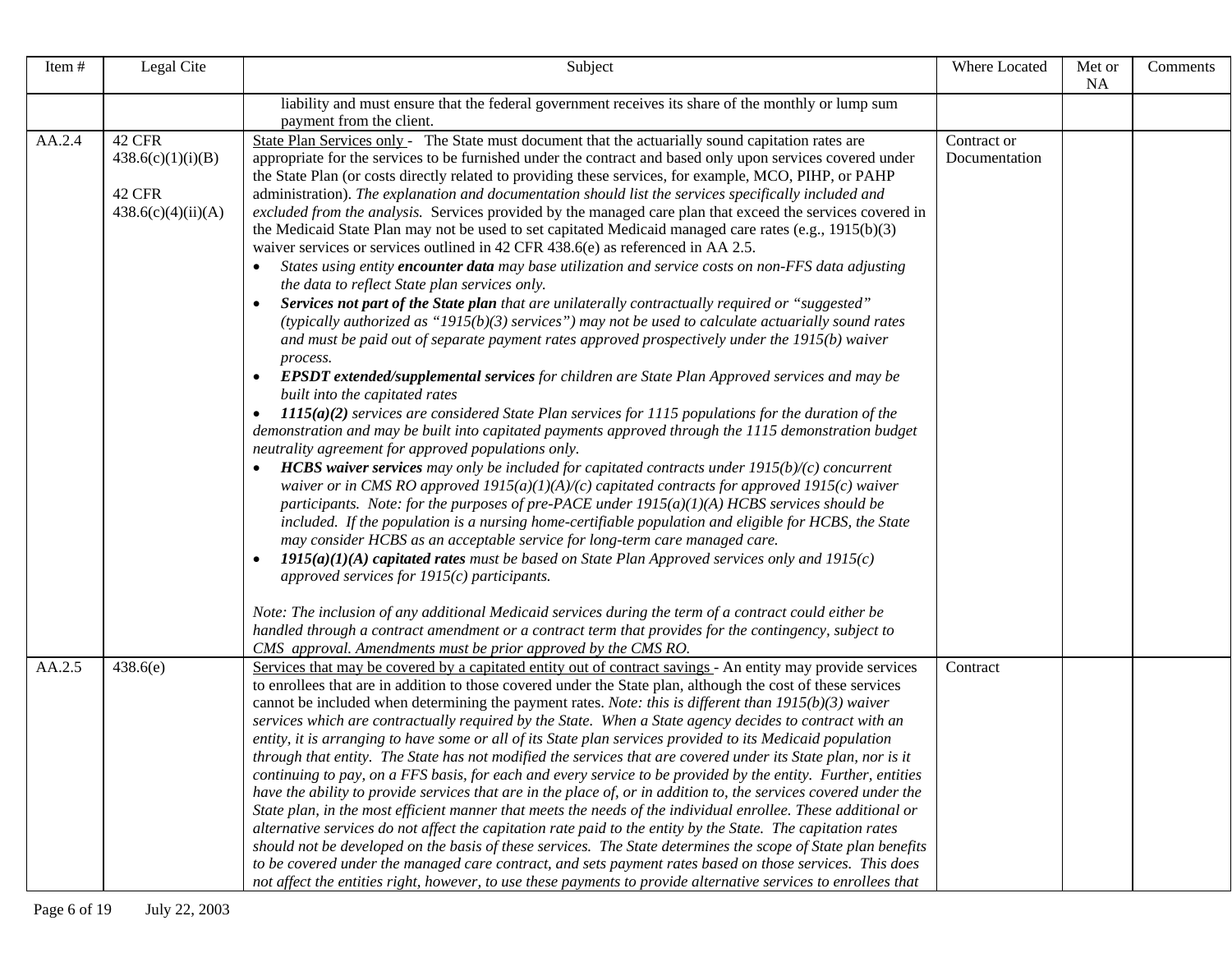| Legal Cite<br>Item#                               | Subject                                                                                                                                                                                                                                                                                                                                                                                                                                                                                                                                                                                                                                                                                                                                                                                                                                                                                                                                                                                                                                                                                                                                                                                                                                                                                                                                                                                                                                                                                                                                                                                                                                                                                                                                                      | Where Located                | Met or<br><b>NA</b> | Comments |
|---------------------------------------------------|--------------------------------------------------------------------------------------------------------------------------------------------------------------------------------------------------------------------------------------------------------------------------------------------------------------------------------------------------------------------------------------------------------------------------------------------------------------------------------------------------------------------------------------------------------------------------------------------------------------------------------------------------------------------------------------------------------------------------------------------------------------------------------------------------------------------------------------------------------------------------------------------------------------------------------------------------------------------------------------------------------------------------------------------------------------------------------------------------------------------------------------------------------------------------------------------------------------------------------------------------------------------------------------------------------------------------------------------------------------------------------------------------------------------------------------------------------------------------------------------------------------------------------------------------------------------------------------------------------------------------------------------------------------------------------------------------------------------------------------------------------------|------------------------------|---------------------|----------|
|                                                   | would not be available under the State plan to beneficiaries not enrolled in the entity. Section $1915(b)(3)$<br>waiver authority that allows a State to share savings resulting from the use of more cost-effective medical<br>care with beneficiaries by providing them with additional services.                                                                                                                                                                                                                                                                                                                                                                                                                                                                                                                                                                                                                                                                                                                                                                                                                                                                                                                                                                                                                                                                                                                                                                                                                                                                                                                                                                                                                                                          |                              |                     |          |
|                                                   | Subsection AA.3 - Adjustments to the Base Year Data                                                                                                                                                                                                                                                                                                                                                                                                                                                                                                                                                                                                                                                                                                                                                                                                                                                                                                                                                                                                                                                                                                                                                                                                                                                                                                                                                                                                                                                                                                                                                                                                                                                                                                          |                              |                     |          |
| 42 CFR<br>AA.3.0<br>$438.6(c)(3)(ii)$ and<br>(iv) | Adjustments to the Base Year Data - The State made adjustments to the base period to construct rates to<br>reflect populations and services covered during the contract period. These adjustments ensure that the rates<br>are predictable for the covered Medicaid population.                                                                                                                                                                                                                                                                                                                                                                                                                                                                                                                                                                                                                                                                                                                                                                                                                                                                                                                                                                                                                                                                                                                                                                                                                                                                                                                                                                                                                                                                              | Contract or<br>Documentation |                     |          |
|                                                   | All regulatorily referenced adjustments are listed in 3.1 through 3.14.                                                                                                                                                                                                                                                                                                                                                                                                                                                                                                                                                                                                                                                                                                                                                                                                                                                                                                                                                                                                                                                                                                                                                                                                                                                                                                                                                                                                                                                                                                                                                                                                                                                                                      |                              |                     |          |
|                                                   | Adjustments must be mutually exclusive and may not be taken twice. States must document the<br>policy assumptions, size, and effect of these adjustments and demonstrate that they are not double<br>counting the effects of each adjustment. The RO should check to ensure that the State has contract<br>clauses (or State Plan Amendments), where appropriate, for each adjustment.                                                                                                                                                                                                                                                                                                                                                                                                                                                                                                                                                                                                                                                                                                                                                                                                                                                                                                                                                                                                                                                                                                                                                                                                                                                                                                                                                                       |                              |                     |          |
|                                                   | Sample Adjustments to the Base Year that may increase the Base Year:<br>Administration (Step AA.3.2)<br>Benefit, Programmatic and Policy change in FFS made after the claims data tape was cut (Step AA.3.1)<br>٠<br>Claims completion factors (Step AA.3.2)<br>٠<br>Medical service cost trend inflation (Step AA.3.3)<br>٠<br>Utilization due to changes in FFS utilization between the Base Year and the contract period. Changes<br>٠<br>in utilization of medical procedures over time is taken into account (Step AA.3.11)<br>Certified Match provided by public providers in FFS<br>٠<br>Cost-sharing in FFS is not in the managed care program<br>٠<br>FFS benefit additions occurring after the extraction of the data from the MMIS are taken into account<br>٠<br>One-time only adjustment for historically low utilization in FFS program of a State Plan Approved<br>٠<br>benefit (i.e., dental)<br>Patient liability for institutional care will be charged under this program<br>٠<br>Payments not processed through the MMIS<br>٠<br>Price increase in FFS made after the claims data tape was cut<br>Sample Adjustments to the Base Year that may adjust the Base Year downward:<br>Benefit deletions in the FFS Program occurring after the extraction of the data from the MMIS are<br>taken into account (Step AA.3.1)<br>Cost-sharing in managed care in excess of FFS cost-sharing<br>٠<br>Disproportionate Share Hospital Payments (Step AA.3.5)<br>$\bullet$<br>Financial Experience Adjustment<br>FQHC/RHC payments<br>٠<br>Graduate Medical Education (Step AA.3.8)<br>٠<br>Income Investment Factor<br>٠<br>Indirect Medical Education Payments (Step AA.3.8)<br>Managed Care Adjustment<br>PCCM Case Management Fee<br>$\bullet$ |                              |                     |          |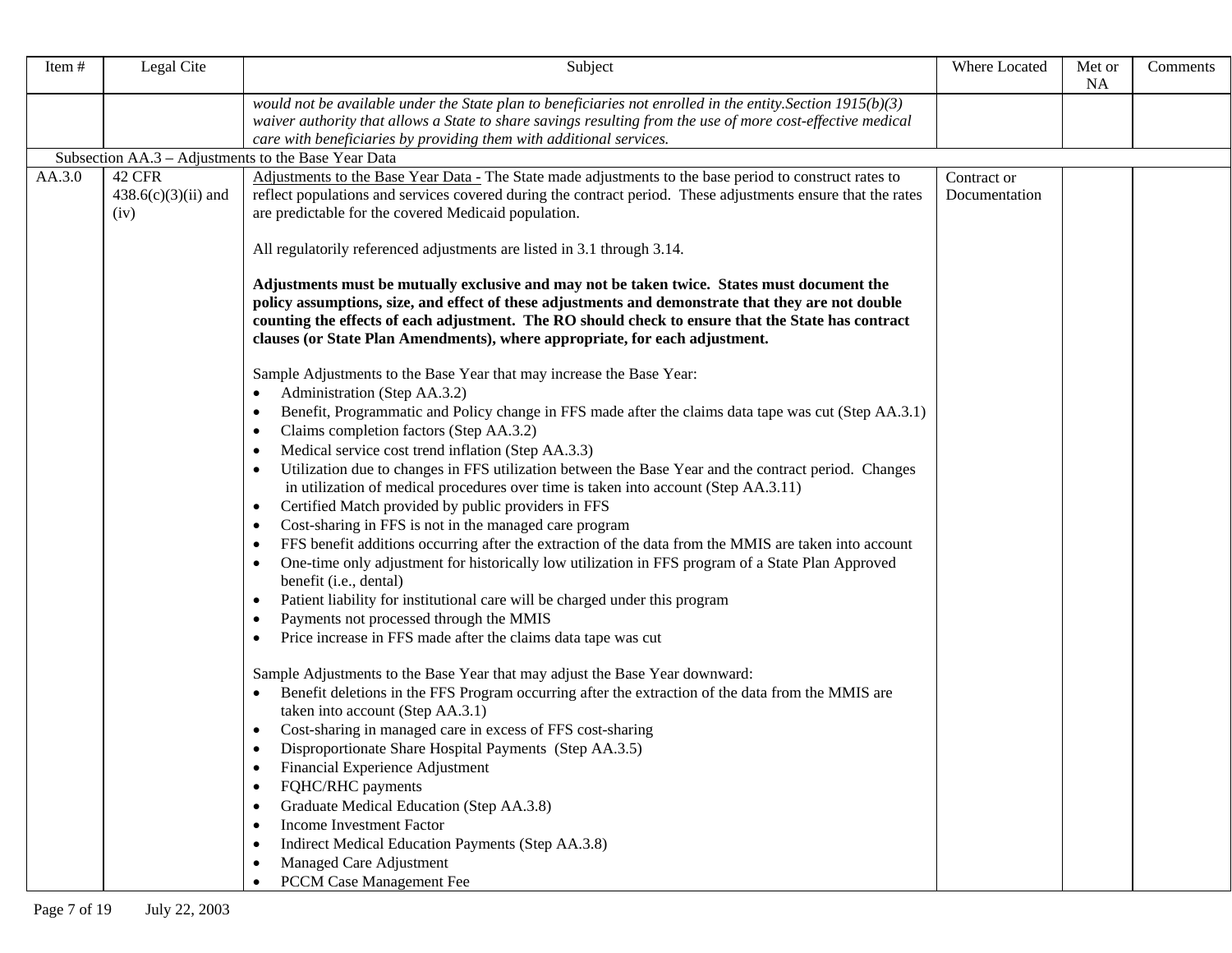| Item#  | Legal Cite                                   | Subject                                                                                                                                                                                                                                                                                                                                                                                                        | Where Located | Met or<br><b>NA</b> | Comments |
|--------|----------------------------------------------|----------------------------------------------------------------------------------------------------------------------------------------------------------------------------------------------------------------------------------------------------------------------------------------------------------------------------------------------------------------------------------------------------------------|---------------|---------------------|----------|
|        |                                              | <b>Pharmacy Rebates</b><br>$\bullet$<br>Post-pay recoveries (TPL) if the State will not collect and allow the MCE to keep TPL payments (Step<br>$\bullet$<br>AA.3.6<br>Recoupments not processed through the MMIS<br>$\bullet$<br>Retrospective Eligibility costs (Step AA.3.4)                                                                                                                                |               |                     |          |
|        |                                              | Cost-neutral Adjustments:<br>Data smoothing for data distortions and individuals with chronic illness, disability, ongoing health care<br>needs, or catastrophic claims including risk-sharing and reinsurance (Step AA.5.0)                                                                                                                                                                                   |               |                     |          |
|        |                                              | Note: The CMS RO must review all changes for appropriateness to the data selected by the State (e.g., if the<br>State is using encounter data, then adjustments for FFS changes may not be appropriate). Some<br>adjustments are mandatory. They are noted as such.                                                                                                                                            |               |                     |          |
|        |                                              | All adjustments must be documented. Adjustments must be mutually exclusive and may not be taken<br>twice. States must document the policy assumptions, size, and effect of these adjustments and<br>demonstrate that they are not double counting the effects of each adjustment. The RO should check to<br>ensure that the State has contract clauses (or State Plan Amendments), where appropriate, for each |               |                     |          |
| AA.3.1 | 42 CFR                                       | adjustment.<br>Benefit Differences - Actuarially sound capitation rates are appropriate for the services to be furnished                                                                                                                                                                                                                                                                                       | Required      |                     |          |
|        | 438.6(c)(1)(B)                               | under the contract. The State must document that actuarially sound capitation rates payments are based                                                                                                                                                                                                                                                                                                         | Documentation |                     |          |
|        |                                              | only upon services covered under the State Plan. Differences in the service package for the Base Period                                                                                                                                                                                                                                                                                                        |               |                     |          |
|        | 42 CFR<br>438.6(c)(4)(ii)(A)                 | data and the Medicaid managed care covered service package are adjusted in the rates. Documentation of<br>assumptions and estimates is required for this adjustment.                                                                                                                                                                                                                                           |               |                     |          |
| AA.3.2 | 42 CFR                                       | Administrative cost allowance calculations - The State must document that an adjustment was made to the                                                                                                                                                                                                                                                                                                        | Required      |                     |          |
|        | 438.6(c)(4)(ii) (A)                          | rate to account for MCO, PIHP or PAHP administration. Only administrative costs directly related to the                                                                                                                                                                                                                                                                                                        | Documentation |                     |          |
|        | 42 CFR                                       | provision of Medicaid State Plan approved services to Medicaid-eligible members are built into the rates.                                                                                                                                                                                                                                                                                                      |               |                     |          |
|        | 438.6(c)(3)(ii)                              | Documentation of assumptions and estimates is required.                                                                                                                                                                                                                                                                                                                                                        |               |                     |          |
|        | 42 CFR 438.812                               | In order to receive Federal reimbursement, administrative costs at the entity level are subject to all<br>applicable Medicaid administrative claiming regulations and policies. Medicaid pays for the administration<br>of Medicaid services to Medicaid beneficiaries covered under the contract. The following examples are not<br>all inclusive.                                                            |               |                     |          |
|        | <b>Family Planning</b>                       | Public entities cannot build in administrative costs to pay for non-Medicaid administration or services<br>$\bullet$                                                                                                                                                                                                                                                                                           |               |                     |          |
|        | <b>FMAP</b>                                  | such as education, prisons, or roads, bridges and stadiums using the administrative cost in capitated                                                                                                                                                                                                                                                                                                          |               |                     |          |
|        | $1903(a)(5)$ and 42                          | rates.                                                                                                                                                                                                                                                                                                                                                                                                         |               |                     |          |
|        | CFR 433.10(c)(1)                             | Administrative costs for State Plan approved services can only be claimed for services to be delivered<br>$\bullet$                                                                                                                                                                                                                                                                                            |               |                     |          |
|        | Title XIX                                    | to Medicaid beneficiaries under the contract (not for $1915(b)(3)$ services. Administration costs in<br>contracts must be allocated to the appropriate programs (e.g. public health must pay for the                                                                                                                                                                                                           |               |                     |          |
|        | Financial                                    | administration of public health services to non-Medicaid eligibles). CMS provides FFP only for the                                                                                                                                                                                                                                                                                                             |               |                     |          |
|        | Management                                   | administration of Medicaid services to Medicaid beneficiaries covered under the contract.                                                                                                                                                                                                                                                                                                                      |               |                     |          |
|        | Review Guide #20                             | $\bullet$<br>Regular Medicaid matching rules apply. See 42 CFR 438.812 which states that all payments under a                                                                                                                                                                                                                                                                                                  |               |                     |          |
|        | <b>Family Planning</b><br>Services (See page | risk contract are medical assistance costs (FMAP rate) and which requires an allocation for non-risk                                                                                                                                                                                                                                                                                                           |               |                     |          |
|        |                                              | contracts between service costs and administrative costs. Separate administrative costs under the State                                                                                                                                                                                                                                                                                                        |               |                     |          |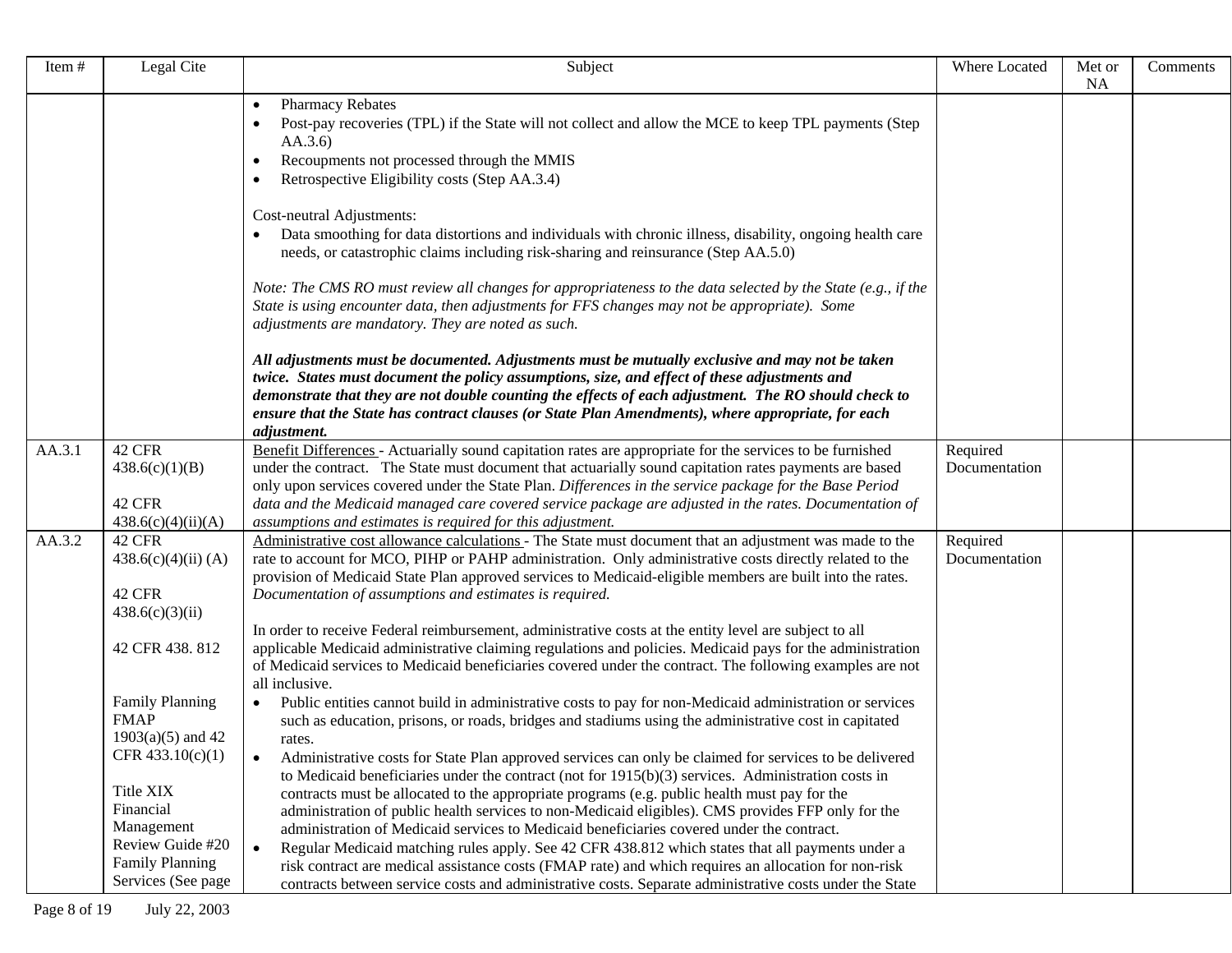| Item#  | Legal Cite                                                                                                                                                                                      | Subject                                                                                                                                                                                                                                                                                                                                                                                                                                                                                                                                                                                                                                                                                                                                                                                                                                                                                                                                                                                                                                                                                                                                                                                                                                                                                                                                                                                                                                                                                                                                                                                                                                                                                                                                                                                                                                                                                                   | Where Located                               | Met or    | Comments |
|--------|-------------------------------------------------------------------------------------------------------------------------------------------------------------------------------------------------|-----------------------------------------------------------------------------------------------------------------------------------------------------------------------------------------------------------------------------------------------------------------------------------------------------------------------------------------------------------------------------------------------------------------------------------------------------------------------------------------------------------------------------------------------------------------------------------------------------------------------------------------------------------------------------------------------------------------------------------------------------------------------------------------------------------------------------------------------------------------------------------------------------------------------------------------------------------------------------------------------------------------------------------------------------------------------------------------------------------------------------------------------------------------------------------------------------------------------------------------------------------------------------------------------------------------------------------------------------------------------------------------------------------------------------------------------------------------------------------------------------------------------------------------------------------------------------------------------------------------------------------------------------------------------------------------------------------------------------------------------------------------------------------------------------------------------------------------------------------------------------------------------------------|---------------------------------------------|-----------|----------|
|        | 1 of this guide for<br>a complete list of<br>statutory and<br>regulatory<br>references)<br>7/3/01 SMD Letter<br>Indian Health<br>Service facility<br>FMAP 1905(b)<br>and 42 CFR<br>433.10(c)(2) | Plan should not be placed under a capitated contract in order for the State to draw down the FMAP<br>(50-80%) rate rather than the administrative rate (50%). Examples of this include: survey and<br>certification costs or other administrative costs not associated with the plan's provision of<br>contractually-required covered State Plan services to Medicaid enrollees. Separate administrative<br>contracts including this administration can be written for capitated entities that will be matched at 50%<br>by the federal government. Note: Family planning and Indian health services enhanced matching<br>FMAP rates and rules do apply to family planning and Indian Health services in capitated contracts.<br>For family planning, the State must document the portion of its rates that are family planning<br>consistent with the CMS Title XIX Financial Management Review Guide #20 Family Planning<br>Services, especially Exhibit A. Please refer to the 7/3/01 SMD letter regarding the need for timely filing<br>of claims.<br>Paperwork costs, such as time spent writing up case notes, associated with face-to-face contact with an<br>$\bullet$<br>eligible member is already included in the direct service cost and should not be built into the capitated<br>rates again. Medicaid State agencies should also not pay separately for this administration. This<br>occurs when an entity contracts with a public entity to provide services. The public entity provides the<br>direct services and then bills the State Medicaid agency or the entity for administration associated with<br>the direct services. Schools are providing the primary examples of this practice. This could also occur<br>if an entity builds in additional administrative costs associated with direct service that have already<br>been built into the direct service rates to providers. |                                             | <b>NA</b> |          |
|        |                                                                                                                                                                                                 | Note: CMS does not have established standards for risk and profit levels but does allow reasonable<br>amounts for risk and profit to be included in capitated rates.                                                                                                                                                                                                                                                                                                                                                                                                                                                                                                                                                                                                                                                                                                                                                                                                                                                                                                                                                                                                                                                                                                                                                                                                                                                                                                                                                                                                                                                                                                                                                                                                                                                                                                                                      |                                             |           |          |
| AA.3.3 | 42 CFR<br>438.6(c)(3)(ii)                                                                                                                                                                       | Special populations' adjustments - Specific health needs adjustments are made to make the populations<br>more comparable. The State may make this adjustment only if the population has changed since the<br>utilization data tape was produced (e.g., the FFS population has significantly more high-cost refugees) or<br>the base population is different than the current Medicaid population (e.g., the State is using the State<br>employees health insurance data). The State should use adjustments such as these to develop rates for new<br>populations (e.g., SCHIP eligibles or 1115 expansion eligibles). The State should document why they<br>believe the rates are adequate for these particular new populations.                                                                                                                                                                                                                                                                                                                                                                                                                                                                                                                                                                                                                                                                                                                                                                                                                                                                                                                                                                                                                                                                                                                                                                          | Contract or<br>Ratesetting<br>Documentation |           |          |
| AA.3.4 | 42 CFR<br>$438.6(c)(3)(ii)$ and<br>(iv)                                                                                                                                                         | Eligibility Adjustments - The actuary analyzed the covered months in the base period to ensure that member<br>months are parallel to the covered months for which the entities are taking risk. Adjustments are often<br>needed to remove from the base period covered months -- and their associated claims - that are not<br>representative of months that would be covered by an entity. For example, many newborns are<br>retrospectively covered by FFS Medicaid at birth, and will not enroll in an entity (even in mandatory<br>enrollment programs) until a few months after birth. Because the costs in the first months of life are very<br>high, if retrospective eligibility periods are not removed from the base period the state could be<br>substantially over-estimating entities' average PMPM costs in the under-1 age cohort. Similar issues exist<br>with the mother's costs when the delivery is retrospectively covered by FFS Medicaid, and with<br>retrospective eligibility periods in general.                                                                                                                                                                                                                                                                                                                                                                                                                                                                                                                                                                                                                                                                                                                                                                                                                                                                                 | Contract or<br>Ratesetting<br>Documentation |           |          |
| AA.3.5 | 1923(i)<br>BBA 4721(d)                                                                                                                                                                          | DSH Payments [contracts signed after 7/1/97] - DSH payments may not be included in capitation rates.<br>The State must pay DSH directly to the DSH facility.                                                                                                                                                                                                                                                                                                                                                                                                                                                                                                                                                                                                                                                                                                                                                                                                                                                                                                                                                                                                                                                                                                                                                                                                                                                                                                                                                                                                                                                                                                                                                                                                                                                                                                                                              | Contract or<br>Documentation                |           |          |
| AA.3.6 | 42 CFR 433 Sub D<br>42 CFR 447.20<br>SMM 2089.7                                                                                                                                                 | Third Party Liability (TPL) – The contract must specify any activities the entity must perform related to<br>third party liability. The Documentation must address third party liability payments and whether the State<br>or the entity will retain TPL collections. Rates must reflect the appropriate adjustment (i.e., if the entity                                                                                                                                                                                                                                                                                                                                                                                                                                                                                                                                                                                                                                                                                                                                                                                                                                                                                                                                                                                                                                                                                                                                                                                                                                                                                                                                                                                                                                                                                                                                                                  | Required in<br>Contract                     |           |          |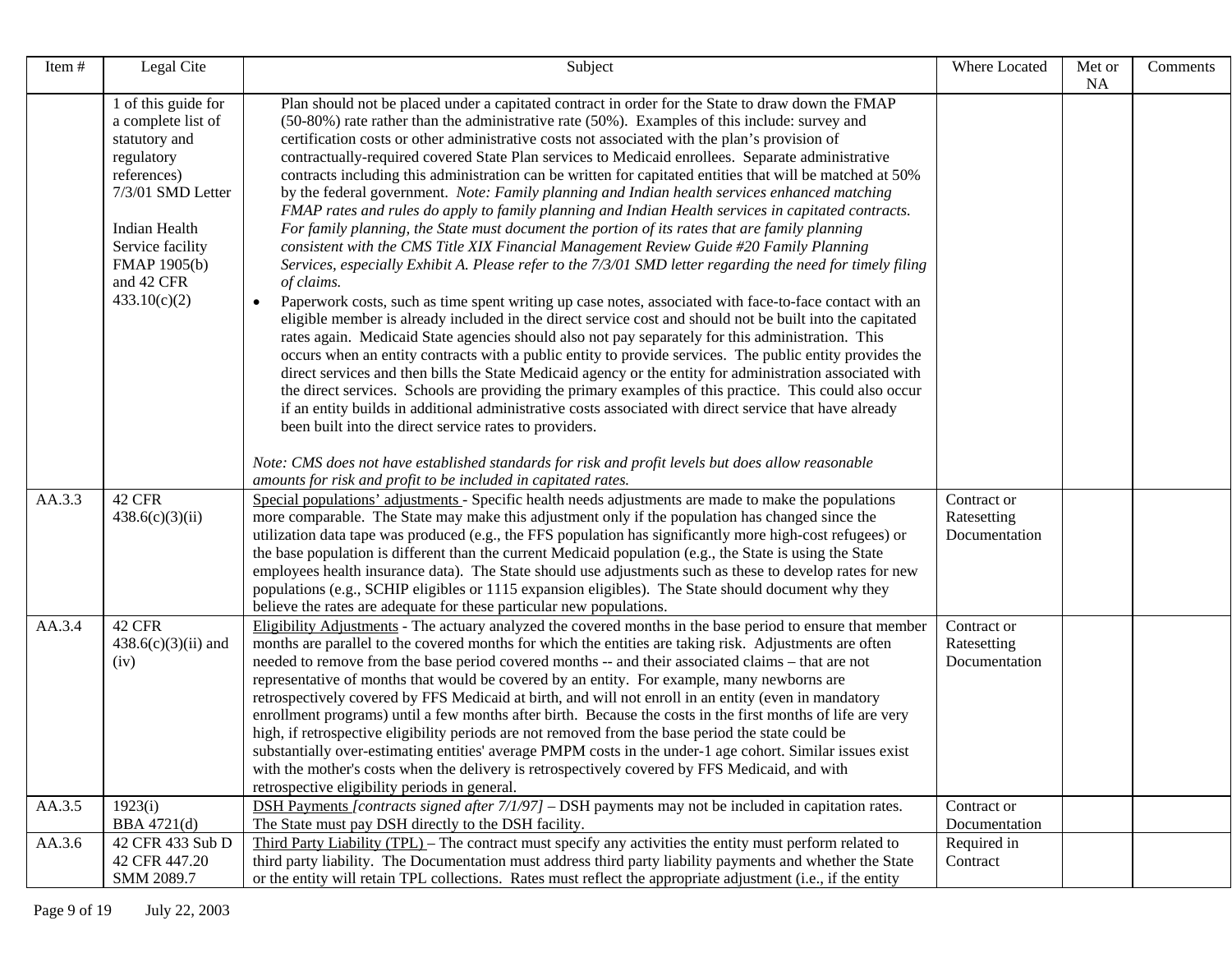| Item#   | Legal Cite                                | Subject                                                                                                                                                                                                                                                                                                                                                                                                                                                                                                                                                                                                                                                                                                                     | Where Located                | Met or<br><b>NA</b> | Comments |
|---------|-------------------------------------------|-----------------------------------------------------------------------------------------------------------------------------------------------------------------------------------------------------------------------------------------------------------------------------------------------------------------------------------------------------------------------------------------------------------------------------------------------------------------------------------------------------------------------------------------------------------------------------------------------------------------------------------------------------------------------------------------------------------------------------|------------------------------|---------------------|----------|
|         |                                           | retains TPL collections the rates should be adjusted downward or if the State collects and retains the TPL<br>the rates should include TPL).                                                                                                                                                                                                                                                                                                                                                                                                                                                                                                                                                                                |                              |                     |          |
| AA.3.7  | 42 CFR 447.58<br>SMM 2089.8               | Copayments, Coinsurance and Deductibles in capitated rates -If the State uses FFS as the base data to set<br>rates and the State Medicaid agency chooses not to impose the FFS cost-sharing in its pre-paid capitation<br>contracts with entities, the State must calculate the capitated payments to the organization as if those cost<br>sharing charges were collected. For example, if the State has a \$2 copayment on FFS beneficiaries for each<br>pharmacy prescription, but does not impose this copayment on any managed care member, the State must<br>add back an amount to the capitated rates that would account for the lack of copayment. Note: this would<br>result in an addition to the capitated rates. | Contract or<br>Documentation |                     |          |
|         |                                           | For 1115 expansion beneficiaries only, if the state usees FFS as the base data to set rates and imposes more<br>deductibles, coinsurance, co-payments or similar charges on capitated members than the State imposes on<br>its fee-for-service beneficiaries, the State must calculate the rates by reducing the capitation payments by<br>the amount of the additional charges. Note: this would result in a reduction to the capitated rates.                                                                                                                                                                                                                                                                             |                              |                     |          |
| AA.3.8  | 42 CFR 438.60<br>42 CFR<br>438.6(c)(5)(v) | Graduate Medical Education (GME) - If a State makes GME payments directly to providers, the capitation<br>payments should be adjusted to account for the aggregate amount of GME payments to be made on behalf<br>of enrollees under the contract (i.e., the State should not pay the entity for any GME payments made<br>directly to providers). States must first establish actuarially sound capitation rates prior to making<br>adjustments for GME.                                                                                                                                                                                                                                                                    | Contract or<br>Documentation |                     |          |
|         |                                           | CMS permits such payments only to the extent the capitation rate has been adjusted to reflect the amount of<br>the GME payment made directly to the hospital. States making payments to providers for GME costs under<br>an approved State plan must adjust the actuarially sound capitation rates to account for the aggregate<br>amount of GME payments to be made directly to hospitals on behalf of enrollees covered under the<br>contract. These amounts cannot exceed the aggregate amount that would have been paid under the<br>approved State plan for FFS. This prevents harm to teaching hospitals and ensures the fiscal accountability<br>of these payments.                                                  |                              |                     |          |
| AA.3.9  | 1903(m)(2)(A)(ix)<br>1902(bb)             | FOHC and RHC reimbursement - The State may build in only the FFS rate schedule or an actuarially<br>equivalent rate for services rendered by FQHCs and RHCs. The State may NOT include the FQHC/RHC<br>encounter rate, cost-settlement, or prospective payment amounts. The entity must pay FQHCs and RHCs no<br>less than it pays non-FQHC and RHCs for similar services. In the absence of a specific 1115 waiver, the<br>entity cannot pay the annual cost-settlement or prospective payment.                                                                                                                                                                                                                            | Contract                     |                     |          |
| AA.3.10 | 42 CFR<br>438.6(c)(3)(ii)                 | Medical Cost/Trend Inflation – Medical cost and utilization trend inflation factors are based on historical<br>medical State-specific costs or a national/regional medical market basket applicable to the state and<br>population. All trend factors and assumptions are explained and documented.<br>Note: This also includes price increases not accounted for in inflation (i.e., price increases in the fee-for-                                                                                                                                                                                                                                                                                                       | Contract or<br>Documentation |                     |          |
|         |                                           | service or managed care programs made after the claims data tape was cut). This adjustment is made if<br>price increases are legislated by the Legislature. The RO must ensure that the State "inflates" the rate only<br>once and does not double count inflation and legislative price increases. The State must document that<br>program price increases since the rates were originally set are appropriately made.                                                                                                                                                                                                                                                                                                     |                              |                     |          |
| AA.3.11 | 42 CFR<br>$438.6(c)(3)(ii)$ and<br>(iv)   | Utilization Adjustments - Generally, there are two types of Utilization adjustments are possible: utilization<br>differences between base data and the Medicaid managed care population and changes in Medical<br>utilization over time.                                                                                                                                                                                                                                                                                                                                                                                                                                                                                    | Contract or<br>Documentation |                     |          |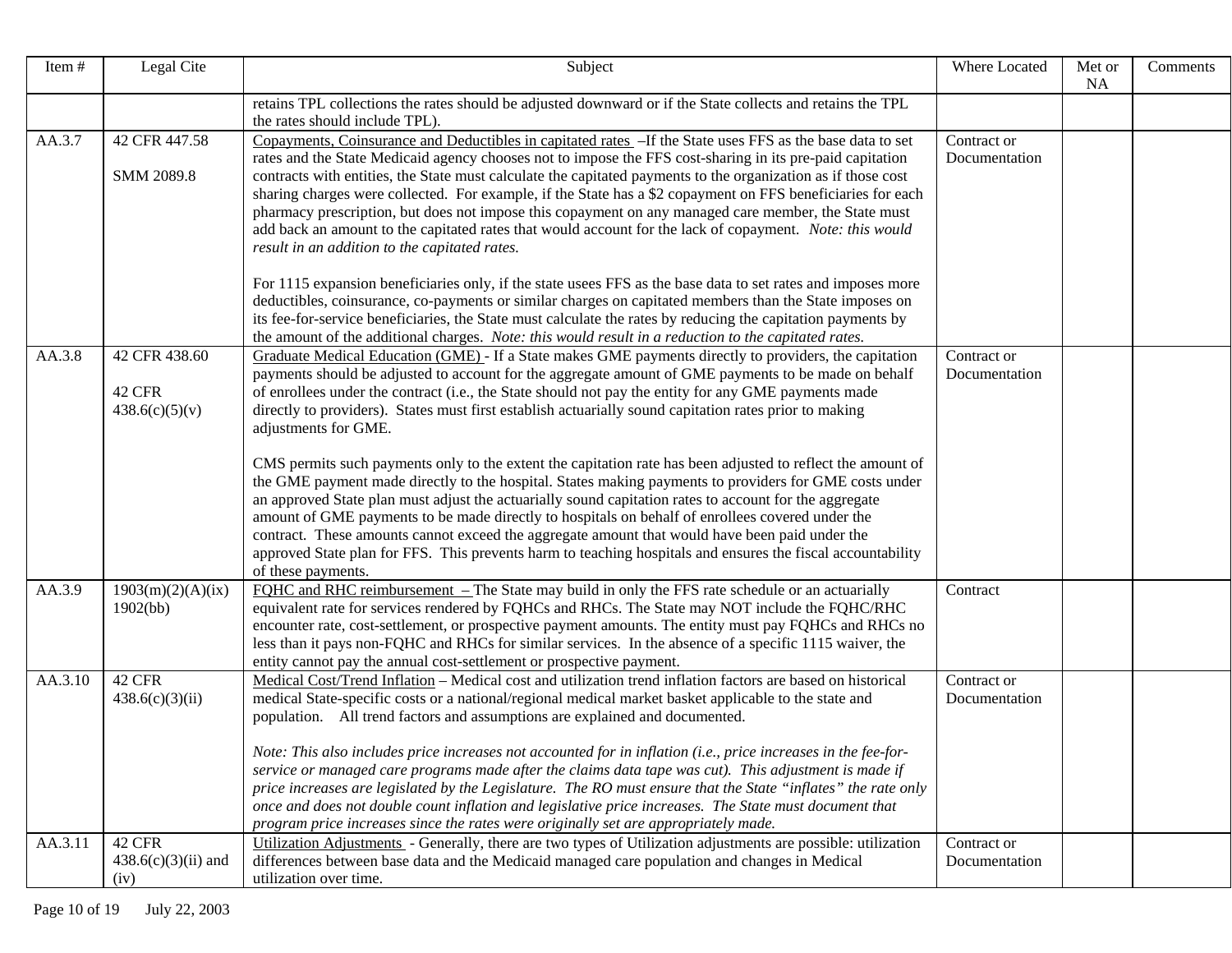| Item#   | Legal Cite                                                                            | Subject                                                                                                                                                                                                                                                                                                                                                                                                                                                                                                                                                                                                                                                                                                                                                                                                                                                                                                                                                                                                                                                                                                                                                                                                                                                                       | Where Located                | Met or<br>NA | Comments |
|---------|---------------------------------------------------------------------------------------|-------------------------------------------------------------------------------------------------------------------------------------------------------------------------------------------------------------------------------------------------------------------------------------------------------------------------------------------------------------------------------------------------------------------------------------------------------------------------------------------------------------------------------------------------------------------------------------------------------------------------------------------------------------------------------------------------------------------------------------------------------------------------------------------------------------------------------------------------------------------------------------------------------------------------------------------------------------------------------------------------------------------------------------------------------------------------------------------------------------------------------------------------------------------------------------------------------------------------------------------------------------------------------|------------------------------|--------------|----------|
|         |                                                                                       | Base period differences between the underlying utilization of Medicaid FFS data and Medicaid<br>$\bullet$<br>managed care data assumptions are determined. These adjustments increase or decrease utilization to<br>levels that have not been achieved in the base data, but are realistically attainable CMS program goals.<br>States may pay for the amount, duration and scope of State plan services that States expect to be<br>delivered under a managed care contract. Thus, States may adjust the capitation rate to cover services<br>such as EPSDT or prenatal care at the rate the State wants the service to be delivered to the enrolled<br>population. The RO should check to ensure that the State has a contract clause for using mechanisms<br>such as financial penalties if service delivery targets are not met or incentives for when targets are met.<br>Note: an example of this adjustment is an adjustment to Medicaid FFS data for EPSDT where FFS<br>beneficiaries have historically low EPSDT utilization rates and the managed care contract requires the<br>entity to have a higher utilization rate. The State should have a mechanism to measure that the higher<br>utilization occurs and the RO should verify that this measurement occurs. |                              |              |          |
|         |                                                                                       | A change in utilization of medical procedures over time is taken into account. Documentation is<br>required if this adjustment is made. The State should document 1) The assumptions made for the<br>change in utilization. 2) How it came to the precise adjustment size. 3) That the adjustment is a<br>unique change that could not be reflected in the utilization database because it occurred after the<br>base year utilization data tape was cut. Examples may include: major technological advances (e.g.,<br>new high cost services) that cannot be predicted in base year data (protease inhibitors would be<br>acceptable, a new type of aspirin would not be acceptable).                                                                                                                                                                                                                                                                                                                                                                                                                                                                                                                                                                                        |                              |              |          |
|         |                                                                                       | Note: These adjustments can be distinguished from each other. The first is utilization change stemming<br>from historic under- or over-utilization that is being corrected solely by the implementation of this<br>program. Historic access problems in FFS Medicaid programs may be addressed through this adjustment.<br>The second is a one time only non-recurring adjustment because of a unique utilization change projected to<br>occur (or which did occur) after the base year data tape was produced.                                                                                                                                                                                                                                                                                                                                                                                                                                                                                                                                                                                                                                                                                                                                                               |                              |              |          |
| AA.3.12 | 42 CFR<br>438.6(c)(4)(ii)<br>42 CFR<br>438.6(c)(3)(iv)<br>42 CFR<br>438.6(c)(1)(i)(B) | Utilization and Cost Assumptions - The State must document that the utilization and cost data assumptions<br>for a voluntary program were analyzed and adjusted to ensure that they are appropriate for the populations<br>to be covered if a healthier or sicker population voluntarily chooses to enroll (compared to the population<br>data on which the rates are set). The State must document that utilization and cost assumptions that are<br>appropriate for individuals with chronic illness, disability, ongoing health care needs, or catastrophic<br>claims, using risk adjustment, risk-sharing or other appropriate cost-neutral methods<br>Note: this analysis is needed whenever the population enrolled in the managed care program is different<br>than the data for which the rates were set (e.g., beneficiaries have a choice between a fee-for-service<br>program (PCCM) and a capitated program ( $MCO$ ) and the rates are set using FFS data).                                                                                                                                                                                                                                                                                                      |                              |              |          |
| AA.3.13 | 42 CFR 435.725<br>(Categorically<br>Needy)<br>42 CFR 435.832<br>(Medically Needy)     | Post-Eligibility Treatment of Income (PETI) (This applies for NF, HCBS, ICF-MR, and PACE beneficiaries<br>in capitated programs where PETI applies only.) If the State Plan or waiver requires that the State<br>consider post-eligibility treatment of income for institutionalized beneficiaries, the actual rate paid to the<br>capitated entity would be the rate for the member minus any patient liability for that specific enrolled<br>member. The State should calculate the client participation amount specifically for each member using the<br>FFS methodology.<br>Patient liability is a post-eligibility determination of the amount an institutionalized Medicaid beneficiary is<br>liable for the cost of their care. It is also called client participation, cost of care, PE, and post-eligibility                                                                                                                                                                                                                                                                                                                                                                                                                                                         | Contract or<br>Documentation |              |          |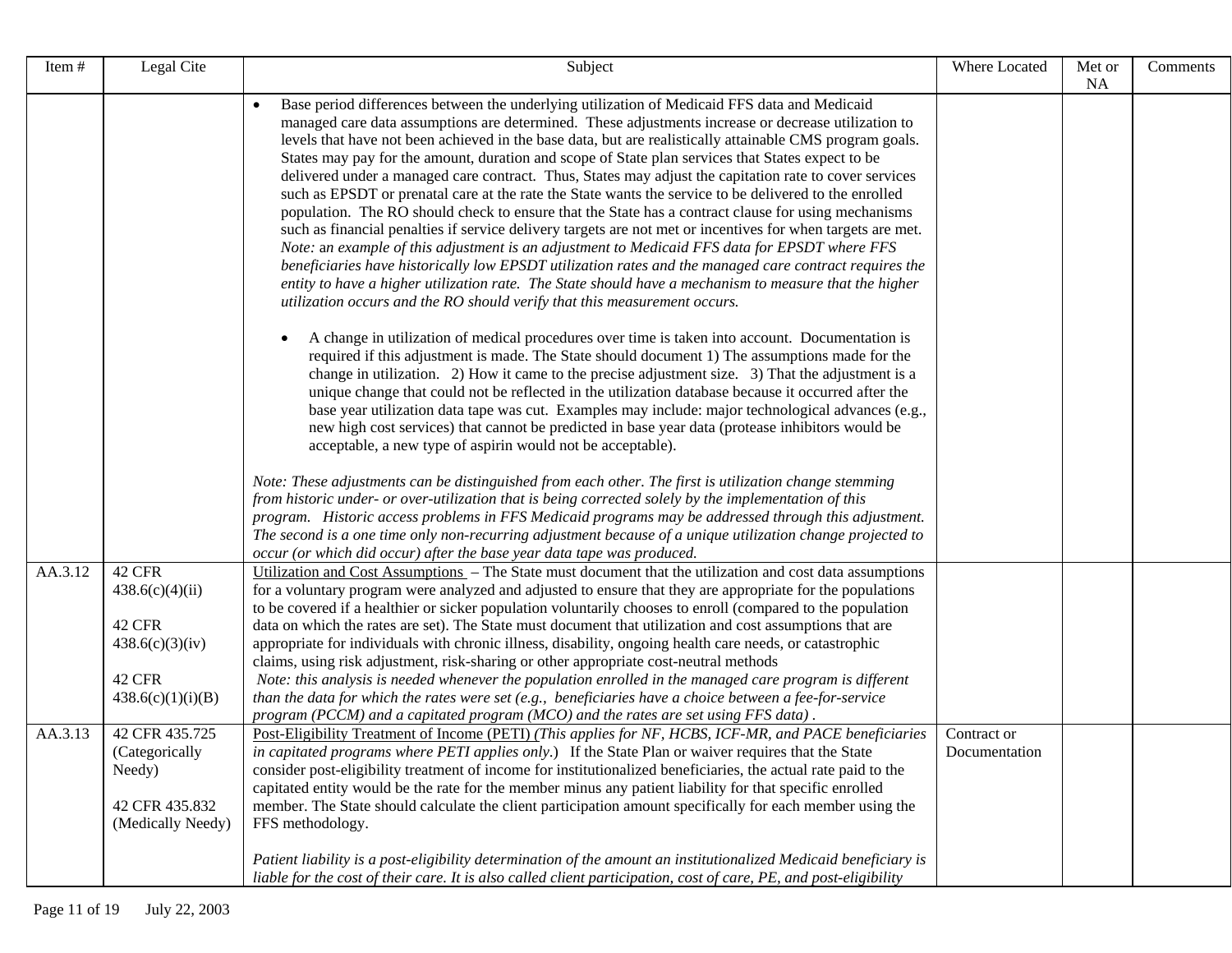| Item#   | Legal Cite                                           | Subject                                                                                                                                                                                                                                                                                                                                                                                                                                                                                                                                                                                                                                                                                                                                                                                                                                                                                                                                                     | Where Located                                 | Met or<br><b>NA</b> | Comments |
|---------|------------------------------------------------------|-------------------------------------------------------------------------------------------------------------------------------------------------------------------------------------------------------------------------------------------------------------------------------------------------------------------------------------------------------------------------------------------------------------------------------------------------------------------------------------------------------------------------------------------------------------------------------------------------------------------------------------------------------------------------------------------------------------------------------------------------------------------------------------------------------------------------------------------------------------------------------------------------------------------------------------------------------------|-----------------------------------------------|---------------------|----------|
|         |                                                      | treatment of income. 42 CFR 435 Subpart H. Client participation should not be used to reduce total costs<br>for all participants. Client participation should be assessed individually, reducing the individual rate paid<br>to the capitated entity, not computed in aggregate and reducing all capitation payments. If the MMIS data<br>tape is cut to reflect only the amount the Medicaid agency paid providers, then patient liability for cost of<br>care must be added back to the rate to determine the total cost of care for an individual. The actual rate<br>paid to the capitated entity would be the rate for the member minus any patient liability for that specific<br>enrolled member. The capitated entity would then need to collect the patient liability from the enrolled<br>member.                                                                                                                                                 |                                               |                     |          |
|         |                                                      | An Option under 42 CFR 435.725(f) - The State can use a projection of expenses for a prospective period<br>not to exceed 6 months to calculate client participation. This option requires the State to reconcile<br>estimates with incurred expenses. Even with this option, the State must reduce the capitation rate to<br>exclude expenses that are of the recipient's liability. This procedure ensures that the federal government<br>does not pay more that its share of costs.                                                                                                                                                                                                                                                                                                                                                                                                                                                                       |                                               |                     |          |
| AA.3.14 | 42 CFR<br>438.6(c)(3)(ii)                            | Incomplete Data Adjustment- The State must adjust base period data to account for incomplete data. When<br>fee-for-service data is summarized by date of service (DOS), data for a particular period of time is usually<br>incomplete until a year or more after the end of the period. In order to use recent DOS data, the Actuary<br>must calculate an estimate of the services ultimate value after all claims have been reported . Such<br>incomplete data adjustments are referred to in different ways, including "lag factors," "incurred but not<br>reported (IBNR) factors," or incurring factors. If date of payment (DOP) data is used, completion factors<br>are not needed, but projections are complicated by the fact that payments are related to services performed<br>in various former periods. Documentation of assumptions and estimates is required for this adjustment.                                                             | Contract or<br>Documentation                  |                     |          |
|         |                                                      | Subsection AA.4 – Establish Rate Category Groupings                                                                                                                                                                                                                                                                                                                                                                                                                                                                                                                                                                                                                                                                                                                                                                                                                                                                                                         |                                               |                     |          |
| AA.4.0  | 42 CFR<br>438.6(c)(3)(iii)<br>FR 6/14/02 p41001      | Establish Rate Category Groupings (All portions of subsection AA.4 are mandatory) -- The State has<br>created rate cells specific to the enrolled population. The rate category groupings were made to construct<br>rates more predictable for future Medicaid populations' rate setting. The number of categories should<br>relate to the contracting method. Rate cells need to be grouped together based upon predictability so<br>entities do not have incentives to market and to enroll one group over another. Multiple rate cells should<br>be used whenever the average costs of a group of beneficiaries greatly differ from another group and that<br>group can be easily identified. Note: The State must document that similar cost categories are grouped<br>together to improve predictability. For example, rate cells may be combined if there is an insufficient<br>number of enrollees in any one category to have statistical validity. | Contract or<br>Documentation                  |                     |          |
| AA.4.1  | 42 CFR                                               | Age - Age Categories are defined. If not, justification for the predictability of the methodology used is                                                                                                                                                                                                                                                                                                                                                                                                                                                                                                                                                                                                                                                                                                                                                                                                                                                   | Contract or                                   |                     |          |
| AA.4.2  | 438.6(c)(3)(iii)(B)<br>42 CFR<br>438.6(c)(3)(iii)(C) | given.<br>Gender -Gender Categories are defined. If not, justification for the predictability of the methodology used<br>is given                                                                                                                                                                                                                                                                                                                                                                                                                                                                                                                                                                                                                                                                                                                                                                                                                           | Documentation<br>Contract or<br>Documentation |                     |          |
| AA.4.3  | 42 CFR<br>438.6(c)(3)(iii)(D)                        | Locality/Region - Locality/region Categories are defined. If not, justification for the predictability of the<br>methodology used is given                                                                                                                                                                                                                                                                                                                                                                                                                                                                                                                                                                                                                                                                                                                                                                                                                  | Contract or<br>Documentation                  |                     |          |
| AA.4.4  | 42 CFR<br>438.6(c)(3)(iii)(E)                        | Eligibility Categories - Eligibility Categories are defined. If not, justification for the predictability of the<br>methodology used is given.                                                                                                                                                                                                                                                                                                                                                                                                                                                                                                                                                                                                                                                                                                                                                                                                              | Contract or<br>Documentation                  |                     |          |
|         |                                                      | Subsection AA.5 - Data Smoothing, Special Populations and Catastrophic Claims                                                                                                                                                                                                                                                                                                                                                                                                                                                                                                                                                                                                                                                                                                                                                                                                                                                                               |                                               |                     |          |
| AA.5.0  | 42 CFR<br>$438.6(c)(3)(ii)$ , (iii)<br>and $(iv)$    | Data Smoothing (All portions of subsection AA.5 are mandatory) - The State has examined the data for any<br>distortions and adjusted in a cost-neutral manner for distortions and special populations. Distortions are<br>primarily the result of small populations, special needs individuals, access problems in certain areas of the                                                                                                                                                                                                                                                                                                                                                                                                                                                                                                                                                                                                                     | Contract or<br>Ratesetting<br>Documentation   |                     |          |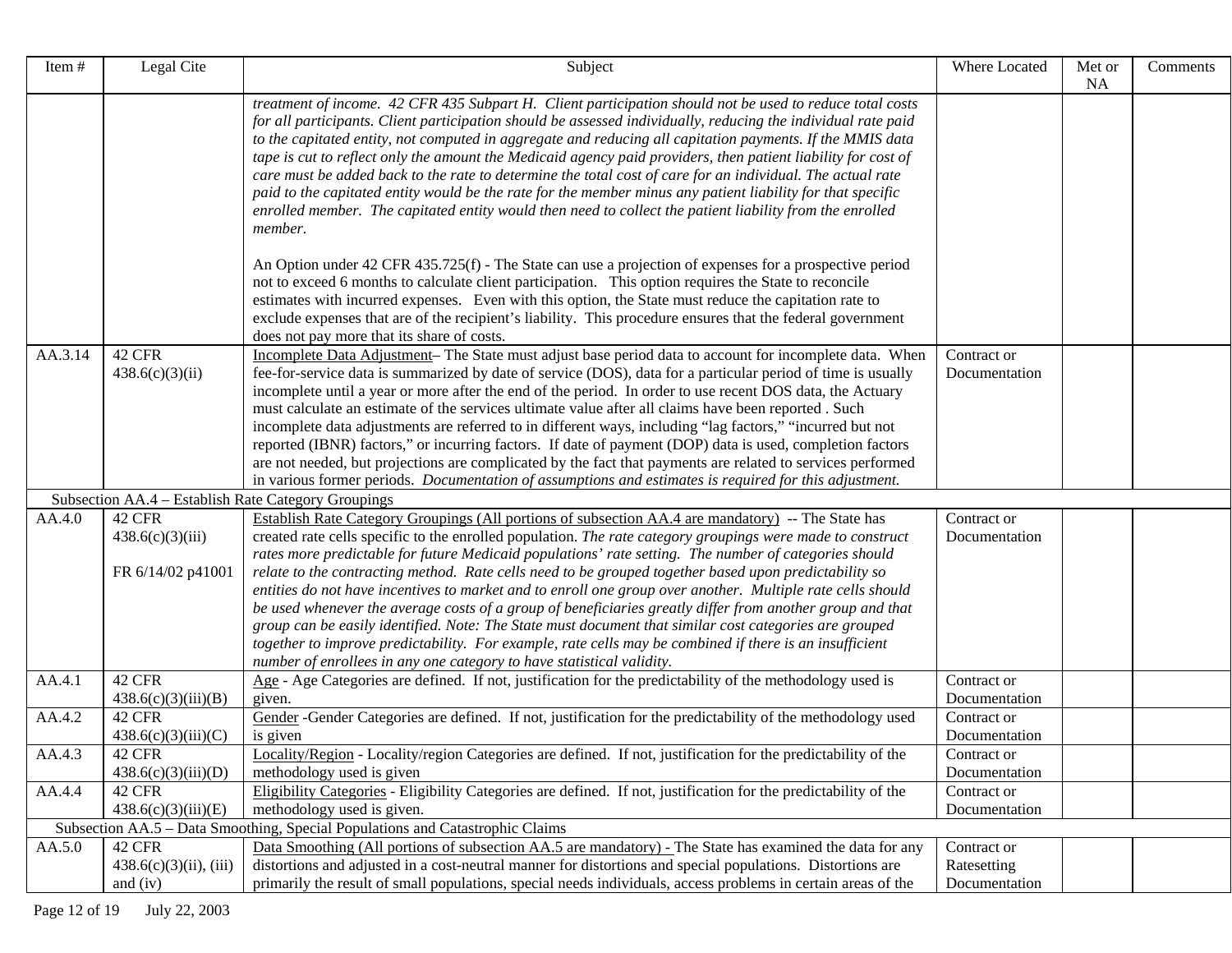| Item#  | Legal Cite                              | Subject                                                                                                                                                                                                                                                                                                                                                                                                                                                                                                                                                                                                                    | Where Located                               | Met or<br><b>NA</b> | Comments |
|--------|-----------------------------------------|----------------------------------------------------------------------------------------------------------------------------------------------------------------------------------------------------------------------------------------------------------------------------------------------------------------------------------------------------------------------------------------------------------------------------------------------------------------------------------------------------------------------------------------------------------------------------------------------------------------------------|---------------------------------------------|---------------------|----------|
|        | <b>42 CFR</b><br>438.6(c)(1)(ii)        | State, or extremely high-cost catastrophic claims. Costs in rate cells are adjusted through a cost-neutral<br>process to reduce distortions across cells to compensate for distortions in costs, utilization, or the number of<br>eligibles. This process adjusts rates toward the statewide average rate. The State must supply an<br>explanation of the smoothing adjustment, an understanding of what was being accomplished by the<br>adjustment, and demonstrate that, in total, the aggregate dollars accounted for among all the geographic<br>areas after smoothing is basically the same as before the smoothing. |                                             |                     |          |
|        |                                         | The State has taken into account individuals with special health care needs and catastrophic claims. These<br>populations should only be included if they are an eligible, covered population under the contract. Claim<br>costs and utilization for high cost individuals (e.g., special needs children) in the managed care program are<br>included in the rates.                                                                                                                                                                                                                                                        |                                             |                     |          |
| AA.5.1 | 42 CFR<br>438.6(c)(3)(iv)               | Special Populations and Assessment of the Data for Distortions – Because the rates are based on actual<br>utilization in a population, the State must assess the degree to which a small number of catastrophic claims<br>might be distorting the per capita costs. Other payment mechanisms and utilization and cost assumptions<br>that are appropriate for individuals with chronic illness, disability, ongoing health care needs, or<br>catastrophic claims, using risk adjustment, risk-sharing, or other appropriate cost-neutral methods may be<br>necessary.                                                      | Contract or<br>Ratesetting<br>Documentation |                     |          |
|        |                                         | If no distortions or outliers are detected by the actuary, a rate setting method that uses utilization and cost<br>data for populations that include individuals with chronic illness, disability, ongoing health care needs, or<br>catastrophic claims will meet requirements for special populations without additional adjustments, since the<br>higher costs would be reflected in the enrollees' utilization. States must document their examination of the<br>data for outliers and smooth appropriately.                                                                                                            |                                             |                     |          |
|        |                                         | The fact that the costs of these individuals are included in the aggregate data used for setting rates will not<br>account for the costs to be incurred by a contractor that, due to adverse selection or other reasons, enrolls a<br>disproportionately high number of these persons. CMS requires some mechanism to address this issue.<br>Most entity contracts currently use either stop-loss, risk corridors, reinsurance, health status-based risk<br>adjusters, or some combination of these cost-neutral approaches.                                                                                               |                                             |                     |          |
| AA.5.2 | 42 CFR<br>438.6(c)(1)(iii)              | Note: The RO should verify that this assessment occurred and that distortions found were addressed in 5.2.<br>Cost-neutral data smoothing adjustment -- If the State determines that a small number of catastrophic claims<br>are distorting the per capita costs then at least one of the following cost-neutral data smoothing techniques<br>must be made.                                                                                                                                                                                                                                                               | Contract or<br>Documentation                |                     |          |
|        | 42 CFR<br>$438.6(c)(3)(ii)$ and<br>(iv) | Cost neutral means that the mechanism used to smooth data, share risk, or adjust for risk will recognize<br>both higher and lower expected costs and is not intended to<br>create a net aggregate gain or loss across all payments.                                                                                                                                                                                                                                                                                                                                                                                        |                                             |                     |          |
|        | SMM 2089.6                              | Actuarially sound risk sharing methodologies will be cost neutral in that they will not merely add additional<br>payments to the contractors' rates, but will have a negative impact on other rates, through offsets or<br>reductions in capitation rates, so that there is no net aggregate assumed impact across all payments. A risk<br>corridor model where the State and contractor share equal percentages of profits and losses beyond a<br>threshold amount would be cost neutral.                                                                                                                                 |                                             |                     |          |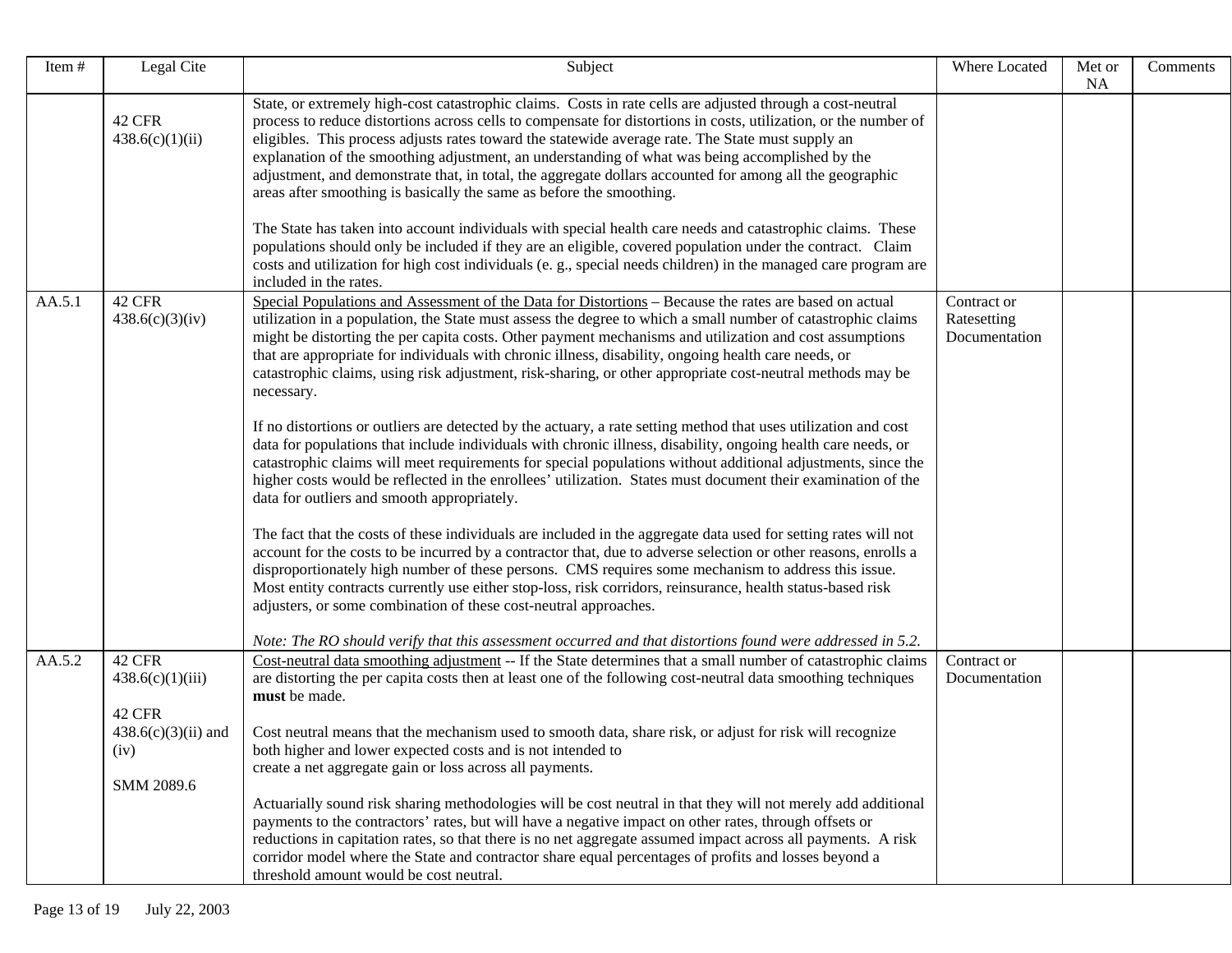| Item#  | Legal Cite                 | Subject                                                                                                                                                                                                                                                                                                                                                                                                                                                                                                                                                                                                                                                                                                                                                                                                                                                                                                                                                                                                                                                                                                                                                                                                                                                                                                                                                                                                                                                                                                                                                                                                                                                                                                                                                                                                                                                                                                                                                                                                                                                                                                                                                                                                                                                                                                                                                                                                                                                                                                                                                                                                                                                                                                                                           | Where Located                | Met or<br><b>NA</b> | Comments |
|--------|----------------------------|---------------------------------------------------------------------------------------------------------------------------------------------------------------------------------------------------------------------------------------------------------------------------------------------------------------------------------------------------------------------------------------------------------------------------------------------------------------------------------------------------------------------------------------------------------------------------------------------------------------------------------------------------------------------------------------------------------------------------------------------------------------------------------------------------------------------------------------------------------------------------------------------------------------------------------------------------------------------------------------------------------------------------------------------------------------------------------------------------------------------------------------------------------------------------------------------------------------------------------------------------------------------------------------------------------------------------------------------------------------------------------------------------------------------------------------------------------------------------------------------------------------------------------------------------------------------------------------------------------------------------------------------------------------------------------------------------------------------------------------------------------------------------------------------------------------------------------------------------------------------------------------------------------------------------------------------------------------------------------------------------------------------------------------------------------------------------------------------------------------------------------------------------------------------------------------------------------------------------------------------------------------------------------------------------------------------------------------------------------------------------------------------------------------------------------------------------------------------------------------------------------------------------------------------------------------------------------------------------------------------------------------------------------------------------------------------------------------------------------------------------|------------------------------|---------------------|----------|
|        |                            | The mechanism should be cost neutral in the aggregate. How that is determined, however, will differ based<br>on the type of mechanism that is used. A stop-loss mechanism will require an offset to capitation rates<br>under the contract, based on the amount and type of the stop-loss. Health status-based risk adjustment may<br>require an adjustment to the capitation rate for all individuals categorized through the risk adjustment<br>system, but the aggregate program impact will still be neutral. CMS will recognize that any of these<br>mechanisms may result in actual payments that are not cost neutral, in that there could be changes in the<br>case mix or relative health status of the enrolled population. As long as the risk sharing or risk adjustment<br>system is designed to be cost neutral, it would meet this requirement regardless of unforeseen outcomes<br>such as these resulting in higher actual payments.                                                                                                                                                                                                                                                                                                                                                                                                                                                                                                                                                                                                                                                                                                                                                                                                                                                                                                                                                                                                                                                                                                                                                                                                                                                                                                                                                                                                                                                                                                                                                                                                                                                                                                                                                                                             |                              |                     |          |
|        |                            | Data Smoothing Techniques:<br>Provision of stop loss, reinsurance, or risk-sharing (See 6.0)<br>Catastrophic Claims Adjustment - The State must identify that there are outlier cases and explain how<br>the costs associated with those outlier cases were separated from the rate cells and then redistributed<br>across capitation payment cells in a cost-neutral, yet predictive manner.<br>Small population or small rate cell adjustment – The State has used one of three methods: 1) The<br>actuary has collapsed rate cells together because they are so small, 2) the actuary has calculated a<br>statewide per member per month for each individual cell and multiplied regional cost factors to that<br>statewide PMPM in a cost-neutral manner, or 3) the actuary bases rates on multiple years data for the<br>affected population weighted so that the total costs do not exceed 100% of costs (e.g., 3 years data<br>with most recent year's data weighted at 50%, $2nd$ most recent year's data weighted at 30% and least<br>recent year weighted at 20%).<br>Mathematical smoothing - The actuary develops a mathematical formula looking at claims over a<br>historical period (e.g., 3 to 5 years) that identifies outlier cost averages and corrects for skewed<br>distributions in claims history. The smoothing should account for cost averages that are higher and<br>lower than normal in order to maintain cost-neutrality.<br>Maternity Kick-Payment (Per delivery rate) – Non-delivery related claims were separated from<br>delivery related claims. The non-delivery related claims were sorted into categories of service and<br>used to base the managed care capitation payments. Delivery-related costs were removed from the<br>total final paid claims calculations. The State developed a tabulation of per-delivery costs only. The<br>State reviewed the data for accuracy and variance. The State develops a single, average, per-delivery<br>maternity rate across all cohorts and across all regions unless variance warrants region-specific per-<br>delivery maternity rates. Some states also have birth kick payments to cover costs for a newborn's<br>birth (Per newborn rate).<br>Applying other cost-neutral actuarial techniques to reduce variability of rates and improve average<br>predictability. If the State chooses to use a method other than the catastrophic claims adjustment or a<br>small population or small rate cell adjustment, the State explains the methodology. The actuary<br>assisted with the development of the methodology, the approach is reasonable, the methodology was<br>discussed with the State, and an explanation and documentation is provided to CMS. |                              |                     |          |
| AA.5.3 | 42 CFR<br>438.6(c)(1)(iii) | Risk-Adjustment - The State may employ a risk adjustment methodology based upon enrollees' health<br>status or diagnosis to set its capitated rates. If the State uses a statistical methodology to calculate diagnosis-<br>based risk adjusters they should use generally accepted diagnosis groupers. The RO should verify that:                                                                                                                                                                                                                                                                                                                                                                                                                                                                                                                                                                                                                                                                                                                                                                                                                                                                                                                                                                                                                                                                                                                                                                                                                                                                                                                                                                                                                                                                                                                                                                                                                                                                                                                                                                                                                                                                                                                                                                                                                                                                                                                                                                                                                                                                                                                                                                                                                | Contract or<br>Documentation |                     |          |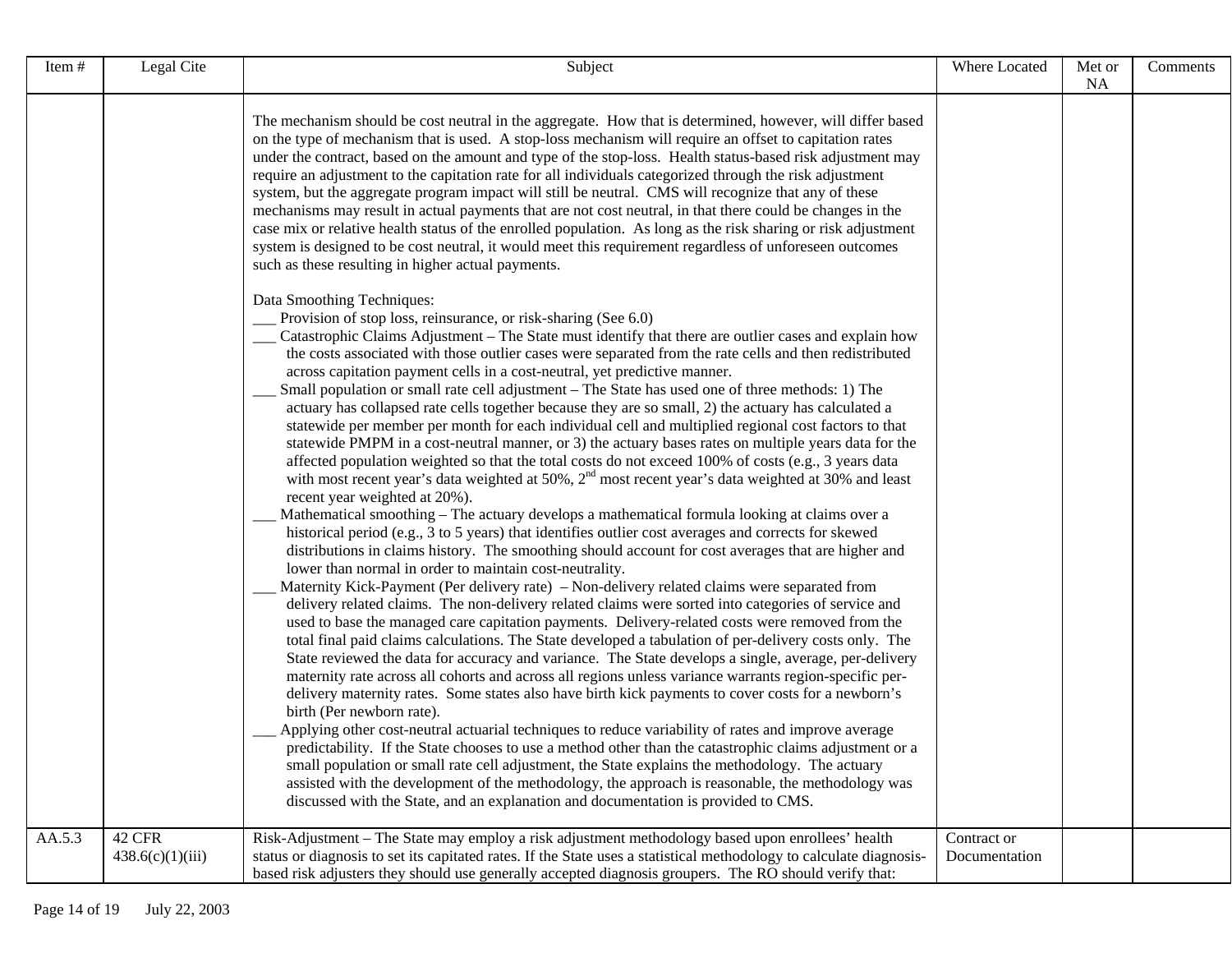| Item#  | Legal Cite                                                                         | Subject                                                                                                                                                                                                                                                                                                                                                                                                                                                                                                                                                                                                                                                                                                                                                                                                                                                                                                                                                                                                                                                                                                                                                                                                                                                                                                                                                                                                                                                                                                                                                                                                                                                                                                                                                                                                                                                                                                                                                                                                                                                                                       | Where Located | Met or<br>NA | Comments |
|--------|------------------------------------------------------------------------------------|-----------------------------------------------------------------------------------------------------------------------------------------------------------------------------------------------------------------------------------------------------------------------------------------------------------------------------------------------------------------------------------------------------------------------------------------------------------------------------------------------------------------------------------------------------------------------------------------------------------------------------------------------------------------------------------------------------------------------------------------------------------------------------------------------------------------------------------------------------------------------------------------------------------------------------------------------------------------------------------------------------------------------------------------------------------------------------------------------------------------------------------------------------------------------------------------------------------------------------------------------------------------------------------------------------------------------------------------------------------------------------------------------------------------------------------------------------------------------------------------------------------------------------------------------------------------------------------------------------------------------------------------------------------------------------------------------------------------------------------------------------------------------------------------------------------------------------------------------------------------------------------------------------------------------------------------------------------------------------------------------------------------------------------------------------------------------------------------------|---------------|--------------|----------|
|        | 42 CFR<br>$438.6(c)(3)(iii)$ and<br>(iv)                                           | The State explains the risk assessment methodology chosen<br>Documents how payments will be adjusted to reflect the expected costs of the disabled population<br>Demonstrates how the particular methodology used is cost-neutral<br>Outlines periodic monitoring and/or rebasing to ensure that the overall payment rates do not<br>artificially increase, due to providers finding more creative ways to classify individuals with more<br>severe diagnoses (also called upcoding or diagnosis creep).<br>Risk-adjustment must be cost-neutral. Note: for example, risk-adjustment cannot add costs to the<br>managed care program. Risk adjustment can only distribute costs differently amongst contracting<br>entities.                                                                                                                                                                                                                                                                                                                                                                                                                                                                                                                                                                                                                                                                                                                                                                                                                                                                                                                                                                                                                                                                                                                                                                                                                                                                                                                                                                  |               |              |          |
|        |                                                                                    | Subsection 6.0 – Stop Loss, Reinsurance, or Risk-sharing arrangements                                                                                                                                                                                                                                                                                                                                                                                                                                                                                                                                                                                                                                                                                                                                                                                                                                                                                                                                                                                                                                                                                                                                                                                                                                                                                                                                                                                                                                                                                                                                                                                                                                                                                                                                                                                                                                                                                                                                                                                                                         |               |              |          |
| AA.6.0 | 42 CFR<br>438.6(c)(4)(iv)<br>42 CFR<br>438.6(c)(5)(i)<br>42 CFR<br>438.6(c)(2)(ii) | Stop Loss, Reinsurance, or Risk-sharing arrangements (8.0 is mandatory if the State chooses to offer one of<br>these options) (State Optional Policy) – The State must submit an explanation of state's reinsurance, stop<br>loss, or other risk-sharing methodologies. These methodologies must be computed on an actuarially sound<br>basis. Note: If the State utilizes any of the three risk-sharing arrangements, please mark the applicable<br>method in 8.1, 8.2, or 8.3. For most contracts, the three options are mutually exclusive and a State will use<br>only one technique per contract. If a State or contract uses a combination of methodologies in a single<br>contract, the State must document that the stop loss and risk-sharing do not cover the same services<br>simultaneously. Plans are welcome to purchase reinsurance in addition to State-provided stop loss or risk-<br>sharing, but CMS will not reimburse for any duplicative cost from such additional coverage.<br>The contract must specify any risk-sharing mechanisms, and the actuarial basis for computation of those<br>mechanisms. Note: In order for the mechanism to be approved in the contract, the State or its actuary will<br>need to provide enough information for the reviewer to understand both the operation and the financing of<br>the risk sharing mechanism.<br>Capitation rates are based upon the probability of a population costing a certain rate. Even if the entity's<br>premium rates are sufficient to cover the probable average costs for the population to be served, the entity is<br>always at risk for the improbable – two neonatal intensive care patients and one trauma victim in its first<br>100 members, or an extraordinarily high rate of deliveries. A new entity, with a small enrollment to spread<br>the risk across, could be destroyed by one or two adverse occurrences if it were obliged to accept the full<br>liability.<br>FFP is not available to fund stop loss and risk-sharing arrangements on the provision of non-State Plan<br>services. |               |              |          |
| AA.6.1 | <b>42 CFR</b><br>438.6(c)(4)(iv)<br>42 CFR<br>438.6(c)(5)(i)                       | Commercial Reinsurance - The State requires entities to purchase commercial reinsurance. The State<br>should demonstrate that the contractor has ensured that the coverage is adequate for the size and age of the<br>entity.                                                                                                                                                                                                                                                                                                                                                                                                                                                                                                                                                                                                                                                                                                                                                                                                                                                                                                                                                                                                                                                                                                                                                                                                                                                                                                                                                                                                                                                                                                                                                                                                                                                                                                                                                                                                                                                                 | Contract      |              |          |
| AA.6.2 | 42 CFR<br>438.6(c)(4)(iv)                                                          | Simple stop loss program -- The State will provide stop-loss protection by writing into the contract limits on<br>the entity's liability for costs incurred by an individual enrollee over the course of a year (either total costs<br>or for a specific service such as inpatient care). Costs beyond the limits are either entirely or partially                                                                                                                                                                                                                                                                                                                                                                                                                                                                                                                                                                                                                                                                                                                                                                                                                                                                                                                                                                                                                                                                                                                                                                                                                                                                                                                                                                                                                                                                                                                                                                                                                                                                                                                                            | Contract      |              |          |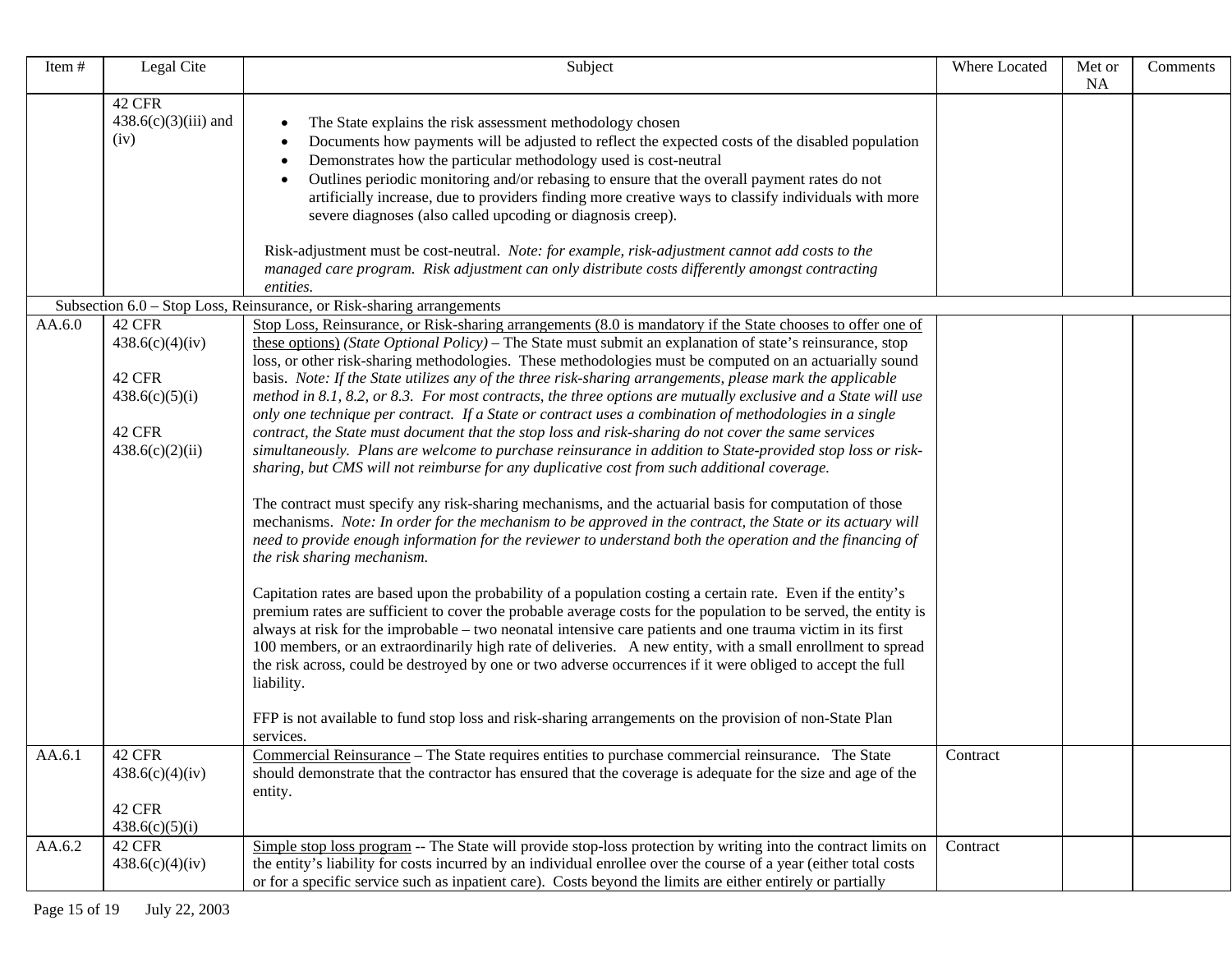| Item#  | Legal Cite                                                                                      | Subject                                                                                                                                                                                                                                                                                                                                                                                                                                                                                                                                                                                                                                                                                                                                                                                                                                                                                                                                                                                                                                                                                                                                                                                                                                                                                                                                                                                                                                                                                                                                                                                                                                                                                                                                                                                                                                                                                                                                                                        | Where Located | Met or<br><b>NA</b> | Comments |
|--------|-------------------------------------------------------------------------------------------------|--------------------------------------------------------------------------------------------------------------------------------------------------------------------------------------------------------------------------------------------------------------------------------------------------------------------------------------------------------------------------------------------------------------------------------------------------------------------------------------------------------------------------------------------------------------------------------------------------------------------------------------------------------------------------------------------------------------------------------------------------------------------------------------------------------------------------------------------------------------------------------------------------------------------------------------------------------------------------------------------------------------------------------------------------------------------------------------------------------------------------------------------------------------------------------------------------------------------------------------------------------------------------------------------------------------------------------------------------------------------------------------------------------------------------------------------------------------------------------------------------------------------------------------------------------------------------------------------------------------------------------------------------------------------------------------------------------------------------------------------------------------------------------------------------------------------------------------------------------------------------------------------------------------------------------------------------------------------------------|---------------|---------------------|----------|
|        | 42 CFR<br>438.6(c)(5)(i)                                                                        | assumed by the State. The entity's capitation rates are reduced to reflect the fact that the State is assuming a<br>portion of the risk for enrollees.                                                                                                                                                                                                                                                                                                                                                                                                                                                                                                                                                                                                                                                                                                                                                                                                                                                                                                                                                                                                                                                                                                                                                                                                                                                                                                                                                                                                                                                                                                                                                                                                                                                                                                                                                                                                                         |               |                     |          |
|        | SMM 2089.6                                                                                      | The State has included in its documentation to CMS the expected cost to the State of assuming the risk<br>$\blacksquare$<br>for the high cost individuals at the chosen stop-loss limit (also called stop-loss attachment point).<br>An explanation of the State's stop loss program includes the amount/percent of risk for which the State<br>ш<br>versus entity will be liable.<br>The State has explained liability for payment. In some contracts, the entity is liable up to a specified<br>ш<br>limit and partially liable for costs between that limit and some higher number. The State is wholly<br>liable for charges above the higher limit. If there is shared risk rather than either the State or the entity<br>entirely assuming the risk at a certain point, the entity and State determine whether the services will be<br>reimbursed at Medicaid rates, at the entities' rates, or on some other basis. The State must specify<br>which provider rates will be used to establish the total costs incurred so that the entity clearly knows<br>whether the reinsurance will pay (i.e., the attachment point is reached).<br>The State has deducted a withhold equal to the actuarially expected cost to the State of assuming the<br>$\blacksquare$<br>risk for high cost individuals. The State pays out money based on actual claims that exceed the stop<br>loss limit (i.e., above the attachment point).<br>The State has documented whether premiums will be developed by rate cell or on a more aggregated<br>$\blacksquare$<br>basis.                                                                                                                                                                                                                                                                                                                                                                                                                |               |                     |          |
| AA.6.3 | 42 CFR<br>438.6(c)(4)(iv)<br>42 CFR<br>$438.6(c)(5)(i)$ and<br>(ii)<br>42 CFR<br>438.6(c)(1)(v) | Risk corridor program – Risk corridor means a risk sharing mechanism in which States and entities share in<br>both profits and losses under the contract, outside of a predetermined threshold amount, so that after an<br>initial corridor in which the entity is responsible for all losses or retains all profits, the State contributes a<br>portion toward any additional losses, and receives a portion of any additional profits.<br>If risk corridor arrangements result in payments that exceed the approved capitation rates, these excess<br>payments will not be considered actuarially sound to the extent that they result in total payments that exceed<br>the amount Medicaid would have paid, on a fee-for-service basis, for the State plan services actually<br>furnished to enrolled individuals, plus an amount for entity administrative costs directly related to the<br>provision of these services.<br>The State agrees to share in both the aggregate profits and losses of an entity and protect the entity from<br>aggregate medical costs in excess of some predetermined amount. To the extent that FFP is involved, CMS<br>will also share in the profits and losses of the entity.<br>In this instance, the State and CMS must first agree upon the benchmark point up to which federal match<br>will be provided. Federal matching is available up to the cost of providing the same services under a non-<br>risk contract (i.e., the services reimbursed on a Medicaid fee-for-service basis plus an amount for entity<br>administrative costs related to the provision of those services). See 447.362. States typically require entities<br>to adopt the Medicare cost-based entity principles for the purposes of calculating administrative costs under<br>this model.<br>Note: For this example, let's say the payment is \$100 and there are 10 members expected to enroll. The<br>total capitated payment CMS will match is \$1,000. | Contract      |                     |          |
|        |                                                                                                 | The State and the entity must then agree on the amount of risk to be shared between them (e.g., 5% or                                                                                                                                                                                                                                                                                                                                                                                                                                                                                                                                                                                                                                                                                                                                                                                                                                                                                                                                                                                                                                                                                                                                                                                                                                                                                                                                                                                                                                                                                                                                                                                                                                                                                                                                                                                                                                                                          |               |                     |          |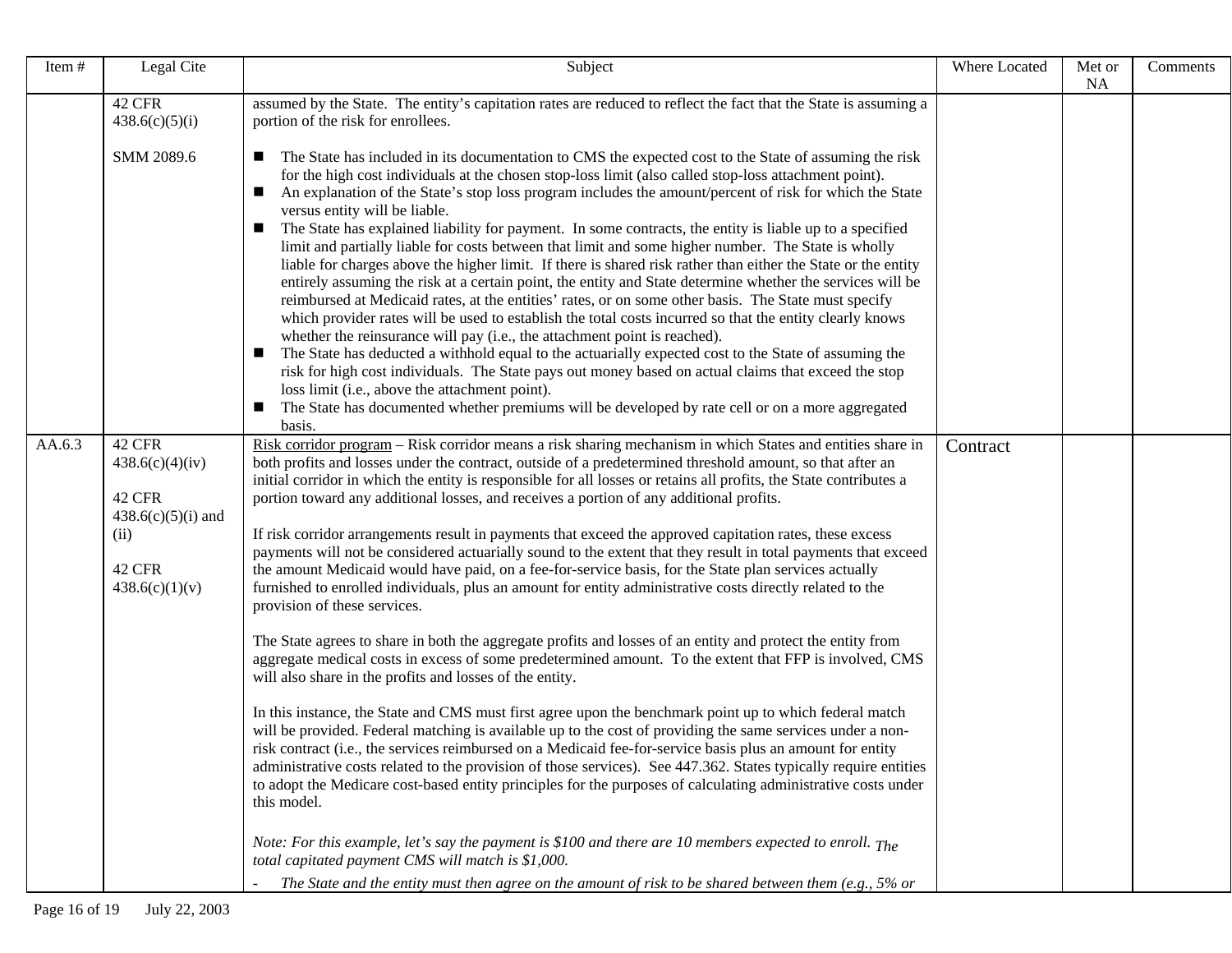| Item#  | Legal Cite                                 | Subject                                                                                                                                                                                                                                                                                                                                                                                                                                                                                                                                                                                                                                                                                                                                                                                                                                                                                                                                                                                                                                                                                                                                                                                                            | Where Located | Met or<br><b>NA</b> | Comments |
|--------|--------------------------------------------|--------------------------------------------------------------------------------------------------------------------------------------------------------------------------------------------------------------------------------------------------------------------------------------------------------------------------------------------------------------------------------------------------------------------------------------------------------------------------------------------------------------------------------------------------------------------------------------------------------------------------------------------------------------------------------------------------------------------------------------------------------------------------------------------------------------------------------------------------------------------------------------------------------------------------------------------------------------------------------------------------------------------------------------------------------------------------------------------------------------------------------------------------------------------------------------------------------------------|---------------|---------------------|----------|
|        |                                            | the risk corridor is between \$950 and \$1,050).                                                                                                                                                                                                                                                                                                                                                                                                                                                                                                                                                                                                                                                                                                                                                                                                                                                                                                                                                                                                                                                                                                                                                                   |               |                     |          |
|        |                                            | The entity must calculate its overall costs at the end of the year and submit them to the State.                                                                                                                                                                                                                                                                                                                                                                                                                                                                                                                                                                                                                                                                                                                                                                                                                                                                                                                                                                                                                                                                                                                   |               |                     |          |
|        |                                            | Scenario 1, the entity costs are \$950: In this example, the entity's profits are within the risk corridor of<br>\$950 to \$1,050, so the entity keeps the entire amount of capitated payments and no adjustment is made.                                                                                                                                                                                                                                                                                                                                                                                                                                                                                                                                                                                                                                                                                                                                                                                                                                                                                                                                                                                          |               |                     |          |
|        |                                            | Scenario 2, the entity costs are \$1,050: In this example, the entity's loss is within the risk corridor, so<br>the entity keeps the entire amount of the capitated payment and no adjustment is made.                                                                                                                                                                                                                                                                                                                                                                                                                                                                                                                                                                                                                                                                                                                                                                                                                                                                                                                                                                                                             |               |                     |          |
|        |                                            | Scenario 3, the entity costs are \$850: In this example, the entity profit is outside of the risk corridor, so<br>the entity must pay the State the amount of the excess profit or \$100.                                                                                                                                                                                                                                                                                                                                                                                                                                                                                                                                                                                                                                                                                                                                                                                                                                                                                                                                                                                                                          |               |                     |          |
|        |                                            | Scenario 4, the entity costs are \$1,150: In this example, the entity loss is outside of the risk corridor, so<br>the State must pay the entity the amount of the excess loss or \$100.                                                                                                                                                                                                                                                                                                                                                                                                                                                                                                                                                                                                                                                                                                                                                                                                                                                                                                                                                                                                                            |               |                     |          |
|        |                                            | Please note: FFP is not available for amounts in this contract over the fee-for-service cost of providing<br>these services. In order to compute the fee-for-service cost of providing services, the State must "price" the<br>capitated entity's encounter data through the State's fee-for-service MMIS system. Amounts exceeding the<br>cost of providing these services through a non-risk contract are not considered actuarially sound. The State<br>must "price" the encounter data for entities with open ended risk-corridors (meaning there is no limit to<br>the State's liability) when the entity exceeds the aggregate of actuarially sound rates x member months by<br>more than 25%. In practice the RO may require the "pricing" of encounter data whenever evidence<br>suggests that the non-risk threshold has been exceeded. Similarly, the State can require documentation if<br>evidence suggests that the entity should be profit sharing below the threshold. In this example, if the fee-<br>for-service and entity administrative cost of providing these services were \$1,100, then FFP would only be<br>available up to \$1,100. See 42 CFR 447.362 or Step AA.1.8 of this checklist. |               |                     |          |
|        | Subsection AA.7.0 – Incentive Arrangements |                                                                                                                                                                                                                                                                                                                                                                                                                                                                                                                                                                                                                                                                                                                                                                                                                                                                                                                                                                                                                                                                                                                                                                                                                    |               |                     |          |
| AA.7.0 | 42 CFR                                     | Incentive Arrangements (9.0 is mandatory if the State chooses to implement an incentive) (State Optional                                                                                                                                                                                                                                                                                                                                                                                                                                                                                                                                                                                                                                                                                                                                                                                                                                                                                                                                                                                                                                                                                                           | Contract      |                     |          |
|        | 438.6(c)(4)(iv)                            | <i>Policy</i> ) – Incentive arrangement means any payment mechanism under which an entity may receive                                                                                                                                                                                                                                                                                                                                                                                                                                                                                                                                                                                                                                                                                                                                                                                                                                                                                                                                                                                                                                                                                                              |               |                     |          |
|        |                                            | additional funds over and above the capitation rates it was paid for meeting targets specified in the contract.                                                                                                                                                                                                                                                                                                                                                                                                                                                                                                                                                                                                                                                                                                                                                                                                                                                                                                                                                                                                                                                                                                    |               |                     |          |
|        | 42 CFR<br>$438.6(c)(5)(iii)$ and           | The State must include an explanation of the State's incentive program. Payments in contracts with<br>incentives may not exceed 105% of the approved capitation payments attributable to the enrollees or                                                                                                                                                                                                                                                                                                                                                                                                                                                                                                                                                                                                                                                                                                                                                                                                                                                                                                                                                                                                          |               |                     |          |
|        | (iv)                                       | services covered by the incentive arrangement, since such payments will not be considered actuarially<br>sound.                                                                                                                                                                                                                                                                                                                                                                                                                                                                                                                                                                                                                                                                                                                                                                                                                                                                                                                                                                                                                                                                                                    |               |                     |          |
|        | SMM 2089.3                                 |                                                                                                                                                                                                                                                                                                                                                                                                                                                                                                                                                                                                                                                                                                                                                                                                                                                                                                                                                                                                                                                                                                                                                                                                                    |               |                     |          |
|        |                                            | The State must document that any payments under the contract are actuarially sound, are appropriate for the                                                                                                                                                                                                                                                                                                                                                                                                                                                                                                                                                                                                                                                                                                                                                                                                                                                                                                                                                                                                                                                                                                        |               |                     |          |
|        | 42 CFR                                     | populations covered and services to be furnished under the contract, and based only upon services covered                                                                                                                                                                                                                                                                                                                                                                                                                                                                                                                                                                                                                                                                                                                                                                                                                                                                                                                                                                                                                                                                                                          |               |                     |          |
|        | 438.6(c)(2)(i)                             | under the State Plan to Medicaid-eligible individuals (or costs directly related to providing these services,<br>for example. MCO. PIHP. or PAHP administration).                                                                                                                                                                                                                                                                                                                                                                                                                                                                                                                                                                                                                                                                                                                                                                                                                                                                                                                                                                                                                                                  |               |                     |          |
|        | 42 CFR                                     | All incentives must utilize an actuarially sound methodology and based upon the provision of approved<br>$\bullet$                                                                                                                                                                                                                                                                                                                                                                                                                                                                                                                                                                                                                                                                                                                                                                                                                                                                                                                                                                                                                                                                                                 |               |                     |          |
|        | 438.6(c)(1)(iv)                            | services to Medicaid eligible beneficiaries.                                                                                                                                                                                                                                                                                                                                                                                                                                                                                                                                                                                                                                                                                                                                                                                                                                                                                                                                                                                                                                                                                                                                                                       |               |                     |          |
|        |                                            | Incentives cannot be renewed automatically and must be for a fixed time period.<br>$\bullet$                                                                                                                                                                                                                                                                                                                                                                                                                                                                                                                                                                                                                                                                                                                                                                                                                                                                                                                                                                                                                                                                                                                       |               |                     |          |
|        | <b>42 CFR</b>                              | The incentive cannot be conditioned upon intergovernmental transfer agreements.<br>$\bullet$                                                                                                                                                                                                                                                                                                                                                                                                                                                                                                                                                                                                                                                                                                                                                                                                                                                                                                                                                                                                                                                                                                                       |               |                     |          |
|        | 438.6(c)(4)(ii)                            | Incentives must be available to both public and private contractors.<br>$\bullet$                                                                                                                                                                                                                                                                                                                                                                                                                                                                                                                                                                                                                                                                                                                                                                                                                                                                                                                                                                                                                                                                                                                                  |               |                     |          |
|        |                                            | Note: Reinsurance collections from reinsurance purchased from a private vendor (See 8.1) and State<br>provided stoploss (8.2) are actuarially calculated to be cost-neutral and should not considered to be                                                                                                                                                                                                                                                                                                                                                                                                                                                                                                                                                                                                                                                                                                                                                                                                                                                                                                                                                                                                        |               |                     |          |
|        |                                            |                                                                                                                                                                                                                                                                                                                                                                                                                                                                                                                                                                                                                                                                                                                                                                                                                                                                                                                                                                                                                                                                                                                                                                                                                    |               |                     |          |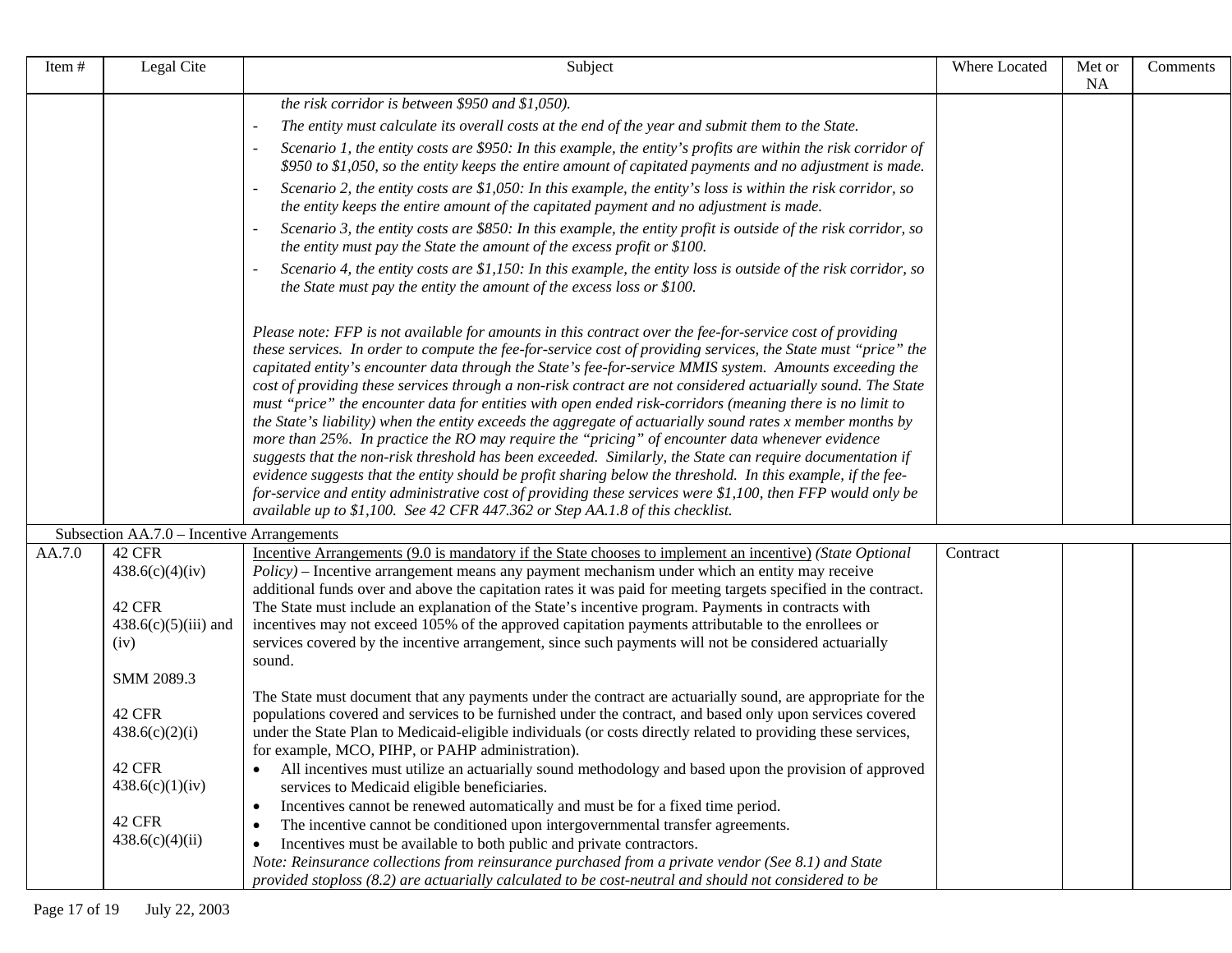| $\sim$ $\sim$<br>Item # | Cite<br>Lega <sup>1</sup> | Subjec                                        | Where<br>Located | Met or<br><b>NA</b> | Comments |
|-------------------------|---------------------------|-----------------------------------------------|------------------|---------------------|----------|
|                         |                           | incentives"<br>or included in these payments. |                  |                     |          |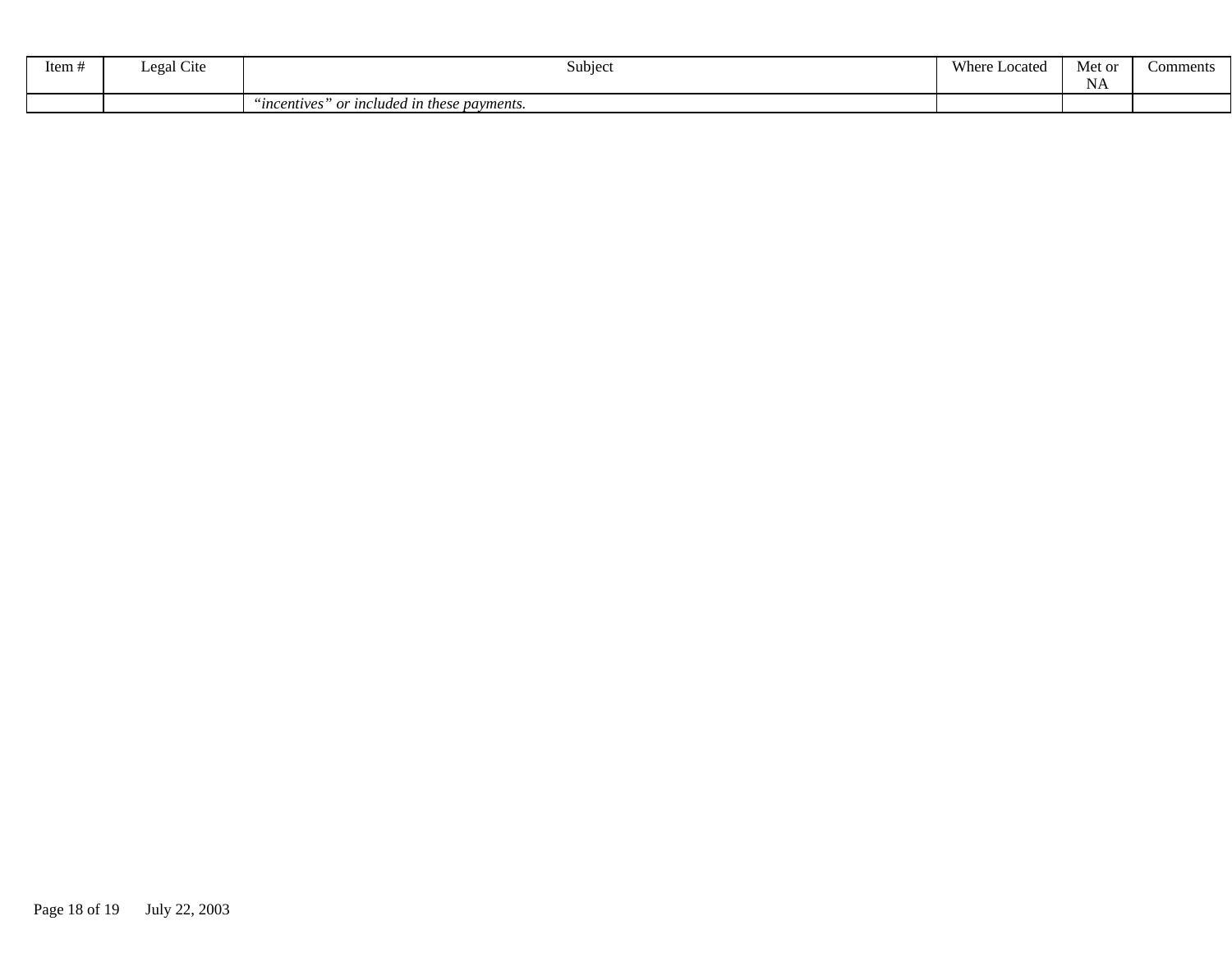#### **Attachment to Appendix A. PAHP, PIHP, and MCO Contracts MEDICARE/MEDICAID DUAL ELIGIBLE CATEGORIES (EACH MEDICAID CATEGORY IS ENTITLED TO MEDICARE)**

| (EACH MEDICAND CATEGORI IS ENTITED TO MEDICANE |                                                                |                      |          |                                                                                             |  |
|------------------------------------------------|----------------------------------------------------------------|----------------------|----------|---------------------------------------------------------------------------------------------|--|
| Eligibility                                    | <b>Medicaid Benefits</b>                                       | Cost Limit to        | Provider | Medicaid Liability for Services                                                             |  |
| Category                                       |                                                                | Medicaid (if any)    |          |                                                                                             |  |
| QMB only                                       | Medicare premiums, deductibles,<br>and coinsurance (crossover) | <b>Full Medicare</b> | Medicare | QMB rates for Medicare deductibles and coinsurance                                          |  |
|                                                | No Medicaid services                                           |                      |          | Includes any M+C premiums if the State has chosen to cover in the State Plan on<br>page 29. |  |
| <b>QMB PLUS</b>                                | Medicare premiums, deductibles,                                | Full Medicare +      | Medicare | QMB rates for Medicare deductibles and coinsurance                                          |  |
| $(QMB +$                                       | and coinsurance (crossover)                                    | Medicaid             |          | Medicaid rates for Medicaid only services                                                   |  |
| Medicaid)                                      | Medicaid services                                              |                      | Medicaid |                                                                                             |  |
|                                                |                                                                |                      |          | Includes any M+C premiums if the State has chosen to cover in the State Plan on<br>page 29. |  |
| <b>MEDICAID</b>                                | Medicare Part B premiums                                       | $$58.70 + Medical$   | Medicare | No liability for Medicare deductibles and coinsurance                                       |  |
| (Non QMB)                                      | (optional for medically needy)                                 |                      |          | Difference between Medicare payment and Medicaid rates for Medicaid services                |  |
| and Non                                        | Medicaid services                                              |                      | Medicaid |                                                                                             |  |
| SLMB)                                          |                                                                |                      |          |                                                                                             |  |
| SLMB only                                      | Medicare Part B premiums                                       | \$58.70              | Medicare | No liability for Medicare deductibles and coinsurance                                       |  |
|                                                | No Medicaid services                                           |                      |          |                                                                                             |  |
| <b>SLMB PLUS</b>                               | Medicare Part B premiums                                       | $$58.70 + Medical$   | Medicare | No liability for Medicare deductibles and coinsurance                                       |  |
| $(SLMB +$                                      | Medicaid services                                              |                      |          | Difference between Medicare payment and Medicaid rates for Medicaid services                |  |
| Medicaid)                                      |                                                                |                      | Medicaid |                                                                                             |  |
|                                                |                                                                |                      |          |                                                                                             |  |
| QDWI (Not                                      | Medicare Part A premiums                                       | \$316                | Medicare | No liability for Medicare deductibles and coinsurance                                       |  |
|                                                |                                                                |                      |          |                                                                                             |  |
| otherwise                                      |                                                                | http://www.medicare  |          |                                                                                             |  |
| eligible for                                   |                                                                | .gov/Basics/Amounts  |          |                                                                                             |  |
| Medicaid)                                      |                                                                | $2002 \text{.asp}$   |          |                                                                                             |  |
|                                                | All or part of Medicare Part B                                 | $Q1 - $58.70$        | Medicare | No liability for Medicare deductibles and coinsurance                                       |  |
| (Not otherwise                                 | premiums                                                       |                      |          | Effective January 1, 2003, the QI-2 benefit is no longer authorized and states              |  |
| Opligible for                                  |                                                                |                      |          | should provide notice to the QI-2 beneficiaries of the termination action to be             |  |
| Medicaid)                                      |                                                                |                      |          | taken, consistent with the rules on advance notice at 42 CFR 431.211. States                |  |
|                                                |                                                                |                      |          | were required to pay beneficiaries \$3.91 per month toward the Medicare Part B              |  |
|                                                |                                                                |                      |          | premiums for QI-2s through December 31, 2002.                                               |  |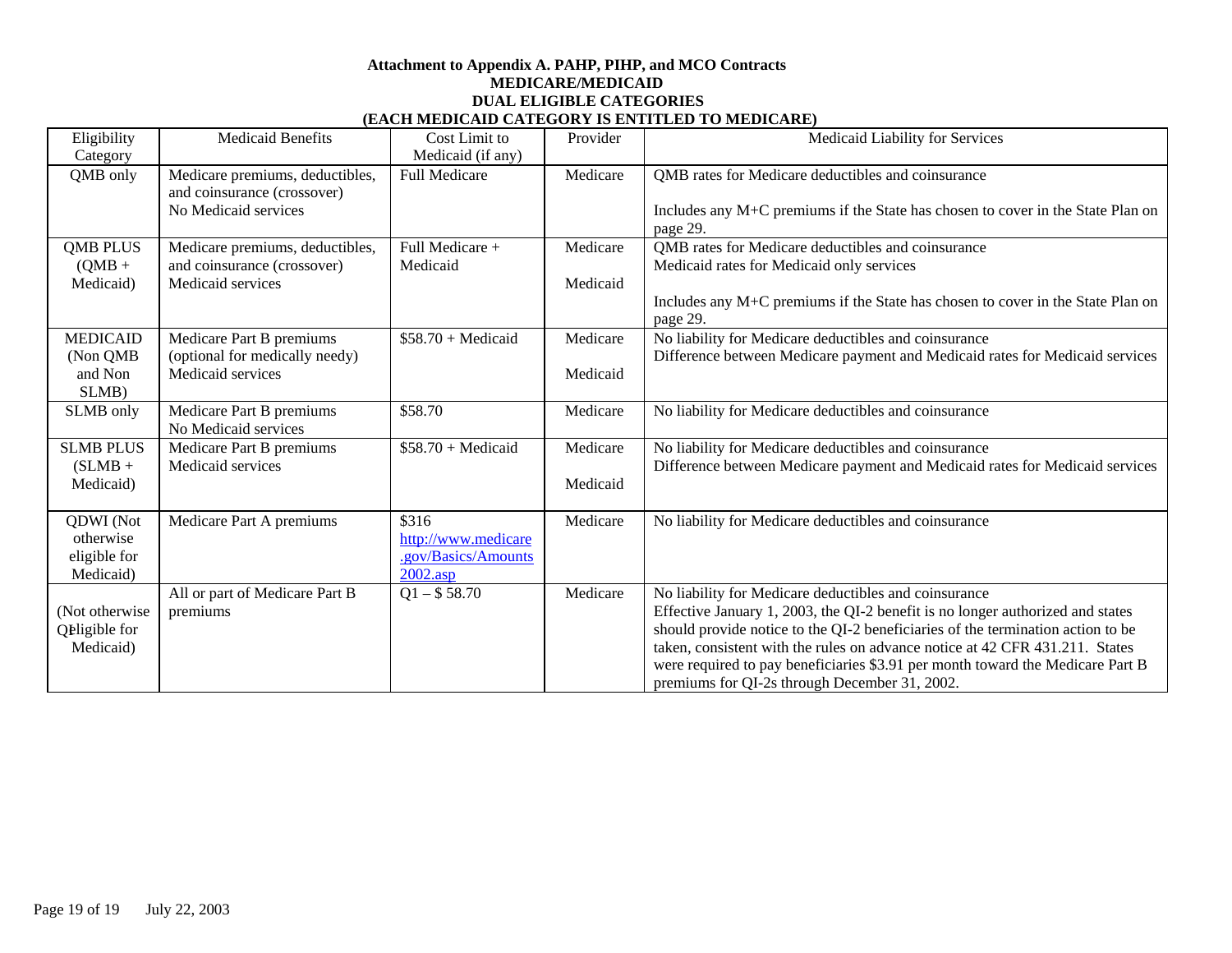#### **APPENDIX 8: AMERICAN ACADEMY OF ACTUARIES ACTUARIAL CERTIFICATION OF RATES FOR MEDICAID MANAGED CARE PROGRAMS**

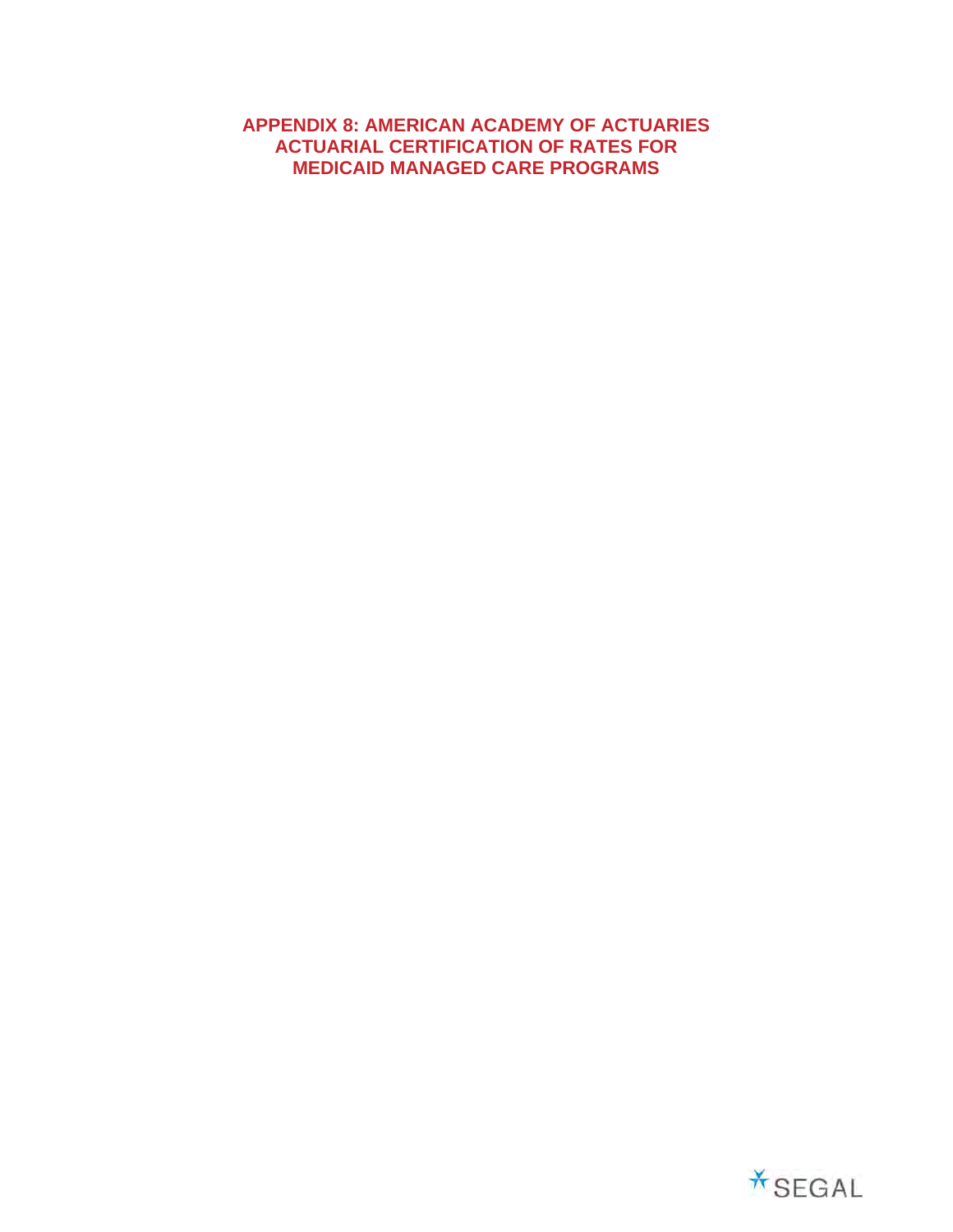# **HEALTH PRACTICE COUNCIL PRACTICE NOTE**

*August 2005*

 **ACTUARIAL CERTIFICATION OF RATES FOR MEDICAID MANAGED CARE PROGRAMS**

**Developed by the Medicaid Rate Certification Work Group of the American Academy of Actuaries**

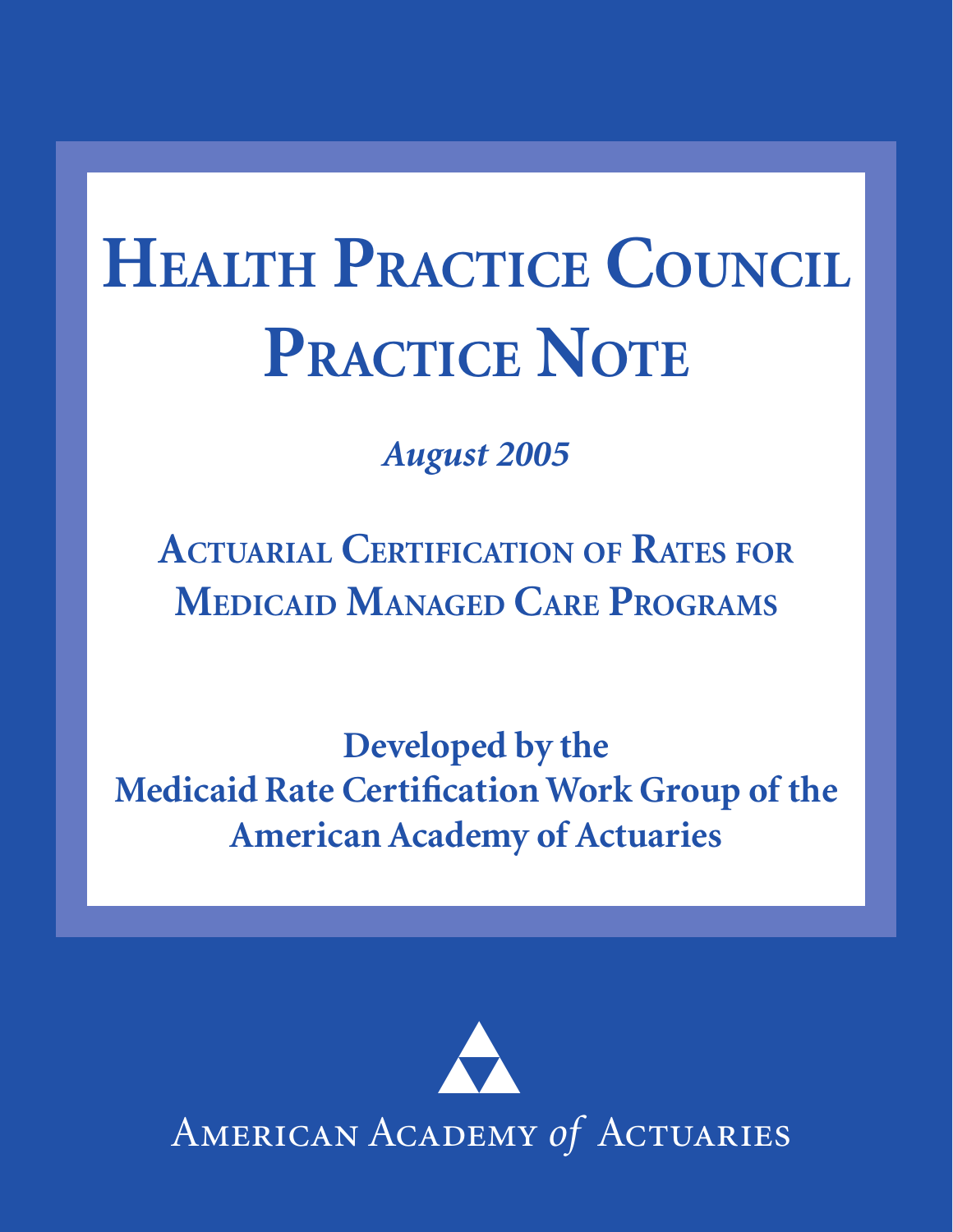

## AMERICAN ACADEMY of ACTUARIES

The American Academy of Actuaries is the public policy organization for actuaries practicing in all specialties within the United States. A major purpose of the Academy is to act as the public information organization for the actuarial profession. The Academy is non-partisan and assists the public policy process through the presentation of clear and objective actuarial analysis. The Academy regularly prepares testimony for Congress, provides information to federal elected officials, comments on proposed federal regulations, and works closely with state officials on issues related to insurance. The Academy also supports the development and enforcement of actuarial standards of conduct, qualification and practice and the Code of Professional Conduct for all actuaries practicing in the United States.

Members of the Medicaid Rate Certification Work Group include:

| P. Anthony Hammond, Chairperson    | M. Scott Lockwood    |
|------------------------------------|----------------------|
| F. Kevin Russell, Vice Chairperson | Gary J. McCollum     |
| Ben S. Brandon                     | Mary J. Murley       |
| Thomas P. Carlson                  | David F. Ogden       |
| April S. Choi                      | Herbert B. Olson     |
| Robert M. Damler                   | Richard D. Pattinson |
| Timothy F. Harris                  | Robert Ruderman      |
| Joann M. Hess                      | Martin E. Staehlin   |
| Grace C. Kiang                     | Jill A. Stockard     |
| Julia S. Lambert                   | Gordon R. Trapnell   |
| Arlene E. Livingston               | Todd W. Whitney      |
|                                    |                      |

This group includes actuaries who have experience performing certifications to the Centers for Medicare and Medicaid Services (CMS) as either consultants to state Medicaid agencies or as state employees, and actuaries who have experience with Medicaid rates, as either employees of, or consultants to, HMOs that contract with states to provide managed health care to Medicaid populations. The work group acknowledges CMS actuary John D. Klemm for coordinating the efforts of the work group with CMS. The group would also like to thank staff at CMS who met with the work group including: Dianne Heffron, Ed Hutton, Brenda Jackson, Bruce Johnson, and Carrie Smith.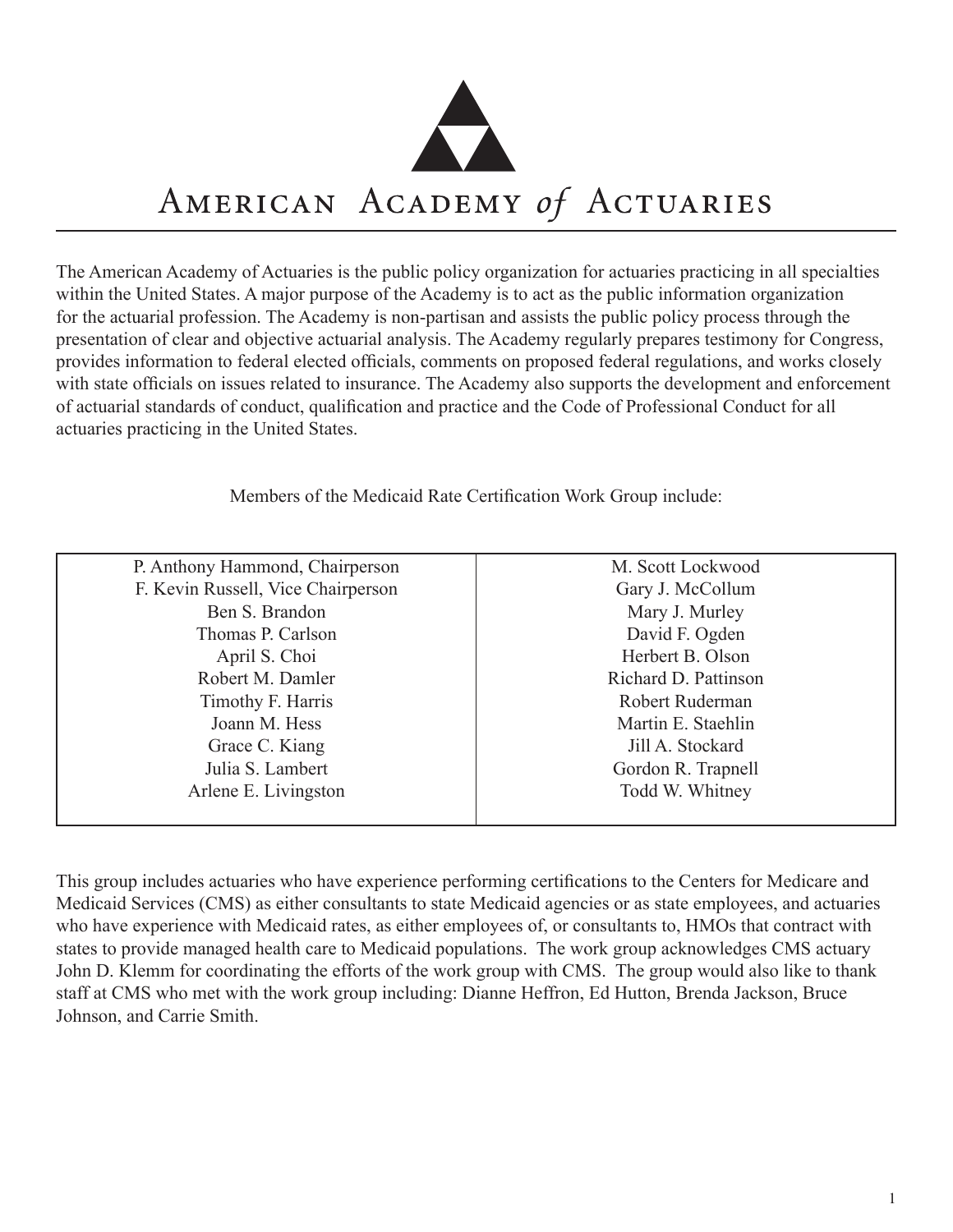#### **HEALTH PRACTICE NOTE 2005-1**

#### **August 2005**

#### **Actuarial Certification of Rates for Medicaid Managed Care Programs**

#### **Developed by the Medicaid Rate Certification Work Group of the American Academy of Actuaries**

This practice note was prepared by a work group organized by the Health Practice Council of the American Academy of Actuaries. The work group was asked to:

Review the Centers for Medicare & Medicaid Services (CMS) regulations that require certification of the "actuarial soundness" of Medicaid managed care premium rates;<sup>1</sup>

Determine the extent to which the Academy has addressed the term "actuarial soundness" in any public statements (the Health Committee of the Actuarial Standards Board is reviewing the need for an Actuarial Standard of Practice on this topic); and

Make a recommendation to the Health Practice Council about the best way to proceed on this issue. The work group's recommendation was to publish a practice note. The Health Practice Council approved this recommendation and directed the work to proceed with the drafting of the practice note.

The purpose of this practice note is to provide nonbinding guidance to the actuary when certifying rates or rate ranges as meeting the requirements of 42 CFR 438.6(c) for capitated Medicaid managed care programs. Examples of responses to certain situations and issues are provided. However, no representation of completeness is made; other approaches may also be reasonable and may currently be in common use. Further, appropriate alternatives to these methods may develop over time and come into common use. Events occurring subsequent to the date of publication of this practice note may make the practices described herein irrelevant or inappropriate.

Since the purpose of this practice note is to provide nonbinding guidance, this practice note has not been promulgated by the Actuarial Standards Board nor by any other authoritative body of the American Academy of Actuaries. The information in this practice note is not binding on any actuary and is not a definitive statement as to what constitutes generally accepted practice in this area. Moreover, this practice note is based upon 42 CFR 438.6(c) and current CMS requirements. To the extent that the legal requirements of a particular state impose additional or conflicting requirements, practices described in this practice note may not be appropriate for actuarial practice in that state.<sup>2</sup>

Comments are welcome as to the appropriateness of the practice note, desirability of updates, substantive disagreements, etc. Comments should be sent to Holly Kwiatkowski, the Academy's senior health policy analyst (federal), at kwiatkowski@actuary.org or American Academy of Actuaries, 1100 17th St. NW, 7th floor, Washington, DC 20036.

<sup>1.</sup> In this setting, the term "premium rates" refers to all payments under risk contracts and all risk-sharing mechanisms (ref. 42  $CFR 438.6(c)(2)$ . Lump sum payments in risk contracts (and all other payments) outside of premiums are also subject to actuarial soundness certification.

<sup>2.</sup> Since these situations may exist, it is important for the actuary to bring the specific situation(s) to the attention of the appropriate state officials so a dialogue can be established to find an equitable solution.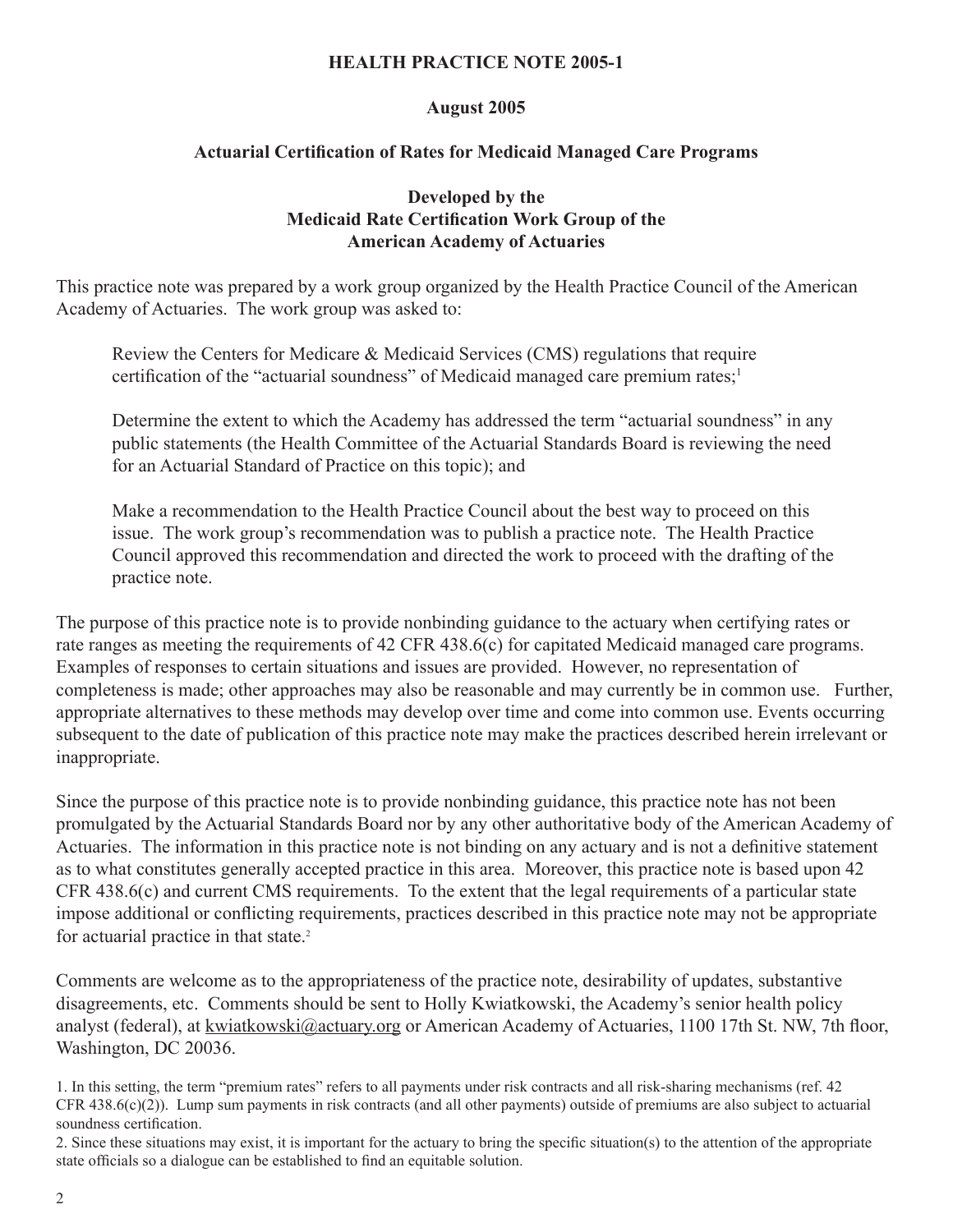### **Health Practice Council**

### **Practice Note — August 2005**

#### **Actuarial Certification of Rates for Medicaid Managed Care Programs**

#### **Table of Contents**

- I. Introduction
- II. Overview of Generally Accepted Actuarial Principles and Practices, and the Term "Actuarial Soundness"
- III. The Medicaid Managed Care Regulation (including the "Comments and Responses" section)
- IV. CMS Rate-setting Checklist
- V. Documentation
- VI. Certification Language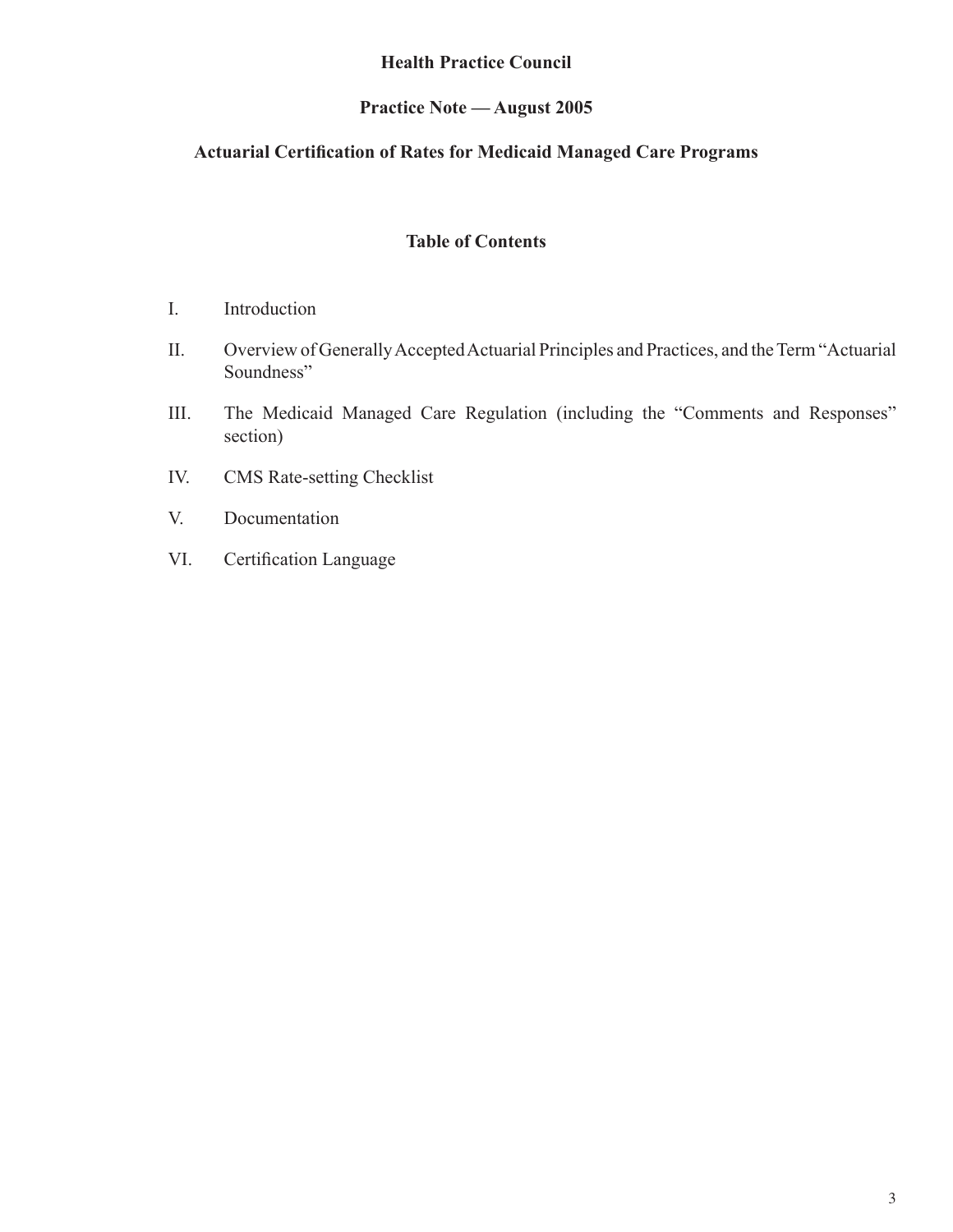#### **I. Introduction**

Medicaid is a program that provides health care to indigent people in the United States under Title XIX of the Social Security Act of 1965. Created at the same time as Medicare (Title XVIII), both programs are regulated by the Centers for Medicare and Medicaid Services (CMS), an agency of the federal Department of Health and Human Services. Medicaid is financed jointly by the states and the federal government from general tax revenue, with the federal share between 50 and 80 percent of costs. The Title XXI State Children's Health Insurance Program (SCHIP) has a federal share of up to 85 percent. Primary administrative responsibility for Medicaid belongs to the state, with federal oversight. Federal rules require certain populations to be covered and a core set of services to be covered. States are permitted to expand coverage to additional populations and additional services. Medicare, in contrast, is financed and administered federally, with funds from taxes on wages, premiums paid by (or on behalf of) beneficiaries, and general tax revenue. In Federal Fiscal Year 2002, Medicaid outlays (\$259 billion federal and state combined) exceeded Medicare outlays (\$257 billion) for the first time.<sup>3</sup>

Except for some small-scale voluntary HMO enrollment in a few areas, Medicaid operated almost exclusively on a fee-for-service (FFS) basis from its inception in the 1960s until 1982. Arizona, which until that time had remained outside the Medicaid program, requested a waiver from the requirement to operate Medicaid as an FFS program. The Health Care Financing Administration (HCFA), as CMS was then called, granted Arizona's request and permitted that state to operate its Medicaid program using managed care organizations (MCOs). Other states expressed interest in using MCOs to provide Medicaid benefits, and mandatory MCO enrollment was approved in certain metropolitan areas of Minnesota, Missouri, and Wisconsin. HCFA developed a waiver process by which states could do this, with the provision that the cost of the program under managed care could not exceed the cost, known as the Upper Payment Limit (UPL), of providing the same services on a FFS basis to an actuarially equivalent non-enrolled population group. (See 42 CFR 447.361, now repealed.)

Interest in waivers for Medicaid managed care plans increased throughout the 1990s. By the late 1990s, the UPL requirement was seen as problematic. For some states, Medicaid for certain populations had been delivered exclusively through MCOs for several years, rendering FFS claim experience data on those populations out-of-date. In addition, financial requirements based on a FFS delivery system that had low levels of medical screening, vaccination, and access to health care were seen as increasingly problematic for a managed care delivery system with increased access to necessary health care services and requirements for high levels of medical screening and vaccination.

In recognition of the problem with the UPL requirement, the new 42 CFR  $\S$  438.6(c) was enacted in June 2002 to be effective for rates covering periods of August 2003 and later (see Federal Register, Vol. 67, No. 115), and § 447.361 was repealed. In summary, the requirements as stated in § 438.6 (c) are as follows:

- (2) *Basic requirements.*
- (i) All payments under risk contracts and all risk sharing mechanisms in contracts must be actuarially sound.
- (ii) The contract must specify the payment rates and any risk sharing mechanisms, and the actuarial basis for computation of those rates and mechanisms.

(3) *Requirements for actuarially sound rates.* In setting actuarially sound capitation rates, the state must apply the following elements, or explain why they are not applicable:

(i) Base utilization and cost data that are derived from the Medicaid population, or if not, are adjusted to make them comparable to the Medicaid population.

3. Testimony of Thomas Scully, Administrator, CMS on October 8, 2003, before the House Energy and Commerce Committee Subcommittee on Health.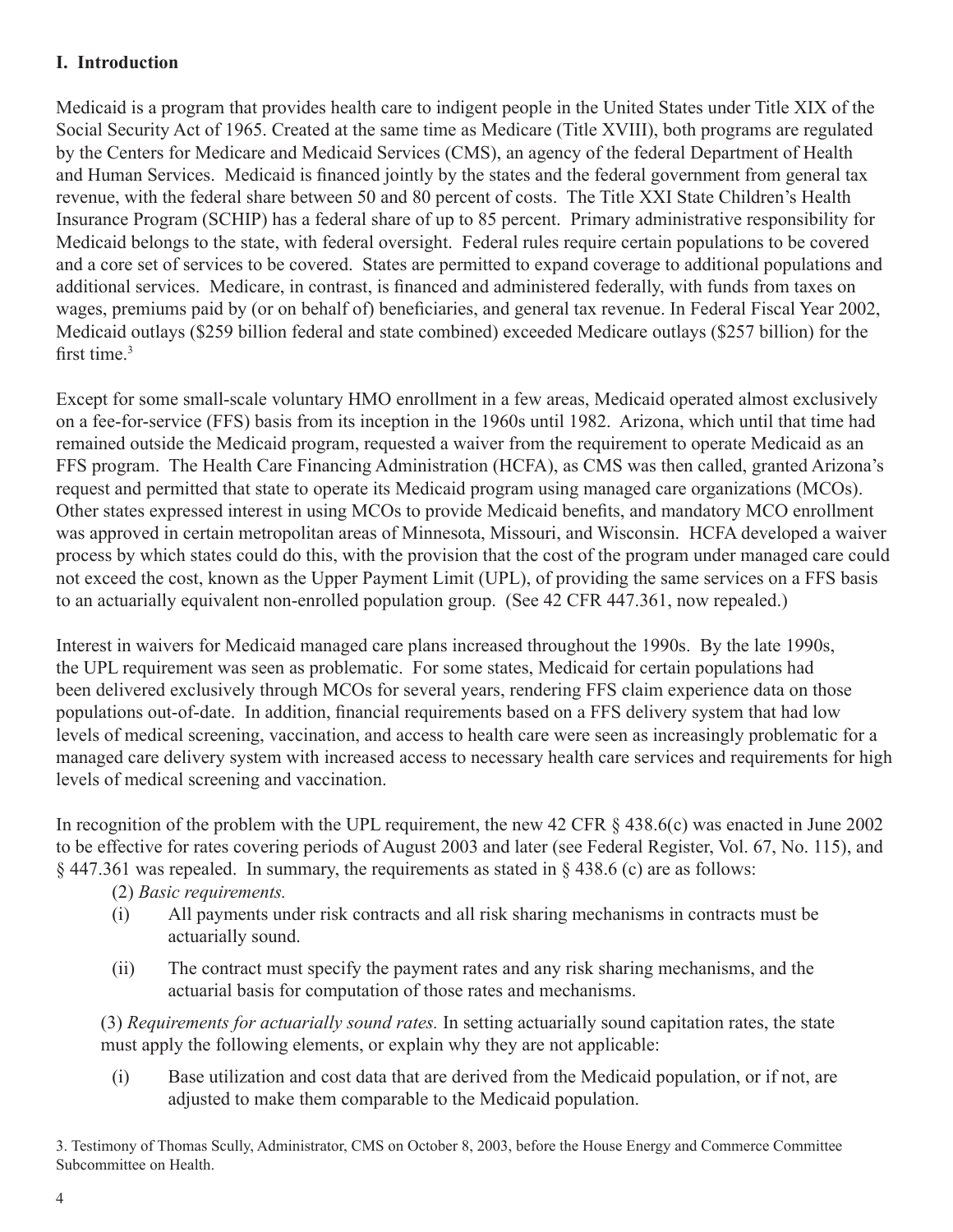- (ii) Adjustments are made to smooth data and adjustments to account for such factors as medical trend inflation, incomplete data, MCO, PIHP [prepaid inpatient health plan], or PAHP [prepaid ambulatory health plan] administration, and utilization;
- (iii) Rate cells are specific to the enrolled population, by—
	- (A) Eligibility category;
	- (B) Age;
	- (C) Gender;
	- (D) Locality/region; and
	- (E) Risk adjustments based on diagnosis or health status (if used).
- (iv) Other payment mechanisms and utilization and cost assumptions that are appropriate for individuals with chronic illness, disability, ongoing health care needs, or catastrophic claims, using risk adjustment, risk sharing, or other appropriate cost-neutral methods.
- (4) *Documentation.* The state must provide the following documentation:
- (i) The actuarial certification of the capitation rates.
- (ii) An assurance that all payment rates are—
	- (A)Based only upon services covered under the state plan (or costs directly related to providing these services, for example, MCO, PIHP, or PAHP administration).
	- (B) Provided under the contract to Medicaid-eligible individuals.
- (iii) The state's projection of expenditures under its previous year's contract (or under its FFS program if it did not have a contract in the previous year) compared to those projected under the proposed contract.
- (iv) An explanation of any incentive arrangements, or stop-loss limits or other risk-sharing methodologies under the contract.

Section 438.6(c) defines "actuarially sound capitation rates" as capitation rates that:

- have been developed in accordance with generally accepted actuarial principles and practices;
- are appropriate for the populations to be covered and the services to be furnished under the contract; and
- have been certified as meeting the requirements of the regulation by actuaries who meet the qualification standards established by the American Academy of Actuaries and follow the practice standards established by the Actuarial Standards Board.

Section 438.6(c) also specifies what is **not** "actuarially sound" under special contract provisions. (The practitioner may wish to refer to Sections III and IV of this practice note for additional information.) For example, the following conditions would result in payments that would not be considered "actuarially sound:"

- i. If risk corridor arrangements result in payments that exceed the sum of:
	- a. the amount Medicaid would have paid, on a FFS basis, for the state plan services, plus
	- b. administrative costs directly related to the provisions of these services.
- ii. If contracts with incentive arrangements provide for payment in excess of 105 percent of the approved capitation payments.

Section 438.6(c) requirements for "actuarial soundness" are thus a combination of two types of requirements. The first is the general requirement of being developed in accordance with generally accepted actuarial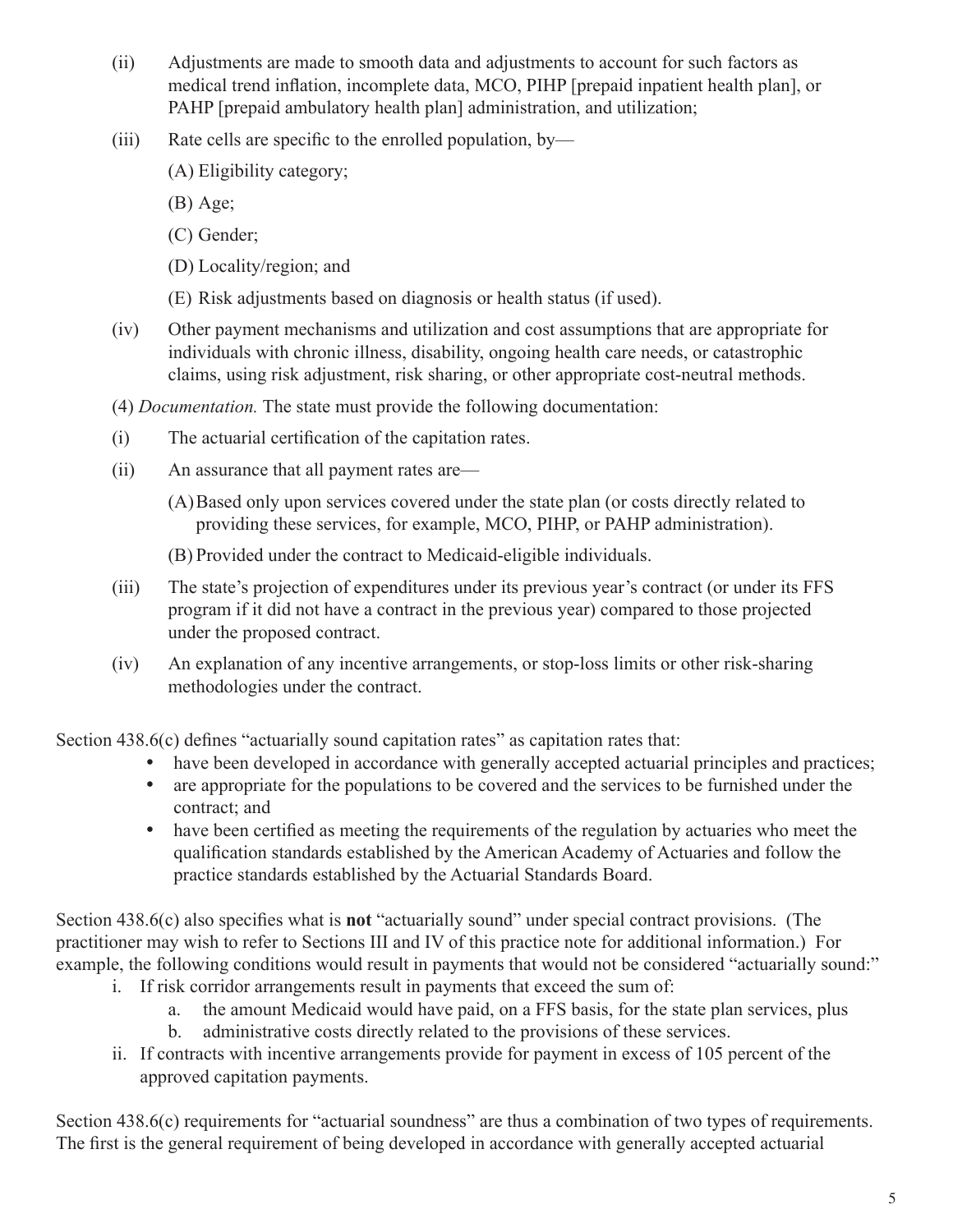principles and practices. The second is the potentially more restrictive requirement that CMS may impose on fiscal arrangements. This practice note concentrates on issues concerning the former. For issues concerning the latter, it is acknowledged that CMS or the states may impose additional restrictions, and this practice note, therefore, addresses only the potential areas of conflict between these requirements and generally accepted actuarial principles and practices.

In a regulation as published in the Federal Register, the section on "Comments and Responses" often is a valuable resource. This preliminary section includes such topics as CMS views on rate adequacy, the establishment of standards for risk and profit levels, and data integrity. Interpretations of these views are further detailed in Section III of this practice note.4

The checklist is a step-by-step tool that is expected to be used by the CMS Regional Offices to assess whether the capitation rates submitted by states are "actuarially sound" per the regulatory guidelines. For purposes of this practice note, the July 22, 2003 version of the checklist has been used. It is usually prudent to obtain the most current available version of the checklist when certifying Medicaid rates. Issues concerning risk adjustment techniques (section AA. 5.3 of the checklist) are not addressed at this time, pending the release by CMS of guidance on risk adjustment.

<sup>4.</sup> The work group that developed this practice note is fully aware of the sensitive issues surrounding the interaction of "actuarial soundness" and rate adequacy. The reader may choose to refer to Section III for a discussion of the issues that are likely to arise as one performs the task of certifying to "actuarial soundness" of rates.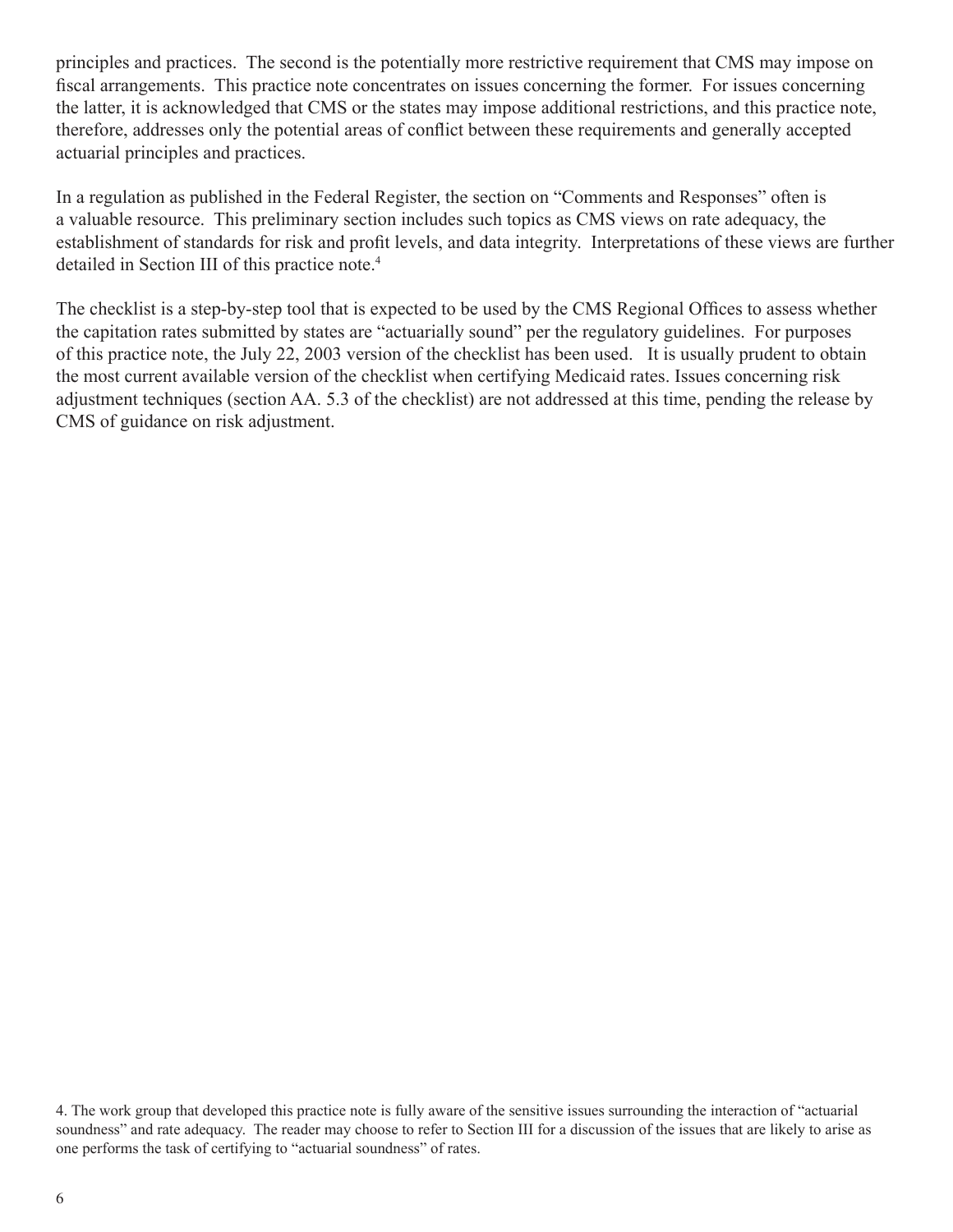### **II. Overview of Generally Accepted Actuarial Principles and Practices, and the Term "Actuarial Soundness"**

 In determining what constitutes generally accepted actuarial principles and practices, the Code of Professional Conduct and, by reference, the Actuarial Standards of Practice (ASOP) have the highest standing. Other items — such as practice notes, textbooks, examination study notes, and articles in professional journals — do not have the same standing. Currently, no ASOP applies specifically to actuarial work performed to comply with CMS requirements for rate certification. Such an ASOP would be unique among health ASOPs, in that it would address actuarial work performed for a *purchaser* of health plan benefit coverage. Other health-related ASOPs have scopes that apply specifically to actuarial work performed on behalf of health plans (the entities that bear the risks).<sup>5</sup> Some health-related ASOPs are general, so that they apply both to health actuarial work performed for health plans or to health actuarial work performed for purchasers of health plan services.<sup>6</sup> Certain other ASOPs are general and not specific to health work, so they could be applicable.7 Note that ASOP 32 on Social Insurance does not apply to Medicaid. ASOP 32 applies to social insurance programs (such as Medicare, listed in the scope paragraph), which have broad-based eligibility requirements. Medicaid, which is conspicuously not included in the scope paragraph, is a public assistance program with strict income and asset eligibility requirements. The reader may wish to refer to *Social Insurance and Economic Security* by George E. Rejda, chapter 2, for more on the distinction between social insurance and public assistance.

In the ASOPs, there is only one place in which "actuarial soundness" is defined – ASOP 26*, Compliance with Statutory and Regulatory Requirements for the Actuarial Certification of Small Employer Benefit Plans*. That standard states:

Actuarial Soundness — Small employer health benefit plan premium rates are actuarially sound if, for business in the state for which the certification is being prepared and for the period covered by the certification, projected premiums in the aggregate, including expected reinsurance cash flows, governmental risk adjustment cash flows, and investment income, are adequate to provide for all expected costs, including health benefits, health benefit settlement expenses, marketing and administrative expenses, and the cost of capital.

The published comments on the exposure draft of ASOP 26 show that the issue of whether and how to describe "actuarial soundness" of small group premium rates was a significant portion of the work performed by the committee that drafted ASOP 26. That committee noted that "many applicable laws … require the actuary to address *actuarial soundness,"* so the committee found it appropriate to address the issue. Please note, however, that the definition of "actuarial soundness" in ASOP 26, like all of the definitions in all of the standards, is specific to that standard, and does not purport to provide a definition of "actuarial soundness" for all areas and types of actuarial practice.

The above discussion of "actuarial soundness" involves knowledge concerning the health benefit plan's expected costs. An actuary working on behalf of a state Medicaid agency to form an opinion concerning the "actuarial soundness" of rates offered to MCOs would not normally have MCO-specific knowledge like that of the actuary working on behalf of the MCO. A workable assessment of "actuarial soundness" for certifications performed on behalf of state Medicaid agencies would usually take into account the following:

1. The data available to develop rates for populations with current coverage:

• FFS data for the overall program (before introduction of MCO coverage)

5. ASOPs 3, 6, 7, 8, 10, 11, 16, 18, 19, 22, 25, 26, 28, 31, 33, and 37, as well as Actuarial Compliance Guideline (ACG) 4. 6. E.g., ASOPs 5, 12, 23, and 42. 7. E.g., ASOPs 17 and 41.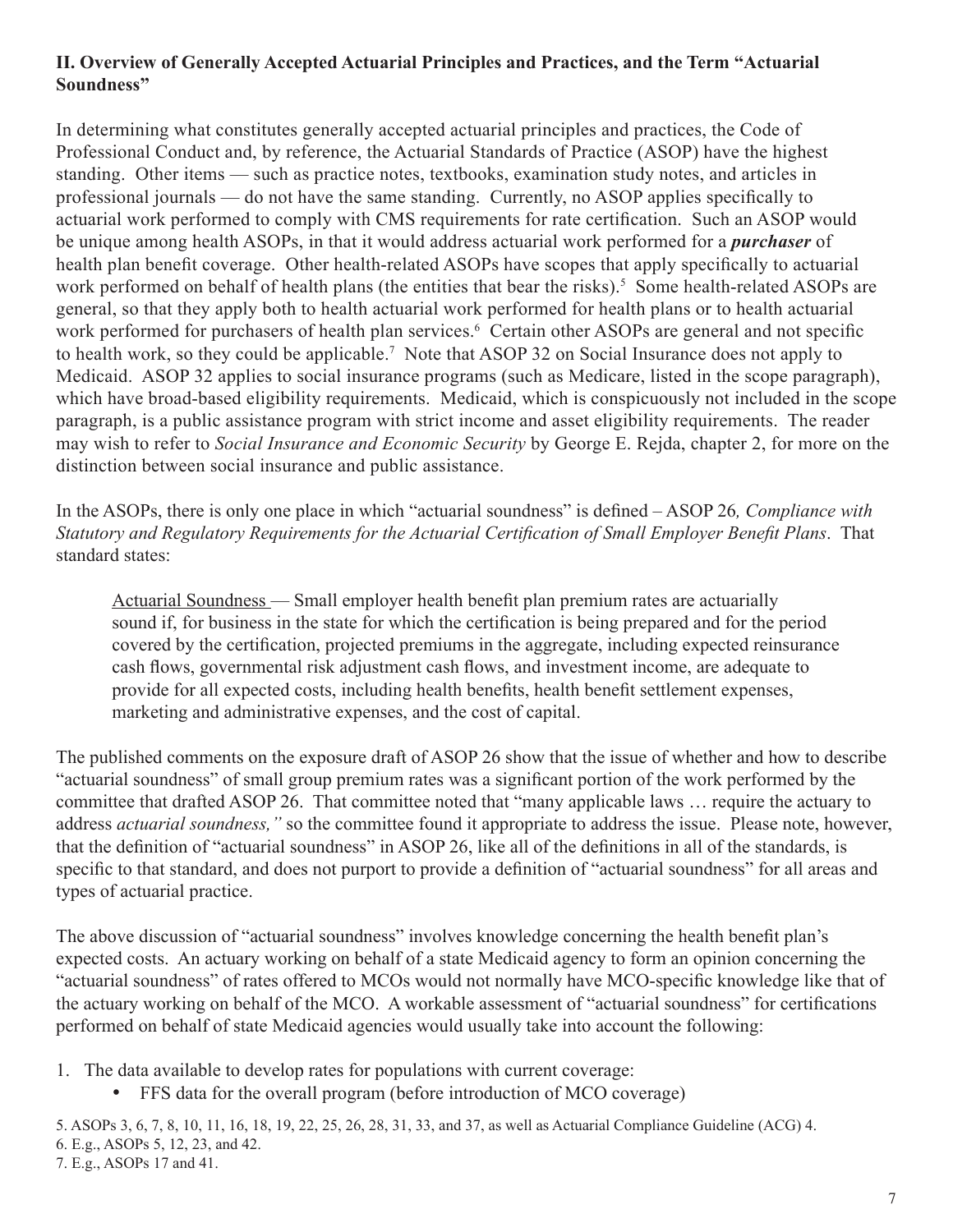- FFS data for all but those voluntarily enrolled in an MCO (choice of one or more MCOs and a Primary Care Case Management (PCCM) or other FFS program)
- FFS data for the months before all recipients are mandated to be enrolled in an MCO
- MCO financial data and/or encounter data (utilization and cost per unit service) from a voluntary MCO enrollment period
- MCO financial data and/or encounter data from a mandatory MCO enrollment period.
- 2. The types of rate negotiation methods that may be in use by states, such as:
	- The state develops a range for each rate category and negotiates with each potential MCO contractor to settle on a rate within the range. This may involve MCOs submitting bids to the state for each rate cell. This likely results in rates that vary among MCOs for the same rate cell. The state may offer inducements for an MCO to bid lower than the others, such as a larger market share of those recipients who decline to select a particular MCO and must therefore be assigned to one.
	- The state negotiates separately with each MCO contractor.
	- The state develops a set of rates and contracts with MCOs that accept these rates as long as these MCOs also satisfy other requirements. Rates do not vary among MCOs, except for risk-adjusted payment methods, such as the chronic illness and disability payment system (CDPS).
- 3. The financial condition and operations of participating MCOs:
	- Some MCOs may be Medicaid-only and one-state-only, with no other lines of business or states over which to allocate certain administrative costs. In contrast, some MCOs may have other lines of business (Medicare Advantage, commercial group, and commercial individual) or other states' Medicaid business.
	- Some MCOs may not have gained sufficient enrollment to realize efficiencies of administration, but participation of these MCOs may still be desirable for the appropriate functioning of the state's Medicaid managed care program.
	- Some MCOs may be completely independent financial entities, while others could be wholly owned by other corporations that could control a significant portion of the administrative and reinsurance expenses being allocated to their Medicaid-participating subsidiaries.
	- Some MCOs may be for-profit entities that seek to generate a return while others could be not-forprofit MCOs.
	- Some MCOs may have arms-length negotiations with providers, while other MCOs may be owned by facility and/or professional providers.
	- Some PIHPs are government owned and may not participate in competitive procurement.<sup>8</sup>

The work group developed, for purposes of this practice note, the following proposed definition of "actuarial soundness" to apply to Medicaid managed care rates developed on behalf of a state for submission to CMS (based on the description in ASOP 26 shown earlier):

Actuarial Soundness—Medicaid benefit plan premium rates are "actuarially sound" if, for business in the state for which the certification is being prepared and for the period covered by the certification, projected premiums, including expected reinsurance and governmental stoploss cash flows, governmental risk adjustment cash flows, and investment income, provide for all reasonable, appropriate and attainable costs, including health benefits, health benefit settlement

<sup>8.</sup> In these instances, while there would normally be an appropriate risk allowance, CMS also believes that it is usually appropriate to use an 'excess revenues — expenses' approach on prior-approved Medicaid waiver services to Medicaid eligibles or returned to the federal government rather than offsetting other taxpayer expenses that, by statute, should not be charged to the Medicaid program (e.g., roads, bridges, stadiums, care to non-Medicaid eligibles, non-Medicaid services under 1903(i)(17) of the SSA).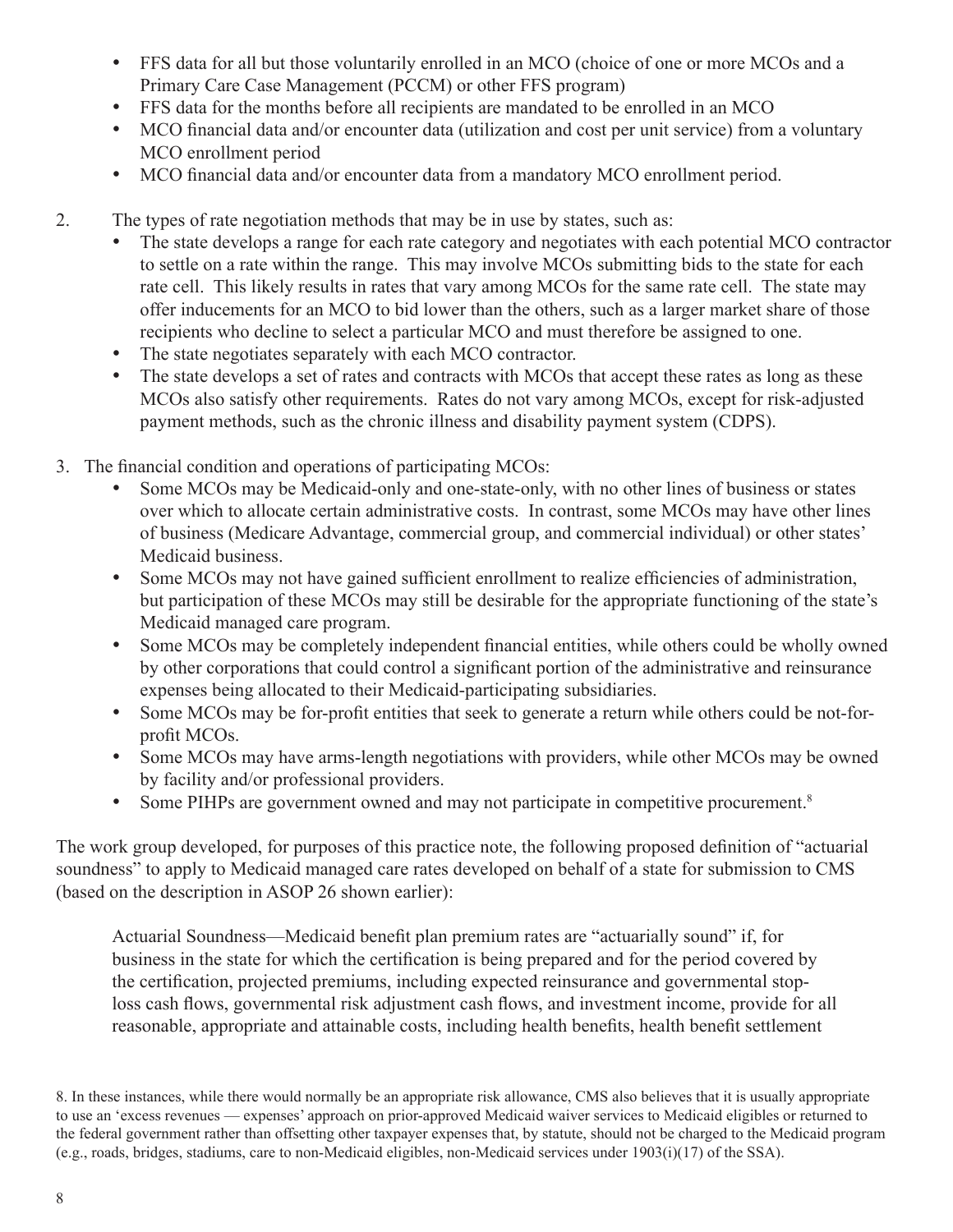expenses, marketing and administrative expenses, any state-mandated assessments and taxes, and the cost of capital.<sup>9</sup>

 This definition is only for purposes of this practice note. It is not applicable to any actuarial practice other than actuarial certification of rates for Medicaid managed care programs and does not have the binding authority of a definition in an ASOP.

Some differences between the proposed definition above and the language in ASOP 26 are addressed in the following paragraphs.

"Governmental stop-loss" is included in the practice note description of "actuarial soundness" in recognition of non-insured stop-loss programs funded by states to cover certain costs in excess of specified amounts, or for certain types of services, or for treatment of certain medical conditions.

The words "reasonable, appropriate, and attainable" clarify that the costs of the Medicaid benefit plan do not normally encompass the level of all possible costs that any MCO might incur, but only such costs as are reasonable, appropriate, and attainable for the Medicaid program. In addition, all expected costs directly related to the Medicaid benefit plan would normally be included.

An actuary may be asked to assist a MCO by providing an opinion as to whether the rates bid by the MCO or offered by a state are "actuarially sound" for that particular MCO.<sup>10</sup> The analysis forming the basis of such an opinion would usually include expected costs specific to that MCO. This is a separate and distinct analysis compared to the analysis performed by the actuary who, on behalf of a state, is forming an opinion concerning the "actuarial soundness" of rates to be offered to MCOs and for submission to CMS.

The paragraph above uses the words "actuarially sound' for that particular MCO." There is no federal regulatory requirement that rates are to be "actuarially sound" for a particular MCO. However, some states may require MCOs that make rate bids or that accept offered rates to provide the state with an opinion as to the "actuarial soundness" (or an opinion addressing acceptability but not using the term "actuarial soundness") of the rates for that particular MCO. An MCO may reasonably decide to accept rates for a particular year while knowing that it expects an underwriting loss in that year. Such a decision may be a reasonable business decision, given that the MCO is entering a new market or expects underwriting gains to emerge in future periods.

Regardless of the method used to arrive at a contract between a state and an MCO, an actuary advising the MCO is usually prudent to make a reasonable effort to confirm that the MCO's management understands the risks inherent in such a contract. Some states require that MCOs produce an actuarial certification that the contracted rates are sufficient but not excessive. Some states have minimum loss ratio requirements that would apply to Medicaid MCO rates. Actuarial certifications for NAIC annual statements (and quarterly statements, in some states for some MCOs) would typically require the development of deficiency reserves if the Medicaid line of business is expected to operate at a loss until the next premium rate change. Numerous ASOPs apply to the actuarial work performed on behalf of MCOs that accept risk on Medicaid and other recipients.

 The remainder of this practice note describes items an actuary may wish to consider when certifying that Medicaid rates meet CMS requirements. These include items from the regulation (including the section on "Comments and Responses") as published in the Federal Register and from the rate-setting checklist. Sample certification language is also included.

9. The work group is sensitive to the issue of, on the one hand, providing a road map to understand rate development, while on the other hand, preserving practitioners' freedom to use actuarial judgment in the setting of individual assumptions. For example, Section IV, Item AA.3.2 provides a more comprehensive list of the usual considerations for expense allowance and profit/risk levels. 10. There is no prohibition on a state relying upon an MCO actuary's opinion. In some competitive bidding instances, there may be times when the state chooses to accept and submit to CMS the plan's certification.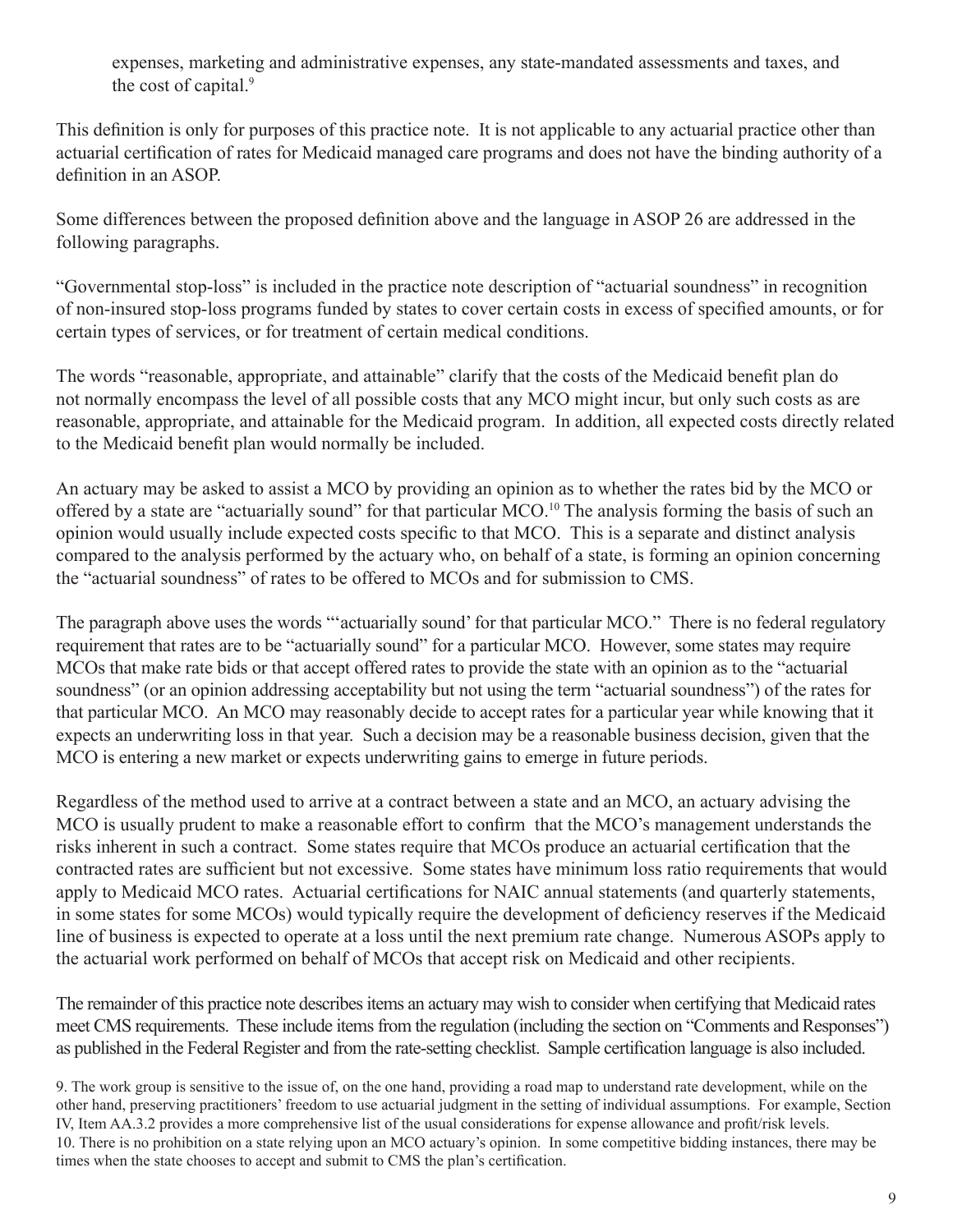### **III. The Medicaid Managed Care Regulation (including the "Comments and Responses" section)**

#### **Overview**

In developing rates for capitated Medicaid managed care programs, actuaries follow the regulatory requirements stated in 42 CFR § 438.6 (c) and are normally familiar with the guidelines stated in the CMS checklist. In particular, CMS recommends that the "Comments and Responses" section preceding the main body of the regulation be reviewed, since it represents CMS's interpretation of the statutory requirements.

This section provides additional clarification of the regulatory requirements, and identifies areas where they appear to conflict with actuarial practices and principles.

#### **Regulatory Requirements and Issues:**

**1. Section 438.6(c)(4)(ii) requires that all payment rates be based only upon services covered under the state plan (or costs directly related to providing these services).** 

#### **What are some of the issues related to this requirement? What would CMS allow, and what would actuaries usually do?**

We can classify the non-state plan services into the following categories:

- a. Substituted services that cannot be built into the rate calculations;
- b. Substituted services that require demonstration that their equivalent value in state plan services can be included in the rate calculations;
- c. Additional services that cannot be included in the rate calculations; and
- d. Additional Medicaid waiver services that can be built into the rate for individuals specifically covered in the waiver (i.e., 1115 or 1915(c) waiver) or into a separate rate for individuals under a 1915(b)(3) waiver.<sup>11</sup>

In the "Comments and Responses" section, it is reported that there were concerns expressed regarding the rule that the state must exclude from the rate calculations any costs related to services that are not in the state plan. The "Comments and Responses" section includes a number of comments that favored the inclusion of these amounts. In general, these comments can be summarized by the statement, "MCOs must maintain the flexibility to be able to arrange for and provide whatever services most efficiently meet the needs of their members, and these alternative services may not be in the state plan." The position of CMS is that it will prevent states from obtaining federal financial participation (FFP) for things such as new b(3) services (a reference to the authorizing clause in Section 1915 of the Social Security Act) or other state-funded services, for which FFP would not ordinarily be available, by including them in an MCO, PIHP, or PAHP contract.

When discussing rates which are based on FFS data, the "Comments and Responses" section says that managed care contractors have the ability to provide services that are in the place of, or in addition to, services covered under the state plan and that these additional or alternative services do not affect the capitation rate paid to the MCO by the state.

In response to a comment about the use of encounter data for setting rates, CMS says, "actuaries must adjust the data to reflect FFS state plan services only. States cannot use … services not part of the state plan to calculate "actuarially sound" rates. We are open to suggestions from states and their actuaries, but we will not modify the basic principle that rates be based only on services covered under the state plan."

11. Actuaries are normally prudent to verify both that the data are according to waiver/contract services and that they are appropriately interpreting policy and reflecting the impact in calculated rates.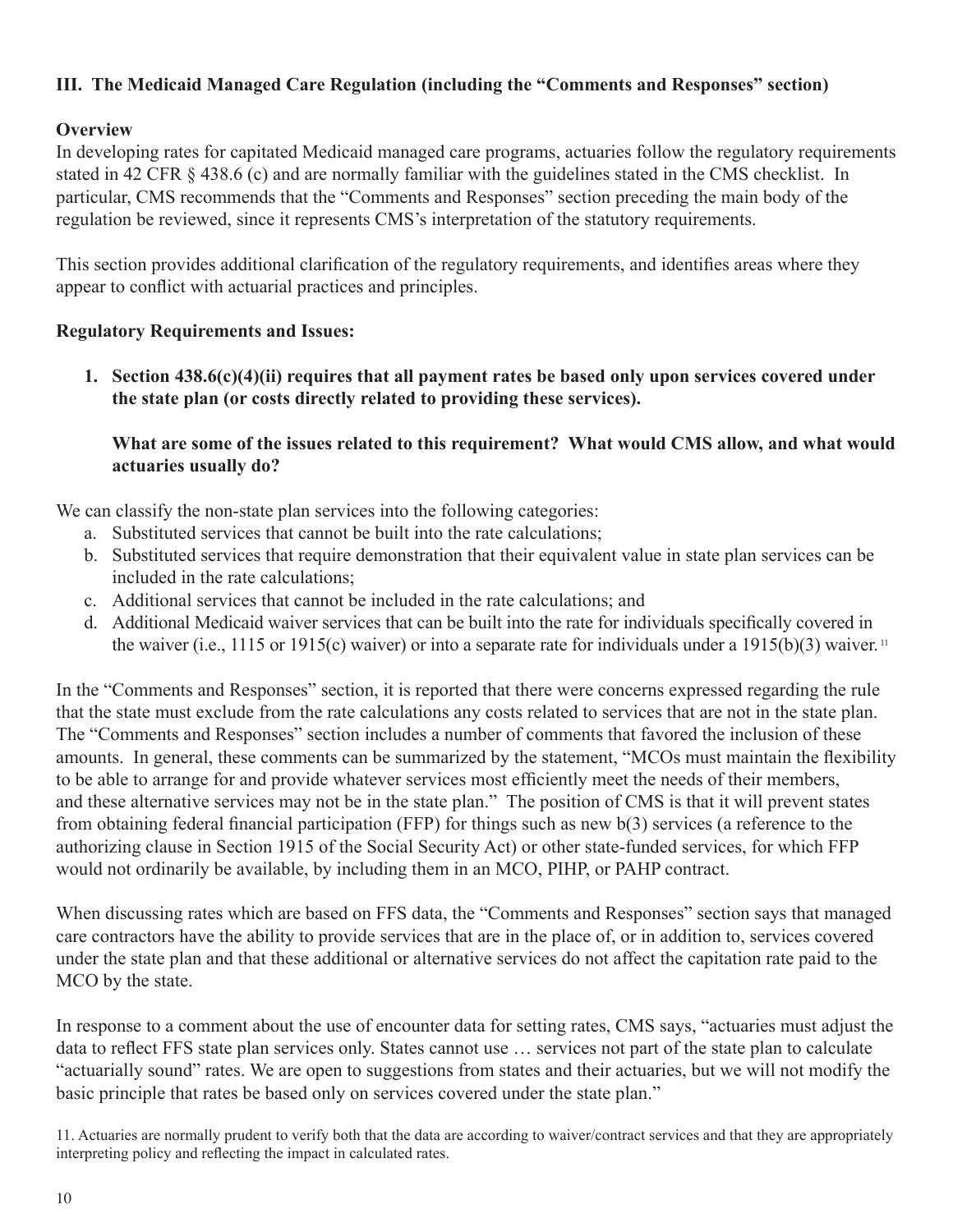CMS indicates that it will accept a demonstration of cost efficiency for services that are delivered at the health plan's option. For example, in the substitution of sub-acute days for inpatient days, the rate development would usually convert the non-plan services to plan services on a substitution basis. This process is based on detailed encounter data permitting a comparison of the unit cost of the substituted service with the unit cost of the state plan service. This requirement to demonstrate savings may be more difficult (and perhaps impossible) to comply with if services are offered by a health plan to replace other services but are expected to decrease *future* costs, rather than current costs. Prenatal classes might be an example of this type of service. CMS acknowledges that it is important to allow health plans and states the opportunity to justify offering services that are cost efficient. However, there may be services that are offered to provide a better product to members that cannot be easily justified on a cost efficiency basis. These services may be treated as an administrative expense, classified as member services, or viewed as marketing.<sup>12</sup>

The reader may also wish to refer to:

- (a) Discussion in Federal Register, p. 41003.
- (b) Checklist section 2.4
- (c) Practice note, section IV— checklist discussion on AA. 2.4
- **2. Section 438.6(c)(5)(iii) specifies that contracts with incentive arrangements may not provide for payment in excess of 105 percent of the approved capitation payments attributable to the enrollees or services covered by the incentive arrangement, since such total payments will not be considered "actuarially sound."**

#### **What are the issues and what will actuaries normally do to comply?**

The requirement that the incentive arrangements may not provide for payment in excess of 105 percent of the approved cap payments is a compliance issue and, if violated, would likely result in the payments being considered by CMS as non-compliant.

**3. In the "Comments and Responses" section, there were discussions that highlight actuaries' concerns regarding "actuarial soundness"** — **specifically, rate adequacy vs. methodology and process.** 

### **How is rate adequacy normally addressed?**

Rate adequacy is a component of "actuarial soundness."

State rate filings have frequently required an actuarial opinion stating that "the rates are not inadequate, excessive, or unfairly discriminatory." However, the actuary stating the opinion is normally hired by the company filing the rates, either as an employee or as a consultant, and usually has access to the data, assumptions, business plans, etc. that support those rates.

Rate adequacy for Medicaid would normally mean that rates calculated and paid by a state Medicaid agency are likely to cover the costs of the program. The actuary working for the state may only have access to publicly available financial information about the health plans that contract with the state.

12. These non-state plan services may also be covered under a b(3) waiver if the state had previously received one. These waivers were to provide FFP for non-state plan services that were paid for using savings realized in moving to managed Medicaid. However, CMS has taken the position that there will be no new  $b(3)$  waivers approved. Existing  $b(3)$  waivers have been grandfathered effective August 2003; however, CMS has stated that no new non-state plan services can be added, and that the average increase in costs for the b(3) services cannot exceed the average increases in costs for the state plan services.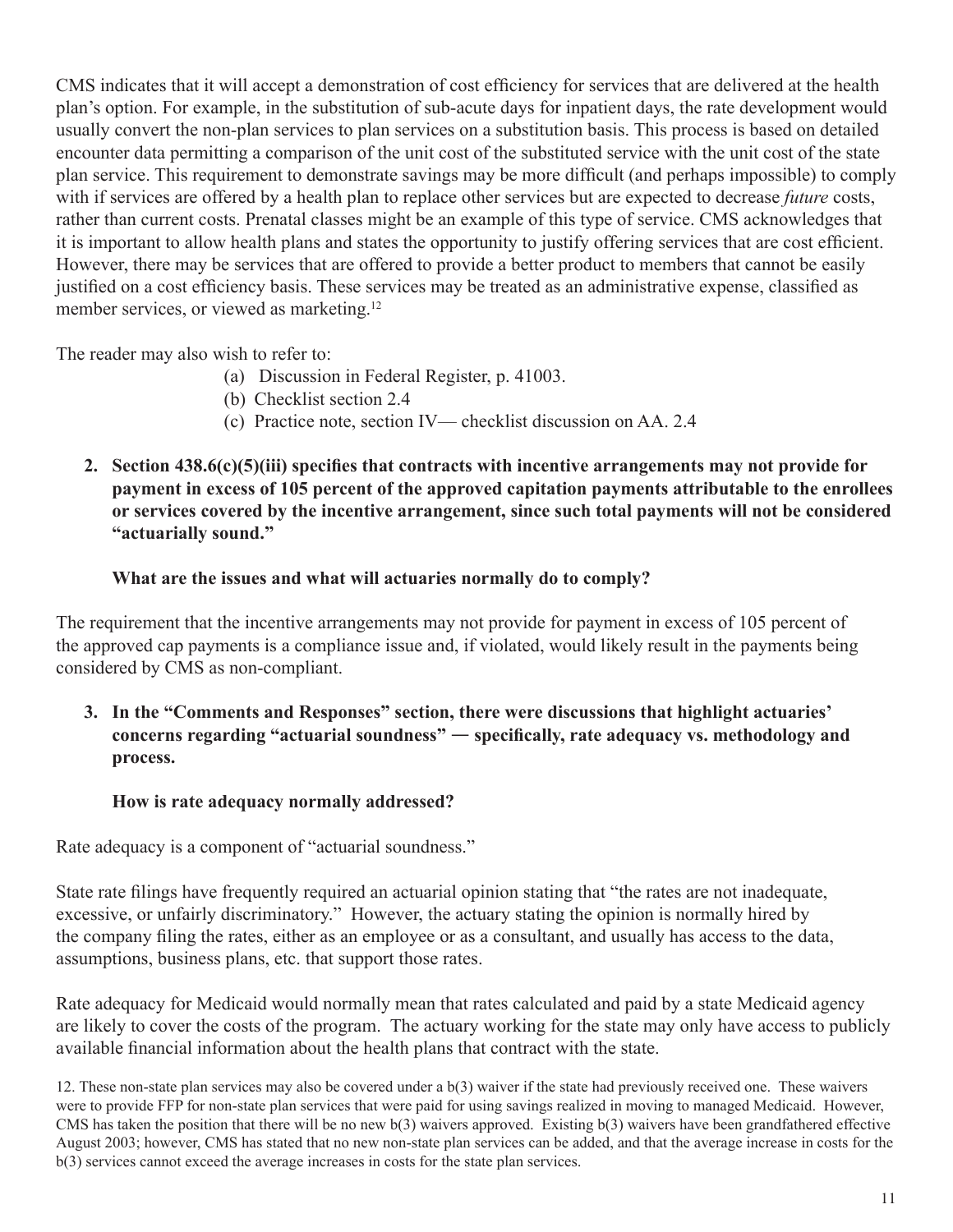It is generally difficult to set any specific administrative targets, either in percentage of capitation or amount per member per month (PMPM), without knowledge of the specific environment in each state – including such items as populations covered, services covered, medical costs, access to health care, and other factors.

The same concept applies to profit/risk levels. It is generally difficult to specify a precise value, and this practice note makes no attempt to do so. However, there would usually be appropriate profit/risk margins included in the capitation rates.

Provider reimbursement and medical management are also usually difficult for an outside observer to predict. Thus, the actuary may choose to make estimates based on what is publicly known about the level of Medicaid managed care in a specific state. The actuary may be able to reasonably estimate the level of management of health care from the encounter data.

The discussions on pp. 40998 and 41001 of the Federal Register contain information relevant to this issue.

### **4. In the "Comments and Responses" section, the question is raised whether states will have the flexibility to take into account their FFS budgets, and managed care budget authority, when developing "actuarially sound" rates.**

#### **How would the actuary usually address this?**

"Actuarially sound" rates or ranges of rates depend on the benefits provided and the population covered. These rates are normally independent of budget issues unless benefits or populations change.

In times of economic downturn, state budgets may exert pressure on rates that must be certified as "actuarially sound." This pressure can build as program expenditures are capped, yet "actuarially sound" rates are usually independently determined. In rate-setting, there is normally a range of reasonable assumptions. Budgetary constraints may influence the selection of certain assumptions toward the low end of the range. However, the actuary would usually be prudent to select assumptions that are individually reasonable and appropriate when deriving the final premium rates.

#### **5. Does the regulation require each rate cell to be "actuarially sound?"**

Section 438.6(c)(2) requires "all payments" to be "actuarially sound." Pages 40998–40999 of the "Comments" and Response" section specifically state that "all payments" refers to individual rate cells. CMS appears to be looking for the certification of "actuarial soundness" to apply to each individual rate cell.

CMS also specifies requirements concerning the establishment of rate cells. Section 438.6(c)(3)(iii) requires states to establish rate cells by eligibility category, age, gender, region and risk adjustment (or explain why any of these factors is not applicable). Section AA.4.0 of the checklist indicates that the key principle is that rate cells should be developed *"whenever the average* [which we interpret as "expected"] *costs of a group of beneficiaries greatly differ from another group and that group can be easily identified."* 

CMS expects that rates will usually be developed for appropriate rate cells, taking into account the credibility of the data for each rate cell. Where sufficient data are unavailable to establish a rate for a particular cell, the rate would normally be developed based on blended data from that cell and an adjacent cell. Further, separate rate cells would usually be established only where there is a meaningful difference in expected per capita costs.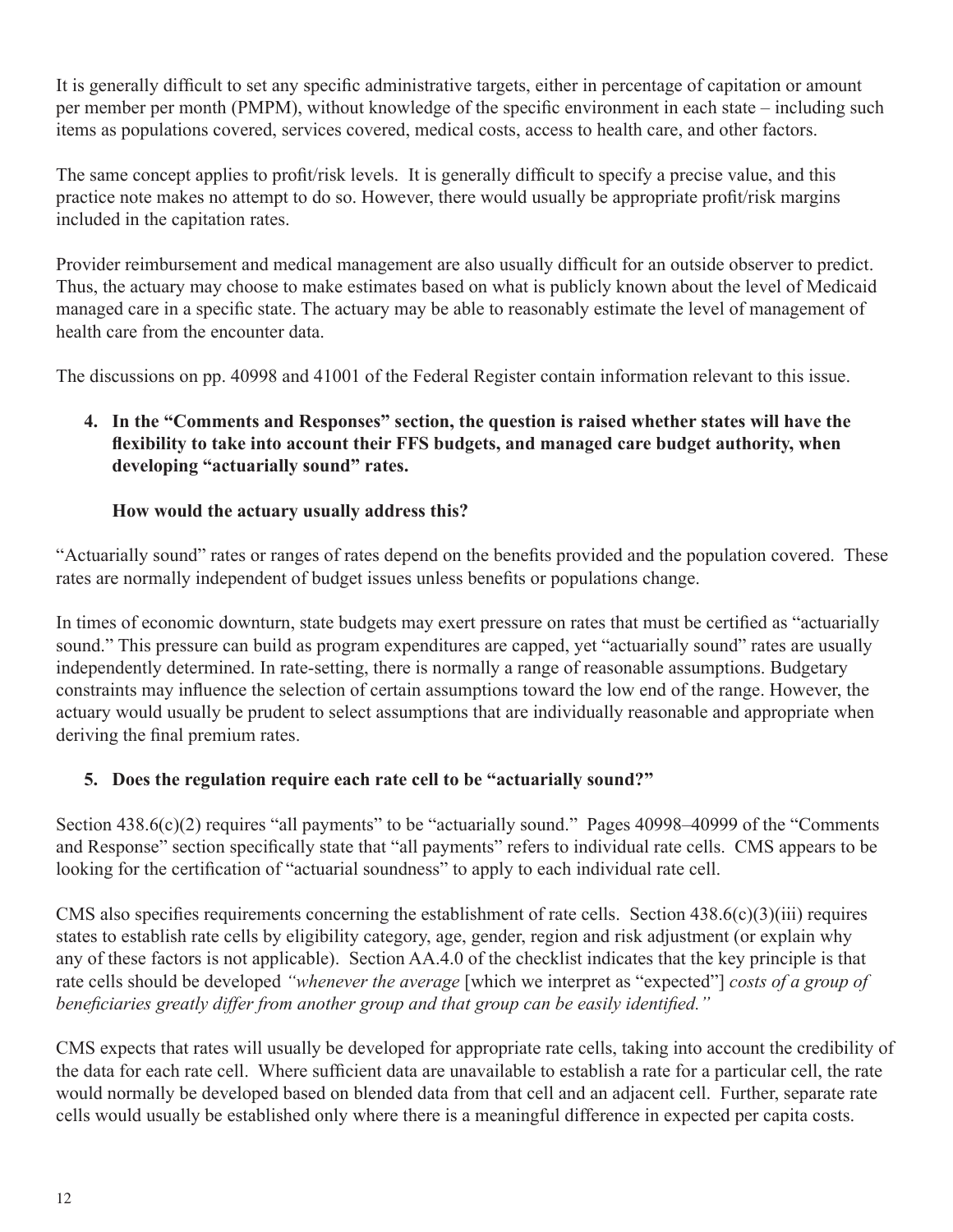**6. Section 438.6(c)(5)(ii) specifies that, if risk corridor arrangements result in payments that exceed the approved capitation rates, these excess payments** *will not be considered "actuarially sound"*  **if they result in total payments that exceed the amount Medicaid would have paid, on a fee-forservice basis, for the state plan services actually furnished to enrolled individuals.** 

#### **What are the issues related to this requirement, and what would actuaries normally do?**

This requirement is a compliance issue and, if violated, would likely result in the payments being unable to be determined as "actuarially sound."

contractual arrangement meets the regulatory requirement under likely scenarios.<sup>13</sup> State payments under risk corridor arrangements in excess of those permitted by CMS do not meet regulatory requirements. Since the contracts involved put the MCO at risk, CMS has determined that a limit on total payments should be established. Therefore, in developing both base rates and risk corridors, the actuary would usually consider the potential range of variation in experience that may emerge, so that in the aggregate the

13. In situations where there is little or no data on which to base rates, and risk corridors are being used, discussions with CMS may be appropriate to support compliance.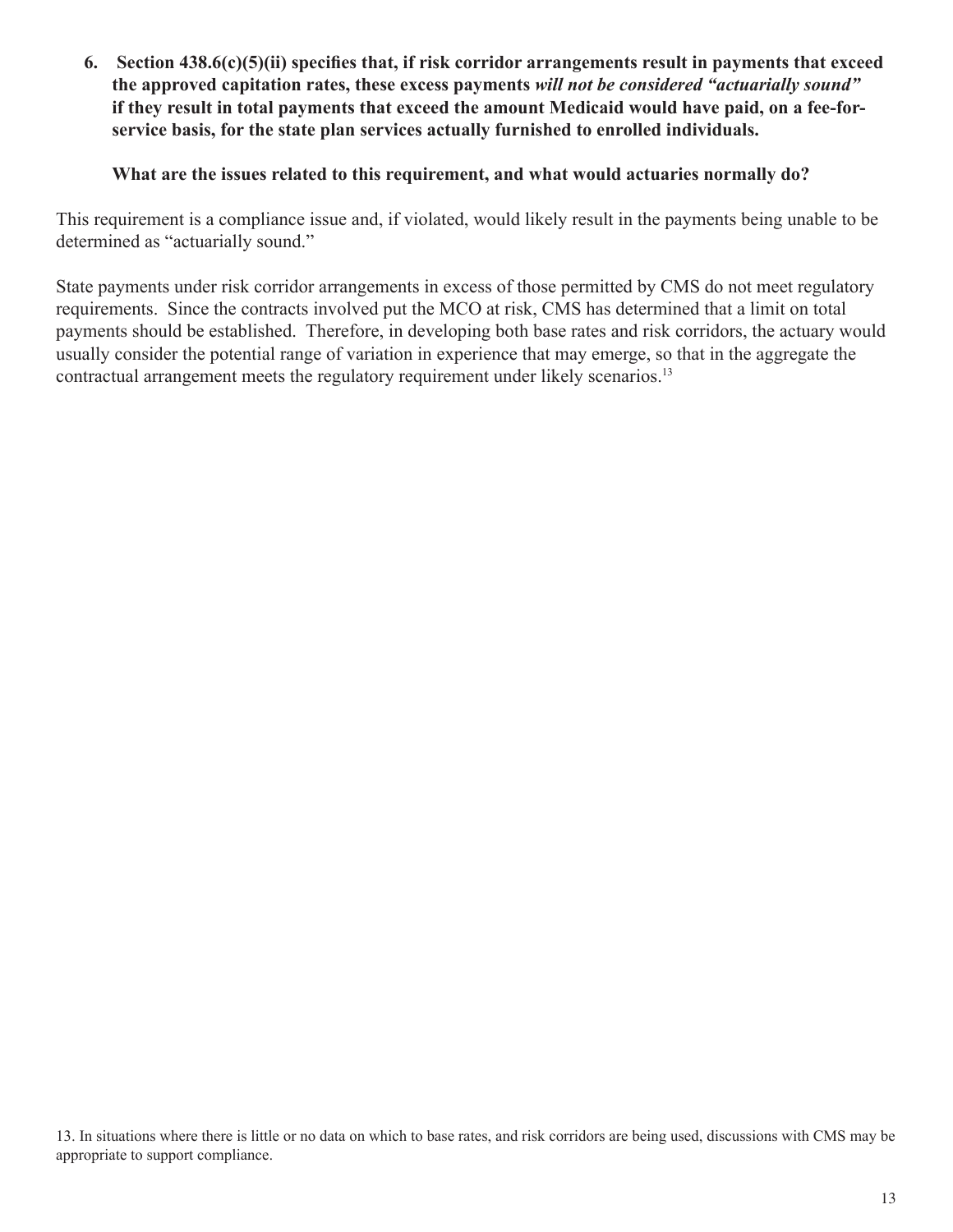#### **IV. CMS Rate-setting Checklist**

CMS provides materials for regional offices to utilize in reviewing and approving contracts and capitation rates associated with Medicaid managed care programs. One of these tools is a checklist to be used by the regional offices in reviewing and approving the rates under 42 CFR 438.6(c) for all Medicaid managed care programs, excluding the PACE capitated programs. An actuary preparing capitation rates for use in Medicaid managed care programs would usually review and become familiar with the most recent version of the checklist. This section of the practice note provides a general overview of the checklist, as well as an outline of areas of the checklist that may have a potential for misinterpretation or may be counter to generally accepted actuarial practice. The comments prepared in this section relate to the checklist entitled "Appendix A. PAHP, PIHP, and MCO Contracts, Financial Review Documentation for At-risk Capitated Contracts Ratesetting, Edit Date: 7/22/03."

### **Overview**

The checklist was developed by a CMS work group that had previously been involved in the development and/ or review of capitation rates for managed care programs. Based on its own experience, as well as the regulatory requirements of 42 CFR 438.6(c), the work group prepared the checklist document to assist the regional offices in reviewing the materials prepared and submitted by the states and their consulting actuaries in support of their proposed Medicaid managed care capitation rates.

The checklist has been separated into seven primary sections. The rate-setting actuary would usually review the checklist document to become broadly familiar with each of these items. In reviewing the checklist, the rate-setting actuary may find it helpful to recognize that some of the items outlined may not be found in the ratesetting methodology that was used. Several of the items that are identified in the checklist relate to contractual or state regulation. The actuary may want to discuss these items with state Medicaid personnel to identify any likely impact on the rate-setting methodology. The following provides a brief description and overview of each section.

**AA.1.0** — *Overview of Rate-setting Methodology*. This section requires documentation regarding the general rate-setting methodology and contract procurement and the actuarial certification. Under the contract procurement section, two methodologies are outlined: open cooperative contracting and competitive procurement. Under the open cooperative contracting methodology, the actuary may establish a single rate for each rate cell the state would use in contracting with the MCOs. Under the competitive procurement methodology, the actuary may establish a range of rates for each rate cell.<sup>14</sup> The actuary's range of rates would normally be used as a guide for either contract negotiations by the state or for submission of bids by the MCOs. A sample of an actuarial certification has been provided in Section VI of this practice note.

**AA.2.0** — *Base Year Utilization and Cost Data*. This section outlines the types of data and information that may be used in the establishment of the capitation rate. The checklist indicates that the base year utilization and cost data should be consistent with the Medicaid services and population that will be covered by the contract. With respect to the Medicaid population selection, the actuary would normally become familiar with the different populations that are included or excluded from the MCO contract, including dual-eligibles and spenddown recipients. The checklist allows for the use of Medicaid FFS data, Medicaid managed care data, or non-Medicaid data. The checklist describes the types of services that may be used in the analysis. The checklist provides a description of the requirement for inclusion of state plan services only and possible allowances for additional services.

14. CMS has received some rate ranges based upon "Degree of Health Care Management" whereby the actuary assumed a higher or lower level of "care management" to develop the rates. CMS usually expects to see justification as to why the state or actuary expects a range of rates to be appropriate (e.g., inflation, trend, utilization variances).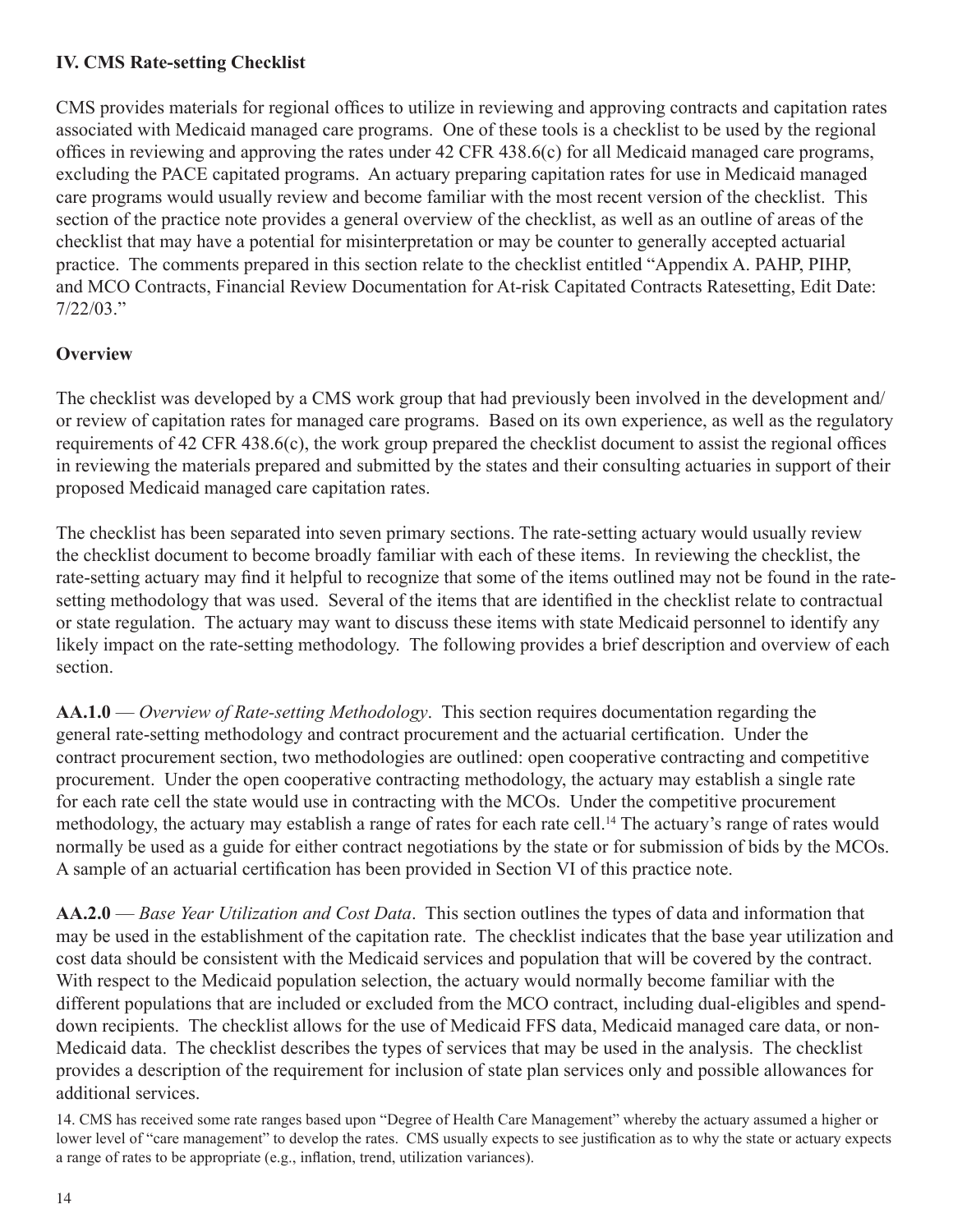**AA.3.0** — *Adjustments to the Base-Year Data*. The section outlines the types of adjustments that would be allowed on the base-year data to develop the capitation rates. The checklist provides a listing of many items concerning which the actuary would usually exercise professional judgment to determine the appropriateness of the adjustment based on the underlying base-year data chosen. This section of the checklist illustrates the desirability of a movement from the prior upper payment limit rate-setting calculation methodology to the development of a capitation rate that would be "actuarially sound." For example, the factors reflect adjustments to reimbursement per unit of service,<sup>15</sup> utilization rates, and contractual obligation or benefit differentials so that the rates are "actuarially sound" for the covered Medicaid population. The rate-setting actuary is challenged to develop a rate that would be "actuarially sound" for a third-party entity. Usually, each of the adjustments would be carefully reviewed for applicability. The outlined adjustments typically include one for the review of the financial experience of the health plans. The rate-setting actuary would normally be familiar with the process of reviewing financial statements and interpreting the results.

**AA.4.0** — *Establish Rate Category Groupings*. This section of the checklist outlines different rate-setting categories that would normally be considered in the establishment of the capitation rates. The rate-setting categories include age, gender, locality/region, and eligibility categories. The checklist indicates that each of these components would normally be used in establishing rate-setting categories, unless omitting a component or combining a rate category with an adjacent category can be justified.

**AA.5.0** – *Data Smoothing, Special Populations, and Catastrophic Claims*. This section of the checklist outlines methodologies that may be used in the examination and modification of the data to reflect any data distortions or special populations. The checklist indicates that it is usually preferable for the data smoothing techniques to be cost-neutral. The checklist provides a brief definition of cost-neutrality for the actuary to review. This section also briefly discusses the use of health status-based (or diagnosis-based) risk adjustment.

**AA.6.0.** — *Stop Loss, Reinsurance, or Risk sharing Arrangements*. This section of the checklist includes an outline of the use of reinsurance, either commercial or state-sponsored, in the determination of the capitation rate. The regulations call for inclusion of these provisions to be determined on an "actuarially sound" basis. The risk corridor limit compares total payments to MCO state plan services provided, priced at the Medicaid FFS fee schedule, plus an amount for MCO administrative costs. A risk corridor or risk sharing mechanism may involve the actuary comparing the cost of the managed care program to a FFS program before receiving approval from CMS for the inclusion of a risk corridor program. The checklist discusses the inclusion of a risk corridor program and provides an example.

**AA.7.0** — *Incentive Arrangements*. This section of the checklist outlines the use of incentive arrangements in the contract between the state and the MCO. An incentive arrangement provides additional funds in excess of the capitation rates for meeting specified targets. The checklist states that the incentive arrangement payment may not increase total payments above 105 percent of the approved capitation rates. Additionally, all incentives are expected to be determined through the use of an "actuarially sound" methodology.

### **Considerations in Complying with the Checklist**

 This section of the practice note discusses items that may be considered by the rate-setting actuary when developing the capitation rates and complying with the checklist. The checklist is a general document and probably does not cover every circumstance the actuary may encounter. Should the actuary think it appropriate to deviate from the guidance provided in the checklist, he or she would usually be prudent to describe and explain the deviation.

15. One commenter noted that "adjustments to reimbursement per unit of service" for the impact of intergovernmental transfers have been particularly problematic in the development of rates.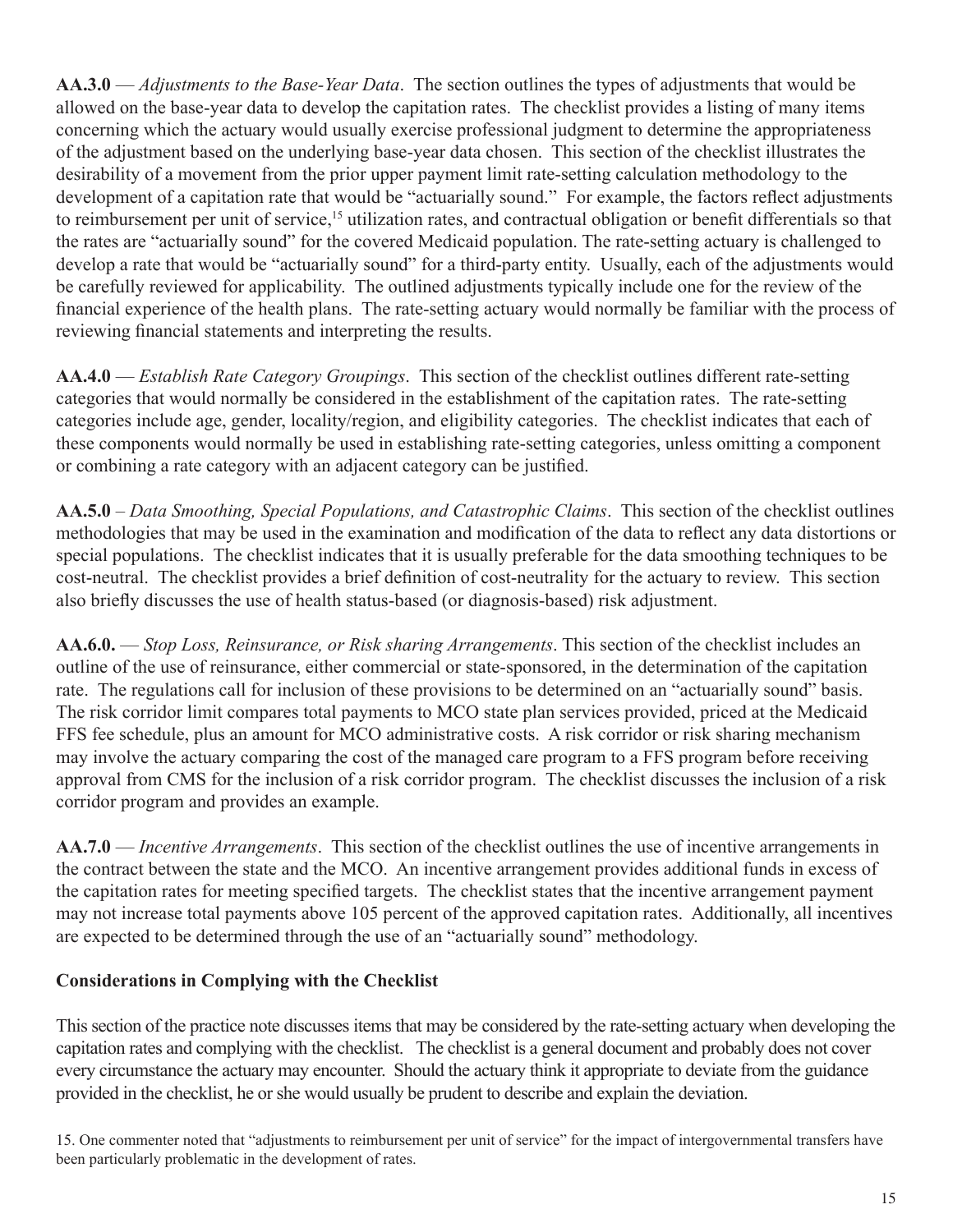**Section AA.2.0** — *Base-Year Utilization and Cost Data*. This section states, "States without recent FFS history and no validated encounter data will need to develop other data sources for this purpose. States and their actuaries will have to decide which source of data to use for this purpose, based on which source is determined to have the highest degree of reliability, subject to RO approval."

**Comment:** The actuary should consider ASOP #23 (Data Quality) in the development of the base-year data. Generally, the actuary would consider all available data, including the Medicaid FFS data, Medicaid managed care encounter data, Medicaid managed care financial reports and Medicaid MCO financial statements. The actuary typically would compare data sources for reasonableness and check for material differences when determining the preferred source(s) for the base-period data.

The checklist refers to several data sources CMS would consider appropriate. The actuary typically would consider these data sources as well as the most recent available data that, in the actuary's professional judgment, appear to be reliable and well-suited to the assignment. The checklist acknowledges that there are instances where the commonly used data sources are unavailable.

**Section AA.2.4** — *State Plan Services Only.* This section states, "The state must document that the actuarially sound capitation rates are appropriate for the services to be furnished under the contract and based only upon services covered under the state plan." Additionally, "Services provided by the managed care plan that exceed the services covered in the Medicaid state plan may not be used to set capitated Medicaid managed care rates."

 **Comment:** The actuary may want to remove the value of non-state plan services and add in the value of any significant state-plan services that are not reflected in the data. Additionally, as FFS data erodes, data and information for developing the amount of the adjustment for substituted services may not be available.<sup>16</sup>

**AA.3.0.** — *Adjustments to Base-Year Data.* This section states, "The state made adjustments to the base period to construct rates to reflect populations and services covered during the contract period. These adjustments ensure that the rates are predictable for the covered Medicaid population."

This section includes adjustments that are more specific to the Medicaid rate-setting process than the rate-setting actuary will normally have encountered in the commercial or Medicare managed care environments. The ratesetting actuary is usually prudent to understand each of these adjustments and discuss these items with state Medicaid personnel as necessary. Additional comments related to the other adjustments are as follows.<sup>17</sup>

Pharmacy rebates – State Medicaid programs, which participate in the federal drug rebate program, receive additional rebates for prescribed medications. The rebates are generally greater than rebates received by managed care organizations through their prescription drug contracts.

Managed care adjustment – This adjustment may have a significant impact on the development of the capitation rate or rate ranges. The adjustment may be developed based on the reported experience of managed care organizations, be it publicly available or commercially available information. The managed care adjustments will usually affect both utilization rates and unit costs

<sup>16.</sup> Capitation rates may be based only on Medicaid state plan services to Medicaid covered eligibles, so an actuary would initially remove the value of non-state plan services. The actuary is usually careful to not reincorporate the value of these excluded services. 17. One commenter mentioned that managed care adjustment (initial or update) assumptions may also result from encounter data analysis benchmarking, or on-site operational reviews measuring the medical utilization and cost management effectiveness of the MCO(s). Assumptions could also be derived from state and/or MCO expectation of continuous improvement in the MCO's medical utilization and cost management.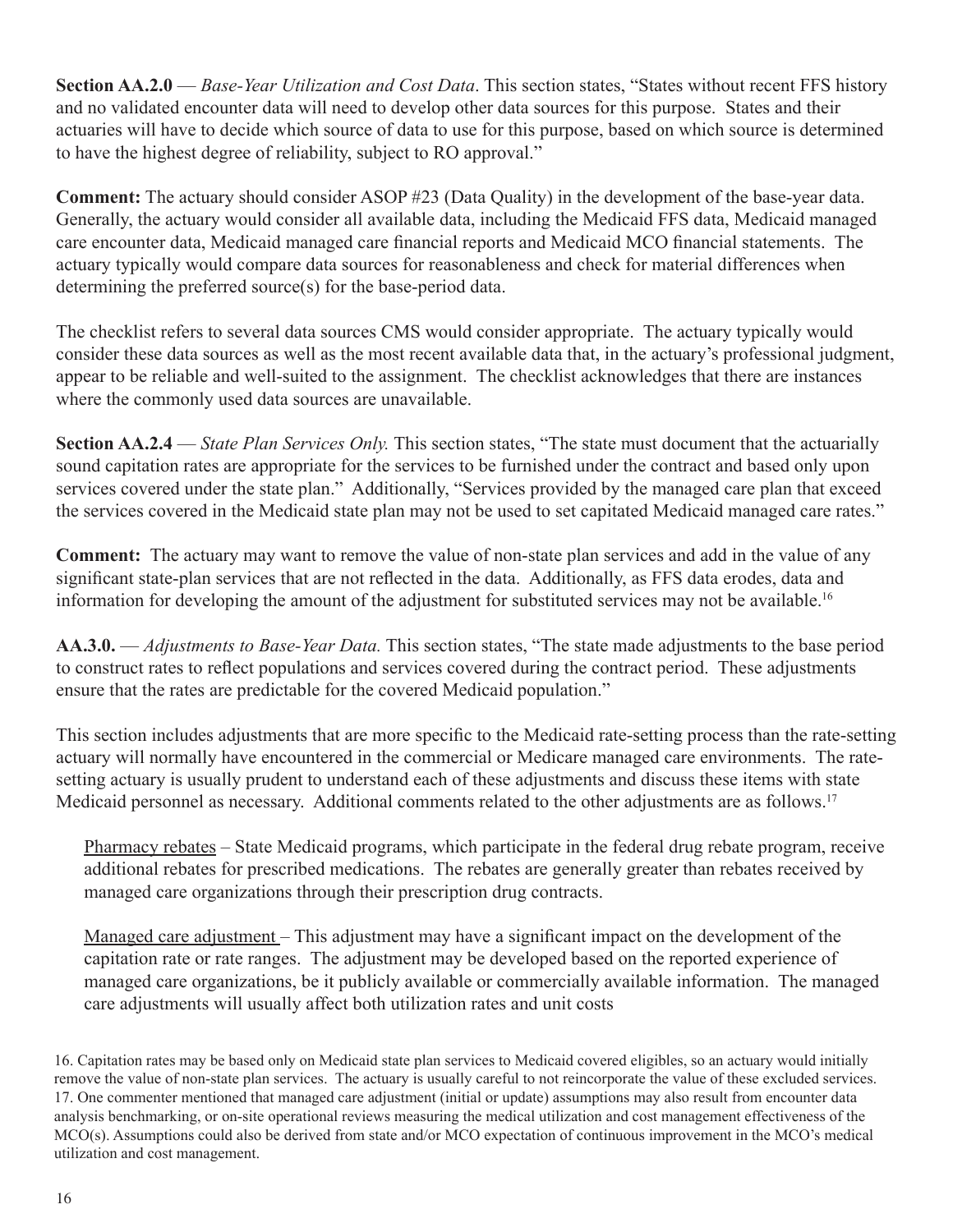Financial experience adjustment –This adjustment is most often used for a rate update approach, rather than a rate re-basing approach. These adjustments would usually arise only when calculating future rates based on prior rates.

**AA.3.2.** — *Administrative Cost Allowance Calculation*. This section says that the state must document that the rate was adjusted to account for MCO, PIHP, or PAHP administration.

In determining an appropriate level of an administrative cost allowance, the rate-setting actuary may want to consider the following items:

- Overall size across all lines of business
- Lines of business covered by the capitation
- Age of the health plan or years of participation in Medicaid
- Organizational structure
- Demographic mix of enrollees
- Marketing expenditures
- Claims processing expenditures
- Medical management expenditures
- Staff overhead expenses
- Member services
- Interpreter services

The section further notes, "CMS does not have established standards for risk and profit levels but does allow reasonable amounts for risk and profit to be included in capitated rates."

**Comment:** In the determination of an appropriate level of a profit and risk allowance, the rate-setting actuary may want to consider the following items:<sup>18</sup>

- Contingency margin
- Contribution to surplus
- Investment rate of return
- Profit margin

 **AA 3.7** — *Copayments, Coinsurance, and Deductibles in Capitated Rates.* This section says, "If the state uses FFS data as the base data to set rates and the state Medicaid agency chooses to not impose the FFS costsharing in its pre-paid capitation contracts with entities, the state must calculate the capitated payments to the organization as if those cost-sharing charges were collected."

**Comment:** When determining the appropriate adjustment for copayment amounts, an actuary considers an appropriate adjustment for a collection percentage associated with the copayment amounts.

**AA.3.10** — *Medical Cost/Trend Inflation*. This section states, "Medical cost and utilization trend inflation factors are based on historical medical state-specific costs or a national/regional medical market basket applicable to the state and population. All trend factors and assumptions are explained and documented."

<sup>18.</sup> It may be appropriate for the actuary to consider the public nature of the venture (e.g., government owned PIHPs). Governmental entities without competitive procurement may not be permitted to have contribution to surplus, investment rate of return, or profit margin because this contributes to the federal Medicaid budget subsidiary programs not under Title XIX. Refer to OMB-A87 and 1903(i)(17) of the SSA. The actuary is usually prudent to have considered all relevant factors in selecting an appropriate level of profit and risk allowance.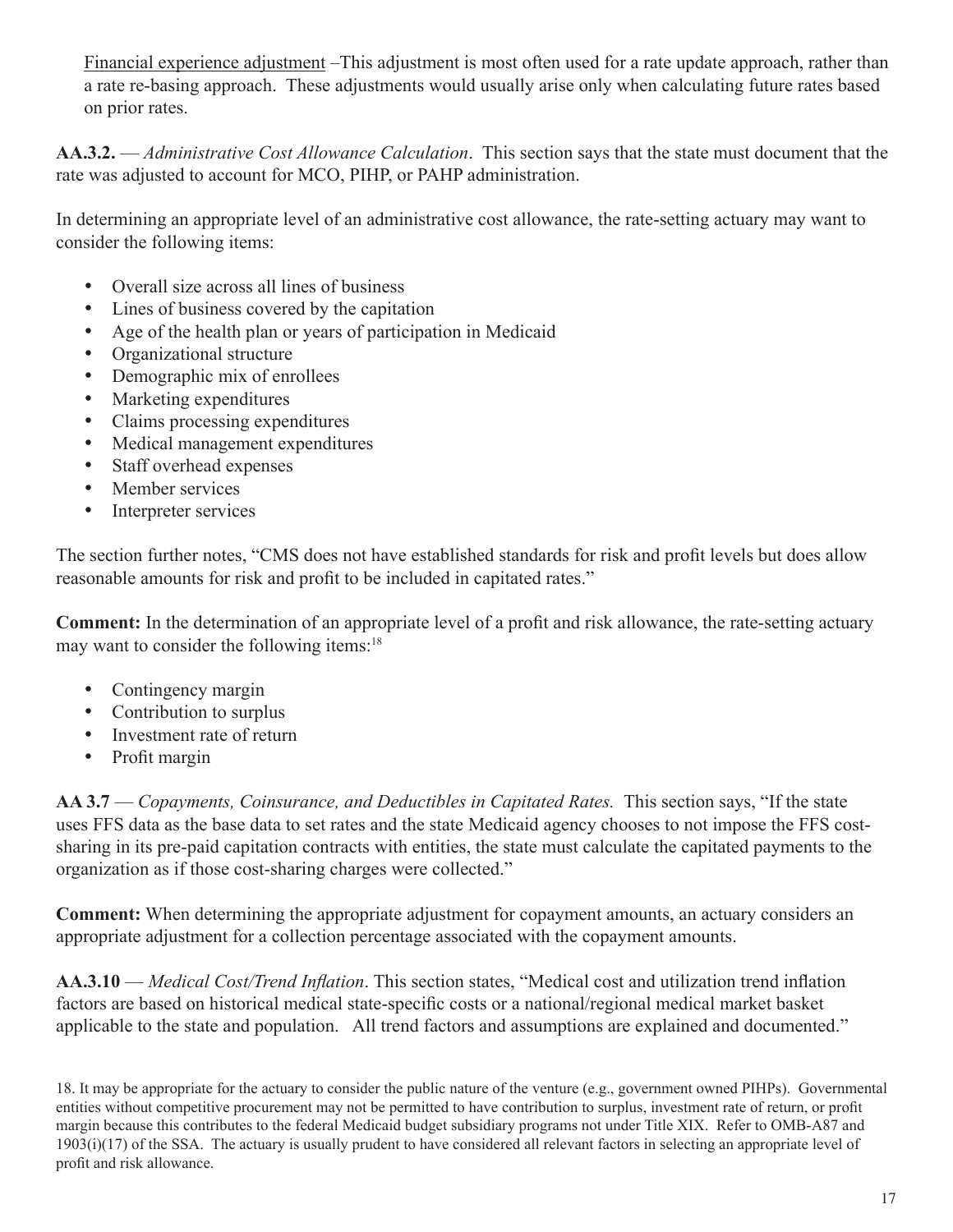**Comment:** The actuary may choose to consider a number of elements in establishing both utilization and unit cost trend rates. Utilization trend rates typically will be affected by changes in demographics, medical technology, benefit levels, and the degree and emphasis of medical management. Unit cost trends may be affected by changes in state-mandated fee schedules (if applicable), FFS cost levels, and provider contracting performed by the health plans. The contracted rates between the MCO and providers are potentially the most variable, by plan and by local market, and least likely to be known by the state's actuary. Therefore, a range of estimates may be more appropriate in accordance with the actuary's professional judgment. However, the ratesetting actuary may be requested to establish a single-point estimate for a cost trend.

Projection of future results through the projection of trend rates typically requires the most flexibility and judgment of any part of the rate analysis. Historical results from FFS or other data sources would normally be considered but not fully relied upon, because the mix of providers and services and the market landscape may have changed. In particular, FFS data may have deteriorated or may not apply in heavily managed care environments. Depending on the timing and impact of managed care implementation— and on market penetration and growth — increasing, flat, or decreasing trends may occur. Local market conditions are generally more important, but harder to determine, than statewide or nationwide trends.

**Section AA.3.12** – Utilization and Cost Assumptions – This section states, "The State must document that the utilization and cost data assumptions for voluntary programs were analyzed and adjusted to ensure they are appropriate for populations to be covered if a healthier or sicker population voluntarily chooses to enroll."

 **Comment:** The rate-setting actuary would normally consider the data used to develop the adjustment. If encounter data from the MCOs were used, the population may have shifted from the time of the base period to the time of the rate period. If some other base was used, the rate-setting actuary would usually verify that the adjustment appears to be appropriate. Examples of such adjustments would be those for a program change or expansion in the covered population.<sup>19</sup>

**AA.5.2** – Cost-neutral data smoothing adjustment – This section states, "If the State determines that a small number of catastrophic claims are distorting the per capita costs then at least one of the following cost-neutral data smoothing techniques must be made."

 **Comment:** The cost-neutral data smoothing techniques outlined call for the rate-setting actuary to balance the potential for adverse selection with the actual risk assumed by the managed care organizations. The checklist defines "cost neutral" as a process that results in no aggregate gain or loss across all payments categories. The rate-setting actuary may wish to select an appropriate methodology for pooling large claims or the inclusion of reinsurance.

**AA.5.3** – Risk Adjustment – This section discusses the optional use of risk adjustment based upon enrollees' health status or diagnosis and requires that the risk adjustment be cost neutral.

 **Comment:** The rate-setting actuary is usually prudent to be broadly familiar with the theory and statistical success as well as the inherent strengths and weaknesses of the risk adjustment model the state employs. Background materials on such models are frequently available through the Society of Actuaries and the American Academy of Actuaries, including several reports that outline the statistical characteristics of the models.

19. It is normally appropriate to include an analysis of whether or not the population covered under the contract has a different acuity than the data being used to set the rates.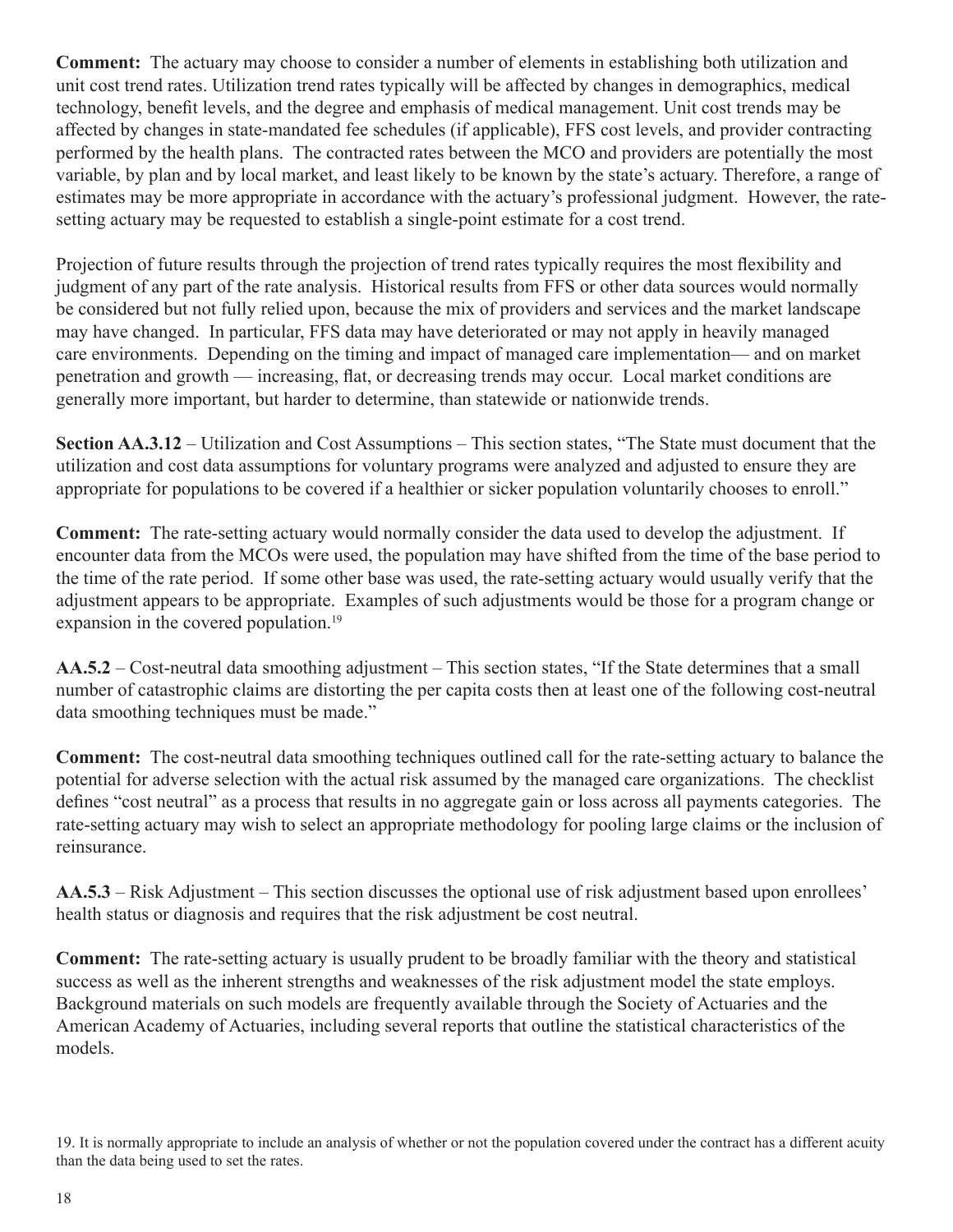The diagnosis-based risk adjustment methodologies generally utilize statistical models based on historical FFS or managed care base data. The reliance on diagnosis-specific data may be hindered by the capitation contracts that are often encountered in managed care programs. The capitation contracts may result in underreporting of encounter data to the managed care organization, and subsequently to the state Medicaid encounter system. The underreporting will usually result in a lower morbidity score than what might result from a review of all claims.

The rate-setting actuary would typically consider the adjustment technique that will be utilized in the ratesetting process. The diagnosis-based risk adjustment methods may be implemented using either concurrent or prospective adjustments. The actuary would usually consider the criteria for evaluating a risk adjustment mechanism that are identified by the Society of Actuaries and the American Academy of Actuaries in the reports mentioned above.

**AA.7.0** – Incentive Arrangements – This section states, "CMS will not consider payment rates to be actuarially sound if incentive arrangements provide for payment in excess of 105 percent of the approved capitation rate payments attributable to the enrollees or services covered by the incentive arrangements…"

**Comment:** The requirement that the incentive arrangements may not provide for payment in excess of 105 percent of the approved capitation payments is a compliance issue, and if violated, would normally result in the payments being unable to be determined as "actuarially sound."

In determining an "actuarially sound" incentive, the actuary would normally consider the specific criteria associated with utilization targets established within the terms of the contract. The amount of the incentive would usually reflect the cost of providing the services specified in the incentive clause. For example, if there is an incentive payment associated with increasing the number of members receiving physical examinations, then the incentive payment typically would be based in part on the cost of providing the additional physicals.

The checklist is not clear if the 5 percent limitation is by rate cell or in total. As an illustration, in the example of providing physical examinations to adults, it is unclear if this particular incentive payment is limited to 5 percent of the adult capitation payments, or if it is only the sum of all incentive payments that is limited to 5 percent of the total capitation payment made to the health plan.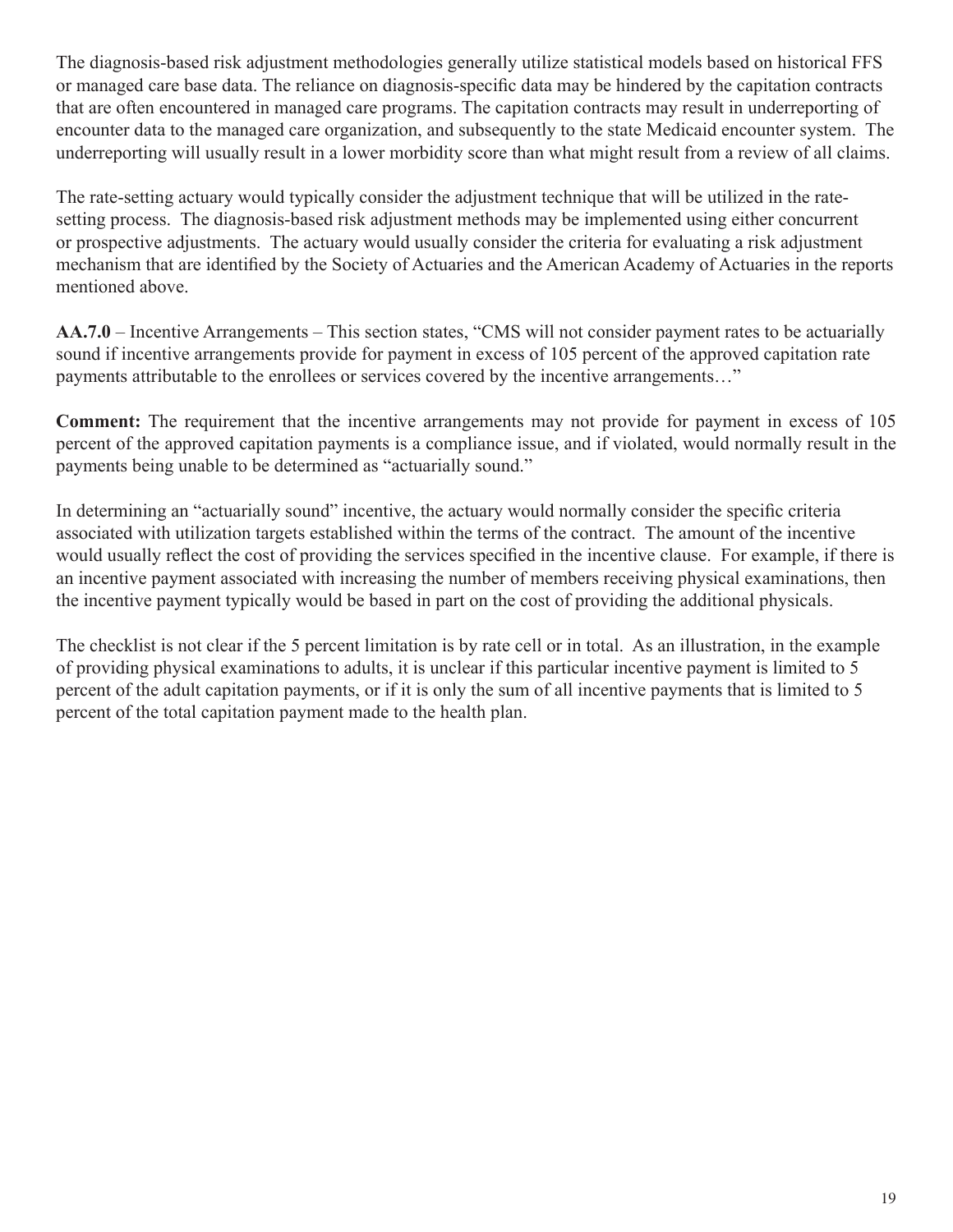#### **V. Documentation**

This section provides an overview of documentation for Medicaid managed care rate development.<sup>20</sup> The actuary usually develops documentation in support of the actuarial work product. The extent of the documentation is normally appropriate to the circumstances for which the rates are developed. These items are indicated on the checklist. The documentation typically describes the relevant data, sources of data, material assumptions, methods and process by which the rates were developed with sufficient clarity that another qualified actuary practicing in the same field could make an objective evaluation of the reasonableness of the work product. Note that, for an actuary working on behalf of a state Medicaid agency, the regulation does not require that the documentation be shared with any party – such as a participating MCO – other than the actuary's client (i.e., the state).

data, assumptions or methods from the last analysis.<sup>21</sup> The actuary normally explains the reason(s) for and describes the effect of any material changes in sources of

Generally speaking, there are four key areas to be documented:

- A. Data integrity
- B. Experience period data
	- 1. Items related to claims data
	- 2. Items related to administrative cost allowance
- C. Trend factors
- D. Risk

The extent of the documentation would usually be, at a minimum, the level required in the checklist. The required documentation identified in the checklist includes the source(s) of data, material assumptions, the methods used, and the process by which the rates were developed. The actuary would usually explain the reason(s) for and describe the effect of any material changes in the source(s) of data, assumptions, or methods from the last rate-setting.

20. The documentation would usually include, at a minimum, the following five elements: 1) The state submits the actuarial certification for the final rates to be paid to the contractors; 2) Rates may be based only on Medicaid services; 3) Rates may only pay for services to Medicaid beneficiaries; 4) The state submits an expenditure projection comparing previous and proposed rates; and 5) The State explains any incentives or risk-sharing. Additional guidance on documentation may also be obtained from ASOP No. 31. Actuaries can appropriately prepare by examining approved Medicaid State Plans, waivers and contracts in order to understand the Medicaid services and Medicaid beneficiaries that are to be covered in the rates.

21. The documentation would usually be available to the actuary. The sharing of documentation is generally under the control of the actuary's client.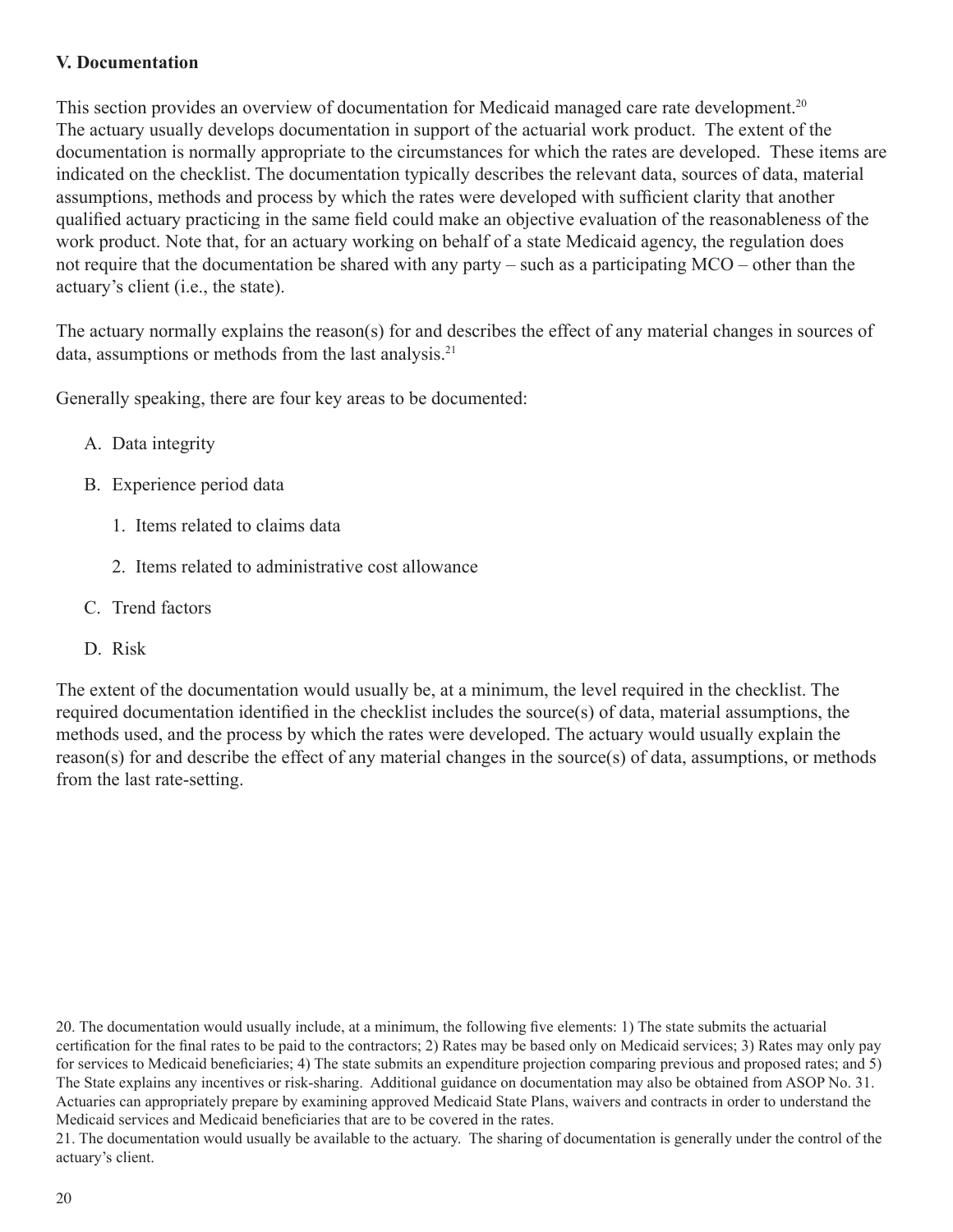- A. Documentation of Data Integrity.<sup>22</sup> The actuary normally documents how the following issues are addressed in the ratemaking process, to the extent that they are relevant and material:
	- Choice of experience period
	- Choice of experience data
	- Credibility/validation of data
	- Adjustments and use of external data
	- 1. Experience Period: For documentation purposes, an explanation of the basis by which the experience period was selected would usually be provided. For Medicaid ratemaking projects, the fiscal calendar may dictate the basic parameters of the project. The experience period will usually be selected to be the most recent, with sufficient time for reasonable runout to allow the rates to be determined in the fiscal process. If a different experience period than is normally used in the fiscal process is used, its use would typically be disclosed and explained.
	- 2. Experience Data: Documentation would usually be provided so that only State Plan approved services that are the responsibility of the managed care organization are included in the base data (AA.2.4). A data book accompanies many managed Medicaid ratemaking projects. The data book typically provides a summary of the base data, often in sufficient detail to calculate experience period PMPM rates by rate cell.
	- 3. Credibility/Validity: The methods and procedures used to validate the data would normally be documented.
	- 4. Adjustments Made/Use of External Data: The source and relevance of any adjustments made or external data used in "completing" or enhancing the base data would usually be provided.
- B. Documentation of the Development of Experience Period Costs. The actuary would usually document how the following issues are addressed in the ratemaking process, to the extent that they are relevant and material:
	- Calculation of exposure units
	- Adjustments to experience data
	- Policy and provider contract provisions
	- Mix of Business<sup>23</sup>
	- 1. Items related to claims data

 The majority of the discussion in the previous section was on claims experience, its analysis, use, and modification (or adjustment). The current section begins to make refinements to the claims data, to begin to put it in a framework of developing rates. The claims experience will generally be divided by exposure units. This step presumes an appropriate mechanism has been developed to establish rate category groupings.

22. CMS requires base utilization and cost data from a Medicaid population or similar population adjusted to reflect only Medicaid services and eligibles. CMS further requires actuaries to use actual databases instead of samples to create the base data. 23. As the actuary examines splits of eligibles by demographic category, it might be determined that a mix of business adjustment would be beneficial between two rate cells due to shifts in exposure and cost.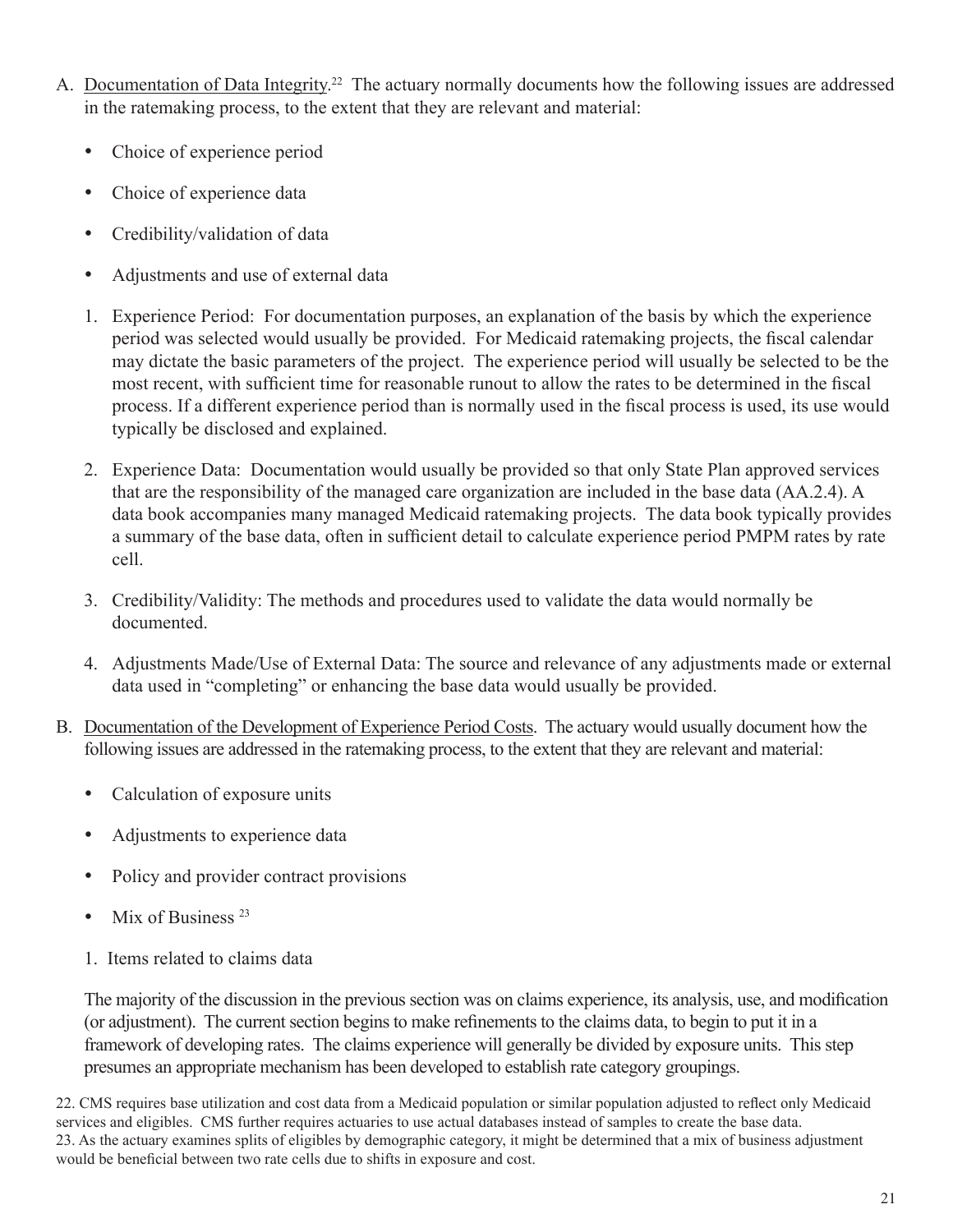- Exposure Units: This step is intended to encompass several items. The rate category groupings used would normally be documented, especially if there is a change from the prior structure. If specific population sub-groupings are expected to undergo special changes (due to program changes, redefinitions, or anticipated economic shifts), the actuary may choose to disclose how these factors adjusted the expected results. Documentation would usually include a description of the impact of retroactivity and plans' contractual responsibilities, when appropriate. Adjustments made to ensure that exposures are consistent with accepted base experience data (e.g., if a plan's encounter data were removed because they were considered invalid, also remove exposures) would also usually be documented (AA.3.4).
- Adjustments to Experience Data: To the extent adjustments differ between rate cells, documentation would normally reflect the differences.
- Operational/Benefit Changes: If an operational change is expected to impact the ratemaking, it would usually be described. Examples might include carving out a formerly covered service, or bringing a formerly carved out service back into the at-risk rates. A new type of service might be added or removed from covered services since the base year. An explanation of the change and its impact would usually be provided (AA.3.1).
- Investment Income: To the extent new benefits or new population groupings are added to the managed care program, or carved-out services are added back, there might be a lag in claims versus funding and an adjustment for investment income might be appropriate. An investment income adjustment can also be used when using FFS data. If used, disclosure and documentation are normally provided.
- Special populations adjustments: The checklist states that this adjustment can only be made if the population has changed since the base period experience data. If this occurs, an explanation of the adjustment would usually be provided (AA.3.3).
- The actuary usually discloses whether any DSH payments are included in the rates (AA.3.5); typically they are not.
- With respect to third-party liability, the actuary normally explains the TPL arrangement and documents any significant adjustments (AA.3.6).
- Policy and Provider Contract Provisions: To the extent that deductible, coinsurance, copays, coverage limitations and coordination of benefits impact the Medicaid managed care population or expanded populations, it may be appropriate to model policy and contract provisions against available data and their documented impact (AA.3.7). The Medicaid checklist discusses incentive arrangements, and requires the parameters of the program and its impact to be documented (AA.7.0).
- With respect to graduate medical education (GME), the actuary usually documents any material adjustments  $(AA.3.8).^{24}$
- With respect to FQHC/RHC, the actuary usually document any material adjustments  $(AA.3.9)^{25}$
- Smoothing/Large Claims (Shock Loss Claims): The effect of large claims, including the effect

24. States may pay GME outside of capitation rates only if these payments are excluded from the capitation rate and are not more than they would have been under FFS.

25. CMS has specific requirements that the actuary usually considers in the documentation of the appropriate treatment of services rendered by FQHC/RHCs.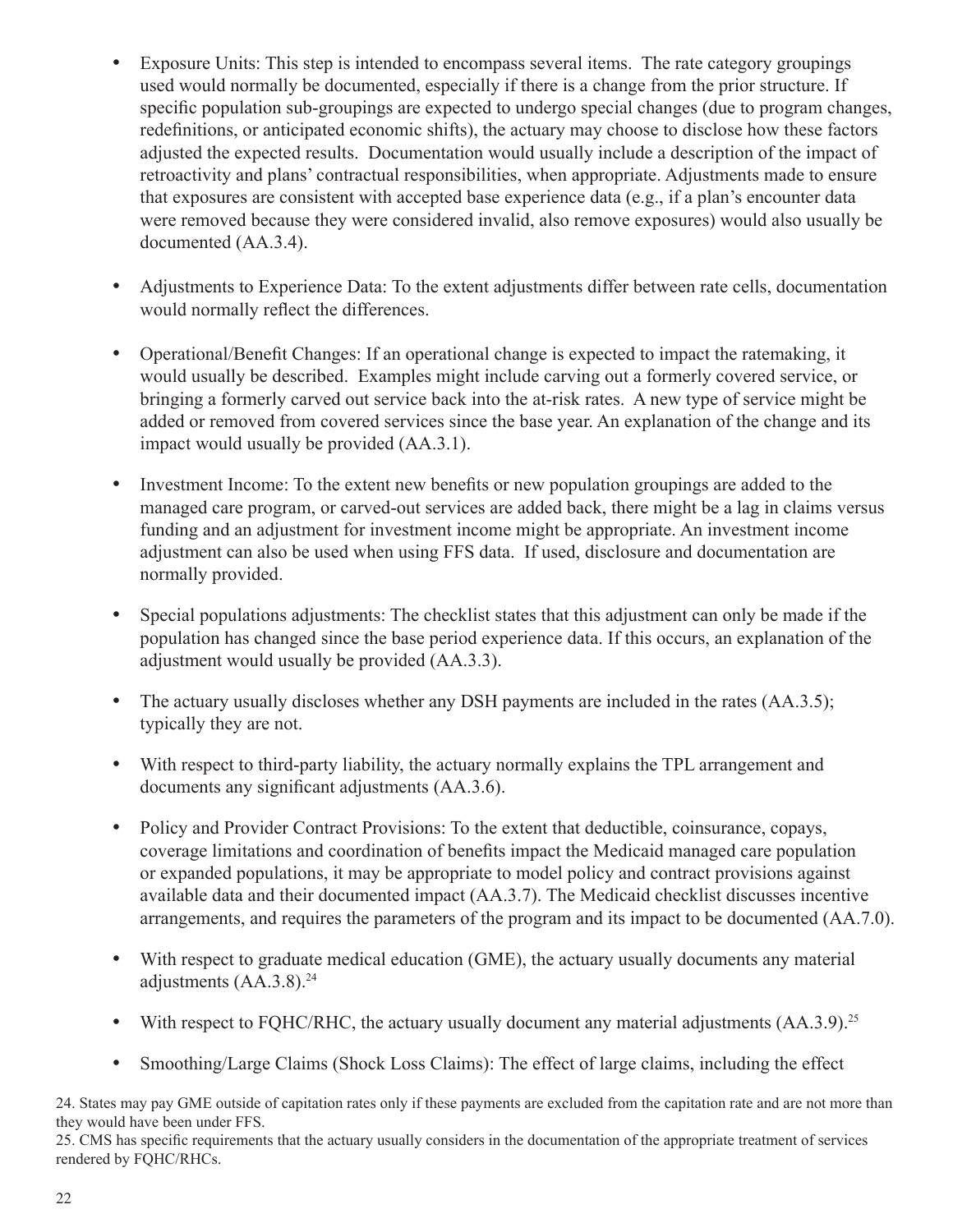of large claims on the experience period data and on the projection of historical data to the rating period, and how the cost of large claims is incorporated in the ratemaking process would normally be documented. The effect of reinsurance arrangements is often related to the discussion on large claims.

Smoothing can be used to reduce distortions in the data caused by a few large claims. The checklist requires smoothing to be cost-neutral. Documentation on the technique used would usually be provided.

- Any additional material adjustments would normally be explained.
- 2. Items related to expense allowance
	- Administrative Expenses: Expenses are usually an important part of the development of rates. In general terms, expenses are sometimes referred to as retention. Retention includes expenses, as well as risk charges (possibly for pooling or other contingencies), the cost of capital and the ability to support reserves (and capital) needs with a contribution to surplus. Assumptions used to adjust for each of these factors would normally be documented. (AA.3.2)
	- The documentation may address the treatment of other items of retention, including all provision for risk charges and the cost of capital and the ability to support reserves with a contribution to surplus.26
- C. Documentation of Trending Factors. The actuary would typically document how the following issues are addressed in the ratemaking process, to the extent that they are relevant and material:
	- Trend Measurement
	- Claim Cost Trend Factors
	- Other Trend Factors

The documentation of trend and its measurement and application can be a critical area to understand. The report would usually include a comparison of last year's trended rates to this year's estimates.

- Trend Measurement and Trend Selection: The method of developing cost and utilization trend factors would usually be documented in appropriate detail.
- Claim Cost Trend Factors: The factors affecting the change in claim costs over time would typically be discussed. Unless otherwise accounted for, these factors usually include, but are not limited to: general price inflation, leveraging, changes in provider contract, medical cost inflation, changes in medical practice, demographics, changes in policy provisions, and utilization.
- Other Trend Factors: The factors affecting the change of other ratemaking parameters over time would normally be disclosed.
- D. Issues Related to Documentation of Risk. The actuary would normally document how the following issues are addressed in the ratemaking process, to the extent that they are relevant and material:
	- Risk Provision: In an at-risk ratemaking process, there is typically an expectation that a participant should have a reasonable probability of achieving target-operating margins. The target-operating

<sup>26.</sup> Risk charges are also addressed in Section D, Issues Related to Documentation of Risk.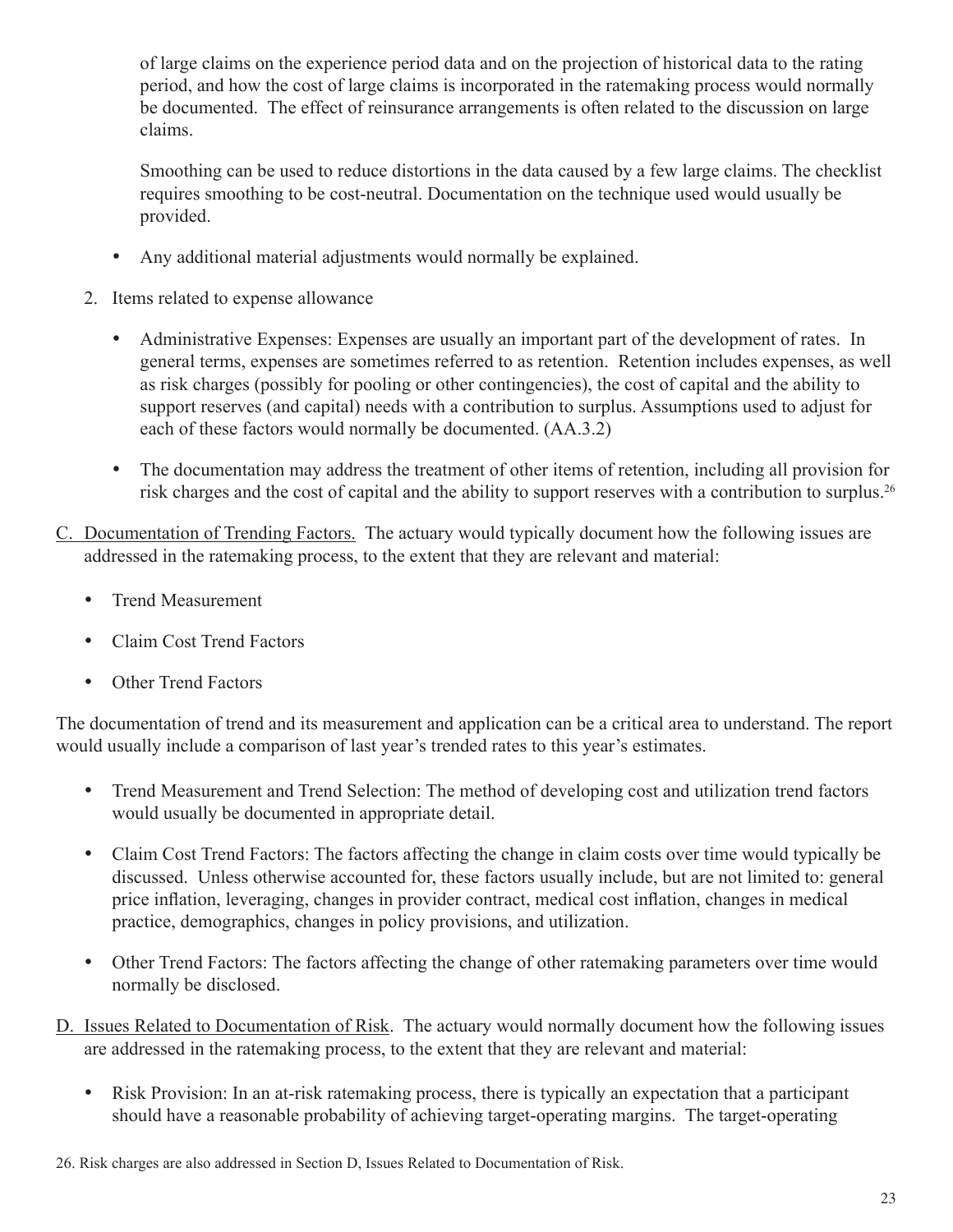margin would usually be disclosed. If the target-operating margin is 0 percent for the entire system, one scenario is that 50 percent of the participants will exceed the target and 50 percent will not. In this simple example, for plans to achieve target-operating margins, the operation of the plans as a whole would usually be expected to achieve a more efficient delivery of care than the assumptions suggest. Many actuaries prefer the target-operating margin to be positive (i.e., rather than be 0 percent). They believe that this level of target margin would normally be achievable by a health plan operating in an efficient manner within the program guidelines.

- Stop Loss, Reinsurance, or other Risk Sharing: Rates would normally be adjusted to reflect the risk the State is willing to assume. Documentation on the effect to the rates would usually be provided. This risk factor is covered in Subsection 6.0 of the checklist.
- External Influences: This factor appears to describe the pressures that might be affecting state budgets. Refer to Section III, Item 4 of this draft, for guidance on this issue. Other external influences may come to the actuary's attention. Since these circumstances will most likely not have an existing body of knowledge or data available, discussion with CMS early in the process is recommended in most instances.
- Risk Classification Plan: The issue of risk classification is directly covered in the checklist at Subsection AA.5.3 The documentation would usually include:
	- An explanation of the risk assessment methodology chosen
	- Documentation on how payments will be adjusted
	- Demonstration of cost neutrality
	- Procedures for monitoring and re-basing

## **Conclusion**

Normally, the actuary's documentation would address the reasonableness or appropriateness of the assumptions and methodology used in the ratemaking process. The chosen data, assumptions used, and adjustments made would usually be provided. The size and effect of any significant adjustments would usually be included, as well as a statement to the effect that the adjustments are mutually exclusive and are not being applied more than once if such a statement is accurate.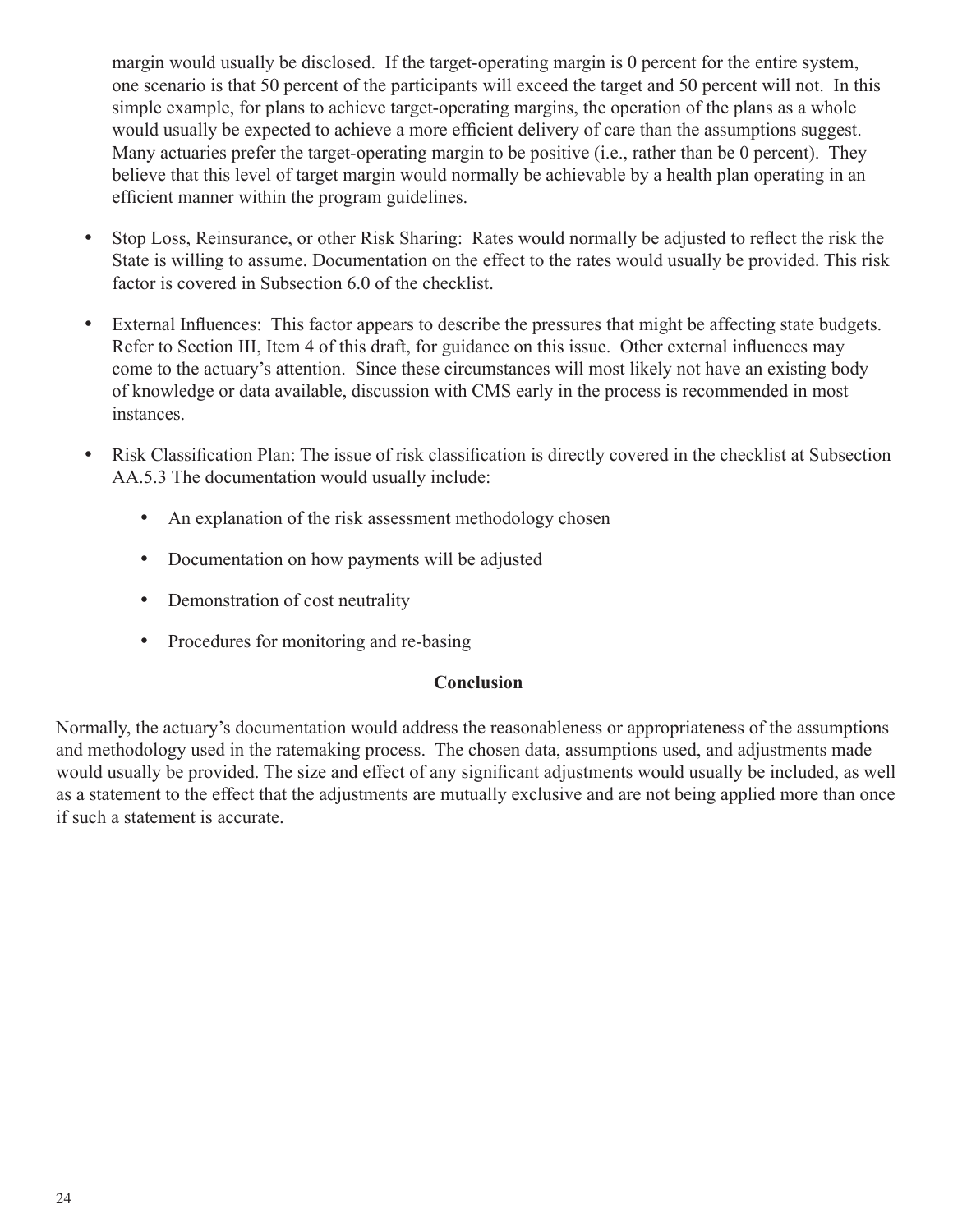## **VI. Certification Language27**

## **Sample Certification Language State of XXXXX Actuarial Certification**

I, {your name}, am an employee of the Division of Medical Services of the State of XXXXX. {If a consulting actuary, the actuary would usually indicate the company affiliation.} I am a Member of the American Academy of Actuaries {mandatory} and an Associate / Fellow of the Society of Actuaries {if applicable}. I meet the qualification standards established by the American Academy of Actuaries and have followed the practice standards established from time-totime by the Actuarial Standards Board. I have been employed {either as an employee or as a consultant} by the State of XXXXX for the past YY years and am generally familiar with the state-specific Medicaid program, eligibility rules, and benefit provisions.

The capitation rates provided with this certification are considered "actuarially sound" for purposes of 42 CFR 438.6(c), according to the following criteria:

- the capitation rates have been developed in accordance with generally accepted actuarial principles and practices;
- the capitation rates are appropriate for the Medicaid populations to be covered, and Medicaid services to be furnished under the contract; and,
- the capitation rates meet the requirements of 42 CFR 438.6(c).

\_\_\_\_\_\_\_\_\_\_\_\_\_\_\_\_\_\_\_ \_\_\_\_\_\_\_\_\_\_\_\_\_\_\_\_\_\_\_\_\_\_

The assumptions used in the development of the "actuarially sound" capitation rates have been documented in my correspondence with {either the state or the MCO}. The "actuarially sound" capitation rates / rate ranges that are associated with this certification are effective for the YY month period beginning July 1, 200X.

The "actuarially sound" capitation rates are based on a projection of future events. It may be expected that actual experience will vary from the experience assumed in the rates.

In developing the "actuarially sound" capitation rates, I have relied upon data and information provided by the State. I have relied upon the State for audit of the data. However, I did review the data for reasonableness and consistency (if applicable).

The capitation rates developed may not be appropriate for any specific health plan. An individual health plan will need to review the rates in relation to the benefits that it will be obligated to provide. The health plan should evaluate the rates in the context of its own experience, expenses, capital and surplus, and profit requirements prior to agreeing to contract with the State. The health plan may require rates above, equal to, or below the "actuarially sound" capitation rates that are associated with this certification.

John O. Smith Date Member, American Academy of Actuaries

27. This sample certification language is offered solely for educational purposes and is not intended to limit in any way the content of individual actuaries' certifications. The actuary is encouraged to develop appropriate language for each certification, and is under no obligation to make use of the sample language offered here.